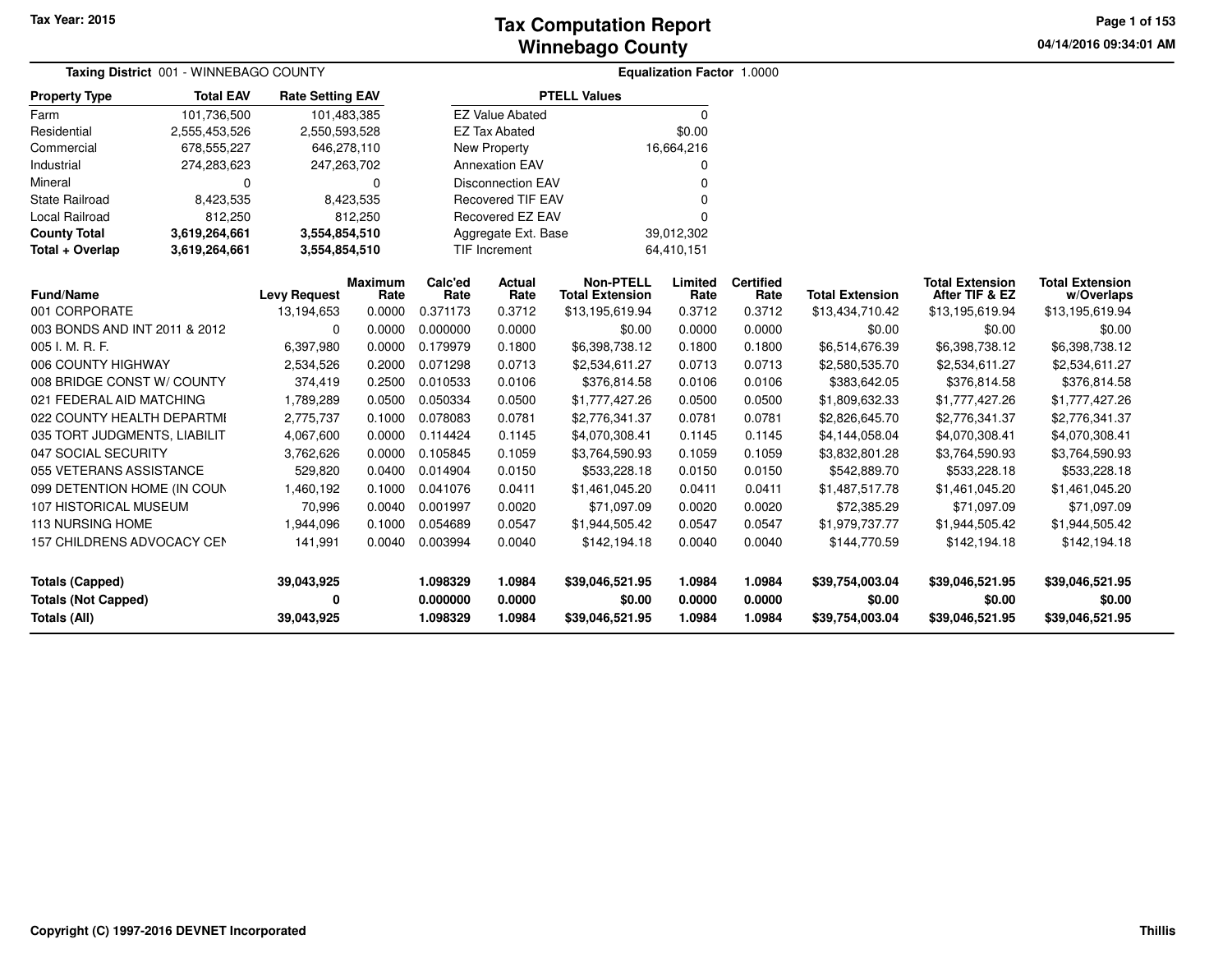# **Winnebago CountyTax Computation Report**

**04/14/2016 09:34:01 AM Page 2 of 153**

|                              | Taxing District 002 - FOREST PRESERVE |                         |                |          |                          |                        | Equalization Factor 1.0000 |                  |                        |                        |                        |  |
|------------------------------|---------------------------------------|-------------------------|----------------|----------|--------------------------|------------------------|----------------------------|------------------|------------------------|------------------------|------------------------|--|
| <b>Property Type</b>         | <b>Total EAV</b>                      | <b>Rate Setting EAV</b> |                |          |                          | <b>PTELL Values</b>    |                            |                  |                        |                        |                        |  |
| Farm                         | 101,736,500                           | 101,483,385             |                |          | <b>EZ Value Abated</b>   |                        |                            |                  |                        |                        |                        |  |
| Residential                  | 2,555,453,526                         | 2,550,593,528           |                |          | <b>EZ Tax Abated</b>     |                        | \$0.00                     |                  |                        |                        |                        |  |
| Commercial                   | 678,555,227                           | 646,278,110             |                |          | New Property             |                        | 16,664,216                 |                  |                        |                        |                        |  |
| Industrial                   | 274,283,623                           | 247,263,702             |                |          | <b>Annexation EAV</b>    |                        |                            |                  |                        |                        |                        |  |
| Mineral                      |                                       |                         | 0              |          | <b>Disconnection EAV</b> |                        |                            |                  |                        |                        |                        |  |
| State Railroad               | 8,423,535                             |                         | 8,423,535      |          | <b>Recovered TIF EAV</b> |                        |                            |                  |                        |                        |                        |  |
| Local Railroad               | 812,250                               |                         | 812,250        |          | Recovered EZ EAV         |                        |                            |                  |                        |                        |                        |  |
| <b>County Total</b>          | 3,619,264,661                         | 3,554,854,510           |                |          | Aggregate Ext. Base      |                        | 4,060,746                  |                  |                        |                        |                        |  |
| Total + Overlap              | 3,619,264,661                         | 3,554,854,510           |                |          | TIF Increment            |                        | 64,410,151                 |                  |                        |                        |                        |  |
|                              |                                       |                         | <b>Maximum</b> | Calc'ed  | <b>Actual</b>            | <b>Non-PTELL</b>       | Limited                    | <b>Certified</b> |                        | <b>Total Extension</b> | <b>Total Extension</b> |  |
| <b>Fund/Name</b>             |                                       | <b>Levy Request</b>     | Rate           | Rate     | Rate                     | <b>Total Extension</b> | Rate                       | Rate             | <b>Total Extension</b> | After TIF & EZ         | w/Overlaps             |  |
| 001 CORPORATE                |                                       | 2,138,506               | 0.0600         | 0.060157 | 0.0600                   | \$2,132,912.71         | 0.0600                     | 0.0600           | \$2,171,558.80         | \$2,132,912.71         | \$2,132,912.71         |  |
| 003 BONDS & INTEREST         |                                       | 348,700                 | 0.0000         | 0.009809 | 0.0099                   | \$351,930.60           | 0.0099                     | 0.0099           | \$358,307.20           | \$351,930.60           | \$351,930.60           |  |
| 005 I. M. R. F.              |                                       | 254,545                 | 0.0000         | 0.007161 | 0.0072                   | \$255,949.52           | 0.0072                     | 0.0072           | \$260,587.06           | \$255,949.52           | \$255,949.52           |  |
| 035 TORT JUDGMENTS, LIABILIT |                                       | 312,121                 | 0.0000         | 0.008780 | 0.0088                   | \$312,827.20           | 0.0088                     | 0.0088           | \$318,495.29           | \$312,827.20           | \$312,827.20           |  |
| 047 SOCIAL SECURITY          |                                       | 161,616                 | 0.0000         | 0.004546 | 0.0046                   | \$163,523.31           | 0.0046                     | 0.0046           | \$166,486.17           | \$163,523.31           | \$163,523.31           |  |
| 121 BOTANICAL GARDENS        |                                       | 171,080                 | 0.0048         | 0.004813 | 0.0048                   | \$170,633.02           | 0.0048                     | 0.0048           | \$173,724.70           | \$170,633.02           | \$170,633.02           |  |
| 137 DEV OF FORESTS & CONST   |                                       | 891,044                 | 0.0250         | 0.025066 | 0.0250                   | \$888,713.63           | 0.0250                     | 0.0250           | \$904,816.17           | \$888,713.63           | \$888,713.63           |  |
| <b>Totals (Capped)</b>       |                                       | 3,928,912               |                | 0.110523 | 0.1104                   | \$3,924,559.39         | 0.1104                     | 0.1104           | \$3,995,668.19         | \$3,924,559.39         | \$3,924,559.39         |  |
| <b>Totals (Not Capped)</b>   |                                       | 348,700                 |                | 0.009809 | 0.0099                   | \$351,930.60           | 0.0099                     | 0.0099           | \$358,307.20           | \$351,930.60           | \$351,930.60           |  |
| Totals (All)                 |                                       | 4,277,612               |                | 0.120332 | 0.1203                   | \$4,276,489.99         | 0.1203                     | 0.1203           | \$4,353,975.39         | \$4,276,489.99         | \$4,276,489.99         |  |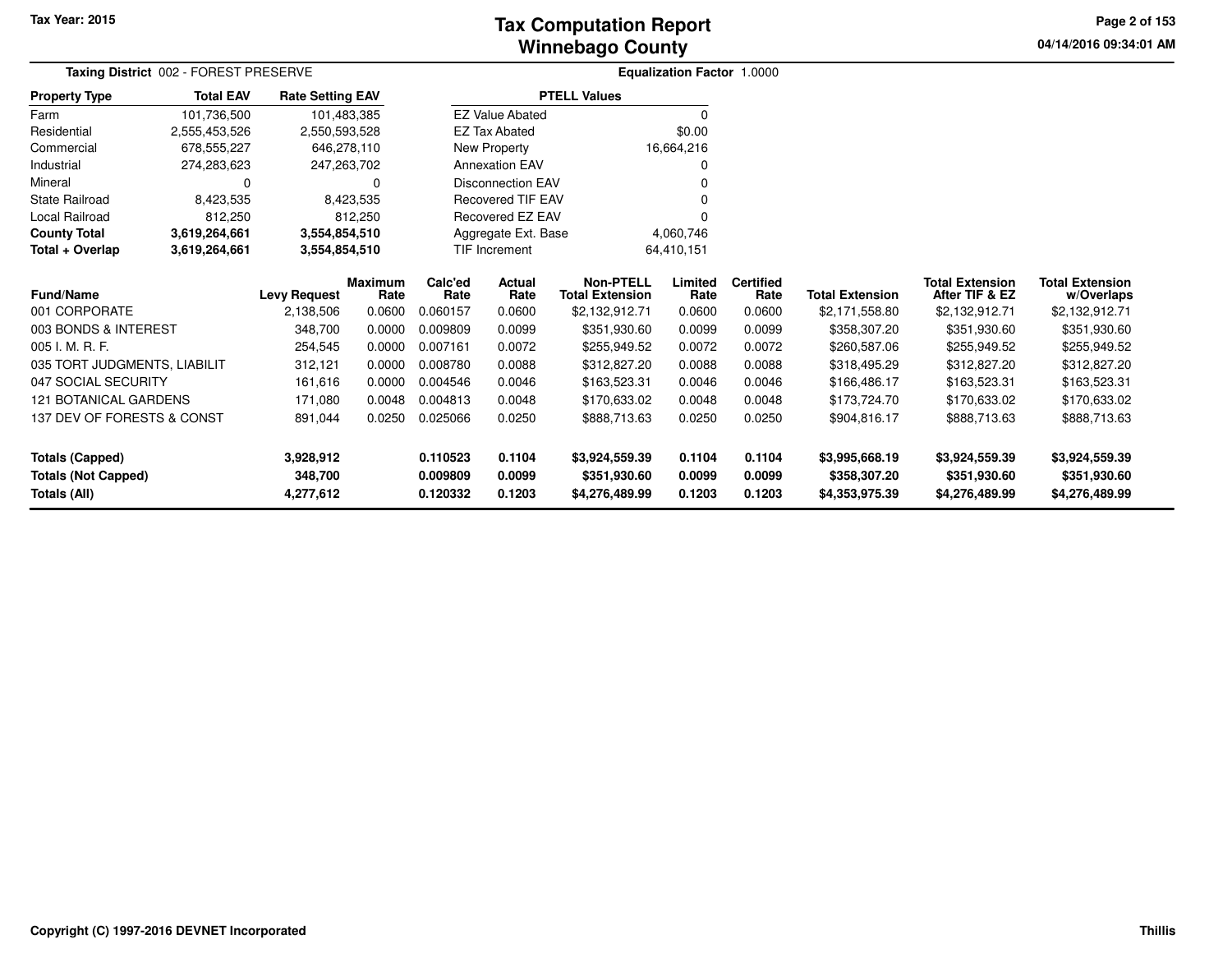# **Winnebago CountyTax Computation Report**

**04/14/2016 09:34:01 AM Page 3 of 153**

| Taxing District 003 - BURRITT TOWNSHIP                               |                  |                               |                                  |                                  |                                 |                                                           | <b>Equalization Factor 1.0000</b> |                                    |                                       |                                                         |                                                     |
|----------------------------------------------------------------------|------------------|-------------------------------|----------------------------------|----------------------------------|---------------------------------|-----------------------------------------------------------|-----------------------------------|------------------------------------|---------------------------------------|---------------------------------------------------------|-----------------------------------------------------|
| <b>Property Type</b>                                                 | <b>Total EAV</b> | <b>Rate Setting EAV</b>       |                                  |                                  |                                 | <b>PTELL Values</b>                                       |                                   |                                    |                                       |                                                         |                                                     |
| Farm                                                                 | 10,857,912       |                               | 10,857,912                       |                                  | <b>EZ Value Abated</b>          |                                                           |                                   |                                    |                                       |                                                         |                                                     |
| Residential                                                          | 10,983,504       |                               | 10,983,504                       |                                  | <b>EZ Tax Abated</b>            |                                                           | \$0.00                            |                                    |                                       |                                                         |                                                     |
| Commercial                                                           | 1,066,081        |                               | 1,066,081                        |                                  | New Property                    |                                                           | 129,098                           |                                    |                                       |                                                         |                                                     |
| Industrial                                                           |                  |                               |                                  |                                  | <b>Annexation EAV</b>           |                                                           |                                   |                                    |                                       |                                                         |                                                     |
| Mineral                                                              |                  |                               |                                  |                                  | <b>Disconnection EAV</b>        |                                                           |                                   |                                    |                                       |                                                         |                                                     |
| State Railroad                                                       |                  |                               | 0                                |                                  | <b>Recovered TIF EAV</b>        |                                                           |                                   |                                    |                                       |                                                         |                                                     |
| Local Railroad                                                       |                  |                               | 0                                |                                  | Recovered EZ EAV                |                                                           |                                   |                                    |                                       |                                                         |                                                     |
| <b>County Total</b>                                                  | 22,907,497       |                               | 22,907,497                       |                                  | Aggregate Ext. Base             |                                                           | 42,597                            |                                    |                                       |                                                         |                                                     |
| Total + Overlap                                                      | 22,907,497       |                               | 22,907,497                       |                                  | <b>TIF Increment</b>            |                                                           | 0                                 |                                    |                                       |                                                         |                                                     |
| <b>Fund/Name</b><br>001 CORPORATE                                    |                  | <b>Levy Request</b><br>44,727 | <b>Maximum</b><br>Rate<br>0.3700 | Calc'ed<br>Rate<br>0.195251      | <b>Actual</b><br>Rate<br>0.1953 | <b>Non-PTELL</b><br><b>Total Extension</b><br>\$44,738.34 | Limited<br>Rate<br>0.1885         | <b>Certified</b><br>Rate<br>0.1885 | <b>Total Extension</b><br>\$43,180.63 | <b>Total Extension</b><br>After TIF & EZ<br>\$43,180.63 | <b>Total Extension</b><br>w/Overlaps<br>\$43,180.63 |
| <b>Totals (Capped)</b><br><b>Totals (Not Capped)</b><br>Totals (All) |                  | 44,727<br>0<br>44,727         |                                  | 0.195251<br>0.000000<br>0.195251 | 0.1953<br>0.0000<br>0.1953      | \$44,738.34<br>\$0.00<br>\$44,738.34                      | 0.1885<br>0.0000<br>0.1885        | 0.1885<br>0.0000<br>0.1885         | \$43,180.63<br>\$0.00<br>\$43,180.63  | \$43,180.63<br>\$0.00<br>\$43,180.63                    | \$43,180.63<br>\$0.00<br>\$43,180.63                |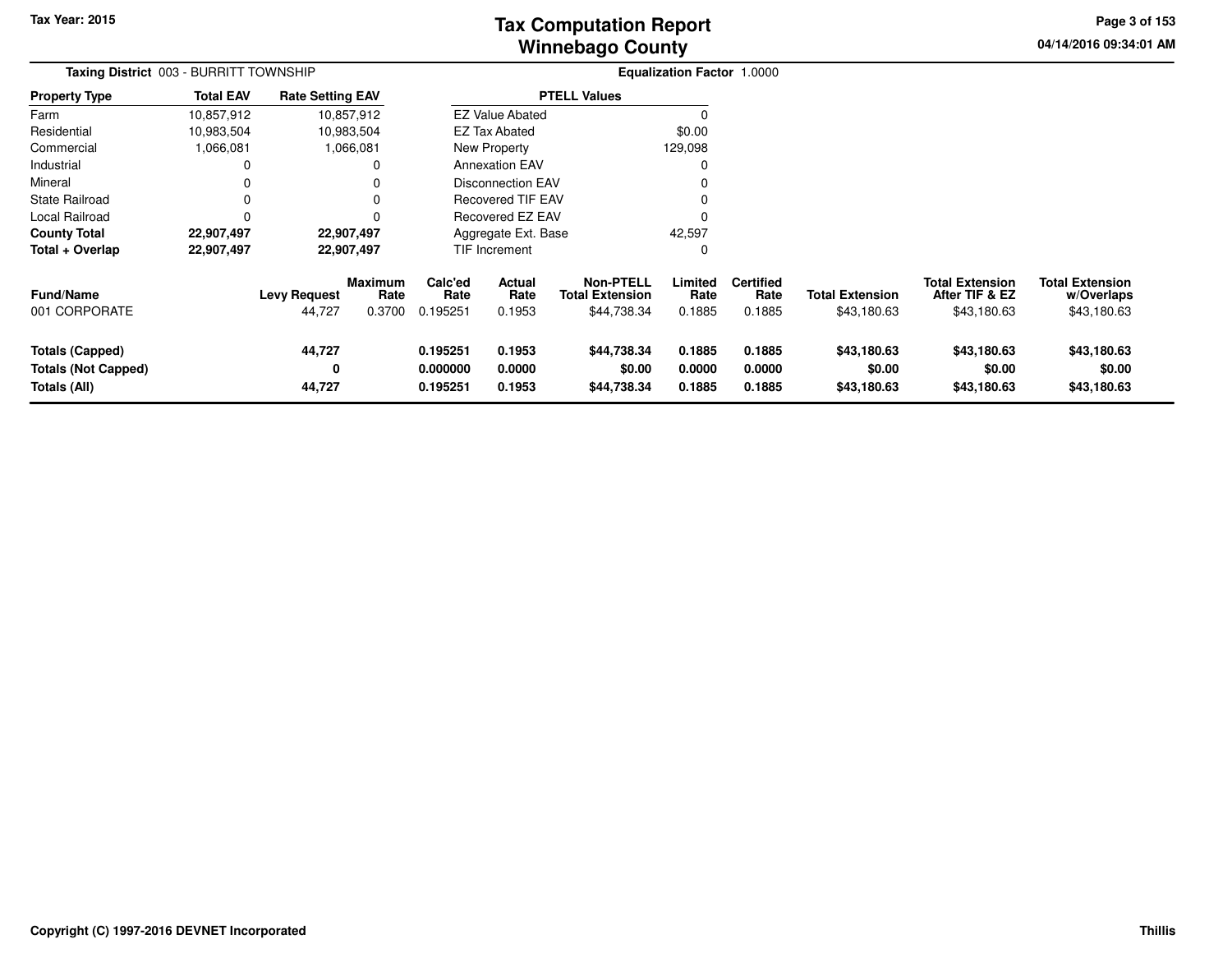# **Winnebago CountyTax Computation Report**

**04/14/2016 09:34:01 AM Page 4 of 153**

|                                                                      | Taxing District 004 - CHERRY VALLEY TOWNSHIP |                                |                                  |                                  |                            |                                                            | <b>Equalization Factor 1.0000</b> |                                    |                                        |                                                          |                                                      |
|----------------------------------------------------------------------|----------------------------------------------|--------------------------------|----------------------------------|----------------------------------|----------------------------|------------------------------------------------------------|-----------------------------------|------------------------------------|----------------------------------------|----------------------------------------------------------|------------------------------------------------------|
| <b>Property Type</b>                                                 | <b>Total EAV</b>                             | <b>Rate Setting EAV</b>        |                                  |                                  |                            | <b>PTELL Values</b>                                        |                                   |                                    |                                        |                                                          |                                                      |
| Farm                                                                 | 4,295,643                                    |                                | 4,278,468                        |                                  | <b>EZ Value Abated</b>     |                                                            |                                   |                                    |                                        |                                                          |                                                      |
| Residential                                                          | 172,826,808                                  | 172,826,808                    |                                  |                                  | <b>EZ Tax Abated</b>       |                                                            | \$0.00                            |                                    |                                        |                                                          |                                                      |
| Commercial                                                           | 38,542,118                                   |                                | 38,542,118                       |                                  | New Property               |                                                            | 372,243                           |                                    |                                        |                                                          |                                                      |
| Industrial                                                           | 38,127,401                                   | 36,088,327                     |                                  |                                  | <b>Annexation EAV</b>      |                                                            |                                   |                                    |                                        |                                                          |                                                      |
| Mineral                                                              | 0                                            |                                | 0                                |                                  | <b>Disconnection EAV</b>   |                                                            |                                   |                                    |                                        |                                                          |                                                      |
| <b>State Railroad</b>                                                | 1,481,529                                    |                                | 1,481,529                        |                                  | <b>Recovered TIF EAV</b>   |                                                            |                                   |                                    |                                        |                                                          |                                                      |
| Local Railroad                                                       | 0                                            |                                |                                  |                                  | Recovered EZ EAV           |                                                            |                                   |                                    |                                        |                                                          |                                                      |
| <b>County Total</b>                                                  | 255,273,499                                  | 253,217,250                    |                                  |                                  | Aggregate Ext. Base        |                                                            | 355,463                           |                                    |                                        |                                                          |                                                      |
| Total + Overlap                                                      | 255,273,499                                  | 253,217,250                    |                                  |                                  | <b>TIF Increment</b>       |                                                            | 2,056,249                         |                                    |                                        |                                                          |                                                      |
| <b>Fund/Name</b><br>001 CORPORATE                                    |                                              | <b>Levy Request</b><br>345,000 | <b>Maximum</b><br>Rate<br>0.2500 | Calc'ed<br>Rate<br>0.136247      | Actual<br>Rate<br>0.1363   | <b>Non-PTELL</b><br><b>Total Extension</b><br>\$345,135.11 | Limited<br>Rate<br>0.1311         | <b>Certified</b><br>Rate<br>0.1311 | <b>Total Extension</b><br>\$334,663.56 | <b>Total Extension</b><br>After TIF & EZ<br>\$331,967.81 | <b>Total Extension</b><br>w/Overlaps<br>\$331,967.81 |
| 054 GENERAL ASSISTANCE                                               |                                              | 28,000                         | 0.0000                           | 0.011058                         | 0.0111                     | \$28,107.11                                                | 0.0107                            | 0.0107                             | \$27,314.26                            | \$27,094.25                                              | \$27,094.25                                          |
| <b>Totals (Capped)</b><br><b>Totals (Not Capped)</b><br>Totals (All) |                                              | 373,000<br>0<br>373,000        |                                  | 0.147305<br>0.000000<br>0.147305 | 0.1474<br>0.0000<br>0.1474 | \$373,242.22<br>\$0.00<br>\$373,242.22                     | 0.1418<br>0.0000<br>0.1418        | 0.1418<br>0.0000<br>0.1418         | \$361,977.82<br>\$0.00<br>\$361,977.82 | \$359,062.06<br>\$0.00<br>\$359,062.06                   | \$359,062.06<br>\$0.00<br>\$359,062.06               |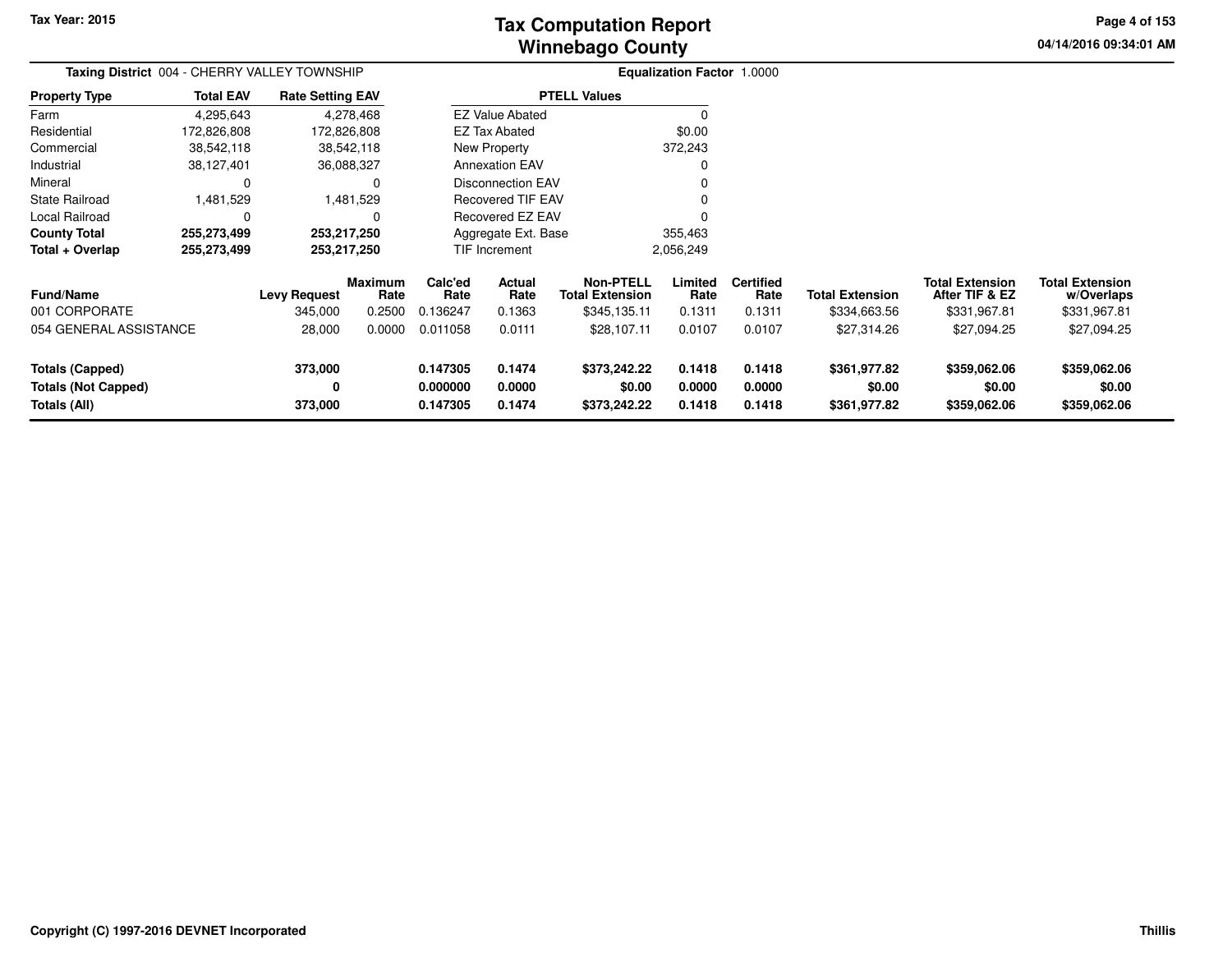# **Winnebago CountyTax Computation Report**

**04/14/2016 09:34:01 AM Page 5 of 153**

| Taxing District 005 - DURAND TOWNSHIP                         |                  |                               |                           |                                  |                                                                               |                                                           | Equalization Factor 1.0000 |                                    |                                       |                                                         |                                                     |
|---------------------------------------------------------------|------------------|-------------------------------|---------------------------|----------------------------------|-------------------------------------------------------------------------------|-----------------------------------------------------------|----------------------------|------------------------------------|---------------------------------------|---------------------------------------------------------|-----------------------------------------------------|
| <b>Property Type</b>                                          | <b>Total EAV</b> | <b>Rate Setting EAV</b>       |                           |                                  |                                                                               | <b>PTELL Values</b>                                       |                            |                                    |                                       |                                                         |                                                     |
| Farm                                                          | 7,967,410        |                               | 7,967,410                 |                                  | <b>EZ Value Abated</b>                                                        |                                                           |                            |                                    |                                       |                                                         |                                                     |
| Residential                                                   | 24,363,921       |                               | 24,312,133                |                                  | EZ Tax Abated                                                                 |                                                           | \$0.00                     |                                    |                                       |                                                         |                                                     |
| Commercial                                                    | 3,751,771        |                               | 3,600,494                 |                                  | New Property                                                                  |                                                           |                            |                                    |                                       |                                                         |                                                     |
| Industrial                                                    | 283,374          |                               | 245,672                   |                                  | <b>Annexation EAV</b><br><b>Disconnection EAV</b><br><b>Recovered TIF EAV</b> |                                                           |                            |                                    |                                       |                                                         |                                                     |
| Mineral                                                       | 0                |                               | 0                         |                                  | Recovered EZ EAV<br>Aggregate Ext. Base                                       |                                                           |                            |                                    |                                       |                                                         |                                                     |
| <b>State Railroad</b>                                         | 0                |                               | 0                         |                                  |                                                                               |                                                           |                            |                                    |                                       |                                                         |                                                     |
| Local Railroad                                                | $\Omega$         |                               | $\Omega$                  |                                  |                                                                               |                                                           |                            |                                    |                                       |                                                         |                                                     |
| <b>County Total</b>                                           | 36,366,476       |                               | 36,125,709                |                                  |                                                                               |                                                           | 63,801                     |                                    |                                       |                                                         |                                                     |
| Total + Overlap                                               | 36,366,476       |                               | 36,125,709                |                                  | <b>TIF Increment</b><br>240,767                                               |                                                           |                            |                                    |                                       |                                                         |                                                     |
| <b>Fund/Name</b><br>001 CORPORATE                             |                  | <b>Levy Request</b><br>63,400 | Maximum<br>Rate<br>0.2500 | Calc'ed<br>Rate<br>0.175498      | Actual<br>Rate<br>0.1755                                                      | <b>Non-PTELL</b><br><b>Total Extension</b><br>\$63,400.62 | Limited<br>Rate<br>0.1675  | <b>Certified</b><br>Rate<br>0.1675 | <b>Total Extension</b><br>\$60,913.85 | <b>Total Extension</b><br>After TIF & EZ<br>\$60,510.56 | <b>Total Extension</b><br>w/Overlaps<br>\$60,510.56 |
| 054 GENERAL ASSISTANCE                                        |                  | 4,000                         | 0.0000                    | 0.011072                         | 0.0111                                                                        | \$4,009.95                                                | 0.0106                     | 0.0106                             | \$3,854.85                            | \$3,829.33                                              | \$3,829.33                                          |
| Totals (Capped)<br><b>Totals (Not Capped)</b><br>Totals (All) |                  | 67,400<br>0<br>67,400         |                           | 0.186570<br>0.000000<br>0.186570 | 0.1866<br>0.0000<br>0.1866                                                    | \$67,410.57<br>\$0.00<br>\$67,410.57                      | 0.1781<br>0.0000<br>0.1781 | 0.1781<br>0.0000<br>0.1781         | \$64,768.70<br>\$0.00<br>\$64,768.70  | \$64,339.89<br>\$0.00<br>\$64,339.89                    | \$64,339.89<br>\$0.00<br>\$64,339.89                |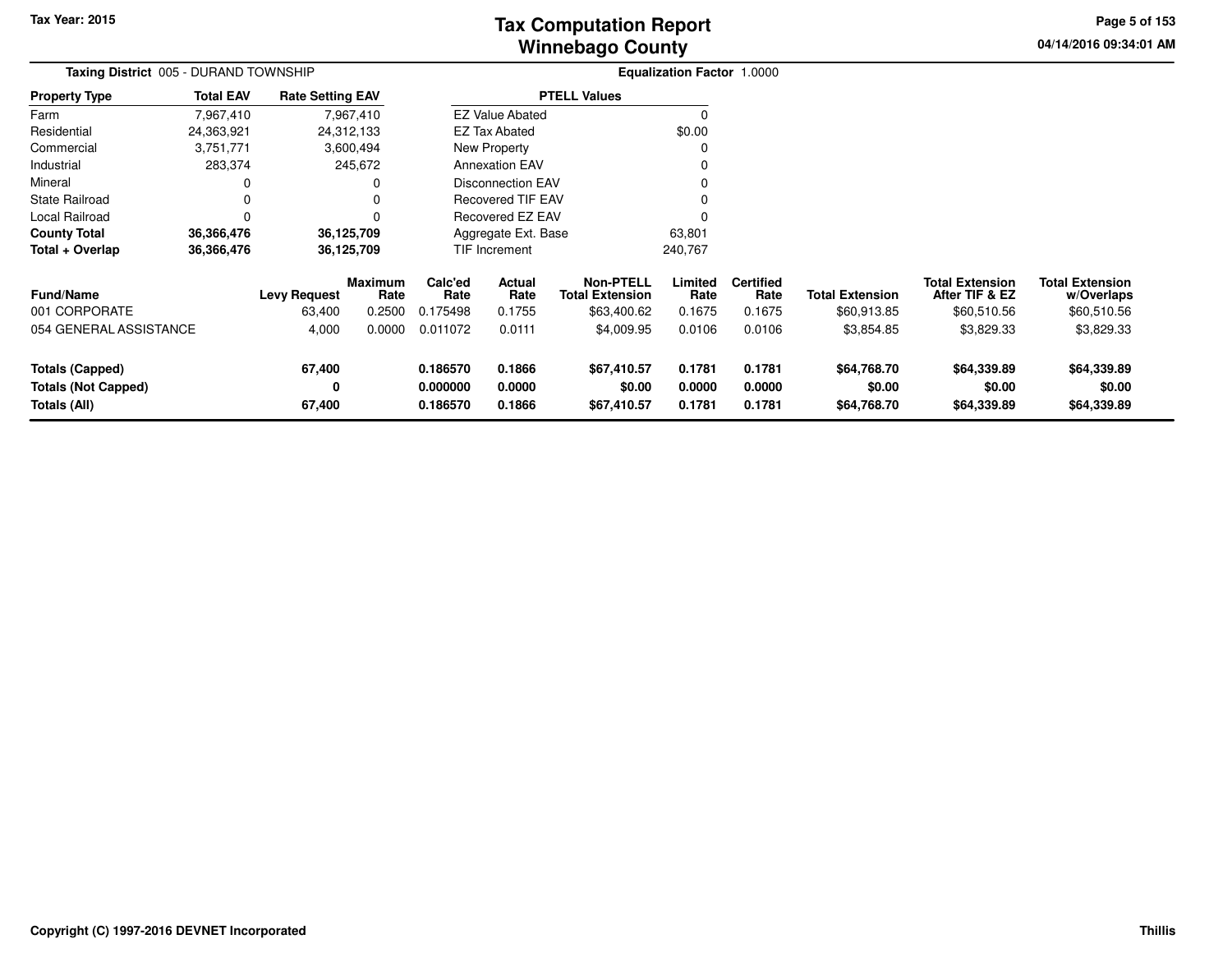# **Winnebago CountyTax Computation Report**

**04/14/2016 09:34:01 AM Page 6 of 153**

| Taxing District 006 - HARLEM TOWNSHIP |                     |                         |                        |                 |                          |                                            | <b>Equalization Factor 1.0000</b> |                          |                        |                                          |                                      |  |
|---------------------------------------|---------------------|-------------------------|------------------------|-----------------|--------------------------|--------------------------------------------|-----------------------------------|--------------------------|------------------------|------------------------------------------|--------------------------------------|--|
| <b>Property Type</b>                  | <b>Total EAV</b>    | <b>Rate Setting EAV</b> |                        |                 |                          | <b>PTELL Values</b>                        |                                   |                          |                        |                                          |                                      |  |
| Farm                                  | 2,678,438           |                         | 2,623,524              |                 | <b>EZ Value Abated</b>   |                                            |                                   |                          |                        |                                          |                                      |  |
| Residential                           | 428,449,194         |                         | 428,288,545            |                 | <b>EZ Tax Abated</b>     |                                            | \$0.00                            |                          |                        |                                          |                                      |  |
| Commercial                            | 78,898,641          |                         | 67,881,569             |                 | New Property             |                                            | 4,446,141                         |                          |                        |                                          |                                      |  |
| Industrial                            | 54,650,274          |                         | 40,608,773             |                 | <b>Annexation EAV</b>    |                                            |                                   |                          |                        |                                          |                                      |  |
| Mineral                               |                     |                         | 0                      |                 | <b>Disconnection EAV</b> |                                            |                                   |                          |                        |                                          |                                      |  |
| <b>State Railroad</b>                 | 0                   |                         | 0                      |                 | <b>Recovered TIF EAV</b> |                                            |                                   |                          |                        |                                          |                                      |  |
| Local Railroad                        | 0                   |                         | 0                      |                 | Recovered EZ EAV         |                                            |                                   |                          |                        |                                          |                                      |  |
| <b>County Total</b>                   | 564,676,547         |                         | 539,402,411            |                 | Aggregate Ext. Base      |                                            | 604,756                           |                          |                        |                                          |                                      |  |
| Total + Overlap                       | 564,676,547         |                         | 539,402,411            |                 | <b>TIF Increment</b>     |                                            | 25,274,136                        |                          |                        |                                          |                                      |  |
| <b>Fund/Name</b>                      | <b>Levy Request</b> |                         | <b>Maximum</b><br>Rate | Calc'ed<br>Rate | Actual<br>Rate           | <b>Non-PTELL</b><br><b>Total Extension</b> | Limited<br>Rate                   | <b>Certified</b><br>Rate | <b>Total Extension</b> | <b>Total Extension</b><br>After TIF & EZ | <b>Total Extension</b><br>w/Overlaps |  |
| 001 CORPORATE                         |                     | 475,000                 | 0.2500                 | 0.088060        | 0.0881                   | \$475,213.52                               | 0.0868                            | 0.0868                   | \$490,139.24           | \$468,201.29                             | \$468,201.29                         |  |
| 042 PARK/PARK MAINTENANCE             |                     | 74,000                  | 0.0200                 | 0.013719        | 0.0138                   | \$74,437.53                                | 0.0137                            | 0.0137                   | \$77,360.69            | \$73,898.13                              | \$73,898.13                          |  |
| 054 GENERAL ASSISTANCE                |                     | 73,000                  | 0.0000                 | 0.013534        | 0.0136                   | \$73,358.73                                | 0.0135                            | 0.0135                   | \$76,231.33            | \$72,819.33                              | \$72,819.33                          |  |
| Totals (Capped)                       |                     | 622,000                 |                        | 0.115313        | 0.1155                   | \$623,009.78                               | 0.1140                            | 0.1140                   | \$643,731.26           | \$614,918.75                             | \$614,918.75                         |  |
| <b>Totals (Not Capped)</b>            |                     | 0                       |                        | 0.000000        | 0.0000                   | \$0.00                                     | 0.0000                            | 0.0000                   | \$0.00                 | \$0.00                                   | \$0.00                               |  |
| Totals (All)                          |                     | 622,000                 |                        | 0.115313        | 0.1155                   | \$623,009.78                               | 0.1140                            | 0.1140                   | \$643,731.26           | \$614,918.75                             | \$614,918.75                         |  |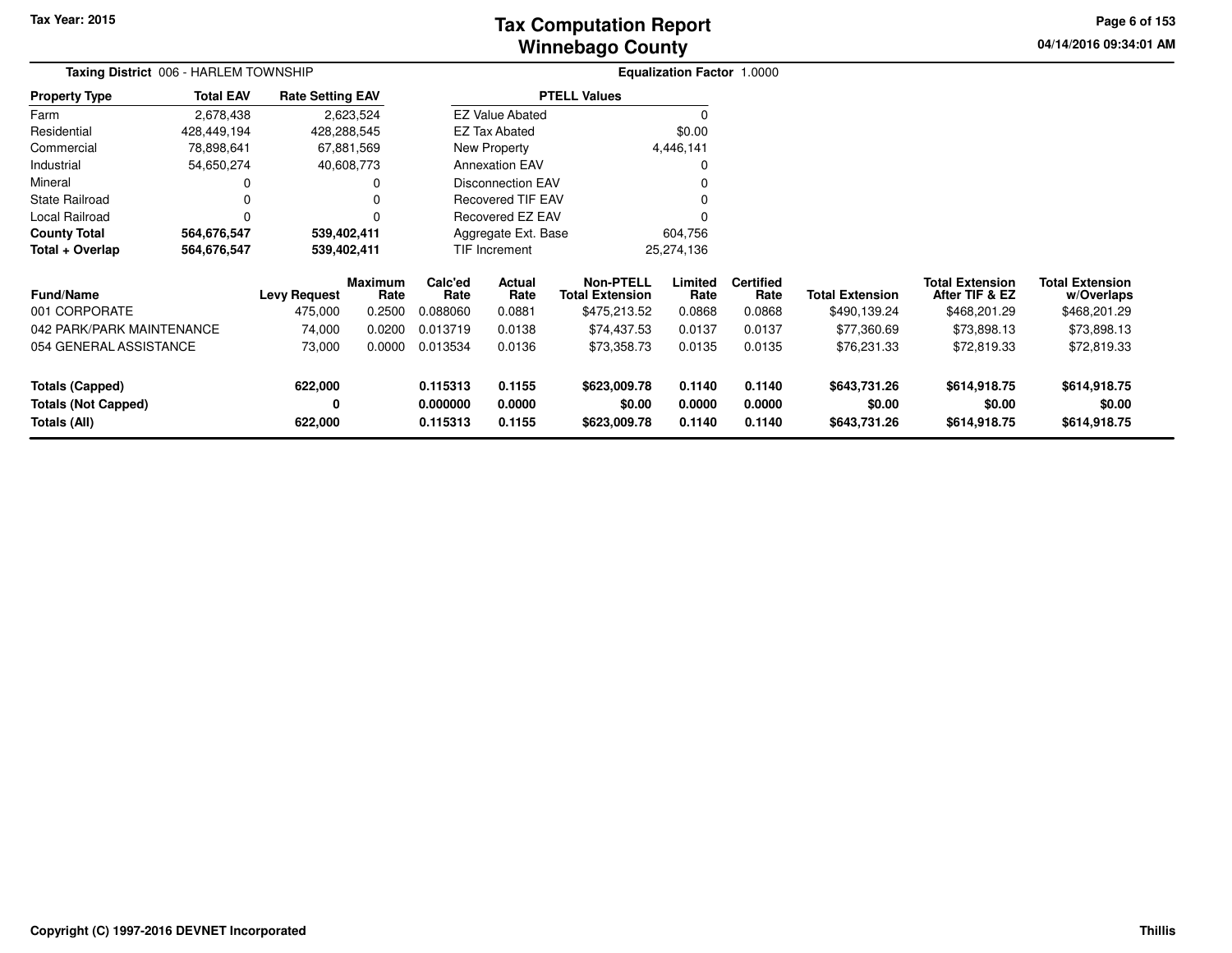# **Winnebago CountyTax Computation Report**

**04/14/2016 09:34:01 AM Page 7 of 153**

| Taxing District 007 - HARRISON TOWNSHIP                              |                  |                               |                                  |                                  |                                                                                                                                                                                                                                                                  |                                                           | <b>Equalization Factor 1.0000</b> |                                    |                                       |                                                         |                                                     |
|----------------------------------------------------------------------|------------------|-------------------------------|----------------------------------|----------------------------------|------------------------------------------------------------------------------------------------------------------------------------------------------------------------------------------------------------------------------------------------------------------|-----------------------------------------------------------|-----------------------------------|------------------------------------|---------------------------------------|---------------------------------------------------------|-----------------------------------------------------|
| <b>Property Type</b>                                                 | <b>Total EAV</b> | <b>Rate Setting EAV</b>       |                                  |                                  |                                                                                                                                                                                                                                                                  | <b>PTELL Values</b>                                       |                                   |                                    |                                       |                                                         |                                                     |
| Farm                                                                 | 5,070,003        |                               | 5,070,003                        |                                  |                                                                                                                                                                                                                                                                  |                                                           |                                   |                                    |                                       |                                                         |                                                     |
| Residential                                                          | 7,447,529        |                               | 7,447,529                        |                                  |                                                                                                                                                                                                                                                                  |                                                           | \$0.00                            |                                    |                                       |                                                         |                                                     |
| Commercial                                                           | 341,056          |                               | 341,056                          |                                  |                                                                                                                                                                                                                                                                  |                                                           | 132,792                           |                                    |                                       |                                                         |                                                     |
| Industrial                                                           | 0                |                               | 0                                |                                  | <b>EZ Value Abated</b><br><b>EZ Tax Abated</b><br>New Property<br><b>Annexation EAV</b><br><b>Disconnection EAV</b><br><b>Recovered TIF EAV</b><br>Recovered EZ EAV<br>Aggregate Ext. Base<br>TIF Increment<br><b>Actual</b><br>Rate<br>Rate<br>0.1379<br>0.1379 |                                                           |                                   |                                    |                                       |                                                         |                                                     |
| Mineral                                                              | 0                |                               | 0                                |                                  |                                                                                                                                                                                                                                                                  |                                                           |                                   |                                    |                                       |                                                         |                                                     |
| <b>State Railroad</b>                                                | 0                |                               | 0                                |                                  |                                                                                                                                                                                                                                                                  |                                                           |                                   |                                    |                                       |                                                         |                                                     |
| Local Railroad                                                       | $\Omega$         |                               | $\Omega$                         |                                  |                                                                                                                                                                                                                                                                  |                                                           |                                   |                                    |                                       |                                                         |                                                     |
| <b>County Total</b>                                                  | 12,858,588       |                               | 12,858,588                       |                                  |                                                                                                                                                                                                                                                                  |                                                           | 16,897                            |                                    |                                       |                                                         |                                                     |
| Total + Overlap                                                      | 12,858,588       |                               | 12,858,588                       |                                  |                                                                                                                                                                                                                                                                  |                                                           |                                   |                                    |                                       |                                                         |                                                     |
| <b>Fund/Name</b><br>001 CORPORATE                                    |                  | <b>Levy Request</b><br>17,725 | <b>Maximum</b><br>Rate<br>0.4500 | Calc'ed<br>0.137846              |                                                                                                                                                                                                                                                                  | <b>Non-PTELL</b><br><b>Total Extension</b><br>\$17,731.99 | Limited<br>Rate<br>0.1339         | <b>Certified</b><br>Rate<br>0.1339 | <b>Total Extension</b><br>\$17,217.65 | <b>Total Extension</b><br>After TIF & EZ<br>\$17,217.65 | <b>Total Extension</b><br>w/Overlaps<br>\$17,217.65 |
| <b>Totals (Capped)</b><br><b>Totals (Not Capped)</b><br>Totals (All) |                  | 17,725<br>0<br>17,725         |                                  | 0.137846<br>0.000000<br>0.137846 | 0.0000<br>0.1379                                                                                                                                                                                                                                                 | \$17,731.99<br>\$0.00<br>\$17,731.99                      | 0.1339<br>0.0000<br>0.1339        | 0.1339<br>0.0000<br>0.1339         | \$17,217.65<br>\$0.00<br>\$17,217.65  | \$17,217.65<br>\$0.00<br>\$17,217.65                    | \$17,217.65<br>\$0.00<br>\$17,217.65                |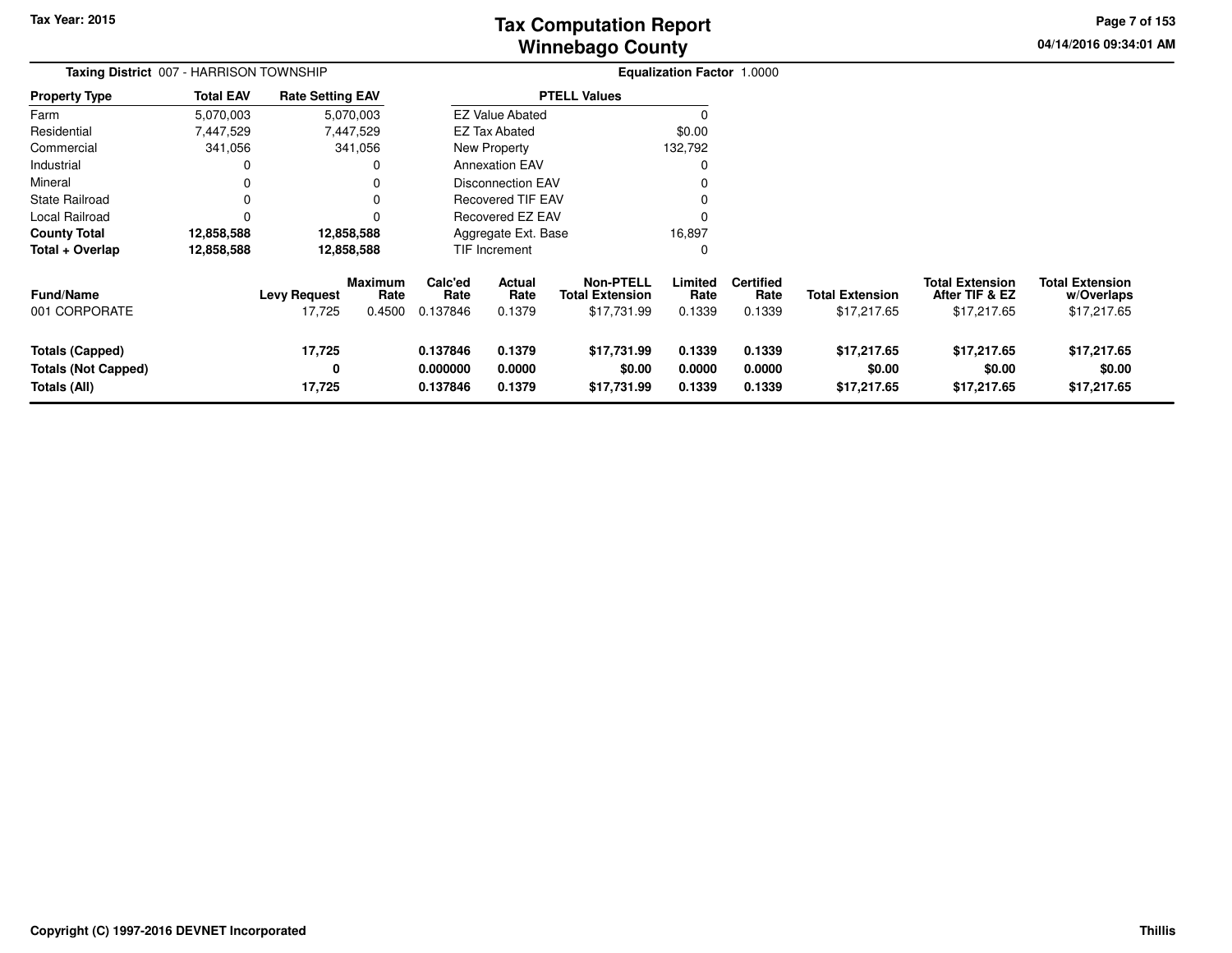**04/14/2016 09:34:01 AM Page 8 of 153**

| Taxing District 008 - LAONA TOWNSHIP |                  |                         |                 | Equalization Factor 1.0000 |                          |                                            |                 |                          |                        |                                          |                                      |
|--------------------------------------|------------------|-------------------------|-----------------|----------------------------|--------------------------|--------------------------------------------|-----------------|--------------------------|------------------------|------------------------------------------|--------------------------------------|
| <b>Property Type</b>                 | <b>Total EAV</b> | <b>Rate Setting EAV</b> |                 |                            |                          | <b>PTELL Values</b>                        |                 |                          |                        |                                          |                                      |
| Farm                                 | 6,020,263        |                         | 6,020,263       |                            | <b>EZ Value Abated</b>   |                                            | 0               |                          |                        |                                          |                                      |
| Residential                          | 25,828,096       | 25,828,096              |                 |                            | <b>EZ Tax Abated</b>     |                                            | \$0.00          |                          |                        |                                          |                                      |
| Commercial                           | 359,440          |                         | 359,440         |                            | New Property             |                                            | 9,540           |                          |                        |                                          |                                      |
| Industrial                           | 9,199            |                         | 9,199           |                            | <b>Annexation EAV</b>    |                                            | O               |                          |                        |                                          |                                      |
| Mineral                              |                  |                         | 0               |                            | <b>Disconnection EAV</b> |                                            |                 |                          |                        |                                          |                                      |
| <b>State Railroad</b>                | 0                |                         | 0               |                            | Recovered TIF EAV        |                                            |                 |                          |                        |                                          |                                      |
| Local Railroad                       | $\Omega$         |                         | O               |                            | Recovered EZ EAV         |                                            |                 |                          |                        |                                          |                                      |
| <b>County Total</b>                  | 32,216,998       | 32,216,998              |                 |                            | Aggregate Ext. Base      |                                            | 38,729          |                          |                        |                                          |                                      |
| Total + Overlap                      | 32,216,998       | 32,216,998              |                 |                            | TIF Increment            |                                            | 0               |                          |                        |                                          |                                      |
| <b>Fund/Name</b>                     |                  | <b>Levy Request</b>     | Maximum<br>Rate | Calc'ed<br>Rate            | Actual<br>Rate           | <b>Non-PTELL</b><br><b>Total Extension</b> | Limited<br>Rate | <b>Certified</b><br>Rate | <b>Total Extension</b> | <b>Total Extension</b><br>After TIF & EZ | <b>Total Extension</b><br>w/Overlaps |
| 001 CORPORATE                        |                  | 40,277                  | 0.2500          | 0.125018                   | 0.1251                   | \$40,303.46                                | 0.1213          | 0.1213                   | \$39,079.22            | \$39,079.22                              | \$39,079.22                          |
| 027 AUDIT                            |                  | $\Omega$                | 0.0050          | 0.000000                   | 0.0000                   | \$0.00                                     | 0.0000          | 0.0000                   | \$0.00                 | \$0.00                                   | \$0.00                               |
| 035 TORT JUDGMENTS, LIABILIT         |                  | 0                       | 0.0000          | 0.000000                   | 0.0000                   | \$0.00                                     | 0.0000          | 0.0000                   | \$0.00                 | \$0.00                                   | \$0.00                               |
| 047 SOCIAL SECURITY                  |                  | $\Omega$                | 0.0000          | 0.000000                   | 0.0000                   | \$0.00                                     | 0.0000          | 0.0000                   | \$0.00                 | \$0.00                                   | \$0.00                               |
| <b>Totals (Capped)</b>               |                  | 40,277                  |                 | 0.125018                   | 0.1251                   | \$40,303.46                                | 0.1213          | 0.1213                   | \$39,079.22            | \$39,079.22                              | \$39,079.22                          |
| <b>Totals (Not Capped)</b>           |                  | 0                       |                 | 0.000000                   | 0.0000                   | \$0.00                                     | 0.0000          | 0.0000                   | \$0.00                 | \$0.00                                   | \$0.00                               |
| Totals (All)                         |                  | 40,277                  |                 | 0.125018                   | 0.1251                   | \$40,303.46                                | 0.1213          | 0.1213                   | \$39,079.22            | \$39,079.22                              | \$39,079.22                          |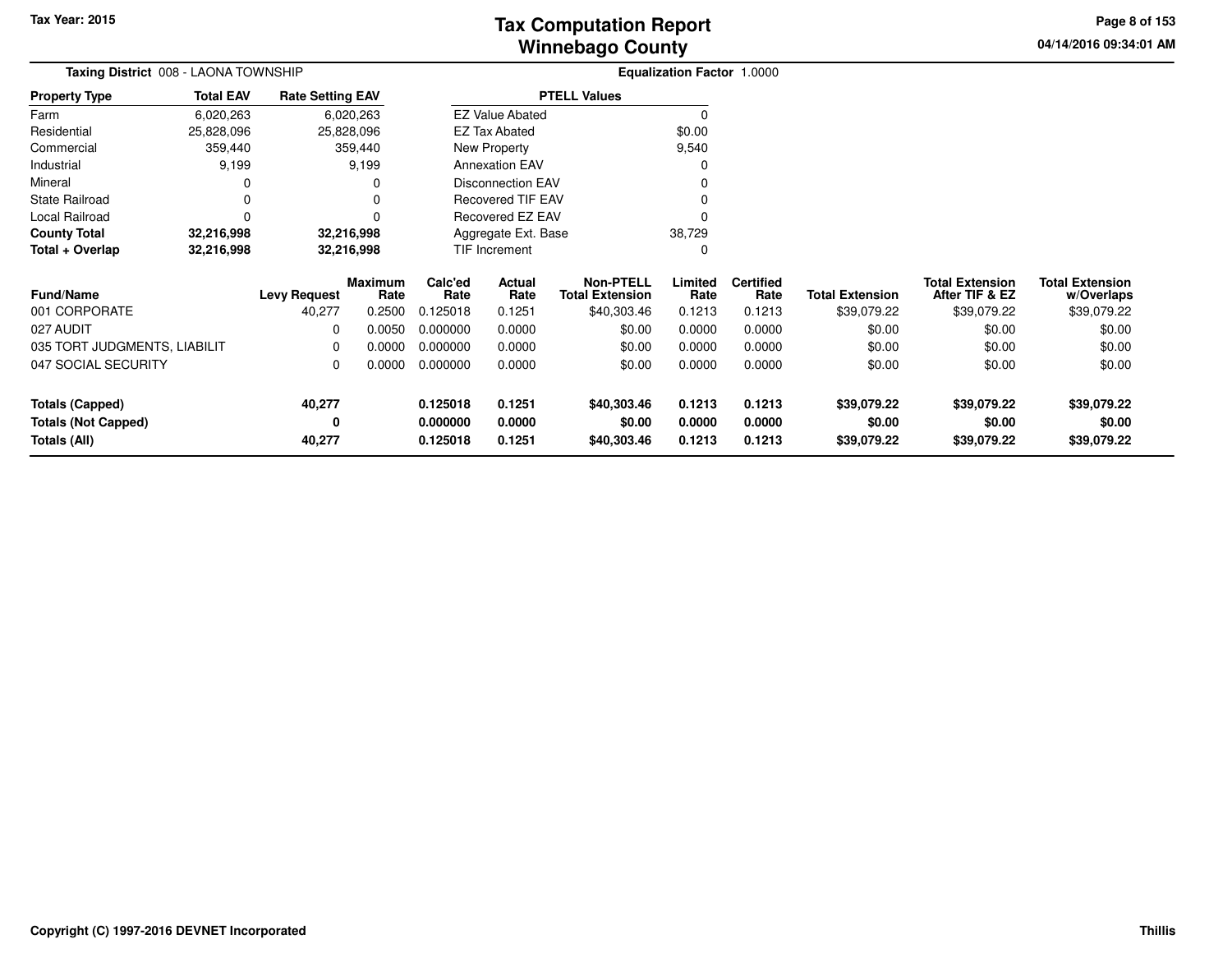# **Winnebago CountyTax Computation Report**

**04/14/2016 09:34:01 AM Page 9 of 153**

| Taxing District 009 - OWEN TOWNSHIP |                     |                         |                        |                    |                          |                                            | Equalization Factor 1.0000 |                          |                        |                                          |                                      |
|-------------------------------------|---------------------|-------------------------|------------------------|--------------------|--------------------------|--------------------------------------------|----------------------------|--------------------------|------------------------|------------------------------------------|--------------------------------------|
| <b>Property Type</b>                | <b>Total EAV</b>    | <b>Rate Setting EAV</b> |                        |                    |                          | <b>PTELL Values</b>                        |                            |                          |                        |                                          |                                      |
| Farm                                | 7,454,572           |                         | 7,454,572              |                    | <b>EZ Value Abated</b>   |                                            | 0                          |                          |                        |                                          |                                      |
| Residential                         | 57,242,642          |                         | 57,242,642             |                    | <b>EZ Tax Abated</b>     |                                            | \$0.00                     |                          |                        |                                          |                                      |
| Commercial                          | 1,511,038           |                         | 1,511,038              |                    | New Property             |                                            | 263,824                    |                          |                        |                                          |                                      |
| Industrial                          | 11,011,530          |                         | 11,011,530             |                    | <b>Annexation EAV</b>    |                                            | 0                          |                          |                        |                                          |                                      |
| Mineral                             | 0                   |                         | 0                      |                    | Disconnection EAV        |                                            | 0                          |                          |                        |                                          |                                      |
| <b>State Railroad</b>               | 270,360             |                         | 270,360                |                    | <b>Recovered TIF EAV</b> |                                            | 0                          |                          |                        |                                          |                                      |
| Local Railroad                      | 0                   |                         | 0                      |                    | Recovered EZ EAV         |                                            | $\Omega$                   |                          |                        |                                          |                                      |
| <b>County Total</b>                 | 77,490,142          |                         | 77,490,142             |                    | Aggregate Ext. Base      |                                            | 114,081                    |                          |                        |                                          |                                      |
| Total + Overlap                     | 77,490,142          |                         | 77,490,142             | TIF Increment<br>0 |                          |                                            |                            |                          |                        |                                          |                                      |
| <b>Fund/Name</b>                    | <b>Levy Request</b> |                         | <b>Maximum</b><br>Rate | Calc'ed<br>Rate    | Actual<br>Rate           | <b>Non-PTELL</b><br><b>Total Extension</b> | Limited<br>Rate            | <b>Certified</b><br>Rate | <b>Total Extension</b> | <b>Total Extension</b><br>After TIF & EZ | <b>Total Extension</b><br>w/Overlaps |
| 001 CORPORATE                       |                     | 110,000                 | 0.2500                 | 0.141954           | 0.1420                   | \$110,036.00                               | 0.1420                     | 0.1420                   | \$110,036.00           | \$110,036.00                             | \$110,036.00                         |
| 047 SOCIAL SECURITY                 |                     | 3,000                   | 0.0000                 | 0.003872           | 0.0039                   | \$3,022.12                                 | 0.0039                     | 0.0039                   | \$3,022.12             | \$3,022.12                               | \$3,022.12                           |
| 054 GENERAL ASSISTANCE              |                     | 2,000                   | 0.0000                 | 0.002581           | 0.0026                   | \$2,014.74                                 | 0.0026                     | 0.0026                   | \$2,014.74             | \$2,014.74                               | \$2,014.74                           |
| Totals (Capped)                     |                     | 115,000                 |                        | 0.148407           | 0.1485                   | \$115,072.86                               | 0.1485                     | 0.1485                   | \$115,072.86           | \$115,072.86                             | \$115,072.86                         |
| <b>Totals (Not Capped)</b>          |                     | 0                       |                        | 0.000000           | 0.0000                   | \$0.00                                     | 0.0000                     | 0.0000                   | \$0.00                 | \$0.00                                   | \$0.00                               |
| Totals (All)                        |                     | 115,000                 |                        | 0.148407           | 0.1485                   | \$115,072.86                               | 0.1485                     | 0.1485                   | \$115,072.86           | \$115,072.86                             | \$115,072.86                         |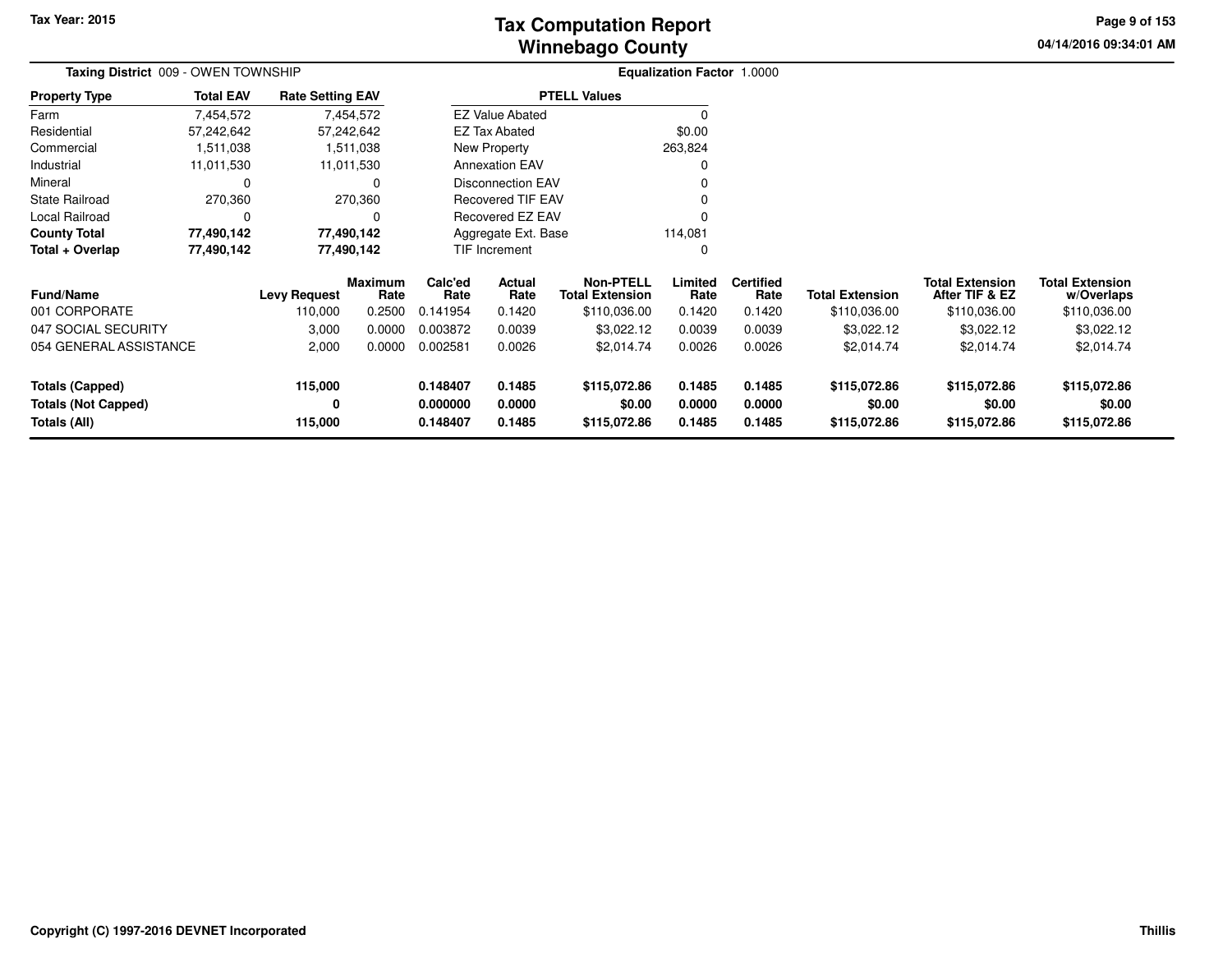**04/14/2016 09:34:01 AM Page 10 of 153**

|                              | Taxing District 010 - PECATONICA TOWNSHIP<br><b>Total EAV</b><br><b>Rate Setting EAV</b> |                     |                        |                 |                          |                                            | Equalization Factor 1.0000 |                          |                        |                                          |                                      |
|------------------------------|------------------------------------------------------------------------------------------|---------------------|------------------------|-----------------|--------------------------|--------------------------------------------|----------------------------|--------------------------|------------------------|------------------------------------------|--------------------------------------|
| <b>Property Type</b>         |                                                                                          |                     |                        |                 |                          | <b>PTELL Values</b>                        |                            |                          |                        |                                          |                                      |
| Farm                         | 8,262,560                                                                                |                     | 8,262,560              |                 | <b>EZ Value Abated</b>   |                                            |                            |                          |                        |                                          |                                      |
| Residential                  | 51,091,080                                                                               | 51,091,080          |                        |                 | <b>EZ Tax Abated</b>     |                                            | \$0.00                     |                          |                        |                                          |                                      |
| Commercial                   | 3,464,737                                                                                |                     | 3,464,737              |                 | New Property             |                                            | 231,177                    |                          |                        |                                          |                                      |
| Industrial                   | 1,995,641                                                                                |                     | 1,995,641              |                 | <b>Annexation EAV</b>    |                                            |                            |                          |                        |                                          |                                      |
| Mineral                      |                                                                                          |                     | O                      |                 | <b>Disconnection EAV</b> |                                            |                            |                          |                        |                                          |                                      |
| <b>State Railroad</b>        |                                                                                          |                     |                        |                 | <b>Recovered TIF EAV</b> |                                            |                            |                          |                        |                                          |                                      |
| Local Railroad               |                                                                                          |                     | 0                      |                 | Recovered EZ EAV         |                                            |                            |                          |                        |                                          |                                      |
| <b>County Total</b>          | 64,814,018                                                                               | 64,814,018          |                        |                 | Aggregate Ext. Base      |                                            | 117,164                    |                          |                        |                                          |                                      |
| Total + Overlap              | TIF Increment<br>64,814,018<br>64,814,018                                                |                     |                        |                 |                          |                                            |                            |                          |                        |                                          |                                      |
| <b>Fund/Name</b>             |                                                                                          | <b>Levy Request</b> | <b>Maximum</b><br>Rate | Calc'ed<br>Rate | Actual<br>Rate           | <b>Non-PTELL</b><br><b>Total Extension</b> | Limited<br>Rate            | <b>Certified</b><br>Rate | <b>Total Extension</b> | <b>Total Extension</b><br>After TIF & EZ | <b>Total Extension</b><br>w/Overlaps |
| 001 CORPORATE                |                                                                                          | 102,000             | 0.2500                 | 0.157373        | 0.1574                   | \$102,017.26                               | 0.1537                     | 0.1537                   | \$99,619.15            | \$99,619.15                              | \$99,619.15                          |
| 005 I. M. R. F.              |                                                                                          | 0                   | 0.0000                 | 0.000000        | 0.0000                   | \$0.00                                     | 0.0000                     | 0.0000                   | \$0.00                 | \$0.00                                   | \$0.00                               |
| 027 AUDIT                    |                                                                                          | 5,000               | 0.0050                 | 0.007714        | 0.0050                   | \$3,240.70                                 | 0.0049                     | 0.0049                   | \$3,175.89             | \$3,175.89                               | \$3,175.89                           |
| 035 TORT JUDGMENTS, LIABILIT |                                                                                          | 6,000               | 0.0000                 | 0.009257        | 0.0093                   | \$6,027.70                                 | 0.0091                     | 0.0091                   | \$5,898.08             | \$5,898.08                               | \$5,898.08                           |
| 054 GENERAL ASSISTANCE       |                                                                                          | 10,000              | 0.0000                 | 0.015429        | 0.0155                   | \$10,046.17                                | 0.0152                     | 0.0152                   | \$9,851.73             | \$9,851.73                               | \$9,851.73                           |
| <b>Totals (Capped)</b>       |                                                                                          | 123,000             |                        | 0.189773        | 0.1872                   | \$121,331.83                               | 0.1829                     | 0.1829                   | \$118,544.85           | \$118,544.85                             | \$118,544.85                         |
| <b>Totals (Not Capped)</b>   |                                                                                          | 0                   |                        | 0.000000        | 0.0000                   | \$0.00                                     | 0.0000                     | 0.0000                   | \$0.00                 | \$0.00                                   | \$0.00                               |
| <b>Totals (All)</b>          |                                                                                          | 123,000             |                        | 0.189773        | 0.1872                   | \$121,331.83                               | 0.1829                     | 0.1829                   | \$118,544.85           | \$118,544.85                             | \$118,544.85                         |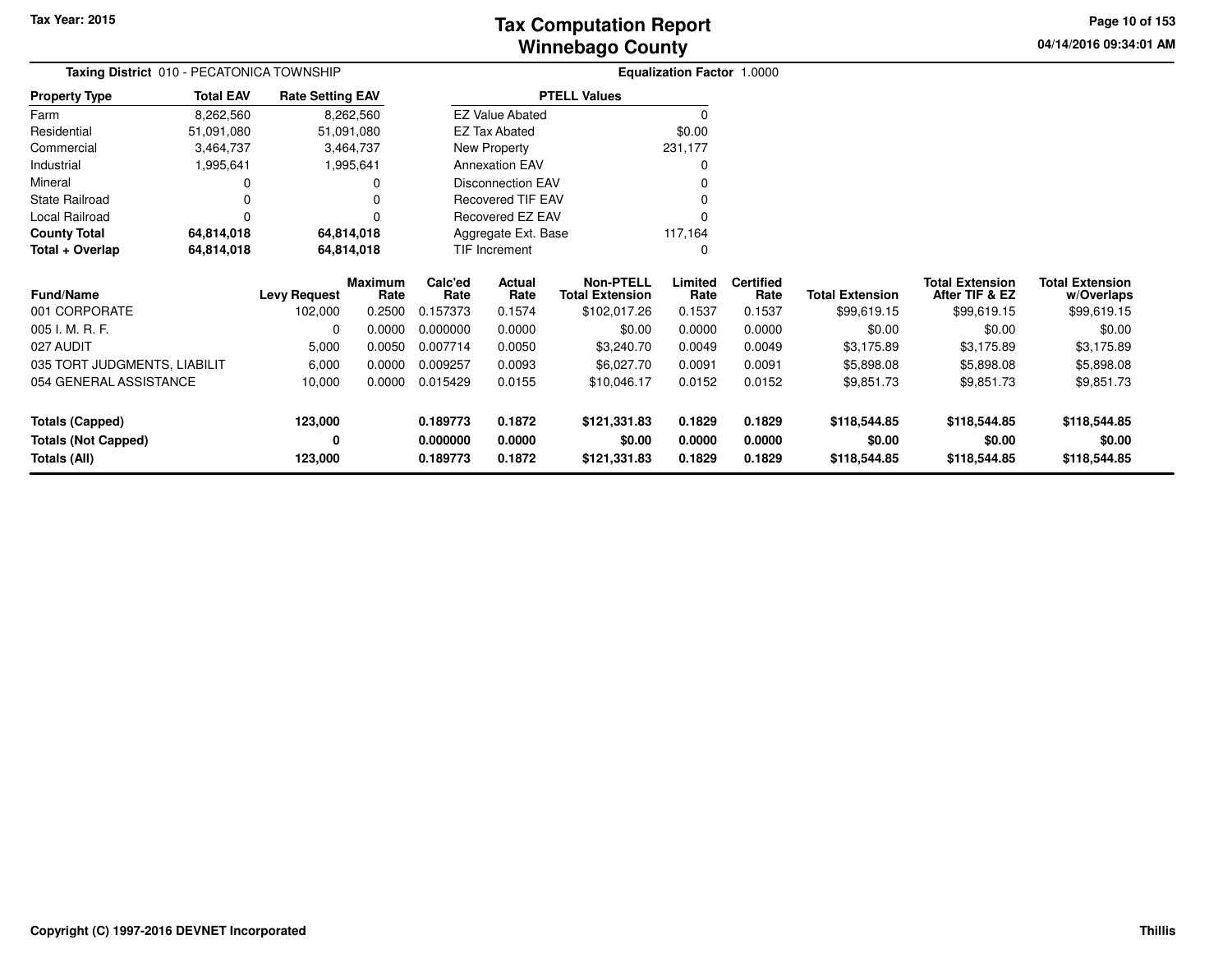# **Winnebago CountyTax Computation Report**

**04/14/2016 09:34:01 AM Page 11 of 153**

|                                                                      | Taxing District 011 - ROCKFORD TOWNSHIP |                                  |                                  |                                  |                             |                                                              | <b>Equalization Factor 1.0000</b> |                                    |                                            |                                                            |                                                        |  |
|----------------------------------------------------------------------|-----------------------------------------|----------------------------------|----------------------------------|----------------------------------|-----------------------------|--------------------------------------------------------------|-----------------------------------|------------------------------------|--------------------------------------------|------------------------------------------------------------|--------------------------------------------------------|--|
| <b>Property Type</b>                                                 | <b>Total EAV</b>                        | <b>Rate Setting EAV</b>          |                                  |                                  |                             | <b>PTELL Values</b>                                          |                                   |                                    |                                            |                                                            |                                                        |  |
| Farm                                                                 | 9,441,706                               |                                  | 9,260,680                        |                                  | <b>EZ Value Abated</b>      |                                                              |                                   |                                    |                                            |                                                            |                                                        |  |
| Residential                                                          | 1,162,155,061                           | 1,157,530,844                    |                                  |                                  | EZ Tax Abated               |                                                              | \$0.00                            |                                    |                                            |                                                            |                                                        |  |
| Commercial                                                           | 457,344,781                             |                                  | 437,477,438                      |                                  | New Property                |                                                              | 5,464,218                         |                                    |                                            |                                                            |                                                        |  |
| Industrial                                                           | 130,449,550                             |                                  | 122,797,195                      |                                  | <b>Annexation EAV</b>       |                                                              |                                   |                                    |                                            |                                                            |                                                        |  |
| Mineral                                                              | 0                                       |                                  | 0                                |                                  | Disconnection EAV           |                                                              |                                   |                                    |                                            |                                                            |                                                        |  |
| <b>State Railroad</b>                                                | 3,976,170                               |                                  | 3,976,170                        |                                  | Recovered TIF EAV           |                                                              |                                   |                                    |                                            |                                                            |                                                        |  |
| Local Railroad                                                       | 112,769                                 |                                  | 112,769                          |                                  | <b>Recovered EZ EAV</b>     |                                                              | 145,864                           |                                    |                                            |                                                            |                                                        |  |
| <b>County Total</b>                                                  | 1,763,480,037                           | 1,731,155,096                    |                                  |                                  | Aggregate Ext. Base         |                                                              | 2,526,609                         |                                    |                                            |                                                            |                                                        |  |
| Total + Overlap                                                      | 1,763,480,037                           | 1,731,155,096                    |                                  |                                  | 32,324,941<br>TIF Increment |                                                              |                                   |                                    |                                            |                                                            |                                                        |  |
| <b>Fund/Name</b><br>001 CORPORATE                                    |                                         | <b>Levy Request</b><br>1,757,834 | <b>Maximum</b><br>Rate<br>0.2500 | Calc'ed<br>Rate<br>0.101541      | Actual<br>Rate<br>0.1016    | <b>Non-PTELL</b><br><b>Total Extension</b><br>\$1,758,853.58 | Limited<br>Rate<br>0.1016         | <b>Certified</b><br>Rate<br>0.1016 | <b>Total Extension</b><br>\$1,791,695.72   | <b>Total Extension</b><br>After TIF & EZ<br>\$1,758,853.58 | <b>Total Extension</b><br>w/Overlaps<br>\$1,758,853.58 |  |
| 054 GENERAL ASSISTANCE                                               |                                         | 753,357                          | 0.0000                           | 0.043518                         | 0.0436                      | \$754,783.62                                                 | 0.0436                            | 0.0436                             | \$768,877.30                               | \$754,783.62                                               | \$754,783.62                                           |  |
| <b>Totals (Capped)</b><br><b>Totals (Not Capped)</b><br>Totals (All) |                                         | 2,511,191<br>0<br>2,511,191      |                                  | 0.145059<br>0.000000<br>0.145059 | 0.1452<br>0.0000<br>0.1452  | \$2,513,637.20<br>\$0.00<br>\$2,513,637.20                   | 0.1452<br>0.0000<br>0.1452        | 0.1452<br>0.0000<br>0.1452         | \$2,560,573.02<br>\$0.00<br>\$2,560,573.02 | \$2,513,637.20<br>\$0.00<br>\$2,513,637.20                 | \$2,513,637.20<br>\$0.00<br>\$2,513,637.20             |  |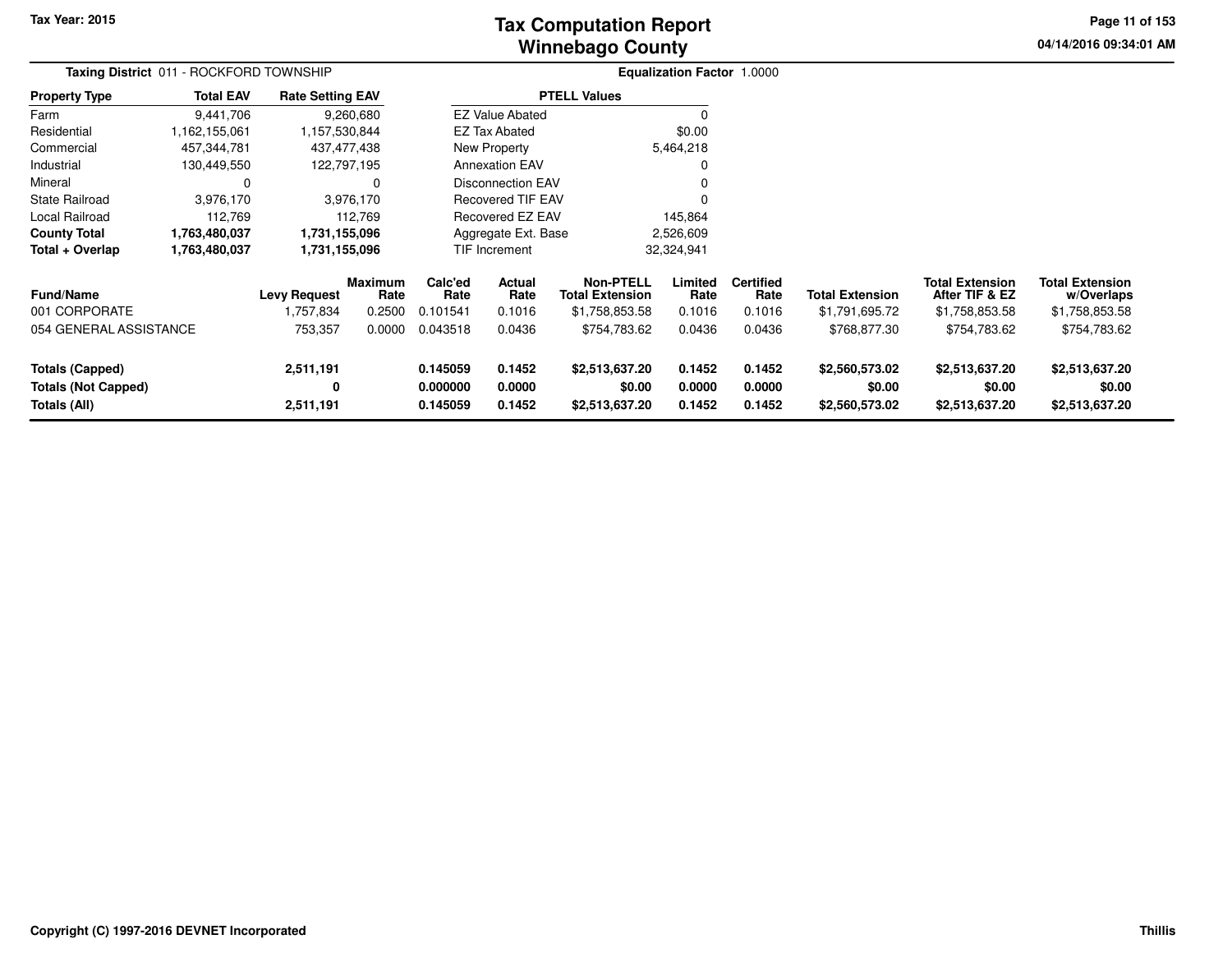**04/14/2016 09:34:01 AMPage 12 of 153**

|                              | Taxing District 012 - ROCKTON TOWNSHIP |                         |            |               |                          |                        | Equalization Factor 1.0000 |                  |                        |                        |                        |
|------------------------------|----------------------------------------|-------------------------|------------|---------------|--------------------------|------------------------|----------------------------|------------------|------------------------|------------------------|------------------------|
| <b>Property Type</b>         | <b>Total EAV</b>                       | <b>Rate Setting EAV</b> |            |               |                          | <b>PTELL Values</b>    |                            |                  |                        |                        |                        |
| Farm                         | 7,640,346                              |                         | 7,640,346  |               | <b>EZ Value Abated</b>   |                        | <sup>0</sup>               |                  |                        |                        |                        |
| Residential                  | 190,429,143                            | 190,407,070             |            |               | <b>EZ Tax Abated</b>     |                        | \$0.00                     |                  |                        |                        |                        |
| Commercial                   | 21,186,792                             | 20,053,108              |            |               | New Property             |                        | 1,074,021                  |                  |                        |                        |                        |
| Industrial                   | 17,932,450                             |                         | 14,747,458 |               | <b>Annexation EAV</b>    |                        | <sup>0</sup>               |                  |                        |                        |                        |
| Mineral                      | 0                                      |                         | 0          |               | <b>Disconnection EAV</b> |                        |                            |                  |                        |                        |                        |
| <b>State Railroad</b>        | 740,337                                |                         | 740,337    |               | <b>Recovered TIF EAV</b> |                        |                            |                  |                        |                        |                        |
| Local Railroad               | $\Omega$                               |                         |            |               | <b>Recovered EZ EAV</b>  |                        | <sup>0</sup>               |                  |                        |                        |                        |
| <b>County Total</b>          | 237,929,068                            | 233,588,319             |            |               | Aggregate Ext. Base      |                        | 469,337                    |                  |                        |                        |                        |
| Total + Overlap              | 237,929,068                            | 233,588,319             |            | TIF Increment |                          |                        | 4,340,749                  |                  |                        |                        |                        |
|                              |                                        |                         | Maximum    | Calc'ed       | Actual                   | <b>Non-PTELL</b>       | Limited                    | <b>Certified</b> |                        | <b>Total Extension</b> | <b>Total Extension</b> |
| Fund/Name                    |                                        | <b>Levy Request</b>     | Rate       | Rate          | Rate                     | <b>Total Extension</b> | Rate                       | Rate             | <b>Total Extension</b> | After TIF & EZ         | w/Overlaps             |
| 001 CORPORATE                |                                        | 289,663                 | 0.2500     | 0.124006      | 0.1241                   | \$289,883.10           | 0.1133                     | 0.1133           | \$269,573.63           | \$264,655.57           | \$264,655.57           |
| 005 I. M. R. F.              |                                        | 50,000                  | 0.0000     | 0.021405      | 0.0215                   | \$50,221.49            | 0.0215                     | 0.0215           | \$51,154.75            | \$50,221.49            | \$50,221.49            |
| 017 CEMETERY                 |                                        | 55,000                  | 0.2000     | 0.023546      | 0.0236                   | \$55,126.84            | 0.0236                     | 0.0236           | \$56,151.26            | \$55,126.84            | \$55,126.84            |
| 035 TORT JUDGMENTS, LIABILIT |                                        | 10,000                  | 0.0000     | 0.004281      | 0.0043                   | \$10,044.30            | 0.0043                     | 0.0043           | \$10,230.95            | \$10,044.30            | \$10,044.30            |
| 042 PARK/PARK MAINTENANCE    |                                        | 10,000                  | 0.0200     | 0.004281      | 0.0043                   | \$10,044.30            | 0.0043                     | 0.0043           | \$10,230.95            | \$10,044.30            | \$10,044.30            |
| 047 SOCIAL SECURITY          |                                        | 30,000                  | 0.0000     | 0.012843      | 0.0129                   | \$30,132.89            | 0.0129                     | 0.0129           | \$30,692.85            | \$30,132.89            | \$30,132.89            |
| 054 GENERAL ASSISTANCE       |                                        | 55,000                  | 0.0000     | 0.023546      | 0.0236                   | \$55,126.84            | 0.0236                     | 0.0236           | \$56,151.26            | \$55,126.84            | \$55,126.84            |
| <b>Totals (Capped)</b>       |                                        | 499,663                 |            | 0.213908      | 0.2143                   | \$500,579.76           | 0.2035                     | 0.2035           | \$484,185.65           | \$475,352.23           | \$475,352.23           |
| <b>Totals (Not Capped)</b>   |                                        | 0                       |            | 0.000000      | 0.0000                   | \$0.00                 | 0.0000                     | 0.0000           | \$0.00                 | \$0.00                 | \$0.00                 |
| Totals (All)                 |                                        | 499,663                 |            | 0.213908      | 0.2143                   | \$500,579.76           | 0.2035                     | 0.2035           | \$484,185.65           | \$475,352.23           | \$475,352.23           |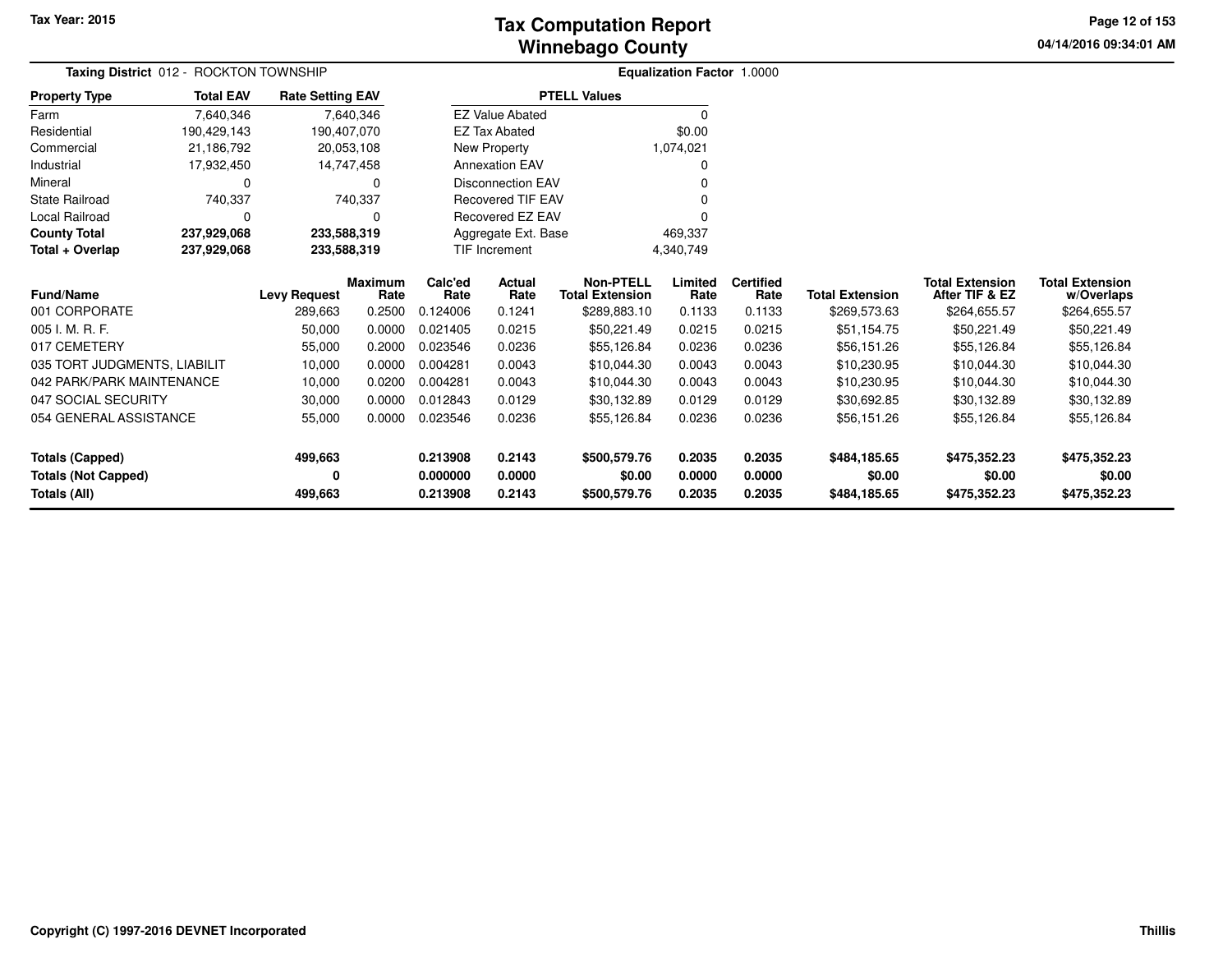# **Winnebago CountyTax Computation Report**

**04/14/2016 09:34:01 AM Page 13 of 153**

| Taxing District 013 - ROSCOE TOWNSHIP                                |                  |                         |                        | <b>Equalization Factor 1.0000</b> |                            |                                        |                            |                            |                                        |                                          |                                        |  |
|----------------------------------------------------------------------|------------------|-------------------------|------------------------|-----------------------------------|----------------------------|----------------------------------------|----------------------------|----------------------------|----------------------------------------|------------------------------------------|----------------------------------------|--|
| <b>Property Type</b>                                                 | <b>Total EAV</b> | <b>Rate Setting EAV</b> |                        |                                   |                            | <b>PTELL Values</b>                    |                            |                            |                                        |                                          |                                        |  |
| Farm                                                                 | 5,089,353        |                         | 5,089,353              |                                   | <b>EZ Value Abated</b>     |                                        |                            |                            |                                        |                                          |                                        |  |
| Residential                                                          | 333,301,856      | 333,300,585             |                        |                                   | EZ Tax Abated              |                                        | \$0.00                     |                            |                                        |                                          |                                        |  |
| Commercial                                                           | 61,745,071       |                         | 61,637,330             |                                   | New Property               |                                        | 3,863,270                  |                            |                                        |                                          |                                        |  |
| Industrial                                                           | 17,070,144       |                         | 17,005,847             |                                   | <b>Annexation EAV</b>      |                                        | 0                          |                            |                                        |                                          |                                        |  |
| Mineral                                                              | 0                |                         | 0                      |                                   | Disconnection EAV          |                                        | 0                          |                            |                                        |                                          |                                        |  |
| <b>State Railroad</b>                                                | 585,659          |                         | 585,659                |                                   | <b>Recovered TIF EAV</b>   |                                        |                            |                            |                                        |                                          |                                        |  |
| Local Railroad                                                       | 0                |                         | 0                      |                                   | Recovered EZ EAV           |                                        | 0                          |                            |                                        |                                          |                                        |  |
| <b>County Total</b>                                                  | 417,792,083      | 417,618,774             |                        |                                   | Aggregate Ext. Base        |                                        | 612,174                    |                            |                                        |                                          |                                        |  |
| Total + Overlap                                                      | 417,792,083      | 417,618,774             |                        |                                   | TIF Increment              |                                        | 173,309                    |                            |                                        |                                          |                                        |  |
| <b>Fund/Name</b>                                                     |                  | <b>Levy Request</b>     | <b>Maximum</b><br>Rate | Calc'ed<br>Rate                   | Actual<br>Rate             | Non-PTELL<br><b>Total Extension</b>    | Limited<br>Rate            | <b>Certified</b><br>Rate   | <b>Total Extension</b>                 | <b>Total Extension</b><br>After TIF & EZ | <b>Total Extension</b><br>w/Overlaps   |  |
| 001 CORPORATE                                                        |                  | 589,500                 | 0.2500                 | 0.141157                          | 0.1412                     | \$589,677.71                           | 0.1376                     | 0.1376                     | \$574,881.91                           | \$574,643.43                             | \$574,643.43                           |  |
| 017 CEMETERY                                                         |                  | 35,000                  | 0.2000                 | 0.008381                          | 0.0084                     | \$35,079.98                            | 0.0084                     | 0.0084                     | \$35,094.53                            | \$35,079.98                              | \$35,079.98                            |  |
| 054 GENERAL ASSISTANCE                                               |                  | 13,000                  | 0.0000                 | 0.003113                          | 0.0032                     | \$13,363.80                            | 0.0032                     | 0.0032                     | \$13,369.35                            | \$13,363.80                              | \$13,363.80                            |  |
| <b>Totals (Capped)</b><br><b>Totals (Not Capped)</b><br>Totals (All) |                  | 637,500<br>0<br>637,500 |                        | 0.152651<br>0.000000<br>0.152651  | 0.1528<br>0.0000<br>0.1528 | \$638,121.49<br>\$0.00<br>\$638,121.49 | 0.1492<br>0.0000<br>0.1492 | 0.1492<br>0.0000<br>0.1492 | \$623,345.79<br>\$0.00<br>\$623,345.79 | \$623,087.21<br>\$0.00<br>\$623,087.21   | \$623,087.21<br>\$0.00<br>\$623,087.21 |  |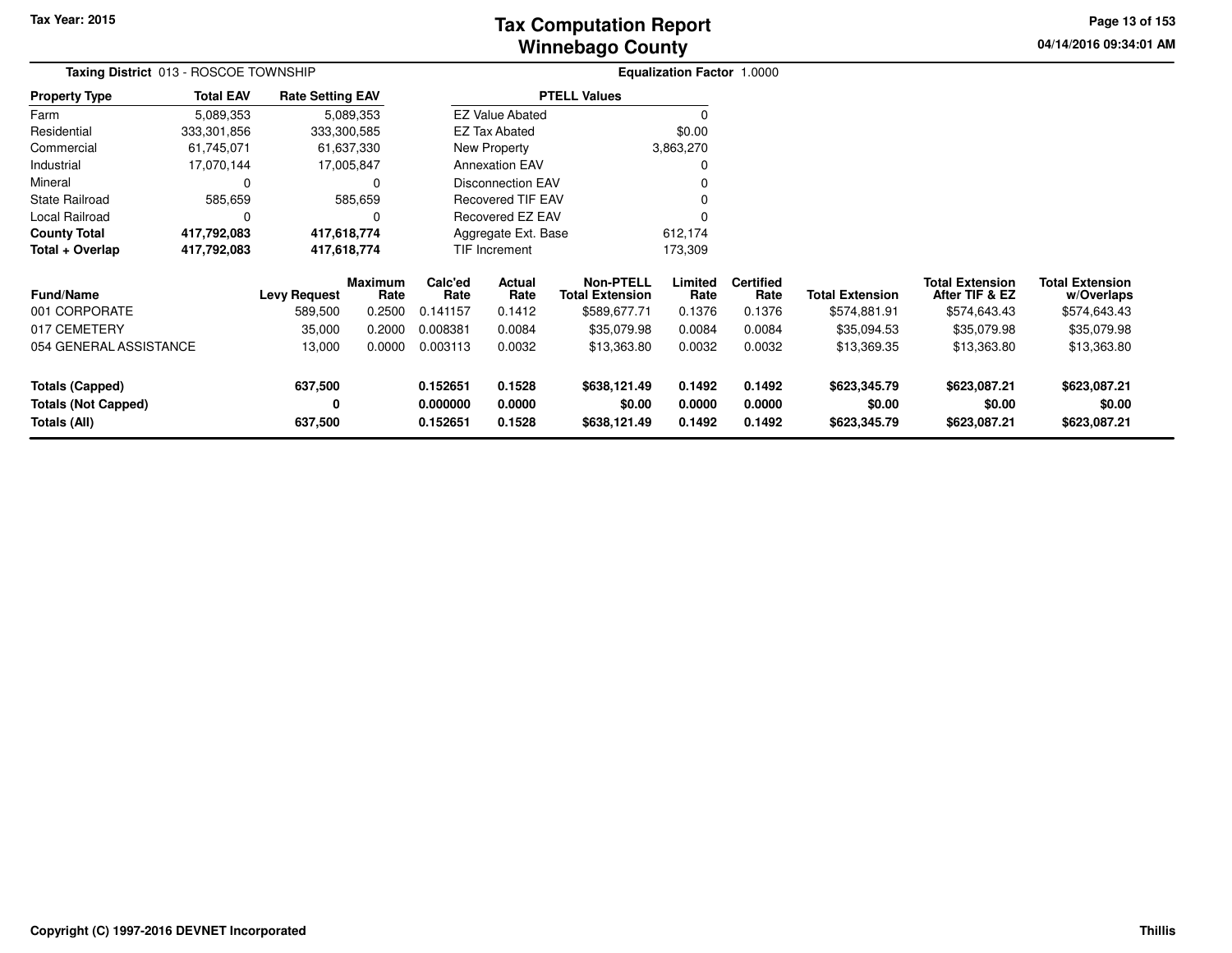**04/14/2016 09:34:01 AM Page 14 of 153**

| Taxing District 014 - SEWARD TOWNSHIP |                  |                         |                        |                 |                          |                                            | <b>Equalization Factor 1.0000</b> |                          |                        |                                          |                                      |
|---------------------------------------|------------------|-------------------------|------------------------|-----------------|--------------------------|--------------------------------------------|-----------------------------------|--------------------------|------------------------|------------------------------------------|--------------------------------------|
| <b>Property Type</b>                  | <b>Total EAV</b> | <b>Rate Setting EAV</b> |                        |                 |                          | <b>PTELL Values</b>                        |                                   |                          |                        |                                          |                                      |
| Farm                                  | 11,899,882       |                         | 11,899,882             |                 | <b>EZ Value Abated</b>   |                                            | 0                                 |                          |                        |                                          |                                      |
| Residential                           | 7,152,351        |                         | 7,152,351              |                 | <b>EZ Tax Abated</b>     |                                            | \$0.00                            |                          |                        |                                          |                                      |
| Commercial                            | 3,315,993        |                         | 3,315,993              |                 | New Property             |                                            | 85,567                            |                          |                        |                                          |                                      |
| Industrial                            | 160,777          |                         | 160,777                |                 | <b>Annexation EAV</b>    |                                            | $\Omega$                          |                          |                        |                                          |                                      |
| Mineral                               | 0                |                         | $\Omega$               |                 | <b>Disconnection EAV</b> |                                            |                                   |                          |                        |                                          |                                      |
| <b>State Railroad</b>                 | 736,437          |                         | 736,437                |                 | <b>Recovered TIF EAV</b> |                                            |                                   |                          |                        |                                          |                                      |
| Local Railroad                        | 453              |                         | 453                    |                 | Recovered EZ EAV         |                                            |                                   |                          |                        |                                          |                                      |
| <b>County Total</b>                   | 23,265,893       |                         | 23,265,893             |                 | Aggregate Ext. Base      |                                            | 107,048                           |                          |                        |                                          |                                      |
| Total + Overlap                       | 23,265,893       |                         | 23,265,893             |                 | TIF Increment            |                                            | 0                                 |                          |                        |                                          |                                      |
| <b>Fund/Name</b>                      |                  | <b>Levy Request</b>     | <b>Maximum</b><br>Rate | Calc'ed<br>Rate | Actual<br>Rate           | <b>Non-PTELL</b><br><b>Total Extension</b> | Limited<br>Rate                   | <b>Certified</b><br>Rate | <b>Total Extension</b> | <b>Total Extension</b><br>After TIF & EZ | <b>Total Extension</b><br>w/Overlaps |
| 001 CORPORATE                         |                  | 81,600                  | 0.3700                 | 0.350728        | 0.3508                   | \$81,616.75                                | 0.3508                            | 0.3508                   | \$81,616.75            | \$81,616.75                              | \$81,616.75                          |
| 027 AUDIT                             |                  | 1,530                   | 0.0050                 | 0.006576        | 0.0050                   | \$1,163.29                                 | 0.0050                            | 0.0050                   | \$1,163.29             | \$1,163.29                               | \$1,163.29                           |
| 035 TORT JUDGMENTS, LIABILIT          |                  | 11,220                  | 0.0000                 | 0.048225        | 0.0483                   | \$11,237.43                                | 0.0483                            | 0.0483                   | \$11,237.43            | \$11,237.43                              | \$11,237.43                          |
| 047 SOCIAL SECURITY                   |                  | 5,610                   | 0.0000                 | 0.024113        | 0.0242                   | \$5,630.35                                 | 0.0242                            | 0.0242                   | \$5,630.35             | \$5,630.35                               | \$5,630.35                           |
| 054 GENERAL ASSISTANCE                |                  | 7,905                   | 0.0000                 | 0.033977        | 0.0340                   | \$7,910.40                                 | 0.0340                            | 0.0340                   | \$7,910.40             | \$7,910.40                               | \$7,910.40                           |
| Totals (Capped)                       |                  | 107,865                 |                        | 0.463619        | 0.4623                   | \$107,558.22                               | 0.4623                            | 0.4623                   | \$107,558.22           | \$107,558.22                             | \$107,558.22                         |
| <b>Totals (Not Capped)</b>            |                  | 0                       |                        | 0.000000        | 0.0000                   | \$0.00                                     | 0.0000                            | 0.0000                   | \$0.00                 | \$0.00                                   | \$0.00                               |
| <b>Totals (All)</b>                   |                  | 107,865                 |                        | 0.463619        | 0.4623                   | \$107,558.22                               | 0.4623                            | 0.4623                   | \$107,558.22           | \$107,558.22                             | \$107,558.22                         |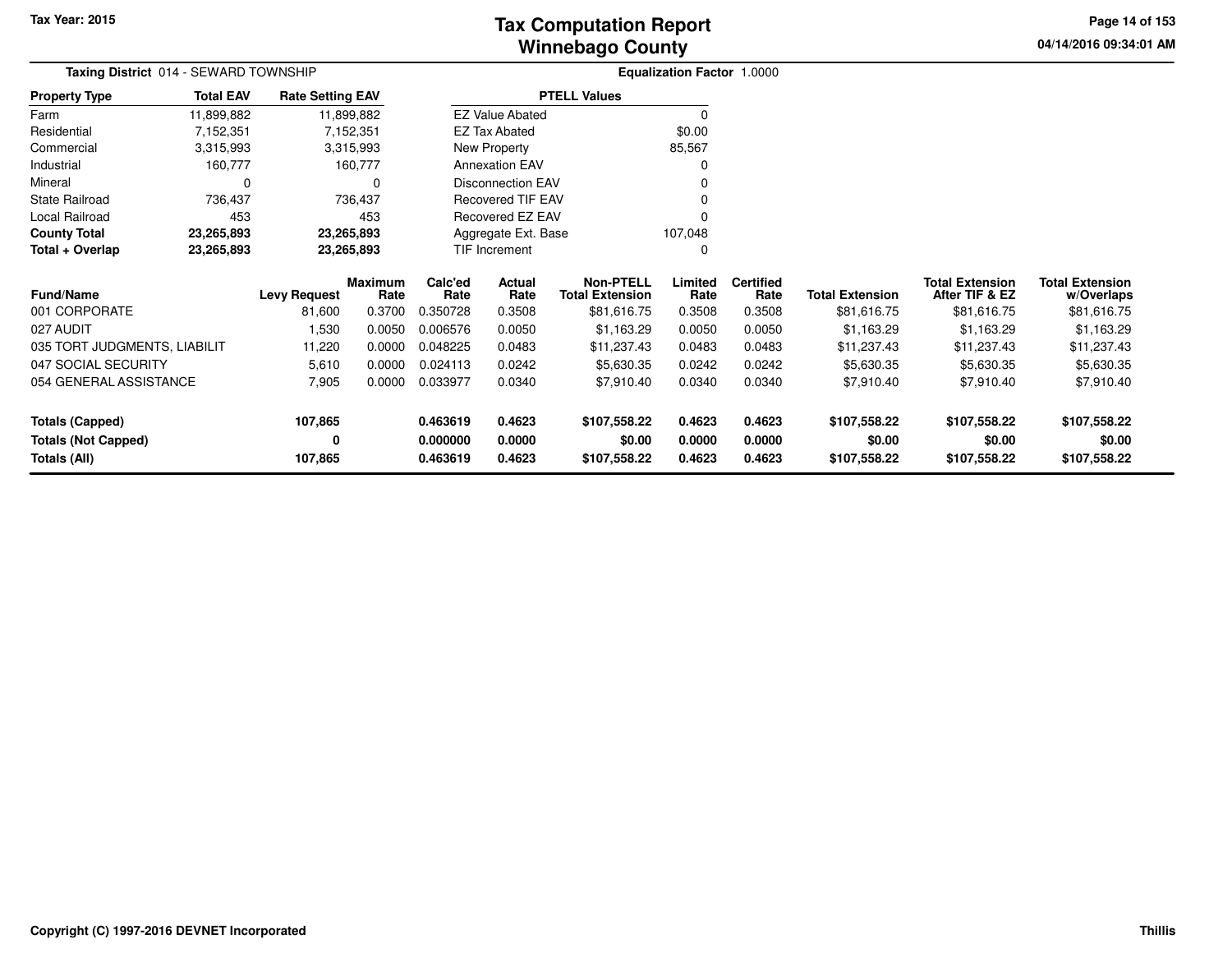# **Winnebago CountyTax Computation Report**

**04/14/2016 09:34:01 AM Page 15 of 153**

| Taxing District 015 - SHIRLAND TOWNSHIP                       |                  |                               |                           |                                  |                            |                                                           | <b>Equalization Factor 1.0000</b> |                                    |                                       |                                                         |                                                     |  |
|---------------------------------------------------------------|------------------|-------------------------------|---------------------------|----------------------------------|----------------------------|-----------------------------------------------------------|-----------------------------------|------------------------------------|---------------------------------------|---------------------------------------------------------|-----------------------------------------------------|--|
| <b>Property Type</b>                                          | <b>Total EAV</b> | <b>Rate Setting EAV</b>       |                           |                                  |                            | <b>PTELL Values</b>                                       |                                   |                                    |                                       |                                                         |                                                     |  |
| Farm                                                          | 5,529,849        |                               | 5,529,849                 |                                  | <b>EZ Value Abated</b>     |                                                           | 0                                 |                                    |                                       |                                                         |                                                     |  |
| Residential                                                   | 14,713,382       |                               | 14,713,382                |                                  | <b>EZ Tax Abated</b>       |                                                           | \$0.00                            |                                    |                                       |                                                         |                                                     |  |
| Commercial                                                    | 836,052          |                               | 836,052                   |                                  | New Property               |                                                           | 99,156                            |                                    |                                       |                                                         |                                                     |  |
| Industrial                                                    | 0                |                               |                           |                                  | <b>Annexation EAV</b>      |                                                           | 0                                 |                                    |                                       |                                                         |                                                     |  |
| Mineral                                                       |                  |                               |                           |                                  | <b>Disconnection EAV</b>   |                                                           | 0                                 |                                    |                                       |                                                         |                                                     |  |
| <b>State Railroad</b>                                         | 0                |                               |                           |                                  | <b>Recovered TIF EAV</b>   |                                                           |                                   |                                    |                                       |                                                         |                                                     |  |
| Local Railroad                                                | 0                |                               |                           |                                  | Recovered EZ EAV           |                                                           | $\Omega$                          |                                    |                                       |                                                         |                                                     |  |
| <b>County Total</b>                                           | 21,079,283       |                               | 21,079,283                |                                  | Aggregate Ext. Base        |                                                           | 46,749                            |                                    |                                       |                                                         |                                                     |  |
| Total + Overlap                                               | 21,079,283       |                               | 21,079,283                |                                  | <b>TIF Increment</b>       |                                                           | 0                                 |                                    |                                       |                                                         |                                                     |  |
| <b>Fund/Name</b><br>001 CORPORATE                             |                  | <b>Levy Request</b><br>49,086 | Maximum<br>Rate<br>0.3800 | Calc'ed<br>Rate<br>0.232864      | Actual<br>Rate<br>0.2329   | <b>Non-PTELL</b><br><b>Total Extension</b><br>\$49,093.65 | Limited<br>Rate<br>0.2247         | <b>Certified</b><br>Rate<br>0.2247 | <b>Total Extension</b><br>\$47,365.15 | <b>Total Extension</b><br>After TIF & EZ<br>\$47,365.15 | <b>Total Extension</b><br>w/Overlaps<br>\$47,365.15 |  |
| 034 GENERAL ASSISTANCE                                        |                  | 0                             | 0.0000                    | 0.000000                         | 0.0000                     | \$0.00                                                    | 0.0000                            | 0.0000                             | \$0.00                                | \$0.00                                                  | \$0.00                                              |  |
| Totals (Capped)<br><b>Totals (Not Capped)</b><br>Totals (All) |                  | 49,086<br>0<br>49,086         |                           | 0.232864<br>0.000000<br>0.232864 | 0.2329<br>0.0000<br>0.2329 | \$49,093.65<br>\$0.00<br>\$49,093.65                      | 0.2247<br>0.0000<br>0.2247        | 0.2247<br>0.0000<br>0.2247         | \$47,365.15<br>\$0.00<br>\$47,365.15  | \$47,365.15<br>\$0.00<br>\$47,365.15                    | \$47,365.15<br>\$0.00<br>\$47,365.15                |  |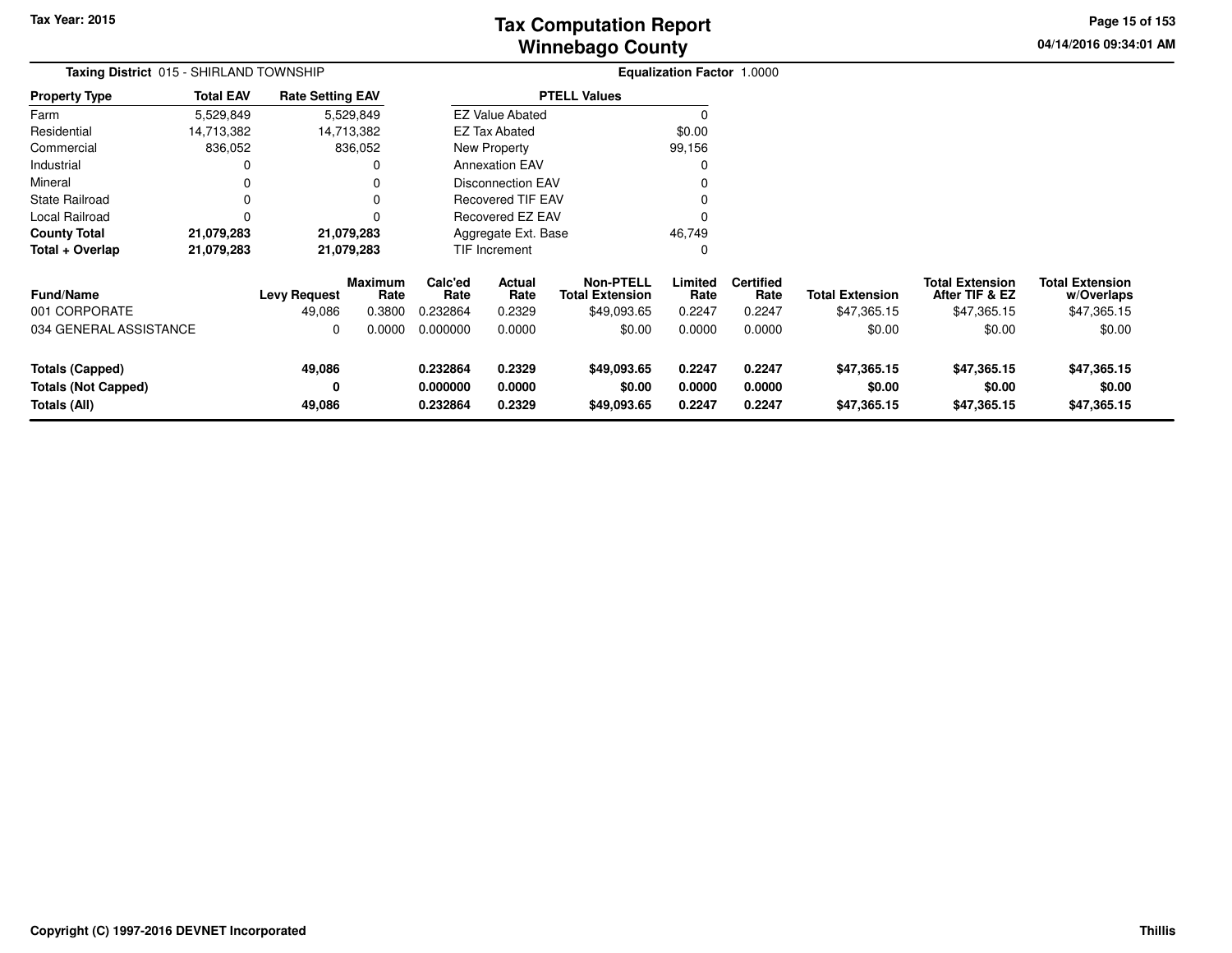# **Winnebago CountyTax Computation Report**

**04/14/2016 09:34:01 AM Page 16 of 153**

| Taxing District 016 - WINNEBAGO TOWNSHIP                      |                  |                                |                                  | <b>Equalization Factor 1.0000</b> |                            |                                                            |                            |                                    |                                        |                                                          |                                                      |
|---------------------------------------------------------------|------------------|--------------------------------|----------------------------------|-----------------------------------|----------------------------|------------------------------------------------------------|----------------------------|------------------------------------|----------------------------------------|----------------------------------------------------------|------------------------------------------------------|
| <b>Property Type</b>                                          | <b>Total EAV</b> | <b>Rate Setting EAV</b>        |                                  |                                   |                            | <b>PTELL Values</b>                                        |                            |                                    |                                        |                                                          |                                                      |
| Farm                                                          | 9,528,563        |                                | 9,528,563                        |                                   | <b>EZ Value Abated</b>     |                                                            |                            |                                    |                                        |                                                          |                                                      |
| Residential                                                   | 69,468,959       |                                | 69,468,959                       |                                   | <b>EZ Tax Abated</b>       |                                                            | \$0.00                     |                                    |                                        |                                                          |                                                      |
| Commercial                                                    | 6,191,656        |                                | 6,191,656                        |                                   | New Property               |                                                            | 493,169                    |                                    |                                        |                                                          |                                                      |
| Industrial                                                    | 2,593,283        |                                | 2,593,283                        |                                   | <b>Annexation EAV</b>      |                                                            |                            |                                    |                                        |                                                          |                                                      |
| Mineral                                                       | 0                |                                | 0                                |                                   | <b>Disconnection EAV</b>   |                                                            |                            |                                    |                                        |                                                          |                                                      |
| State Railroad                                                | 633,043          |                                | 633,043                          |                                   | <b>Recovered TIF EAV</b>   |                                                            |                            |                                    |                                        |                                                          |                                                      |
| Local Railroad                                                | 699,028          |                                | 699,028                          |                                   | Recovered EZ EAV           |                                                            |                            |                                    |                                        |                                                          |                                                      |
| <b>County Total</b>                                           | 89,114,532       |                                | 89,114,532                       |                                   | Aggregate Ext. Base        |                                                            | 150,011                    |                                    |                                        |                                                          |                                                      |
| Total + Overlap                                               | 89,114,532       |                                | 89,114,532                       |                                   | TIF Increment              |                                                            | 0                          |                                    |                                        |                                                          |                                                      |
| Fund/Name<br>001 CORPORATE                                    |                  | <b>Levy Request</b><br>157,511 | <b>Maximum</b><br>Rate<br>0.2500 | Calc'ed<br>Rate<br>0.176751       | Actual<br>Rate<br>0.1768   | <b>Non-PTELL</b><br><b>Total Extension</b><br>\$157,554.49 | Limited<br>Rate<br>0.1707  | <b>Certified</b><br>Rate<br>0.1707 | <b>Total Extension</b><br>\$152,118.51 | <b>Total Extension</b><br>After TIF & EZ<br>\$152,118.51 | <b>Total Extension</b><br>w/Overlaps<br>\$152,118.51 |
| Totals (Capped)<br><b>Totals (Not Capped)</b><br>Totals (All) |                  | 157,511<br>0<br>157,511        |                                  | 0.176751<br>0.000000<br>0.176751  | 0.1768<br>0.0000<br>0.1768 | \$157,554.49<br>\$0.00<br>\$157,554.49                     | 0.1707<br>0.0000<br>0.1707 | 0.1707<br>0.0000<br>0.1707         | \$152,118.51<br>\$0.00<br>\$152,118.51 | \$152,118.51<br>\$0.00<br>\$152,118.51                   | \$152,118.51<br>\$0.00<br>\$152,118.51               |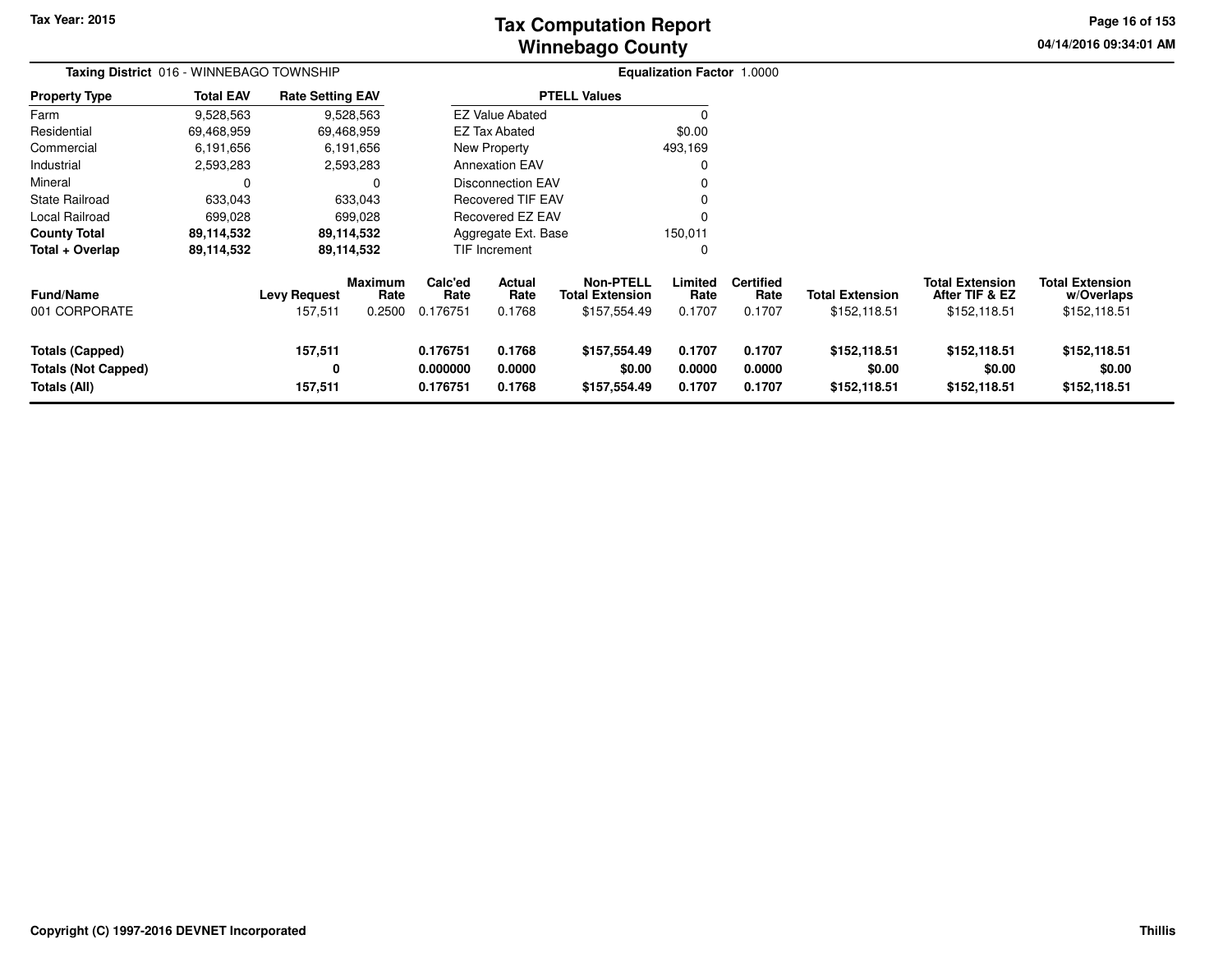#### **Winnebago CountyTax Computation Report**

**04/14/2016 09:34:01 AM Page 17 of 153**

| Taxing District 017 - CHERRY VALLEY VILLAGE |                  |                         |                        |                 |                          |                                            | Equalization Factor 1.0000 |                          |                                  |                                          |                                      |
|---------------------------------------------|------------------|-------------------------|------------------------|-----------------|--------------------------|--------------------------------------------|----------------------------|--------------------------|----------------------------------|------------------------------------------|--------------------------------------|
| <b>Property Type</b>                        | <b>Total EAV</b> | <b>Rate Setting EAV</b> |                        |                 |                          | <b>PTELL Values</b>                        |                            |                          | <b>Overlapping County</b>        |                                          | <b>Overlap EAV</b>                   |
| Farm                                        | 477,694          |                         | 446,819                |                 | <b>EZ Value Abated</b>   |                                            | $\mathbf 0$                | Boone County             |                                  |                                          | 10,360,000                           |
| Residential                                 | 30,138,364       |                         | 30,138,364             |                 | <b>EZ Tax Abated</b>     |                                            | \$0.00                     | Total                    |                                  |                                          | 10,360,000                           |
| Commercial                                  | 33,399,428       |                         | 33,399,428             |                 | New Property             |                                            | 169,568                    |                          | * denotes use of estimated EAV   |                                          |                                      |
| Industrial                                  | 4,328,470        |                         | 2,279,826              |                 | <b>Annexation EAV</b>    |                                            | 3,483                      |                          | <b>Road and Bridge Transfer</b>  |                                          |                                      |
| Mineral                                     | 0                |                         | 0                      |                 | <b>Disconnection EAV</b> |                                            | 0                          |                          |                                  |                                          |                                      |
| <b>State Railroad</b>                       | 169,131          |                         | 169,131                |                 | <b>Recovered TIF EAV</b> |                                            | 0                          | <b>Road District</b>     |                                  | <b>Fund</b>                              | <b>Amount Extended</b>               |
| Local Railroad                              | 0                |                         | $\Omega$               |                 | Recovered EZ EAV         |                                            | $\Omega$                   |                          | 111 - CHERRY VALLEY TWSP RO/ 207 |                                          | \$8,952.43                           |
| <b>County Total</b>                         | 68,513,087       |                         | 66,433,568             |                 | Aggregate Ext. Base      |                                            | 0                          |                          | 118 - ROCKFORD TWSP ROAD         | 207                                      | \$32,546.76                          |
| Total + Overlap                             | 78,873,087       |                         | 76,793,568             |                 | TIF Increment            |                                            | 2,079,519                  | <b>Total</b>             |                                  |                                          | \$41,499.19                          |
| <b>Fund/Name</b>                            |                  | <b>Levy Request</b>     | <b>Maximum</b><br>Rate | Calc'ed<br>Rate | <b>Actual</b><br>Rate    | <b>Non-PTELL</b><br><b>Total Extension</b> | Limited<br>Rate            | <b>Certified</b><br>Rate | <b>Total Extension</b>           | <b>Total Extension</b><br>After TIF & EZ | <b>Total Extension</b><br>w/Overlaps |
| 001 CORPORATE                               |                  | 0                       | 0.2500                 | 0.000000        | 0.0000                   | \$0.00                                     | 0.0000                     | 0.0000                   | \$0.00                           | \$0.00                                   | \$0.00                               |
| 003 BONDS & INTEREST                        |                  | 0                       | 0.0000                 | 0.000000        | 0.0000                   | \$0.00                                     | 0.0000                     | 0.0000                   | \$0.00                           | \$0.00                                   | \$0.00                               |
| 207 ROAD & BRIDGE TRANSFER                  |                  | 0                       | 0.0000                 | 0.000000        | 0.0000                   | \$0.00                                     | 0.0000                     | 0.0000                   | \$0.00                           | \$0.00                                   | \$0.00                               |
| <b>Totals (Capped)</b>                      |                  | 0                       |                        | 0.000000        | 0.0000                   | \$0.00                                     | 0.0000                     | 0.0000                   | \$0.00                           | \$0.00                                   | \$0.00                               |
| <b>Totals (Not Capped)</b>                  |                  | 0                       |                        | 0.000000        | 0.0000                   | \$0.00                                     | 0.0000                     | 0.0000                   | \$0.00                           | \$0.00                                   | \$0.00                               |
| Totals (All)                                |                  |                         |                        | 0.000000        | 0.0000                   | \$0.00                                     | 0.0000                     | 0.0000                   | \$0.00                           | \$0.00                                   | \$0.00                               |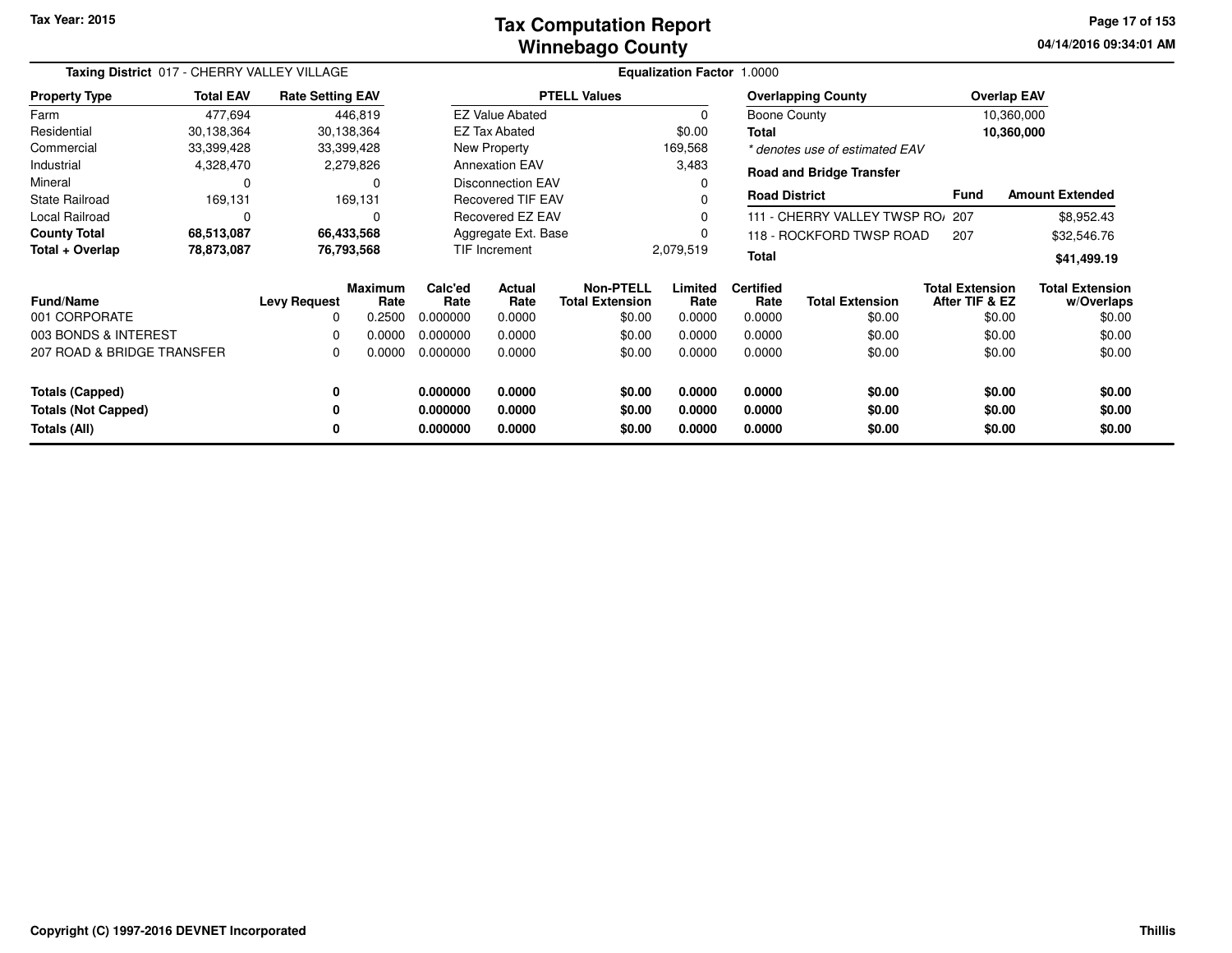## **Winnebago CountyTax Computation Report**

**04/14/2016 09:34:01 AM Page 18 of 153**

| Taxing District 018 - DURAND VILLAGE |                  |                         |                 | <b>Equalization Factor 1.0000</b> |                          |                                            |                 |                          |                                 |                                          |                                      |
|--------------------------------------|------------------|-------------------------|-----------------|-----------------------------------|--------------------------|--------------------------------------------|-----------------|--------------------------|---------------------------------|------------------------------------------|--------------------------------------|
| <b>Property Type</b>                 | <b>Total EAV</b> | <b>Rate Setting EAV</b> |                 |                                   |                          | <b>PTELL Values</b>                        |                 |                          | <b>Road and Bridge Transfer</b> |                                          |                                      |
| Farm                                 | 38,879           |                         | 38,879          |                                   | <b>EZ Value Abated</b>   |                                            |                 | <b>Road District</b>     |                                 | Fund                                     | <b>Amount Extended</b>               |
| Residential                          | 12,839,583       |                         | 12,787,795      |                                   | <b>EZ Tax Abated</b>     |                                            | \$0.00          |                          |                                 |                                          |                                      |
| Commercial                           | 3,306,374        |                         | 3,155,097       |                                   | New Property             |                                            |                 |                          | 112 - DURAND TWSP ROAD          | 207                                      | \$6,192.66                           |
| Industrial                           | 224,762          |                         | 187,060         |                                   | <b>Annexation EAV</b>    |                                            |                 | <b>Total</b>             |                                 |                                          | \$6,192.66                           |
| Mineral                              |                  |                         |                 |                                   | <b>Disconnection EAV</b> |                                            |                 |                          |                                 |                                          |                                      |
| <b>State Railroad</b>                | 0                |                         | O               |                                   | <b>Recovered TIF EAV</b> |                                            |                 |                          |                                 |                                          |                                      |
| Local Railroad                       | 0                |                         | O               |                                   | <b>Recovered EZ EAV</b>  |                                            |                 |                          |                                 |                                          |                                      |
| <b>County Total</b>                  | 16,409,598       | 16,168,831              |                 |                                   | Aggregate Ext. Base      |                                            | 52,486          |                          |                                 |                                          |                                      |
| Total + Overlap                      | 16,409,598       |                         | 16,168,831      |                                   | <b>TIF Increment</b>     |                                            | 240,767         |                          |                                 |                                          |                                      |
| <b>Fund/Name</b>                     |                  | <b>Levy Request</b>     | Maximum<br>Rate | Calc'ed<br>Rate                   | Actual<br>Rate           | <b>Non-PTELL</b><br><b>Total Extension</b> | Limited<br>Rate | <b>Certified</b><br>Rate | <b>Total Extension</b>          | <b>Total Extension</b><br>After TIF & EZ | <b>Total Extension</b><br>w/Overlaps |
| 001 CORPORATE                        |                  | 44,000                  | 0.4375          | 0.272129                          | 0.2722                   | \$44,011.56                                | 0.2707          | 0.2707                   | \$44,420.78                     | \$43,769.03                              | \$43,769.03                          |
| 003 BONDS & INT 2014                 |                  | 0                       | 0.0000          | 0.000000                          | 0.0000                   | \$0.00                                     | 0.0000          | 0.0000                   | \$0.00                          | \$0.00                                   | \$0.00                               |
| 014 POLICE PROTECTION                |                  | 9,200                   | 0.6000          | 0.056900                          | 0.0569                   | \$9,200.06                                 | 0.0566          | 0.0566                   | \$9,287.83                      | \$9,151.56                               | \$9,151.56                           |
| 207 ROAD AND BRIDGE TRANSF           |                  | 0                       | 0.0000          | 0.000000                          | 0.0000                   | \$0.00                                     | 0.0000          | 0.0000                   | \$0.00                          | \$0.00                                   | \$0.00                               |
| <b>Totals (Capped)</b>               |                  | 53,200                  |                 | 0.329029                          | 0.3291                   | \$53,211.62                                | 0.3273          | 0.3273                   | \$53,708.61                     | \$52,920.59                              | \$52,920.59                          |
| <b>Totals (Not Capped)</b>           |                  | 0                       |                 | 0.000000                          | 0.0000                   | \$0.00                                     | 0.0000          | 0.0000                   | \$0.00                          | \$0.00                                   | \$0.00                               |
| Totals (All)                         |                  | 53,200                  |                 | 0.329029                          | 0.3291                   | \$53,211.62                                | 0.3273          | 0.3273                   | \$53,708.61                     | \$52,920.59                              | \$52,920.59                          |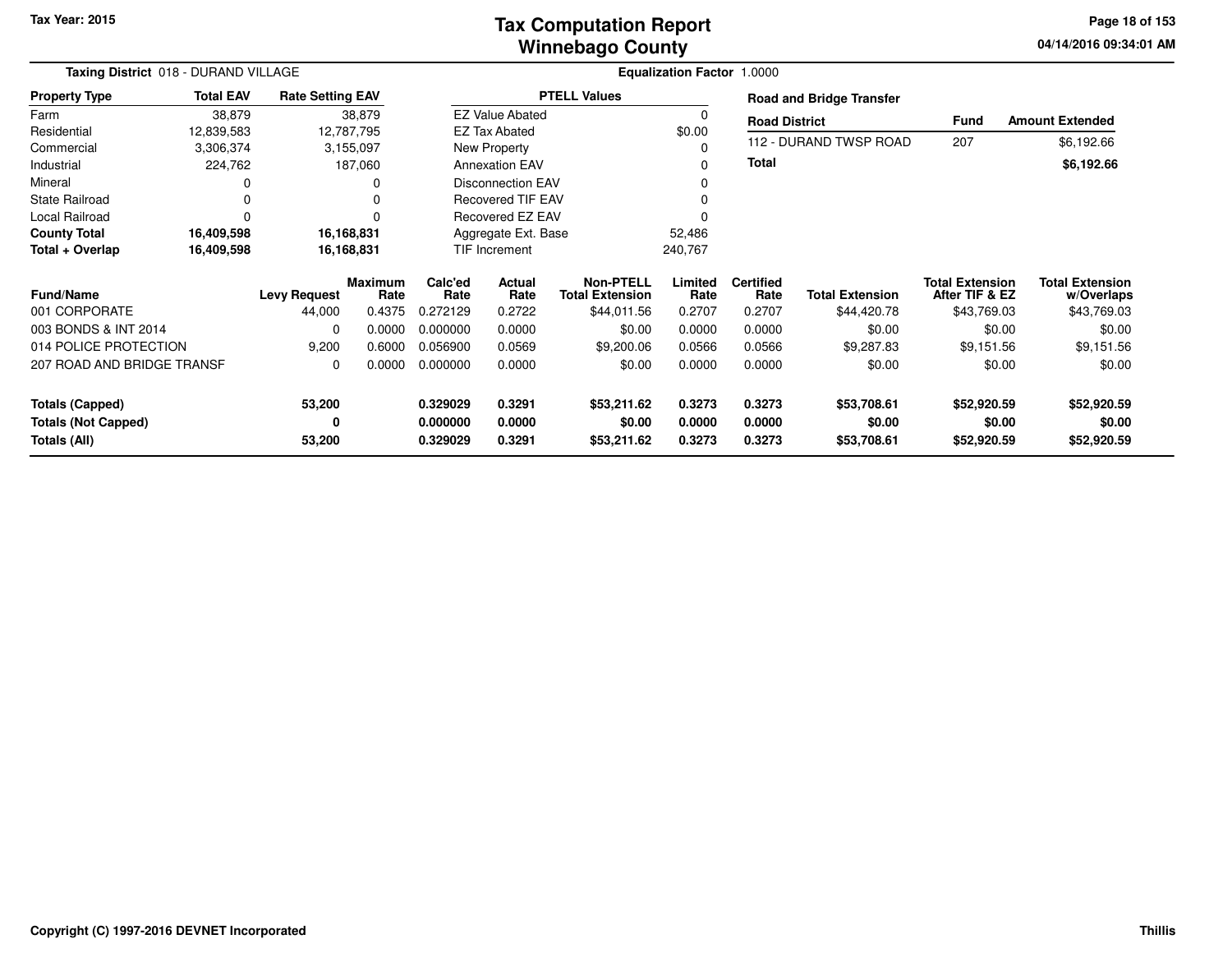#### **Winnebago CountyTax Computation Report**

**04/14/2016 09:34:01 AM Page 19 of 153**

| Taxing District 019 - LOVES PARK CITY |                  |                         |                        |                 |                          |                                            | Equalization Factor 1.0000 |                          |                                 |                                          |                                      |
|---------------------------------------|------------------|-------------------------|------------------------|-----------------|--------------------------|--------------------------------------------|----------------------------|--------------------------|---------------------------------|------------------------------------------|--------------------------------------|
| <b>Property Type</b>                  | <b>Total EAV</b> | <b>Rate Setting EAV</b> |                        |                 |                          | <b>PTELL Values</b>                        |                            |                          | <b>Overlapping County</b>       |                                          | <b>Overlap EAV</b>                   |
| Farm                                  | 495,993          |                         | 445,391                |                 | <b>EZ Value Abated</b>   |                                            | $\Omega$                   | <b>Boone County</b>      |                                 |                                          | 39,230,617                           |
| Residential                           | 200,597,511      | 200,536,273             |                        |                 | EZ Tax Abated            |                                            | \$0.00                     | Total                    |                                 |                                          | 39,230,617                           |
| Commercial                            | 71,579,695       |                         | 71,229,505             |                 | <b>New Property</b>      |                                            | 963,153                    |                          | * denotes use of estimated EAV  |                                          |                                      |
| Industrial                            | 43,298,562       |                         | 33,624,831             |                 | <b>Annexation EAV</b>    |                                            | 163,086                    |                          | <b>Road and Bridge Transfer</b> |                                          |                                      |
| Mineral                               | 0                |                         | 0                      |                 | <b>Disconnection EAV</b> |                                            | 0                          |                          |                                 |                                          |                                      |
| <b>State Railroad</b>                 | 0                |                         |                        |                 | <b>Recovered TIF EAV</b> |                                            |                            | <b>Road District</b>     |                                 | <b>Fund</b>                              | <b>Amount Extended</b>               |
| Local Railroad                        | 0                |                         |                        |                 | Recovered EZ EAV         |                                            | 0                          |                          | 113 - HARLEM TWSP ROAD          | 207                                      | \$37,001.35                          |
| <b>County Total</b>                   | 315,971,761      | 305,836,000             |                        |                 | Aggregate Ext. Base      |                                            | 0                          |                          | 118 - ROCKFORD TWSP ROAD        | 207                                      | \$111,480.17                         |
| Total + Overlap                       | 355,202,378      | 345,066,617             |                        |                 | TIF Increment            |                                            | 10,135,761                 | <b>Total</b>             |                                 |                                          | \$148,481.52                         |
| <b>Fund/Name</b>                      |                  | <b>Levy Request</b>     | <b>Maximum</b><br>Rate | Calc'ed<br>Rate | Actual<br>Rate           | <b>Non-PTELL</b><br><b>Total Extension</b> | Limited<br>Rate            | <b>Certified</b><br>Rate | <b>Total Extension</b>          | <b>Total Extension</b><br>After TIF & EZ | <b>Total Extension</b><br>w/Overlaps |
| 001 CORPORATE                         |                  | 0                       | 0.2500                 | 0.000000        | 0.0000                   | \$0.00                                     | 0.0000                     | 0.0000                   | \$0.00                          | \$0.00                                   | \$0.00                               |
| 003 BONDS AND INTEREST                |                  | 0                       | 0.0000                 | 0.000000        | 0.0000                   | \$0.00                                     | 0.0000                     | 0.0000                   | \$0.00                          | \$0.00                                   | \$0.00                               |
| 207 ROAD AND BRIDGE TRANSF            |                  | 0                       | 0.0000                 | 0.000000        | 0.0000                   | \$0.00                                     | 0.0000                     | 0.0000                   | \$0.00                          | \$0.00                                   | \$0.00                               |
| <b>Totals (Capped)</b>                |                  | 0                       |                        | 0.000000        | 0.0000                   | \$0.00                                     | 0.0000                     | 0.0000                   | \$0.00                          | \$0.00                                   | \$0.00                               |
| <b>Totals (Not Capped)</b>            |                  | 0                       |                        | 0.000000        | 0.0000                   | \$0.00                                     | 0.0000                     | 0.0000                   | \$0.00                          | \$0.00                                   | \$0.00                               |
| Totals (All)                          |                  | 0                       |                        | 0.000000        | 0.0000                   | \$0.00                                     | 0.0000                     | 0.0000                   | \$0.00                          | \$0.00                                   | \$0.00                               |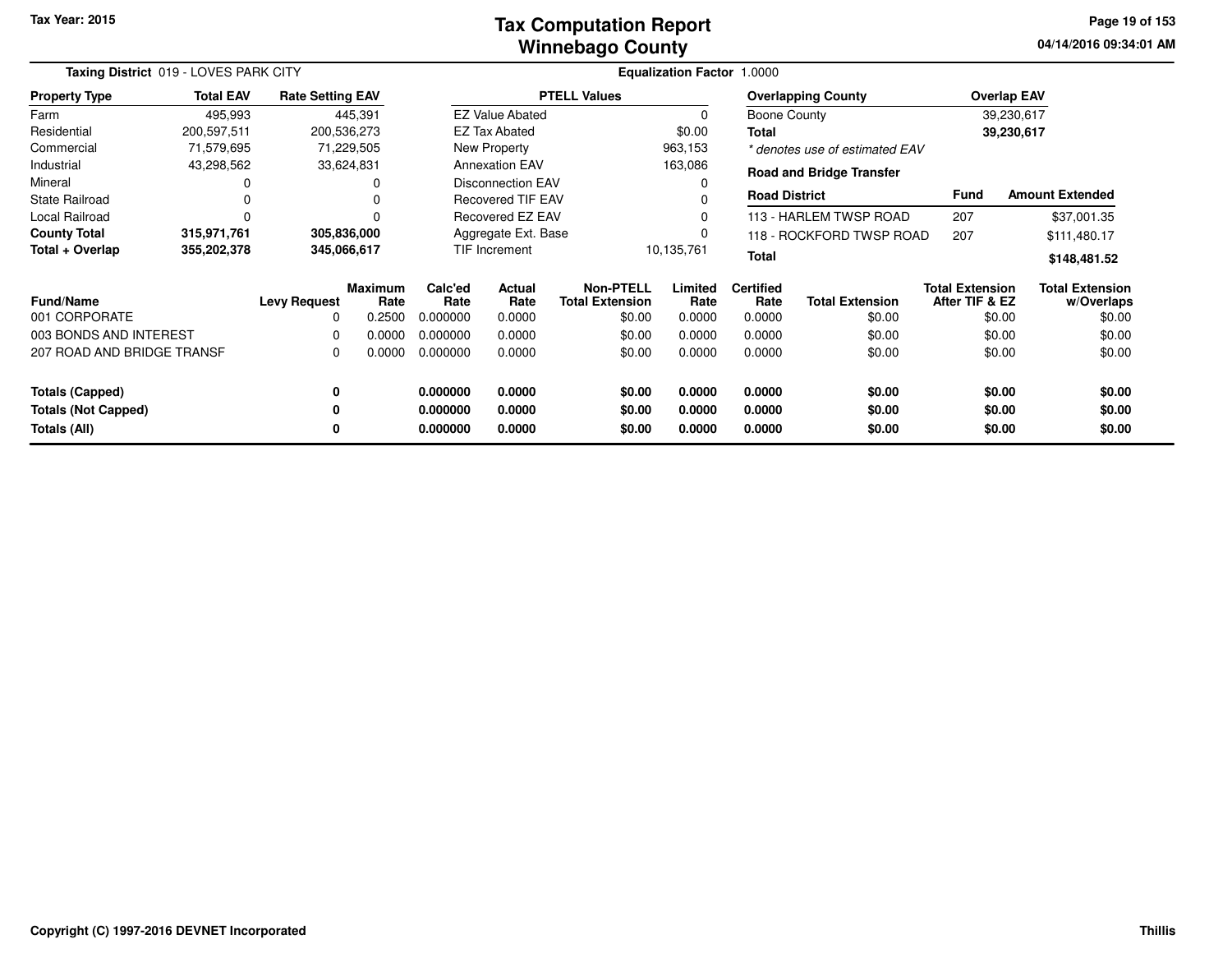## **Winnebago CountyTax Computation Report**

**04/14/2016 09:34:01 AM Page 20 of 153**

| Taxing District 020 - MACHESNEY PARK VILLAGE |                  |                         |                 |                 |                          | Equalization Factor 1.0000                 |                 |                          |                                 |                                          |                                      |
|----------------------------------------------|------------------|-------------------------|-----------------|-----------------|--------------------------|--------------------------------------------|-----------------|--------------------------|---------------------------------|------------------------------------------|--------------------------------------|
| <b>Property Type</b>                         | <b>Total EAV</b> | <b>Rate Setting EAV</b> |                 |                 |                          | <b>PTELL Values</b>                        |                 |                          | <b>Road and Bridge Transfer</b> |                                          |                                      |
| Farm                                         | 243,394          |                         | 237,766         |                 | <b>EZ Value Abated</b>   |                                            | 0               | <b>Road District</b>     |                                 | Fund                                     | <b>Amount Extended</b>               |
| Residential                                  | 240,966,708      | 240,806,059             |                 |                 | <b>EZ Tax Abated</b>     |                                            | \$0.00          |                          |                                 |                                          |                                      |
| Commercial                                   | 51,582,778       | 40,565,706              |                 |                 | New Property             |                                            | 3,861,384       |                          | 113 - HARLEM TWSP ROAD          | 207                                      | \$71,695.85                          |
| Industrial                                   | 26,450,369       | 21,692,414              |                 |                 | <b>Annexation EAV</b>    |                                            | 26,506          |                          | 116 - OWEN TWSP ROAD            | 207                                      | \$4,950.99                           |
| Mineral                                      |                  |                         |                 |                 | <b>Disconnection EAV</b> |                                            | 23,359          | <b>Total</b>             |                                 |                                          | \$76,646.84                          |
| State Railroad                               |                  |                         |                 |                 | <b>Recovered TIF EAV</b> |                                            | $\Omega$        |                          |                                 |                                          |                                      |
| <b>Local Railroad</b>                        |                  |                         | $\Omega$        |                 | Recovered EZ EAV         |                                            |                 |                          |                                 |                                          |                                      |
| <b>County Total</b>                          | 319,243,249      | 303,301,945             |                 |                 | Aggregate Ext. Base      |                                            |                 |                          |                                 |                                          |                                      |
| Total + Overlap                              | 319,243,249      | 303,301,945             |                 |                 | TIF Increment            |                                            | 15,941,304      |                          |                                 |                                          |                                      |
| <b>Fund/Name</b>                             |                  | <b>Levy Request</b>     | Maximum<br>Rate | Calc'ed<br>Rate | Actual<br>Rate           | <b>Non-PTELL</b><br><b>Total Extension</b> | Limited<br>Rate | <b>Certified</b><br>Rate | <b>Total Extension</b>          | <b>Total Extension</b><br>After TIF & EZ | <b>Total Extension</b><br>w/Overlaps |
| 001 CORPORATE                                |                  | 0                       | 0.2500          | 0.000000        | 0.0000                   | \$0.00                                     | 0.0000          | 0.0000                   | \$0.00                          | \$0.00                                   | \$0.00                               |
| 207 ROAD AND BRIDGE TRANSF                   |                  | 0                       | 0.0000          | 0.000000        | 0.0000                   | \$0.00                                     | 0.0000          | 0.0000                   | \$0.00                          | \$0.00                                   | \$0.00                               |
| <b>Totals (Capped)</b>                       |                  | 0                       |                 | 0.000000        | 0.0000                   | \$0.00                                     | 0.0000          | 0.0000                   | \$0.00                          | \$0.00                                   | \$0.00                               |
| <b>Totals (Not Capped)</b>                   |                  | 0                       |                 | 0.000000        | 0.0000                   | \$0.00                                     | 0.0000          | 0.0000                   | \$0.00                          | \$0.00                                   | \$0.00                               |
| Totals (All)                                 |                  | 0                       |                 | 0.000000        | 0.0000                   | \$0.00                                     | 0.0000          | 0.0000                   | \$0.00                          | \$0.00                                   | \$0.00                               |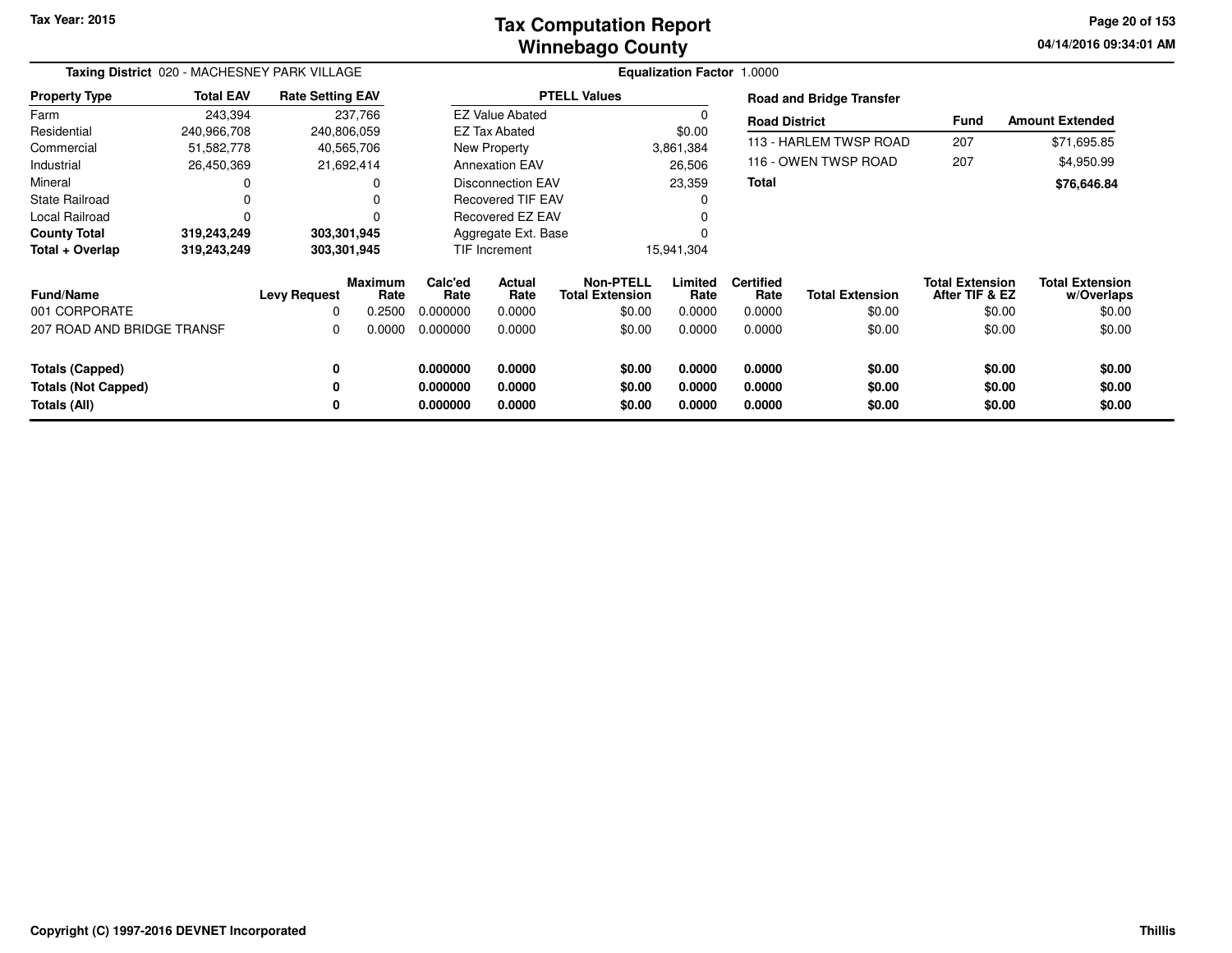## **Winnebago CountyTax Computation Report**

**04/14/2016 09:34:01 AM Page 21 of 153**

| Taxing District 021 - NEW MILFORD VILLAGE |                  |                         |                        |                             |                          |                                               |                 | <b>Equalization Factor 1.0000</b> |                                 |                                          |                                      |
|-------------------------------------------|------------------|-------------------------|------------------------|-----------------------------|--------------------------|-----------------------------------------------|-----------------|-----------------------------------|---------------------------------|------------------------------------------|--------------------------------------|
| <b>Property Type</b>                      | <b>Total EAV</b> | <b>Rate Setting EAV</b> |                        |                             | <b>PTELL Values</b>      |                                               |                 |                                   | <b>Road and Bridge Transfer</b> |                                          |                                      |
| Farm                                      | 203,470          |                         | 195,479                |                             | <b>EZ Value Abated</b>   |                                               |                 | <b>Road District</b>              |                                 | Fund                                     | <b>Amount Extended</b>               |
| Residential                               | 6,402,759        |                         | 6,396,825              |                             | EZ Tax Abated            |                                               | \$0.00          |                                   |                                 |                                          |                                      |
| Commercial                                | 717,049          |                         | 717,049                |                             | New Property             |                                               | 6,993           |                                   | 118 - ROCKFORD TWSP ROAD        | 207                                      | \$5,487.30                           |
| Industrial                                | 280,279          |                         | 280,279                |                             | <b>Annexation EAV</b>    |                                               | $\Omega$        | <b>Total</b>                      |                                 |                                          | \$5,487.30                           |
| Mineral                                   |                  |                         | ი                      |                             | <b>Disconnection EAV</b> |                                               |                 |                                   |                                 |                                          |                                      |
| State Railroad                            |                  |                         | 0                      |                             | Recovered TIF EAV        |                                               |                 |                                   |                                 |                                          |                                      |
| Local Railroad                            | 0                |                         | 0                      |                             | Recovered EZ EAV         |                                               |                 |                                   |                                 |                                          |                                      |
| <b>County Total</b>                       | 7,603,557        |                         | 7,589,632              |                             | Aggregate Ext. Base      |                                               |                 |                                   |                                 |                                          |                                      |
| Total + Overlap                           | 7,603,557        |                         | 7,589,632              |                             | TIF Increment            |                                               | 13,925          |                                   |                                 |                                          |                                      |
| <b>Fund/Name</b><br>001 CORPORATE         |                  | <b>Levy Request</b>     | <b>Maximum</b><br>Rate | Calc'ed<br>Rate<br>0.000000 | Actual<br>Rate           | Non-PTELL<br><b>Total Extension</b><br>\$0.00 | Limited<br>Rate | <b>Certified</b><br>Rate          | <b>Total Extension</b>          | <b>Total Extension</b><br>After TIF & EZ | <b>Total Extension</b><br>w/Overlaps |
|                                           |                  | 0                       | 0.2500                 |                             | 0.0000                   |                                               | 0.0000          | 0.0000                            | \$0.00                          | \$0.00                                   | \$0.00                               |
| 207 ROAD AND BRIDGE TRANSF                |                  | 0                       | 0.0000                 | 0.000000                    | 0.0000                   | \$0.00                                        | 0.0000          | 0.0000                            | \$0.00                          | \$0.00                                   | \$0.00                               |
| <b>Totals (Capped)</b>                    |                  | 0                       |                        | 0.000000                    | 0.0000                   | \$0.00                                        | 0.0000          | 0.0000                            | \$0.00                          | \$0.00                                   | \$0.00                               |
| <b>Totals (Not Capped)</b>                |                  | 0                       |                        | 0.000000                    | 0.0000                   | \$0.00                                        | 0.0000          | 0.0000                            | \$0.00                          | \$0.00                                   | \$0.00                               |
| Totals (All)                              |                  | 0                       |                        | 0.000000                    | 0.0000                   | \$0.00                                        | 0.0000          | 0.0000                            | \$0.00                          | \$0.00                                   | \$0.00                               |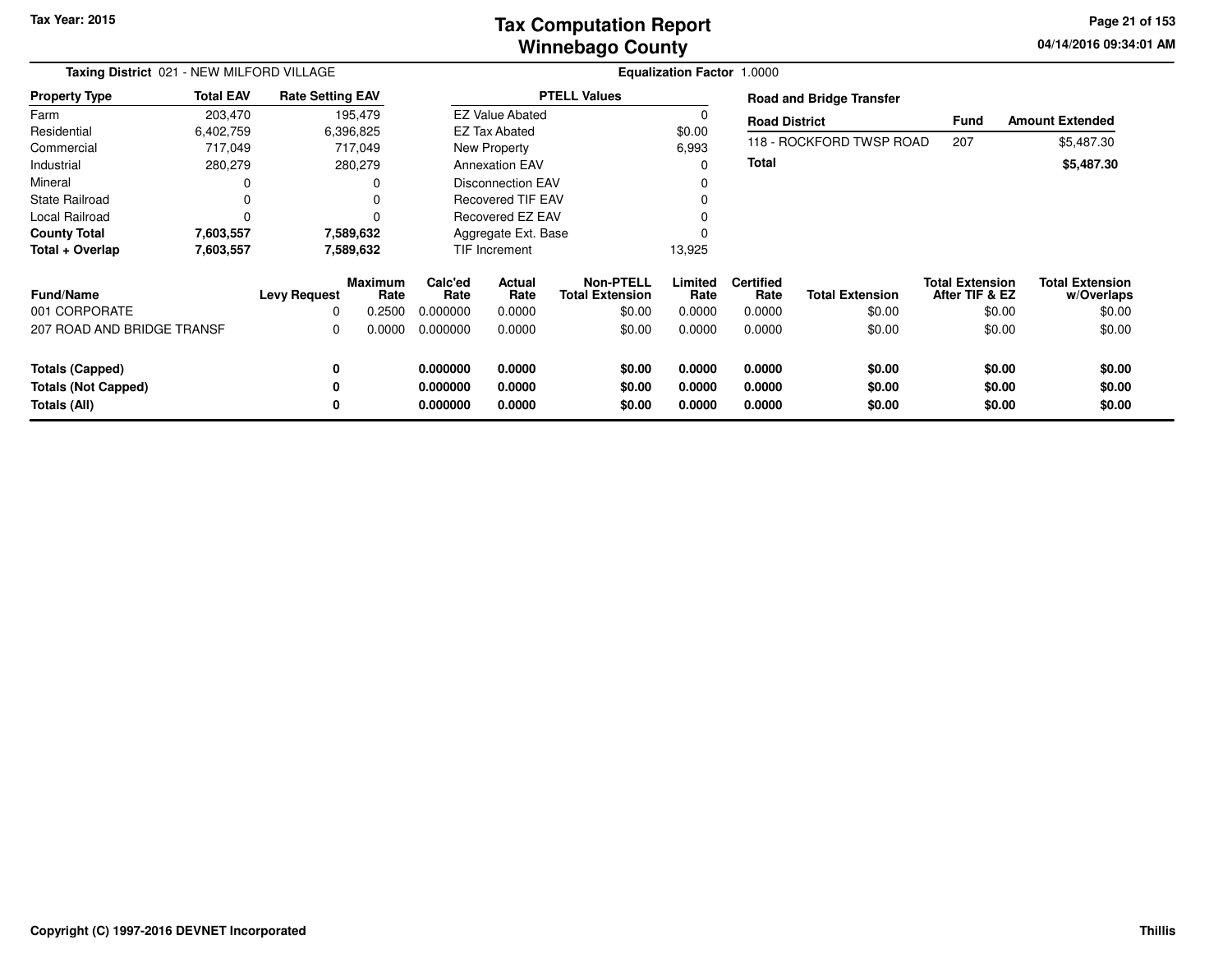## **Winnebago CountyTax Computation Report**

**04/14/2016 09:34:01 AM Page 22 of 153**

| Taxing District 022 - PECATONICA VILLAGE |                  |                         |                        |                 |                          |                                            | <b>Equalization Factor 1.0000</b> |                          |                                 |                                          |                                      |
|------------------------------------------|------------------|-------------------------|------------------------|-----------------|--------------------------|--------------------------------------------|-----------------------------------|--------------------------|---------------------------------|------------------------------------------|--------------------------------------|
| <b>Property Type</b>                     | <b>Total EAV</b> | <b>Rate Setting EAV</b> |                        |                 |                          | <b>PTELL Values</b>                        |                                   |                          | <b>Road and Bridge Transfer</b> |                                          |                                      |
| Farm                                     | 35,312           |                         | 35,312                 |                 | <b>EZ Value Abated</b>   |                                            | $\Omega$                          | <b>Road District</b>     |                                 | <b>Fund</b>                              | <b>Amount Extended</b>               |
| Residential                              | 21,483,552       | 21,483,552              |                        |                 | <b>EZ Tax Abated</b>     |                                            | \$0.00                            |                          |                                 |                                          |                                      |
| Commercial                               | 2,654,209        |                         | 2,654,209              |                 | New Property             |                                            | 24,941                            |                          | 117 - PECATONICA TWSP ROAD      | 207                                      | \$8,821.23                           |
| Industrial                               | 1,695,651        |                         | 1,695,651              |                 | <b>Annexation EAV</b>    |                                            | $\Omega$                          | <b>Total</b>             |                                 |                                          | \$8,821.23                           |
| Mineral                                  | $\Omega$         |                         | 0                      |                 | <b>Disconnection EAV</b> |                                            | <sup>0</sup>                      |                          |                                 |                                          |                                      |
| <b>State Railroad</b>                    | $\Omega$         |                         | O                      |                 | <b>Recovered TIF EAV</b> |                                            | n                                 |                          |                                 |                                          |                                      |
| <b>Local Railroad</b>                    | $\Omega$         |                         | $\Omega$               |                 | <b>Recovered EZ EAV</b>  |                                            | n                                 |                          |                                 |                                          |                                      |
| <b>County Total</b>                      | 25,868,724       | 25,868,724              |                        |                 | Aggregate Ext. Base      |                                            | 115,099                           |                          |                                 |                                          |                                      |
| Total + Overlap                          | 25,868,724       | 25,868,724              |                        |                 | <b>TIF Increment</b>     |                                            | 0                                 |                          |                                 |                                          |                                      |
| <b>Fund/Name</b>                         |                  | <b>Levy Request</b>     | <b>Maximum</b><br>Rate | Calc'ed<br>Rate | Actual<br>Rate           | <b>Non-PTELL</b><br><b>Total Extension</b> | Limited<br>Rate                   | <b>Certified</b><br>Rate | <b>Total Extension</b>          | <b>Total Extension</b><br>After TIF & EZ | <b>Total Extension</b><br>w/Overlaps |
| 001 CORPORATE                            |                  | 21,347                  | 0.4375                 | 0.082521        | 0.0826                   | \$21,367.57                                | 0.0826                            | 0.0826                   | \$21,367.57                     | \$21,367.57                              | \$21,367.57                          |
| 003 BONDS & INT 1995                     |                  | $\Omega$                | 0.0000                 | 0.000000        | 0.0000                   | \$0.00                                     | 0.0000                            | 0.0000                   | \$0.00                          | \$0.00                                   | \$0.00                               |
| 003A BONDS & INT 2016                    |                  | $\Omega$                | 0.0000                 | 0.000000        | 0.0000                   | \$0.00                                     | 0.0000                            | 0.0000                   | \$0.00                          | \$0.00                                   | \$0.00                               |
| 005 I. M. R. F.                          |                  | 30,000                  | 0.0000                 | 0.115970        | 0.1160                   | \$30,007.72                                | 0.1160                            | 0.1160                   | \$30,007.72                     | \$30,007.72                              | \$30,007.72                          |
| 014 POLICE PROTECTION                    |                  | 10,500                  | 0.6000                 | 0.040590        | 0.0406                   | \$10,502.70                                | 0.0406                            | 0.0406                   | \$10,502.70                     | \$10,502.70                              | \$10,502.70                          |
| 026 SEWAGE/TREATMENT & DIS               |                  | 7,500                   | 0.0750                 | 0.028993        | 0.0290                   | \$7,501.93                                 | 0.0290                            | 0.0290                   | \$7,501.93                      | \$7,501.93                               | \$7,501.93                           |
| 040 STREET & BRIDGE                      |                  | 8,500                   | 0.1000                 | 0.032858        | 0.0000                   | \$0.00                                     | 0.0000                            | 0.0000                   | \$0.00                          | \$0.00                                   | \$0.00                               |
| 047 SOCIAL SECURITY                      |                  | 32,000                  | 0.0000                 | 0.123702        | 0.1238                   | \$32,025.48                                | 0.1238                            | 0.1238                   | \$32,025.48                     | \$32,025.48                              | \$32,025.48                          |
| 060 UNEMPLOYMENT INSURANC                |                  | $\Omega$                | 0.0000                 | 0.000000        | 0.0000                   | \$0.00                                     | 0.0000                            | 0.0000                   | \$0.00                          | \$0.00                                   | \$0.00                               |
| 207 ROAD AND BRIDGE TRANSF               |                  | $\Omega$                | 0.0000                 | 0.000000        | 0.0000                   | \$0.00                                     | 0.0000                            | 0.0000                   | \$0.00                          | \$0.00                                   | \$0.00                               |
| <b>Totals (Capped)</b>                   |                  | 109,847                 |                        | 0.424634        | 0.3920                   | \$101,405.40                               | 0.3920                            | 0.3920                   | \$101.405.40                    | \$101,405.40                             | \$101,405.40                         |
| <b>Totals (Not Capped)</b>               |                  | 0                       |                        | 0.000000        | 0.0000                   | \$0.00                                     | 0.0000                            | 0.0000                   | \$0.00                          | \$0.00                                   | \$0.00                               |
| <b>Totals (All)</b>                      |                  | 109,847                 |                        | 0.424634        | 0.3920                   | \$101,405.40                               | 0.3920                            | 0.3920                   | \$101,405.40                    | \$101,405.40                             | \$101,405.40                         |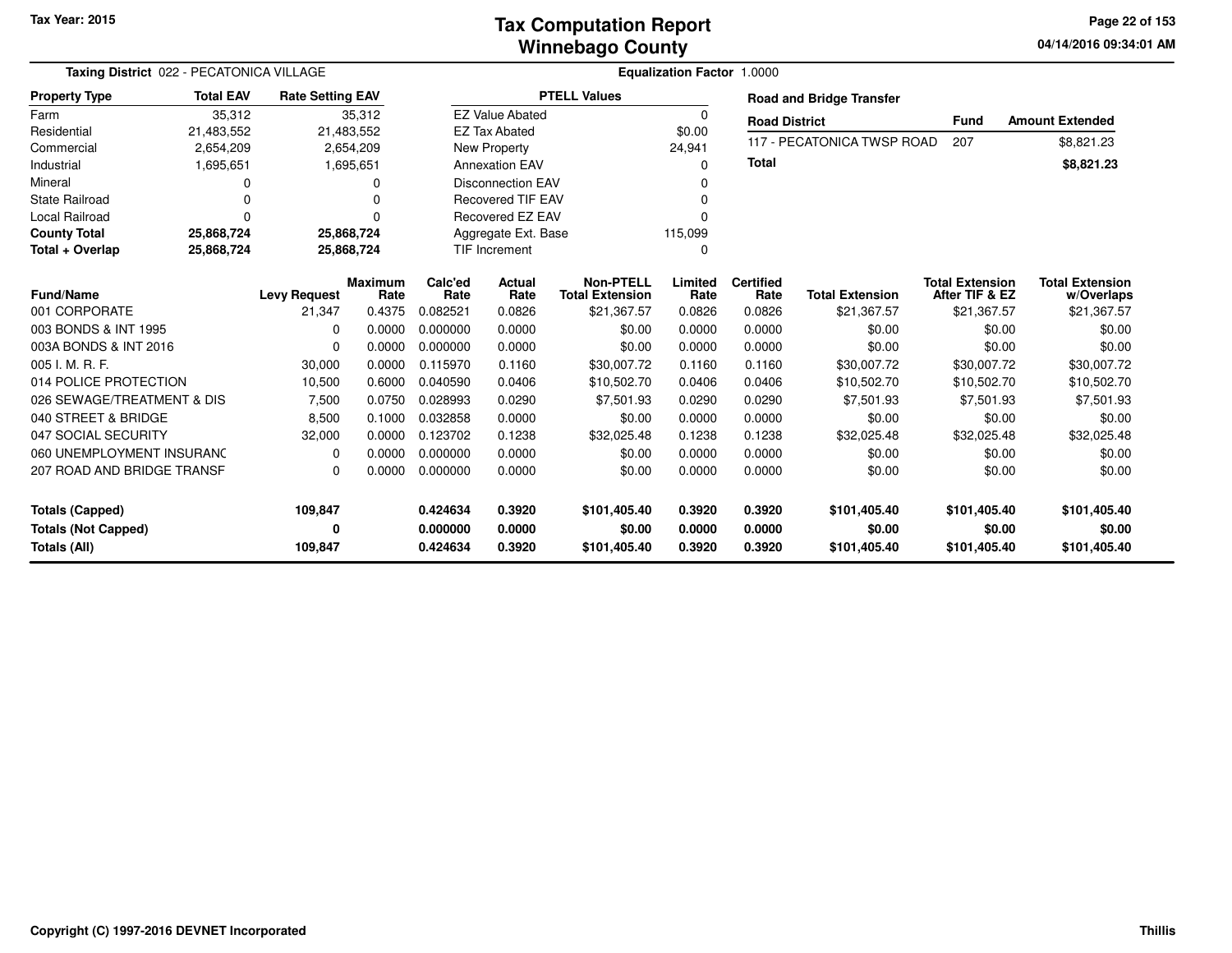|                       | <b>Taxing District 023 - ROCKFORD CITY</b> |                         |                          | <b>Equalization Factor 1.0000</b> |              |
|-----------------------|--------------------------------------------|-------------------------|--------------------------|-----------------------------------|--------------|
| <b>Property Type</b>  | <b>Total EAV</b>                           | <b>Rate Setting EAV</b> | <b>PTELL Values</b>      |                                   | <b>Over</b>  |
| Farm                  | 1,068,459                                  | 922.616                 | <b>EZ Value Abated</b>   | 0                                 | Ogle         |
| Residential           | 895.443.524                                | 890,886,479             | EZ Tax Abated            | \$0.00                            | <b>Total</b> |
| Commercial            | 392,683,625                                | 373,166,472             | New Property             | 4,870,180                         | * den        |
| Industrial            | 145,896,116                                | 138,643,516             | <b>Annexation EAV</b>    | 23,515                            | Road         |
| Mineral               | 0                                          | 0                       | <b>Disconnection EAV</b> |                                   |              |
| <b>State Railroad</b> | 3,297,017                                  | 3,297,017               | Recovered TIF EAV        | 0                                 | Road         |
| Local Railroad        | 112.769                                    | 112.769                 | Recovered EZ EAV         | 145.864                           | $111 -$      |
| <b>County Total</b>   | 1,438,501,510                              | 1,407,028,869           | Aggregate Ext. Base      | 43,803,288                        | $116 -$      |
| Total + Overlap       | 1,438,623,439                              | 1,407,150,798           | <b>TIF Increment</b>     | 31,472,641                        | $118 -$      |

| <b>PTELL Values</b>  |            |
|----------------------|------------|
| EZ Value Abated      | 0          |
| EZ Tax Abated        | \$0.00     |
| New Property         | 4,870,180  |
| Annexation EAV       | 23.515     |
| Disconnection EAV    | 0          |
| Recovered TIF EAV    | 0          |
| Recovered EZ EAV     | 145.864    |
| Aggregate Ext. Base  | 43,803,288 |
| <b>TIF Increment</b> | 31,472,641 |

| qualization Factor 1.0000 |  |  |
|---------------------------|--|--|
|---------------------------|--|--|

| <b>Overlapping County</b>      | <b>Overlap EAV</b> |
|--------------------------------|--------------------|
| Ogle County                    | 121.929            |
| Total                          | 121,929            |
| * denotes use of estimated EAV |                    |

#### **Road and Bridge Transfer**

| <b>Road District</b>             | Fund | <b>Amount Extended</b> |
|----------------------------------|------|------------------------|
| 111 - CHERRY VALLEY TWSP RO/ 207 |      | \$43,269.09            |
| 116 - OWEN TWSP ROAD             | 207  | \$8,908.73             |
| 118 - ROCKFORD TWSP ROAD         | 207  | \$930,125.33           |
| Total                            |      | \$982,303.15           |

| <b>Fund/Name</b>              | <b>Levy Request</b> | <b>Maximum</b><br>Rate | Calc'ed<br>Rate | Actual<br>Rate | <b>Non-PTELL</b><br><b>Total Extension</b> | Limited<br>Rate | <b>Certified</b><br>Rate | <b>Total Extension</b> | <b>Total Extension</b><br>After TIF & EZ | <b>Total Extension</b><br>w/Overlaps |
|-------------------------------|---------------------|------------------------|-----------------|----------------|--------------------------------------------|-----------------|--------------------------|------------------------|------------------------------------------|--------------------------------------|
| 001 CORPORATE                 | 6,222,966           | 0.4375                 | 0.442239        | 0.4375         | \$6,155,751.30                             | 0.4375          | 0.4375                   | \$6,293,444.11         | \$6,155,751.30                           | \$6,156,284.74                       |
| 003 BONDS & INT 2015A         | 0                   | 0.0000                 | 0.000000        | 0.0000         | \$0.00                                     | 0.0000          | 0.0000                   | \$0.00                 | \$0.00                                   | \$0.00                               |
| 003A BONDS & INT 2009 A-G     | $\Omega$            | 0.0000                 | 0.000000        | 0.0000         | \$0.00                                     | 0.0000          | 0.0000                   | \$0.00                 | \$0.00                                   | \$0.00                               |
| 003B BONDS & INT 2014 A, B, C | 1,745,500           | 0.0000                 | 0.124045        | 0.1241         | \$1,746,122.83                             | 0.1241          | 0.1241                   | \$1,785,180.37         | \$1,746,122.83                           | \$1,746,274.14                       |
| 003C BONDS & INT 2015         | 0                   | 0.0000                 | 0.000000        | 0.0000         | \$0.00                                     | 0.0000          | 0.0000                   | \$0.00                 | \$0.00                                   | \$0.00                               |
| 003D BONDS & INT 2004 B       | <sup>0</sup>        | 0.0000                 | 0.000000        | 0.0000         | \$0.00                                     | 0.0000          | 0.0000                   | \$0.00                 | \$0.00                                   | \$0.00                               |
| 003H BONDS & INT 2007 A-G     | $\Omega$            | 0.0000                 | 0.000000        | 0.0000         | \$0.00                                     | 0.0000          | 0.0000                   | \$0.00                 | \$0.00                                   | \$0.00                               |
| 003J BONDS & INT 2005 A-D     | $\Omega$            | 0.0000                 | 0.000000        | 0.0000         | \$0.00                                     | 0.0000          | 0.0000                   | \$0.00                 | \$0.00                                   | \$0.00                               |
| 003K BONDS & INT 2006 A&B     | 0                   | 0.0000                 | 0.000000        | 0.0000         | \$0.00                                     | 0.0000          | 0.0000                   | \$0.00                 | \$0.00                                   | \$0.00                               |
| 003L BONDS & INT 2008 A, B, C | $\Omega$            | 0.0000                 | 0.000000        | 0.0000         | \$0.00                                     | 0.0000          | 0.0000                   | \$0.00                 | \$0.00                                   | \$0.00                               |
| 003M BONDS & INT 2010         | 0                   | 0.0000                 | 0.000000        | 0.0000         | \$0.00                                     | 0.0000          | 0.0000                   | \$0.00                 | \$0.00                                   | \$0.00                               |
| 003N BONDS & INT 2012 A, B, C | 851,700             | 0.0000                 | 0.060527        | 0.0606         | \$852,659.49                               | 0.0606          | 0.0606                   | \$871,731.92           | \$852,659.49                             | \$852,733.38                         |
| 005 I. M. R. F.               | 3,356,104           | 0.0000                 | 0.238504        | 0.2386         | \$3,357,170.88                             | 0.2386          | 0.2386                   | \$3,432,264.60         | \$3,357,170.88                           | \$3,357,461.80                       |
| 012 FIRE PROTECTION           | 8,535,390           | 0.6000                 | 0.606573        | 0.6000         | \$8,442,173.21                             | 0.6000          | 0.6000                   | \$8,631,009.06         | \$8,442,173.21                           | \$8,442,904.79                       |
| 013 FIREFIGHTERS PENSION      | 5,888,069           | 0.0000                 | 0.418439        | 0.4185         | \$5,888,415.82                             | 0.4184          | 0.4184                   | \$6,018,690.32         | \$5,887,008.79                           | \$5,887,518.94                       |
| 013A FIRE PENSION 93-689      | 361,451             | 0.0000                 | 0.025687        | 0.0257         | \$361,606.42                               | 0.0257          | 0.0257                   | \$369,694.89           | \$361,606.42                             | \$361,637.76                         |
| 014 POLICE PROTECTION         | 8,535,390           | 0.6000                 | 0.606573        | 0.6000         | \$8,442,173.21                             | 0.6000          | 0.6000                   | \$8,631,009.06         | \$8,442,173.21                           | \$8,442,904.79                       |
| 015 POLICE PENSION            | 5,340,527           | 0.0000                 | 0.379528        | 0.3796         | \$5,341,081.59                             | 0.3795          | 0.3795                   | \$5,459,113.23         | \$5,339,674.56                           | \$5,340,137.28                       |
| 020 TB SANITARIUM             | 161,404             | 0.0750                 | 0.011470        | 0.0115         | \$161,808.32                               | 0.0115          | 0.0115                   | \$165,427.67           | \$161,808.32                             | \$161,822.34                         |
| 025 GARBAGE DISPOSAL          | 35,695              | 0.2000                 | 0.002537        | 0.0026         | \$36,582.75                                | 0.0025          | 0.0025                   | \$35,962.54            | \$35,175.72                              | \$35,178.77                          |
| 027 AUDIT                     | 186,236             | 0.0000                 | 0.013235        | 0.0133         | \$187,134.84                               | 0.0133          | 0.0133                   | \$191,320.70           | \$187.134.84                             | \$187,151.06                         |
| 035 TORT JUDGMENTS, LIABILIT  | 3,875,633           | 0.0000                 | 0.275424        | 0.2755         | \$3,876,364.53                             | 0.2277          | 0.2277                   | \$3,275,467.94         | \$3,203,804.73                           | \$3,204,082.37                       |
| 040 STREET & BRIDGE           | 1,422,089           | 0.1000                 | 0.101062        | 0.1000         | \$1,407,028.87                             | 0.0301          | 0.0301                   | \$432,988.95           | \$423,515.69                             | \$423,552.39                         |
| 048 SCHOOL CROSSING GUARD     | 62,432              | 0.0200                 | 0.004437        | 0.0045         | \$63,316.30                                | 0.0044          | 0.0044                   | \$63,294.07            | \$61,909.27                              | \$61,914.64                          |
| 060 UNEMPLOYMENT INSURANC     | 145,885             | 0.0000                 | 0.010367        | 0.0104         | \$146,331.00                               | 0.0104          | 0.0104                   | \$149,604.16           | \$146,331.00                             | \$146,343.68                         |
| 062 WORKERS COMPENSATION      | 2,465,201           | 0.0000                 | 0.175191        | 0.1752         | \$2,465,114.58                             | 0.1752          | 0.1752                   | \$2,520,254.65         | \$2,465,114.58                           | \$2,465,328.20                       |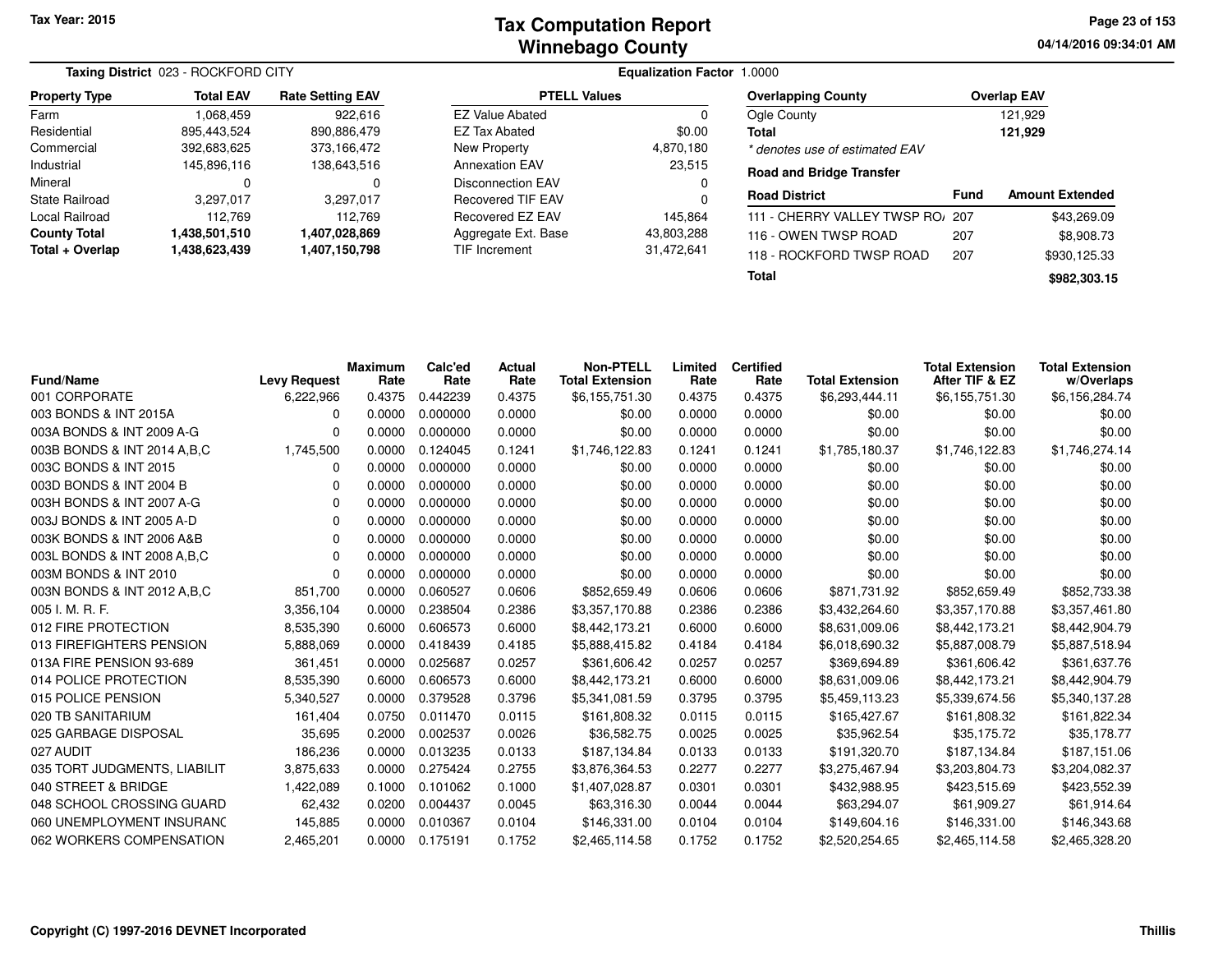#### **Winnebago CountyTax Computation Report**

**Page 24 of 153**

**04/14/2016 09:34:01 AM**

| <b>Fund/Name</b>           | <b>Levy Request</b> | <b>Maximum</b><br>Rate | Calc'ed<br>Rate | Actual<br>Rate | Non-PTELL<br><b>Total Extension</b> | Limited<br>Rate | <b>Certified</b><br>Rate | <b>Total Extension</b> | <b>Total Extension</b><br>After TIF & EZ | <b>Total Extension</b><br>w/Overlaps |
|----------------------------|---------------------|------------------------|-----------------|----------------|-------------------------------------|-----------------|--------------------------|------------------------|------------------------------------------|--------------------------------------|
| 207 ROAD AND BRIDGE TRANSF |                     | 0.0000                 | 0.000000        | 0.0000         | \$0.00                              | 0.0000          | 0.0000                   | \$0.00                 | \$0.00                                   | \$0.00                               |
|                            |                     |                        |                 |                |                                     |                 |                          |                        |                                          |                                      |
| Totals (Capped)            | 46,233,021          |                        | 3.285579        | 3.2672         | \$45,970,447.20                     | 3.1491          | 3.1491                   | \$45,299,851,06        | \$44,308,746.10                          | \$44,312,585.79                      |
| <b>Totals (Not Capped)</b> | 2,958,651           |                        | 0.210259        | 0.2104         | \$2,960,388,74                      | 0.2104          | 0.2104                   | \$3,026,607.18         | \$2,960,388,74                           | \$2,960,645.28                       |
| Totals (All)               | 49,191,672          |                        | 3.495838        | 3.4776         | \$48,930,835.94                     | 3.3595          | 3.3595                   | \$48,326,458.24        | \$47,269,134.84                          | \$47,273,231.07                      |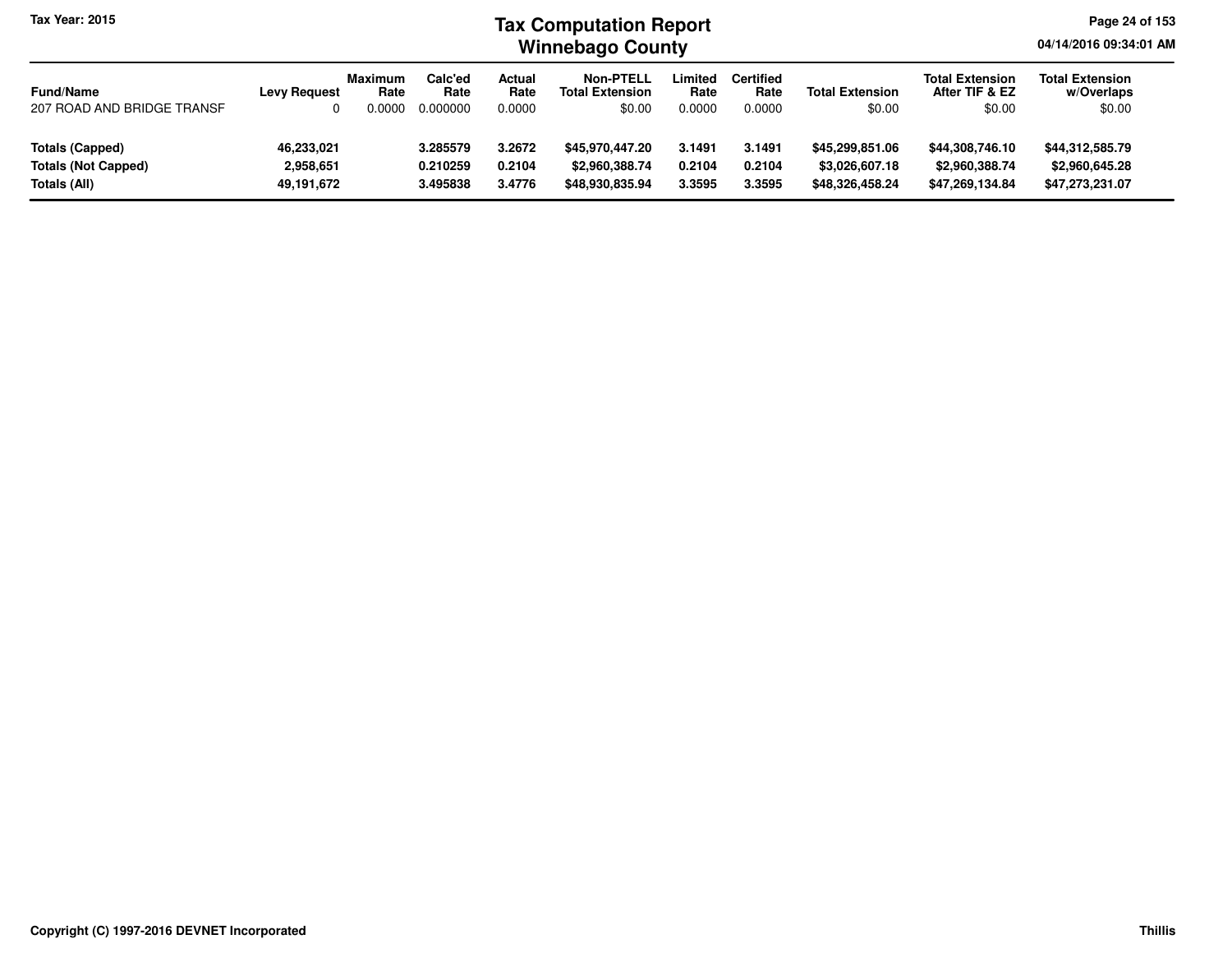**04/14/2016 09:34:01 AM Page 25 of 153**

|                              | Taxing District 024 - ROCKTON VILLAGE |                         | Equalization Factor 1.0000 |                 |                          |                                            |                 |                          |                                 |                                          |                                      |
|------------------------------|---------------------------------------|-------------------------|----------------------------|-----------------|--------------------------|--------------------------------------------|-----------------|--------------------------|---------------------------------|------------------------------------------|--------------------------------------|
| <b>Property Type</b>         | <b>Total EAV</b>                      | <b>Rate Setting EAV</b> |                            |                 |                          | <b>PTELL Values</b>                        |                 |                          | <b>Road and Bridge Transfer</b> |                                          |                                      |
| Farm                         | 452,736                               |                         | 452,736                    |                 | <b>EZ Value Abated</b>   |                                            | $\Omega$        | <b>Road District</b>     |                                 | Fund                                     | <b>Amount Extended</b>               |
| Residential                  | 115,316,450                           | 115,299,160             |                            |                 | <b>EZ Tax Abated</b>     |                                            | \$0.00          |                          |                                 |                                          |                                      |
| Commercial                   | 20,800,566                            | 19,728,014              |                            |                 | New Property             |                                            | 2,764,220       |                          | 119 - ROCKTON TWSP ROAD         | 207                                      | \$17,019.03                          |
| Industrial                   | 8,149,532                             |                         | 4,964,540                  |                 | <b>Annexation EAV</b>    |                                            | $\Omega$        |                          | 120 - ROSCOE TWSP ROAD          | 207                                      | \$4,045.99                           |
| Mineral                      | $\mathbf 0$                           |                         | $\Omega$                   |                 | <b>Disconnection EAV</b> |                                            | 0               | <b>Total</b>             |                                 |                                          | \$21,065.02                          |
| <b>State Railroad</b>        | 77,181                                |                         | 77,181                     |                 | <b>Recovered TIF EAV</b> |                                            |                 |                          |                                 |                                          |                                      |
| Local Railroad               | $\mathbf 0$                           |                         | $\Omega$                   |                 | Recovered EZ EAV         |                                            | 0               |                          |                                 |                                          |                                      |
| <b>County Total</b>          | 144,796,465                           | 140,521,631             |                            |                 | Aggregate Ext. Base      |                                            | 938,321         |                          |                                 |                                          |                                      |
| Total + Overlap              | 144,796,465                           | 140,521,631             |                            |                 | TIF Increment            |                                            | 4,274,834       |                          |                                 |                                          |                                      |
| <b>Fund/Name</b>             |                                       | <b>Levy Request</b>     | <b>Maximum</b><br>Rate     | Calc'ed<br>Rate | <b>Actual</b><br>Rate    | <b>Non-PTELL</b><br><b>Total Extension</b> | Limited<br>Rate | <b>Certified</b><br>Rate | <b>Total Extension</b>          | <b>Total Extension</b><br>After TIF & EZ | <b>Total Extension</b><br>w/Overlaps |
| 001 CORPORATE                |                                       | 317,429                 | 0.4375                     | 0.225893        | 0.2259                   | \$317,438.36                               | 0.2259          | 0.2259                   | \$327,095.21                    | \$317,438.36                             | \$317,438.36                         |
| 003 BONDS & INT 2012 ABC     |                                       | $\Omega$                | 0.0000                     | 0.000000        | 0.0000                   | \$0.00                                     | 0.0000          | 0.0000                   | \$0.00                          | \$0.00                                   | \$0.00                               |
| 005 I. M. R. F.              |                                       | 39,000                  | 0.0000                     | 0.027754        | 0.0278                   | \$39,065.01                                | 0.0278          | 0.0278                   | \$40,253.42                     | \$39,065.01                              | \$39,065.01                          |
| 014 POLICE PROTECTION        |                                       | 124,975                 | 0.6000                     | 0.088937        | 0.0890                   | \$125,064.25                               | 0.0890          | 0.0890                   | \$128,868.85                    | \$125,064.25                             | \$125,064.25                         |
| 015 POLICE PENSION           |                                       | 238,140                 | 0.0000                     | 0.169469        | 0.1695                   | \$238,184.16                               | 0.1695          | 0.1695                   | \$245,430.01                    | \$238,184.16                             | \$238,184.16                         |
| 025 GARBAGE DISPOSAL         |                                       | 10,000                  | 0.2000                     | 0.007116        | 0.0072                   | \$10,117.56                                | 0.0072          | 0.0072                   | \$10,425.35                     | \$10,117.56                              | \$10,117.56                          |
| 027 AUDIT                    |                                       | 11,500                  | 0.0000                     | 0.008184        | 0.0082                   | \$11,522.77                                | 0.0082          | 0.0082                   | \$11,873.31                     | \$11,522.77                              | \$11,522.77                          |
| 035 TORT JUDGMENTS, LIABILIT |                                       | 42,000                  | 0.0000                     | 0.029889        | 0.0299                   | \$42,015.97                                | 0.0299          | 0.0299                   | \$43,294.14                     | \$42,015.97                              | \$42,015.97                          |
| 040 STREET & BRIDGE          |                                       | 53,000                  | 0.1000                     | 0.037717        | 0.0228                   | \$32,038.93                                | 0.0228          | 0.0228                   | \$33,013.59                     | \$32,038.93                              | \$32,038.93                          |
| 047 SOCIAL SECURITY          |                                       | 122,300                 | 0.0000                     | 0.087033        | 0.0871                   | \$122,394.34                               | 0.0871          | 0.0871                   | \$126,117.72                    | \$122,394.34                             | \$122,394.34                         |
| 048 SCHOOL CROSSING GUARD    |                                       | 3,100                   | 0.0200                     | 0.002206        | 0.0023                   | \$3,232.00                                 | 0.0023          | 0.0023                   | \$3,330.32                      | \$3,232.00                               | \$3,232.00                           |
| 057 LEASE/PURCHASE/RENTAL    |                                       | $\Omega$                | 0.0000                     | 0.000000        | 0.0000                   | \$0.00                                     | 0.0000          | 0.0000                   | \$0.00                          | \$0.00                                   | \$0.00                               |
| 060 UNEMPLOYMENT INSURANC    |                                       | 1,000                   | 0.0000                     | 0.000712        | 0.0008                   | \$1,124.17                                 | 0.0008          | 0.0008                   | \$1,158.37                      | \$1,124.17                               | \$1,124.17                           |
| 207 ROAD AND BRIDGE TRANSF   |                                       | $\Omega$                | 0.0000                     | 0.000000        | 0.0000                   | \$0.00                                     | 0.0000          | 0.0000                   | \$0.00                          | \$0.00                                   | \$0.00                               |
| <b>Totals (Capped)</b>       |                                       | 962,444                 |                            | 0.684910        | 0.6705                   | \$942,197.52                               | 0.6705          | 0.6705                   | \$970,860.29                    | \$942,197.52                             | \$942,197.52                         |
| <b>Totals (Not Capped)</b>   |                                       | 0                       |                            | 0.000000        | 0.0000                   | \$0.00                                     | 0.0000          | 0.0000                   | \$0.00                          | \$0.00                                   | \$0.00                               |
| Totals (All)                 |                                       | 962,444                 |                            | 0.684910        | 0.6705                   | \$942,197.52                               | 0.6705          | 0.6705                   | \$970,860.29                    | \$942,197.52                             | \$942,197.52                         |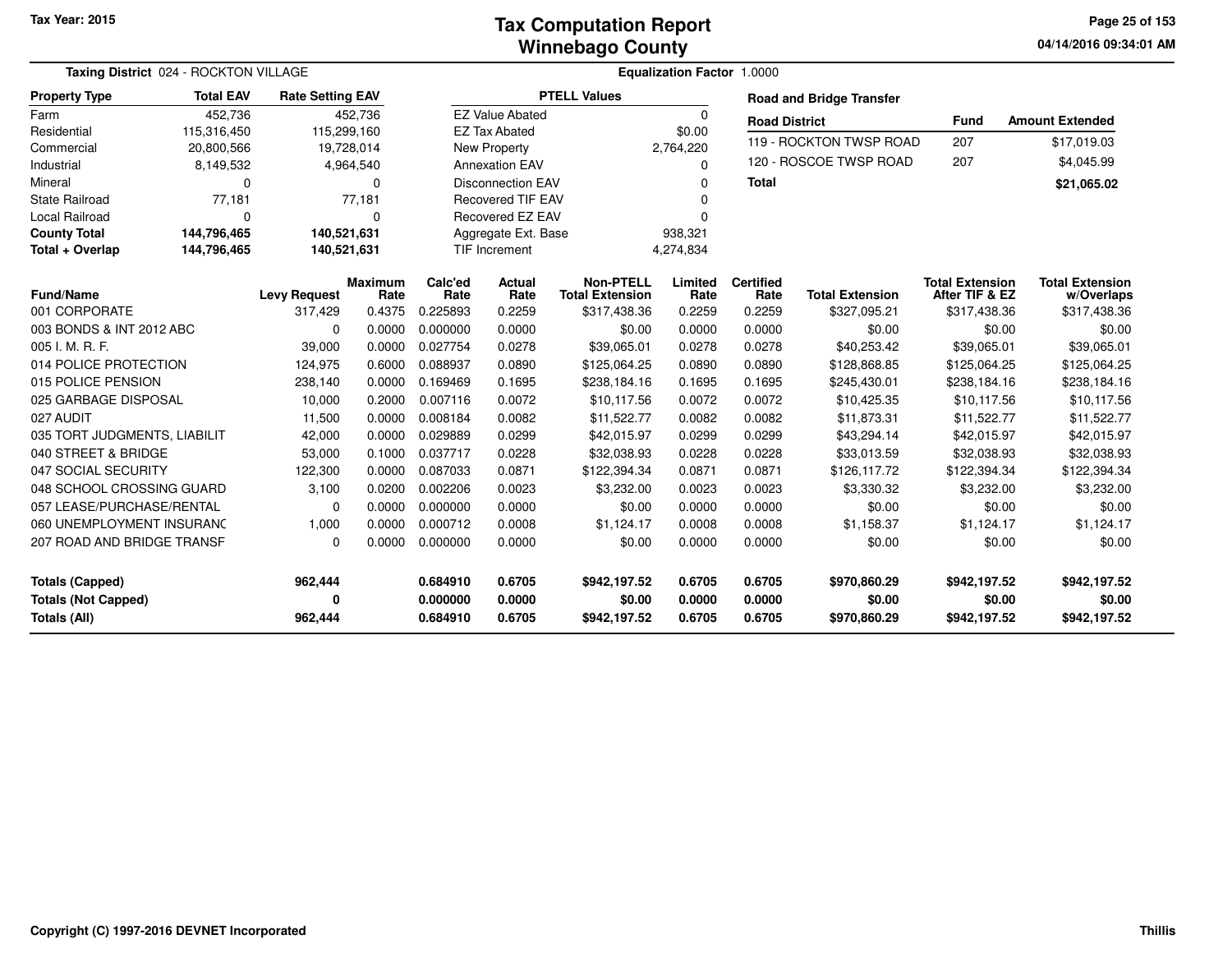**04/14/2016 09:34:01 AMPage 26 of 153**

|                           | Taxing District 025 - ROSCOE VILLAGE |                           |                               |                                 |                         |             |                        |
|---------------------------|--------------------------------------|---------------------------|-------------------------------|---------------------------------|-------------------------|-------------|------------------------|
| <b>Property Type</b>      | <b>Total EAV</b>                     | <b>Rate Setting EAV</b>   | <b>PTELL Values</b>           | <b>Road and Bridge Transfer</b> |                         |             |                        |
| Farm                      | 487.514                              | 487.514                   | <b>EZ Value Abated</b>        |                                 | <b>Road District</b>    | <b>Fund</b> | <b>Amount Extended</b> |
| Residential<br>Commercial | 147.689.229<br>37.909.194            | 147.689.229<br>37,909,194 | EZ Tax Abated<br>New Property | \$0.00<br>1,037,216             | 113 - HARLEM TWSP ROAD  | 207         | \$11,974.08            |
| Industrial                | 8,572,830                            | 8,515,817                 | <b>Annexation EAV</b>         | 420,068                         | 116 - OWEN TWSP ROAD    | 207         | \$840.51               |
| Mineral                   |                                      |                           | Disconnection EAV             | 26,506                          | 119 - ROCKTON TWSP ROAD | 207         | \$3,140.57             |
| State Railroad            |                                      | 0                         | <b>Recovered TIF EAV</b>      | 0                               | 120 - ROSCOE TWSP ROAD  | 207         | \$12,073.63            |
| Local Railroad            |                                      |                           | Recovered EZ EAV              | $\Omega$                        | <b>Total</b>            |             | \$28,028.79            |
| <b>County Total</b>       | 194,658,767                          | 194,601,754               | Aggregate Ext. Base           | 808,808.                        |                         |             |                        |
| Total + Overlap           | 194.658.767                          | 194,601,754               | TIF Increment                 | 57.013                          |                         |             |                        |

| <b>Fund/Name</b>             | <b>Levy Request</b> | <b>Maximum</b><br>Rate | Calc'ed<br>Rate | <b>Actual</b><br>Rate | <b>Non-PTELL</b><br><b>Total Extension</b> | Limited<br>Rate | <b>Certified</b><br>Rate | <b>Total Extension</b> | <b>Total Extension</b><br>After TIF & EZ | <b>Total Extension</b><br>w/Overlaps |
|------------------------------|---------------------|------------------------|-----------------|-----------------------|--------------------------------------------|-----------------|--------------------------|------------------------|------------------------------------------|--------------------------------------|
| 001 CORPORATE                | 586.760             | 0.4375                 | 0.301518        | 0.3016                | \$586,918.89                               | 0.3016          | 0.3016                   | \$587.090.84           | \$586,918.89                             | \$586,918.89                         |
| 003 BONDS & INTEREST         | 0                   | 0.0000                 | 0.000000        | 0.0000                | \$0.00                                     | 0.0000          | 0.0000                   | \$0.00                 | \$0.00                                   | \$0.00                               |
| 014 POLICE PROTECTION        | 400,000             | 0.6000                 | 0.205548        | 0.2056                | \$400,101.21                               | 0.2056          | 0.2056                   | \$400,218.42           | \$400,101.21                             | \$400,101.21                         |
| 015 POLICE PENSION           | 235,000             | 0.0000                 | 0.120759        | 0.1208                | \$235.078.92                               | 0.1208          | 0.1208                   | \$235.147.79           | \$235,078.92                             | \$235,078.92                         |
| 035 TORT JUDGMENTS, LIABILIT | 50,000              | 0.0000                 | 0.025694        | 0.0257                | \$50,012.65                                | 0.0257          | 0.0257                   | \$50.027.30            | \$50,012.65                              | \$50,012.65                          |
| 047 SOCIAL SECURITY          | 10,000              | 0.0000                 | 0.005139        | 0.0052                | \$10.119.29                                | 0.0052          | 0.0052                   | \$10,122.26            | \$10.119.29                              | \$10,119.29                          |
| 207 ROAD AND BRIDGE TRANSF   | 0                   | 0.0000                 | 0.000000        | 0.0000                | \$0.00                                     | 0.0000          | 0.0000                   | \$0.00                 | \$0.00                                   | \$0.00                               |
| Totals (Capped)              | 1,281,760           |                        | 0.658658        | 0.6589                | \$1,282,230.96                             | 0.6589          | 0.6589                   | \$1,282,606.61         | \$1,282,230.96                           | \$1,282,230.96                       |
| <b>Totals (Not Capped)</b>   | 0                   |                        | 0.000000        | 0.0000                | \$0.00                                     | 0.0000          | 0.0000                   | \$0.00                 | \$0.00                                   | \$0.00                               |
| Totals (All)                 | 1,281,760           |                        | 0.658658        | 0.6589                | \$1,282,230.96                             | 0.6589          | 0.6589                   | \$1,282,606.61         | \$1,282,230.96                           | \$1,282,230.96                       |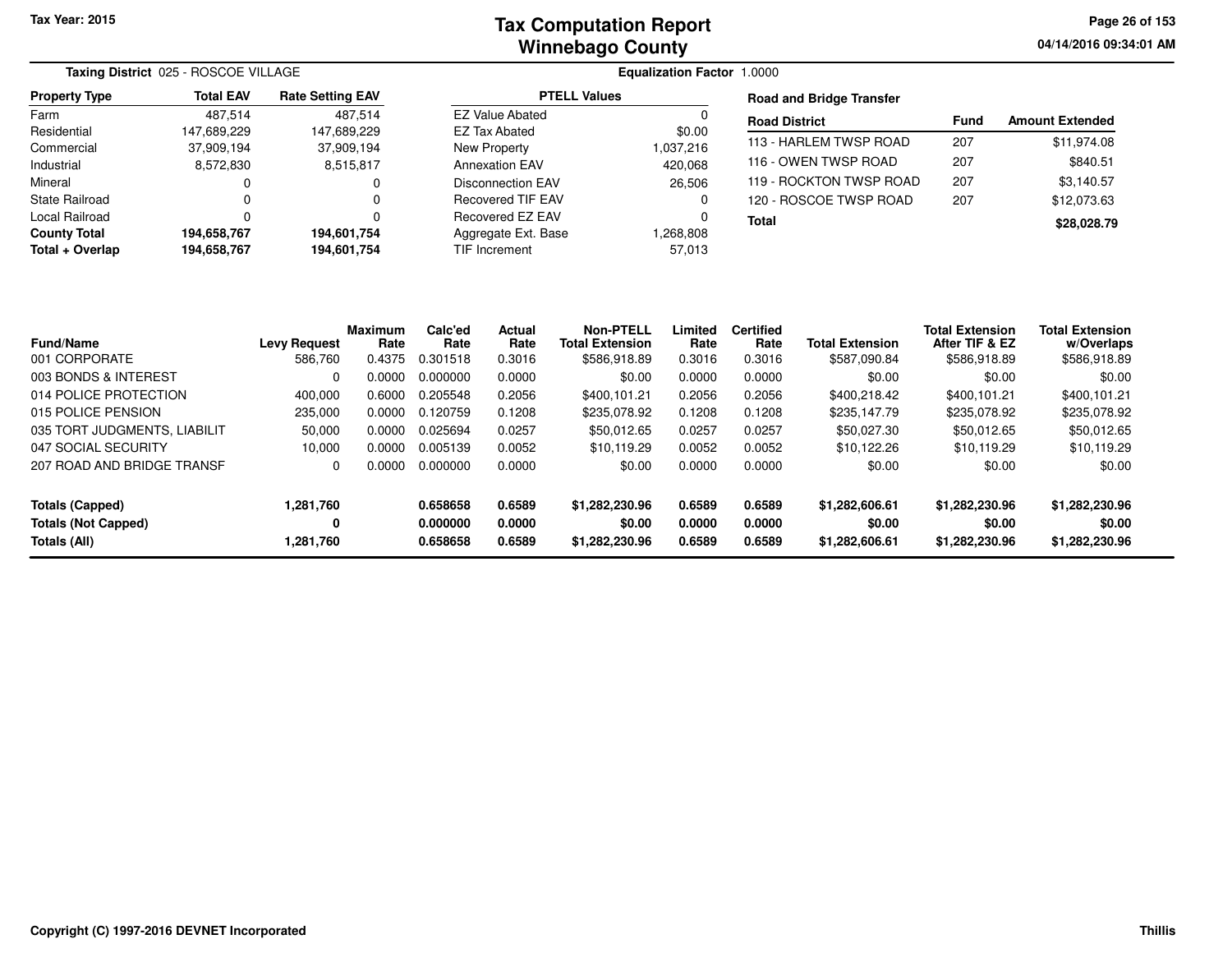**04/14/2016 09:34:01 AM Page 27 of 153**

|                              | <b>Taxing District</b> 026 - SOUTH BELOIT CITY |                         |                 |                          | <b>Equalization Factor 1.0000</b> |                                            |                 |                          |                                 |                                          |                                      |  |  |  |
|------------------------------|------------------------------------------------|-------------------------|-----------------|--------------------------|-----------------------------------|--------------------------------------------|-----------------|--------------------------|---------------------------------|------------------------------------------|--------------------------------------|--|--|--|
| <b>Property Type</b>         | <b>Total EAV</b>                               | <b>Rate Setting EAV</b> |                 |                          |                                   | <b>PTELL Values</b>                        |                 |                          | <b>Road and Bridge Transfer</b> |                                          |                                      |  |  |  |
| Farm                         | 190,442                                        |                         | 190,442         |                          | <b>EZ Value Abated</b>            |                                            | 0               | <b>Road District</b>     |                                 | <b>Fund</b>                              | <b>Amount Extended</b>               |  |  |  |
| Residential                  | 69,420,757                                     | 69,414,703              |                 |                          | <b>EZ Tax Abated</b>              |                                            | \$0.00          |                          |                                 |                                          |                                      |  |  |  |
| Commercial                   | 20,456,933                                     | 20,288,060              |                 |                          | <b>New Property</b>               |                                            | 90,070          |                          | 119 - ROCKTON TWSP ROAD         | 207<br>207                               | \$9,553.75                           |  |  |  |
| Industrial                   | 12,820,032                                     | 12,812,748              |                 |                          | <b>Annexation EAV</b>             |                                            | $\Omega$        |                          | 120 - ROSCOE TWSP ROAD          |                                          | \$4,646.03                           |  |  |  |
| Mineral                      | 0                                              |                         | 0               | <b>Disconnection EAV</b> |                                   |                                            | ∩               | <b>Total</b>             |                                 |                                          | \$14,199.78                          |  |  |  |
| State Railroad               | 914,210                                        |                         | 914,210         |                          | <b>Recovered TIF EAV</b>          |                                            |                 |                          |                                 |                                          |                                      |  |  |  |
| <b>Local Railroad</b>        | $\Omega$                                       |                         | $\Omega$        |                          | Recovered EZ EAV                  |                                            |                 |                          |                                 |                                          |                                      |  |  |  |
| <b>County Total</b>          | 103,802,374                                    | 103,620,163             |                 |                          | Aggregate Ext. Base               |                                            | 1,224,413       |                          |                                 |                                          |                                      |  |  |  |
| Total + Overlap              | 103,802,374                                    | 103,620,163             |                 |                          | <b>TIF Increment</b>              |                                            | 182,211         |                          |                                 |                                          |                                      |  |  |  |
| <b>Fund/Name</b>             |                                                | <b>Levy Request</b>     | Maximum<br>Rate | Calc'ed<br>Rate          | Actual<br>Rate                    | <b>Non-PTELL</b><br><b>Total Extension</b> | Limited<br>Rate | <b>Certified</b><br>Rate | <b>Total Extension</b>          | <b>Total Extension</b><br>After TIF & EZ | <b>Total Extension</b><br>w/Overlaps |  |  |  |
| 001 CORPORATE                |                                                | 421,000                 | 0.4375          | 0.406292                 | 0.4063                            | \$421,008.72                               | 0.4044          | 0.4044                   | \$419,776.80                    | \$419,039.94                             | \$419,039.94                         |  |  |  |
| 005 I. M. R. F.              |                                                | $\Omega$                | 0.0000          | 0.000000                 | 0.0000                            | \$0.00                                     | 0.0000          | 0.0000                   | \$0.00                          | \$0.00                                   | \$0.00                               |  |  |  |
| 012 FIRE PROTECTION          |                                                | 140,000                 | 0.6000          | 0.135109                 | 0.1352                            | \$140,094.46                               | 0.1352          | 0.1352                   | \$140,340.81                    | \$140,094.46                             | \$140,094.46                         |  |  |  |
| 013 FIREFIGHTERS PENSION     |                                                | 93,000                  | 0.0000          | 0.089751                 | 0.0898                            | \$93,050.91                                | 0.0898          | 0.0898                   | \$93,214.53                     | \$93,050.91                              | \$93,050.91                          |  |  |  |
| 014 POLICE PROTECTION        |                                                | 98,000                  | 0.6000          | 0.094576                 | 0.0946                            | \$98,024.67                                | 0.0946          | 0.0946                   | \$98,197.05                     | \$98,024.67                              | \$98,024.67                          |  |  |  |
| 015 POLICE PENSION           |                                                | 265,000                 | 0.0000          | 0.255742                 | 0.2558                            | \$265,060.38                               | 0.2558          | 0.2558                   | \$265,526.47                    | \$265,060.38                             | \$265,060.38                         |  |  |  |
| 025 GARBAGE DISPOSAL         |                                                | $\Omega$                | 0.2000          | 0.000000                 | 0.0000                            | \$0.00                                     | 0.0000          | 0.0000                   | \$0.00                          | \$0.00                                   | \$0.00                               |  |  |  |
| 027 AUDIT                    |                                                | $\Omega$                | 0.0000          | 0.000000                 | 0.0000                            | \$0.00                                     | 0.0000          | 0.0000                   | \$0.00                          | \$0.00                                   | \$0.00                               |  |  |  |
| 035 TORT JUDGMENTS, LIABILIT |                                                | 170,000                 | 0.0000          | 0.164061                 | 0.1641                            | \$170,040.69                               | 0.1641          | 0.1641                   | \$170,339.70                    | \$170,040.69                             | \$170,040.69                         |  |  |  |
| 040 STREET & BRIDGE          |                                                | $\Omega$                | 0.1000          | 0.000000                 | 0.0000                            | \$0.00                                     | 0.0000          | 0.0000                   | \$0.00                          | \$0.00                                   | \$0.00                               |  |  |  |
| 041 STREET LIGHTING          |                                                | $\Omega$                | 0.0500          | 0.000000                 | 0.0000                            | \$0.00                                     | 0.0000          | 0.0000                   | \$0.00                          | \$0.00                                   | \$0.00                               |  |  |  |
| 042 PARK/PARK MAINTENANCE    |                                                | $\Omega$                | 0.1000          | 0.000000                 | 0.0000                            | \$0.00                                     | 0.0000          | 0.0000                   | \$0.00                          | \$0.00                                   | \$0.00                               |  |  |  |
| 047 SOCIAL SECURITY          |                                                | 50,000                  | 0.0000          | 0.048253                 | 0.0483                            | \$50,048.54                                | 0.0483          | 0.0483                   | \$50,136.55                     | \$50,048.54                              | \$50,048.54                          |  |  |  |
| 060 UNEMPLOYMENT INSURANC    |                                                | $\Omega$                | 0.0000          | 0.000000                 | 0.0000                            | \$0.00                                     | 0.0000          | 0.0000                   | \$0.00                          | \$0.00                                   | \$0.00                               |  |  |  |
| 207 ROAD AND BRIDGE TRANSF   |                                                | $\Omega$                | 0.0000          | 0.000000                 | 0.0000                            | \$0.00                                     | 0.0000          | 0.0000                   | \$0.00                          | \$0.00                                   | \$0.00                               |  |  |  |
| <b>Totals (Capped)</b>       |                                                | 1,237,000               |                 | 1.193784                 | 1.1941                            | \$1,237,328.37                             | 1.1922          | 1.1922                   | \$1,237,531.91                  | \$1,235,359.59                           | \$1,235,359.59                       |  |  |  |
| <b>Totals (Not Capped)</b>   |                                                | 0                       |                 | 0.000000                 | 0.0000                            | \$0.00                                     | 0.0000          | 0.0000                   | \$0.00                          | \$0.00                                   | \$0.00                               |  |  |  |
| <b>Totals (All)</b>          |                                                | 1,237,000               |                 | 1.193784                 | 1.1941                            | \$1,237,328.37                             | 1.1922          | 1.1922                   | \$1,237,531.91                  | \$1,235,359.59                           | \$1,235,359.59                       |  |  |  |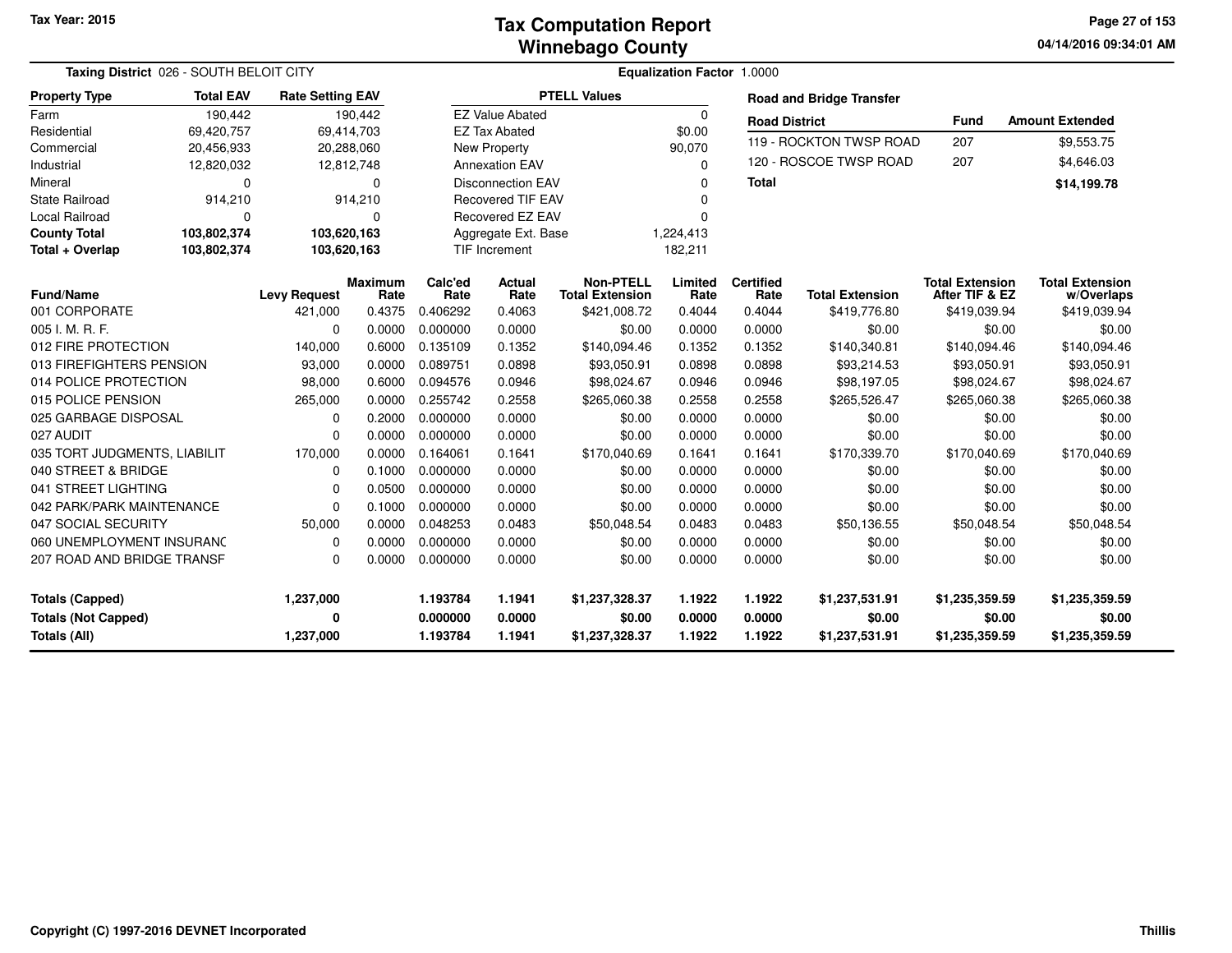**04/14/2016 09:34:01 AMPage 28 of 153**

| <b>Total EAV</b> | <b>Rate Setting EAV</b> |                                         |         | <b>Road and Bridge Transfer</b> |                                                                                        |                        |
|------------------|-------------------------|-----------------------------------------|---------|---------------------------------|----------------------------------------------------------------------------------------|------------------------|
| 124.569          | 124.569                 | <b>EZ Value Abated</b>                  | J.      |                                 |                                                                                        | <b>Amount Extended</b> |
| 38,636,273       | 38,636,273              | EZ Tax Abated                           | \$0.00  |                                 |                                                                                        |                        |
| 4,647,301        | 4,647,301               | New Property                            | 149,417 |                                 |                                                                                        | \$11.012.13            |
| 640.389          | 640,389                 | <b>Annexation EAV</b>                   | 0       | Total                           |                                                                                        | \$11,012.13            |
|                  | 0                       | <b>Disconnection EAV</b>                | 0       |                                 |                                                                                        |                        |
|                  | 0                       | Recovered TIF EAV                       | C       |                                 |                                                                                        |                        |
|                  |                         | Recovered EZ EAV                        |         |                                 |                                                                                        |                        |
| 44.048.532       | 44,048,532              | Aggregate Ext. Base                     | 408,962 |                                 |                                                                                        |                        |
| 44,048,532       | 44,048,532              | TIF Increment                           | C       |                                 |                                                                                        |                        |
|                  |                         | Taxing District 027 - WINNEBAGO VILLAGE |         | <b>PTELL Values</b>             | <b>Equalization Factor 1.0000</b><br><b>Road District</b><br>123 - WINNEBAGO TWSP ROAD | <b>Fund</b><br>207     |

| <b>Fund/Name</b><br>001 CORPORATE | <b>Levy Request</b><br>196.000 | <b>Maximum</b><br>Rate<br>0.4375 | Calc'ed<br>Rate<br>0.444964 | Actual<br>Rate<br>0.4375 | <b>Non-PTELL</b><br><b>Total Extension</b><br>\$192,712.33 | Limited<br>Rate<br>0.4273 | <b>Certified</b><br>Rate<br>0.4273 | <b>Total Extension</b><br>\$188,219.38 | <b>Total Extension</b><br>After TIF & EZ<br>\$188,219.38 | <b>Total Extension</b><br>w/Overlaps<br>\$188,219.38 |
|-----------------------------------|--------------------------------|----------------------------------|-----------------------------|--------------------------|------------------------------------------------------------|---------------------------|------------------------------------|----------------------------------------|----------------------------------------------------------|------------------------------------------------------|
| 003 BONDS & INTEREST              | $\Omega$                       | 0.0000                           | 0.000000                    | 0.0000                   | \$0.00                                                     | 0.0000                    | 0.0000                             | \$0.00                                 | \$0.00                                                   | \$0.00                                               |
| 005 I. M. R. F.                   | 200                            | 0.0000                           | 0.000454                    | 0.0005                   | \$220.24                                                   | 0.0005                    | 0.0005                             | \$220.24                               | \$220.24                                                 | \$220.24                                             |
| 014 POLICE PROTECTION             | 230,000                        | 0.6000                           | 0.522151                    | 0.5222                   | \$230.021.43                                               | 0.5103                    | 0.5103                             | \$224,779.66                           | \$224,779.66                                             | \$224,779.66                                         |
| 027 AUDIT                         | 200                            | 0.0000                           | 0.000454                    | 0.0005                   | \$220.24                                                   | 0.0005                    | 0.0005                             | \$220.24                               | \$220.24                                                 | \$220.24                                             |
| 035 TORT JUDGMENTS, LIABILIT      | 200                            | 0.0000                           | 0.000454                    | 0.0005                   | \$220.24                                                   | 0.0005                    | 0.0005                             | \$220.24                               | \$220.24                                                 | \$220.24                                             |
| 073 CHLORINATION OF SEWAGE        | 0                              | 0.0200                           | 0.000000                    | 0.0000                   | \$0.00                                                     | 0.0000                    | 0.0000                             | \$0.00                                 | \$0.00                                                   | \$0.00                                               |
| 207 ROAD AND BRIDGE TRANSF        | 0                              | 0.0000                           | 0.000000                    | 0.0000                   | \$0.00                                                     | 0.0000                    | 0.0000                             | \$0.00                                 | \$0.00                                                   | \$0.00                                               |
| Totals (Capped)                   | 426.600                        |                                  | 0.968477                    | 0.9612                   | \$423.394.48                                               | 0.9391                    | 0.9391                             | \$413,659.76                           | \$413,659.76                                             | \$413,659.76                                         |
| <b>Totals (Not Capped)</b>        | 0                              |                                  | 0.000000                    | 0.0000                   | \$0.00                                                     | 0.0000                    | 0.0000                             | \$0.00                                 | \$0.00                                                   | \$0.00                                               |
| Totals (All)                      | 426,600                        |                                  | 0.968477                    | 0.9612                   | \$423,394.48                                               | 0.9391                    | 0.9391                             | \$413,659.76                           | \$413,659.76                                             | \$413,659.76                                         |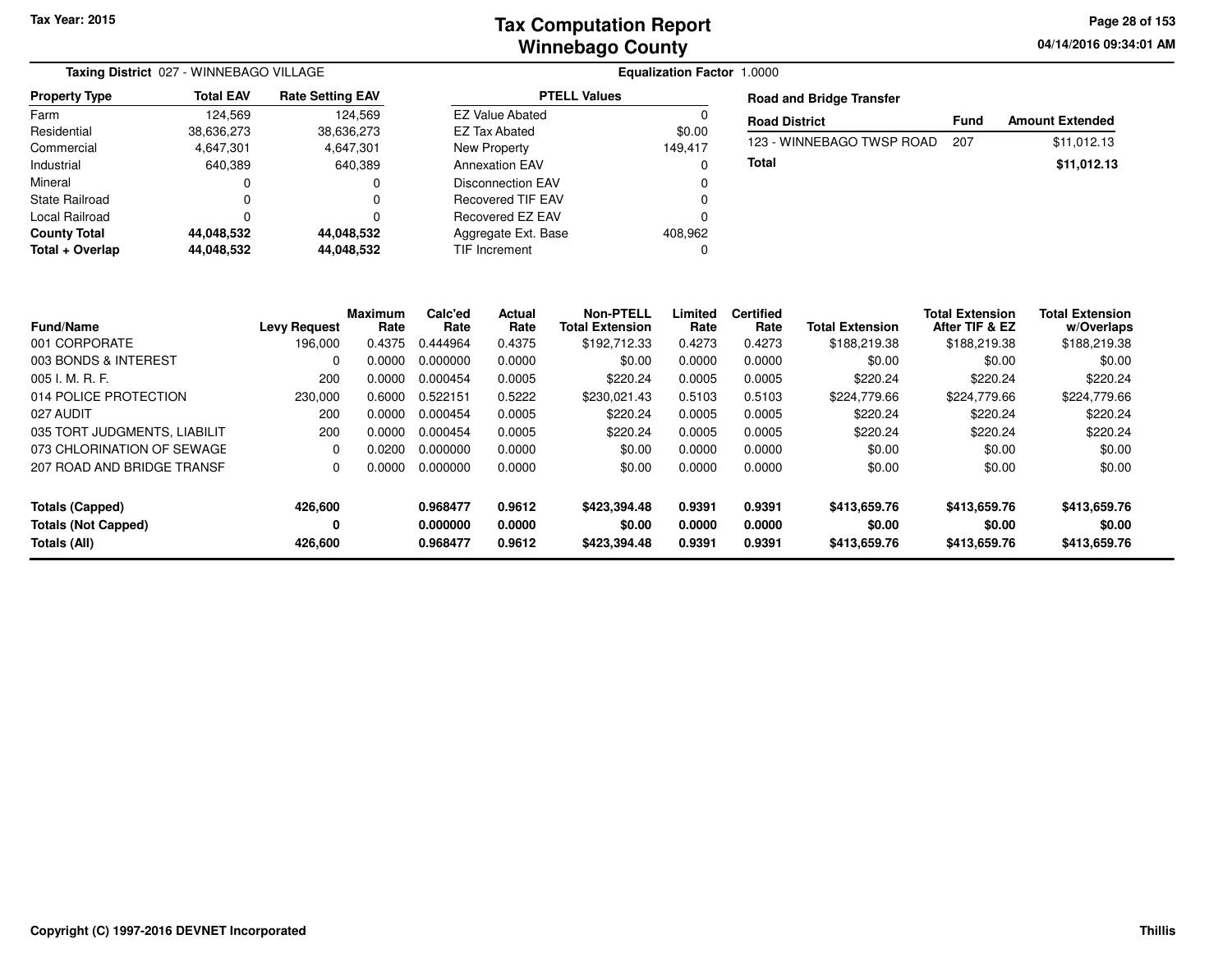**04/14/2016 09:34:01 AM Page 29 of 153**

|                                            | <b>Taxing District</b> 030 - BLACKHAWK FIRE |                                |                                  |                             |                          | <b>Equalization Factor 1.0000</b>                          |                           |                                    |                                        |                                                          |                                                      |  |  |
|--------------------------------------------|---------------------------------------------|--------------------------------|----------------------------------|-----------------------------|--------------------------|------------------------------------------------------------|---------------------------|------------------------------------|----------------------------------------|----------------------------------------------------------|------------------------------------------------------|--|--|
| <b>Property Type</b>                       | <b>Total EAV</b>                            | <b>Rate Setting EAV</b>        |                                  |                             |                          | <b>PTELL Values</b>                                        |                           |                                    |                                        |                                                          |                                                      |  |  |
| Farm                                       | 3,230,930                                   |                                | 3,230,930                        |                             | <b>EZ Value Abated</b>   |                                                            | $\Omega$                  |                                    |                                        |                                                          |                                                      |  |  |
| Residential                                | 31,787,878                                  | 31,787,878                     |                                  |                             | <b>EZ Tax Abated</b>     |                                                            | \$0.00                    |                                    |                                        |                                                          |                                                      |  |  |
| Commercial                                 | 1,958,989                                   |                                | 1,958,989                        |                             | New Property             |                                                            | 45,126                    |                                    |                                        |                                                          |                                                      |  |  |
| Industrial                                 | 1,033,640                                   |                                | 1,033,640                        |                             | <b>Annexation EAV</b>    |                                                            | $\Omega$                  |                                    |                                        |                                                          |                                                      |  |  |
| Mineral                                    | 0                                           |                                | 0                                |                             | <b>Disconnection EAV</b> |                                                            |                           |                                    |                                        |                                                          |                                                      |  |  |
| <b>State Railroad</b>                      | 249,050                                     |                                | 249,050                          |                             | <b>Recovered TIF EAV</b> |                                                            |                           |                                    |                                        |                                                          |                                                      |  |  |
| Local Railroad                             | $\Omega$                                    |                                |                                  |                             | <b>Recovered EZ EAV</b>  |                                                            | $\Omega$                  |                                    |                                        |                                                          |                                                      |  |  |
| <b>County Total</b>                        | 38,260,487                                  | 38,260,487                     |                                  |                             | Aggregate Ext. Base      |                                                            | 193,266                   |                                    |                                        |                                                          |                                                      |  |  |
| Total + Overlap                            | 38,260,487                                  | 38,260,487                     |                                  |                             | TIF Increment            |                                                            | 0                         |                                    |                                        |                                                          |                                                      |  |  |
| <b>Fund/Name</b><br>001 CORPORATE          |                                             | <b>Levy Request</b><br>245,000 | <b>Maximum</b><br>Rate<br>0.4000 | Calc'ed<br>Rate<br>0.640347 | Actual<br>Rate<br>0.4000 | <b>Non-PTELL</b><br><b>Total Extension</b><br>\$153,041.95 | Limited<br>Rate<br>0.4000 | <b>Certified</b><br>Rate<br>0.4000 | <b>Total Extension</b><br>\$153,041.95 | <b>Total Extension</b><br>After TIF & EZ<br>\$153,041.95 | <b>Total Extension</b><br>w/Overlaps<br>\$153,041.95 |  |  |
| 027 AUDIT                                  |                                             | 5,000                          | 0.0050                           | 0.013068                    | 0.0050                   | \$1,913.02                                                 | 0.0050                    | 0.0050                             | \$1,913.02                             | \$1,913.02                                               | \$1,913.02                                           |  |  |
| 035 TORT JUDGMENTS, LIABILIT               |                                             | 15,000                         | 0.0000                           | 0.039205                    | 0.0393                   | \$15,036.37                                                | 0.0393                    | 0.0393                             | \$15,036.37                            | \$15,036.37                                              | \$15,036.37                                          |  |  |
| 062 WORKERS COMPENSATION                   |                                             | 7,000                          | 0.0000                           | 0.018296                    | 0.0183                   | \$7,001.67                                                 | 0.0183                    | 0.0183                             | \$7,001.67                             | \$7,001.67                                               | \$7,001.67                                           |  |  |
| <b>Totals (Capped)</b>                     | 272,000                                     |                                |                                  | 0.710916                    | 0.4626                   | \$176,993.01                                               | 0.4626                    | 0.4626                             | \$176,993.01                           | \$176,993.01                                             | \$176,993.01                                         |  |  |
| <b>Totals (Not Capped)</b><br>Totals (All) |                                             | 0<br>272,000                   |                                  | 0.000000<br>0.710916        | 0.0000<br>0.4626         | \$0.00<br>\$176,993.01                                     | 0.0000<br>0.4626          | 0.0000<br>0.4626                   | \$0.00<br>\$176,993.01                 | \$0.00<br>\$176,993.01                                   | \$0.00<br>\$176,993.01                               |  |  |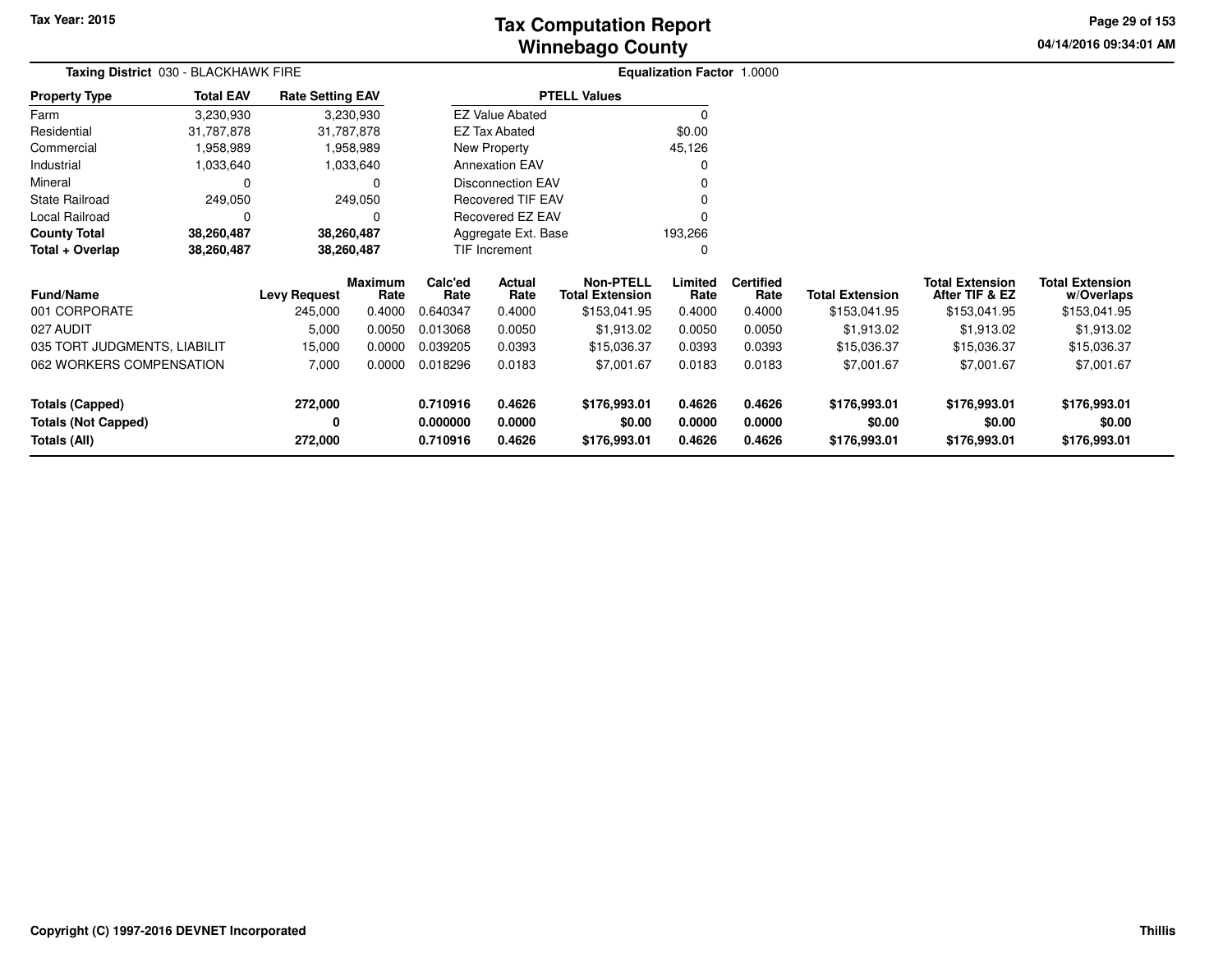## **Winnebago CountyTax Computation Report**

**04/14/2016 09:34:01 AM Page 30 of 153**

|                              | Taxing District 031 - CHERRY VALLEY FIRE |                         | <b>Equalization Factor 1.0000</b> |                      |                          |                                            |                 |                          |                                |                                          |                                      |  |
|------------------------------|------------------------------------------|-------------------------|-----------------------------------|----------------------|--------------------------|--------------------------------------------|-----------------|--------------------------|--------------------------------|------------------------------------------|--------------------------------------|--|
| <b>Property Type</b>         | <b>Total EAV</b>                         | <b>Rate Setting EAV</b> |                                   |                      |                          | <b>PTELL Values</b>                        |                 |                          | <b>Overlapping County</b>      | <b>Overlap EAV</b>                       |                                      |  |
| Farm                         | 4,882,051                                |                         | 4,853,465                         |                      | <b>EZ Value Abated</b>   |                                            | $\mathbf 0$     |                          | Boone County                   |                                          | 10,360,000                           |  |
| Residential                  | 234,417,769                              | 234,417,769             |                                   | <b>EZ Tax Abated</b> |                          |                                            | \$0.00          |                          |                                | 10,360,000                               |                                      |  |
| Commercial                   | 48,839,127                               |                         | 48,839,127                        |                      | <b>New Property</b>      |                                            | 463,612         |                          | * denotes use of estimated EAV |                                          |                                      |  |
| Industrial                   | 5,866,721                                |                         | 3,818,077                         |                      | <b>Annexation EAV</b>    |                                            | $\Omega$        |                          |                                |                                          |                                      |  |
| Mineral                      | 0                                        |                         |                                   |                      | <b>Disconnection EAV</b> |                                            | 13,898          |                          |                                |                                          |                                      |  |
| State Railroad               | 827,972                                  |                         | 827,972                           |                      | <b>Recovered TIF EAV</b> |                                            | n               |                          |                                |                                          |                                      |  |
| Local Railroad               |                                          |                         |                                   |                      | Recovered EZ EAV         |                                            |                 |                          |                                |                                          |                                      |  |
| <b>County Total</b>          | 294,833,640                              |                         | 292,756,410                       |                      | Aggregate Ext. Base      |                                            | 2,881,955       |                          |                                |                                          |                                      |  |
| Total + Overlap              | 305,193,640                              | 303,116,410             |                                   | TIF Increment        |                          |                                            | 2,077,230       |                          |                                |                                          |                                      |  |
| <b>Fund/Name</b>             |                                          | <b>Levy Request</b>     | <b>Maximum</b><br>Rate            | Calc'ed<br>Rate      | <b>Actual</b><br>Rate    | <b>Non-PTELL</b><br><b>Total Extension</b> | Limited<br>Rate | <b>Certified</b><br>Rate | <b>Total Extension</b>         | <b>Total Extension</b><br>After TIF & EZ | <b>Total Extension</b><br>w/Overlaps |  |
| 001 CORPORATE                |                                          | 1,132,100               | 0.4000                            | 0.373487             | 0.3735                   | \$1,093,445.19                             | 0.3735          | 0.3735                   | \$1,101,203.65                 | \$1,093,445.19                           | \$1,132,139.79                       |  |
| 013 FIREFIGHTER'S PENSION    |                                          | 133,170                 | 0.0000                            | 0.043934             | 0.0440                   | \$128,812.82                               | 0.0440          | 0.0440                   | \$129,726.80                   | \$128,812.82                             | \$133,371.22                         |  |
| 013A FIRE PENSION 93-689     |                                          | 133,000                 | 0.0000                            | 0.043878             | 0.0439                   | \$128,520.06                               | 0.0439          | 0.0439                   | \$129,431.97                   | \$128,520.06                             | \$133,068.10                         |  |
| 027 AUDIT                    |                                          | 13,300                  | 0.0050                            | 0.004388             | 0.0044                   | \$12,881.28                                | 0.0044          | 0.0044                   | \$12,972.68                    | \$12,881.28                              | \$13,337.12                          |  |
| 035 TORT JUDGMENTS, LIABILIT |                                          | 486,581                 | 0.0000                            | 0.160526             | 0.1606                   | \$470,166.79                               | 0.1606          | 0.1606                   | \$473,502.83                   | \$470,166.79                             | \$486,804.95                         |  |
| 064 AMBULANCE                |                                          | 1,132,100               | 0.4000                            | 0.373487             | 0.3735                   | \$1,093,445.19                             | 0.3735          | 0.3735                   | \$1,101,203.65                 | \$1,093,445.19                           | \$1,132,139.79                       |  |
| <b>Totals (Capped)</b>       |                                          | 2,897,251               |                                   | 0.955822             | 0.9560                   | \$2,798,751.27                             | 0.9560          | 0.9560                   | \$2,818,609.61                 | \$2,798,751.27                           | \$2,897,792.87                       |  |
| <b>Totals (Not Capped)</b>   |                                          | 133,000                 |                                   | 0.043878             | 0.0439                   | \$128,520.06                               | 0.0439          | 0.0439                   | \$129,431.97                   | \$128,520.06                             | \$133,068.10                         |  |
| Totals (All)                 |                                          | 3,030,251               |                                   | 0.999700             | 0.9999                   | \$2,927,271.33                             | 0.9999          | 0.9999                   | \$2,948,041.58                 | \$2,927,271.33                           | \$3,030,860.97                       |  |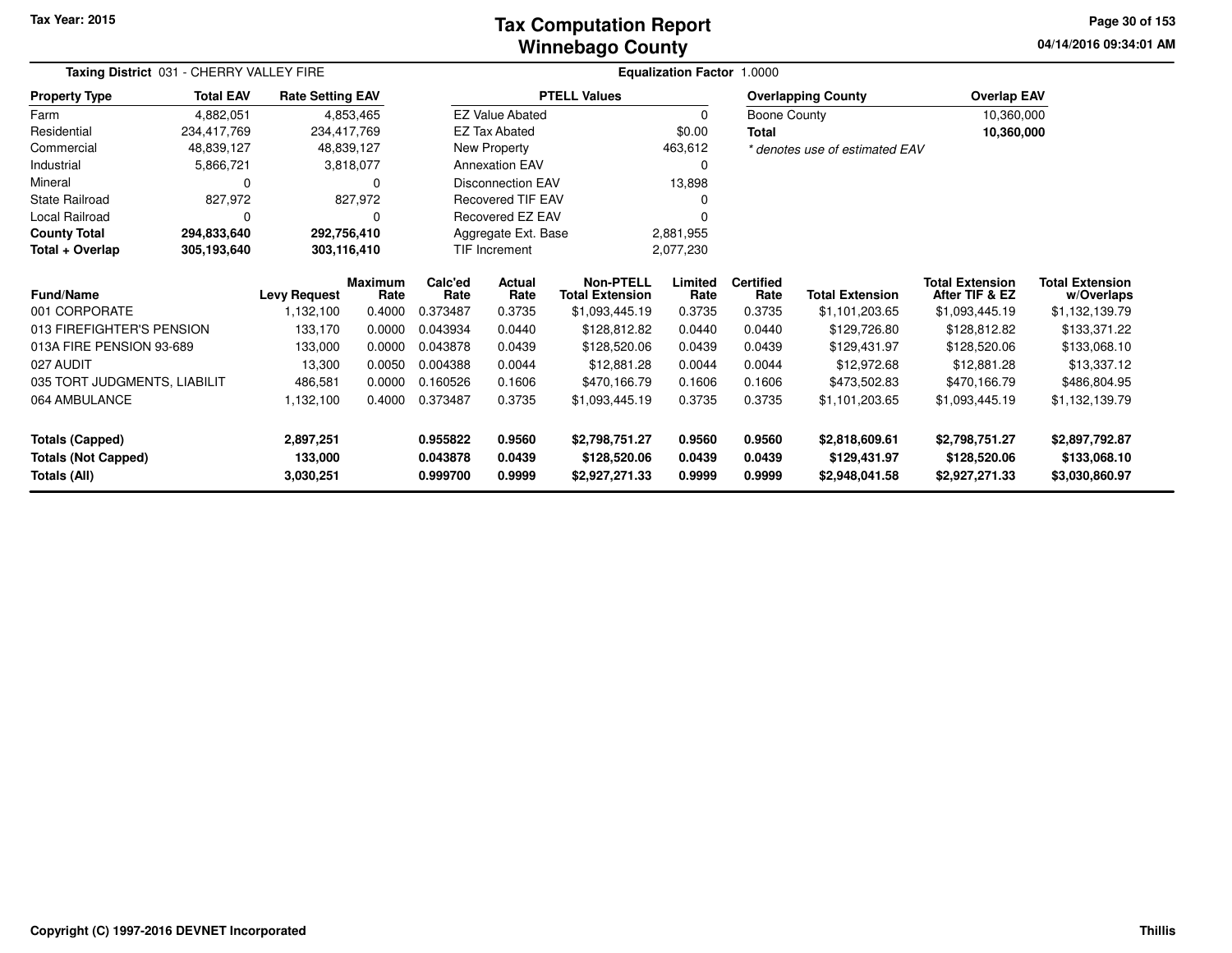## **Winnebago CountyTax Computation Report**

**04/14/2016 09:34:01 AM Page 31 of 153**

|                                                               | Taxing District 033 - FIRE 1 |                                |                                  |                                  |                            | <b>Equalization Factor 1.0000</b>                          |                            |                                    |                                        |                                                          |                                                      |  |
|---------------------------------------------------------------|------------------------------|--------------------------------|----------------------------------|----------------------------------|----------------------------|------------------------------------------------------------|----------------------------|------------------------------------|----------------------------------------|----------------------------------------------------------|------------------------------------------------------|--|
| <b>Property Type</b>                                          | <b>Total EAV</b>             | <b>Rate Setting EAV</b>        |                                  |                                  |                            | <b>PTELL Values</b>                                        |                            |                                    |                                        |                                                          |                                                      |  |
| Farm                                                          | 22,891,767                   | 22,891,767                     |                                  |                                  | <b>EZ Value Abated</b>     |                                                            |                            |                                    |                                        |                                                          |                                                      |  |
| Residential                                                   | 68,066,242                   |                                | 68,014,454                       |                                  | <b>EZ Tax Abated</b>       |                                                            | \$0.00                     |                                    |                                        |                                                          |                                                      |  |
| Commercial                                                    | 4,861,667                    |                                | 4,710,390                        |                                  | New Property               |                                                            | 199,748                    |                                    |                                        |                                                          |                                                      |  |
| Industrial                                                    | 292,573                      |                                | 254,871                          |                                  | <b>Annexation EAV</b>      |                                                            | 0                          |                                    |                                        |                                                          |                                                      |  |
| Mineral                                                       | 0                            |                                | 0                                |                                  | Disconnection EAV          |                                                            |                            |                                    |                                        |                                                          |                                                      |  |
| <b>State Railroad</b>                                         | 0                            |                                | $\Omega$                         |                                  | <b>Recovered TIF EAV</b>   |                                                            | 0                          |                                    |                                        |                                                          |                                                      |  |
| Local Railroad                                                | 0                            |                                | $\Omega$                         |                                  | Recovered EZ EAV           |                                                            | 0                          |                                    |                                        |                                                          |                                                      |  |
| <b>County Total</b>                                           | 96,112,249                   |                                | 95,871,482                       |                                  | Aggregate Ext. Base        |                                                            | 749,029                    |                                    |                                        |                                                          |                                                      |  |
| Total + Overlap                                               | 96,112,249                   |                                | 95,871,482                       |                                  | TIF Increment              |                                                            | 240,767                    |                                    |                                        |                                                          |                                                      |  |
| <b>Fund/Name</b><br>001 CORPORATE                             |                              | <b>Levy Request</b><br>403,000 | <b>Maximum</b><br>Rate<br>0.4000 | Calc'ed<br>Rate<br>0.420354      | Actual<br>Rate<br>0.4000   | <b>Non-PTELL</b><br><b>Total Extension</b><br>\$383,485.93 | Limited<br>Rate<br>0.4000  | <b>Certified</b><br>Rate<br>0.4000 | <b>Total Extension</b><br>\$384,449.00 | <b>Total Extension</b><br>After TIF & EZ<br>\$383,485.93 | <b>Total Extension</b><br>w/Overlaps<br>\$383,485.93 |  |
| 064 AMBULANCE                                                 |                              | 371,768                        | 0.4000                           | 0.387778                         | 0.3878                     | \$371,789.61                                               | 0.3878                     | 0.3878                             | \$372,723.30                           | \$371,789.61                                             | \$371,789.61                                         |  |
| Totals (Capped)<br><b>Totals (Not Capped)</b><br>Totals (All) |                              | 774,768<br>0<br>774,768        |                                  | 0.808132<br>0.000000<br>0.808132 | 0.7878<br>0.0000<br>0.7878 | \$755,275.54<br>\$0.00<br>\$755,275.54                     | 0.7878<br>0.0000<br>0.7878 | 0.7878<br>0.0000<br>0.7878         | \$757,172.30<br>\$0.00<br>\$757,172.30 | \$755,275.54<br>\$0.00<br>\$755,275.54                   | \$755,275.54<br>\$0.00<br>\$755,275.54               |  |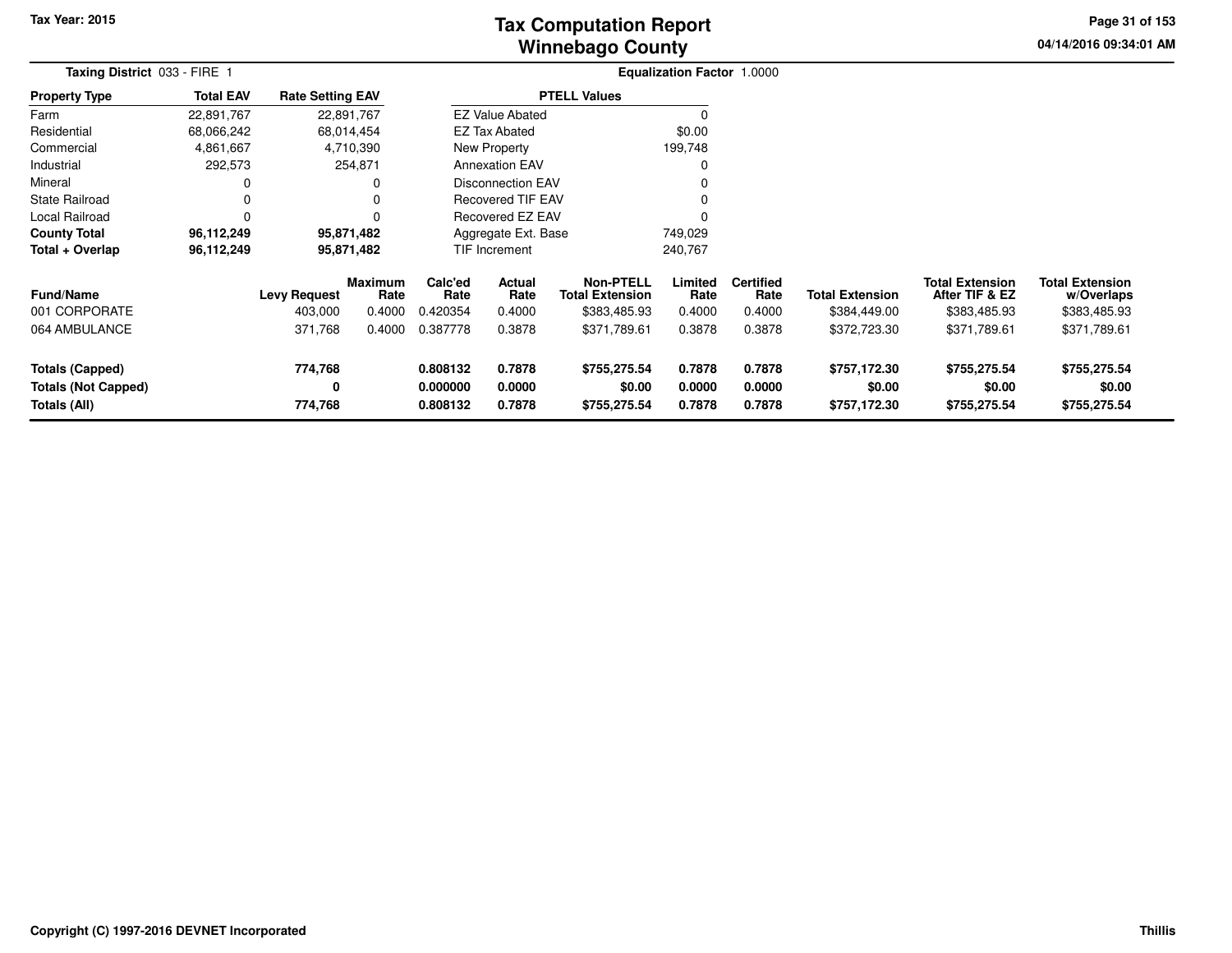**04/14/2016 09:34:01 AM Page 32 of 153**

| Taxing District 034 - GERMAN VALLEY FIRE |                  |                         |                        | Equalization Factor 1.0000 |                          |                                            |                 |                          |                                |                                          |                                      |  |  |  |
|------------------------------------------|------------------|-------------------------|------------------------|----------------------------|--------------------------|--------------------------------------------|-----------------|--------------------------|--------------------------------|------------------------------------------|--------------------------------------|--|--|--|
| <b>Property Type</b>                     | <b>Total EAV</b> | <b>Rate Setting EAV</b> |                        |                            |                          | <b>PTELL Values</b>                        |                 |                          | <b>Overlapping County</b>      | <b>Overlap EAV</b>                       |                                      |  |  |  |
| Farm                                     | 1,194,663        |                         | 1,194,663              |                            | <b>EZ Value Abated</b>   |                                            | $\Omega$        | Ogle County              |                                | 5,919,717                                |                                      |  |  |  |
| Residential                              | 159,636          |                         | 159,636                | <b>EZ Tax Abated</b>       |                          |                                            | \$0.00          |                          | <b>Stephenson County</b>       | 22,594,458                               |                                      |  |  |  |
| Commercial                               | 0                |                         | Ω                      | New Property               |                          |                                            | 0               | <b>Total</b>             |                                | 28,514,175                               |                                      |  |  |  |
| Industrial                               |                  |                         | 0                      |                            | <b>Annexation EAV</b>    |                                            | 0               |                          | * denotes use of estimated EAV |                                          |                                      |  |  |  |
| Mineral                                  | 0                |                         | 0                      |                            | <b>Disconnection EAV</b> |                                            | 0               |                          |                                |                                          |                                      |  |  |  |
| <b>State Railroad</b>                    | $\Omega$         |                         | 0                      |                            | <b>Recovered TIF EAV</b> |                                            |                 |                          |                                |                                          |                                      |  |  |  |
| Local Railroad                           | $\Omega$         |                         | 0                      |                            | Recovered EZ EAV         |                                            | O               |                          |                                |                                          |                                      |  |  |  |
| <b>County Total</b>                      | 1,354,299        |                         | 1,354,299              |                            | Aggregate Ext. Base      |                                            | O               |                          |                                |                                          |                                      |  |  |  |
| Total + Overlap                          | 29,868,474       |                         | 29,868,474             | TIF Increment              |                          |                                            | $\Omega$        |                          |                                |                                          |                                      |  |  |  |
| <b>Fund/Name</b>                         |                  | <b>Levy Request</b>     | <b>Maximum</b><br>Rate | Calc'ed<br>Rate            | <b>Actual</b><br>Rate    | <b>Non-PTELL</b><br><b>Total Extension</b> | Limited<br>Rate | <b>Certified</b><br>Rate | <b>Total Extension</b>         | <b>Total Extension</b><br>After TIF & EZ | <b>Total Extension</b><br>w/Overlaps |  |  |  |
| 001 CORPORATE                            |                  | 123,172                 | 0.4000                 | 0.412381                   | 0.4000                   | \$5,417.20                                 | 0.4000          | 0.4000                   | \$5,417.20                     | \$5,417.20                               | \$119,473.90                         |  |  |  |
| 035 TORT JUDGMENTS, LIABILIT             |                  | 18,356                  | 0.0000                 | 0.061456                   | 0.0615                   | \$832.89                                   | 0.0615          | 0.0615                   | \$832.89                       | \$832.89                                 | \$18,369.11                          |  |  |  |
| 062 WORKERS COMPENSATION                 |                  | 7,276                   | 0.0000                 | 0.024360                   | 0.0244                   | \$330.45                                   | 0.0244          | 0.0244                   | \$330.45                       | \$330.45                                 | \$7,287.91                           |  |  |  |
| 064 AMBULANCE                            |                  | 89,759                  | 0.3000                 | 0.300514                   | 0.3000                   | \$4,062.90                                 | 0.3000          | 0.3000                   | \$4,062.90                     | \$4,062.90                               | \$89,605.42                          |  |  |  |
| <b>109 PRIOR YEAR ADJUSTMENT</b>         |                  | 0                       | 0.0000                 | $-0.001400$                | $-0.0014$                | (\$18.96)                                  | $-0.0014$       | $-0.0014$                | (\$18.96)                      | (\$18.96)                                | (\$18.96)                            |  |  |  |
| <b>Totals (Capped)</b>                   |                  | 0                       |                        | 0.000000                   | 0.0000                   | \$0.00                                     | 0.0000          | 0.0000                   | \$0.00                         | \$0.00                                   | \$0.00                               |  |  |  |
| <b>Totals (Not Capped)</b>               |                  | 238,563                 |                        | 0.797311                   | 0.7845                   | \$10,624.48                                | 0.7845          | 0.7845                   | \$10,624.48                    | \$10,624.48                              | \$234,717.38                         |  |  |  |
| <b>Totals (All)</b>                      |                  | 238,563                 |                        | 0.797311                   | 0.7845                   | \$10,624.48                                | 0.7845          | 0.7845                   | \$10,624.48                    | \$10,624.48                              | \$234,717.38                         |  |  |  |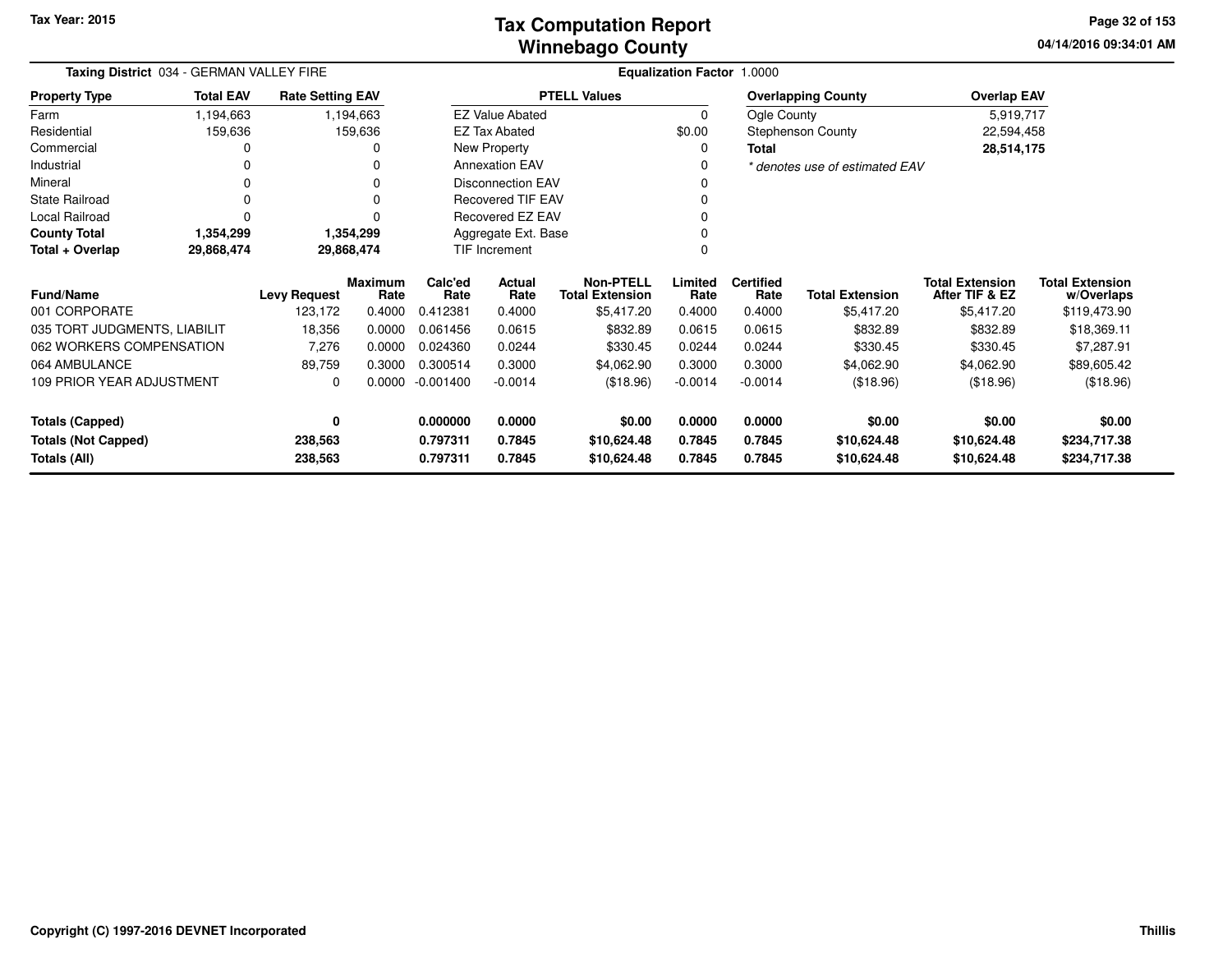# **Winnebago CountyTax Computation Report**

**04/14/2016 09:34:01 AM Page 33 of 153**

|                                   | Taxing District 035 - HARLEM-ROSCOE FIRE |                                  |                                  |                             |                          |                                                              | <b>Equalization Factor 1.0000</b> |                                    |                                          |                                                            |                                                        |  |
|-----------------------------------|------------------------------------------|----------------------------------|----------------------------------|-----------------------------|--------------------------|--------------------------------------------------------------|-----------------------------------|------------------------------------|------------------------------------------|------------------------------------------------------------|--------------------------------------------------------|--|
| <b>Property Type</b>              | <b>Total EAV</b>                         | <b>Rate Setting EAV</b>          |                                  |                             |                          | <b>PTELL Values</b>                                          |                                   |                                    |                                          |                                                            |                                                        |  |
| Farm                              | 6,775,012                                |                                  | 6,767,297                        |                             | <b>EZ Value Abated</b>   |                                                              | $\Omega$                          |                                    |                                          |                                                            |                                                        |  |
| Residential                       | 496,194,102                              | 496,168,136                      |                                  |                             | <b>EZ Tax Abated</b>     |                                                              | \$0.00                            |                                    |                                          |                                                            |                                                        |  |
| Commercial                        | 94,625,702                               |                                  | 85,982,172                       |                             | New Property             |                                                              | 7,550,647                         |                                    |                                          |                                                            |                                                        |  |
| Industrial                        | 44,112,362                               |                                  | 39,297,394                       |                             | <b>Annexation EAV</b>    |                                                              | 0                                 |                                    |                                          |                                                            |                                                        |  |
| Mineral                           | $\Omega$                                 |                                  | 0                                |                             | <b>Disconnection EAV</b> |                                                              | 0                                 |                                    |                                          |                                                            |                                                        |  |
| <b>State Railroad</b>             | 317,502                                  |                                  | 317,502                          |                             |                          | <b>Recovered TIF EAV</b><br>0                                |                                   |                                    |                                          |                                                            |                                                        |  |
| Local Railroad                    | 0                                        |                                  | 0                                |                             | <b>Recovered EZ EAV</b>  |                                                              | $\Omega$                          |                                    |                                          |                                                            |                                                        |  |
| <b>County Total</b>               | 642,024,680                              |                                  | 628,532,501                      |                             | Aggregate Ext. Base      |                                                              | 4,732,872                         |                                    |                                          |                                                            |                                                        |  |
| Total + Overlap                   | 642,024,680                              | 628,532,501                      |                                  | <b>TIF Increment</b>        |                          |                                                              | 13,492,179                        |                                    |                                          |                                                            |                                                        |  |
| <b>Fund/Name</b><br>001 CORPORATE |                                          | <b>Levy Request</b><br>2,511,299 | <b>Maximum</b><br>Rate<br>0.4000 | Calc'ed<br>Rate<br>0.399550 | Actual<br>Rate<br>0.3996 | <b>Non-PTELL</b><br><b>Total Extension</b><br>\$2,511,615.87 | Limited<br>Rate<br>0.3966         | <b>Certified</b><br>Rate<br>0.3966 | <b>Total Extension</b><br>\$2,546,269.88 | <b>Total Extension</b><br>After TIF & EZ<br>\$2,492,759.90 | <b>Total Extension</b><br>w/Overlaps<br>\$2,492,759.90 |  |
| 035 TORT JUDGMENTS, LIABILIT      |                                          | 65,003                           | 0.0000                           | 0.010342                    | 0.0104                   | \$65,367.38                                                  | 0.0104                            | 0.0104                             | \$66,770.57                              | \$65,367.38                                                | \$65,367.38                                            |  |
| 064 AMBULANCE                     |                                          | 2,286,403                        | 0.4000                           | 0.363769                    | 0.3638                   | \$2,286,601.24                                               | 0.3613                            | 0.3613                             | \$2,319,635.17                           | \$2,270,887.93                                             | \$2,270,887.93                                         |  |
| Totals (Capped)                   |                                          | 4,862,705                        |                                  | 0.773661                    | 0.7738                   | \$4,863,584.49                                               | 0.7683                            | 0.7683                             | \$4,932,675.62                           | \$4,829,015.21                                             | \$4,829,015.21                                         |  |
| <b>Totals (Not Capped)</b>        |                                          | 0                                |                                  | 0.000000                    | 0.0000                   | \$0.00                                                       | 0.0000                            | 0.0000                             | \$0.00                                   | \$0.00                                                     | \$0.00                                                 |  |
| Totals (All)                      |                                          | 4,862,705                        |                                  | 0.773661                    | 0.7738                   | \$4,863,584.49                                               | 0.7683                            | 0.7683                             | \$4,932,675.62                           | \$4,829,015.21                                             | \$4,829,015.21                                         |  |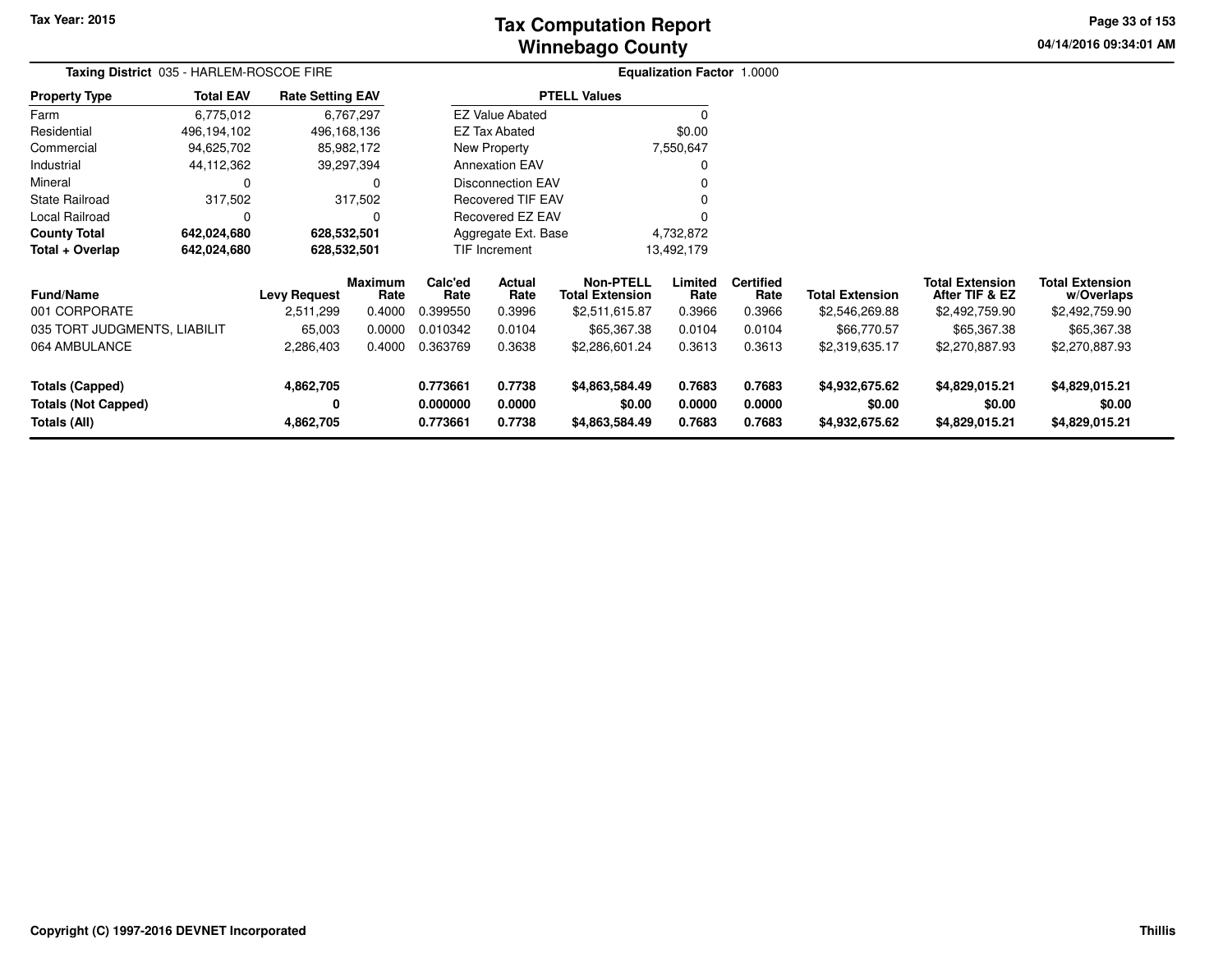## **Winnebago CountyTax Computation Report**

**04/14/2016 09:34:01 AMPage 34 of 153**

|                              | Taxing District 036 - NEW MILFORD FIRE |                         |                        |                 |                          | Equalization Factor 1.0000                 |                 |                          |                                |                                          |                                      |  |  |  |
|------------------------------|----------------------------------------|-------------------------|------------------------|-----------------|--------------------------|--------------------------------------------|-----------------|--------------------------|--------------------------------|------------------------------------------|--------------------------------------|--|--|--|
| <b>Property Type</b>         | <b>Total EAV</b>                       | <b>Rate Setting EAV</b> |                        |                 | <b>PTELL Values</b>      |                                            |                 |                          | <b>Overlapping County</b>      | <b>Overlap EAV</b>                       |                                      |  |  |  |
| Farm                         | 1,724,011                              |                         | 1,703,642              |                 | <b>EZ Value Abated</b>   |                                            | $\mathbf 0$     |                          | Ogle County                    | 7,271,617                                |                                      |  |  |  |
| Residential                  | 25,988,220                             |                         | 25,982,286             |                 | <b>EZ Tax Abated</b>     |                                            | \$0.00          | <b>Total</b>             |                                | 7,271,617                                |                                      |  |  |  |
| Commercial                   | 2,008,640                              |                         | 2,008,640              |                 | New Property             |                                            | 46,752          |                          | * denotes use of estimated EAV |                                          |                                      |  |  |  |
| Industrial                   | 1,739,973                              |                         | 1,739,973              |                 | <b>Annexation EAV</b>    |                                            | 0               |                          |                                |                                          |                                      |  |  |  |
| Mineral                      | 0                                      |                         | $\Omega$               |                 | <b>Disconnection EAV</b> |                                            |                 |                          |                                |                                          |                                      |  |  |  |
| <b>State Railroad</b>        | 43,474                                 |                         | 43,474                 |                 | <b>Recovered TIF EAV</b> |                                            |                 |                          |                                |                                          |                                      |  |  |  |
| Local Railroad               | 0                                      |                         | $\Omega$               |                 | Recovered EZ EAV         |                                            |                 |                          |                                |                                          |                                      |  |  |  |
| <b>County Total</b>          | 31,504,318                             |                         | 31,478,015             |                 | Aggregate Ext. Base      |                                            | $\Omega$        |                          |                                |                                          |                                      |  |  |  |
| Total + Overlap              | 38,775,935                             |                         | 38,749,632             | TIF Increment   |                          |                                            | 26,303          |                          |                                |                                          |                                      |  |  |  |
| Fund/Name                    |                                        | <b>Levy Request</b>     | <b>Maximum</b><br>Rate | Calc'ed<br>Rate | Actual<br>Rate           | <b>Non-PTELL</b><br><b>Total Extension</b> | Limited<br>Rate | <b>Certified</b><br>Rate | <b>Total Extension</b>         | <b>Total Extension</b><br>After TIF & EZ | <b>Total Extension</b><br>w/Overlaps |  |  |  |
| 001 CORPORATE                |                                        | 125,959                 | 0.3000                 | 0.325059        | 0.3000                   | \$94,434.05                                | 0.3000          | 0.3000                   | \$94,512.95                    | \$94,434.05                              | \$116,248.90                         |  |  |  |
| 003 BONDS & INTEREST         |                                        | 0                       | 0.0000                 | 0.000000        | 0.0000                   | \$0.00                                     | 0.0000          | 0.0000                   | \$0.00                         | \$0.00                                   | \$0.00                               |  |  |  |
| 013 FIREFIGHTER'S PENSION    |                                        | 15,000                  | 0.0000                 | 0.038710        | 0.0388                   | \$12,213.47                                | 0.0388          | 0.0388                   | \$12,223.68                    | \$12,213.47                              | \$15,034.86                          |  |  |  |
| 027 AUDIT                    |                                        | 2,999                   | 0.0050                 | 0.007739        | 0.0050                   | \$1,573.90                                 | 0.0050          | 0.0050                   | \$1,575.22                     | \$1,573.90                               | \$1,937.48                           |  |  |  |
| 035 TORT JUDGMENTS, LIABILIT |                                        | 35,000                  | 0.0000                 | 0.090323        | 0.0904                   | \$28,456.13                                | 0.0904          | 0.0904                   | \$28,479.90                    | \$28,456.13                              | \$35,029.67                          |  |  |  |
| 064 AMBULANCE                |                                        | 162,600                 | 0.4000                 | 0.419617        | 0.4000                   | \$125,912.06                               | 0.4000          | 0.4000                   | \$126,017.27                   | \$125,912.06                             | \$154,998.53                         |  |  |  |
| <b>Totals (Capped)</b>       |                                        | 0                       |                        | 0.000000        | 0.0000                   | \$0.00                                     | 0.0000          | 0.0000                   | \$0.00                         | \$0.00                                   | \$0.00                               |  |  |  |
| <b>Totals (Not Capped)</b>   |                                        | 341,558                 |                        | 0.881448        | 0.8342                   | \$262,589.61                               | 0.8342          | 0.8342                   | \$262,809.02                   | \$262,589.61                             | \$323,249.44                         |  |  |  |
| Totals (All)                 |                                        | 341,558                 |                        | 0.881448        | 0.8342                   | \$262,589.61                               | 0.8342          | 0.8342                   | \$262,809.02                   | \$262,589.61                             | \$323,249.44                         |  |  |  |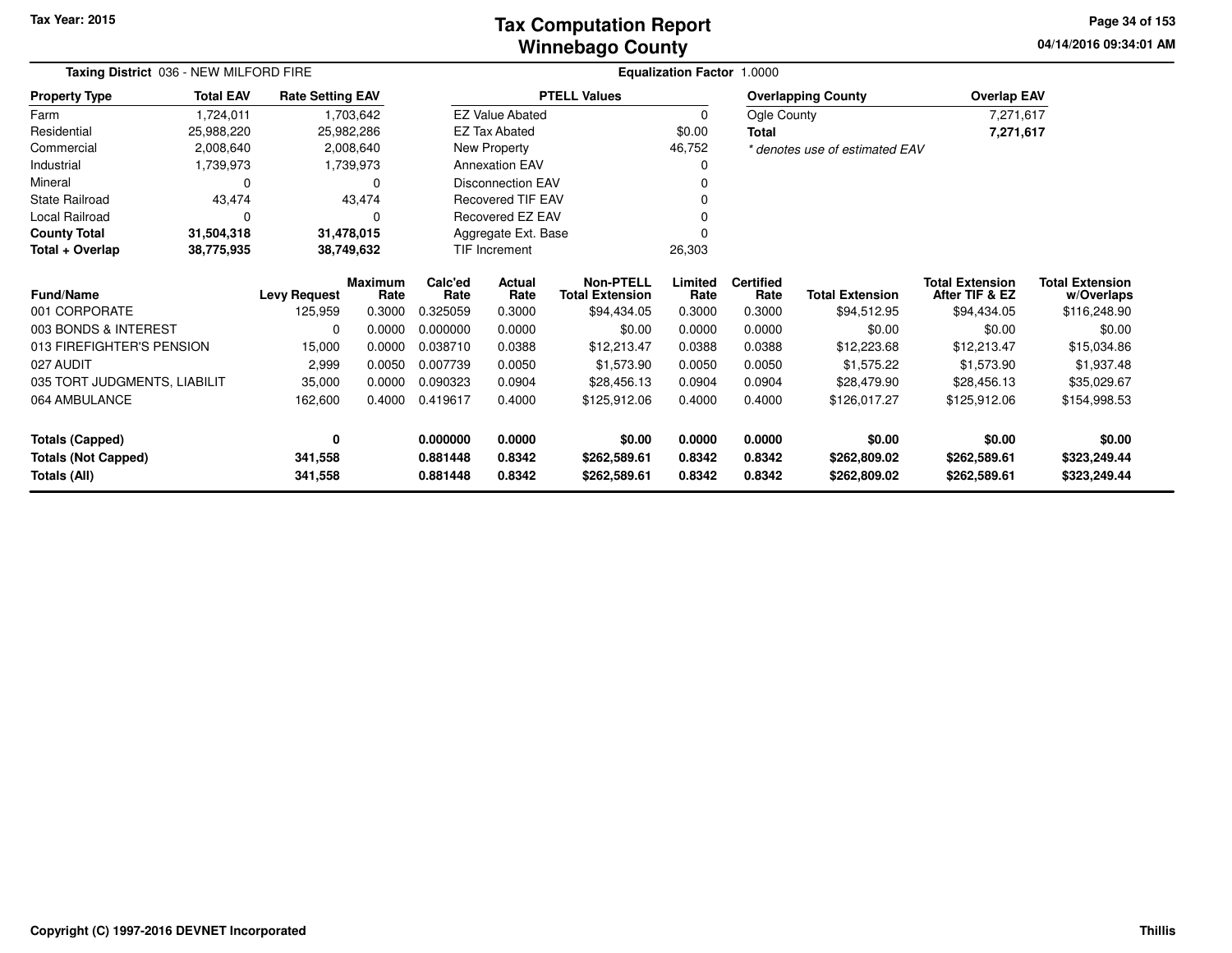# **Winnebago CountyTax Computation Report**

**04/14/2016 09:34:01 AM Page 35 of 153**

| Taxing District 037 - NORTH PARK FIRE |                  |                         |                        | <b>Equalization Factor 1.0000</b> |                        |                                            |                 |                          |                        |                                          |                                      |  |
|---------------------------------------|------------------|-------------------------|------------------------|-----------------------------------|------------------------|--------------------------------------------|-----------------|--------------------------|------------------------|------------------------------------------|--------------------------------------|--|
| <b>Property Type</b>                  | <b>Total EAV</b> | <b>Rate Setting EAV</b> |                        |                                   |                        | <b>PTELL Values</b>                        |                 |                          |                        |                                          |                                      |  |
| Farm                                  | 823,526          |                         | 823,526                |                                   | <b>EZ Value Abated</b> |                                            | $\Omega$        |                          |                        |                                          |                                      |  |
| Residential                           | 145,510,064      |                         | 145,375,381            |                                   | <b>EZ Tax Abated</b>   |                                            | \$0.00          |                          |                        |                                          |                                      |  |
| Commercial                            | 11,517,804       |                         | 9,144,262              |                                   | New Property           |                                            | 187,520         |                          |                        |                                          |                                      |  |
| Industrial                            | 3,436,967        |                         | 3,436,967              |                                   | <b>Annexation EAV</b>  |                                            | $\Omega$        |                          |                        |                                          |                                      |  |
| Mineral                               | 0                |                         | 0                      | <b>Disconnection EAV</b>          |                        |                                            | 163,086         |                          |                        |                                          |                                      |  |
| <b>State Railroad</b>                 | 424,145          |                         | 424,145                |                                   | Recovered TIF EAV      |                                            |                 |                          |                        |                                          |                                      |  |
| Local Railroad                        | $\Omega$         |                         | $\Omega$               |                                   | Recovered EZ EAV       |                                            |                 |                          |                        |                                          |                                      |  |
| <b>County Total</b>                   | 161,712,506      | 159,204,281             |                        |                                   | Aggregate Ext. Base    |                                            | 779,155         |                          |                        |                                          |                                      |  |
| Total + Overlap                       | 161,712,506      |                         | 159,204,281            | TIF Increment                     |                        |                                            | 2,508,225       |                          |                        |                                          |                                      |  |
| <b>Fund/Name</b>                      |                  | <b>Levy Request</b>     | <b>Maximum</b><br>Rate | Calc'ed<br>Rate                   | Actual<br>Rate         | <b>Non-PTELL</b><br><b>Total Extension</b> | Limited<br>Rate | <b>Certified</b><br>Rate | <b>Total Extension</b> | <b>Total Extension</b><br>After TIF & EZ | <b>Total Extension</b><br>w/Overlaps |  |
| 001 CORPORATE                         |                  | 000,000.1               | 0.4000                 | 0.628124                          | 0.4000                 | \$636,817.12                               | 0.4000          | 0.4000                   | \$646,850.02           | \$636,817.12                             | \$636,817.12                         |  |
| 027 AUDIT                             |                  | 9,000                   | 0.0050                 | 0.005653                          | 0.0050                 | \$7,960.21                                 | 0.0050          | 0.0050                   | \$8,085.63             | \$7,960.21                               | \$7,960.21                           |  |
| 035 TORT JUDGMENTS, LIABILIT          |                  | 75,000                  | 0.0000                 | 0.047109                          | 0.0472                 | \$75,144.42                                | 0.0472          | 0.0472                   | \$76,328.30            | \$75,144.42                              | \$75,144.42                          |  |
| Totals (Capped)                       |                  | 1,084,000               |                        | 0.680886                          | 0.4522                 | \$719,921.75                               | 0.4522          | 0.4522                   | \$731,263.95           | \$719,921.75                             | \$719,921.75                         |  |
| <b>Totals (Not Capped)</b>            |                  | 0                       |                        | 0.000000                          | 0.0000                 | \$0.00                                     | 0.0000          | 0.0000                   | \$0.00                 | \$0.00                                   | \$0.00                               |  |
| Totals (All)                          |                  | 1,084,000               |                        | 0.680886                          | 0.4522                 | \$719,921.75                               | 0.4522          | 0.4522                   | \$731,263.95           | \$719,921.75                             | \$719,921.75                         |  |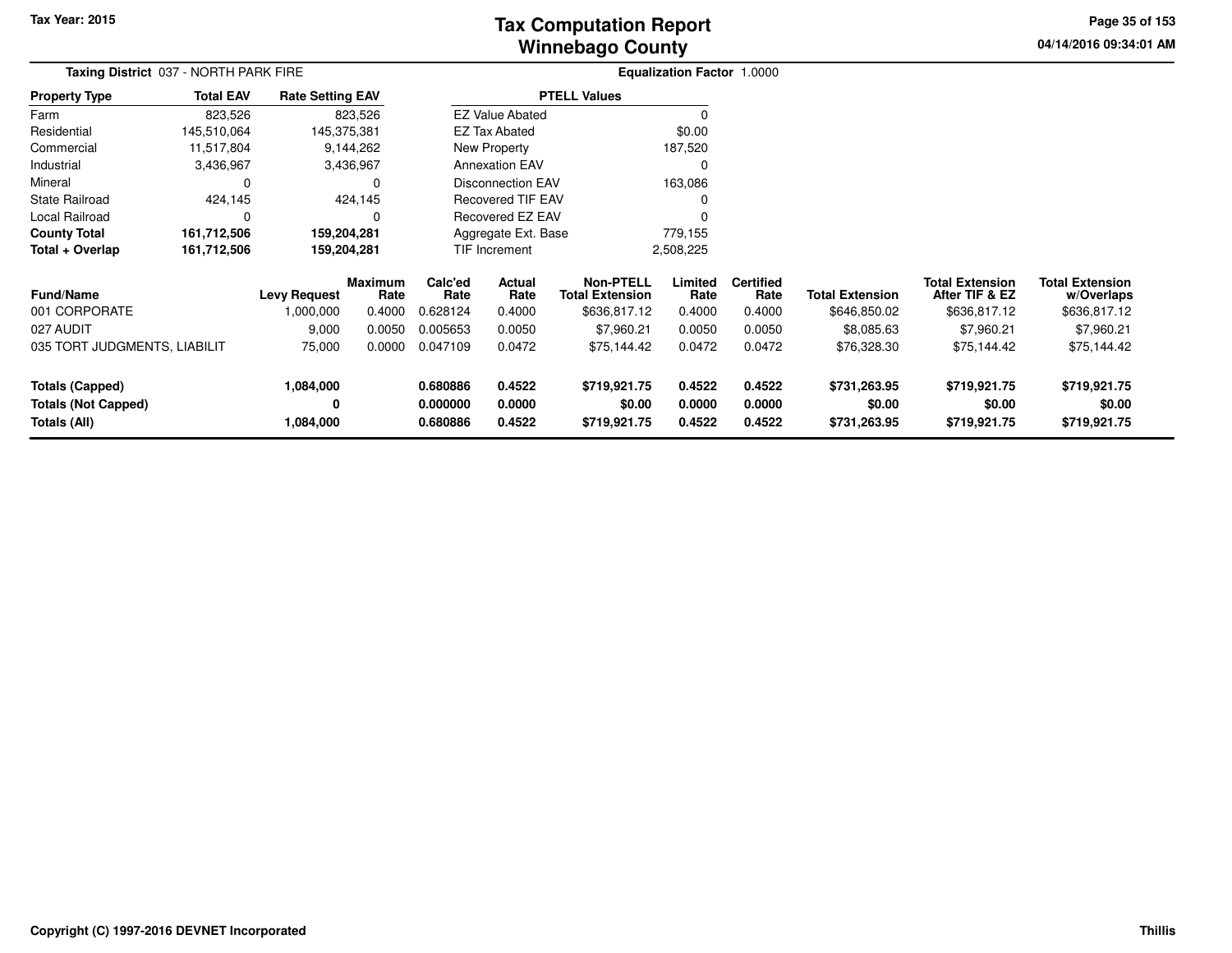# **Winnebago CountyTax Computation Report**

**04/14/2016 09:34:01 AM Page 36 of 153**

| Taxing District 038 - NORTHWEST FIRE                          |                  |                                          |                                     | Equalization Factor 1.0000              |                                    |                                                                           |                                     |                                              |                                                       |                                                                         |                                                                     |  |
|---------------------------------------------------------------|------------------|------------------------------------------|-------------------------------------|-----------------------------------------|------------------------------------|---------------------------------------------------------------------------|-------------------------------------|----------------------------------------------|-------------------------------------------------------|-------------------------------------------------------------------------|---------------------------------------------------------------------|--|
| <b>Property Type</b>                                          | <b>Total EAV</b> | <b>Rate Setting EAV</b>                  |                                     |                                         |                                    | <b>PTELL Values</b>                                                       |                                     |                                              |                                                       |                                                                         |                                                                     |  |
| Farm                                                          | 3,790,243        |                                          | 3,790,243                           |                                         | <b>EZ Value Abated</b>             |                                                                           | $\Omega$                            |                                              |                                                       |                                                                         |                                                                     |  |
| Residential                                                   | 48,039,768       | 48,039,768                               |                                     |                                         | <b>EZ Tax Abated</b>               |                                                                           | \$0.00                              |                                              |                                                       |                                                                         |                                                                     |  |
| Commercial                                                    | 990,632          |                                          | 990,632                             | New Property                            |                                    |                                                                           | 165,271                             |                                              |                                                       |                                                                         |                                                                     |  |
| Industrial                                                    | 541,079          |                                          | 541,079                             | <b>Annexation EAV</b>                   |                                    |                                                                           |                                     |                                              |                                                       |                                                                         |                                                                     |  |
| Mineral                                                       | $\Omega$         |                                          | 0                                   |                                         | Disconnection EAV                  |                                                                           |                                     |                                              |                                                       |                                                                         |                                                                     |  |
| <b>State Railroad</b>                                         | 210,077          |                                          | 210,077                             |                                         | <b>Recovered TIF EAV</b>           |                                                                           |                                     |                                              |                                                       |                                                                         |                                                                     |  |
| Local Railroad                                                | 0                |                                          | 0                                   |                                         | Recovered EZ EAV                   |                                                                           |                                     |                                              |                                                       |                                                                         |                                                                     |  |
| <b>County Total</b>                                           | 53,571,799       | 53,571,799                               |                                     | Aggregate Ext. Base                     |                                    |                                                                           | 246,353                             |                                              |                                                       |                                                                         |                                                                     |  |
| Total + Overlap                                               | 53,571,799       | 53,571,799                               |                                     | TIF Increment                           |                                    |                                                                           | 0                                   |                                              |                                                       |                                                                         |                                                                     |  |
| <b>Fund/Name</b><br>001 CORPORATE<br>003 BONDS & INT 2015     |                  | <b>Levy Request</b><br>330,000<br>65,881 | Maximum<br>Rate<br>0.4000<br>0.0000 | Calc'ed<br>Rate<br>0.615996<br>0.122977 | Actual<br>Rate<br>0.4000<br>0.1230 | <b>Non-PTELL</b><br><b>Total Extension</b><br>\$214,287.20<br>\$65,893.31 | Limited<br>Rate<br>0.4000<br>0.1230 | <b>Certified</b><br>Rate<br>0.4000<br>0.1230 | <b>Total Extension</b><br>\$214,287.20<br>\$65,893.31 | <b>Total Extension</b><br>After TIF & EZ<br>\$214,287.20<br>\$65,893.31 | <b>Total Extension</b><br>w/Overlaps<br>\$214,287.20<br>\$65,893.31 |  |
| 027 AUDIT                                                     |                  | 4,000                                    | 0.0050                              | 0.007467                                | 0.0050                             | \$2,678.59                                                                | 0.0050                              | 0.0050                                       | \$2,678.59                                            | \$2,678.59                                                              | \$2,678.59                                                          |  |
| 035 TORT JUDGMENTS, LIABILIT                                  |                  | 30,000                                   | 0.0000                              | 0.056000                                | 0.0560                             | \$30,000.21                                                               | 0.0560                              | 0.0560                                       | \$30,000.21                                           | \$30,000.21                                                             | \$30,000.21                                                         |  |
| Totals (Capped)<br><b>Totals (Not Capped)</b><br>Totals (All) |                  | 364,000<br>65,881<br>429,881             |                                     | 0.679463<br>0.122977<br>0.802440        | 0.4610<br>0.1230<br>0.5840         | \$246,966.00<br>\$65,893.31<br>\$312,859.31                               | 0.4610<br>0.1230<br>0.5840          | 0.4610<br>0.1230<br>0.5840                   | \$246,966.00<br>\$65,893.31<br>\$312,859.31           | \$246,966.00<br>\$65,893.31<br>\$312,859.31                             | \$246,966.00<br>\$65,893.31<br>\$312,859.31                         |  |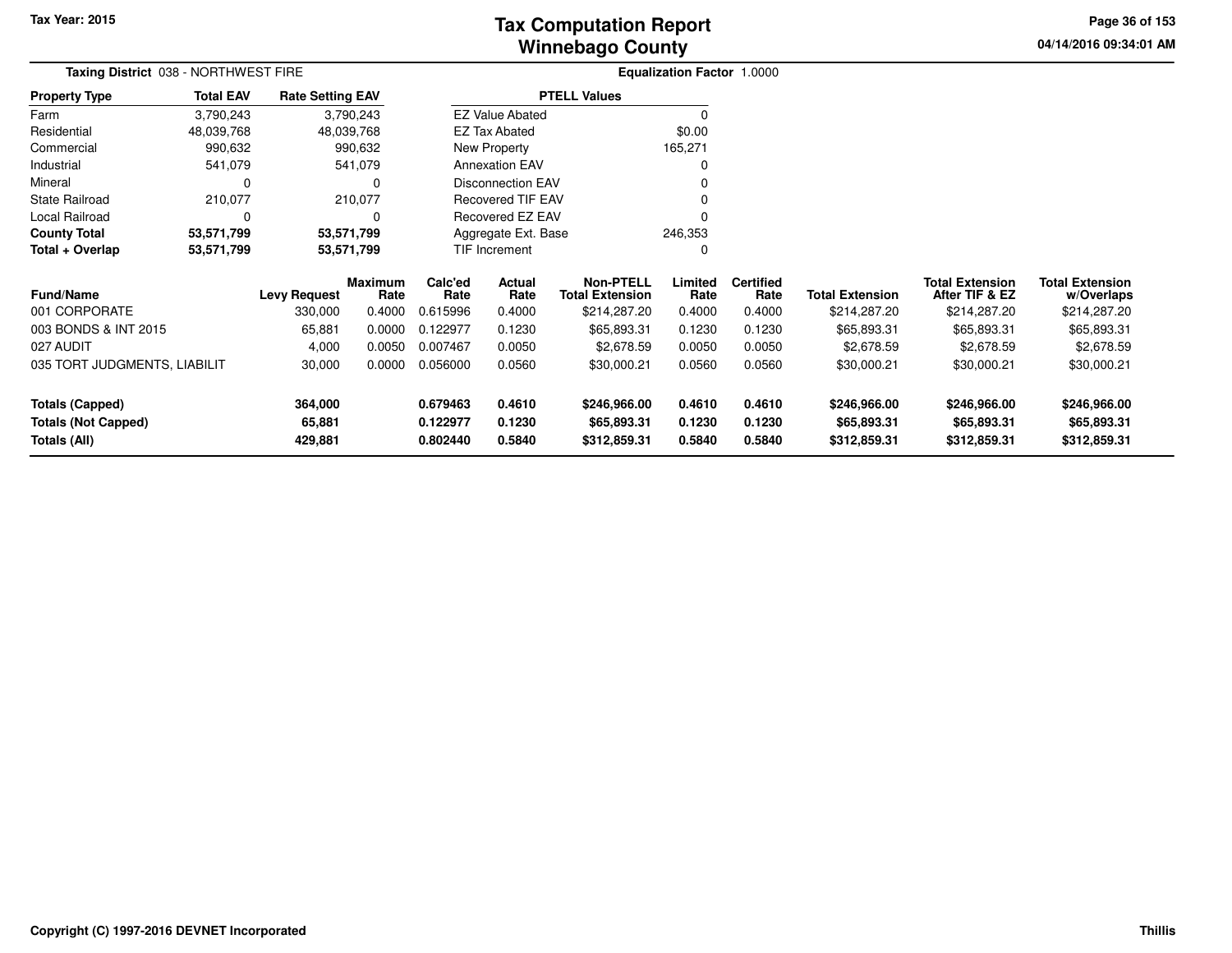### **Winnebago CountyTax Computation Report**

**04/14/2016 09:34:01 AM Page 37 of 153**

| Taxing District 039 - PECATONICA FIRE | <b>Equalization Factor 1.0000</b> |                         |                        |                 |                          |                                            |                 |                          |                                |                                          |                                      |
|---------------------------------------|-----------------------------------|-------------------------|------------------------|-----------------|--------------------------|--------------------------------------------|-----------------|--------------------------|--------------------------------|------------------------------------------|--------------------------------------|
| <b>Property Type</b>                  | <b>Total EAV</b>                  | <b>Rate Setting EAV</b> |                        |                 |                          | <b>PTELL Values</b>                        |                 |                          | <b>Overlapping County</b>      | <b>Overlap EAV</b>                       |                                      |
| Farm                                  | 18,814,826                        |                         | 18,814,826             |                 | <b>EZ Value Abated</b>   |                                            | 0               |                          | <b>Stephenson County</b>       | 10,836,388                               |                                      |
| Residential                           | 58,711,046                        |                         | 58,711,046             |                 | <b>EZ Tax Abated</b>     |                                            | \$0.00          | Total                    |                                | 10,836,388                               |                                      |
| Commercial                            | 6,752,814                         |                         | 6,752,814              |                 | New Property             |                                            | 397,000         |                          | * denotes use of estimated EAV |                                          |                                      |
| Industrial                            | 2,156,418                         |                         | 2,156,418              |                 | <b>Annexation EAV</b>    |                                            | 0               |                          |                                |                                          |                                      |
| Mineral                               | 0                                 |                         | 0                      |                 | <b>Disconnection EAV</b> |                                            | ŋ               |                          |                                |                                          |                                      |
| <b>State Railroad</b>                 | 635,027                           |                         | 635,027                |                 | Recovered TIF EAV        |                                            | ŋ               |                          |                                |                                          |                                      |
| Local Railroad                        | 453                               |                         | 453                    |                 | <b>Recovered EZ EAV</b>  |                                            | O               |                          |                                |                                          |                                      |
| <b>County Total</b>                   | 87,070,584                        |                         | 87,070,584             |                 | Aggregate Ext. Base      |                                            | 440,859         |                          |                                |                                          |                                      |
| Total + Overlap                       | 97,906,972                        |                         | 97,906,972             | TIF Increment   |                          |                                            | 0               |                          |                                |                                          |                                      |
| Fund/Name                             |                                   | <b>Levy Request</b>     | <b>Maximum</b><br>Rate | Calc'ed<br>Rate | Actual<br>Rate           | <b>Non-PTELL</b><br><b>Total Extension</b> | Limited<br>Rate | <b>Certified</b><br>Rate | <b>Total Extension</b>         | <b>Total Extension</b><br>After TIF & EZ | <b>Total Extension</b><br>w/Overlaps |
| 001 CORPORATE                         |                                   | 245,900                 | 0.4000                 | 0.251157        | 0.2512                   | \$218,721.31                               | 0.2512          | 0.2512                   | \$218,721.31                   | \$218,721.31                             | \$245,942.31                         |
| 027 AUDIT                             |                                   | 5,100                   | 0.0050                 | 0.005209        | 0.0050                   | \$4,353.53                                 | 0.0050          | 0.0050                   | \$4,353.53                     | \$4,353.53                               | \$4,895.35                           |
| 035 TORT JUDGMENTS, LIABILIT          |                                   | 14,300                  | 0.0000                 | 0.014606        | 0.0147                   | \$12,799.38                                | 0.0147          | 0.0147                   | \$12,799.38                    | \$12,799.38                              | \$14,392.32                          |
| 064 AMBULANCE                         |                                   | 175,400                 | 0.4000                 | 0.179150        | 0.1792                   | \$156,030.49                               | 0.1792          | 0.1792                   | \$156,030.49                   | \$156,030.49                             | \$175,449.29                         |
| 109 PRIOR YEAR ADJUSTMENT             |                                   | 0                       | 0.0000                 | $-0.000200$     | $-0.0002$                | (\$174.14)                                 | $-0.0002$       | $-0.0002$                | (\$174.14)                     | (\$174.14)                               | (\$174.14)                           |
| <b>Totals (Capped)</b>                |                                   | 440,700                 |                        | 0.450122        | 0.4501                   | \$391,904.71                               | 0.4501          | 0.4501                   | \$391,904.71                   | \$391,904.71                             | \$440,679.27                         |
| <b>Totals (Not Capped)</b>            |                                   | 0                       |                        | -0.000200       | $-0.0002$                | (\$174.14)                                 | $-0.0002$       | $-0.0002$                | (\$174.14)                     | (\$174.14)                               | (\$174.14)                           |
| Totals (All)                          |                                   | 440,700                 |                        | 0.449922        | 0.4499                   | \$391,730.57                               | 0.4499          | 0.4499                   | \$391,730.57                   | \$391,730.57                             | \$440,505.13                         |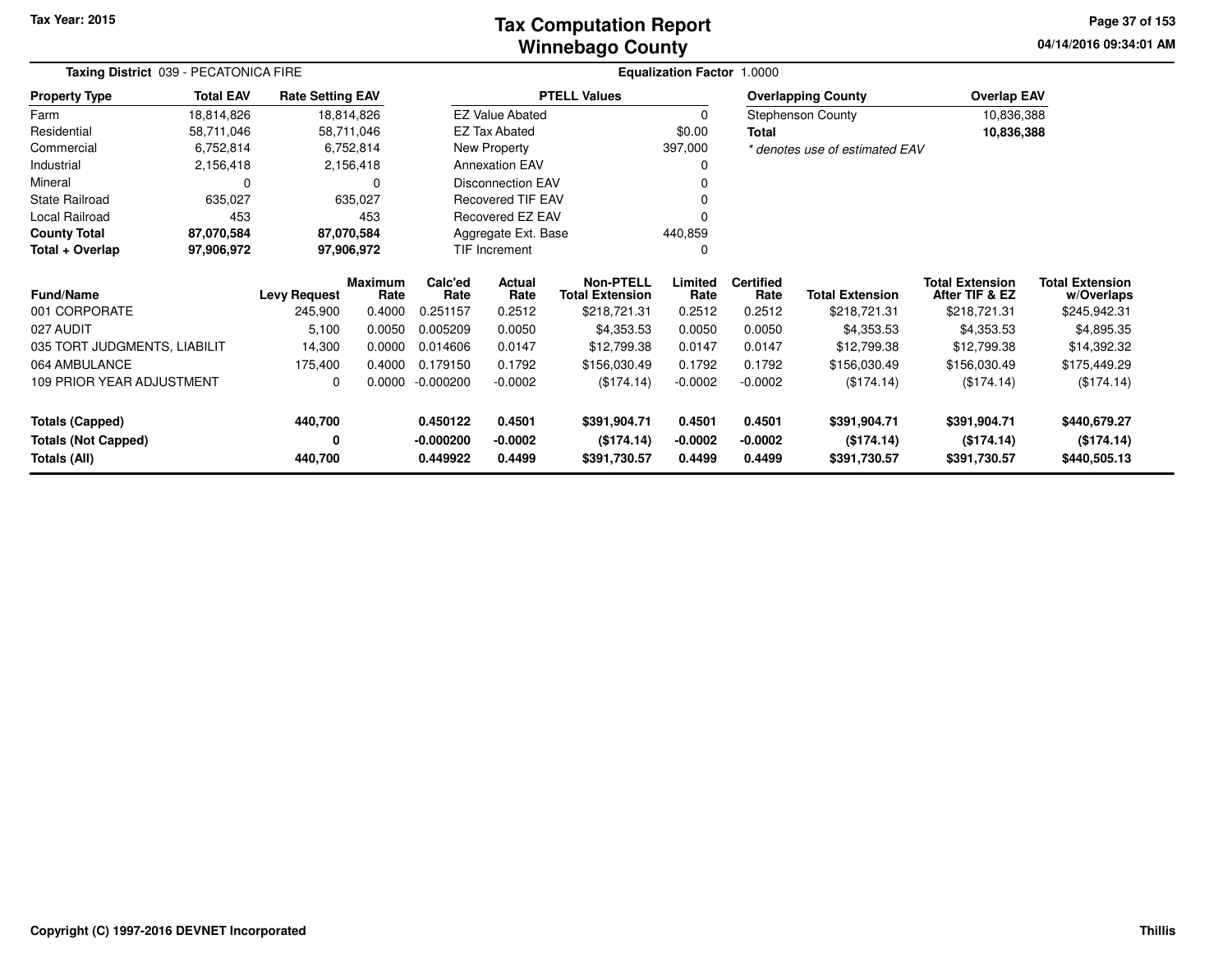**04/14/2016 09:34:01 AM Page 38 of 153**

| Taxing District 040 - ROCK RIVER FIRE                                |                  |                              |                                  | <b>Equalization Factor 1.0000</b> |                                 |                                                          |                            |                                    |                                      |                                                        |                                                    |
|----------------------------------------------------------------------|------------------|------------------------------|----------------------------------|-----------------------------------|---------------------------------|----------------------------------------------------------|----------------------------|------------------------------------|--------------------------------------|--------------------------------------------------------|----------------------------------------------------|
| <b>Property Type</b>                                                 | <b>Total EAV</b> | <b>Rate Setting EAV</b>      |                                  |                                   |                                 | <b>PTELL Values</b>                                      |                            |                                    |                                      |                                                        |                                                    |
| Farm                                                                 | 8,413            |                              | 8,413                            |                                   | <b>EZ Value Abated</b>          |                                                          | $\Omega$                   |                                    |                                      |                                                        |                                                    |
| Residential                                                          | 968,045,         |                              | 1,968,045                        |                                   | <b>EZ Tax Abated</b>            |                                                          | \$0.00                     |                                    |                                      |                                                        |                                                    |
| Commercial                                                           | 42,929           |                              | 42,929                           |                                   | New Property                    |                                                          | 4,452                      |                                    |                                      |                                                        |                                                    |
| Industrial                                                           | 570,759          |                              | 570,759                          |                                   | <b>Annexation EAV</b>           |                                                          | 0                          |                                    |                                      |                                                        |                                                    |
| Mineral                                                              |                  |                              |                                  |                                   | <b>Disconnection EAV</b>        |                                                          | 9,617                      |                                    |                                      |                                                        |                                                    |
| State Railroad                                                       |                  |                              |                                  |                                   | <b>Recovered TIF EAV</b>        |                                                          |                            |                                    |                                      |                                                        |                                                    |
| Local Railroad                                                       |                  |                              |                                  | <b>Recovered EZ EAV</b>           |                                 |                                                          |                            |                                    |                                      |                                                        |                                                    |
| <b>County Total</b>                                                  | 2,590,146        |                              | 2,590,146                        | 2,355<br>Aggregate Ext. Base      |                                 |                                                          |                            |                                    |                                      |                                                        |                                                    |
| Total + Overlap                                                      | 2,590,146        |                              | 2,590,146                        |                                   | TIF Increment                   |                                                          | 0                          |                                    |                                      |                                                        |                                                    |
| Fund/Name<br>001 CORPORATE                                           |                  | <b>Levy Request</b><br>2,500 | <b>Maximum</b><br>Rate<br>0.4000 | Calc'ed<br>Rate<br>0.096520       | <b>Actual</b><br>Rate<br>0.0966 | <b>Non-PTELL</b><br><b>Total Extension</b><br>\$2,502.08 | Limited<br>Rate<br>0.0915  | <b>Certified</b><br>Rate<br>0.0915 | <b>Total Extension</b><br>\$2,369.98 | <b>Total Extension</b><br>After TIF & EZ<br>\$2,369.98 | <b>Total Extension</b><br>w/Overlaps<br>\$2,369.98 |
| <b>Totals (Capped)</b><br><b>Totals (Not Capped)</b><br>Totals (All) |                  | 2,500<br>0<br>2,500          |                                  | 0.096520<br>0.000000<br>0.096520  | 0.0966<br>0.0000<br>0.0966      | \$2,502.08<br>\$0.00<br>\$2,502.08                       | 0.0915<br>0.0000<br>0.0915 | 0.0915<br>0.0000<br>0.0915         | \$2,369.98<br>\$0.00<br>\$2,369.98   | \$2,369.98<br>\$0.00<br>\$2,369.98                     | \$2,369.98<br>\$0.00<br>\$2,369.98                 |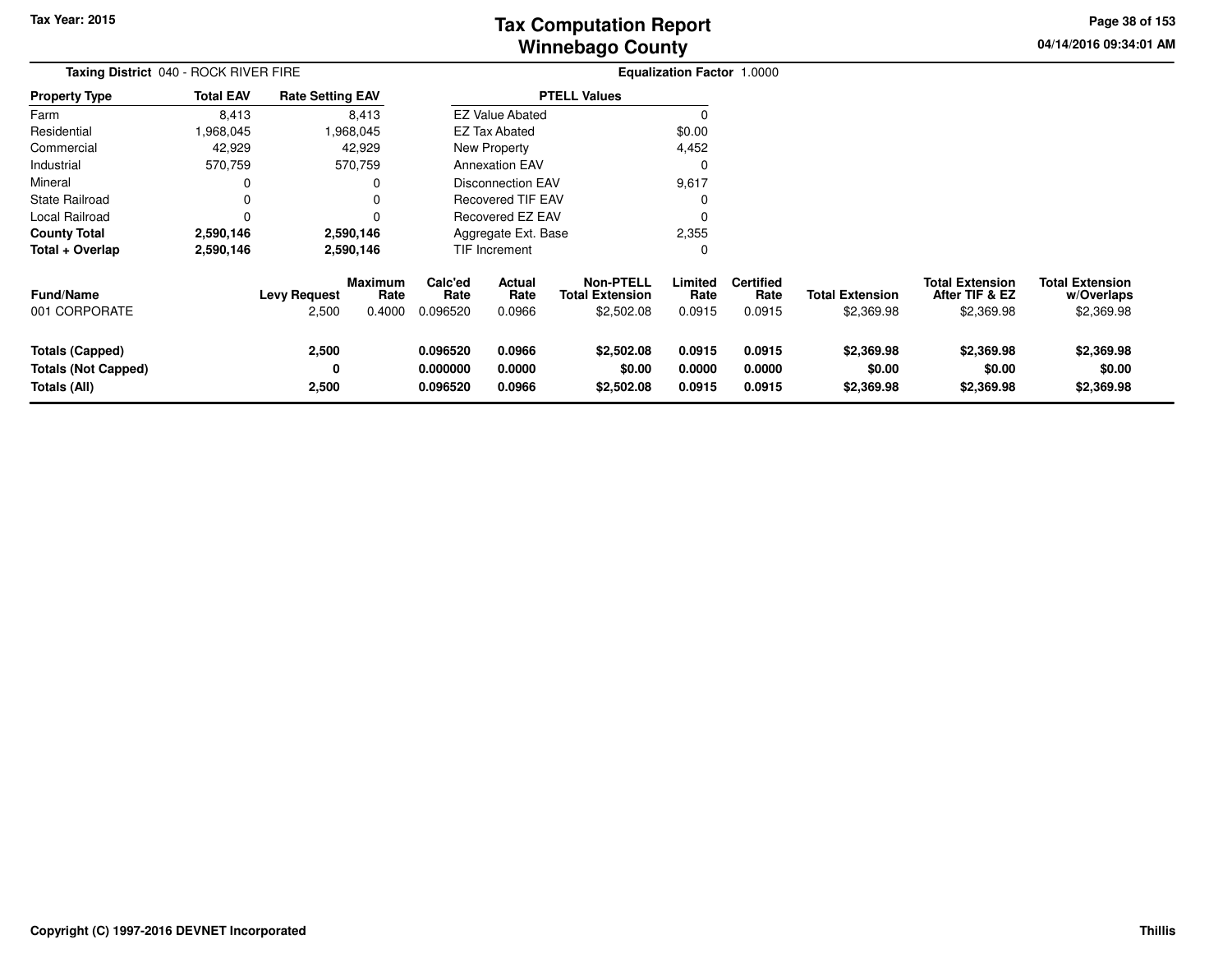# **Winnebago CountyTax Computation Report**

**04/14/2016 09:34:01 AM Page 39 of 153**

| Taxing District 041 - ROCKTON FIRE |                  |                         |                 |                                   |                          |                                            | Equalization Factor 1.0000 |                          |                        |                                          |                                      |
|------------------------------------|------------------|-------------------------|-----------------|-----------------------------------|--------------------------|--------------------------------------------|----------------------------|--------------------------|------------------------|------------------------------------------|--------------------------------------|
| <b>Property Type</b>               | <b>Total EAV</b> | <b>Rate Setting EAV</b> |                 |                                   |                          | <b>PTELL Values</b>                        |                            |                          |                        |                                          |                                      |
| Farm                               | 13,646,877       |                         | 13,646,877      |                                   | <b>EZ Value Abated</b>   |                                            |                            |                          |                        |                                          |                                      |
| Residential                        | 175,732,408      |                         | 175,715,118     |                                   | <b>EZ Tax Abated</b>     |                                            | \$0.00                     |                          |                        |                                          |                                      |
| Commercial                         | 12,295,060       |                         | 11,222,508      |                                   | New Property             |                                            | 1,062,183                  |                          |                        |                                          |                                      |
| Industrial                         | 8,399,849        |                         | 5,214,857       |                                   | <b>Annexation EAV</b>    |                                            |                            |                          |                        |                                          |                                      |
| Mineral                            | 0                |                         |                 |                                   | <b>Disconnection EAV</b> |                                            |                            |                          |                        |                                          |                                      |
| <b>State Railroad</b>              | 313,289          |                         | 313,289         |                                   | <b>Recovered TIF EAV</b> |                                            |                            |                          |                        |                                          |                                      |
| Local Railroad                     | 0                |                         |                 |                                   | <b>Recovered EZ EAV</b>  |                                            |                            |                          |                        |                                          |                                      |
| <b>County Total</b>                | 210,387,483      | 206,112,649             |                 | Aggregate Ext. Base<br>1,596,035  |                          |                                            |                            |                          |                        |                                          |                                      |
| Total + Overlap                    | 210,387,483      | 206,112,649             |                 | <b>TIF Increment</b><br>4,274,834 |                          |                                            |                            |                          |                        |                                          |                                      |
| <b>Fund/Name</b>                   |                  | <b>Levy Request</b>     | Maximum<br>Rate | Calc'ed<br>Rate                   | Actual<br>Rate           | <b>Non-PTELL</b><br><b>Total Extension</b> | Limited<br>Rate            | <b>Certified</b><br>Rate | <b>Total Extension</b> | <b>Total Extension</b><br>After TIF & EZ | <b>Total Extension</b><br>w/Overlaps |
| 001 CORPORATE                      |                  | 790,000                 | 0.4000          | 0.383286                          | 0.3833                   | \$790,029.78                               | 0.3833                     | 0.3833                   | \$806,415.22           | \$790,029.78                             | \$790,029.78                         |
| 027 AUDIT                          |                  | 5,000                   | 0.0050          | 0.002426                          | 0.0025                   | \$5,152.82                                 | 0.0025                     | 0.0025                   | \$5,259.69             | \$5,152.82                               | \$5,152.82                           |
| 035 TORT JUDGMENTS, LIABILIT       |                  | 45,000                  | 0.0000          | 0.021833                          | 0.0219                   | \$45,138.67                                | 0.0219                     | 0.0219                   | \$46,074.86            | \$45,138.67                              | \$45,138.67                          |
| 064 AMBULANCE                      |                  | 760,000                 | 0.4000          | 0.368730                          | 0.3688                   | \$760,143.45                               | 0.3688                     | 0.3688                   | \$775,909.04           | \$760,143.45                             | \$760,143.45                         |
| <b>Totals (Capped)</b>             |                  | 1,600,000               |                 | 0.776275                          | 0.7765                   | \$1,600,464.72                             | 0.7765                     | 0.7765                   | \$1,633,658.81         | \$1,600,464.72                           | \$1,600,464.72                       |
| <b>Totals (Not Capped)</b>         |                  | 0                       |                 | 0.000000                          | 0.0000                   | \$0.00                                     | 0.0000                     | 0.0000                   | \$0.00                 | \$0.00                                   | \$0.00                               |
| <b>Totals (All)</b>                |                  | 1,600,000               |                 | 0.776275                          | 0.7765                   | \$1,600,464.72                             | 0.7765                     | 0.7765                   | \$1,633,658.81         | \$1,600,464.72                           | \$1,600,464.72                       |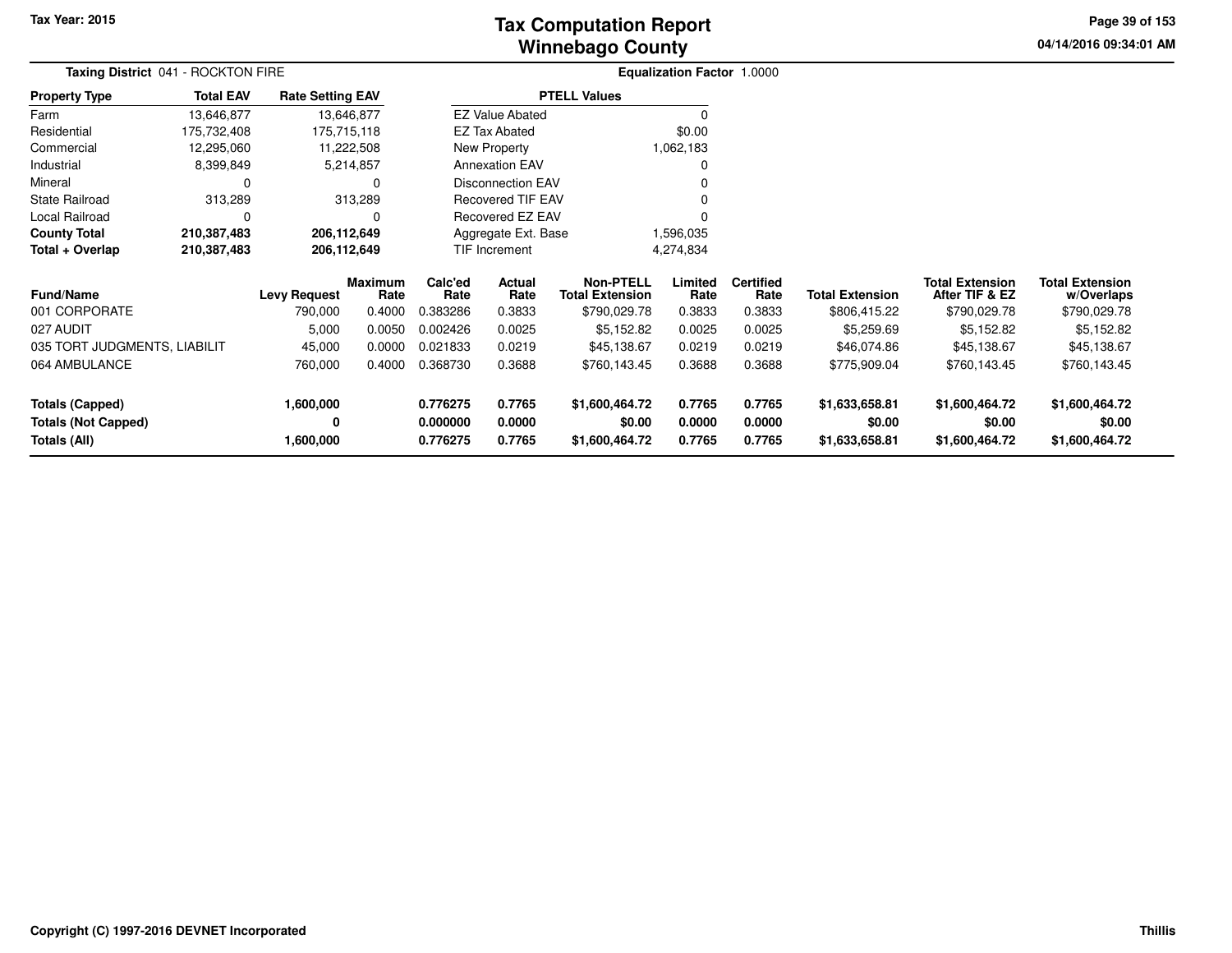### **Winnebago CountyTax Computation Report**

**04/14/2016 09:34:01 AM Page 40 of 153**

| Taxing District 042 - STILLMAN FIRE | <b>Equalization Factor 1.0000</b> |                         |                        |                 |                          |                                            |                        |                          |                                |                                          |                                      |
|-------------------------------------|-----------------------------------|-------------------------|------------------------|-----------------|--------------------------|--------------------------------------------|------------------------|--------------------------|--------------------------------|------------------------------------------|--------------------------------------|
| <b>Property Type</b>                | <b>Total EAV</b>                  | <b>Rate Setting EAV</b> |                        |                 |                          | <b>PTELL Values</b>                        |                        |                          | <b>Overlapping County</b>      | <b>Overlap EAV</b>                       |                                      |
| Farm                                | 1,260,467                         |                         | 1,260,467              |                 | <b>EZ Value Abated</b>   |                                            | 0                      | Ogle County              |                                | 78,313,697                               |                                      |
| Residential                         | 6,691,601                         |                         | 6,691,601              |                 | <b>EZ Tax Abated</b>     |                                            | \$0.00<br><b>Total</b> |                          |                                | 78,313,697                               |                                      |
| Commercial                          | 112,384                           |                         | 112,384                |                 | New Property             |                                            | 21,612                 |                          | * denotes use of estimated EAV |                                          |                                      |
| Industrial                          |                                   |                         |                        |                 | <b>Annexation EAV</b>    |                                            | 0                      |                          |                                |                                          |                                      |
| Mineral                             |                                   |                         |                        |                 | <b>Disconnection EAV</b> |                                            |                        |                          |                                |                                          |                                      |
| <b>State Railroad</b>               | 0                                 |                         |                        |                 | Recovered TIF EAV        |                                            |                        |                          |                                |                                          |                                      |
| Local Railroad                      | $\Omega$                          |                         |                        |                 | Recovered EZ EAV         |                                            |                        |                          |                                |                                          |                                      |
| <b>County Total</b>                 | 8,064,452                         |                         | 8,064,452              |                 | Aggregate Ext. Base      |                                            |                        |                          |                                |                                          |                                      |
| Total + Overlap                     | 86,378,149                        |                         | 86,378,149             |                 | TIF Increment            |                                            | $\Omega$               |                          |                                |                                          |                                      |
| <b>Fund/Name</b>                    |                                   | <b>Levy Request</b>     | <b>Maximum</b><br>Rate | Calc'ed<br>Rate | Actual<br>Rate           | <b>Non-PTELL</b><br><b>Total Extension</b> | Limited<br>Rate        | <b>Certified</b><br>Rate | <b>Total Extension</b>         | <b>Total Extension</b><br>After TIF & EZ | <b>Total Extension</b><br>w/Overlaps |
| 001 CORPORATE                       |                                   | 273,326                 | 0.3000                 | 0.316430        | 0.3000                   | \$24,193.36                                | 0.3000                 | 0.3000                   | \$24,193.36                    | \$24,193.36                              | \$259,134.45                         |
| 013 FIREFIGHTER'S PENSION           |                                   | 29,670                  | 0.0000                 | 0.034349        | 0.0344                   | \$2,774.17                                 | 0.0344                 | 0.0344                   | \$2,774.17                     | \$2,774.17                               | \$29,714.08                          |
| 027 AUDIT                           |                                   | 100                     | 0.0050                 | 0.000116        | 0.0002                   | \$16.13                                    | 0.0002                 | 0.0002                   | \$16.13                        | \$16.13                                  | \$172.76                             |
| 035 TORT JUDGMENTS, LIABILIT        |                                   | 10,800                  | 0.0000                 | 0.012503        | 0.0126                   | \$1,016.12                                 | 0.0126                 | 0.0126                   | \$1,016.12                     | \$1,016.12                               | \$10,883.65                          |
| 062 WORKERS COMPENSATION            |                                   | 34,000                  | 0.0000                 | 0.039362        | 0.0394                   | \$3,177.39                                 | 0.0394                 | 0.0394                   | \$3,177.39                     | \$3,177.39                               | \$34,032.99                          |
| 064 AMBULANCE                       |                                   | 273,326                 | 0.3000                 | 0.316430        | 0.3000                   | \$24,193.36                                | 0.3000                 | 0.3000                   | \$24,193.36                    | \$24,193.36                              | \$259,134.45                         |
| <b>Totals (Capped)</b>              |                                   | 0                       |                        | 0.000000        | 0.0000                   | \$0.00                                     | 0.0000                 | 0.0000                   | \$0.00                         | \$0.00                                   | \$0.00                               |
| <b>Totals (Not Capped)</b>          |                                   | 621,222                 |                        | 0.719190        | 0.6866                   | \$55,370.53                                | 0.6866                 | 0.6866                   | \$55,370.53                    | \$55,370.53                              | \$593,072.38                         |
| Totals (All)                        |                                   | 621,222                 |                        | 0.719190        | 0.6866                   | \$55,370.53                                | 0.6866                 | 0.6866                   | \$55,370.53                    | \$55,370.53                              | \$593,072.38                         |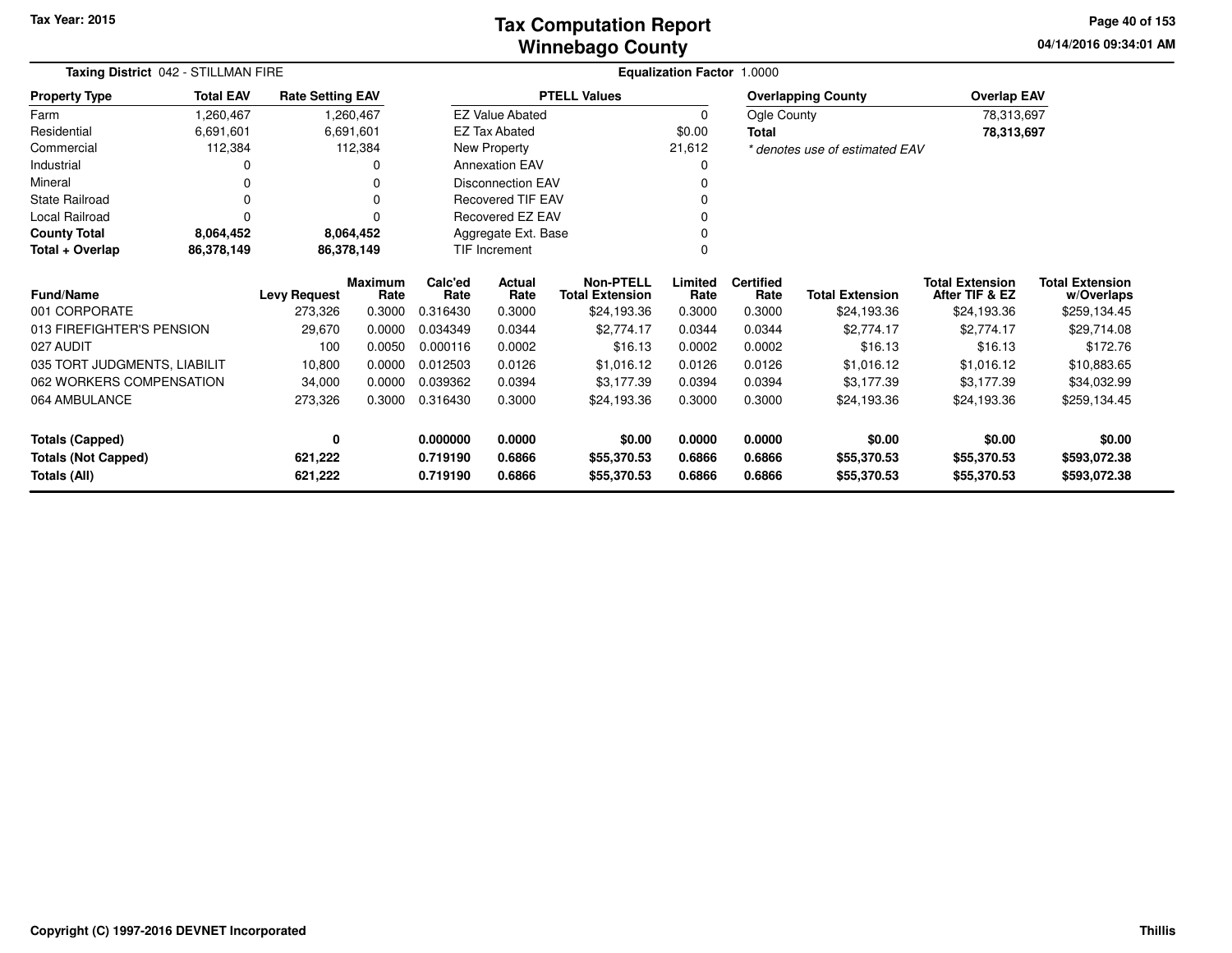**04/14/2016 09:34:01 AM Page 41 of 153**

| <b>Taxing District</b> 043 - WEST SUBURBAN FIRE |                  |                         |                 |                      |                          |                                            | <b>Equalization Factor 1.0000</b> |                          |                        |                                          |                                      |
|-------------------------------------------------|------------------|-------------------------|-----------------|----------------------|--------------------------|--------------------------------------------|-----------------------------------|--------------------------|------------------------|------------------------------------------|--------------------------------------|
| <b>Property Type</b>                            | <b>Total EAV</b> | <b>Rate Setting EAV</b> |                 |                      |                          | <b>PTELL Values</b>                        |                                   |                          |                        |                                          |                                      |
| Farm                                            | 388,730          |                         | 388,730         |                      | <b>EZ Value Abated</b>   |                                            |                                   |                          |                        |                                          |                                      |
| Residential                                     | 16,600,729       |                         | 16,600,729      |                      | <b>EZ Tax Abated</b>     |                                            | \$0.00                            |                          |                        |                                          |                                      |
| Commercial                                      | 2,543,573        |                         | 2,543,573       |                      | New Property             |                                            | 54,879                            |                          |                        |                                          |                                      |
| Industrial                                      | 1,498,598        |                         | 1,498,598       |                      | <b>Annexation EAV</b>    |                                            |                                   |                          |                        |                                          |                                      |
| Mineral                                         | 0                |                         | <sup>0</sup>    |                      | <b>Disconnection EAV</b> |                                            |                                   |                          |                        |                                          |                                      |
| <b>State Railroad</b>                           | 31,751           |                         | 31,751          |                      | <b>Recovered TIF EAV</b> |                                            |                                   |                          |                        |                                          |                                      |
| Local Railroad                                  | $\Omega$         |                         | O               |                      | Recovered EZ EAV         |                                            |                                   |                          |                        |                                          |                                      |
| <b>County Total</b>                             | 21,063,381       | 21,063,381              |                 |                      |                          | Aggregate Ext. Base<br>127,474             |                                   |                          |                        |                                          |                                      |
| Total + Overlap                                 | 21,063,381       | 21,063,381              |                 |                      | TIF Increment            |                                            | <sup>0</sup>                      |                          |                        |                                          |                                      |
| <b>Fund/Name</b>                                |                  | <b>Levy Request</b>     | Maximum<br>Rate | Calc'ed<br>Rate      | Actual<br>Rate           | <b>Non-PTELL</b><br><b>Total Extension</b> | Limited<br>Rate                   | <b>Certified</b><br>Rate | <b>Total Extension</b> | <b>Total Extension</b><br>After TIF & EZ | <b>Total Extension</b><br>w/Overlaps |
| 001 CORPORATE                                   |                  | 160,000                 | 0.4000          | 0.759612             | 0.4000                   | \$84,253.52                                | 0.4000                            | 0.4000                   | \$84,253.52            | \$84,253.52                              | \$84,253.52                          |
| 027 AUDIT                                       |                  | 3,500                   | 0.0050          | 0.016617             | 0.0050                   | \$1,053.17                                 | 0.0050                            | 0.0050                   | \$1,053.17             | \$1,053.17                               | \$1,053.17                           |
| 035 TORT JUDGMENTS, LIABILIT                    |                  | 35,000                  | 0.0000          | 0.166165             | 0.1662                   | \$35,007.34                                | 0.1662                            | 0.1662                   | \$35,007.34            | \$35,007.34                              | \$35,007.34                          |
| <b>Totals (Capped)</b>                          |                  | 198,500                 |                 | 0.942394             | 0.5712                   | \$120,314.03                               | 0.5712                            | 0.5712                   | \$120,314.03           | \$120,314.03                             | \$120,314.03                         |
| <b>Totals (Not Capped)</b><br>Totals (All)      |                  | 0<br>198,500            |                 | 0.000000<br>0.942394 | 0.0000<br>0.5712         | \$0.00<br>\$120,314.03                     | 0.0000<br>0.5712                  | 0.0000<br>0.5712         | \$0.00<br>\$120,314.03 | \$0.00<br>\$120,314.03                   | \$0.00<br>\$120,314.03               |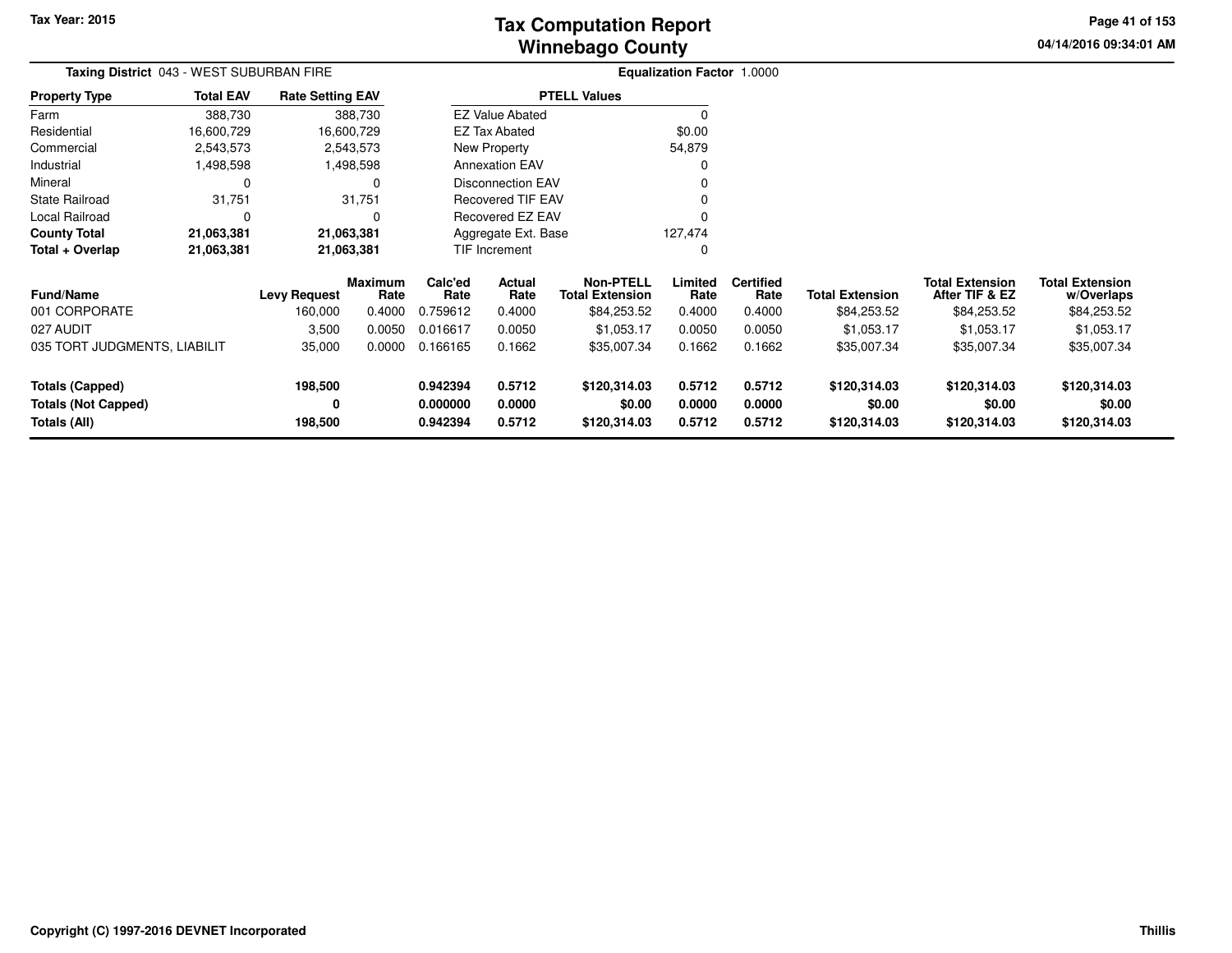# **Winnebago CountyTax Computation Report**

**04/14/2016 09:34:01 AM Page 42 of 153**

| Taxing District 044 - W B S FIRE                     |                  |                         |                        |                      |                          |                                            | Equalization Factor 1.0000 |                          |                           |                                          |                                      |
|------------------------------------------------------|------------------|-------------------------|------------------------|----------------------|--------------------------|--------------------------------------------|----------------------------|--------------------------|---------------------------|------------------------------------------|--------------------------------------|
| <b>Property Type</b>                                 | <b>Total EAV</b> | <b>Rate Setting EAV</b> |                        |                      |                          | <b>PTELL Values</b>                        |                            |                          |                           |                                          |                                      |
| Farm                                                 | 20,539,428       | 20,539,428              |                        |                      | <b>EZ Value Abated</b>   |                                            |                            |                          |                           |                                          |                                      |
| Residential                                          | 79,825,212       | 79,825,212              |                        |                      | EZ Tax Abated            |                                            | \$0.00                     |                          |                           |                                          |                                      |
| Commercial                                           | 7,285,653        |                         | 7,285,653              |                      | New Property             |                                            | 542,011                    |                          |                           |                                          |                                      |
| Industrial                                           | 2,593,283        |                         | 2,593,283              |                      | <b>Annexation EAV</b>    |                                            | 0                          |                          |                           |                                          |                                      |
| Mineral                                              | O                |                         | 0                      |                      | <b>Disconnection EAV</b> |                                            |                            |                          |                           |                                          |                                      |
| State Railroad                                       | 734,453          |                         | 734,453                |                      | Recovered TIF EAV        |                                            |                            |                          |                           |                                          |                                      |
| Local Railroad                                       | 699,028          |                         | 699,028                |                      | <b>Recovered EZ EAV</b>  |                                            |                            |                          |                           |                                          |                                      |
| <b>County Total</b>                                  | 111,677,057      | 111,677,057             |                        |                      | Aggregate Ext. Base      |                                            | 760,618                    |                          |                           |                                          |                                      |
| Total + Overlap                                      | 111,677,057      | 111,677,057             |                        |                      | TIF Increment            |                                            | <sup>0</sup>               |                          |                           |                                          |                                      |
| <b>Fund/Name</b>                                     |                  | <b>Levy Request</b>     | <b>Maximum</b><br>Rate | Calc'ed<br>Rate      | Actual<br>Rate           | <b>Non-PTELL</b><br><b>Total Extension</b> | Limited<br>Rate            | <b>Certified</b><br>Rate | <b>Total Extension</b>    | <b>Total Extension</b><br>After TIF & EZ | <b>Total Extension</b><br>w/Overlaps |
| 001 CORPORATE                                        |                  | 373,312                 | 0.4000                 | 0.334278             | 0.3343                   | \$373,336.40                               | 0.3222                     | 0.3222                   | \$359,823.48              | \$359,823.48                             | \$359,823.48                         |
| 013 FIREFIGHTERS PENSION<br>027 AUDIT                |                  | 22,348<br>5,407         | 0.0000<br>0.0500       | 0.020011<br>0.004842 | 0.0201<br>0.0049         | \$22,447.09<br>\$5,472.18                  | 0.0194<br>0.0048           | 0.0194<br>0.0048         | \$21,665.35<br>\$5,360.50 | \$21,665.35<br>\$5,360.50                | \$21,665.35<br>\$5,360.50            |
| 047 SOCIAL SECURITY                                  |                  | 12,736                  | 0.0000                 | 0.011404             | 0.0115                   | \$12,842.86                                | 0.0111                     | 0.0111                   | \$12,396.15               | \$12,396.15                              | \$12,396.15                          |
| 064 AMBULANCE                                        |                  | 384,846                 | 0.4000                 | 0.344606             | 0.3447                   | \$384,950.82                               | 0.3324                     | 0.3324                   | \$371,214.54              | \$371,214.54                             | \$371,214.54                         |
| <b>Totals (Capped)</b><br><b>Totals (Not Capped)</b> |                  | 798,649<br>0            |                        | 0.715141<br>0.000000 | 0.7155<br>0.0000         | \$799,049.35<br>\$0.00                     | 0.6899<br>0.0000           | 0.6899<br>0.0000         | \$770,460.02<br>\$0.00    | \$770,460.02<br>\$0.00                   | \$770,460.02<br>\$0.00               |
| <b>Totals (All)</b>                                  |                  | 798,649                 |                        | 0.715141             | 0.7155                   | \$799,049.35                               | 0.6899                     | 0.6899                   | \$770,460.02              | \$770,460.02                             | \$770,460.02                         |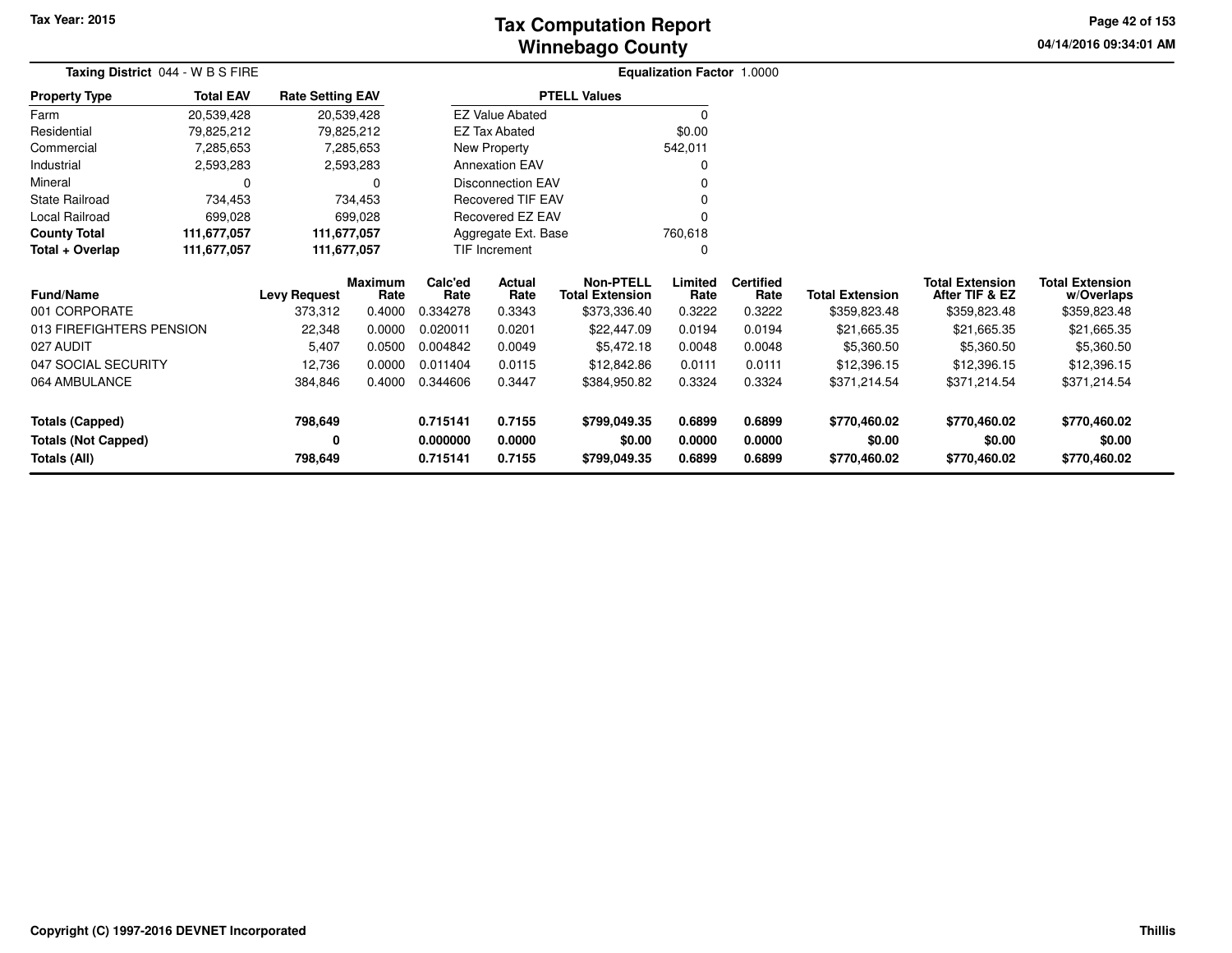#### **Winnebago CountyTax Computation Report**

**04/14/2016 09:34:01 AM Page 43 of 153**

| Taxing District 046 - ROCKFORD PARK DISTRICT                         |                  |                                       |                        | Equalization Factor 1.0000       |                             |                                                      |                                      |                            |                                                      |                                                      |                                                      |  |  |
|----------------------------------------------------------------------|------------------|---------------------------------------|------------------------|----------------------------------|-----------------------------|------------------------------------------------------|--------------------------------------|----------------------------|------------------------------------------------------|------------------------------------------------------|------------------------------------------------------|--|--|
| <b>Property Type</b>                                                 | <b>Total EAV</b> | <b>Rate Setting EAV</b>               |                        |                                  |                             | <b>PTELL Values</b>                                  |                                      |                            | <b>Overlapping County</b>                            | <b>Overlap EAV</b>                                   |                                                      |  |  |
| Farm                                                                 | 7,148,913        |                                       | 6,982,414              |                                  | <b>EZ Value Abated</b>      |                                                      | 0                                    | <b>Boone County</b>        |                                                      | 33,115,763                                           |                                                      |  |  |
| Residential                                                          | 1,340,620,264    | 1,336,001,981                         |                        |                                  | <b>EZ Tax Abated</b>        |                                                      | \$0.00                               | Ogle County                |                                                      | 121,929                                              |                                                      |  |  |
| Commercial                                                           | 509,797,968      | 489,930,625                           |                        |                                  | <b>New Property</b>         |                                                      | 6,555,533                            | <b>Total</b>               |                                                      | 33,237,692                                           |                                                      |  |  |
| Industrial                                                           | 197,637,020      | 180,710,689                           |                        |                                  | <b>Annexation EAV</b>       |                                                      | $\Omega$                             |                            | * denotes use of estimated EAV                       |                                                      |                                                      |  |  |
| Mineral                                                              | 0                |                                       | 0                      |                                  | <b>Disconnection EAV</b>    |                                                      |                                      |                            |                                                      |                                                      |                                                      |  |  |
| State Railroad                                                       | 4,191,679        | 4,191,679                             |                        |                                  | <b>Recovered TIF EAV</b>    |                                                      | 0                                    |                            |                                                      |                                                      |                                                      |  |  |
| Local Railroad                                                       | 112,769          |                                       | 112,769                |                                  | Recovered EZ EAV            |                                                      | 145,864                              |                            |                                                      |                                                      |                                                      |  |  |
| <b>County Total</b>                                                  | 2,059,508,613    | 2,017,930,157                         |                        |                                  | Aggregate Ext. Base         |                                                      | 17,535,949                           |                            |                                                      |                                                      |                                                      |  |  |
| Total + Overlap                                                      | 2,092,746,305    | 2,051,167,849                         |                        |                                  | TIF Increment<br>41,578,456 |                                                      |                                      |                            |                                                      |                                                      |                                                      |  |  |
| <b>Fund/Name</b>                                                     |                  | <b>Levy Request</b>                   | <b>Maximum</b><br>Rate | Calc'ed<br>Rate                  | Actual<br>Rate              | <b>Non-PTELL</b><br><b>Total Extension</b>           | Limited<br>Rate                      | <b>Certified</b><br>Rate   | <b>Total Extension</b>                               | <b>Total Extension</b><br>After TIF & EZ             | <b>Total Extension</b><br>w/Overlaps                 |  |  |
| 001 CORPORATE                                                        |                  | 6,529,680                             | 0.3500                 | 0.318340                         | 0.3184                      | \$6,425,089.62                                       | 0.3184                               | 0.3184                     | \$6,557,475.42                                       | \$6,425,089.62                                       | \$6,530,918.43                                       |  |  |
| 003 BONDS & INT 2015                                                 |                  |                                       | 0.0000                 | 0.000000                         | 0.0000                      | \$0.00                                               | 0.0000                               | 0.0000                     | \$0.00                                               | \$0.00                                               | \$0.00                                               |  |  |
| 003A BONDS & INT 2004 - 2014                                         |                  | 0                                     | 0.0000                 | 0.000000                         | 0.0000                      | \$0.00                                               | 0.0000<br>0.0000<br>\$0.00<br>\$0.00 |                            | \$0.00                                               |                                                      |                                                      |  |  |
| 003B BONDS & INT 2015A                                               |                  | 5,486,030                             | 0.0000                 | 0.267459                         | 0.2675                      | \$5,397,963.17                                       | 0.2675                               | 0.2675                     | \$5,509,185.54                                       | \$5,397,963.17                                       | \$5,486,874.00                                       |  |  |
| 003C BONDS & INT 2016                                                |                  | 0                                     | 0.0000                 | 0.000000                         | 0.0000                      | \$0.00                                               | 0.0000                               | 0.0000                     | \$0.00                                               | \$0.00                                               | \$0.00                                               |  |  |
| 003D BONDS & INT 2016A                                               |                  | 0                                     | 0.0000                 | 0.000000                         | 0.0000                      | \$0.00                                               | 0.0000                               | 0.0000                     | \$0.00                                               | \$0.00                                               | \$0.00                                               |  |  |
| 003E BONDS & INT 2016B                                               |                  | 0                                     | 0.0000                 | 0.000000                         | 0.0000                      | \$0.00                                               | 0.0000                               | 0.0000                     | \$0.00                                               | \$0.00                                               | \$0.00                                               |  |  |
| 005 I. M. R. F.                                                      |                  | 845,775                               | 0.0000                 | 0.041234                         | 0.0413                      | \$833,405.15                                         | 0.0413                               | 0.0413                     | \$850,577.06                                         | \$833,405.15                                         | \$847,132.32                                         |  |  |
| 014 POLICE PROTECTION                                                |                  | 515,000                               | 0.0250                 | 0.025108                         | 0.0250                      | \$504,482.54                                         | 0.0250                               | 0.0250                     | \$514,877.15                                         | \$504,482.54                                         | \$512,791.96                                         |  |  |
| 027 AUDIT                                                            |                  | 54,995                                | 0.0050                 | 0.002681                         | 0.0027                      | \$54,484.11                                          | 0.0027                               | 0.0027                     | \$55,606.73                                          | \$54,484.11                                          | \$55,381.53                                          |  |  |
| 035 TORT JUDGMENTS, LIABILIT                                         |                  | 784,500                               | 0.0000                 | 0.038247                         | 0.0383                      | \$772,867.25                                         | 0.0383                               | 0.0383                     | \$788,791.80                                         | \$772,867.25                                         | \$785,597.29                                         |  |  |
| 047 SOCIAL SECURITY                                                  |                  | 886,600                               | 0.0000                 | 0.043224                         | 0.0433                      | \$873,763.76                                         | 0.0433                               | 0.0433                     | \$891,767.23                                         | \$873,763.76                                         | \$888,155.68                                         |  |  |
| 107 HISTORICAL MUSEUM                                                |                  | 1,439,000                             | 0.0700                 | 0.070155                         | 0.0700                      | \$1,412,551.11                                       | 0.0700                               | 0.0700                     | \$1,441,656.03                                       | \$1,412,551.11                                       | \$1,435,817.49                                       |  |  |
| 122 RECREATION                                                       |                  | 6,488,668                             | 0.3700                 | 0.316340                         | 0.3164                      | \$6,384,731.02                                       | 0.3164                               | 0.3164                     | \$6,516,285.25                                       | \$6,384,731.02                                       | \$6,489,895.07                                       |  |  |
| 126 REC PROGRAMS/HANDICAP<br>823,000<br>0.040124<br>0.0400           |                  |                                       |                        | 0.0400                           | \$807,172.06                | 0.0400                                               | 0.0400                               | \$823,803.45               | \$807,172.06                                         | \$820,467.14                                         |                                                      |  |  |
| <b>Totals (Capped)</b><br><b>Totals (Not Capped)</b><br>Totals (All) |                  | 17,544,218<br>6,309,030<br>23,853,248 |                        | 0.855329<br>0.307583<br>1.162912 | 0.8554<br>0.3075<br>1.1629  | \$17,261,374.56<br>\$6,205,135.23<br>\$23,466,509.79 | 0.8554<br>0.3075<br>1.1629           | 0.8554<br>0.3075<br>1.1629 | \$17,617,036.67<br>\$6,332,988.99<br>\$23,950,025.66 | \$17,261,374.56<br>\$6,205,135.23<br>\$23,466,509.79 | \$17,545,689.77<br>\$6,307,341.14<br>\$23,853,030.91 |  |  |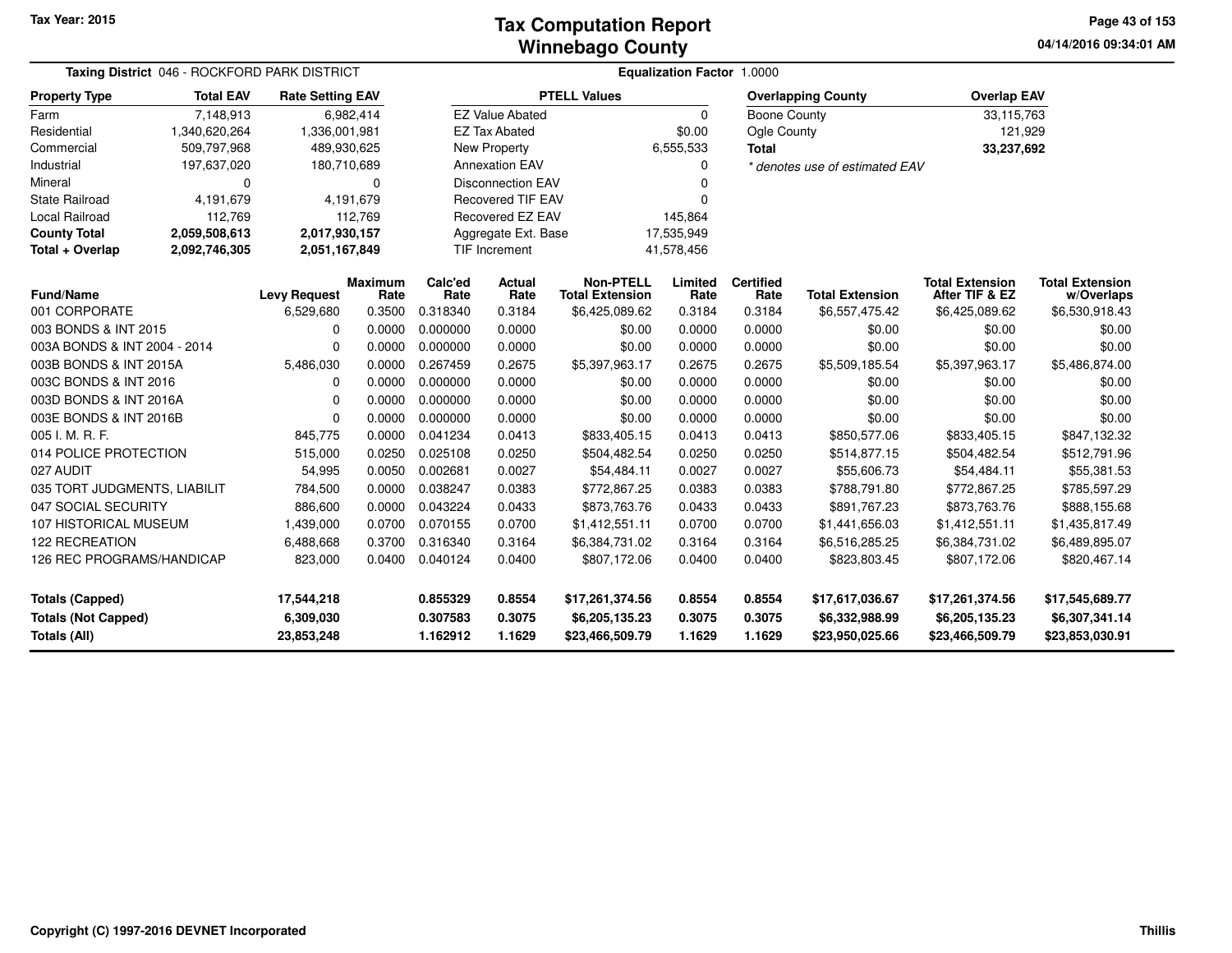# **Winnebago CountyTax Computation Report**

**04/14/2016 09:34:01 AM Page 44 of 153**

| Taxing District 047 - SUMNER PARK                             |                  | Equalization Factor 1.0000    |                                  |                                  |                            |                                                           |                            |                                    |                                        |                                                         |                                                     |  |
|---------------------------------------------------------------|------------------|-------------------------------|----------------------------------|----------------------------------|----------------------------|-----------------------------------------------------------|----------------------------|------------------------------------|----------------------------------------|---------------------------------------------------------|-----------------------------------------------------|--|
| <b>Property Type</b>                                          | <b>Total EAV</b> | <b>Rate Setting EAV</b>       |                                  |                                  |                            | <b>PTELL Values</b>                                       |                            |                                    |                                        |                                                         |                                                     |  |
| Farm                                                          | 12,204,007       | 12,204,007                    |                                  |                                  | <b>EZ Value Abated</b>     |                                                           |                            |                                    |                                        |                                                         |                                                     |  |
| Residential                                                   | 53,580,036       | 53,580,036                    |                                  |                                  | <b>EZ Tax Abated</b>       |                                                           | \$0.00                     |                                    |                                        |                                                         |                                                     |  |
| Commercial                                                    | 4,121,756        | 4,121,756                     |                                  |                                  | New Property               |                                                           | 272,088                    |                                    |                                        |                                                         |                                                     |  |
| Industrial                                                    | 1,995,641        | 1,995,641                     |                                  |                                  | <b>Annexation EAV</b>      |                                                           |                            |                                    |                                        |                                                         |                                                     |  |
| Mineral                                                       | 0                |                               | 0                                |                                  | <b>Disconnection EAV</b>   |                                                           |                            |                                    |                                        |                                                         |                                                     |  |
| <b>State Railroad</b>                                         | $\Omega$         |                               | 0                                |                                  | <b>Recovered TIF EAV</b>   |                                                           |                            |                                    |                                        |                                                         |                                                     |  |
| Local Railroad                                                | $\Omega$         |                               | 0                                |                                  | <b>Recovered EZ EAV</b>    |                                                           | $\Omega$                   |                                    |                                        |                                                         |                                                     |  |
| <b>County Total</b>                                           | 71,901,440       | 71,901,440                    |                                  |                                  | Aggregate Ext. Base        |                                                           | 107,743                    |                                    |                                        |                                                         |                                                     |  |
| Total + Overlap                                               | 71,901,440       | 71,901,440                    |                                  |                                  | <b>TIF Increment</b>       |                                                           | 0                          |                                    |                                        |                                                         |                                                     |  |
| <b>Fund/Name</b><br>001 CORPORATE                             |                  | <b>Levy Request</b><br>74,424 | <b>Maximum</b><br>Rate<br>0.3500 | Calc'ed<br>Rate<br>0.103508      | Actual<br>Rate<br>0.1036   | <b>Non-PTELL</b><br><b>Total Extension</b><br>\$74,489.89 | Limited<br>Rate<br>0.1036  | <b>Certified</b><br>Rate<br>0.1036 | <b>Total Extension</b><br>\$74,489.89  | <b>Total Extension</b><br>After TIF & EZ<br>\$74,489.89 | <b>Total Extension</b><br>w/Overlaps<br>\$74,489.89 |  |
| <b>122 RECREATION</b>                                         |                  | 34,481                        | 0.3700                           | 0.047956                         | 0.0480                     | \$34,512.69                                               | 0.0480                     | 0.0480                             | \$34,512.69                            | \$34,512.69                                             | \$34,512.69                                         |  |
| Totals (Capped)<br><b>Totals (Not Capped)</b><br>Totals (All) |                  | 108,905<br>0<br>108,905       |                                  | 0.151464<br>0.000000<br>0.151464 | 0.1516<br>0.0000<br>0.1516 | \$109,002.58<br>\$0.00<br>\$109,002.58                    | 0.1516<br>0.0000<br>0.1516 | 0.1516<br>0.0000<br>0.1516         | \$109,002.58<br>\$0.00<br>\$109,002.58 | \$109,002.58<br>\$0.00<br>\$109,002.58                  | \$109,002.58<br>\$0.00<br>\$109,002.58              |  |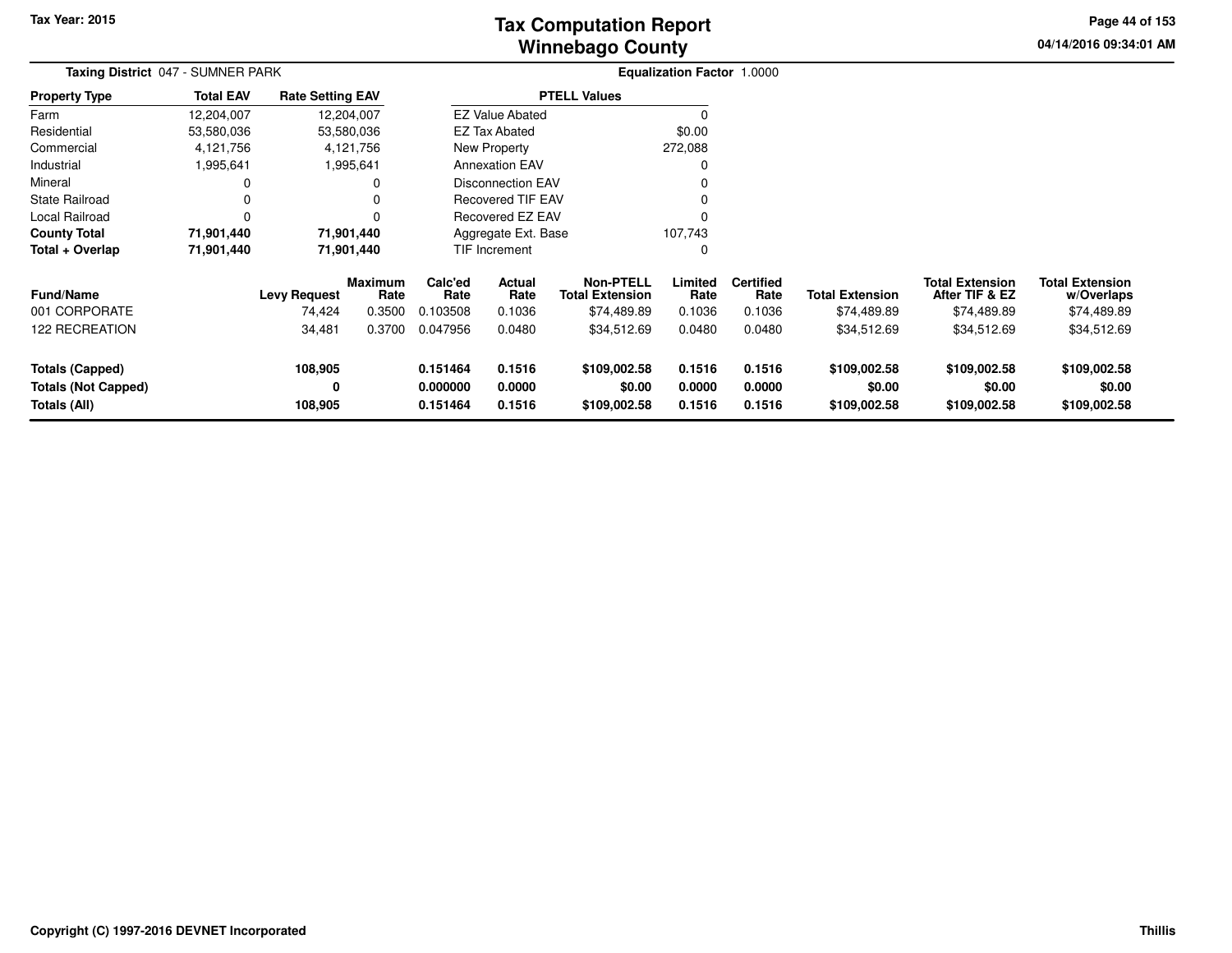**04/14/2016 09:34:01 AMPage 45 of 153**

**w/OverlapsTotal Extension**

|                              | Taxing District 048 - WINNEBAGO PARK DISTRICT |                         |                 | <b>Equalization Factor 1.0000</b> |                          |                                            |                 |                          |                        |                                          |  |
|------------------------------|-----------------------------------------------|-------------------------|-----------------|-----------------------------------|--------------------------|--------------------------------------------|-----------------|--------------------------|------------------------|------------------------------------------|--|
| <b>Property Type</b>         | <b>Total EAV</b>                              | <b>Rate Setting EAV</b> |                 |                                   |                          | <b>PTELL Values</b>                        |                 |                          |                        |                                          |  |
| Farm                         | 9,528,563                                     |                         | 9,528,563       |                                   | <b>EZ Value Abated</b>   |                                            | O               |                          |                        |                                          |  |
| Residential                  | 69,468,959                                    |                         | 69,468,959      |                                   | EZ Tax Abated            |                                            | \$0.00          |                          |                        |                                          |  |
| Commercial                   | 6,191,656                                     |                         | 6,191,656       |                                   | New Property             |                                            | 493,169         |                          |                        |                                          |  |
| Industrial                   | 2,593,283                                     |                         | 2,593,283       |                                   | <b>Annexation EAV</b>    |                                            | 0               |                          |                        |                                          |  |
| Mineral                      |                                               |                         | 0               |                                   | <b>Disconnection EAV</b> |                                            | 0               |                          |                        |                                          |  |
| <b>State Railroad</b>        | 633,043                                       |                         | 633,043         |                                   | <b>Recovered TIF EAV</b> |                                            | $\Omega$        |                          |                        |                                          |  |
| Local Railroad               | 699,028                                       |                         | 699.028         |                                   | <b>Recovered EZ EAV</b>  |                                            | 0               |                          |                        |                                          |  |
| <b>County Total</b>          | 89,114,532                                    |                         | 89,114,532      |                                   | Aggregate Ext. Base      |                                            | 116,521         |                          |                        |                                          |  |
| Total + Overlap              | 89,114,532                                    |                         | 89,114,532      |                                   | TIF Increment            |                                            | $\Omega$        |                          |                        |                                          |  |
| <b>Fund/Name</b>             |                                               | <b>Levy Request</b>     | Maximum<br>Rate | Calc'ed<br>Rate                   | Actual<br>Rate           | <b>Non-PTELL</b><br><b>Total Extension</b> | Limited<br>Rate | <b>Certified</b><br>Rate | <b>Total Extension</b> | <b>Total Extension</b><br>After TIF & EZ |  |
| 001 CORPORATE                |                                               | 103,810                 | 0.3500          | 0.116491                          | 0.1165                   | \$103,818.43                               | 0.1123          | 0.1123                   | \$100,075.62           | \$100,075.62                             |  |
| 027 AUDIT                    |                                               | 3,060                   | 0.0050          | 0.003434                          | 0.0035                   | \$3,119.01                                 | 0.0034          | 0.0034                   | \$3,029.89             | \$3,029.89                               |  |
| 035 TORT JUDGMENTS, LIABILIT |                                               | 4,000                   | 0.0000          | 0.004489                          | 0.0045                   | \$4,010.15                                 | 0.0044          | 0.0044                   | \$3,921.04             | \$3,921.04                               |  |
| 047 SOCIAL SECURITY          |                                               | 11,477                  | 0.0000          | 0.012879                          | 0.0129                   | \$11,495.77                                | 0.0125          | 0.0125                   | \$11,139.32            | \$11,139.32                              |  |

| Totals (All)                 | 122.347 |        | 0.137293 | 0.1374 | \$122,443,36 | 0.1326 | 0.1326 | \$118,165,87 | \$118,165.87 | \$118,165.87 |  |
|------------------------------|---------|--------|----------|--------|--------------|--------|--------|--------------|--------------|--------------|--|
| <b>Totals (Not Capped)</b>   | 0       |        | 0.000000 | 0.0000 | \$0.00       | 0.0000 | 0.0000 | \$0.00       | \$0.00       | \$0.00       |  |
| Totals (Capped)              | 122.347 |        | 0.137293 | 0.1374 | \$122,443,36 | 0.1326 | 0.1326 | \$118,165,87 | \$118,165.87 | \$118,165.87 |  |
| 047 SOCIAL SECURITY          | 11.477  | 0.0000 | 0.012879 | 0.0129 | \$11.495.77  | 0.0125 | 0.0125 | \$11,139.32  | \$11,139.32  | \$11,139.32  |  |
| 035 TORT JUDGMENTS, LIABILIT | 4.000   | 0.0000 | 0.004489 | 0.0045 | \$4,010.15   | 0.0044 | 0.0044 | \$3.921.04   | \$3.921.04   | \$3,921.04   |  |
| 027 AUDIT                    | 3,060   | 0.0050 | 0.003434 | 0.0035 | \$3.119.01   | 0.0034 | 0.0034 | \$3,029.89   | \$3,029.89   | \$3,029.89   |  |
| 001 CORPORATE                | 103.810 | 0.3500 | 0.116491 | 0.1165 | \$103.818.43 | 0.1123 | 0.1123 | \$100.075.62 | \$100.075.62 | \$100,075.62 |  |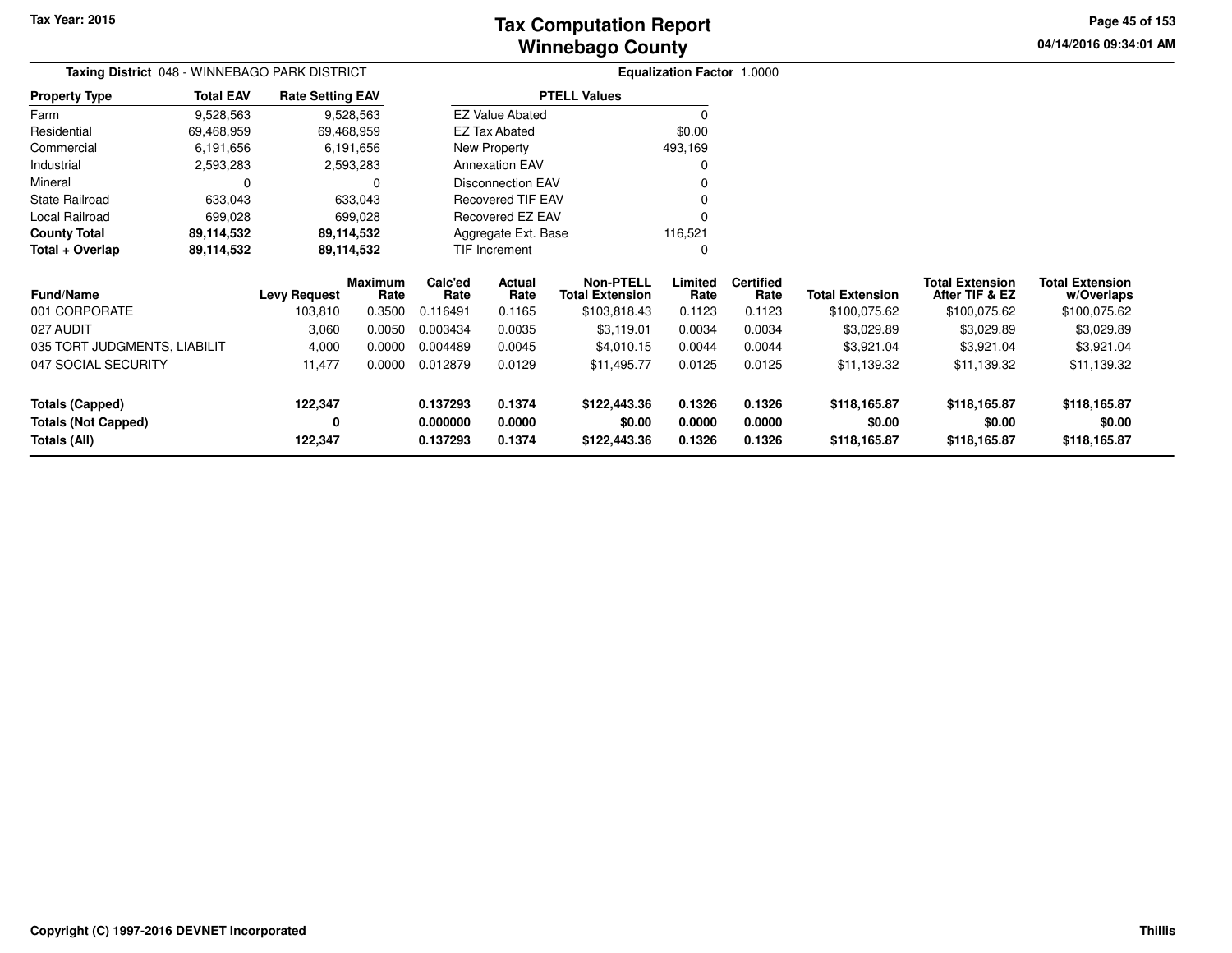**04/14/2016 09:34:01 AM Page 46 of 153**

| Taxing District 049 - SEWARD PARK DISTRICT                    |                  |                               |                           | <b>Equalization Factor 1.0000</b> |                            |                                                           |                            |                                    |                                       |                                                         |                                                     |
|---------------------------------------------------------------|------------------|-------------------------------|---------------------------|-----------------------------------|----------------------------|-----------------------------------------------------------|----------------------------|------------------------------------|---------------------------------------|---------------------------------------------------------|-----------------------------------------------------|
| <b>Property Type</b>                                          | <b>Total EAV</b> | <b>Rate Setting EAV</b>       |                           |                                   |                            | <b>PTELL Values</b>                                       |                            |                                    |                                       |                                                         |                                                     |
| Farm                                                          | 7,958,435        |                               | 7,958,435                 |                                   | <b>EZ Value Abated</b>     |                                                           | $\Omega$                   |                                    |                                       |                                                         |                                                     |
| Residential                                                   | 4,663,395        |                               | 4,663,395                 |                                   | <b>EZ Tax Abated</b>       |                                                           | \$0.00                     |                                    |                                       |                                                         |                                                     |
| Commercial                                                    | 2,658,974        |                               | 2,658,974                 |                                   | <b>New Property</b>        |                                                           | 44,656                     |                                    |                                       |                                                         |                                                     |
| Industrial                                                    | 160,777          |                               | 160,777                   |                                   | <b>Annexation EAV</b>      |                                                           |                            |                                    |                                       |                                                         |                                                     |
| Mineral                                                       |                  |                               | $\Omega$                  |                                   | <b>Disconnection EAV</b>   |                                                           |                            |                                    |                                       |                                                         |                                                     |
| <b>State Railroad</b>                                         | 736,437          |                               | 736,437                   |                                   | Recovered TIF EAV          |                                                           |                            |                                    |                                       |                                                         |                                                     |
| Local Railroad                                                | 453              |                               | 453                       | <b>Recovered EZ EAV</b>           |                            |                                                           |                            |                                    |                                       |                                                         |                                                     |
| <b>County Total</b>                                           | 16,178,471       |                               | 16,178,471                |                                   | Aggregate Ext. Base        |                                                           | 25,021                     |                                    |                                       |                                                         |                                                     |
| Total + Overlap                                               | 16,178,471       |                               | 16,178,471                |                                   | <b>TIF Increment</b>       |                                                           | 0                          |                                    |                                       |                                                         |                                                     |
| <b>Fund/Name</b><br>001 CORPORATE                             |                  | <b>Levy Request</b><br>26,265 | Maximum<br>Rate<br>0.3500 | Calc'ed<br>Rate<br>0.162345       | Actual<br>Rate<br>0.1624   | <b>Non-PTELL</b><br><b>Total Extension</b><br>\$26,273.84 | Limited<br>Rate<br>0.1564  | <b>Certified</b><br>Rate<br>0.1564 | <b>Total Extension</b><br>\$25,303.13 | <b>Total Extension</b><br>After TIF & EZ<br>\$25,303.13 | <b>Total Extension</b><br>w/Overlaps<br>\$25,303.13 |
| Totals (Capped)<br><b>Totals (Not Capped)</b><br>Totals (All) |                  | 26,265<br>0<br>26,265         |                           | 0.162345<br>0.000000<br>0.162345  | 0.1624<br>0.0000<br>0.1624 | \$26,273.84<br>\$0.00<br>\$26,273.84                      | 0.1564<br>0.0000<br>0.1564 | 0.1564<br>0.0000<br>0.1564         | \$25,303.13<br>\$0.00<br>\$25,303.13  | \$25,303.13<br>\$0.00<br>\$25,303.13                    | \$25,303.13<br>\$0.00<br>\$25,303.13                |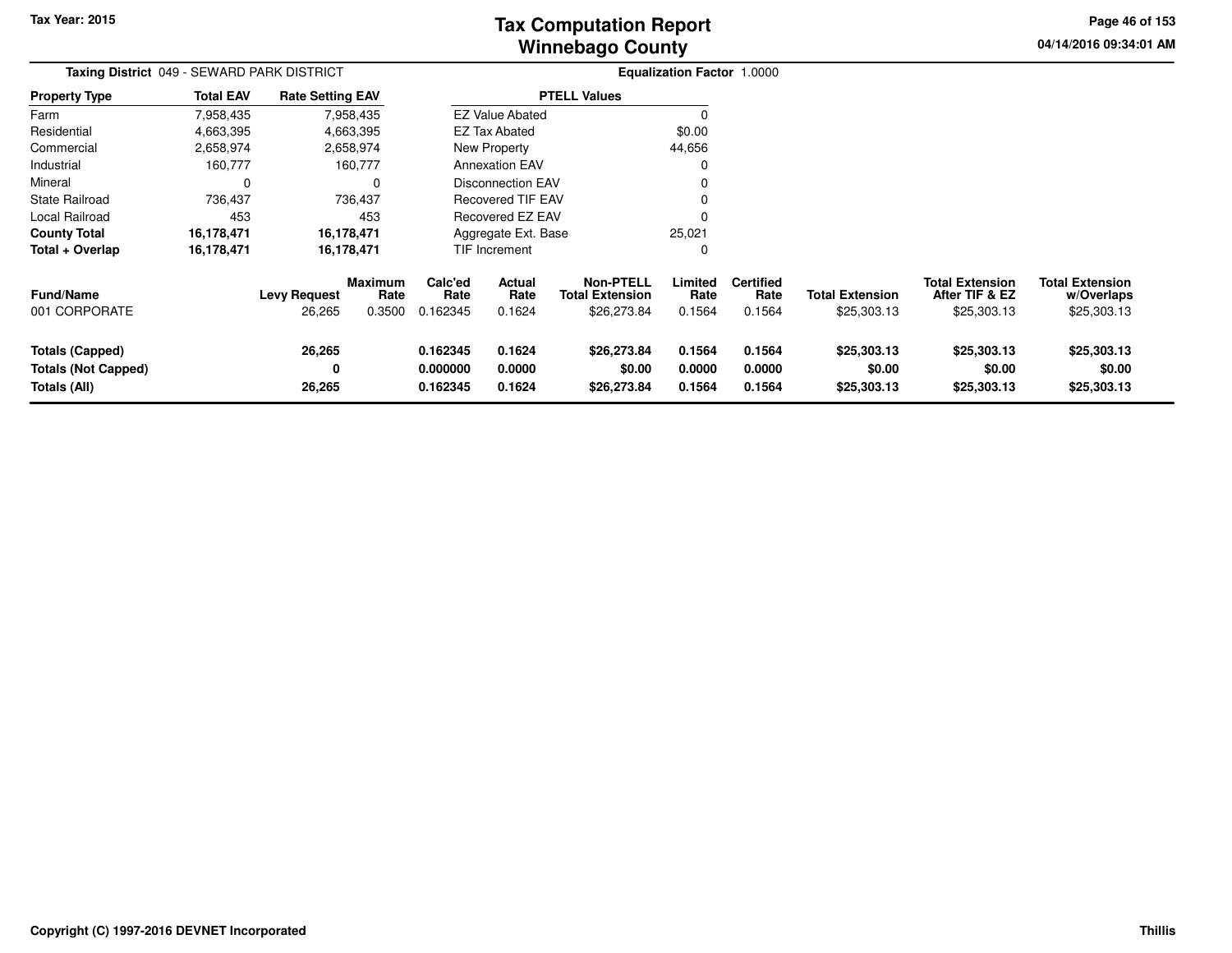# **Winnebago CountyTax Computation Report**

**04/14/2016 09:34:01 AMPage 47 of 153**

| Taxing District 050 - DURAND SANITARY                                |                  |                               |                                  | Equalization Factor 1.0000       |                            |                                                          |                            |                                    |                                      |                                                        |                                                    |
|----------------------------------------------------------------------|------------------|-------------------------------|----------------------------------|----------------------------------|----------------------------|----------------------------------------------------------|----------------------------|------------------------------------|--------------------------------------|--------------------------------------------------------|----------------------------------------------------|
| <b>Property Type</b>                                                 | <b>Total EAV</b> | <b>Rate Setting EAV</b>       |                                  |                                  |                            | <b>PTELL Values</b>                                      |                            |                                    |                                      |                                                        |                                                    |
| Farm                                                                 | 61,615           |                               | 61,615                           |                                  | <b>EZ Value Abated</b>     |                                                          |                            |                                    |                                      |                                                        |                                                    |
| Residential                                                          | 11,423,583       |                               | 11,371,795                       |                                  | <b>EZ Tax Abated</b>       |                                                          | \$0.00                     |                                    |                                      |                                                        |                                                    |
| Commercial                                                           | 3,306,374        |                               | 3,155,097                        |                                  | New Property               |                                                          |                            |                                    |                                      |                                                        |                                                    |
| Industrial                                                           | 224,762          |                               | 187,060                          |                                  | <b>Annexation EAV</b>      |                                                          |                            |                                    |                                      |                                                        |                                                    |
| Mineral                                                              | 0                |                               | 0                                |                                  | <b>Disconnection EAV</b>   |                                                          |                            |                                    |                                      |                                                        |                                                    |
| <b>State Railroad</b>                                                | 0                |                               | 0                                |                                  | Recovered TIF EAV          |                                                          |                            |                                    |                                      |                                                        |                                                    |
| Local Railroad                                                       | $\mathbf 0$      |                               |                                  |                                  | Recovered EZ EAV           |                                                          |                            |                                    |                                      |                                                        |                                                    |
| <b>County Total</b>                                                  | 15,016,334       |                               | 14,775,567                       |                                  | Aggregate Ext. Base        |                                                          | 6,467                      |                                    |                                      |                                                        |                                                    |
| Total + Overlap                                                      | 15,016,334       |                               | 14,775,567                       |                                  | TIF Increment              |                                                          | 240,767                    |                                    |                                      |                                                        |                                                    |
| Fund/Name<br>001 CORPORATE                                           |                  | <b>Levy Request</b><br>6,453  | <b>Maximum</b><br>Rate<br>0.2500 | Calc'ed<br>Rate<br>0.043674      | Actual<br>Rate<br>0.0437   | <b>Non-PTELL</b><br><b>Total Extension</b><br>\$6,456.92 | Limited<br>Rate<br>0.0437  | <b>Certified</b><br>Rate<br>0.0437 | <b>Total Extension</b><br>\$6,562.14 | <b>Total Extension</b><br>After TIF & EZ<br>\$6,456.92 | <b>Total Extension</b><br>w/Overlaps<br>\$6,456.92 |
| <b>Totals (Capped)</b><br><b>Totals (Not Capped)</b><br>Totals (All) |                  | 6,453<br>$\mathbf 0$<br>6,453 |                                  | 0.043674<br>0.000000<br>0.043674 | 0.0437<br>0.0000<br>0.0437 | \$6,456.92<br>\$0.00<br>\$6,456.92                       | 0.0437<br>0.0000<br>0.0437 | 0.0437<br>0.0000<br>0.0437         | \$6,562.14<br>\$0.00<br>\$6,562.14   | \$6,456.92<br>\$0.00<br>\$6,456.92                     | \$6,456.92<br>\$0.00<br>\$6,456.92                 |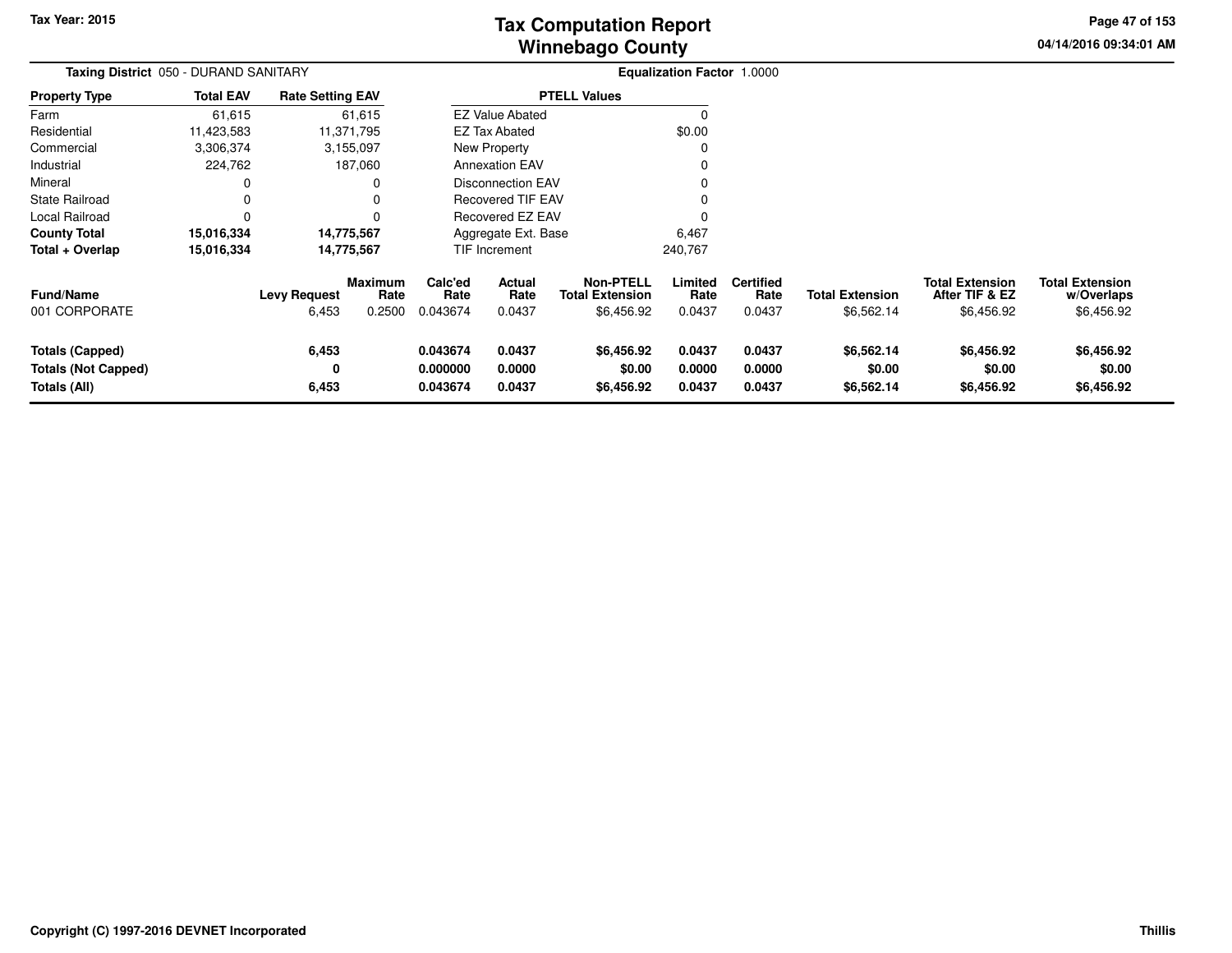# **Winnebago CountyTax Computation Report**

**04/14/2016 09:34:01 AMPage 48 of 153**

|                                   | Taxing District 051 - ROCK RIVER WATER REC |                         |                | <b>Equalization Factor 1.0000</b> |                          |                        |            |                  |                        |                        |                        |
|-----------------------------------|--------------------------------------------|-------------------------|----------------|-----------------------------------|--------------------------|------------------------|------------|------------------|------------------------|------------------------|------------------------|
| <b>Property Type</b>              | <b>Total EAV</b>                           | <b>Rate Setting EAV</b> |                |                                   | <b>PTELL Values</b>      |                        |            |                  |                        |                        |                        |
| Farm                              | 2,780,693                                  |                         | 2,731,849      |                                   | <b>EZ Value Abated</b>   |                        | 0          |                  |                        |                        |                        |
| Residential                       | 1,597,203,448                              | 1,592,429,089           |                |                                   | <b>EZ Tax Abated</b>     |                        | \$0.00     |                  |                        |                        |                        |
| Commercial                        | 602,469,886                                | 572,256,914             |                |                                   | New Property             |                        | 10,897,717 |                  |                        |                        |                        |
| Industrial                        | 227,163,191                                | 205,774,186             |                |                                   | <b>Annexation EAV</b>    |                        | 8,289,668  |                  |                        |                        |                        |
| Mineral                           | $\Omega$                                   |                         | 0              |                                   | <b>Disconnection EAV</b> |                        | 0          |                  |                        |                        |                        |
| <b>State Railroad</b>             | 4,452,412                                  |                         | 4,452,412      |                                   | <b>Recovered TIF EAV</b> |                        | $\Omega$   |                  |                        |                        |                        |
| Local Railroad                    | 112,769                                    |                         | 112,769        |                                   | Recovered EZ EAV         |                        | 145,864    |                  |                        |                        |                        |
| <b>County Total</b>               | 2,434,182,399                              | 2,377,757,219           |                |                                   | Aggregate Ext. Base      |                        | 4,853,234  |                  |                        |                        |                        |
| Total + Overlap                   | 2,434,182,399                              | 2,377,757,219           |                |                                   | <b>TIF Increment</b>     |                        | 56,425,180 |                  |                        |                        |                        |
|                                   |                                            |                         | <b>Maximum</b> | Calc'ed                           | Actual                   | <b>Non-PTELL</b>       | Limited    | <b>Certified</b> |                        | <b>Total Extension</b> | <b>Total Extension</b> |
| <b>Fund/Name</b><br>001 CORPORATE |                                            | <b>Levy Request</b>     | Rate           | Rate                              | Rate                     | <b>Total Extension</b> | Rate       | Rate             | <b>Total Extension</b> | After TIF & EZ         | w/Overlaps             |
|                                   |                                            | 3,219,000               | 0.1660         | 0.135380                          | 0.1354                   | \$3,219,483.27         | 0.1289     | 0.1289           | \$3,137,661.11         | \$3,064,929.06         | \$3,064,929.06         |
| 003 BONDS & INT 2007              |                                            | $\Omega$                | 0.0000         | 0.000000                          | 0.0000                   | \$0.00                 | 0.0000     | 0.0000           | \$0.00                 | \$0.00                 | \$0.00                 |
| 003A BONDS & INT 2008             |                                            | 0                       | 0.0000         | 0.000000                          | 0.0000                   | \$0.00                 | 0.0000     | 0.0000           | \$0.00                 | \$0.00                 | \$0.00                 |
| 003B BONDS & INT 2009             |                                            | 0                       | 0.0000         | 0.000000                          | 0.0000                   | \$0.00                 | 0.0000     | 0.0000           | \$0.00                 | \$0.00                 | \$0.00                 |
| 003C BONDS & INT 2010             |                                            | $\Omega$                | 0.0000         | 0.000000                          | 0.0000                   | \$0.00                 | 0.0000     | 0.0000           | \$0.00                 | \$0.00                 | \$0.00                 |
| 003D BONDS & INT 2013             |                                            | 0                       | 0.0000         | 0.000000                          | 0.0000                   | \$0.00                 | 0.0000     | 0.0000           | \$0.00                 | \$0.00                 | \$0.00                 |
| 003E BONDS & INT 2014             |                                            | 0                       | 0.0000         | 0.000000                          | 0.0000                   | \$0.00                 | 0.0000     | 0.0000           | \$0.00                 | \$0.00                 | \$0.00                 |
| 045 PUBLIC BENEFIT                |                                            | 1,100,000               | 0.0500         | 0.046262                          | 0.0463                   | \$1,100,901.59         | 0.0441     | 0.0441           | \$1,073,474.44         | \$1,048,590.93         | \$1,048,590.93         |
| 073 CHLORINATION OF SEWAGE        |                                            | 860,000                 | 0.0500         | 0.036169                          | 0.0362                   | \$860,748.11           | 0.0345     | 0.0345           | \$839,792.93           | \$820,326.24           | \$820,326.24           |
|                                   |                                            |                         |                |                                   |                          |                        |            |                  |                        |                        |                        |
| <b>Totals (Capped)</b>            |                                            | 5,179,000               |                | 0.217811                          | 0.2179                   | \$5,181,132.97         | 0.2075     | 0.2075           | \$5,050,928.48         | \$4,933,846.23         | \$4,933,846.23         |
| <b>Totals (Not Capped)</b>        |                                            | 0                       |                | 0.000000                          | 0.0000                   | \$0.00                 | 0.0000     | 0.0000           | \$0.00                 | \$0.00                 | \$0.00                 |
| Totals (All)                      |                                            | 5,179,000               |                | 0.217811                          | 0.2179                   | \$5,181,132.97         | 0.2075     | 0.2075           | \$5,050,928.48         | \$4,933,846.23         | \$4,933,846.23         |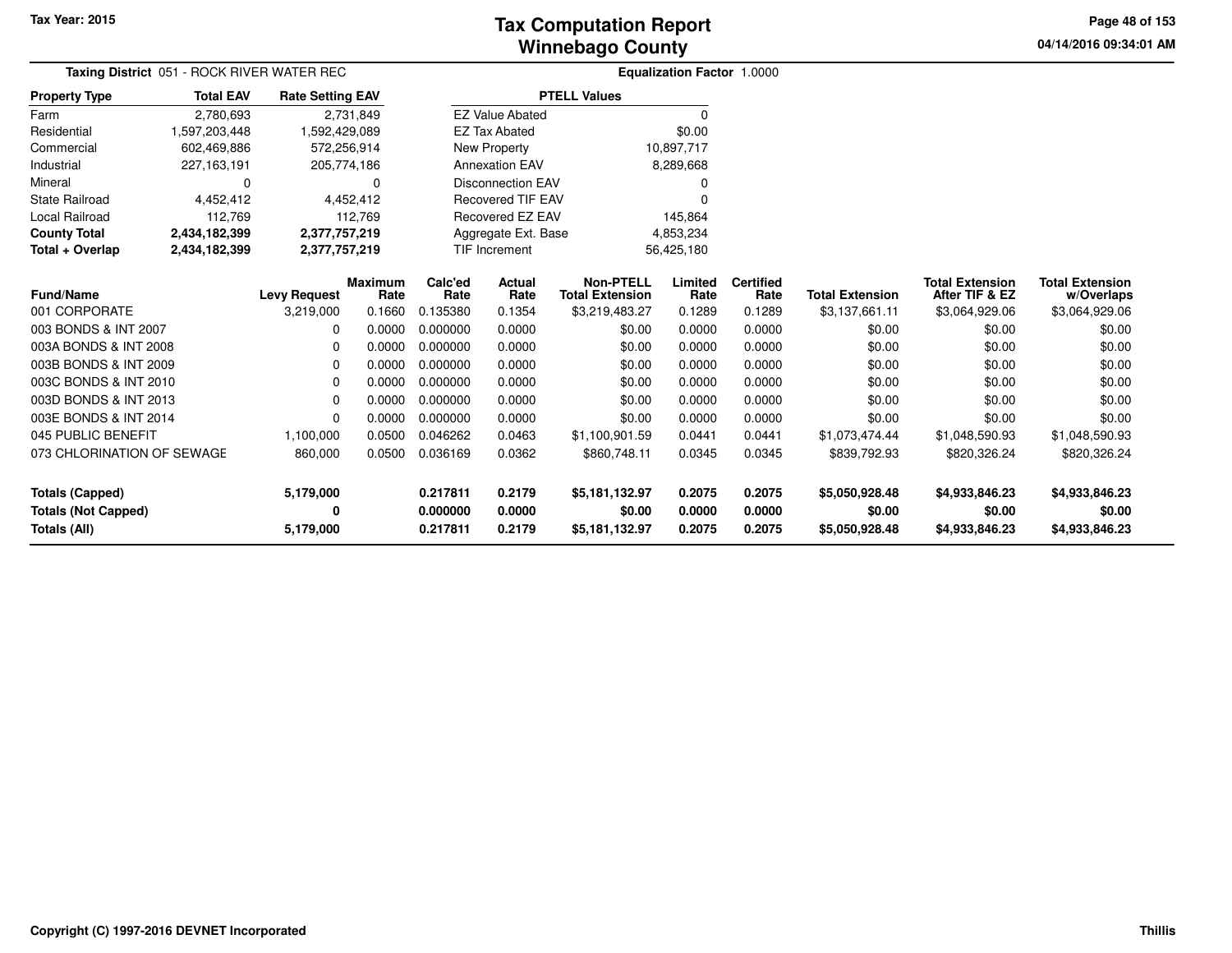**04/14/2016 09:34:01 AMPage 49 of 153**

| Taxing District 052 - PRESTON & CENTRAL TIF<br><b>TIF Base EAV</b>   |                  |                          |                           |                                                      |                            |                                                      | Equalization Factor 1.0000 |                                    |                                  |                                                         |                                                     |
|----------------------------------------------------------------------|------------------|--------------------------|---------------------------|------------------------------------------------------|----------------------------|------------------------------------------------------|----------------------------|------------------------------------|----------------------------------|---------------------------------------------------------|-----------------------------------------------------|
| <b>Property Type</b>                                                 | <b>Total EAV</b> |                          |                           |                                                      |                            | <b>PTELL Values</b>                                  |                            |                                    |                                  |                                                         |                                                     |
| Farm                                                                 | 0                |                          | 0                         |                                                      | <b>EZ Value Abated</b>     |                                                      | C                          |                                    |                                  |                                                         |                                                     |
| Residential                                                          | 2,829            |                          | 2,829                     |                                                      | EZ Tax Abated              |                                                      | \$0.00                     |                                    |                                  |                                                         |                                                     |
| Commercial                                                           | 57,905           |                          | 57,821                    |                                                      | <b>New Property</b>        |                                                      | 0                          |                                    |                                  |                                                         |                                                     |
| Industrial                                                           | 2,074,156        |                          | 570,323                   |                                                      | <b>Annexation EAV</b>      |                                                      |                            |                                    |                                  |                                                         |                                                     |
| Mineral                                                              | 0                |                          | 0                         | <b>Disconnection EAV</b><br><b>Recovered TIF EAV</b> |                            |                                                      |                            |                                    |                                  |                                                         |                                                     |
| <b>State Railroad</b>                                                |                  |                          |                           |                                                      |                            |                                                      |                            |                                    |                                  |                                                         |                                                     |
| Local Railroad                                                       | 0                |                          | ŋ                         | Recovered EZ EAV                                     |                            |                                                      |                            |                                    |                                  |                                                         |                                                     |
| <b>County Total</b>                                                  | 2,134,890        |                          | 1,630,973                 | Aggregate Ext. Base                                  |                            |                                                      |                            |                                    |                                  |                                                         |                                                     |
| Total + Overlap                                                      | 2,134,890        |                          | 1,630,973                 |                                                      | TIF Increment              |                                                      | 503,917                    |                                    |                                  |                                                         |                                                     |
| <b>Fund/Name</b><br>001 CORPORATE                                    |                  | <b>Levy Request</b><br>O | Maximum<br>Rate<br>0.0025 | Calc'ed<br>Rate<br>0.000000                          | Actual<br>Rate<br>0.0000   | <b>Non-PTELL</b><br><b>Total Extension</b><br>\$0.00 | Limited<br>Rate<br>0.0000  | <b>Certified</b><br>Rate<br>0.0000 | <b>Total Extension</b><br>\$0.00 | <b>Total Extension</b><br>After TIF & EZ<br>\$77,080.68 | <b>Total Extension</b><br>w/Overlaps<br>\$77,080.68 |
| <b>Totals (Capped)</b><br><b>Totals (Not Capped)</b><br>Totals (All) |                  | 0<br>0<br>0              |                           | 0.000000<br>0.000000<br>0.000000                     | 0.0000<br>0.0000<br>0.0000 | \$0.00<br>\$0.00<br>\$0.00                           | 0.0000<br>0.0000<br>0.0000 | 0.0000<br>0.0000<br>0.0000         | \$0.00<br>\$0.00<br>\$0.00       | \$0.00<br>\$77,080.68<br>\$77,080.68                    | \$0.00<br>\$77,080.68<br>\$77,080.68                |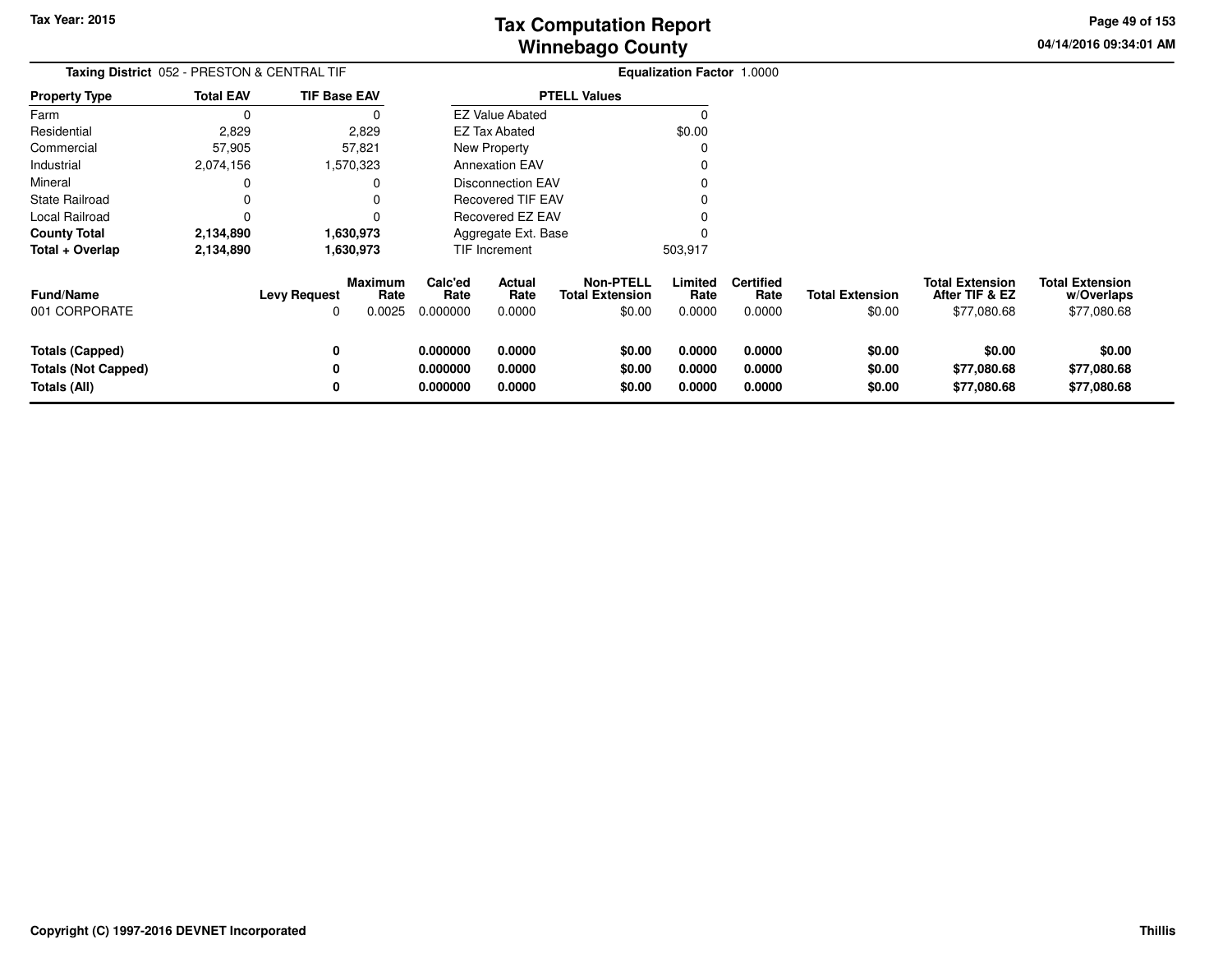**04/14/2016 09:34:01 AM Page 50 of 153**

| Taxing District 053 - SEWARD SANITARY                         |                  |                              |                                  |                                  |                                 |                                                          | Equalization Factor 1.0000 |                                    |                                      |                                                        |                                                    |
|---------------------------------------------------------------|------------------|------------------------------|----------------------------------|----------------------------------|---------------------------------|----------------------------------------------------------|----------------------------|------------------------------------|--------------------------------------|--------------------------------------------------------|----------------------------------------------------|
| <b>Property Type</b>                                          | <b>Total EAV</b> | <b>Rate Setting EAV</b>      |                                  |                                  |                                 | <b>PTELL Values</b>                                      |                            |                                    |                                      |                                                        |                                                    |
| Farm                                                          | 135,741          |                              | 135,741                          |                                  | <b>EZ Value Abated</b>          |                                                          |                            |                                    |                                      |                                                        |                                                    |
| Residential                                                   | 991,560          |                              | 1,991,560                        |                                  | <b>EZ Tax Abated</b>            |                                                          | \$0.00                     |                                    |                                      |                                                        |                                                    |
| Commercial                                                    | 1,777,846        |                              | 1,777,846                        |                                  | New Property                    |                                                          | 0                          |                                    |                                      |                                                        |                                                    |
| Industrial                                                    | 160,777          |                              | 160,777                          |                                  | <b>Annexation EAV</b>           |                                                          | 0                          |                                    |                                      |                                                        |                                                    |
| Mineral                                                       | 0                |                              | 0                                |                                  | <b>Disconnection EAV</b>        |                                                          | 0                          |                                    |                                      |                                                        |                                                    |
| <b>State Railroad</b>                                         | 65,487           |                              | 65,487                           |                                  | <b>Recovered TIF EAV</b>        |                                                          | 0                          |                                    |                                      |                                                        |                                                    |
| Local Railroad                                                | 453              |                              | 453                              |                                  | Recovered EZ EAV                |                                                          | 0                          |                                    |                                      |                                                        |                                                    |
| <b>County Total</b>                                           | 4,131,864        |                              | 4,131,864                        |                                  | Aggregate Ext. Base             |                                                          | 3,903                      |                                    |                                      |                                                        |                                                    |
| Total + Overlap                                               | 4,131,864        |                              | 4,131,864                        |                                  | TIF Increment                   |                                                          | 0                          |                                    |                                      |                                                        |                                                    |
| <b>Fund/Name</b><br>001 CORPORATE                             |                  | <b>Levy Request</b><br>3,900 | <b>Maximum</b><br>Rate<br>0.2500 | Calc'ed<br>Rate<br>0.094388      | <b>Actual</b><br>Rate<br>0.0944 | <b>Non-PTELL</b><br><b>Total Extension</b><br>\$3,900.48 | Limited<br>Rate<br>0.0944  | <b>Certified</b><br>Rate<br>0.0944 | <b>Total Extension</b><br>\$3,900.48 | <b>Total Extension</b><br>After TIF & EZ<br>\$3,900.48 | <b>Total Extension</b><br>w/Overlaps<br>\$3,900.48 |
| Totals (Capped)<br><b>Totals (Not Capped)</b><br>Totals (All) |                  | 3,900<br>0<br>3,900          |                                  | 0.094388<br>0.000000<br>0.094388 | 0.0944<br>0.0000<br>0.0944      | \$3,900.48<br>\$0.00<br>\$3,900.48                       | 0.0944<br>0.0000<br>0.0944 | 0.0944<br>0.0000<br>0.0944         | \$3,900.48<br>\$0.00<br>\$3,900.48   | \$3,900.48<br>\$0.00<br>\$3,900.48                     | \$3,900.48<br>\$0.00<br>\$3,900.48                 |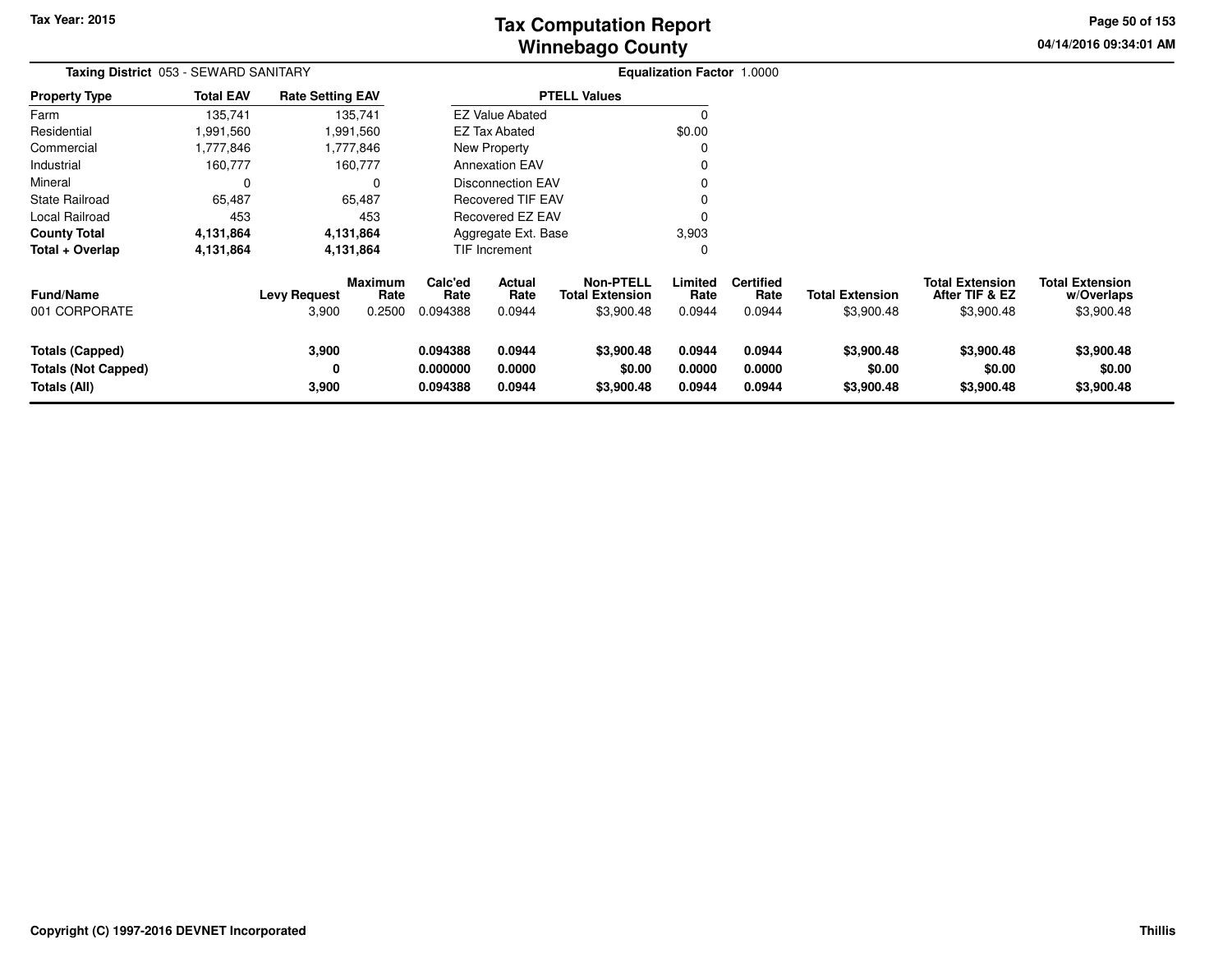### **Winnebago CountyTax Computation Report**

**04/14/2016 09:34:01 AM Page 51 of 153**

| Taxing District 054 - CHERRY VALLEY LIBRARY |                  |                         |                                                  |                 | Equalization Factor 1.0000     |                                            |                 |                          |                                |                                          |                                      |  |  |
|---------------------------------------------|------------------|-------------------------|--------------------------------------------------|-----------------|--------------------------------|--------------------------------------------|-----------------|--------------------------|--------------------------------|------------------------------------------|--------------------------------------|--|--|
| <b>Property Type</b>                        | <b>Total EAV</b> | <b>Rate Setting EAV</b> |                                                  |                 |                                | <b>PTELL Values</b>                        |                 |                          | <b>Overlapping County</b>      | <b>Overlap EAV</b>                       |                                      |  |  |
| Farm                                        | 5,475,989        |                         | 5,427,034                                        |                 | <b>EZ Value Abated</b>         |                                            | 0               | Boone County             |                                | 10,743,001                               |                                      |  |  |
| Residential                                 | 184.911.059      | 184,905,125             |                                                  |                 | <b>EZ Tax Abated</b>           |                                            | \$0.00          | <b>Total</b>             |                                | 10,743,001                               |                                      |  |  |
| Commercial                                  | 42,959,575       |                         | 42,959,575                                       |                 | New Property                   |                                            | 366,754         |                          | * denotes use of estimated EAV |                                          |                                      |  |  |
| Industrial                                  | 5,212,711        |                         | 3,164,067                                        |                 | <b>Annexation EAV</b>          |                                            | 2,976           |                          |                                |                                          |                                      |  |  |
| Mineral                                     | 0                |                         | O                                                |                 | <b>Disconnection EAV</b>       |                                            | O               |                          |                                |                                          |                                      |  |  |
| <b>State Railroad</b>                       | 939,290          |                         | 939,290                                          |                 | <b>Recovered TIF EAV</b>       |                                            |                 |                          |                                |                                          |                                      |  |  |
| Local Railroad                              | $\Omega$         |                         | O                                                |                 | Recovered EZ EAV               |                                            |                 |                          |                                |                                          |                                      |  |  |
| <b>County Total</b>                         | 239,498,624      | 237,395,091             |                                                  |                 | Aggregate Ext. Base<br>991,712 |                                            |                 |                          |                                |                                          |                                      |  |  |
| Total + Overlap                             | 250,241,625      |                         | <b>TIF Increment</b><br>248,138,092<br>2,103,533 |                 |                                |                                            |                 |                          |                                |                                          |                                      |  |  |
| Fund/Name                                   |                  | <b>Levy Request</b>     | <b>Maximum</b><br>Rate                           | Calc'ed<br>Rate | <b>Actual</b><br>Rate          | <b>Non-PTELL</b><br><b>Total Extension</b> | Limited<br>Rate | <b>Certified</b><br>Rate | <b>Total Extension</b>         | <b>Total Extension</b><br>After TIF & EZ | <b>Total Extension</b><br>w/Overlaps |  |  |
| 001 CORPORATE                               |                  | 829,581                 | 0.6000                                           | 0.334322        | 0.3344                         | \$793,849.18                               | 0.3344          | 0.3344                   | \$800,883.40                   | \$793,849.18                             | \$829,773.78                         |  |  |
| 004 BUILDINGS, EQUIPMENT & N                |                  | 50,198                  | 0.0200                                           | 0.020230        | 0.0200                         | \$47,479.02                                | 0.0200          | 0.0200                   | \$47,899.72                    | \$47,479.02                              | \$49,627.62                          |  |  |
| 005 I. M. R. F.                             |                  | 43,750                  | 0.0000                                           | 0.017631        | 0.0177                         | \$42,018.93                                | 0.0177          | 0.0177                   | \$42,391.26                    | \$42,018.93                              | \$43,920.44                          |  |  |
| 027 AUDIT                                   |                  | 7,539                   | 0.0050                                           | 0.003038        | 0.0031                         | \$7,359.25                                 | 0.0031          | 0.0031                   | \$7,424.46                     | \$7,359.25                               | \$7,692.28                           |  |  |
| 031 WORKING CASH                            |                  | 0                       | 0.0500                                           | 0.000000        | 0.0000                         | \$0.00                                     | 0.0000          | 0.0000                   | \$0.00                         | \$0.00                                   | \$0.00                               |  |  |
| 035 TORT JUDGMENTS, LIABILIT                |                  | 3,000                   | 0.0000                                           | 0.001209        | 0.0013                         | \$3,086.14                                 | 0.0013          | 0.0013                   | \$3,113.48                     | \$3,086.14                               | \$3,225.80                           |  |  |
| 047 SOCIAL SECURITY                         |                  | 51,500                  | 0.0000                                           | 0.020755        | 0.0208                         | \$49,378.18                                | 0.0208          | 0.0208                   | \$49,815.71                    | \$49,378.18                              | \$51,612.72                          |  |  |
| 062 WORKERS COMPENSATION                    |                  | 500                     | 0.0000                                           | 0.000202        | 0.0003                         | \$712.19                                   | 0.0003          | 0.0003                   | \$718.50                       | \$712.19                                 | \$744.41                             |  |  |
| Totals (Capped)                             |                  | 986,068                 |                                                  | 0.397387        | 0.3976                         | \$943,882.89                               | 0.3976          | 0.3976                   | \$952,246.53                   | \$943,882.89                             | \$986,597.05                         |  |  |
| <b>Totals (Not Capped)</b>                  |                  | 0                       |                                                  | 0.000000        | 0.0000                         | \$0.00                                     | 0.0000          | 0.0000                   | \$0.00                         | \$0.00                                   | \$0.00                               |  |  |
| Totals (All)                                |                  | 986,068                 |                                                  | 0.397387        | 0.3976                         | \$943,882.89                               | 0.3976          | 0.3976                   | \$952,246.53                   | \$943,882.89                             | \$986,597.05                         |  |  |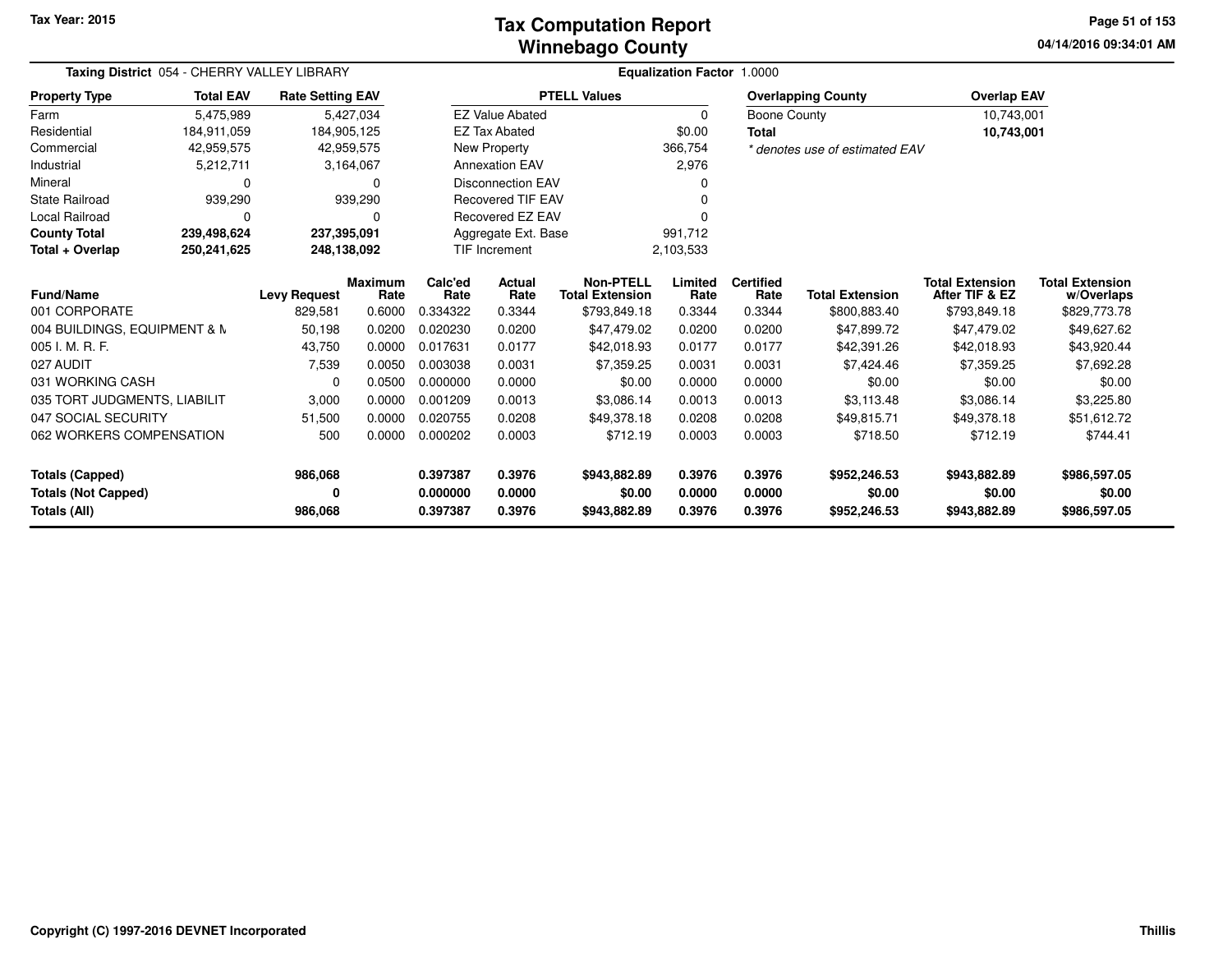#### **Winnebago CountyTax Computation Report**

**04/14/2016 09:34:01 AM Page 52 of 153**

| Taxing District 055 - NORTH SUBURBAN LIBRARY |                  | <b>Equalization Factor 1.0000</b> |                        |                 |                          |                                            |                 |                          |                                |                                          |                                      |
|----------------------------------------------|------------------|-----------------------------------|------------------------|-----------------|--------------------------|--------------------------------------------|-----------------|--------------------------|--------------------------------|------------------------------------------|--------------------------------------|
| <b>Property Type</b>                         | <b>Total EAV</b> | <b>Rate Setting EAV</b>           |                        |                 |                          | <b>PTELL Values</b>                        |                 |                          | <b>Overlapping County</b>      | <b>Overlap EAV</b>                       |                                      |
| Farm                                         | 7,512,513        |                                   | 7,454,196              |                 | <b>EZ Value Abated</b>   |                                            | 0               | Boone County             |                                | 41,863,345                               |                                      |
| Residential                                  | 836,338,729      |                                   | 836,116,842            |                 | <b>EZ Tax Abated</b>     |                                            | \$0.00          | <b>Total</b>             |                                | 41,863,345                               |                                      |
| Commercial                                   | 177,276,379      |                                   | 165,909,117            |                 | New Property             |                                            | 8,698,564       |                          | * denotes use of estimated EAV |                                          |                                      |
| Industrial                                   | 90,876,970       |                                   | 76,388,271             |                 | <b>Annexation EAV</b>    |                                            | 0               |                          |                                |                                          |                                      |
| Mineral                                      | 0                |                                   | 0                      |                 | <b>Disconnection EAV</b> |                                            |                 |                          |                                |                                          |                                      |
| State Railroad                               | 740,593          |                                   | 740,593                |                 | <b>Recovered TIF EAV</b> |                                            |                 |                          |                                |                                          |                                      |
| <b>Local Railroad</b>                        | 0                |                                   |                        |                 | Recovered EZ EAV         |                                            |                 |                          |                                |                                          |                                      |
| <b>County Total</b>                          | 1,112,745,184    | 1,086,609,019                     |                        |                 | Aggregate Ext. Base      |                                            | 3,365,899       |                          |                                |                                          |                                      |
| Total + Overlap                              | 1,154,608,529    | 1,128,472,364                     |                        |                 | <b>TIF Increment</b>     |                                            | 26,136,165      |                          |                                |                                          |                                      |
| Fund/Name                                    |                  | <b>Levy Request</b>               | <b>Maximum</b><br>Rate | Calc'ed<br>Rate | <b>Actual</b><br>Rate    | <b>Non-PTELL</b><br><b>Total Extension</b> | Limited<br>Rate | <b>Certified</b><br>Rate | <b>Total Extension</b>         | <b>Total Extension</b><br>After TIF & EZ | <b>Total Extension</b><br>w/Overlaps |
| 001 CORPORATE                                |                  | 2,987,000                         | 0.6000                 | 0.264694        | 0.2647                   | \$2,876,254.07                             | 0.2610          | 0.2610                   | \$2,904,264.93                 | \$2,836,049.54                           | \$2,945,312.87                       |
| 004 BUILDINGS, EQUIPMENT & N                 |                  | 225,900                           | 0.0200                 | 0.020018        | 0.0200                   | \$217,321.80                               | 0.0200          | 0.0200                   | \$222,549.04                   | \$217,321.80                             | \$225,694.47                         |
| 005 I. M. R. F.                              |                  | 122,600                           | 0.0000                 | 0.010864        | 0.0109                   | \$118,440.38                               | 0.0108          | 0.0108                   | \$120,176.48                   | \$117,353.77                             | \$121,875.02                         |
| 027 AUDIT                                    |                  | 8,000                             | 0.0050                 | 0.000709        | 0.0008                   | \$8,692.87                                 | 0.0008          | 0.0008                   | \$8,901.96                     | \$8,692.87                               | \$9,027.78                           |
| 035 TORT JUDGMENTS, LIABILIT                 |                  | 14,000                            | 0.0000                 | 0.001241        | 0.0013                   | \$14,125.92                                | 0.0013          | 0.0013                   | \$14,465.69                    | \$14,125.92                              | \$14,670.14                          |
| 047 SOCIAL SECURITY                          |                  | 84,000                            | 0.0000                 | 0.007444        | 0.0075                   | \$81,495.68                                | 0.0074          | 0.0074                   | \$82,343.14                    | \$80,409.07                              | \$83,506.95                          |
| 209 RISK MANAGEMENT                          |                  | 21,400                            | 0.0000                 | 0.001896        | 0.0019                   | \$20,645.57                                | 0.0019          | 0.0019                   | \$21,142.16                    | \$20,645.57                              | \$21,440.97                          |
| <b>Totals (Capped)</b>                       |                  | 3,462,900                         |                        | 0.306866        | 0.3071                   | \$3,336,976.29                             | 0.3032          | 0.3032                   | \$3,373,843.40                 | \$3,294,598.54                           | \$3,421,528.20                       |
| <b>Totals (Not Capped)</b>                   |                  | 0                                 |                        | 0.000000        | 0.0000                   | \$0.00                                     | 0.0000          | 0.0000                   | \$0.00                         | \$0.00                                   | \$0.00                               |
| Totals (All)<br>3,462,900                    |                  |                                   | 0.306866               | 0.3071          | \$3,336,976.29           | 0.3032                                     | 0.3032          | \$3,373,843.40           | \$3,294,598.54                 | \$3,421,528.20                           |                                      |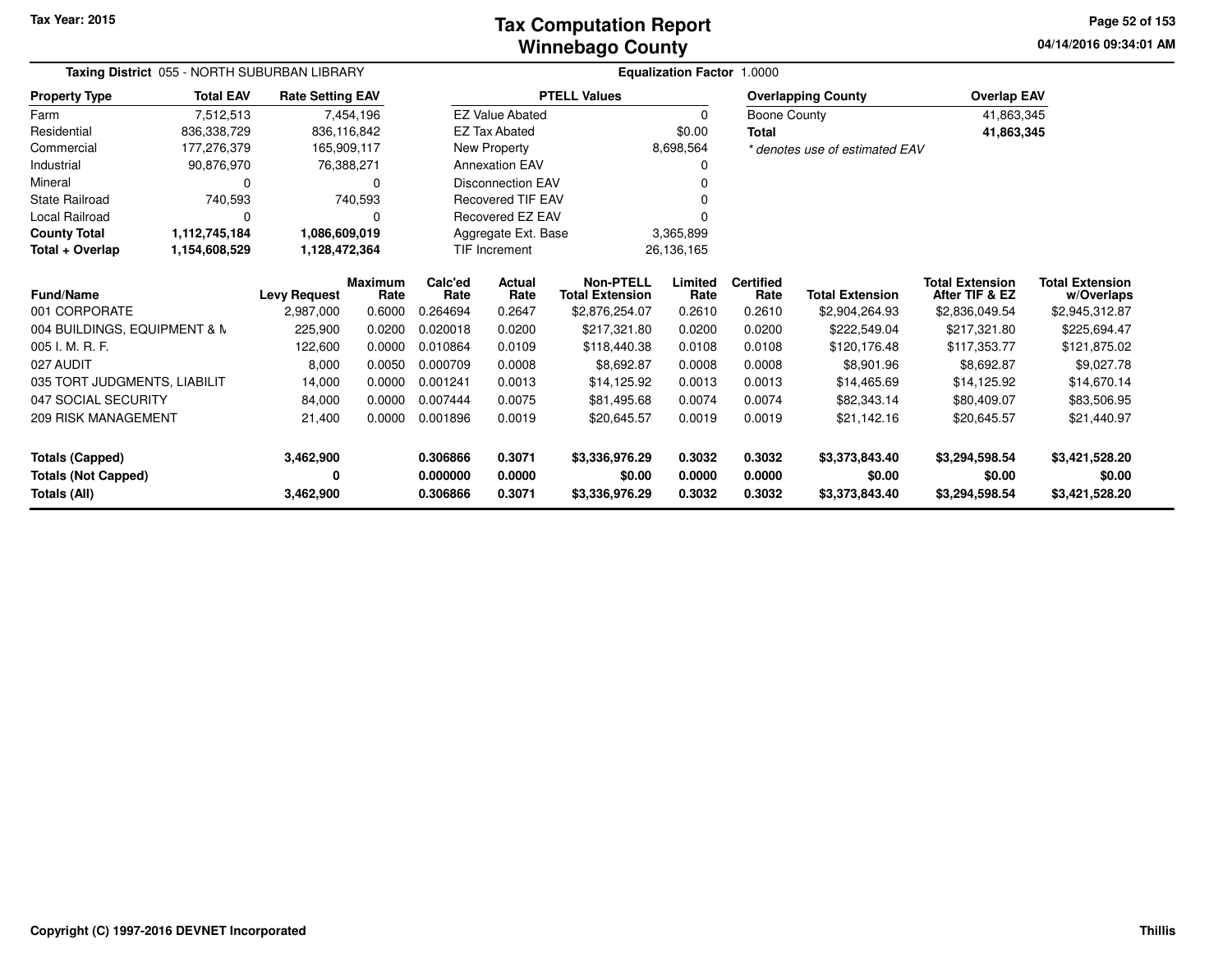### **Winnebago CountyTax Computation Report**

**04/14/2016 09:34:01 AM Page 53 of 153**

| Taxing District 056 - PECATONICA LIBRARY<br><b>Total EAV</b><br><b>Rate Setting EAV</b><br><b>Property Type</b> |                                                            |                     |                        |                 |                          |                                            | <b>Equalization Factor 1.0000</b> |                          |                                |                                          |                                      |
|-----------------------------------------------------------------------------------------------------------------|------------------------------------------------------------|---------------------|------------------------|-----------------|--------------------------|--------------------------------------------|-----------------------------------|--------------------------|--------------------------------|------------------------------------------|--------------------------------------|
|                                                                                                                 |                                                            |                     |                        |                 |                          | <b>PTELL Values</b>                        |                                   |                          | <b>Overlapping County</b>      | <b>Overlap EAV</b>                       |                                      |
| Farm                                                                                                            | 16,916,772                                                 |                     | 16,916,772             |                 | <b>EZ Value Abated</b>   |                                            | 0                                 |                          | <b>Stephenson County</b>       | 11,758,442                               |                                      |
| Residential                                                                                                     | 58,854,402                                                 |                     | 58,854,402             |                 | <b>EZ Tax Abated</b>     |                                            | \$0.00                            | <b>Total</b>             |                                | 11,758,442                               |                                      |
| Commercial                                                                                                      | 4,618,600                                                  |                     | 4,618,600              |                 | New Property             |                                            | 372,532                           |                          | * denotes use of estimated EAV |                                          |                                      |
| Industrial                                                                                                      | 1,995,641                                                  |                     | 1,995,641              |                 | <b>Annexation EAV</b>    |                                            |                                   |                          |                                |                                          |                                      |
| Mineral                                                                                                         |                                                            |                     | 0                      |                 | <b>Disconnection EAV</b> |                                            |                                   |                          |                                |                                          |                                      |
| <b>State Railroad</b>                                                                                           |                                                            |                     | 0                      |                 | <b>Recovered TIF EAV</b> |                                            |                                   |                          |                                |                                          |                                      |
| <b>Local Railroad</b>                                                                                           | Recovered EZ EAV<br>O                                      |                     |                        |                 |                          |                                            |                                   |                          |                                |                                          |                                      |
| <b>County Total</b>                                                                                             | 82,385,415<br>82,385,415<br>182,798<br>Aggregate Ext. Base |                     |                        |                 |                          |                                            |                                   |                          |                                |                                          |                                      |
| Total + Overlap                                                                                                 | 94,143,857                                                 |                     | 94,143,857             |                 | TIF Increment            |                                            |                                   |                          |                                |                                          |                                      |
| <b>Fund/Name</b>                                                                                                |                                                            | <b>Levy Request</b> | <b>Maximum</b><br>Rate | Calc'ed<br>Rate | Actual<br>Rate           | <b>Non-PTELL</b><br><b>Total Extension</b> | Limited<br>Rate                   | <b>Certified</b><br>Rate | <b>Total Extension</b>         | <b>Total Extension</b><br>After TIF & EZ | <b>Total Extension</b><br>w/Overlaps |
| 001 CORPORATE                                                                                                   |                                                            | 162,466             | 0.6000                 | 0.172572        | 0.1726                   | \$142,197.23                               | 0.1663                            | 0.1663                   | \$137,006.95                   | \$137,006.95                             | \$156,561.23                         |
| 004 BUILDINGS, EQUIPMENT & N                                                                                    |                                                            | 11,483              | 0.0200                 | 0.012197        | 0.0122                   | \$10,051.02                                | 0.0118                            | 0.0118                   | \$9,721.48                     | \$9,721.48                               | \$11,108.98                          |
| 027 AUDIT                                                                                                       |                                                            | 4,073               | 0.0050                 | 0.004326        | 0.0044                   | \$3,624.96                                 | 0.0043                            | 0.0043                   | \$3,542.57                     | \$3,542.57                               | \$4,048.19                           |
| 035 TORT JUDGMENTS, LIABILIT                                                                                    |                                                            | 4,990               | 0.0000                 | 0.005300        | 0.0053                   | \$4,366.43                                 | 0.0052                            | 0.0052                   | \$4,284.04                     | \$4,284.04                               | \$4,895.48                           |
| 047 SOCIAL SECURITY                                                                                             |                                                            | 8,758               | 0.0000                 | 0.009303        | 0.0094                   | \$7,744.23                                 | 0.0091                            | 0.0091                   | \$7,497.07                     | \$7,497.07                               | \$8,567.09                           |
| <b>Totals (Capped)</b>                                                                                          |                                                            | 191,770             |                        | 0.203698        | 0.2039                   | \$167,983.87                               | 0.1967                            | 0.1967                   | \$162,052.11                   | \$162,052.11                             | \$185,180.97                         |
| <b>Totals (Not Capped)</b>                                                                                      |                                                            | 0                   |                        | 0.000000        | 0.0000                   | \$0.00                                     | 0.0000                            | 0.0000                   | \$0.00                         | \$0.00                                   | \$0.00                               |
| Totals (All)                                                                                                    |                                                            | 191,770             |                        | 0.203698        | 0.2039                   | \$167,983.87                               | 0.1967                            | 0.1967                   | \$162,052.11                   | \$162,052.11                             | \$185,180.97                         |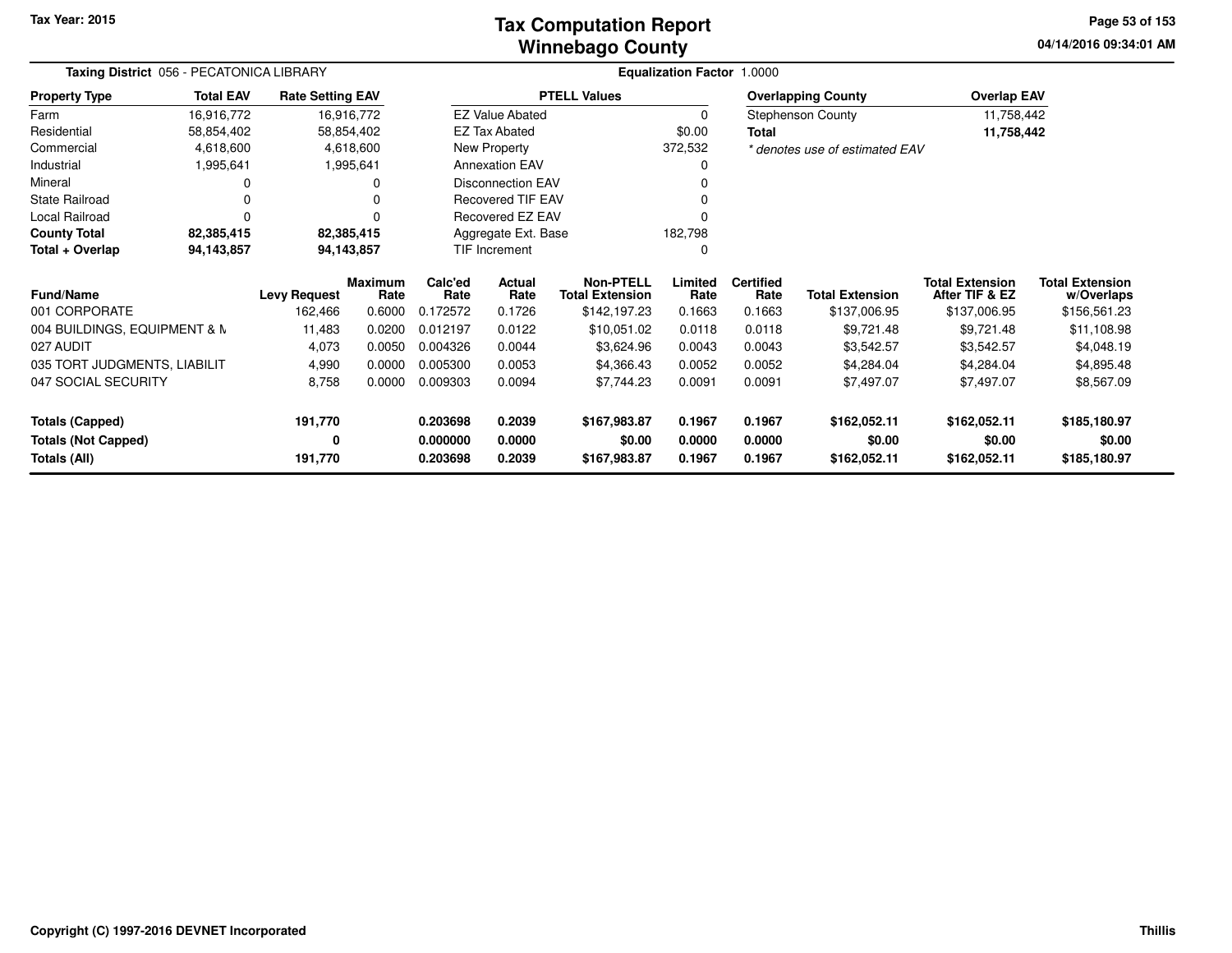**04/14/2016 09:34:01 AM Page 54 of 153**

| Taxing District 057 - TALCOTT FREE LIBRARY |                  |                         |            | <b>Equalization Factor 1.0000</b> |                          |                        |           |                  |                        |                        |                        |
|--------------------------------------------|------------------|-------------------------|------------|-----------------------------------|--------------------------|------------------------|-----------|------------------|------------------------|------------------------|------------------------|
| <b>Property Type</b>                       | <b>Total EAV</b> | <b>Rate Setting EAV</b> |            |                                   |                          | <b>PTELL Values</b>    |           |                  |                        |                        |                        |
| Farm                                       | 7,634,909        |                         | 7,634,909  |                                   | <b>EZ Value Abated</b>   |                        | 0         |                  |                        |                        |                        |
| Residential                                | 154,636,987      | 154,619,697             |            |                                   | <b>EZ Tax Abated</b>     |                        | \$0.00    |                  |                        |                        |                        |
| Commercial                                 | 11,714,430       |                         | 10,641,878 |                                   | New Property             |                        | 1,020,443 |                  |                        |                        |                        |
| Industrial                                 | 8,399,849        |                         | 5,214,857  |                                   | <b>Annexation EAV</b>    |                        | 0         |                  |                        |                        |                        |
| Mineral                                    |                  |                         | 0          |                                   | <b>Disconnection EAV</b> |                        |           |                  |                        |                        |                        |
| State Railroad                             | 220,125          |                         | 220,125    |                                   | Recovered TIF EAV        |                        |           |                  |                        |                        |                        |
| Local Railroad                             | O                |                         | 0          |                                   | Recovered EZ EAV         |                        |           |                  |                        |                        |                        |
| <b>County Total</b>                        | 182,606,300      | 178,331,466             |            |                                   | Aggregate Ext. Base      |                        | 388,238   |                  |                        |                        |                        |
| Total + Overlap                            | 182,606,300      | 178,331,466             |            |                                   | TIF Increment            |                        | 4,274,834 |                  |                        |                        |                        |
|                                            |                  |                         | Maximum    | Calc'ed                           | Actual                   | <b>Non-PTELL</b>       | Limited   | <b>Certified</b> |                        | <b>Total Extension</b> | <b>Total Extension</b> |
| Fund/Name                                  |                  | <b>Levy Request</b>     | Rate       | Rate                              | Rate                     | <b>Total Extension</b> | Rate      | Rate             | <b>Total Extension</b> | After TIF & EZ         | w/Overlaps             |
| 001 CORPORATE                              |                  | 315,140                 | 0.6000     | 0.176716                          | 0.1768                   | \$315,290.03           | 0.1768    | 0.1768           | \$322,847.94           | \$315,290.03           | \$315,290.03           |
| 004 BUILDINGS, EQUIPMENT & N               |                  | 36,000                  | 0.0200     | 0.020187                          | 0.0200                   | \$35,666.29            | 0.0139    | 0.0139           | \$25,382.28            | \$24,788.07            | \$24,788.07            |
| 005 I. M. R. F.                            |                  | 20,000                  | 0.0000     | 0.011215                          | 0.0113                   | \$20,151.46            | 0.0113    | 0.0113           | \$20,634.51            | \$20,151.46            | \$20,151.46            |
| 027 AUDIT                                  |                  | 6,500                   | 0.0050     | 0.003645                          | 0.0037                   | \$6,598.26             | 0.0037    | 0.0037           | \$6,756.43             | \$6,598.26             | \$6,598.26             |
| 035 TORT JUDGMENTS, LIABILIT               |                  | 9,300                   | 0.0000     | 0.005215                          | 0.0053                   | \$9,451.57             | 0.0053    | 0.0053           | \$9,678.13             | \$9,451.57             | \$9,451.57             |
| 047 SOCIAL SECURITY                        |                  | 17,320                  | 0.0000     | 0.009712                          | 0.0098                   | \$17,476.48            | 0.0098    | 0.0098           | \$17,895.42            | \$17,476.48            | \$17,476.48            |
| Totals (Capped)                            |                  | 404,260                 |            | 0.226690                          | 0.2269                   | \$404,634.09           | 0.2208    | 0.2208           | \$403,194.71           | \$393,755.87           | \$393,755.87           |
| <b>Totals (Not Capped)</b>                 |                  | 0                       |            | 0.000000                          | 0.0000                   | \$0.00                 | 0.0000    | 0.0000           | \$0.00                 | \$0.00                 | \$0.00                 |
| Totals (All)                               |                  | 404,260                 |            | 0.226690                          | 0.2269                   | \$404,634.09           | 0.2208    | 0.2208           | \$403,194.71           | \$393,755.87           | \$393,755.87           |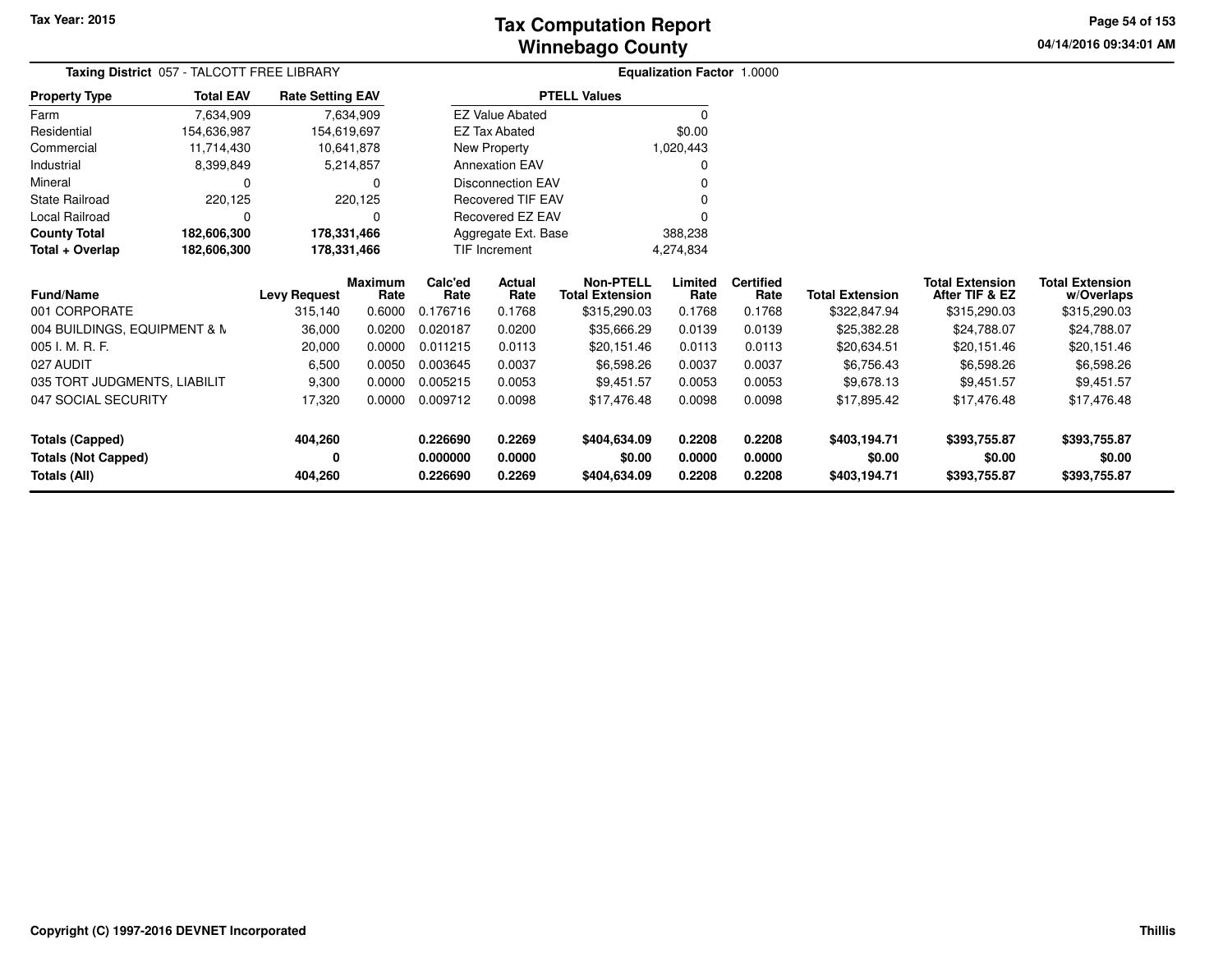# **Winnebago CountyTax Computation Report**

**04/14/2016 09:34:01 AMPage 55 of 153**

| Taxing District 058 - WINNEBAGO LIBRARY |                  |                                |                                  |                             | <b>Equalization Factor 1.0000</b>                                              |                                                            |                           |                                    |                                        |                                                          |                                                      |
|-----------------------------------------|------------------|--------------------------------|----------------------------------|-----------------------------|--------------------------------------------------------------------------------|------------------------------------------------------------|---------------------------|------------------------------------|----------------------------------------|----------------------------------------------------------|------------------------------------------------------|
| <b>Property Type</b>                    | <b>Total EAV</b> | <b>Rate Setting EAV</b>        |                                  |                             |                                                                                | <b>PTELL Values</b>                                        |                           |                                    |                                        |                                                          |                                                      |
| Farm                                    | 25,737,540       |                                | 25,737,540                       |                             | <b>EZ Value Abated</b>                                                         |                                                            | $\Omega$                  |                                    |                                        |                                                          |                                                      |
| Residential                             | 96,217,416       |                                | 96,217,416                       |                             | <b>EZ Tax Abated</b>                                                           |                                                            | \$0.00                    |                                    |                                        |                                                          |                                                      |
| Commercial                              | 9,568,604        |                                | 9,568,604                        |                             | New Property                                                                   |                                                            | 586,791                   |                                    |                                        |                                                          |                                                      |
| Industrial                              | 2,855,651        |                                | 2,855,651                        |                             | <b>Annexation EAV</b>                                                          |                                                            |                           |                                    |                                        |                                                          |                                                      |
| Mineral                                 | 0                |                                | 0                                |                             | <b>Disconnection EAV</b>                                                       |                                                            |                           |                                    |                                        |                                                          |                                                      |
| <b>State Railroad</b>                   | 0                |                                | $\Omega$                         |                             | <b>Recovered TIF EAV</b><br>Recovered EZ EAV<br>Aggregate Ext. Base<br>291,036 |                                                            |                           |                                    |                                        |                                                          |                                                      |
| Local Railroad                          | 699,481          |                                | 699.481                          |                             |                                                                                |                                                            |                           |                                    |                                        |                                                          |                                                      |
| <b>County Total</b>                     | 135,078,692      | 135,078,692                    |                                  |                             |                                                                                |                                                            |                           |                                    |                                        |                                                          |                                                      |
| Total + Overlap                         | 135,078,692      | 135,078,692                    |                                  |                             | <b>TIF Increment</b>                                                           |                                                            | $\Omega$                  |                                    |                                        |                                                          |                                                      |
| <b>Fund/Name</b><br>001 CORPORATE       |                  | <b>Levy Request</b><br>245,808 | <b>Maximum</b><br>Rate<br>0.6000 | Calc'ed<br>Rate<br>0.181974 | <b>Actual</b><br>Rate<br>0.1820                                                | <b>Non-PTELL</b><br><b>Total Extension</b><br>\$245,843.22 | Limited<br>Rate<br>0.1761 | <b>Certified</b><br>Rate<br>0.1761 | <b>Total Extension</b><br>\$237,873.58 | <b>Total Extension</b><br>After TIF & EZ<br>\$237,873.58 | <b>Total Extension</b><br>w/Overlaps<br>\$237,873.58 |
| 004 BUILDINGS, EQUIPMENT & N            |                  | 29,090                         | 0.0200                           | 0.021536                    | 0.0200                                                                         | \$27,015.74                                                | 0.0200                    | 0.0200                             | \$27,015.74                            | \$27,015.74                                              | \$27,015.74                                          |
| 005 I. M. R. F.                         |                  | 8,726                          | 0.0000                           | 0.006460                    | 0.0065                                                                         | \$8,780.11                                                 | 0.0063                    | 0.0063                             | \$8,509.96                             | \$8,509.96                                               | \$8,509.96                                           |
| 027 AUDIT                               |                  | 1,600                          | 0.0050                           | 0.001185                    | 0.0012                                                                         | \$1,620.94                                                 | 0.0012                    | 0.0012                             | \$1,620.94                             | \$1,620.94                                               | \$1,620.94                                           |
| 035 TORT JUDGMENTS, LIABILIT            |                  | 10,036                         | 0.0000                           | 0.007430                    | 0.0075                                                                         | \$10,130.90                                                | 0.0073                    | 0.0073                             | \$9,860.74                             | \$9,860.74                                               | \$9,860.74                                           |
| 047 SOCIAL SECURITY                     |                  | 10,036                         | 0.0000                           | 0.007430                    | 0.0075                                                                         | \$10,130.90                                                | 0.0073                    | 0.0073                             | \$9,860.74                             | \$9,860.74                                               | \$9,860.74                                           |
| <b>Totals (Capped)</b>                  |                  | 305,296                        |                                  | 0.226015                    | 0.2247                                                                         | \$303,521.81                                               | 0.2182                    | 0.2182                             | \$294,741.70                           | \$294,741.70                                             | \$294,741.70                                         |
| <b>Totals (Not Capped)</b>              |                  | 0                              |                                  | 0.000000                    | 0.0000                                                                         | \$0.00                                                     | 0.0000                    | 0.0000                             | \$0.00                                 | \$0.00                                                   | \$0.00                                               |
| Totals (All)                            |                  | 305,296                        |                                  | 0.226015                    | 0.2247                                                                         | \$303,521.81                                               | 0.2182                    | 0.2182                             | \$294,741.70                           | \$294,741.70                                             | \$294,741.70                                         |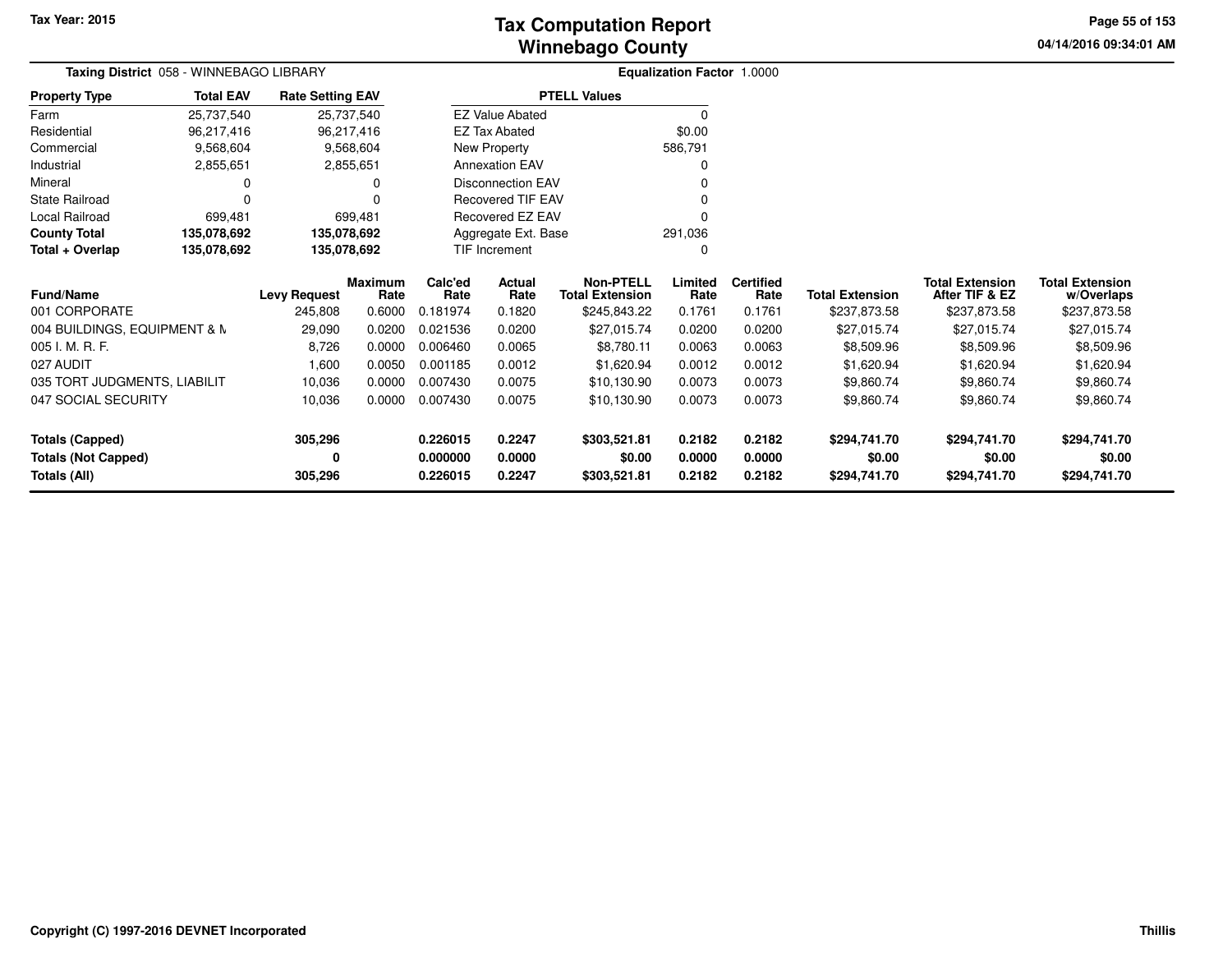### **Winnebago CountyTax Computation Report**

**04/14/2016 09:34:01 AM Page 56 of 153**

| Taxing District 059 - ROCKFORD CITY LIBRARY          |                                                               |                                  |                           | <b>Equalization Factor 1.0000</b> |                          |                                                              |                           |                                            |                                          |                                                            |                                                        |
|------------------------------------------------------|---------------------------------------------------------------|----------------------------------|---------------------------|-----------------------------------|--------------------------|--------------------------------------------------------------|---------------------------|--------------------------------------------|------------------------------------------|------------------------------------------------------------|--------------------------------------------------------|
| <b>Property Type</b>                                 | <b>Total EAV</b>                                              | <b>Rate Setting EAV</b>          |                           |                                   |                          | <b>PTELL Values</b>                                          |                           |                                            | <b>Overlapping County</b>                | <b>Overlap EAV</b>                                         |                                                        |
| Farm                                                 | 1,068,459                                                     |                                  | 922,616                   |                                   | <b>EZ Value Abated</b>   |                                                              | $\Omega$                  | Ogle County                                |                                          | 121,929                                                    |                                                        |
| Residential                                          | 895,443,524                                                   | 890,886,479                      |                           |                                   | EZ Tax Abated            |                                                              | \$0.00                    | Total                                      |                                          | 121,929                                                    |                                                        |
| Commercial                                           | 392,683,625                                                   | 373,166,472                      |                           |                                   | New Property             |                                                              | 4,870,180                 |                                            | * denotes use of estimated EAV           |                                                            |                                                        |
| Industrial                                           | 145,896,116                                                   |                                  | 138,643,516               |                                   | <b>Annexation EAV</b>    |                                                              | 23,515                    |                                            |                                          |                                                            |                                                        |
| Mineral                                              | 0                                                             |                                  |                           |                                   | <b>Disconnection EAV</b> |                                                              | $\Omega$                  |                                            |                                          |                                                            |                                                        |
| <b>State Railroad</b>                                | 3,297,017                                                     |                                  | 3,297,017                 |                                   | <b>Recovered TIF EAV</b> |                                                              | ŋ                         |                                            |                                          |                                                            |                                                        |
| Local Railroad                                       | 112,769                                                       |                                  | 112.769                   |                                   | Recovered EZ EAV         |                                                              | 145,864                   |                                            |                                          |                                                            |                                                        |
| <b>County Total</b>                                  | 1,438,501,510                                                 | 1,407,028,869                    |                           | Aggregate Ext. Base<br>7,557,978  |                          |                                                              |                           |                                            |                                          |                                                            |                                                        |
| Total + Overlap                                      | 31,472,641<br>1,438,623,439<br>1,407,150,798<br>TIF Increment |                                  |                           |                                   |                          |                                                              |                           |                                            |                                          |                                                            |                                                        |
| <b>Fund/Name</b><br>001 CORPORATE                    |                                                               | <b>Levy Request</b><br>7,030,000 | Maximum<br>Rate<br>0.6000 | Calc'ed<br>Rate<br>0.499591       | Actual<br>Rate<br>0.4996 | <b>Non-PTELL</b><br><b>Total Extension</b><br>\$7,029,516.23 | Limited<br>Rate<br>0.4996 | <b>Certified</b><br>Rate<br>0.4996         | <b>Total Extension</b><br>\$7,186,753.54 | <b>Total Extension</b><br>After TIF & EZ<br>\$7,029,516.23 | <b>Total Extension</b><br>w/Overlaps<br>\$7,030,125.39 |
| 004 BUILDINGS, EQUIPMENT & N                         |                                                               | 300,000                          | 0.0200                    | 0.021320                          | 0.0200                   | \$281,405.77                                                 | 0.0200                    | 0.0200                                     | \$287,700.30                             | \$281,405.77                                               | \$281,430.16                                           |
| <b>Totals (Capped)</b><br><b>Totals (Not Capped)</b> |                                                               | 7,330,000<br>0                   |                           | 0.520911<br>0.000000              | 0.5196<br>0.0000         | \$7,310,922.00<br>\$0.00                                     | 0.5196<br>0.0000          | 0.5196<br>0.0000                           | \$7,474,453.84<br>\$0.00                 | \$7,310,922.00<br>\$0.00                                   | \$7,311,555.55<br>\$0.00                               |
| Totals (All)                                         |                                                               | 7,330,000                        |                           | 0.520911                          | 0.5196                   | \$7,310,922.00                                               | 0.5196                    | \$7,310,922.00<br>0.5196<br>\$7,474,453.84 |                                          | \$7,311,555.55                                             |                                                        |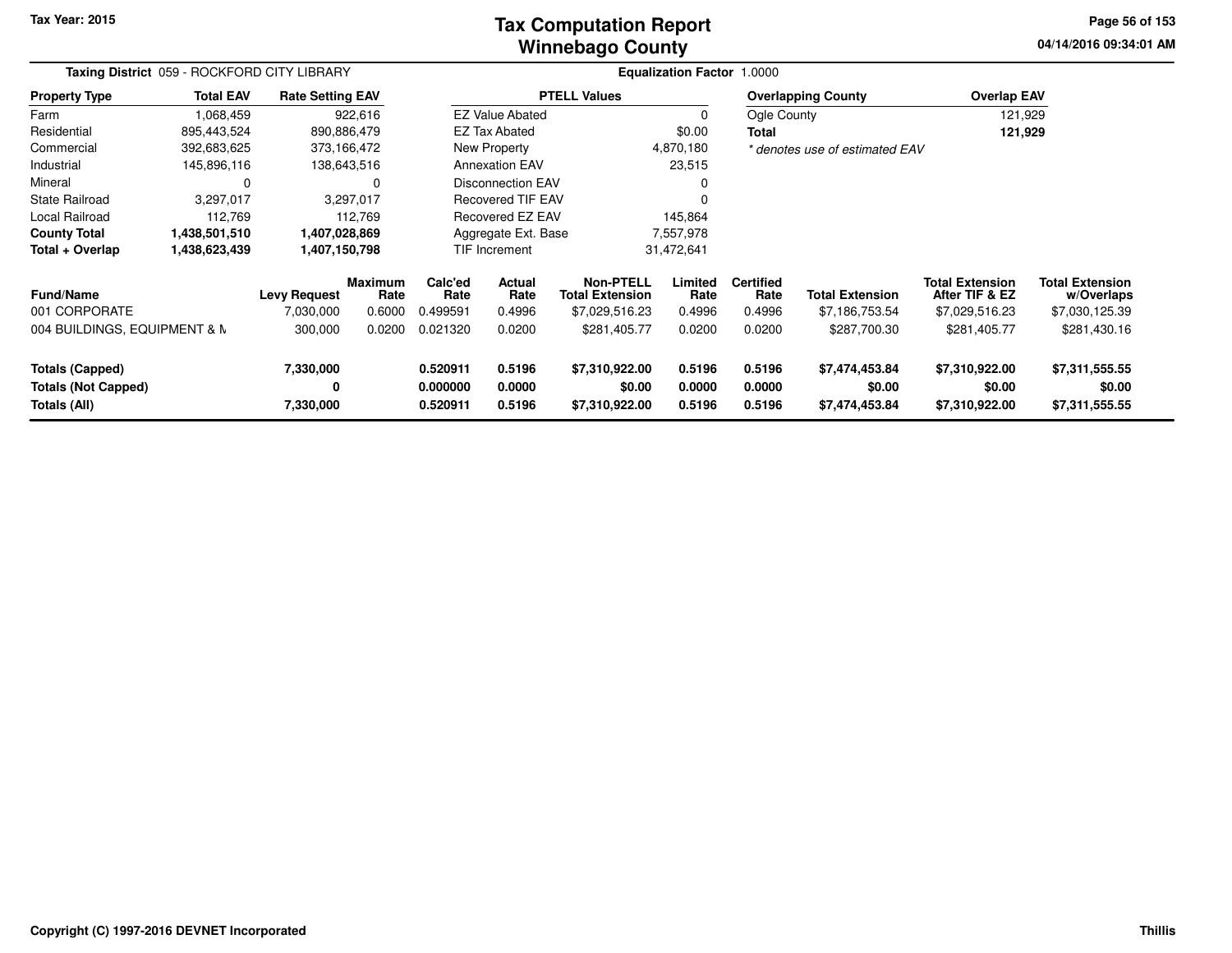# **Winnebago CountyTax Computation Report**

**04/14/2016 09:34:01 AM Page 57 of 153**

| Taxing District 060 - GREATER RKFD AIRPORT |                              |                         |                |                          |                                  |                        | <b>Equalization Factor 1.0000</b> |                  |                        |                        |                        |
|--------------------------------------------|------------------------------|-------------------------|----------------|--------------------------|----------------------------------|------------------------|-----------------------------------|------------------|------------------------|------------------------|------------------------|
| <b>Property Type</b>                       | <b>Total EAV</b>             | <b>Rate Setting EAV</b> |                |                          | <b>PTELL Values</b>              |                        |                                   |                  |                        |                        |                        |
| Farm                                       | 21,259,467                   |                         | 21,006,352     |                          | <b>EZ Value Abated</b>           |                        | $\Omega$                          |                  |                        |                        |                        |
| Residential                                | 1,816,519,593                | 1,811,736,235           |                |                          | <b>EZ Tax Abated</b>             |                        | \$0.00                            |                  |                        |                        |                        |
| Commercial                                 | 575,331,348                  | 544,463,738             |                |                          | New Property                     |                        | 10,541,359                        |                  |                        |                        |                        |
| Industrial                                 | 234, 187, 493<br>210,454,563 |                         |                | <b>Annexation EAV</b>    |                                  |                        |                                   |                  |                        |                        |                        |
| Mineral                                    | 0<br>0                       |                         |                | <b>Disconnection EAV</b> |                                  |                        |                                   |                  |                        |                        |                        |
| <b>State Railroad</b>                      | 5,728,059                    | 5,728,059               |                | <b>Recovered TIF EAV</b> |                                  |                        |                                   |                  |                        |                        |                        |
| Local Railroad                             | 112,769                      |                         | 112,769        |                          | Recovered EZ EAV                 |                        | 145,864                           |                  |                        |                        |                        |
| <b>County Total</b>                        | 2,653,138,729                | 2,593,501,716           |                |                          | Aggregate Ext. Base<br>3,138,229 |                        |                                   |                  |                        |                        |                        |
| Total + Overlap                            | 2,653,138,729                | 2,593,501,716           |                |                          | TIF Increment                    |                        | 59,637,013                        |                  |                        |                        |                        |
|                                            |                              |                         | <b>Maximum</b> | Calc'ed                  | Actual                           | <b>Non-PTELL</b>       | Limited                           | <b>Certified</b> |                        | <b>Total Extension</b> | <b>Total Extension</b> |
| <b>Fund/Name</b>                           |                              | <b>Levy Request</b>     | Rate           | Rate                     | Rate                             | <b>Total Extension</b> | Rate                              | Rate             | <b>Total Extension</b> | After TIF & EZ         | w/Overlaps             |
| 001 CORPORATE                              |                              | 2,173,328               | 0.0750         | 0.083799                 | 0.0750                           | \$1,945,126.29         | 0.0750                            | 0.0750           | \$1,989,854.05         | \$1,945,126.29         | \$1,945,126.29         |
| 003 BONDS & INT 2008                       |                              | $\Omega$                | 0.0000         | 0.000000                 | 0.0000                           | \$0.00                 | 0.0000                            | 0.0000           | \$0.00                 | \$0.00                 | \$0.00                 |
| 003A BONDS & INT 2015 A-B-C                |                              | $\mathbf 0$             | 0.0000         | 0.000000                 | 0.0000                           | \$0.00                 | 0.0000                            | 0.0000           | \$0.00                 | \$0.00                 | \$0.00                 |
| 005 I. M. R. F.                            |                              | 267,181                 | 0.0000         | 0.010302                 | 0.0104                           | \$269,724.18           | 0.0104                            | 0.0104           | \$275,926.43           | \$269,724.18           | \$269,724.18           |
| 027 AUDIT                                  |                              | 34,015                  | 0.0050         | 0.001312                 | 0.0014                           | \$36,309.02            | 0.0014                            | 0.0014           | \$37,143.94            | \$36,309.02            | \$36,309.02            |
| 035 TORT JUDGMENTS, LIABILIT               |                              | 175,000                 | 0.0000         | 0.006748                 | 0.0068                           | \$176,358.12           | 0.0068                            | 0.0068           | \$180,413.43           | \$176,358.12           | \$176,358.12           |
| 047 SOCIAL SECURITY                        |                              | 203,094                 | 0.0000         | 0.007831                 | 0.0079                           | \$204,886.64           | 0.0079                            | 0.0079           | \$209,597.96           | \$204,886.64           | \$204,886.64           |
| 060 UNEMPLOYMENT INSURANC                  |                              | 19,912                  | 0.0000         | 0.000768                 | 0.0008                           | \$20,748.01            | 0.0008                            | 0.0008           | \$21,225.11            | \$20,748.01            | \$20,748.01            |
| 062 WORKERS COMPENSATION                   |                              | 129,469                 | 0.0000         | 0.004992                 | 0.0050                           | \$129,675.09           | 0.0050                            | 0.0050           | \$132,656.94           | \$129,675.09           | \$129,675.09           |
| <b>Totals (Capped)</b>                     |                              | 3,001,999               |                | 0.115752                 | 0.1073                           | \$2,782,827.35         | 0.1073                            | 0.1073           | \$2,846,817.86         | \$2,782,827.35         | \$2,782,827.35         |
| <b>Totals (Not Capped)</b>                 |                              | 0                       |                | 0.000000                 | 0.0000                           | \$0.00                 | 0.0000                            | 0.0000           | \$0.00                 | \$0.00                 | \$0.00                 |
| Totals (All)                               |                              | 3,001,999               |                | 0.115752                 | 0.1073                           | \$2,782,827.35         | 0.1073                            | 0.1073           | \$2,846,817.86         | \$2,782,827.35         | \$2,782,827.35         |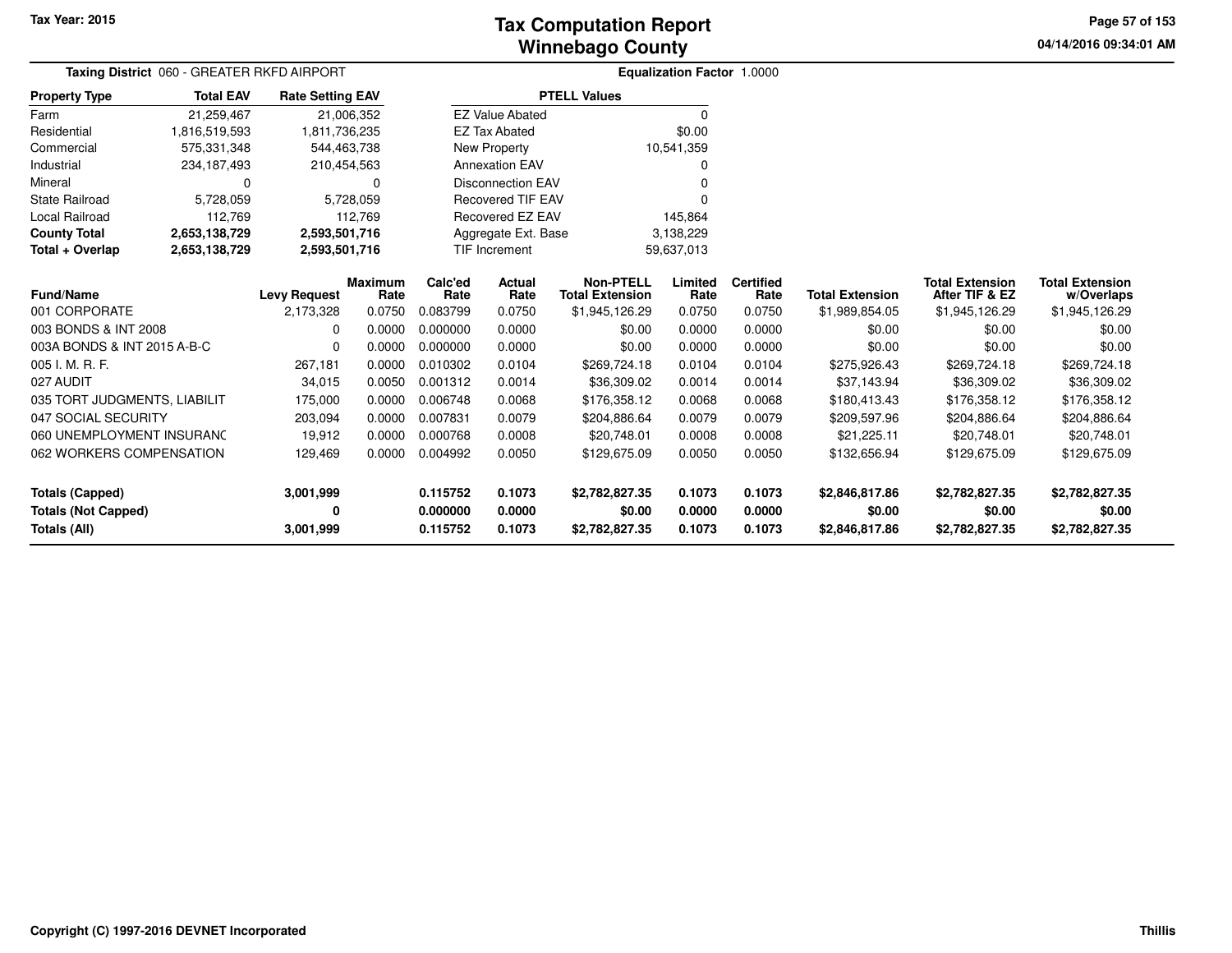**04/14/2016 09:34:01 AM Page 58 of 153**

| Taxing District 061 - SOUTH BELOIT CITY LIBRARY<br><b>Rate Setting EAV</b> |                  |                                |                                  |                                  |                                 |                                                            | <b>Equalization Factor 1.0000</b> |                                    |                                        |                                                          |                                                      |
|----------------------------------------------------------------------------|------------------|--------------------------------|----------------------------------|----------------------------------|---------------------------------|------------------------------------------------------------|-----------------------------------|------------------------------------|----------------------------------------|----------------------------------------------------------|------------------------------------------------------|
| <b>Property Type</b>                                                       | <b>Total EAV</b> |                                |                                  |                                  |                                 | <b>PTELL Values</b>                                        |                                   |                                    |                                        |                                                          |                                                      |
| Farm                                                                       | 190,442          |                                | 190,442                          |                                  | <b>EZ Value Abated</b>          |                                                            | 0                                 |                                    |                                        |                                                          |                                                      |
| Residential                                                                | 69,420,757       |                                | 69,414,703                       |                                  | <b>EZ Tax Abated</b>            |                                                            | \$0.00                            |                                    |                                        |                                                          |                                                      |
| Commercial                                                                 | 20,456,933       |                                | 20,288,060                       |                                  | New Property                    |                                                            | 90,070                            |                                    |                                        |                                                          |                                                      |
| Industrial                                                                 | 12,820,032       |                                | 12,812,748                       |                                  | <b>Annexation EAV</b>           |                                                            |                                   |                                    |                                        |                                                          |                                                      |
| Mineral                                                                    | 0                |                                |                                  |                                  | Disconnection EAV               |                                                            |                                   |                                    |                                        |                                                          |                                                      |
| <b>State Railroad</b>                                                      | 914,210          |                                | 914,210                          |                                  | <b>Recovered TIF EAV</b>        |                                                            |                                   |                                    |                                        |                                                          |                                                      |
| Local Railroad                                                             | $\Omega$         |                                | 0                                |                                  | Recovered EZ EAV                |                                                            |                                   |                                    |                                        |                                                          |                                                      |
| <b>County Total</b>                                                        | 103,802,374      |                                | 103,620,163                      |                                  | Aggregate Ext. Base             |                                                            | 219,943                           |                                    |                                        |                                                          |                                                      |
| Total + Overlap                                                            | 103,802,374      |                                | 103,620,163                      |                                  | TIF Increment                   |                                                            | 182,211                           |                                    |                                        |                                                          |                                                      |
| <b>Fund/Name</b><br>001 CORPORATE                                          |                  | <b>Levy Request</b><br>223,000 | <b>Maximum</b><br>Rate<br>0.6000 | Calc'ed<br>Rate<br>0.215209      | <b>Actual</b><br>Rate<br>0.2153 | <b>Non-PTELL</b><br><b>Total Extension</b><br>\$223,094.21 | Limited<br>Rate<br>0.2142         | <b>Certified</b><br>Rate<br>0.2142 | <b>Total Extension</b><br>\$222,344.69 | <b>Total Extension</b><br>After TIF & EZ<br>\$221,954.39 | <b>Total Extension</b><br>w/Overlaps<br>\$221,954.39 |
| <b>Totals (Capped)</b><br><b>Totals (Not Capped)</b><br>Totals (All)       |                  | 223,000<br>0<br>223,000        |                                  | 0.215209<br>0.000000<br>0.215209 | 0.2153<br>0.0000<br>0.2153      | \$223,094.21<br>\$0.00<br>\$223,094.21                     | 0.2142<br>0.0000<br>0.2142        | 0.2142<br>0.0000<br>0.2142         | \$222,344.69<br>\$0.00<br>\$222,344.69 | \$221,954.39<br>\$0.00<br>\$221,954.39                   | \$221,954.39<br>\$0.00<br>\$221,954.39               |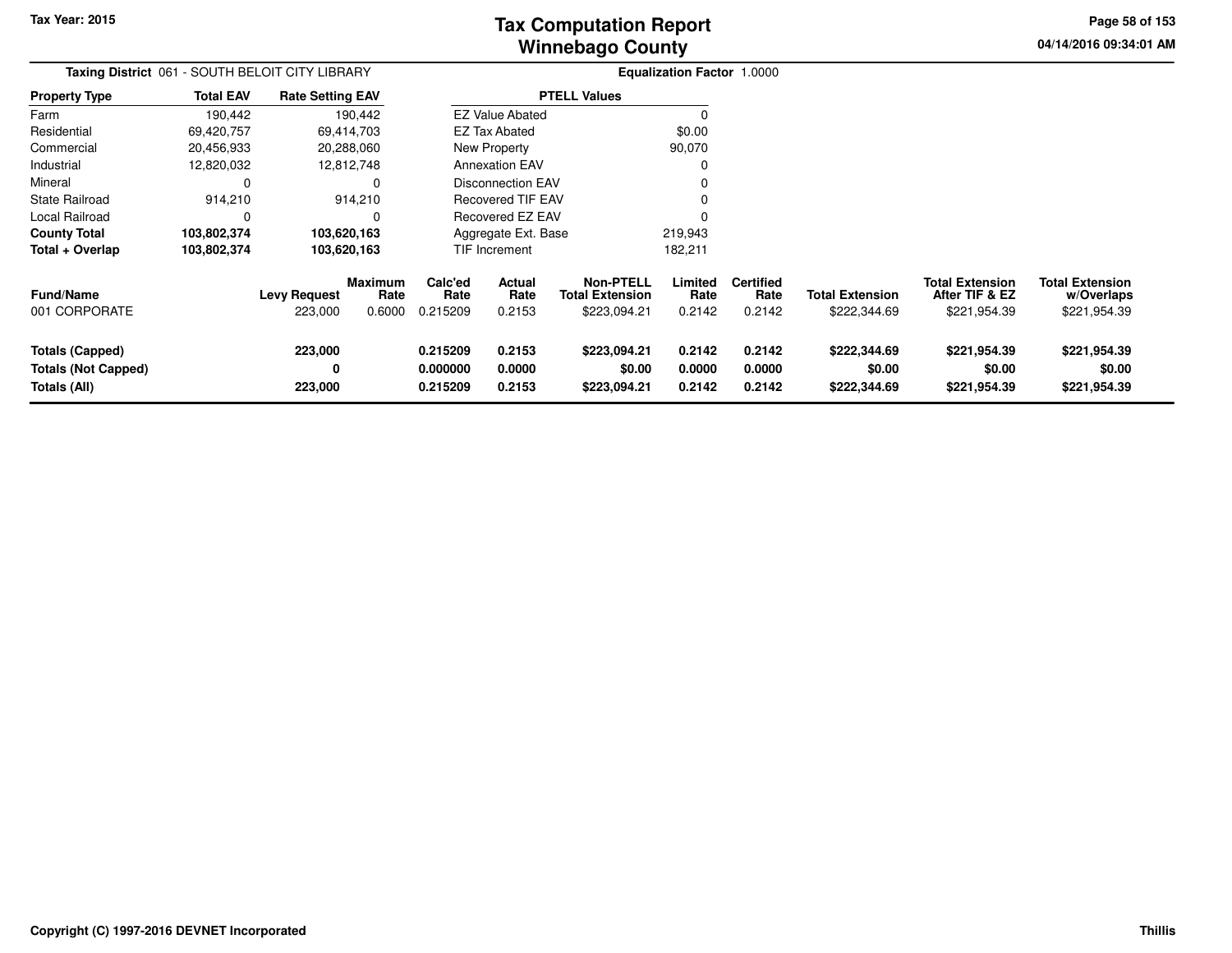# **Winnebago CountyTax Computation Report**

**04/14/2016 09:34:01 AM Page 59 of 153**

| Taxing District 062 - RKFD - WINN DRAINAGE                           |                  |                          |                                  |                                                      |                            |                                                      | <b>Equalization Factor 1.0000</b> |                                    |                                  |                                                    |                                                |
|----------------------------------------------------------------------|------------------|--------------------------|----------------------------------|------------------------------------------------------|----------------------------|------------------------------------------------------|-----------------------------------|------------------------------------|----------------------------------|----------------------------------------------------|------------------------------------------------|
| <b>Property Type</b>                                                 | <b>Total EAV</b> | <b>Rate Setting EAV</b>  |                                  |                                                      |                            | <b>PTELL Values</b>                                  |                                   |                                    |                                  |                                                    |                                                |
| Farm                                                                 | 263,351          |                          | 263,351                          |                                                      | <b>EZ Value Abated</b>     |                                                      |                                   |                                    |                                  |                                                    |                                                |
| Residential                                                          | 6,082,651        |                          | 6,082,651                        |                                                      | <b>EZ Tax Abated</b>       |                                                      | \$0.00                            |                                    |                                  |                                                    |                                                |
| Commercial                                                           | 2,004,588        |                          | 2,004,588                        |                                                      | New Property               |                                                      | 43,738                            |                                    |                                  |                                                    |                                                |
| Industrial                                                           | 896,423          |                          | 896,423                          |                                                      | <b>Annexation EAV</b>      |                                                      |                                   |                                    |                                  |                                                    |                                                |
| Mineral                                                              |                  |                          |                                  | <b>Disconnection EAV</b><br><b>Recovered TIF EAV</b> |                            |                                                      |                                   |                                    |                                  |                                                    |                                                |
| State Railroad                                                       |                  |                          |                                  |                                                      |                            |                                                      |                                   |                                    |                                  |                                                    |                                                |
| Local Railroad                                                       |                  |                          |                                  | Recovered EZ EAV                                     |                            |                                                      |                                   |                                    |                                  |                                                    |                                                |
| <b>County Total</b>                                                  | 9,247,013        |                          | 9,247,013                        |                                                      | Aggregate Ext. Base        |                                                      | 4,010                             |                                    |                                  |                                                    |                                                |
| Total + Overlap                                                      | 9,247,013        |                          | 9,247,013                        |                                                      | TIF Increment              |                                                      | 0                                 |                                    |                                  |                                                    |                                                |
| <b>Fund/Name</b><br>001 CORPORATE                                    |                  | <b>Levy Request</b><br>0 | <b>Maximum</b><br>Rate<br>0.1250 | Calc'ed<br>Rate<br>0.000000                          | Actual<br>Rate<br>0.0000   | <b>Non-PTELL</b><br><b>Total Extension</b><br>\$0.00 | Limited<br>Rate<br>0.0000         | <b>Certified</b><br>Rate<br>0.0000 | <b>Total Extension</b><br>\$0.00 | <b>Total Extension</b><br>After TIF & EZ<br>\$0.00 | <b>Total Extension</b><br>w/Overlaps<br>\$0.00 |
| <b>Totals (Capped)</b><br><b>Totals (Not Capped)</b><br>Totals (All) |                  | 0<br>0<br>0              |                                  | 0.000000<br>0.000000<br>0.000000                     | 0.0000<br>0.0000<br>0.0000 | \$0.00<br>\$0.00<br>\$0.00                           | 0.0000<br>0.0000<br>0.0000        | 0.0000<br>0.0000<br>0.0000         | \$0.00<br>\$0.00<br>\$0.00       | \$0.00<br>\$0.00<br>\$0.00                         | \$0.00<br>\$0.00<br>\$0.00                     |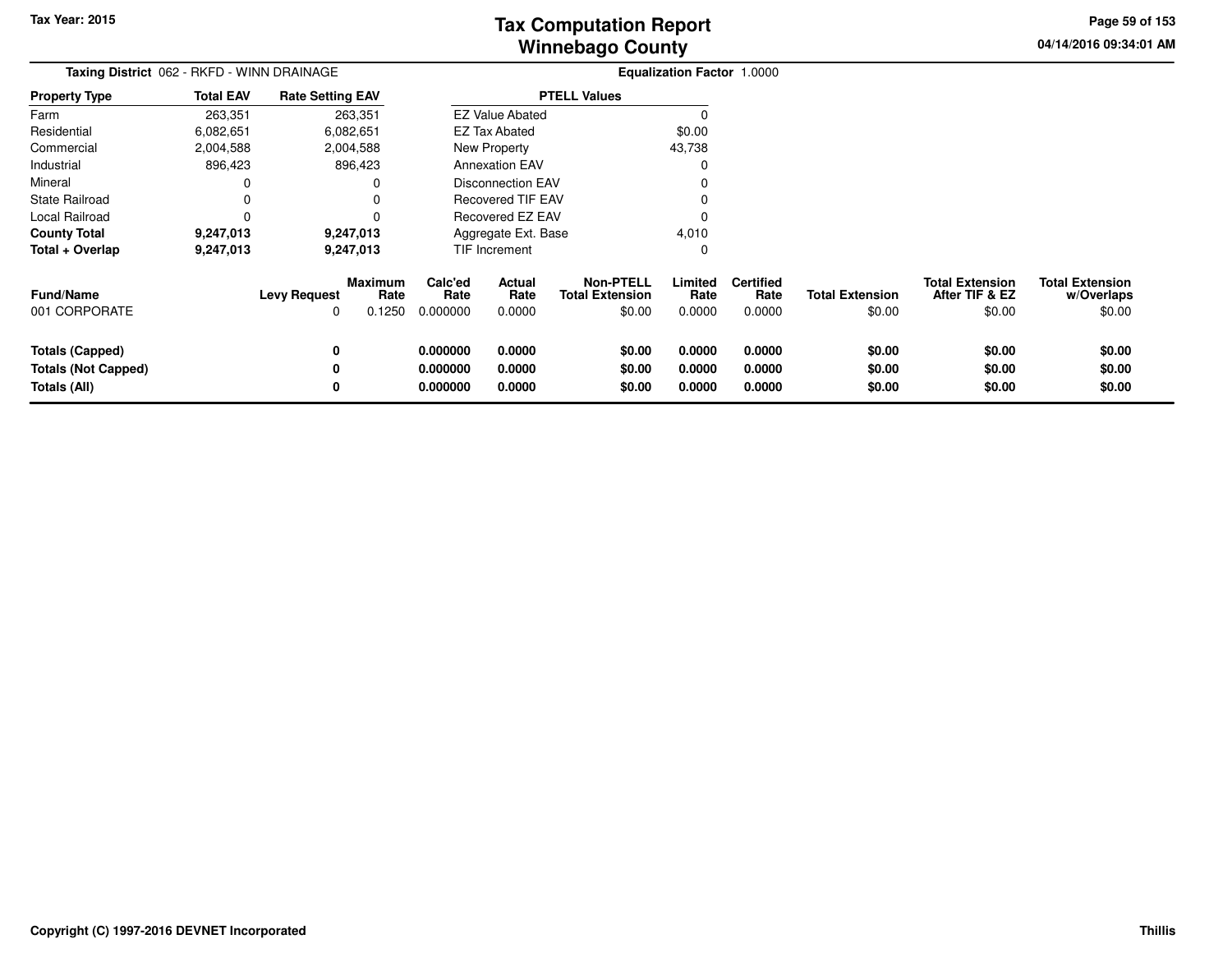**04/14/2016 09:34:01 AMPage 60 of 153**

> **w/Overlaps**\$638.64

| Taxing District 063 - WESTSIDE TIF #2                                |                  |                                                              |                                  |                            |                                                      | Equalization Factor 1.0000 |                                    |                                  |                                                      |                                                  |
|----------------------------------------------------------------------|------------------|--------------------------------------------------------------|----------------------------------|----------------------------|------------------------------------------------------|----------------------------|------------------------------------|----------------------------------|------------------------------------------------------|--------------------------------------------------|
| Property Type                                                        | <b>Total EAV</b> | <b>TIF Base EAV</b>                                          |                                  |                            | <b>PTELL Values</b>                                  |                            |                                    |                                  |                                                      |                                                  |
| Farm                                                                 | O                |                                                              |                                  | <b>EZ Value Abated</b>     |                                                      |                            |                                    |                                  |                                                      |                                                  |
| Residential                                                          |                  |                                                              |                                  | <b>EZ Tax Abated</b>       |                                                      | \$0.00                     |                                    |                                  |                                                      |                                                  |
| Commercial                                                           | 213,392          | 209,217                                                      |                                  | New Property               |                                                      |                            |                                    |                                  |                                                      |                                                  |
| Industrial                                                           | 103,497          | 103,497                                                      |                                  | <b>Annexation EAV</b>      |                                                      |                            |                                    |                                  |                                                      |                                                  |
| Mineral                                                              |                  |                                                              |                                  | <b>Disconnection EAV</b>   |                                                      |                            |                                    |                                  |                                                      |                                                  |
| State Railroad                                                       |                  |                                                              |                                  | <b>Recovered TIF EAV</b>   |                                                      |                            |                                    |                                  |                                                      |                                                  |
| Local Railroad                                                       |                  |                                                              |                                  | Recovered EZ EAV           |                                                      |                            |                                    |                                  |                                                      |                                                  |
| County Total                                                         | 316,889          | 312,714                                                      |                                  | Aggregate Ext. Base        |                                                      |                            |                                    |                                  |                                                      |                                                  |
| Total + Overlap                                                      | 316,889          | 312,714                                                      |                                  | TIF Increment              |                                                      | 4,175                      |                                    |                                  |                                                      |                                                  |
| Fund/Name<br>001 CORPORATE                                           |                  | <b>Maximum</b><br><b>Levy Request</b><br>Rate<br>0.0000<br>0 | Calc'ed<br>Rate<br>0.000000      | Actual<br>Rate<br>0.0000   | <b>Non-PTELL</b><br><b>Total Extension</b><br>\$0.00 | Limited<br>Rate<br>0.0000  | <b>Certified</b><br>Rate<br>0.0000 | <b>Total Extension</b><br>\$0.00 | <b>Total Extension</b><br>After TIF & EZ<br>\$638.64 | <b>Total Extension</b><br>w/Overlaps<br>\$638.64 |
| <b>Totals (Capped)</b><br><b>Totals (Not Capped)</b><br>Totals (All) |                  | 0<br>0<br>0                                                  | 0.000000<br>0.000000<br>0.000000 | 0.0000<br>0.0000<br>0.0000 | \$0.00<br>\$0.00<br>\$0.00                           | 0.0000<br>0.0000<br>0.0000 | 0.0000<br>0.0000<br>0.0000         | \$0.00<br>\$0.00<br>\$0.00       | \$0.00<br>\$638.64<br>\$638.64                       | \$0.00<br>\$638.64<br>\$638.64                   |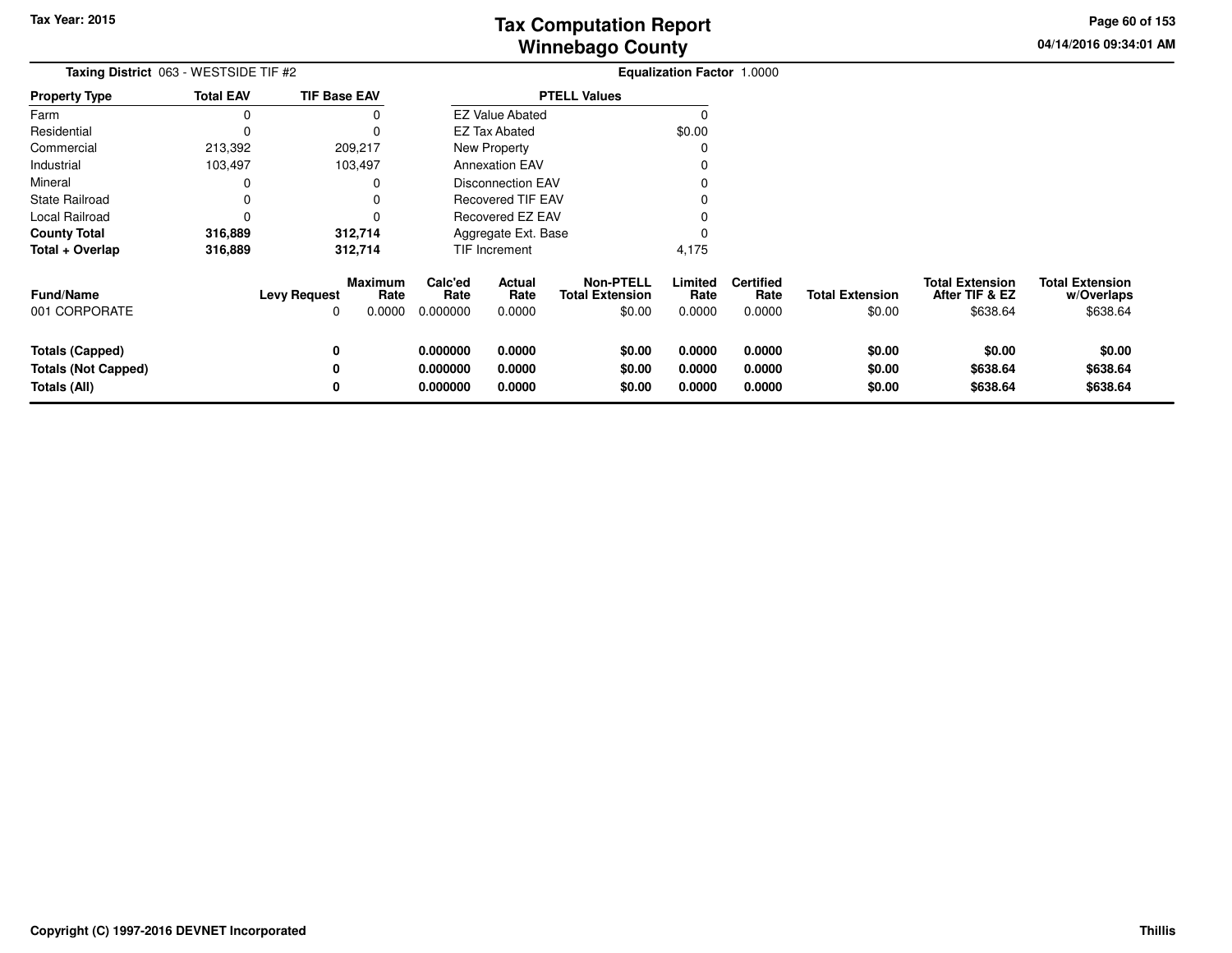**04/14/2016 09:34:01 AM Page 61 of 153**

| Taxing District 064 - LINCOLN-ACRES STREET LIGHT                     |                  |                                                       |                                  | <b>Equalization Factor 1.0000</b> |                                                      |                            |                                    |                                  |                                                    |                                                |
|----------------------------------------------------------------------|------------------|-------------------------------------------------------|----------------------------------|-----------------------------------|------------------------------------------------------|----------------------------|------------------------------------|----------------------------------|----------------------------------------------------|------------------------------------------------|
| <b>Property Type</b>                                                 | <b>Total EAV</b> | <b>Rate Setting EAV</b>                               |                                  |                                   | <b>PTELL Values</b>                                  |                            |                                    |                                  |                                                    |                                                |
| Farm                                                                 | $\Omega$         |                                                       |                                  | <b>EZ Value Abated</b>            |                                                      |                            |                                    |                                  |                                                    |                                                |
| Residential                                                          | 596,093          | 596,093                                               |                                  | <b>EZ Tax Abated</b>              |                                                      | \$0.00                     |                                    |                                  |                                                    |                                                |
| Commercial                                                           |                  |                                                       |                                  | New Property                      |                                                      |                            |                                    |                                  |                                                    |                                                |
| Industrial                                                           |                  |                                                       |                                  | <b>Annexation EAV</b>             |                                                      |                            |                                    |                                  |                                                    |                                                |
| Mineral                                                              |                  |                                                       |                                  | <b>Disconnection EAV</b>          |                                                      |                            |                                    |                                  |                                                    |                                                |
| State Railroad                                                       |                  |                                                       |                                  | <b>Recovered TIF EAV</b>          |                                                      |                            |                                    |                                  |                                                    |                                                |
| Local Railroad                                                       |                  |                                                       |                                  | Recovered EZ EAV                  |                                                      |                            |                                    |                                  |                                                    |                                                |
| <b>County Total</b>                                                  | 596,093          | 596,093                                               |                                  | Aggregate Ext. Base               |                                                      |                            |                                    |                                  |                                                    |                                                |
| Total + Overlap                                                      | 596,093          | 596,093                                               |                                  | <b>TIF Increment</b>              |                                                      |                            |                                    |                                  |                                                    |                                                |
| <b>Fund/Name</b><br>001 CORPORATE                                    |                  | Maximum<br>Rate<br><b>Levy Request</b><br>2.0000<br>0 | Calc'ed<br>Rate<br>0.000000      | Actual<br>Rate<br>0.0000          | <b>Non-PTELL</b><br><b>Total Extension</b><br>\$0.00 | Limited<br>Rate<br>0.0000  | <b>Certified</b><br>Rate<br>0.0000 | <b>Total Extension</b><br>\$0.00 | <b>Total Extension</b><br>After TIF & EZ<br>\$0.00 | <b>Total Extension</b><br>w/Overlaps<br>\$0.00 |
| <b>Totals (Capped)</b><br><b>Totals (Not Capped)</b><br>Totals (All) |                  | 0<br>0<br>0                                           | 0.000000<br>0.000000<br>0.000000 | 0.0000<br>0.0000<br>0.0000        | \$0.00<br>\$0.00<br>\$0.00                           | 0.0000<br>0.0000<br>0.0000 | 0.0000<br>0.0000<br>0.0000         | \$0.00<br>\$0.00<br>\$0.00       | \$0.00<br>\$0.00<br>\$0.00                         | \$0.00<br>\$0.00<br>\$0.00                     |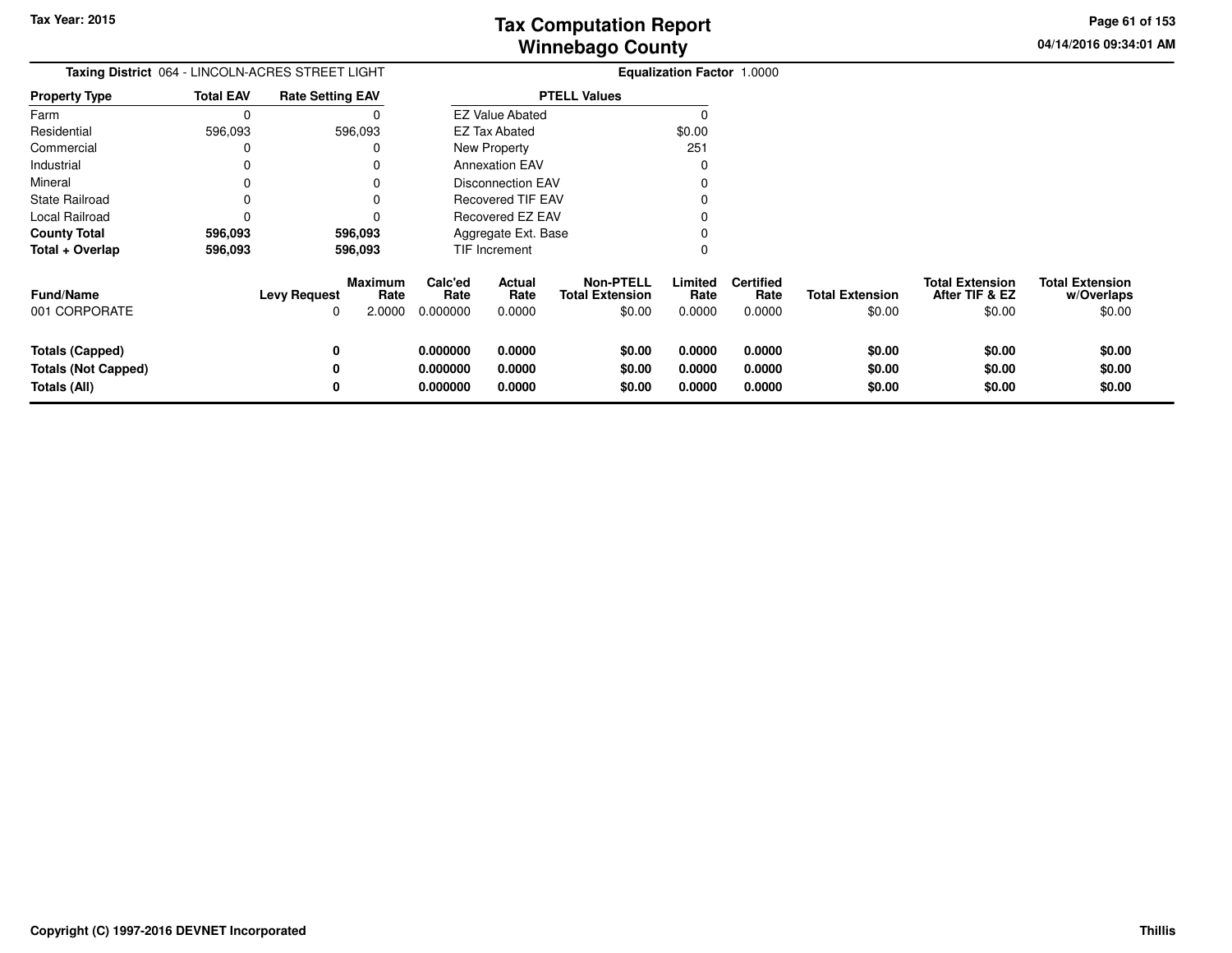**04/14/2016 09:34:01 AM Page 62 of 153**

| Taxing District 065 - WASHINGTON PARK STREET LIGHT                   | <b>Equalization Factor 1.0000</b> |                               |                                  |                                  |                                 |                                                           |                            |                                    |                                       |                                                         |                                                     |
|----------------------------------------------------------------------|-----------------------------------|-------------------------------|----------------------------------|----------------------------------|---------------------------------|-----------------------------------------------------------|----------------------------|------------------------------------|---------------------------------------|---------------------------------------------------------|-----------------------------------------------------|
| <b>Property Type</b>                                                 | <b>Total EAV</b>                  | <b>Rate Setting EAV</b>       |                                  |                                  |                                 | <b>PTELL Values</b>                                       |                            |                                    |                                       |                                                         |                                                     |
| Farm                                                                 | $\mathbf 0$                       |                               |                                  |                                  | <b>EZ Value Abated</b>          |                                                           | $\Omega$                   |                                    |                                       |                                                         |                                                     |
| Residential                                                          | 1,318,911                         |                               | 1,318,911                        |                                  | <b>EZ Tax Abated</b>            |                                                           | \$0.00                     |                                    |                                       |                                                         |                                                     |
| Commercial                                                           | 13,373                            |                               | 13,373                           |                                  | New Property<br>3,951           |                                                           |                            |                                    |                                       |                                                         |                                                     |
| Industrial                                                           | 82,200                            |                               | 82,200                           | <b>Annexation EAV</b><br>0       |                                 |                                                           |                            |                                    |                                       |                                                         |                                                     |
| Mineral                                                              |                                   |                               |                                  | <b>Disconnection EAV</b><br>0    |                                 |                                                           |                            |                                    |                                       |                                                         |                                                     |
| <b>State Railroad</b>                                                | 0                                 |                               |                                  |                                  | <b>Recovered TIF EAV</b>        |                                                           |                            |                                    |                                       |                                                         |                                                     |
| Local Railroad                                                       | $\Omega$                          |                               |                                  | Recovered EZ EAV                 |                                 |                                                           |                            |                                    |                                       |                                                         |                                                     |
| <b>County Total</b>                                                  | 1,414,484                         |                               | 1,414,484                        | 12,342<br>Aggregate Ext. Base    |                                 |                                                           |                            |                                    |                                       |                                                         |                                                     |
| Total + Overlap                                                      | 1,414,484                         |                               | 1,414,484                        |                                  | TIF Increment                   |                                                           | 0                          |                                    |                                       |                                                         |                                                     |
| <b>Fund/Name</b><br>001 CORPORATE                                    |                                   | <b>Levy Request</b><br>12,341 | <b>Maximum</b><br>Rate<br>2.0000 | Calc'ed<br>Rate<br>0.872474      | <b>Actual</b><br>Rate<br>0.8725 | <b>Non-PTELL</b><br><b>Total Extension</b><br>\$12,341.37 | Limited<br>Rate<br>0.8725  | <b>Certified</b><br>Rate<br>0.8725 | <b>Total Extension</b><br>\$12,341.37 | <b>Total Extension</b><br>After TIF & EZ<br>\$12,341.37 | <b>Total Extension</b><br>w/Overlaps<br>\$12,341.37 |
| <b>Totals (Capped)</b><br><b>Totals (Not Capped)</b><br>Totals (All) |                                   | 12,341<br>0<br>12,341         |                                  | 0.872474<br>0.000000<br>0.872474 | 0.8725<br>0.0000<br>0.8725      | \$12,341.37<br>\$0.00<br>\$12,341.37                      | 0.8725<br>0.0000<br>0.8725 | 0.8725<br>0.0000<br>0.8725         | \$12,341.37<br>\$0.00<br>\$12,341.37  | \$12,341.37<br>\$0.00<br>\$12,341.37                    | \$12,341.37<br>\$0.00<br>\$12,341.37                |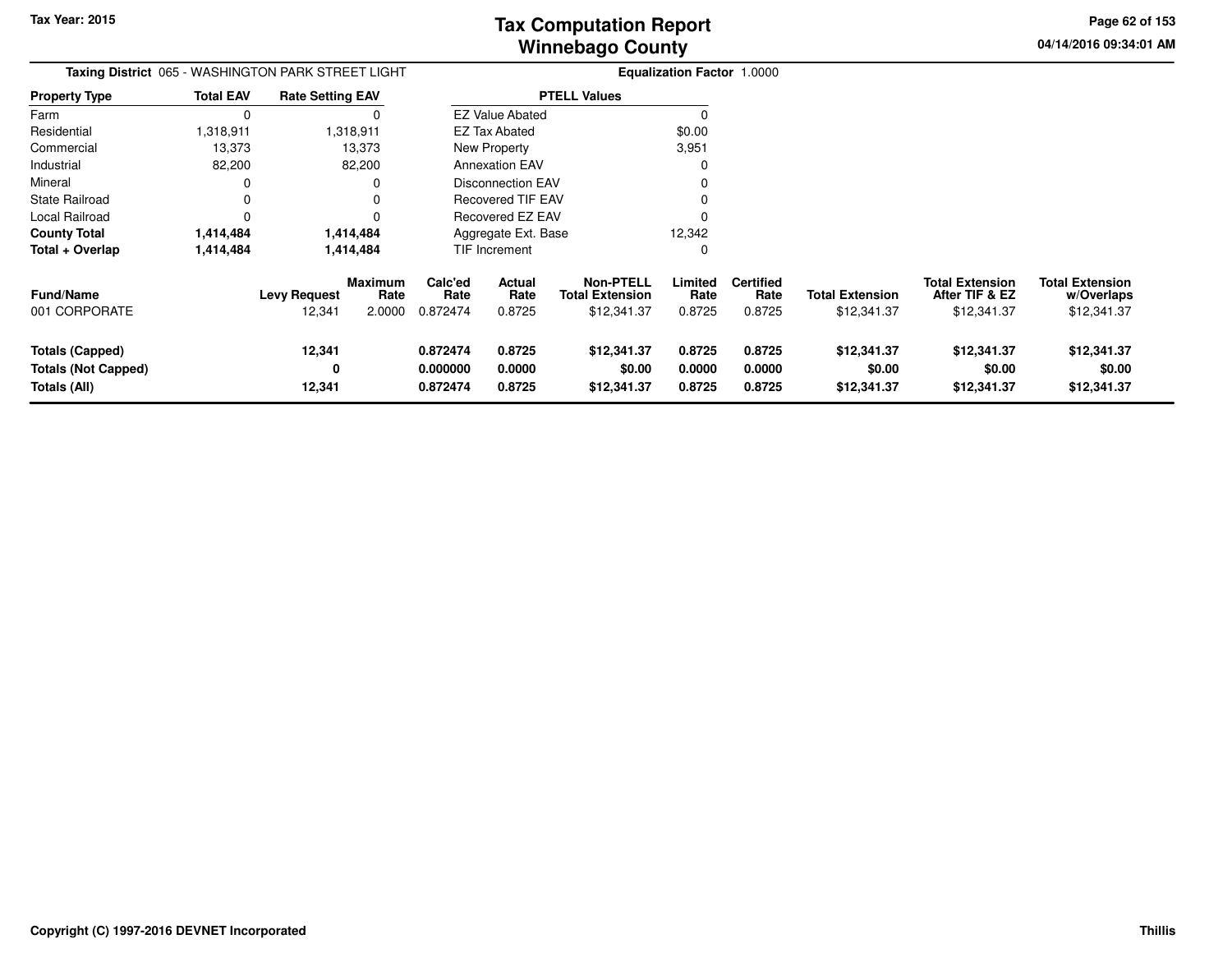**04/14/2016 09:34:01 AMPage 63 of 153**

| Taxing District 066 - EAST STATE & ALPINE TIF                        |                  |                          |                                  |                                  |                            |                                                      | <b>Equalization Factor 1.0000</b> |                                    |                                  |                                                          |                                                      |
|----------------------------------------------------------------------|------------------|--------------------------|----------------------------------|----------------------------------|----------------------------|------------------------------------------------------|-----------------------------------|------------------------------------|----------------------------------|----------------------------------------------------------|------------------------------------------------------|
| <b>Property Type</b>                                                 | <b>Total EAV</b> | <b>TIF Base EAV</b>      |                                  |                                  |                            | <b>PTELL Values</b>                                  |                                   |                                    |                                  |                                                          |                                                      |
| Farm                                                                 |                  |                          |                                  |                                  | <b>EZ Value Abated</b>     |                                                      |                                   |                                    |                                  |                                                          |                                                      |
| Residential                                                          |                  |                          |                                  |                                  | <b>EZ Tax Abated</b>       |                                                      | \$0.00                            |                                    |                                  |                                                          |                                                      |
| Commercial                                                           | 11,181,100       |                          | 10,431,463                       |                                  | New Property               |                                                      |                                   |                                    |                                  |                                                          |                                                      |
| Industrial                                                           |                  |                          |                                  |                                  | <b>Annexation EAV</b>      |                                                      |                                   |                                    |                                  |                                                          |                                                      |
| Mineral                                                              |                  |                          |                                  |                                  | <b>Disconnection EAV</b>   |                                                      |                                   |                                    |                                  |                                                          |                                                      |
| State Railroad                                                       |                  |                          |                                  | <b>Recovered TIF EAV</b>         |                            |                                                      |                                   |                                    |                                  |                                                          |                                                      |
| Local Railroad                                                       |                  |                          |                                  |                                  | Recovered EZ EAV           |                                                      |                                   |                                    |                                  |                                                          |                                                      |
| <b>County Total</b>                                                  | 11,181,100       |                          | 10,431,463                       |                                  | Aggregate Ext. Base        |                                                      |                                   |                                    |                                  |                                                          |                                                      |
| Total + Overlap                                                      | 11,181,100       |                          | 10,431,463                       |                                  | <b>TIF Increment</b>       |                                                      | 749,637                           |                                    |                                  |                                                          |                                                      |
| <b>Fund/Name</b><br>001 CORPORATE                                    |                  | <b>Levy Request</b><br>0 | <b>Maximum</b><br>Rate<br>0.0000 | Calc'ed<br>Rate<br>0.000000      | Actual<br>Rate<br>0.0000   | <b>Non-PTELL</b><br><b>Total Extension</b><br>\$0.00 | Limited<br>Rate<br>0.0000         | <b>Certified</b><br>Rate<br>0.0000 | <b>Total Extension</b><br>\$0.00 | <b>Total Extension</b><br>After TIF & EZ<br>\$114,666.78 | <b>Total Extension</b><br>w/Overlaps<br>\$114,666.78 |
| <b>Totals (Capped)</b><br><b>Totals (Not Capped)</b><br>Totals (All) |                  | 0<br>0<br>0              |                                  | 0.000000<br>0.000000<br>0.000000 | 0.0000<br>0.0000<br>0.0000 | \$0.00<br>\$0.00<br>\$0.00                           | 0.0000<br>0.0000<br>0.0000        | 0.0000<br>0.0000<br>0.0000         | \$0.00<br>\$0.00<br>\$0.00       | \$0.00<br>\$114,666.78<br>\$114,666.78                   | \$0.00<br>\$114,666.78<br>\$114,666.78               |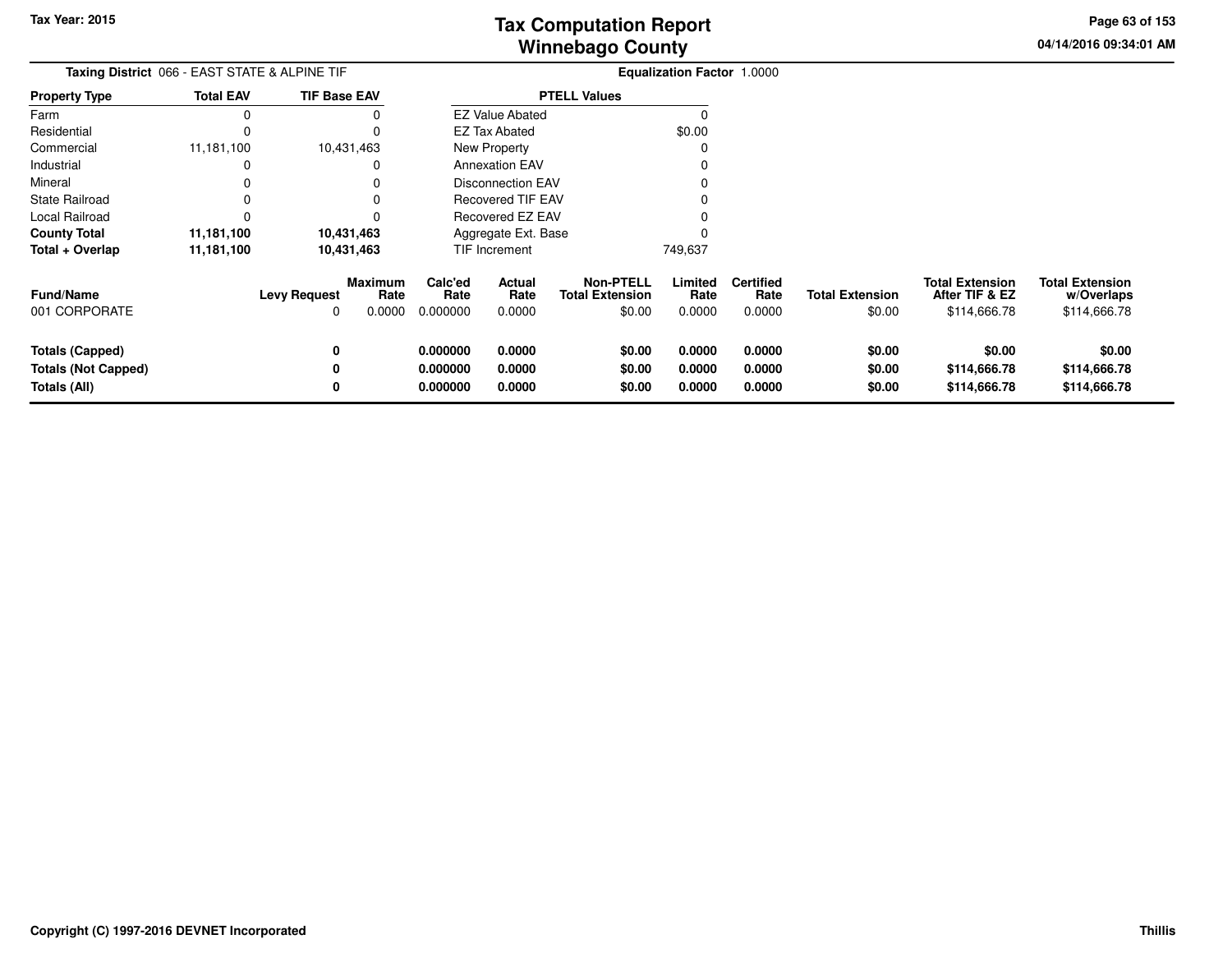**04/14/2016 09:34:01 AMPage 64 of 153**

> **w/Overlaps**\$63,010.20

| Taxing District 067 - WEST STATE & CENTRAL TIF |                  |                     |                                  |                             |                          |                                               | <b>Equalization Factor 1.0000</b> |                                    |                                  |                                                         |                                                     |
|------------------------------------------------|------------------|---------------------|----------------------------------|-----------------------------|--------------------------|-----------------------------------------------|-----------------------------------|------------------------------------|----------------------------------|---------------------------------------------------------|-----------------------------------------------------|
| <b>Property Type</b>                           | <b>Total EAV</b> | <b>TIF Base EAV</b> |                                  |                             |                          | <b>PTELL Values</b>                           |                                   |                                    |                                  |                                                         |                                                     |
| Farm                                           | 0                |                     | O                                |                             | <b>EZ Value Abated</b>   |                                               |                                   |                                    |                                  |                                                         |                                                     |
| Residential                                    | 9,542,383        |                     | 9,293,832                        |                             | <b>EZ Tax Abated</b>     |                                               | \$0.00                            |                                    |                                  |                                                         |                                                     |
| Commercial                                     | 653,870          |                     | 490,494                          |                             | New Property             |                                               |                                   |                                    |                                  |                                                         |                                                     |
| Industrial                                     | 82,584           |                     | 82,584                           |                             | <b>Annexation EAV</b>    |                                               |                                   |                                    |                                  |                                                         |                                                     |
| Mineral                                        | 0                |                     |                                  |                             | Disconnection EAV        |                                               |                                   |                                    |                                  |                                                         |                                                     |
| State Railroad                                 | 0                |                     |                                  |                             | Recovered TIF EAV        |                                               |                                   |                                    |                                  |                                                         |                                                     |
| Local Railroad                                 | $\Omega$         |                     |                                  |                             | Recovered EZ EAV         |                                               |                                   |                                    |                                  |                                                         |                                                     |
| 10,278,837<br>9,866,910<br><b>County Total</b> |                  |                     |                                  | Aggregate Ext. Base         |                          |                                               |                                   |                                    |                                  |                                                         |                                                     |
| Total + Overlap                                | 10,278,837       |                     | 9,866,910                        |                             | TIF Increment            |                                               | 411,927                           |                                    |                                  |                                                         |                                                     |
| <b>Fund/Name</b><br>001 CORPORATE              |                  | <b>Levy Request</b> | <b>Maximum</b><br>Rate<br>0.0000 | Calc'ed<br>Rate<br>0.000000 | Actual<br>Rate<br>0.0000 | Non-PTELL<br><b>Total Extension</b><br>\$0.00 | Limited<br>Rate<br>0.0000         | <b>Certified</b><br>Rate<br>0.0000 | <b>Total Extension</b><br>\$0.00 | <b>Total Extension</b><br>After TIF & EZ<br>\$63,010.20 | <b>Total Extension</b><br>w/Overlaps<br>\$63,010.20 |
|                                                |                  |                     |                                  |                             |                          |                                               |                                   |                                    |                                  |                                                         |                                                     |
| <b>Totals (Capped)</b>                         |                  |                     |                                  | 0.000000                    | 0.0000                   | \$0.00                                        | 0.0000                            | 0.0000                             | \$0.00                           | \$0.00                                                  | \$0.00                                              |
| <b>Totals (Not Capped)</b>                     |                  |                     |                                  | 0.000000                    | 0.0000                   | \$0.00                                        | 0.0000                            | 0.0000                             | \$0.00                           | \$63,010.20                                             | \$63,010.20                                         |
| Totals (All)                                   |                  |                     |                                  | 0.000000                    | 0.0000                   | \$0.00                                        | 0.0000                            | 0.0000                             | \$0.00                           | \$63,010.20                                             | \$63,010.20                                         |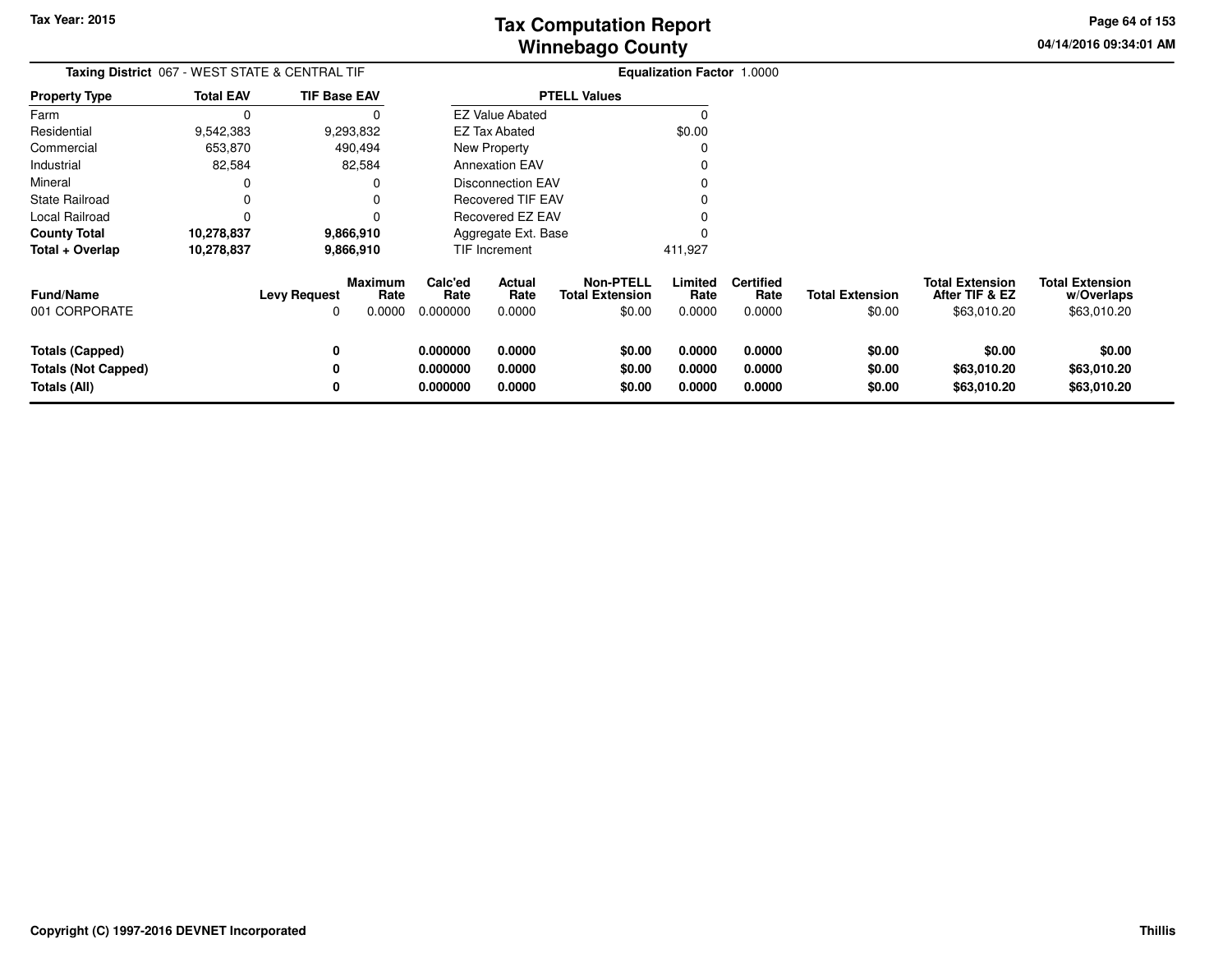**04/14/2016 09:34:01 AMPage 65 of 153**

| Taxing District 068 - WEST STATE & KILBURN TIF                       |                  |                          |                                  |                                  |                            |                                                      | <b>Equalization Factor 1.0000</b> |                                    |                                  |                                                         |                                                     |
|----------------------------------------------------------------------|------------------|--------------------------|----------------------------------|----------------------------------|----------------------------|------------------------------------------------------|-----------------------------------|------------------------------------|----------------------------------|---------------------------------------------------------|-----------------------------------------------------|
| <b>Property Type</b>                                                 | <b>Total EAV</b> | <b>TIF Base EAV</b>      |                                  |                                  |                            | <b>PTELL Values</b>                                  |                                   |                                    |                                  |                                                         |                                                     |
| Farm                                                                 |                  |                          |                                  |                                  | <b>EZ Value Abated</b>     |                                                      |                                   |                                    |                                  |                                                         |                                                     |
| Residential                                                          | 63,106           |                          | 52,530                           |                                  | <b>EZ Tax Abated</b>       |                                                      | \$0.00                            |                                    |                                  |                                                         |                                                     |
| Commercial                                                           | 128,561          |                          | 13,770                           |                                  | New Property               |                                                      |                                   |                                    |                                  |                                                         |                                                     |
| Industrial                                                           | 703,871          |                          | 631,858                          |                                  | <b>Annexation EAV</b>      |                                                      |                                   |                                    |                                  |                                                         |                                                     |
| Mineral                                                              |                  |                          |                                  |                                  | <b>Disconnection EAV</b>   |                                                      |                                   |                                    |                                  |                                                         |                                                     |
| <b>State Railroad</b>                                                |                  |                          |                                  | <b>Recovered TIF EAV</b>         |                            |                                                      |                                   |                                    |                                  |                                                         |                                                     |
| Local Railroad                                                       | $\Omega$         |                          |                                  | Recovered EZ EAV                 |                            |                                                      |                                   |                                    |                                  |                                                         |                                                     |
| <b>County Total</b>                                                  | 895,538          |                          | 698,158                          |                                  | Aggregate Ext. Base        |                                                      |                                   |                                    |                                  |                                                         |                                                     |
| Total + Overlap                                                      | 895,538          |                          | 698,158                          |                                  | TIF Increment              |                                                      | 197,380                           |                                    |                                  |                                                         |                                                     |
| <b>Fund/Name</b><br>001 CORPORATE                                    |                  | <b>Levy Request</b><br>0 | <b>Maximum</b><br>Rate<br>0.0000 | Calc'ed<br>Rate<br>0.000000      | Actual<br>Rate<br>0.0000   | <b>Non-PTELL</b><br><b>Total Extension</b><br>\$0.00 | Limited<br>Rate<br>0.0000         | <b>Certified</b><br>Rate<br>0.0000 | <b>Total Extension</b><br>\$0.00 | <b>Total Extension</b><br>After TIF & EZ<br>\$30,191.92 | <b>Total Extension</b><br>w/Overlaps<br>\$30,191.92 |
| <b>Totals (Capped)</b><br><b>Totals (Not Capped)</b><br>Totals (All) |                  | 0<br>0<br>0              |                                  | 0.000000<br>0.000000<br>0.000000 | 0.0000<br>0.0000<br>0.0000 | \$0.00<br>\$0.00<br>\$0.00                           | 0.0000<br>0.0000<br>0.0000        | 0.0000<br>0.0000<br>0.0000         | \$0.00<br>\$0.00<br>\$0.00       | \$0.00<br>\$30,191.92<br>\$30,191.92                    | \$0.00<br>\$30,191.92<br>\$30,191.92                |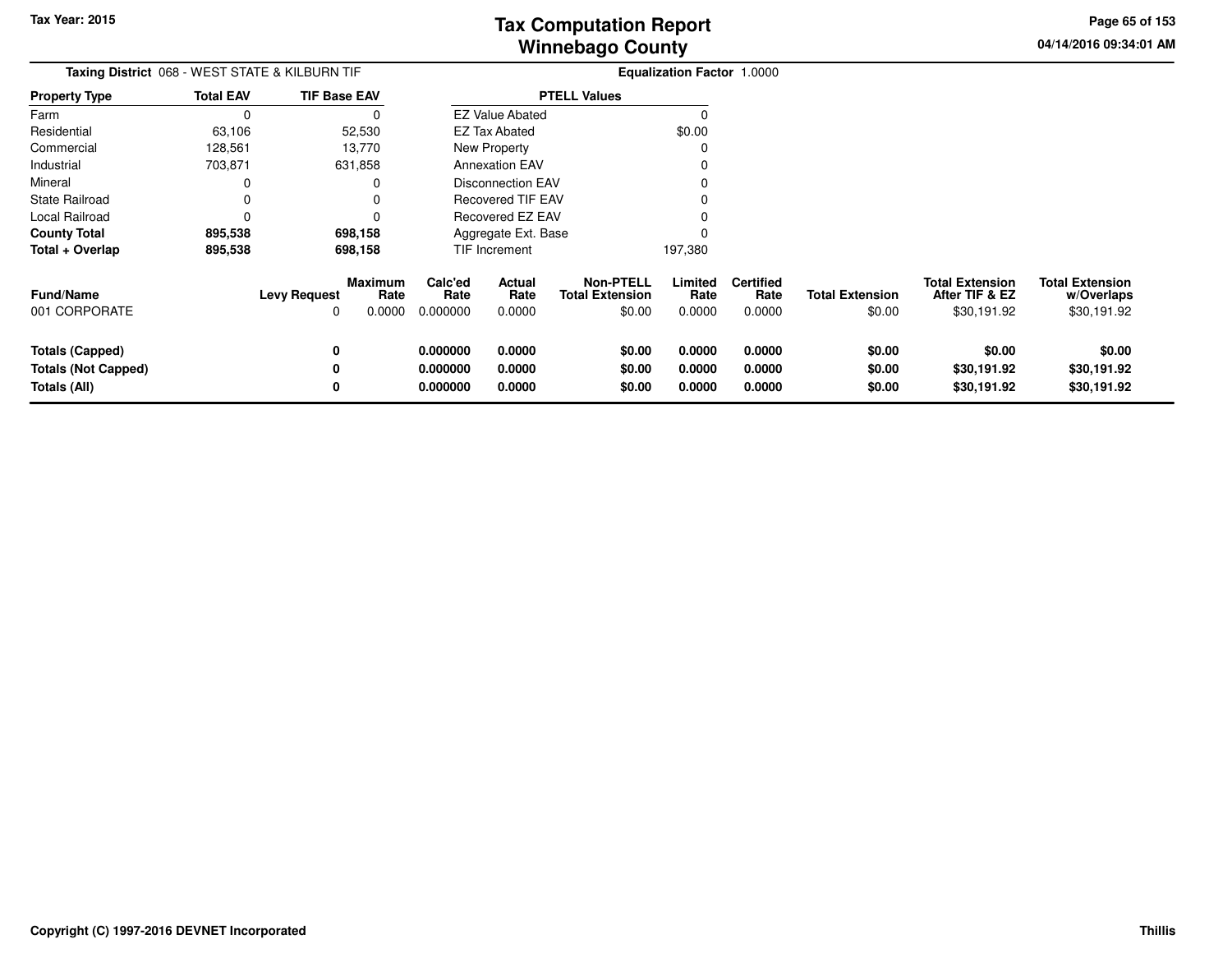**04/14/2016 09:34:01 AM Page 66 of 153**

| Taxing District 070 - HARLEM SCHOOL DIST 122 |                  |                         |                        |                                   |                          | <b>Equalization Factor 1.0000</b>          |                 |                          |                        |                                          |                                      |
|----------------------------------------------|------------------|-------------------------|------------------------|-----------------------------------|--------------------------|--------------------------------------------|-----------------|--------------------------|------------------------|------------------------------------------|--------------------------------------|
| <b>Property Type</b>                         | <b>Total EAV</b> | <b>Rate Setting EAV</b> |                        |                                   |                          | <b>PTELL Values</b>                        |                 |                          |                        |                                          |                                      |
| Farm                                         | 401,253          |                         | 400,090                |                                   | <b>EZ Value Abated</b>   |                                            | 0               |                          |                        |                                          |                                      |
| Residential                                  | 410,683,449      | 410,461,562             |                        |                                   | <b>EZ Tax Abated</b>     |                                            | \$0.00          |                          |                        |                                          |                                      |
| Commercial                                   | 114,360,708      | 102,993,446             |                        |                                   | <b>New Property</b>      |                                            | 4,137,758       |                          |                        |                                          |                                      |
| Industrial                                   | 63,143,071       | 54,594,788              |                        |                                   | <b>Annexation EAV</b>    |                                            | 0               |                          |                        |                                          |                                      |
| Mineral                                      | 0                |                         | 0                      |                                   | <b>Disconnection EAV</b> |                                            | O               |                          |                        |                                          |                                      |
| <b>State Railroad</b>                        | 496,170          |                         | 496,170                |                                   | <b>Recovered TIF EAV</b> |                                            | ŋ               |                          |                        |                                          |                                      |
| <b>Local Railroad</b>                        | $\Omega$         |                         | 0                      |                                   | Recovered EZ EAV         |                                            | 0               |                          |                        |                                          |                                      |
| <b>County Total</b>                          | 589,084,651      | 568,946,056             |                        | Aggregate Ext. Base<br>40,342,028 |                          |                                            |                 |                          |                        |                                          |                                      |
| Total + Overlap                              | 589,084,651      | 568,946,056             |                        |                                   | <b>TIF Increment</b>     | 20,138,595                                 |                 |                          |                        |                                          |                                      |
| <b>Fund/Name</b>                             |                  | <b>Levy Request</b>     | <b>Maximum</b><br>Rate | Calc'ed<br>Rate                   | <b>Actual</b><br>Rate    | <b>Non-PTELL</b><br><b>Total Extension</b> | Limited<br>Rate | <b>Certified</b><br>Rate | <b>Total Extension</b> | <b>Total Extension</b><br>After TIF & EZ | <b>Total Extension</b><br>w/Overlaps |
| 002 EDUCATION                                |                  | 23,150,000              | 4.0000                 | 4.068927                          | 4.0000                   | \$22,757,842.24                            | 4.0000          | 4.0000                   | \$23,563,386.04        | \$22,757,842.24                          | \$22,757,842.24                      |
| 003 BONDS & INT 2015                         |                  | 1,540,785               | 0.0000                 | 0.270814                          | 0.2709                   | \$1,541,274.87                             | 0.2709          | 0.2709                   | \$1,595,830.32         | \$1,541,274.87                           | \$1,541,274.87                       |
| 003a BONDS & INT 2005                        |                  | 0                       | 0.0000                 | 0.000000                          | 0.0000                   | \$0.00                                     | 0.0000          | 0.0000                   | \$0.00                 | \$0.00                                   | \$0.00                               |
| 003B BONDS & INT 1998                        |                  | 4,655,000               | 0.0000                 | 0.818180                          | 0.8182                   | \$4,655,116.63                             | 0.8182          | 0.8182                   | \$4,819,890.61         | \$4,655,116.63                           | \$4,655,116.63                       |
| 003C BONDS & INT 2010                        |                  | 477,350                 | 0.0000                 | 0.083901                          | 0.0840                   | \$477,914.69                               | 0.0840          | 0.0840                   | \$494,831.11           | \$477,914.69                             | \$477,914.69                         |
| 003D BONDS & INT 2016                        |                  | 76,533                  | 0.0000                 | 0.013452                          | 0.0135                   | \$76,807.72                                | 0.0135          | 0.0135                   | \$79,526.43            | \$76,807.72                              | \$76,807.72                          |
| 004 OPERATIONS & MAINTENAN                   |                  | 4,350,000               | 0.7500                 | 0.764572                          | 0.7500                   | \$4,267,095.42                             | 0.7500          | 0.7500                   | \$4,418,134.88         | \$4,267,095.42                           | \$4,267,095.42                       |
| 005 I. M. R. F.                              |                  | 1,225,000               | 0.0000                 | 0.215310                          | 0.2154                   | \$1,225,509.80                             | 0.2127          | 0.2127                   | \$1,252,983.05         | \$1,210,148.26                           | \$1,210,148.26                       |
| 030 TRANSPORTATION SYSTEM                    |                  | 4,855,000               | 0.0000                 | 0.853332                          | 0.8534                   | \$4,855,385.64                             | 0.7466          | 0.7466                   | \$4,398,106.00         | \$4,247,751.25                           | \$4,247,751.25                       |
| 031 WORKING CASH                             |                  | 285,000                 | 0.0500                 | 0.050093                          | 0.0500                   | \$284,473.03                               | 0.0500          | 0.0500                   | \$294,542.33           | \$284,473.03                             | \$284,473.03                         |
| 032 FIRE PREV/SFTY/ENERGY                    |                  | 150,000                 | 0.1000                 | 0.026365                          | 0.0264                   | \$150,201.76                               | 0.0176          | 0.0176                   | \$103,678.90           | \$100,134.51                             | \$100,134.51                         |
| 033 SPECIAL EDUCATION                        |                  | 4,650,000               | 0.8000                 | 0.817301                          | 0.8000                   | \$4,551,568.45                             | 0.8000          | 0.8000                   | \$4,712,677.21         | \$4,551,568.45                           | \$4,551,568.45                       |
| 035 TORT JUDGMENTS, LIABILIT                 |                  | 1,850,000               | 0.0000                 | 0.325163                          | 0.3252                   | \$1,850,212.57                             | 0.3032          | 0.3032                   | \$1,786,104.66         | \$1,725,044.44                           | \$1,725,044.44                       |
| 047 SOCIAL SECURITY                          |                  | 1,250,000               | 0.0000                 | 0.219705                          | 0.2198                   | \$1,250,543.43                             | 0.2197          | 0.2197                   | \$1,294,218.98         | \$1,249,974.49                           | \$1,249,974.49                       |
| 057 LEASE/PURCHASE/RENTAL                    |                  | 585,000                 | 0.1000                 | 0.102822                          | 0.1000                   | \$568,946.06                               | 0.1000          | 0.1000                   | \$589,084.65           | \$568,946.06                             | \$568,946.06                         |
| <b>Totals (Capped)</b>                       |                  | 42,350,000              |                        | 7.443590                          | 7.3402                   | \$41,761,778.40                            | 7.1998          | 7.1998                   | \$42,412,916.70        | \$40,962,978.15                          | \$40,962,978.15                      |
| <b>Totals (Not Capped)</b>                   |                  | 6,749,668               |                        | 1.186347                          | 1.1866                   | \$6,751,113.91                             | 1.1866          | 1.1866                   | \$6,990,078.47         | \$6,751,113.91                           | \$6,751,113.91                       |
| <b>Totals (All)</b>                          |                  | 49,099,668              |                        | 8.629937                          | 8.5268                   | \$48,512,892.31                            | 8.3864          | 8.3864                   | \$49,402,995.17        | \$47,714,092.06                          | \$47,714,092.06                      |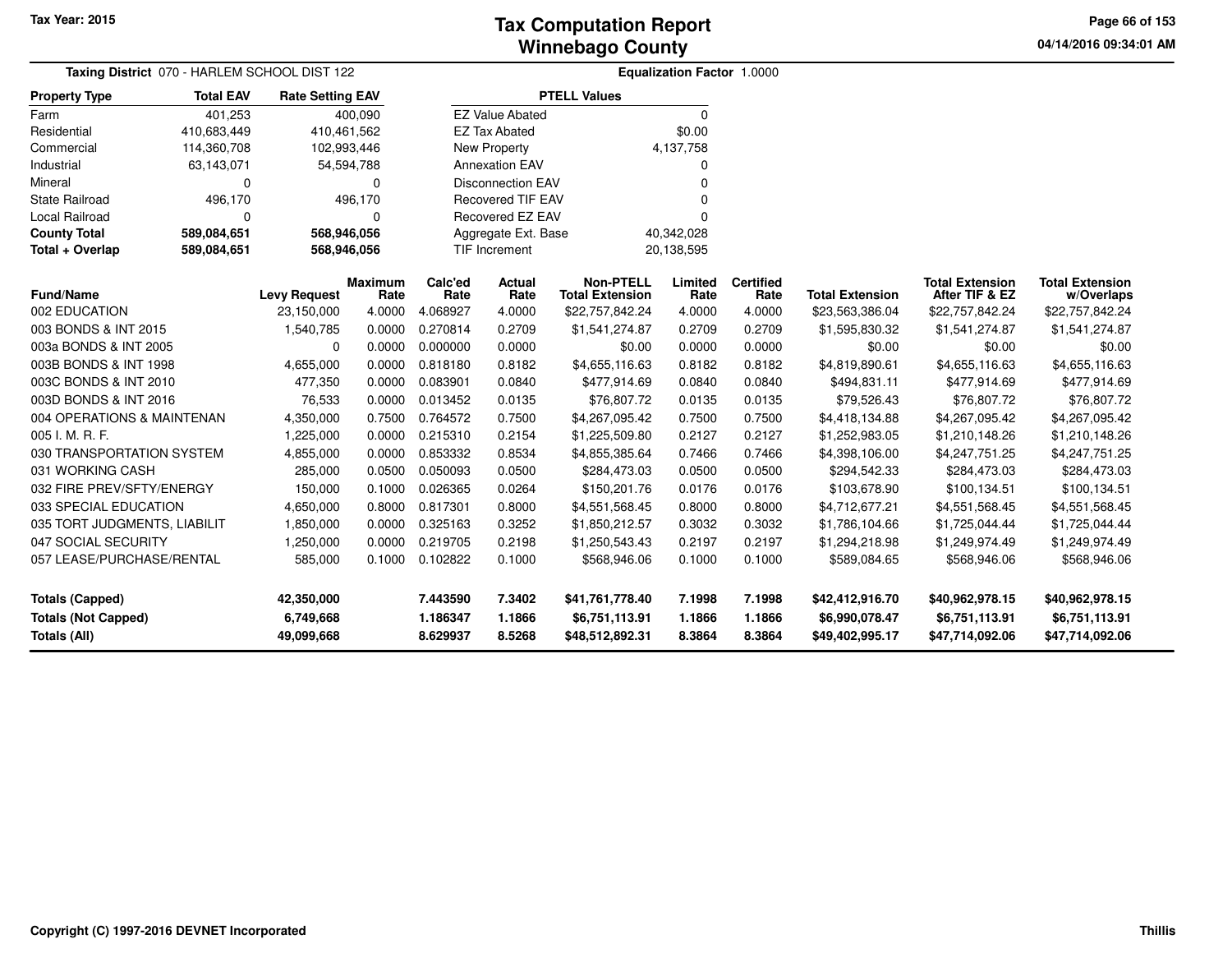#### **Winnebago CountyTax Computation Report**

**04/14/2016 09:34:01 AM Page 67 of 153**

| Taxing District 071 - KINNIKINNICK SD #131 |                  |                         |                 |                       | Equalization Factor 1.0000                 |                                 |                          |                        |                                          |                                      |                                 |  |  |  |
|--------------------------------------------|------------------|-------------------------|-----------------|-----------------------|--------------------------------------------|---------------------------------|--------------------------|------------------------|------------------------------------------|--------------------------------------|---------------------------------|--|--|--|
| <b>Property Type</b>                       | <b>Total EAV</b> | <b>Rate Setting EAV</b> |                 |                       |                                            | <b>PTELL Values</b>             |                          |                        | <b>Overlapping County</b>                | <b>Overlap EAV</b>                   |                                 |  |  |  |
| Farm                                       | 2,723,041        |                         | 2,723,041       |                       | <b>EZ Value Abated</b>                     |                                 | $\Omega$                 | <b>Boone County</b>    |                                          | 259,366                              |                                 |  |  |  |
| Residential                                | 239,072,154      | 239,072,154             |                 |                       | <b>EZ Tax Abated</b>                       |                                 | \$0.00                   | Total                  |                                          | 259,366                              |                                 |  |  |  |
| Commercial                                 | 47,224,975       | 47,224,975              |                 |                       | New Property                               |                                 | 2,134,586                |                        | * denotes use of estimated EAV           |                                      |                                 |  |  |  |
| Industrial                                 | 6,341,752        |                         | 6,284,739       |                       | <b>Annexation EAV</b><br>0                 |                                 |                          |                        |                                          |                                      |                                 |  |  |  |
| Mineral                                    | 0                |                         | $\Omega$        |                       | <b>Disconnection EAV</b>                   |                                 |                          |                        |                                          |                                      |                                 |  |  |  |
| <b>State Railroad</b>                      | 75,417           |                         | 75,417          |                       | <b>Recovered TIF EAV</b>                   |                                 | O                        |                        |                                          |                                      |                                 |  |  |  |
| Local Railroad                             | 0                |                         | 0               |                       | Recovered EZ EAV                           |                                 |                          |                        |                                          |                                      |                                 |  |  |  |
| <b>County Total</b>                        | 295,437,339      | 295,380,326             |                 |                       | Aggregate Ext. Base                        |                                 | 10,375,809               |                        |                                          |                                      |                                 |  |  |  |
| Total + Overlap                            | 295,696,705      | 295,639,692             |                 |                       | <b>TIF Increment</b>                       | 57,013                          |                          |                        |                                          |                                      |                                 |  |  |  |
| <b>Fund/Name</b><br><b>Levy Request</b>    |                  | <b>Maximum</b><br>Rate  | Calc'ed<br>Rate | <b>Actual</b><br>Rate | <b>Non-PTELL</b><br><b>Total Extension</b> | Limited<br>Rate                 | <b>Certified</b><br>Rate | <b>Total Extension</b> | <b>Total Extension</b><br>After TIF & EZ | <b>Total Extension</b><br>w/Overlaps |                                 |  |  |  |
| 002 EDUCATION                              |                  | 9,758,291               | 3.5000          | 3.300738              | 3.3008                                     | \$9,749,913.80                  | 3.2800                   | 3.2800                 | \$9,690,344.72                           | \$9,688,474.69                       | \$9,696,981.90                  |  |  |  |
| 003E BONDS & INT 2010A                     |                  | 153,700                 | 0.0000          | 0.051989              | 0.0520                                     | \$153,597.77                    | 0.0520                   | 0.0520                 | \$153,627.42                             | \$153,597.77                         | \$153,732.64                    |  |  |  |
| 003F BONDS & INT 2010B                     |                  | 129,381                 | 0.0000          | 0.043763              | 0.0438                                     | \$129,376.58                    | 0.0438                   | 0.0438                 | \$129,401.55                             | \$129,376.58                         | \$129,490.19                    |  |  |  |
| 004 OPERATIONS & MAINTENAN                 |                  | 1,279,288               | 0.5500          | 0.432719              | 0.4328                                     | \$1,278,406.05                  | 0.4300                   | 0.4300                 | \$1,270,380.56                           | \$1,270,135.40                       | \$1,271,250.68                  |  |  |  |
| 005 I. M. R. F.                            |                  | 178,505                 | 0.0000          | 0.060379              | 0.0604                                     | \$178,409.72                    | 0.0486                   | 0.0486                 | \$143,582.55                             | \$143,554.84                         | \$143,680.89                    |  |  |  |
| 030 TRANSPORTATION SYSTEM                  |                  | 416,512                 | 0.0000          | 0.140885              | 0.1409                                     | \$416,190.88                    | 0.1400                   | 0.1400                 | \$413,612.27                             | \$413,532.46                         | \$413,895.57                    |  |  |  |
| 031 WORKING CASH                           |                  | $\mathbf 0$             | 0.0500          | 0.000000              | 0.0000                                     | \$0.00                          | 0.0000                   | 0.0000                 | \$0.00                                   | \$0.00                               | \$0.00                          |  |  |  |
| 033 SPECIAL EDUCATION                      |                  | 59,502                  | 0.4000          | 0.020127              | 0.0202                                     | \$59,666.83                     | 0.0200                   | 0.0200                 | \$59,087.47                              | \$59,076.07                          | \$59,127.94                     |  |  |  |
| 035 TORT JUDGMENTS, LIABILIT               |                  | 0                       | 0.0000          | 0.000000              | 0.0000                                     | \$0.00                          | 0.0000                   | 0.0000                 | \$0.00                                   | \$0.00                               | \$0.00                          |  |  |  |
| 047 SOCIAL SECURITY                        |                  | 238,007                 | 0.0000          | 0.080506              | 0.0806                                     | \$238,076.54                    | 0.0585                   | 0.0585                 | \$172,830.84                             | \$172,797.49                         | \$172,949.22                    |  |  |  |
| 057 LEASE/PURCHASE/RENTAL                  |                  | 0                       | 0.1000          | 0.000000              | 0.0000                                     | \$0.00                          | 0.0000                   | 0.0000                 | \$0.00                                   | \$0.00                               | \$0.00                          |  |  |  |
| <b>Totals (Capped)</b>                     |                  | 11,930,105              |                 | 4.035354              | 4.0357                                     | \$11,920,663.82                 | 3.9771                   | 3.9771                 | \$11,749,838.41                          | \$11,747,570.95                      | \$11,757,886.20                 |  |  |  |
| <b>Totals (Not Capped)</b><br>Totals (All) |                  | 283,081<br>12,213,186   |                 | 0.095752<br>4.131106  | 0.0958<br>4.1315                           | \$282,974.35<br>\$12,203,638.17 | 0.0958<br>4.0729         | 0.0958<br>4.0729       | \$283,028.97<br>\$12,032,867.38          | \$282,974.35<br>\$12,030,545.30      | \$283,222.83<br>\$12,041,109.03 |  |  |  |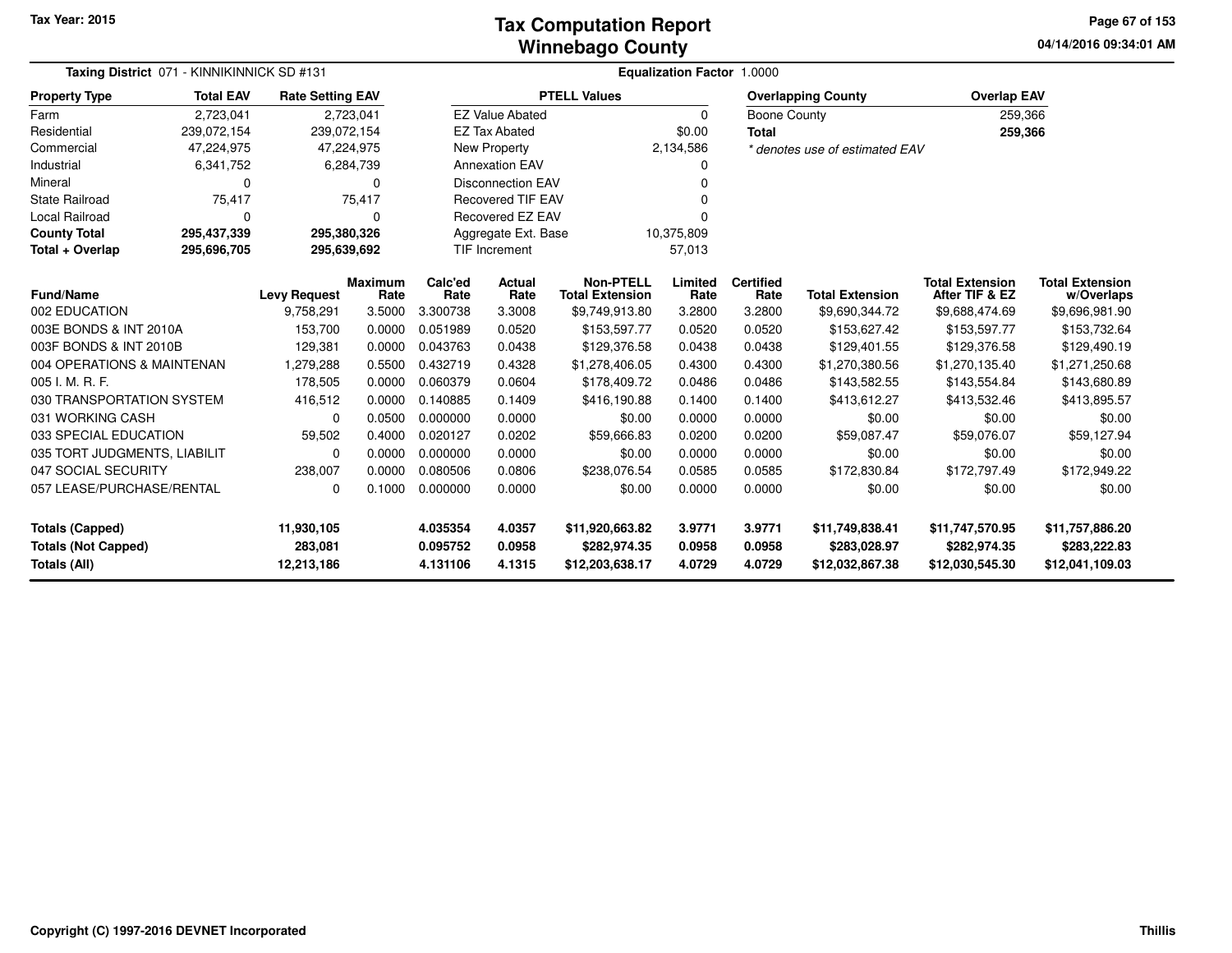**04/14/2016 09:34:01 AM Page 68 of 153**

| Taxing District 072 - PRAIRIE HILL SCH DIST 133<br>Equalization Factor 1.0000<br><b>PTELL Values</b> |                  |                         |                        |                 |                          |                                            |                 |                          |                        |                                          |                                      |  |
|------------------------------------------------------------------------------------------------------|------------------|-------------------------|------------------------|-----------------|--------------------------|--------------------------------------------|-----------------|--------------------------|------------------------|------------------------------------------|--------------------------------------|--|
| <b>Property Type</b>                                                                                 | <b>Total EAV</b> | <b>Rate Setting EAV</b> |                        |                 |                          |                                            |                 |                          |                        |                                          |                                      |  |
| Farm                                                                                                 | 2,540,394        |                         | 2,540,394              |                 | <b>EZ Value Abated</b>   |                                            | 0               |                          |                        |                                          |                                      |  |
| Residential                                                                                          | 98,078,600       |                         | 98,078,600             |                 | <b>EZ Tax Abated</b>     |                                            | \$0.00          |                          |                        |                                          |                                      |  |
| Commercial                                                                                           | 8,923,708        |                         | 8,923,708              |                 | <b>New Property</b>      |                                            | 795,357         |                          |                        |                                          |                                      |  |
| Industrial                                                                                           | 2,957,417        |                         | 2,957,417              |                 | <b>Annexation EAV</b>    |                                            | 0               |                          |                        |                                          |                                      |  |
| Mineral                                                                                              | 0                |                         |                        |                 | <b>Disconnection EAV</b> |                                            | $\Omega$        |                          |                        |                                          |                                      |  |
| <b>State Railroad</b>                                                                                | 0                |                         |                        |                 | <b>Recovered TIF EAV</b> |                                            | <sup>0</sup>    |                          |                        |                                          |                                      |  |
| Local Railroad                                                                                       | 0                |                         |                        |                 | Recovered EZ EAV         |                                            | $\Omega$        |                          |                        |                                          |                                      |  |
| <b>County Total</b>                                                                                  | 112,500,119      | 112,500,119             |                        |                 | Aggregate Ext. Base      |                                            | 3,824,488       |                          |                        |                                          |                                      |  |
| Total + Overlap                                                                                      | 112,500,119      | 112,500,119             |                        |                 | TIF Increment            |                                            | 0               |                          |                        |                                          |                                      |  |
| <b>Fund/Name</b>                                                                                     |                  | <b>Levy Request</b>     | <b>Maximum</b><br>Rate | Calc'ed<br>Rate | Actual<br>Rate           | <b>Non-PTELL</b><br><b>Total Extension</b> | Limited<br>Rate | <b>Certified</b><br>Rate | <b>Total Extension</b> | <b>Total Extension</b><br>After TIF & EZ | <b>Total Extension</b><br>w/Overlaps |  |
| 002 EDUCATION                                                                                        |                  | 3,182,556               | 3.5000                 | 2.828936        | 2.8290                   | \$3,182,628.37                             | 2.7404          | 2.7404                   | \$3,082,953.26         | \$3,082,953.26                           | \$3,082,953.26                       |  |
| 003B BONDS & INT 2008                                                                                |                  | 341,813                 | 0.0000                 | 0.303834        | 0.3039                   | \$341,887.86                               | 0.3039          | 0.3039                   | \$341,887.86           | \$341,887.86                             | \$341,887.86                         |  |
| 003C BONDS & INT 2007                                                                                |                  | 876,688                 | 0.0000                 | 0.779277        | 0.7793                   | \$876,713.43                               | 0.7793          | 0.7793                   | \$876,713.43           | \$876,713.43                             | \$876,713.43                         |  |
| 004 OPERATIONS & MAINTENAN                                                                           |                  | 343,713                 | 0.5500                 | 0.305522        | 0.3056                   | \$343,800.36                               | 0.2961          | 0.2961                   | \$333,112.85           | \$333,112.85                             | \$333,112.85                         |  |
| 005 I. M. R. F.                                                                                      |                  | 10,000                  | 0.0000                 | 0.008889        | 0.0089                   | \$10,012.51                                | 0.0087          | 0.0087                   | \$9,787.51             | \$9,787.51                               | \$9,787.51                           |  |
| 030 TRANSPORTATION SYSTEM                                                                            |                  | 206,438                 | 0.0000                 | 0.183500        | 0.1835                   | \$206,437.72                               | 0.1778          | 0.1778                   | \$200,025.21           | \$200,025.21                             | \$200,025.21                         |  |
| 031 WORKING CASH                                                                                     |                  | 28,173                  | 0.0500                 | 0.025043        | 0.0251                   | \$28,237.53                                | 0.0244          | 0.0244                   | \$27,450.03            | \$27,450.03                              | \$27,450.03                          |  |
| 032 FIRE PREV/SFTY/ENERGY                                                                            |                  | 56,346                  | 0.1000                 | 0.050085        | 0.0501                   | \$56,362.56                                | 0.0486          | 0.0486                   | \$54,675.06            | \$54,675.06                              | \$54,675.06                          |  |
| 033 SPECIAL EDUCATION                                                                                |                  | 45,055                  | 0.4000                 | 0.040049        | 0.0401                   | \$45,112.55                                | 0.0389          | 0.0389                   | \$43,762.55            | \$43,762.55                              | \$43,762.55                          |  |
| 035 TORT JUDGMENTS, LIABILIT                                                                         |                  | 0                       | 0.0000                 | 0.000000        | 0.0000                   | \$0.00                                     | 0.0000          | 0.0000                   | \$0.00                 | \$0.00                                   | \$0.00                               |  |
| 047 SOCIAL SECURITY                                                                                  |                  | 135,000                 | 0.0000                 | 0.120000        | 0.1200                   | \$135,000.14                               | 0.1163          | 0.1163                   | \$130,837.64           | \$130,837.64                             | \$130,837.64                         |  |
| 057 LEASE/PURCHASE/RENTAL                                                                            |                  | 0                       | 0.1000                 | 0.000000        | 0.0000                   | \$0.00                                     | 0.0000          | 0.0000                   | \$0.00                 | \$0.00                                   | \$0.00                               |  |
| 3.562024<br><b>Totals (Capped)</b><br>4,007,281                                                      |                  |                         |                        |                 | 3.5623                   | \$4,007,591.74                             | 3.4512          | 3.4512                   | \$3,882,604.11         | \$3,882,604.11                           | \$3,882,604.11                       |  |
| <b>Totals (Not Capped)</b>                                                                           |                  | 1,218,501               |                        | 1.083111        | 1.0832                   | \$1,218,601.29                             | 1.0832          | 1.0832                   | \$1,218,601.29         | \$1,218,601.29                           | \$1,218,601.29                       |  |
| <b>Totals (All)</b>                                                                                  |                  | 5,225,782               |                        | 4.645135        | 4.6455                   | \$5,226,193.03                             | 4.5344          | 4.5344                   | \$5,101,205.40         | \$5,101,205.40                           | \$5,101,205.40                       |  |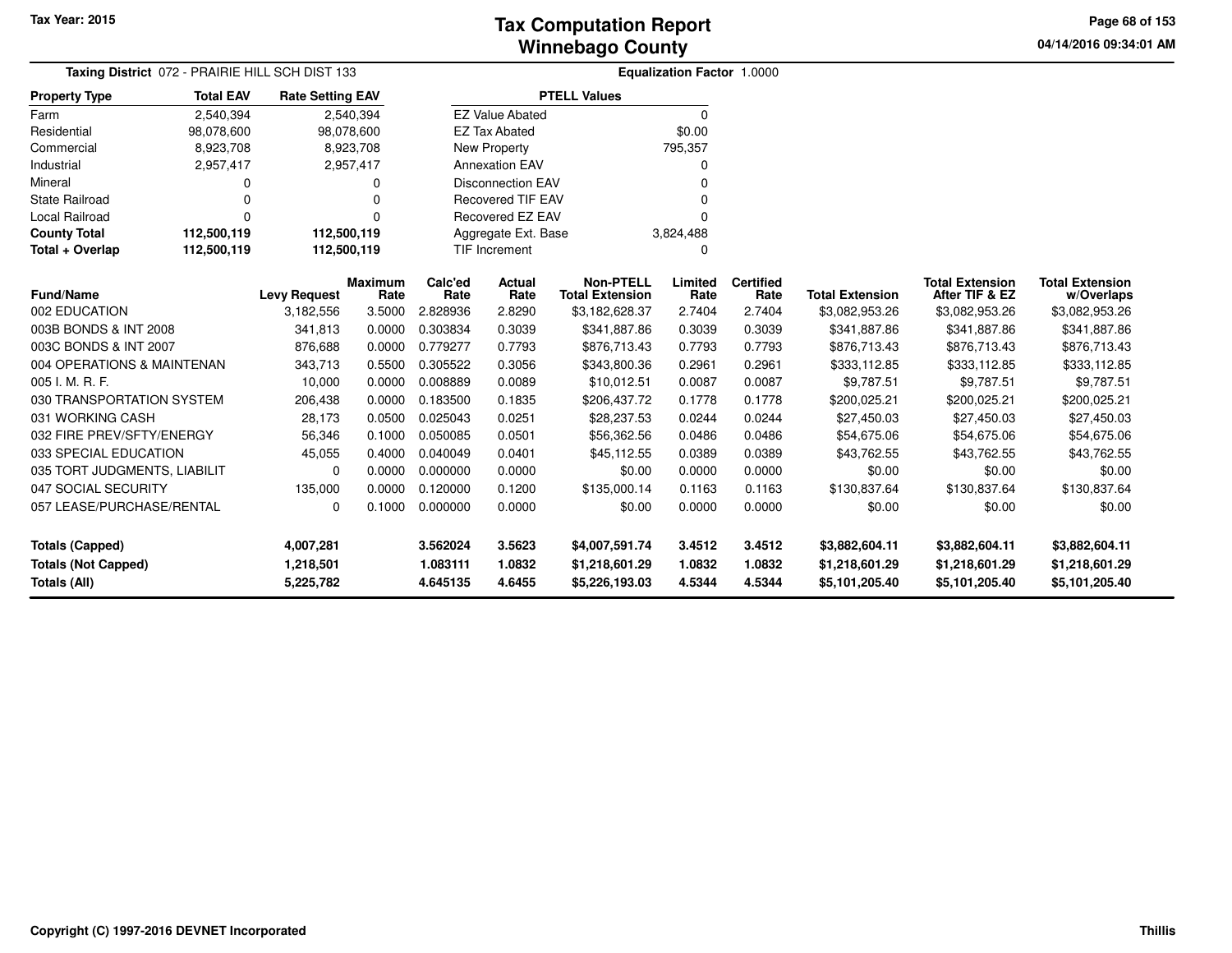**04/14/2016 09:34:01 AM Page 69 of 153**

| Taxing District 073 - SHIRLAND SCHOOL DIST 134 |                  |                         |                |                                  |                          |                        | Equalization Factor 1.0000 |                  |                        |                        |                        |
|------------------------------------------------|------------------|-------------------------|----------------|----------------------------------|--------------------------|------------------------|----------------------------|------------------|------------------------|------------------------|------------------------|
| <b>Property Type</b>                           | <b>Total EAV</b> | <b>Rate Setting EAV</b> |                |                                  |                          | <b>PTELL Values</b>    |                            |                  |                        |                        |                        |
| Farm                                           | 7,916,807        |                         | 7,916,807      |                                  | <b>EZ Value Abated</b>   |                        | $\Omega$                   |                  |                        |                        |                        |
| Residential                                    | 19,342,597       | 19,342,597              |                |                                  | <b>EZ Tax Abated</b>     |                        | \$0.00                     |                  |                        |                        |                        |
| Commercial                                     | 1,012,373        |                         | 1,012,373      |                                  | <b>New Property</b>      |                        | 107,554                    |                  |                        |                        |                        |
| Industrial                                     | $\Omega$         |                         | 0              |                                  | <b>Annexation EAV</b>    |                        |                            |                  |                        |                        |                        |
| Mineral                                        | $\Omega$         |                         | $\Omega$       |                                  | <b>Disconnection EAV</b> |                        | O                          |                  |                        |                        |                        |
| <b>State Railroad</b>                          | $\Omega$         |                         | $\Omega$       |                                  | <b>Recovered TIF EAV</b> |                        |                            |                  |                        |                        |                        |
| <b>Local Railroad</b>                          | $\Omega$         |                         | $\Omega$       |                                  | Recovered EZ EAV         |                        | O                          |                  |                        |                        |                        |
| <b>County Total</b>                            | 28,271,777       | 28,271,777              |                | Aggregate Ext. Base<br>1,147,624 |                          |                        |                            |                  |                        |                        |                        |
| Total + Overlap                                | 28,271,777       | 28,271,777              |                |                                  | <b>TIF Increment</b>     |                        | O                          |                  |                        |                        |                        |
|                                                |                  |                         | <b>Maximum</b> | Calc'ed                          | Actual                   | <b>Non-PTELL</b>       | Limited                    | <b>Certified</b> |                        | <b>Total Extension</b> | <b>Total Extension</b> |
| <b>Fund/Name</b>                               |                  | <b>Levy Request</b>     | Rate           | Rate                             | Rate                     | <b>Total Extension</b> | Rate                       | Rate             | <b>Total Extension</b> | After TIF & EZ         | w/Overlaps             |
| 002 EDUCATION                                  |                  | 957,016                 | 3.5000         | 3.385058                         | 3.3851                   | \$957,027.92           | 3.2655                     | 3.2655           | \$923,214.88           | \$923,214.88           | \$923,214.88           |
| 003 BONDS & INTEREST 2012                      |                  | 12,414                  | 0.0000         | 0.043910                         | 0.0440                   | \$12,439.58            | 0.0440                     | 0.0440           | \$12,439.58            | \$12,439.58            | \$12,439.58            |
| 004 OPERATIONS & MAINTENAN                     |                  | 156,939                 | 0.5500         | 0.555108                         | 0.5500                   | \$155,494.77           | 0.5307                     | 0.5307           | \$150,038.32           | \$150,038.32           | \$150,038.32           |
| 005 I. M. R. F.                                |                  | 18,833                  | 0.0000         | 0.066614                         | 0.0667                   | \$18,857.28            | 0.0644                     | 0.0644           | \$18,207.02            | \$18,207.02            | \$18,207.02            |
| 030 TRANSPORTATION SYSTEM                      |                  | 14,267                  | 0.0000         | 0.050464                         | 0.0505                   | \$14,277.25            | 0.0488                     | 0.0488           | \$13,796.63            | \$13,796.63            | \$13,796.63            |
| 031 WORKING CASH                               |                  | 2,853                   | 0.0500         | 0.010091                         | 0.0101                   | \$2,855.45             | 0.0098                     | 0.0098           | \$2,770.63             | \$2,770.63             | \$2,770.63             |
| 032 FIRE PREV/SFTY/ENERGY                      |                  | 8,846                   | 0.1000         | 0.031289                         | 0.0313                   | \$8,849.07             | 0.0302                     | 0.0302           | \$8,538.08             | \$8,538.08             | \$8,538.08             |
| 033 SPECIAL EDUCATION                          |                  | 5,992                   | 0.4000         | 0.021194                         | 0.0212                   | \$5,993.62             | 0.0205                     | 0.0205           | \$5,795.71             | \$5,795.71             | \$5,795.71             |
| 035 TORT JUDGMENTS, LIABILIT                   |                  | 21,401                  | 0.0000         | 0.075697                         | 0.0757                   | \$21,401.74            | 0.0731                     | 0.0731           | \$20,666.67            | \$20,666.67            | \$20,666.67            |
| 047 SOCIAL SECURITY                            |                  | 18,833                  | 0.0000         | 0.066614                         | 0.0667                   | \$18,857.28            | 0.0644                     | 0.0644           | \$18,207.02            | \$18,207.02            | \$18,207.02            |
| 057 LEASE/PURCHASE/RENTAL                      |                  | 0                       | 0.1000         | 0.000000                         | 0.0000                   | \$0.00                 | 0.0000                     | 0.0000           | \$0.00                 | \$0.00                 | \$0.00                 |
| <b>Totals (Capped)</b><br>1,204,980            |                  |                         |                | 4.262129                         | 4.2573                   | \$1,203,614.38         | 4.1074                     | 4.1074           | \$1,161,234.96         | \$1,161,234.96         | \$1,161,234.96         |
| <b>Totals (Not Capped)</b>                     |                  | 12,414                  |                | 0.043910                         | 0.0440                   | \$12,439.58            | 0.0440                     | 0.0440           | \$12,439.58            | \$12,439.58            | \$12,439.58            |
| Totals (All)                                   | 1,217,394        |                         | 4.306039       | 4.3013                           | \$1,216,053.96           | 4.1514                 | 4.1514                     | \$1,173,674.54   | \$1,173,674.54         | \$1,173,674.54         |                        |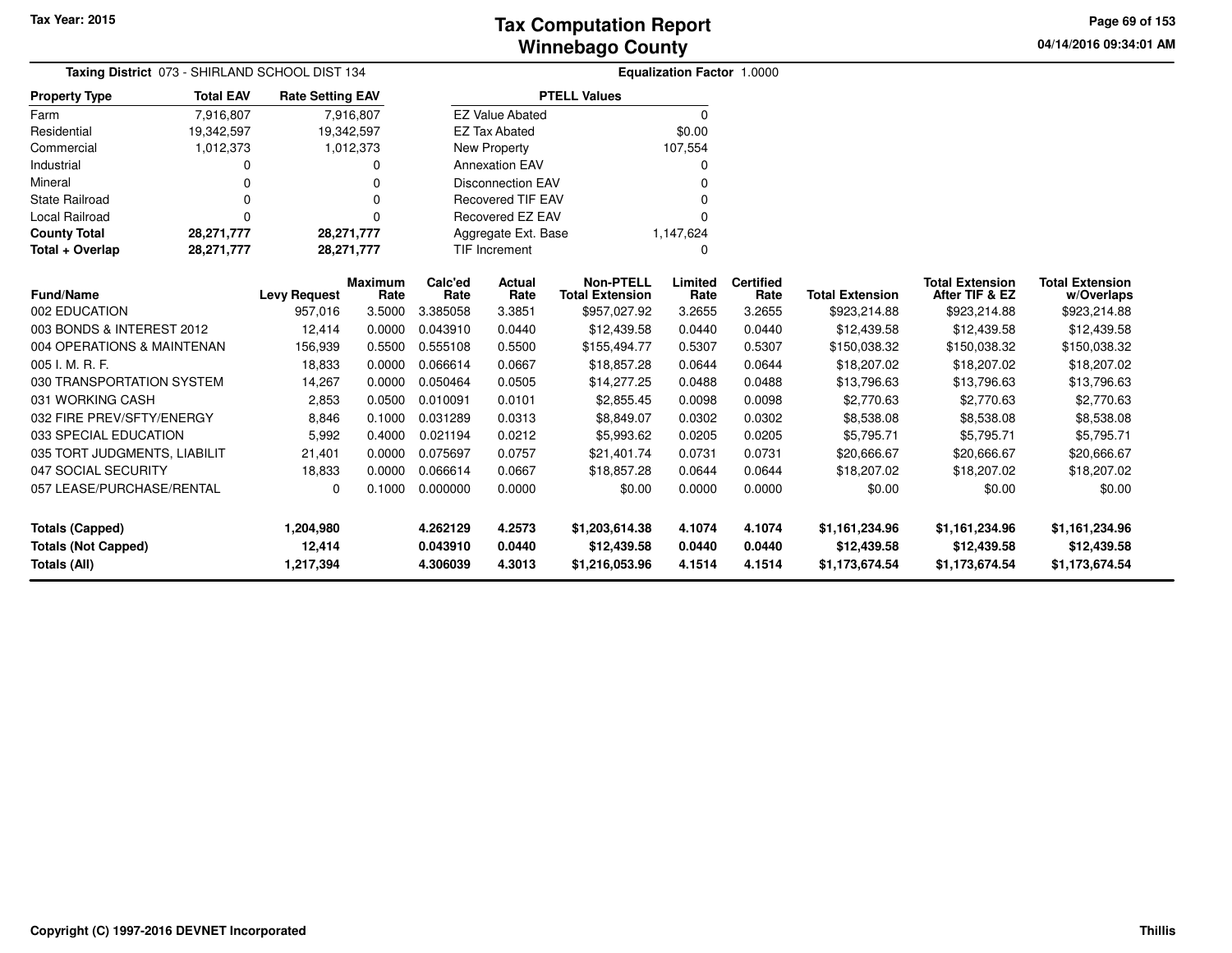**04/14/2016 09:34:01 AM Page 70 of 153**

| <b>Taxing District 074 - ROCKTON SCHOOL DIST 140</b> |                  | <b>Equalization Factor 1.0000</b> |                        |                 |                                   |                                            |                 |                          |                        |                                          |                                      |  |
|------------------------------------------------------|------------------|-----------------------------------|------------------------|-----------------|-----------------------------------|--------------------------------------------|-----------------|--------------------------|------------------------|------------------------------------------|--------------------------------------|--|
| <b>Property Type</b>                                 | <b>Total EAV</b> | <b>Rate Setting EAV</b>           |                        |                 |                                   | <b>PTELL Values</b>                        |                 |                          |                        |                                          |                                      |  |
| Farm                                                 | 11,406,200       |                                   | 11,406,200             |                 | <b>EZ Value Abated</b>            |                                            | $\Omega$        |                          |                        |                                          |                                      |  |
| Residential                                          | 176,439,389      | 176,422,099                       |                        |                 | <b>EZ Tax Abated</b>              |                                            | \$0.00          |                          |                        |                                          |                                      |  |
| Commercial                                           | 11,176,311       |                                   | 10,103,759             |                 | New Property                      |                                            | 1,485,350       |                          |                        |                                          |                                      |  |
| Industrial                                           | 13,704,277       |                                   | 10,519,285             |                 | <b>Annexation EAV</b>             |                                            | 0               |                          |                        |                                          |                                      |  |
| Mineral                                              | 0                |                                   | 0                      |                 | <b>Disconnection EAV</b>          |                                            | U               |                          |                        |                                          |                                      |  |
| <b>State Railroad</b>                                | 291,368          |                                   | 291,368                |                 | <b>Recovered TIF EAV</b>          |                                            | 0               |                          |                        |                                          |                                      |  |
| <b>Local Railroad</b>                                | $\Omega$         |                                   | 0                      |                 | Recovered EZ EAV                  |                                            | U               |                          |                        |                                          |                                      |  |
| <b>County Total</b>                                  | 213,017,545      | 208,742,711                       |                        |                 | Aggregate Ext. Base               |                                            | 7,659,115       |                          |                        |                                          |                                      |  |
| Total + Overlap                                      | 213,017,545      | 208,742,711                       |                        |                 | <b>TIF Increment</b><br>4,274,834 |                                            |                 |                          |                        |                                          |                                      |  |
| <b>Fund/Name</b>                                     |                  | <b>Levy Request</b>               | <b>Maximum</b><br>Rate | Calc'ed<br>Rate | <b>Actual</b><br>Rate             | <b>Non-PTELL</b><br><b>Total Extension</b> | Limited<br>Rate | <b>Certified</b><br>Rate | <b>Total Extension</b> | <b>Total Extension</b><br>After TIF & EZ | <b>Total Extension</b><br>w/Overlaps |  |
| 002 EDUCATION                                        |                  | 6,100,000                         | 3.5000                 | 2.922258        | 2.9223                            | \$6,100,088.24                             | 2.9043          | 2.9043                   | \$6,186,668.56         | \$6,062,514.56                           | \$6,062,514.56                       |  |
| 003 BONDS & INT 2013                                 |                  | 115,415                           | 0.0000                 | 0.055291        | 0.0553                            | \$115,434.72                               | 0.0553          | 0.0553                   | \$117,798.70           | \$115,434.72                             | \$115,434.72                         |  |
| 003C BONDS & INT 2005                                |                  | 223,920                           | 0.0000                 | 0.107271        | 0.1073                            | \$223,980.93                               | 0.1073          | 0.1073                   | \$228,567.83           | \$223,980.93                             | \$223,980.93                         |  |
| 003D BONDS & INT 2009                                |                  | 0                                 | 0.0000                 | 0.000000        | 0.0000                            | \$0.00                                     | 0.0000          | 0.0000                   | \$0.00                 | \$0.00                                   | \$0.00                               |  |
| 004 OPERATIONS & MAINTENAN                           |                  | 1,100,000                         | 0.5500                 | 0.526965        | 0.5270                            | \$1,100,074.09                             | 0.5104          | 0.5104                   | \$1,087,241.55         | \$1,065,422.80                           | \$1,065,422.80                       |  |
| 005 I. M. R. F.                                      |                  | 80,000                            | 0.0000                 | 0.038325        | 0.0384                            | \$80,157.20                                | 0.0000          | 0.0000                   | \$0.00                 | \$0.00                                   | \$0.00                               |  |
| 030 TRANSPORTATION SYSTEM                            |                  | 500,000                           | 0.0000                 | 0.239529        | 0.2396                            | \$500,147.54                               | 0.2321          | 0.2321                   | \$494,413.72           | \$484,491.83                             | \$484,491.83                         |  |
| 031 WORKING CASH                                     |                  | 30,617                            | 0.0500                 | 0.014667        | 0.0147                            | \$30,685.18                                | 0.0143          | 0.0143                   | \$30,461.51            | \$29,850.21                              | \$29,850.21                          |  |
| 032 FIRE PREV/SFTY/ENERGY                            |                  | 86,609                            | 0.1000                 | 0.041491        | 0.0415                            | \$86,628.23                                | 0.0402          | 0.0402                   | \$85,633.05            | \$83,914.57                              | \$83,914.57                          |  |
| 033 SPECIAL EDUCATION                                |                  | 50,960                            | 0.4000                 | 0.024413        | 0.0245                            | \$51,141.96                                | 0.0238          | 0.0238                   | \$50,698.18            | \$49,680.77                              | \$49,680.77                          |  |
| 035 TORT JUDGMENTS, LIABILIT                         |                  | 0                                 | 0.0000                 | 0.000000        | 0.0000                            | \$0.00                                     | 0.0000          | 0.0000                   | \$0.00                 | \$0.00                                   | \$0.00                               |  |
| 047 SOCIAL SECURITY                                  |                  | 80,000                            | 0.0000                 | 0.038325        | 0.0384                            | \$80,157.20                                | 0.0000          | 0.0000                   | \$0.00                 | \$0.00                                   | \$0.00                               |  |
| 057 LEASE/PURCHASE/RENTAL                            |                  | 0                                 | 0.1000                 | 0.000000        | 0.0000                            | \$0.00                                     | 0.0000          | 0.0000                   | \$0.00                 | \$0.00                                   | \$0.00                               |  |
| <b>Totals (Capped)</b>                               |                  | 8.028.186                         |                        | 3.845973        | 3.8464                            | \$8,029,079.64                             | 3.7251          | 3.7251                   | \$7,935,116.57         | \$7,775,874.74                           | \$7,775,874.74                       |  |
| <b>Totals (Not Capped)</b>                           |                  | 339,335                           |                        | 0.162562        | 0.1626                            | \$339,415.65                               | 0.1626          | 0.1626                   | \$346,366.53           | \$339,415.65                             | \$339,415.65                         |  |
| Totals (All)                                         |                  | 8,367,521                         |                        | 4.008535        | 4.0090                            | \$8,368,495.29                             | 3.8877          | 3.8877                   | \$8,281,483.10         | \$8,115,290.39                           | \$8,115,290.39                       |  |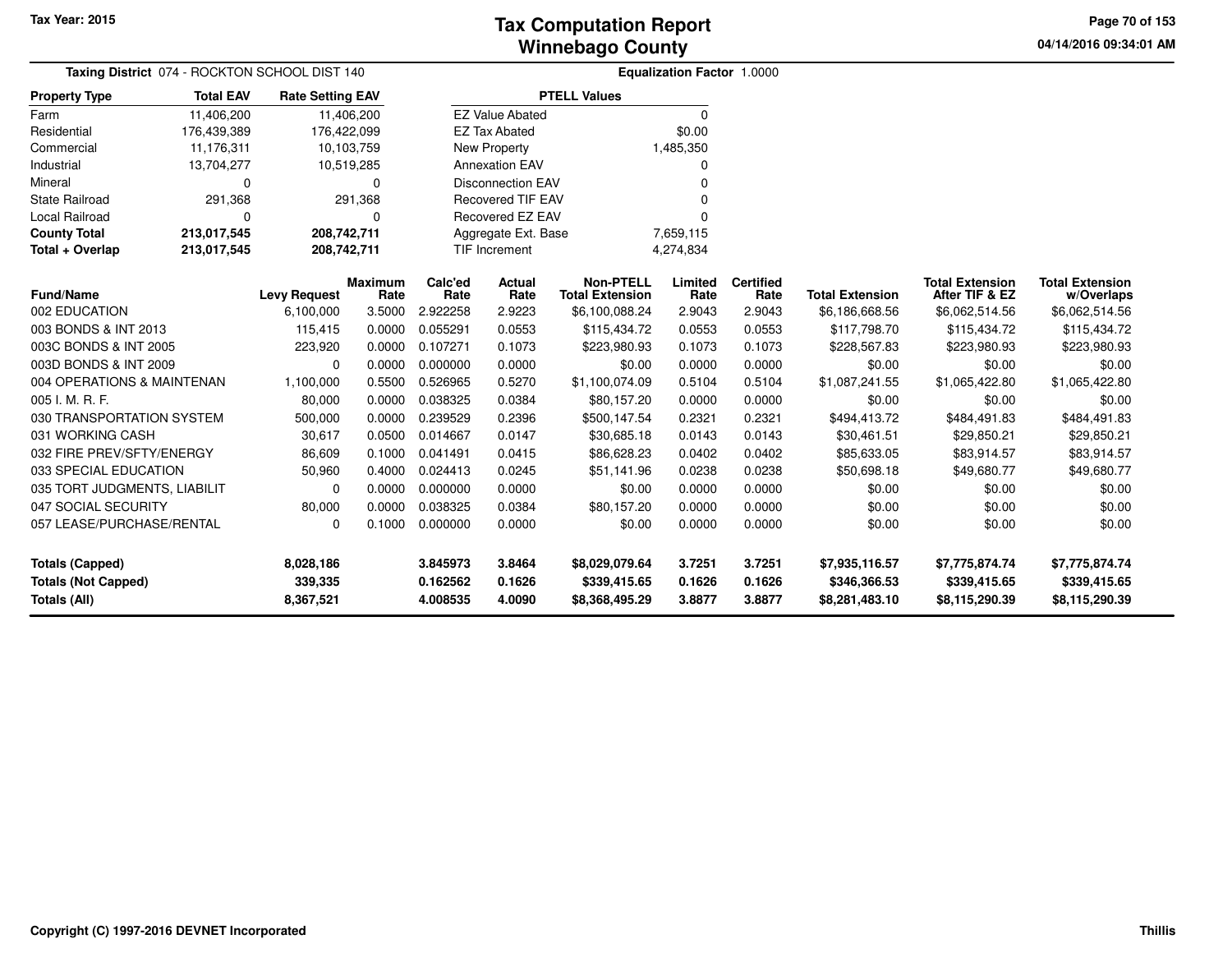**04/14/2016 09:34:01 AM Page 71 of 153**

| Taxing District 075 - NORTH BOONE SD #200  | <b>Equalization Factor 1.0000</b> |                         |                        |                      |                          |                                            |                  |                           |                                |                                          |                                      |
|--------------------------------------------|-----------------------------------|-------------------------|------------------------|----------------------|--------------------------|--------------------------------------------|------------------|---------------------------|--------------------------------|------------------------------------------|--------------------------------------|
| <b>Property Type</b>                       | <b>Rate Setting EAV</b>           |                         |                        |                      | <b>PTELL Values</b>      |                                            |                  | <b>Overlapping County</b> | <b>Overlap EAV</b>             |                                          |                                      |
| Farm                                       | 138,231                           |                         | 138,231                |                      | <b>EZ Value Abated</b>   |                                            | 0                | <b>Boone County</b>       |                                | 130,302,123                              |                                      |
| Residential                                | 334,962                           |                         | 334,962                |                      | <b>EZ Tax Abated</b>     |                                            | \$0.00           | <b>Total</b>              |                                | 130,302,123                              |                                      |
| Commercial                                 | 412,032                           |                         | 412,032                |                      | <b>New Property</b>      |                                            | 112,580          |                           | * denotes use of estimated EAV |                                          |                                      |
| Industrial                                 | O                                 |                         | O                      |                      | <b>Annexation EAV</b>    |                                            | O                |                           |                                |                                          |                                      |
| Mineral                                    | 0                                 |                         | O                      |                      | <b>Disconnection EAV</b> |                                            | O                |                           |                                |                                          |                                      |
| <b>State Railroad</b>                      | 0                                 |                         |                        |                      | <b>Recovered TIF EAV</b> |                                            |                  |                           |                                |                                          |                                      |
| Local Railroad                             | $\Omega$<br>$\Omega$              |                         |                        |                      | Recovered EZ EAV         |                                            | O                |                           |                                |                                          |                                      |
| <b>County Total</b>                        | 885,225                           |                         | 885,225                |                      | Aggregate Ext. Base      |                                            | 8,738,713        |                           |                                |                                          |                                      |
| Total + Overlap                            | 131,187,348                       | 131, 187, 348           |                        |                      | <b>TIF Increment</b>     |                                            | O                |                           |                                |                                          |                                      |
| <b>Fund/Name</b>                           |                                   | <b>Levy Request</b>     | <b>Maximum</b><br>Rate | Calc'ed<br>Rate      | Actual<br>Rate           | <b>Non-PTELL</b><br><b>Total Extension</b> | Limited<br>Rate  | <b>Certified</b><br>Rate  | <b>Total Extension</b>         | <b>Total Extension</b><br>After TIF & EZ | <b>Total Extension</b><br>w/Overlaps |
| 002 EDUCATION                              |                                   | 5,400,000               | 4.0000                 | 4.116251             | 4.0000                   | \$35,409.00                                | 4.0000           | 4.0000                    | \$35,409.00                    | \$35,409.00                              | \$5,247,493.92                       |
| 003 BONDS & INT 2008 & 2008A               |                                   | $\Omega$                | 0.0000                 | 0.000000             | 0.0000                   | \$0.00                                     | 0.0000           | 0.0000                    | \$0.00                         | \$0.00                                   | \$0.00                               |
| 003B BONDS & INT 2003                      |                                   | 2,060,000               | 0.0000                 | 1.570273             | 1.5703                   | \$13,900.69                                | 1.5703           | 1.5703                    | \$13,900.69                    | \$13,900.69                              | \$2,060,034.93                       |
| 003C BONDS & INT 2006                      |                                   | 310,000                 | 0.0000                 | 0.236303             | 0.2364                   | \$2,092.67                                 | 0.2364           | 0.2364                    | \$2,092.67                     | \$2,092.67                               | \$310,126.89                         |
| 003D BONDS & INT 2007A                     |                                   | $\Omega$                | 0.0000                 | 0.000000             | 0.0000                   | \$0.00                                     | 0.0000           | 0.0000                    | \$0.00                         | \$0.00                                   | \$0.00                               |
| 004 OPERATIONS & MAINTENAN                 |                                   | 1,150,000               | 0.7500                 | 0.876609             | 0.7500                   | \$6,639.19                                 | 0.7500           | 0.7500                    | \$6,639.19                     | \$6,639.19                               | \$983,905.11                         |
| 005 I. M. R. F.                            |                                   | 240,000                 | 0.0000                 | 0.182945             | 0.1830                   | \$1,619.96                                 | 0.1830           | 0.1830                    | \$1,619.96                     | \$1,619.96                               | \$240,072.85                         |
| 030 TRANSPORTATION SYSTEM                  |                                   | 750,000                 | 0.0000                 | 0.571702             | 0.5718                   | \$5,061.72                                 | 0.5718           | 0.5718                    | \$5,061.72                     | \$5,061.72                               | \$750,129.26                         |
| 031 WORKING CASH                           |                                   | 60,000                  | 0.0500                 | 0.045736             | 0.0458                   | \$405.43                                   | 0.0458           | 0.0458                    | \$405.43                       | \$405.43                                 | \$60,083.81                          |
| 032 FIRE PREV/SFTY/ENERGY                  |                                   | $\Omega$                | 0.1000                 | 0.000000             | 0.0000                   | \$0.00                                     | 0.0000           | 0.0000                    | \$0.00                         | \$0.00                                   | \$0.00                               |
| 033 SPECIAL EDUCATION                      |                                   | 1,050,000               | 0.8000                 | 0.800382             | 0.8000                   | \$7,081.80                                 | 0.8000           | 0.8000                    | \$7,081.80                     | \$7,081.80                               | \$1,049,498.78                       |
| 035 TORT JUDGMENTS, LIABILIT               |                                   | 40,000                  | 0.0000                 | 0.030491             | 0.0305                   | \$269.99                                   | 0.0305           | 0.0305                    | \$269.99                       | \$269.99                                 | \$40,012.14                          |
| 047 SOCIAL SECURITY                        |                                   | 225,000                 | 0.0000                 | 0.171510             | 0.1716                   | \$1,519.05                                 | 0.1716           | 0.1716                    | \$1,519.05                     | \$1,519.05                               | \$225,117.49                         |
| 057 LEASE/PURCHASE/RENTAL                  |                                   | 5,000                   | 0.1000                 | 0.003811             | 0.0039                   | \$34.52                                    | 0.0039           | 0.0039                    | \$34.52                        | \$34.52                                  | \$5,116.31                           |
| <b>Totals (Capped)</b>                     |                                   | 8,920,000               |                        | 6.799437             | 6.5566                   | \$58,040.66                                | 6.5566           | 6.5566                    | \$58,040.66                    | \$58,040.66                              | \$8,601,429.67                       |
| <b>Totals (Not Capped)</b><br>Totals (All) |                                   | 2,370,000<br>11,290,000 |                        | 1.806576<br>8.606013 | 1.8067<br>8.3633         | \$15,993.36<br>\$74,034.02                 | 1.8067<br>8.3633 | 1.8067<br>8.3633          | \$15,993.36<br>\$74,034.02     | \$15,993.36<br>\$74,034.02               | \$2,370,161.82<br>\$10,971,591.49    |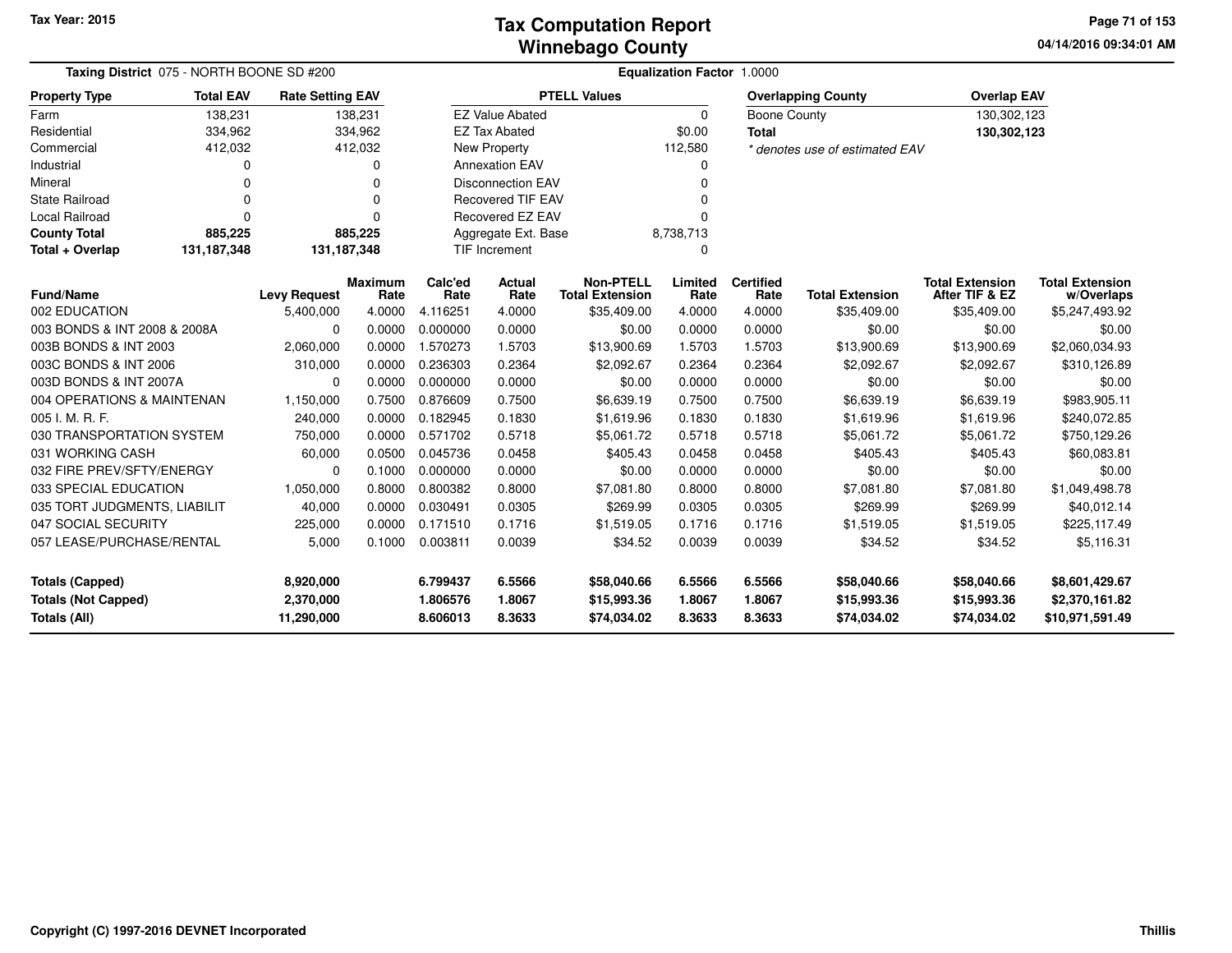**04/14/2016 09:34:01 AM Page 72 of 153**

| Taxing District 076 - ROCKFORD SCHOOL DIST 205 |                                             |                           |                                    | <b>Equalization Factor 1.0000</b> |                          |                                            |                           |                          |                                     |                                          |                                      |
|------------------------------------------------|---------------------------------------------|---------------------------|------------------------------------|-----------------------------------|--------------------------|--------------------------------------------|---------------------------|--------------------------|-------------------------------------|------------------------------------------|--------------------------------------|
| <b>Property Type</b>                           | <b>Total EAV</b><br><b>Rate Setting EAV</b> |                           |                                    | <b>PTELL Values</b>               |                          |                                            | <b>Overlapping County</b> |                          | <b>Overlap EAV</b>                  |                                          |                                      |
| Farm                                           | 14,661,272<br>14,516,902                    |                           | <b>EZ Value Abated</b><br>$\Omega$ |                                   |                          |                                            | <b>Boone County</b>       |                          | 2,632,728                           |                                          |                                      |
| Residential<br>1,346,854,095                   |                                             | 1,342,291,116             |                                    | <b>EZ Tax Abated</b>              |                          |                                            | \$0.00<br><b>Total</b>    |                          |                                     | 2,632,728                                |                                      |
| Commercial<br>461,363,709                      |                                             |                           | 441,846,556                        |                                   | New Property             |                                            | 6,363,125                 |                          | * denotes use of estimated EAV      |                                          |                                      |
| Industrial<br>169,540,420                      |                                             |                           | 154,355,773                        |                                   | <b>Annexation EAV</b>    |                                            |                           |                          |                                     |                                          |                                      |
| Mineral<br>0                                   |                                             | 0                         |                                    | <b>Disconnection EAV</b>          |                          |                                            |                           |                          |                                     |                                          |                                      |
| <b>State Railroad</b>                          | 5,024,208                                   |                           | 5,024,208                          |                                   | <b>Recovered TIF EAV</b> |                                            |                           |                          |                                     |                                          |                                      |
| Local Railroad                                 | 112,769                                     | 112,769                   |                                    |                                   | Recovered EZ EAV         |                                            | 145,864                   |                          |                                     |                                          |                                      |
| <b>County Total</b>                            | 1,997,556,473<br>1,958,147,324              |                           |                                    |                                   |                          | Aggregate Ext. Base                        |                           | 143,358,890              |                                     |                                          |                                      |
| Total + Overlap                                | 2,000,189,201                               |                           | 1,960,780,052                      |                                   | <b>TIF Increment</b>     |                                            | 39,409,149                |                          |                                     |                                          |                                      |
| <b>Fund/Name</b>                               |                                             | <b>Levy Request</b>       | <b>Maximum</b><br>Rate             | Calc'ed<br>Rate                   | <b>Actual</b><br>Rate    | <b>Non-PTELL</b><br><b>Total Extension</b> | Limited<br>Rate           | <b>Certified</b><br>Rate | <b>Total Extension</b>              | <b>Total Extension</b><br>After TIF & EZ | <b>Total Extension</b><br>w/Overlaps |
| 002 EDUCATION                                  |                                             | 78,991,976                | 4.0000                             | 4.028600                          | 4.0000                   | \$78,325,892.96                            | 4.0000                    | 4.0000                   | \$79,902,258.92                     | \$78,325,892.96                          | \$78,431,202.08                      |
| 003 BONDS & INT 2000                           |                                             | 5,650,000                 | 0.0000                             | 0.288151                          | 0.2882                   | \$5,643,380.59                             | 0.2882                    | 0.2882                   | \$5,756,957.76                      | \$5,643,380.59                           | \$5,650,968.11                       |
| 003A BONDS & INT 2015 A & B                    |                                             | 1,149,450                 | 0.0000                             | 0.058622                          | 0.0587                   | \$1,149,432.48                             | 0.0587                    | 0.0587                   | \$1,172,565.65                      | \$1,149,432.48                           | \$1,150,977.89                       |
| 003B BONDS & INT 2001                          |                                             | 1,995,000                 | 0.0000                             | 0.101745                          | 0.1018                   | \$1,993,393.98                             | 0.1018                    | 0.1018                   | \$2,033,512.49                      | \$1,993,393.98                           | \$1,996,074.09                       |
| 003F BONDS & INT 2010                          |                                             | 1,740,000                 | 0.0000                             | 0.088740                          | 0.0888                   | \$1,738,834.82                             | 0.0888                    | 0.0888                   | \$1,773,830.15                      | \$1,738,834.82                           | \$1,741,172.69                       |
| 003G BONDS & INT 2013 A & B                    |                                             | 2,656,600                 | 0.0000                             | 0.135487                          | 0.1355                   | \$2,653,289.62                             | 0.1355                    | 0.1355                   | \$2,706,689.02                      | \$2,653,289.62                           | \$2,656,856.97                       |
| 004 OPERATIONS & MAINTENAN                     |                                             | 14,909,735                | 0.7500                             | 0.760398                          | 0.7500                   | \$14,686,104.93                            | 0.7500                    | 0.7500                   | \$14,981,673.55                     | \$14,686,104.93                          | \$14,705,850.39                      |
| 005 I. M. R. F.                                |                                             | 2,863,459                 | 0.0000                             | 0.146037                          | 0.1461                   | \$2,860,853.24                             | 0.1461                    | 0.1461                   | \$2,918,430.01                      | \$2,860,853.24                           | \$2,864,699.66                       |
| 030 TRANSPORTATION SYSTEM                      |                                             | 18,397,042                | 0.0000                             | 0.938251                          | 0.9383                   | \$18,373,296.34                            | 0.9383                    | 0.9383                   | \$18,743,072.39                     | \$18,373,296.34                          | \$18,397,999.23                      |
| 031 WORKING CASH                               |                                             | 987,400                   | 0.0500                             | 0.050358                          | 0.0500                   | \$979,073.66                               | 0.0500                    | 0.0500                   | \$998,778.24                        | \$979,073.66                             | \$980,390.03                         |
| 032 FIRE PREV/SFTY/ENERGY                      |                                             | 1,974,799                 | 0.1000                             | 0.100715                          | 0.1000                   | \$1,958,147.32                             | 0.1000                    | 0.1000                   | \$1,997,556.47                      | \$1,958,147.32                           | \$1,960,780.05                       |
| 033 SPECIAL EDUCATION                          |                                             | 15,798,395                | 0.8000                             | 0.805720                          | 0.8000                   | \$15,665,178.59                            | 0.8000                    | 0.8000                   | \$15,980,451.78                     | \$15,665,178.59                          | \$15,686,240.42                      |
| 035 TORT JUDGMENTS, LIABILIT                   |                                             | 5,963,894                 | 0.0000                             | 0.304159                          | 0.3042                   | \$5,956,684.16                             | 0.3042                    | 0.3042                   | \$6,076,566.79                      | \$5,956,684.16                           | \$5,964,692.92                       |
| 047 SOCIAL SECURITY                            |                                             | 3,455,899                 | 0.0000                             | 0.176251                          | 0.1763                   | \$3,452,213.73                             | 0.1763                    | 0.1763                   | \$3,521,692.06                      | \$3,452,213.73                           | \$3,456,855.23                       |
| <b>Totals (Capped)</b>                         |                                             | 143,342,599               |                                    | 7.310489                          | 7.2649                   | \$142,257,444.93                           | 7.2649                    | 7.2649                   | \$145,120,480.21                    | \$142,257,444.93                         | \$142,448,710.01                     |
| <b>Totals (Not Capped)</b><br>Totals (All)     |                                             | 13,191,050<br>156,533,649 |                                    | 0.672745<br>7.983234              | 0.6730<br>7.9379         | \$13,178,331.49<br>\$155,435,776.42        | 0.6730<br>7.9379          | 0.6730<br>7.9379         | \$13,443,555.07<br>\$158,564,035.28 | \$13,178,331.49<br>\$155,435,776.42      | \$13,196,049.75<br>\$155,644,759.76  |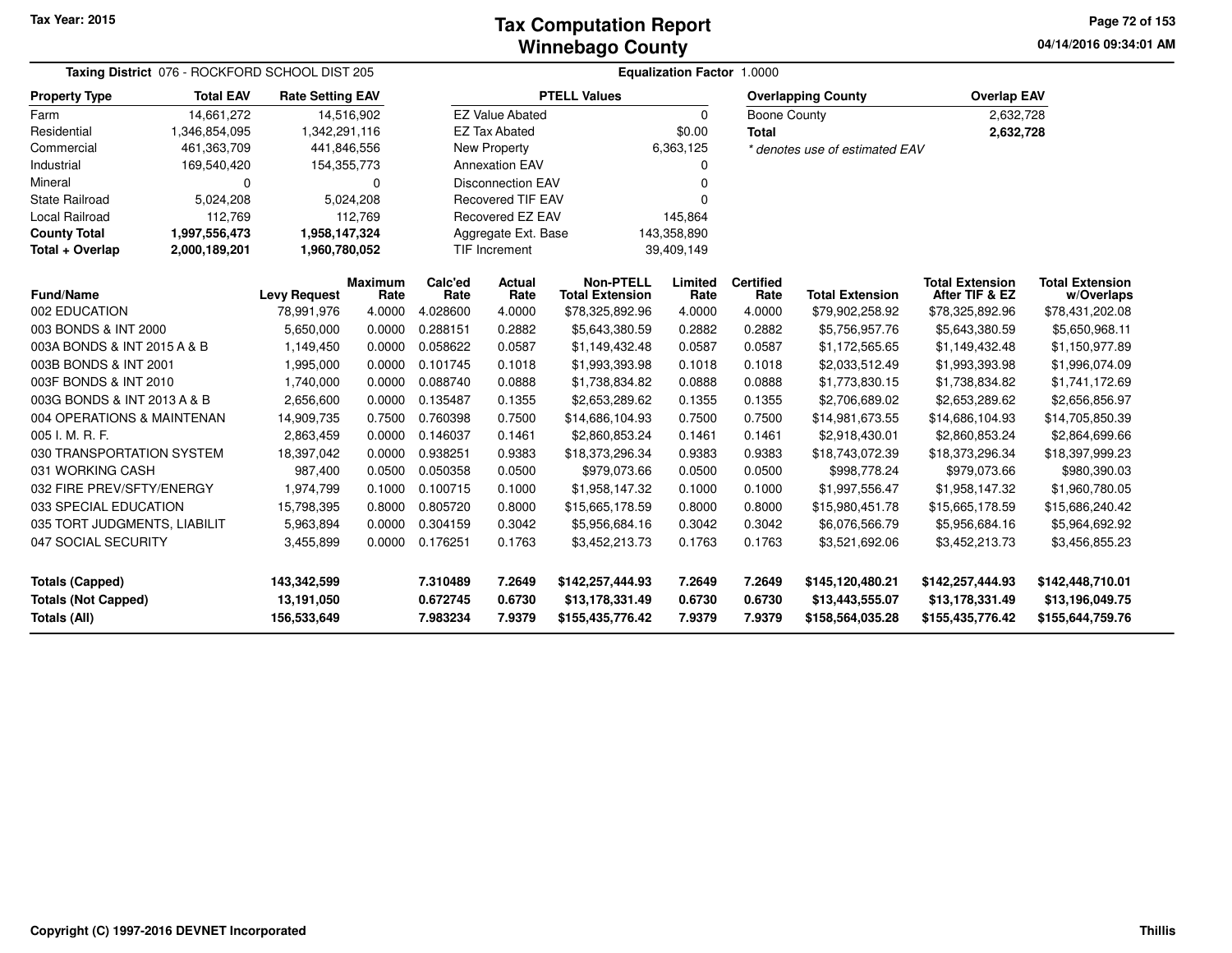#### **Winnebago CountyTax Computation Report**

**04/14/2016 09:34:01 AM Page 73 of 153**

| Taxing District 077 - HONONEGAH HIGH SD #207                                                                                                             |             | Equalization Factor 1.0000 |                        |                 |                          |                                            |                 |                          |                                |                                          |                                      |
|----------------------------------------------------------------------------------------------------------------------------------------------------------|-------------|----------------------------|------------------------|-----------------|--------------------------|--------------------------------------------|-----------------|--------------------------|--------------------------------|------------------------------------------|--------------------------------------|
| <b>Total EAV</b><br><b>PTELL Values</b><br><b>Property Type</b><br><b>Rate Setting EAV</b><br>Farm<br>24,586,442<br>24,586,442<br><b>EZ Value Abated</b> |             |                            |                        |                 |                          |                                            |                 |                          | <b>Overlapping County</b>      | <b>Overlap EAV</b>                       |                                      |
|                                                                                                                                                          |             |                            |                        |                 |                          |                                            | $\Omega$        | Boone County             |                                | 259,366                                  |                                      |
| Residential                                                                                                                                              | 532,932,740 | 532,915,450                |                        |                 | <b>EZ Tax Abated</b>     |                                            | \$0.00          | <b>Total</b>             |                                | 259,366                                  |                                      |
| Commercial                                                                                                                                               | 68,337,367  |                            | 67,264,815             |                 | New Property             |                                            | 4,522,847       |                          | * denotes use of estimated EAV |                                          |                                      |
| Industrial                                                                                                                                               | 23,003,446  |                            | 19,761,441             |                 | <b>Annexation EAV</b>    |                                            | 0               |                          |                                |                                          |                                      |
| Mineral                                                                                                                                                  | 0           |                            | $\Omega$               |                 | <b>Disconnection EAV</b> |                                            | $\Omega$        |                          |                                |                                          |                                      |
| <b>State Railroad</b>                                                                                                                                    | 366,785     |                            | 366,785                |                 | <b>Recovered TIF EAV</b> |                                            |                 |                          |                                |                                          |                                      |
| Local Railroad                                                                                                                                           | 0           |                            | 0                      |                 | Recovered EZ EAV         |                                            | 0               |                          |                                |                                          |                                      |
| <b>County Total</b>                                                                                                                                      | 649,226,780 | 644,894,933                |                        |                 | Aggregate Ext. Base      |                                            | 15,674,097      |                          |                                |                                          |                                      |
| Total + Overlap                                                                                                                                          | 649,486,146 | 645,154,299                |                        |                 | <b>TIF Increment</b>     |                                            | 4,331,847       |                          |                                |                                          |                                      |
| Fund/Name                                                                                                                                                |             | <b>Levy Request</b>        | <b>Maximum</b><br>Rate | Calc'ed<br>Rate | Actual<br>Rate           | <b>Non-PTELL</b><br><b>Total Extension</b> | Limited<br>Rate | <b>Certified</b><br>Rate | <b>Total Extension</b>         | <b>Total Extension</b><br>After TIF & EZ | <b>Total Extension</b><br>w/Overlaps |
| 002 EDUCATION                                                                                                                                            |             | 11,800,000                 | 3.5000                 | 1.829020        | 1.8291                   | \$11,795,773.22                            | 1.7524          | 1.7524                   | \$11,377,050.09                | \$11,301,138.81                          | \$11,305,683.94                      |
| 003A BONDS & INT 2012                                                                                                                                    |             | 560,900                    | 0.0000                 | 0.086940        | 0.0870                   | \$561,058.59                               | 0.0870          | 0.0870                   | \$564,827.30                   | \$561,058.59                             | \$561,284.24                         |
| 003C BONDS & INT 2014A                                                                                                                                   |             | 140,800                    | 0.0000                 | 0.021824        | 0.0219                   | \$141,231.99                               | 0.0219          | 0.0219                   | \$142,180.66                   | \$141,231.99                             | \$141,288.79                         |
| 003D BONDS & INT 2014B                                                                                                                                   |             | 213,200                    | 0.0000                 | 0.033046        | 0.0331                   | \$213,460.22                               | 0.0331          | 0.0331                   | \$214,894.06                   | \$213,460.22                             | \$213,546.07                         |
| 004 OPERATIONS & MAINTENAN                                                                                                                               |             | 2,122,550                  | 0.5500                 | 0.328999        | 0.3290                   | \$2,121,704.33                             | 0.3153          | 0.3153                   | \$2,047,012.04                 | \$2,033,353.72                           | \$2,034,171.50                       |
| 005 I. M. R. F.                                                                                                                                          |             | 257,366                    | 0.0000                 | 0.039892        | 0.0399                   | \$257,313.08                               | 0.0383          | 0.0383                   | \$248,653.86                   | \$246,994.76                             | \$247,094.10                         |
| 030 TRANSPORTATION SYSTEM                                                                                                                                |             | 850,000                    | 0.0000                 | 0.131751        | 0.1318                   | \$849,971.52                               | 0.1264          | 0.1264                   | \$820,622.65                   | \$815,147.20                             | \$815,475.03                         |
| 031 WORKING CASH                                                                                                                                         |             | 324,176                    | 0.0500                 | 0.050248        | 0.0500                   | \$322,447.47                               | 0.0480          | 0.0480                   | \$311,628.85                   | \$309,549.57                             | \$309,674.06                         |
| 032 FIRE PREV/SFTY/ENERGY                                                                                                                                |             | 0                          | 0.1000                 | 0.000000        | 0.0000                   | \$0.00                                     | 0.0000          | 0.0000                   | \$0.00                         | \$0.00                                   | \$0.00                               |
| 033 SPECIAL EDUCATION                                                                                                                                    |             | 950,000                    | 0.4000                 | 0.147252        | 0.1473                   | \$949,930.24                               | 0.1412          | 0.1412                   | \$916,708.21                   | \$910,591.65                             | \$910,957.87                         |
| 035 TORT JUDGMENTS, LIABILIT                                                                                                                             |             | 0                          | 0.0000                 | 0.000000        | 0.0000                   | \$0.00                                     | 0.0000          | 0.0000                   | \$0.00                         | \$0.00                                   | \$0.00                               |
| 047 SOCIAL SECURITY                                                                                                                                      |             | 300,000                    | 0.0000                 | 0.046501        | 0.0466                   | \$300,521.04                               | 0.0447          | 0.0447                   | \$290,204.37                   | \$288,268.04                             | \$288,383.97                         |
| 057 LEASE/PURCHASE/RENTAL                                                                                                                                |             | 0                          | 0.1000                 | 0.000000        | 0.0000                   | \$0.00                                     | 0.0000          | 0.0000                   | \$0.00                         | \$0.00                                   | \$0.00                               |
| <b>Totals (Capped)</b>                                                                                                                                   | 16,604,092  |                            | 2.573663               | 2.5737          | \$16,597,660.90          | 2.4663                                     | 2.4663          | \$16,011,880.07          | \$15,905,043.75                | \$15,911,440.47                          |                                      |
| <b>Totals (Not Capped)</b>                                                                                                                               |             | 914,900                    |                        | 0.141810        | 0.1420                   | \$915,750.80                               | 0.1420          | 0.1420                   | \$921,902.02                   | \$915,750.80                             | \$916,119.10                         |
| <b>Totals (All)</b>                                                                                                                                      | 17,518,992  |                            | 2.715473               | 2.7157          | \$17,513,411.70          | 2.6083                                     | 2.6083          | \$16,933,782.09          | \$16,820,794.55                | \$16,827,559.57                          |                                      |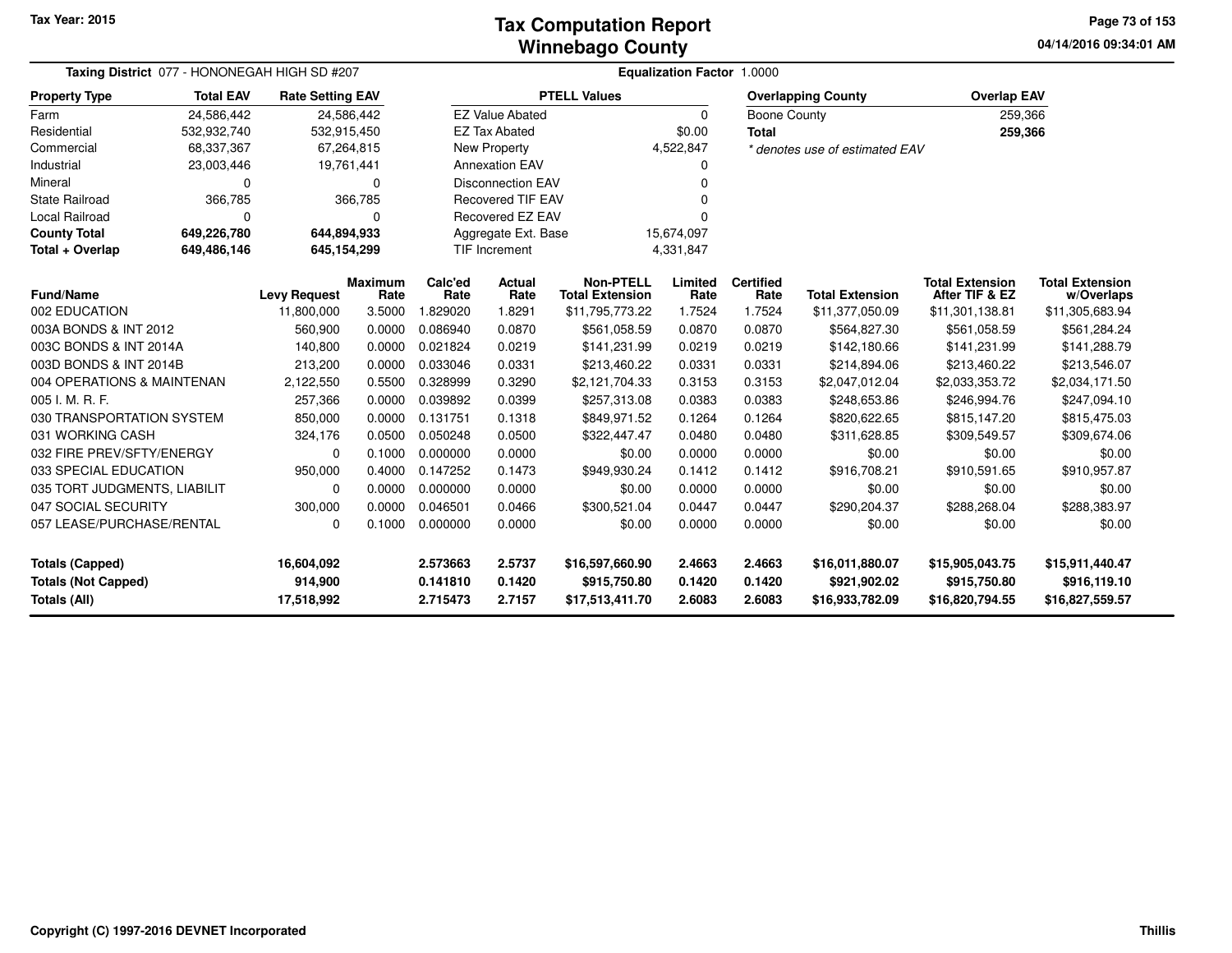**04/14/2016 09:34:01 AM Page 74 of 153**

| Taxing District 078 - MERIDIAN SCHOOL DIST 223 |                  |                         |                        |                 |                          |                                            | <b>Equalization Factor 1.0000</b> |                          |                                |                                          |                                      |
|------------------------------------------------|------------------|-------------------------|------------------------|-----------------|--------------------------|--------------------------------------------|-----------------------------------|--------------------------|--------------------------------|------------------------------------------|--------------------------------------|
| <b>Property Type</b>                           | <b>Total EAV</b> | <b>Rate Setting EAV</b> |                        |                 |                          | <b>PTELL Values</b>                        |                                   |                          | <b>Overlapping County</b>      | <b>Overlap EAV</b>                       |                                      |
| Farm                                           | 1,836,517        |                         | 1,728,935              |                 | <b>EZ Value Abated</b>   |                                            | $\mathbf 0$                       | Ogle County              |                                | 149,408,485                              |                                      |
| Residential                                    | 8,139,519        |                         | 8,139,519              |                 | <b>EZ Tax Abated</b>     |                                            | \$0.00                            | <b>Total</b>             |                                | 149,408,485                              |                                      |
| Commercial                                     | 250,759          |                         | 250,759                |                 | <b>New Property</b>      |                                            | 23,273                            |                          | * denotes use of estimated EAV |                                          |                                      |
| Industrial                                     | 0                |                         | 0                      |                 | <b>Annexation EAV</b>    |                                            | 0                                 |                          |                                |                                          |                                      |
| Mineral                                        | 0                |                         | $\Omega$               |                 | <b>Disconnection EAV</b> |                                            | $\Omega$                          |                          |                                |                                          |                                      |
| <b>State Railroad</b>                          | 11,758           |                         | 11,758                 |                 | <b>Recovered TIF EAV</b> |                                            |                                   |                          |                                |                                          |                                      |
| Local Railroad                                 | $\Omega$         |                         | 0                      |                 | <b>Recovered EZ EAV</b>  |                                            |                                   |                          |                                |                                          |                                      |
| <b>County Total</b>                            | 10,238,553       | 10,130,971              |                        |                 | Aggregate Ext. Base      |                                            | $\Omega$                          |                          |                                |                                          |                                      |
| Total + Overlap                                | 159,647,038      | 159,539,456             |                        |                 | <b>TIF Increment</b>     |                                            | 107,582                           |                          |                                |                                          |                                      |
| <b>Fund/Name</b>                               |                  | <b>Levy Request</b>     | <b>Maximum</b><br>Rate | Calc'ed<br>Rate | Actual<br>Rate           | <b>Non-PTELL</b><br><b>Total Extension</b> | Limited<br>Rate                   | <b>Certified</b><br>Rate | <b>Total Extension</b>         | <b>Total Extension</b><br>After TIF & EZ | <b>Total Extension</b><br>w/Overlaps |
| 002 EDUCATION                                  |                  | 5,862,496               | 3.4800                 | 3.674637        | 3.4800                   | \$352,557.79                               | 3.4800                            | 3.4800                   | \$356,301.64                   | \$352,557.79                             | \$5,551,973.07                       |
| 003 BONDS & INTEREST                           |                  | 1,775,000               | 0.0000                 | 1.112577        | 1.1126                   | \$112,717.18                               | 1.1126                            | 1.1126                   | \$113,914.14                   | \$112,717.18                             | \$1,775,035.99                       |
| 003A BONDS & INT 2016 A&B                      |                  | 0                       | 0.0000                 | 0.000000        | 0.0000                   | \$0.00                                     | 0.0000                            | 0.0000                   | \$0.00                         | \$0.00                                   | \$0.00                               |
| 004 OPERATIONS & MAINTENAN                     |                  | 842,313                 | 0.5000                 | 0.527965        | 0.5000                   | \$50,654.86                                | 0.5000                            | 0.5000                   | \$51,192.77                    | \$50,654.86                              | \$797,697.28                         |
| 005 I. M. R. F.                                |                  | 210,000                 | 0.0000                 | 0.131629        | 0.1317                   | \$13,342.49                                | 0.1317                            | 0.1317                   | \$13,484.17                    | \$13,342.49                              | \$210,113.46                         |
| 030 TRANSPORTATION SYSTEM                      |                  | 336,925                 | 0.2000                 | 0.211186        | 0.2000                   | \$20,261.94                                | 0.2000                            | 0.2000                   | \$20,477.11                    | \$20,261.94                              | \$319,078.91                         |
| 031 WORKING CASH                               |                  | 87,769                  | 0.0500                 | 0.055014        | 0.0500                   | \$5,065.49                                 | 0.0500                            | 0.0500                   | \$5,119.28                     | \$5,065.49                               | \$79,769.73                          |
| 032 FIRE PREV/SFTY/ENERGY                      |                  | 84,231                  | 0.0500                 | 0.052796        | 0.0500                   | \$5,065.49                                 | 0.0500                            | 0.0500                   | \$5,119.28                     | \$5,065.49                               | \$79,769.73                          |
| 033 SPECIAL EDUCATION                          |                  | 67,385                  | 0.0400                 | 0.042237        | 0.0400                   | \$4,052.39                                 | 0.0400                            | 0.0400                   | \$4,095.42                     | \$4,052.39                               | \$63,815.78                          |
| 035 TORT JUDGMENTS, LIABILIT                   |                  | 520,000                 | 0.0000                 | 0.325938        | 0.3260                   | \$33,026.97                                | 0.3260                            | 0.3260                   | \$33,377.68                    | \$33,026.97                              | \$520,098.63                         |
| 047 SOCIAL SECURITY                            |                  | 210,000                 | 0.0000                 | 0.131629        | 0.1317                   | \$13,342.49                                | 0.1317                            | 0.1317                   | \$13,484.17                    | \$13,342.49                              | \$210,113.46                         |
| 057 LEASE/PURCHASE/RENTAL                      |                  | 84,231                  | 0.0500                 | 0.052796        | 0.0500                   | \$5,065.49                                 | 0.0500                            | 0.0500                   | \$5,119.28                     | \$5,065.49                               | \$79,769.73                          |
| <b>Totals (Capped)</b>                         |                  | 0                       |                        | 0.000000        | 0.0000                   | \$0.00                                     | 0.0000                            | 0.0000                   | \$0.00                         | \$0.00                                   | \$0.00                               |
| <b>Totals (Not Capped)</b>                     |                  | 10,080,350              |                        | 6.318404        | 6.0720                   | \$615,152.58                               | 6.0720                            | 6.0720                   | \$621,684.94                   | \$615,152.58                             | \$9,687,235.77                       |
| Totals (All)                                   |                  | 10,080,350              |                        | 6.318404        | 6.0720                   | \$615,152.58                               | 6.0720                            | 6.0720                   | \$621,684.94                   | \$615,152.58                             | \$9,687,235.77                       |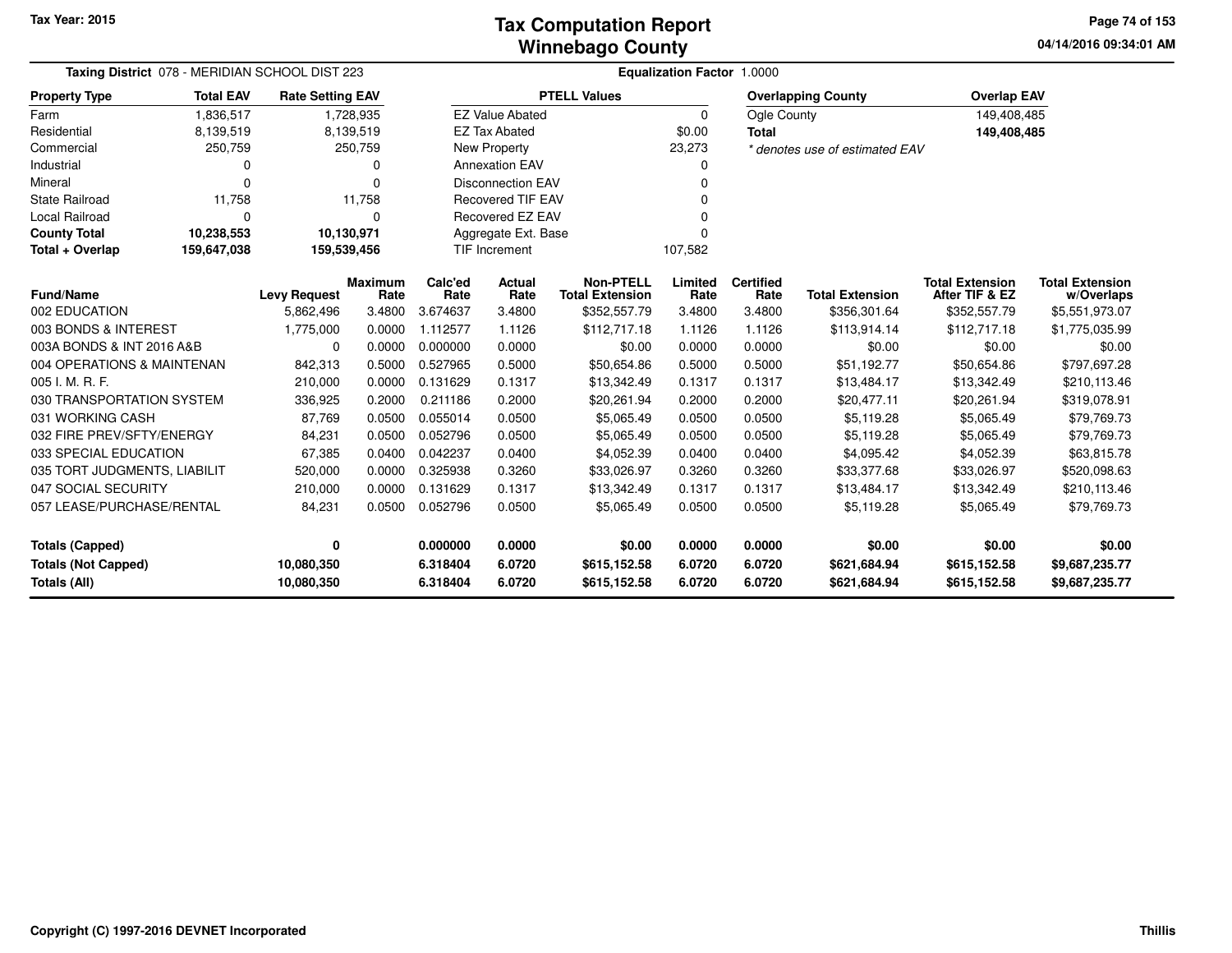**04/14/2016 09:34:01 AM Page 75 of 153**

|                              | <b>Taxing District</b> 079 - SOUTH BELOIT SD #320 |                         |                        |                 |                          |                                            | <b>Equalization Factor 1.0000</b> |                          |                        |                                          |                                      |
|------------------------------|---------------------------------------------------|-------------------------|------------------------|-----------------|--------------------------|--------------------------------------------|-----------------------------------|--------------------------|------------------------|------------------------------------------|--------------------------------------|
| <b>Property Type</b>         | <b>Total EAV</b>                                  | <b>Rate Setting EAV</b> |                        |                 |                          | <b>PTELL Values</b>                        |                                   |                          |                        |                                          |                                      |
| Farm                         | 230,780                                           |                         | 230,780                |                 | <b>EZ Value Abated</b>   |                                            | $\Omega$                          |                          |                        |                                          |                                      |
| Residential                  | 43,691,778                                        |                         | 43,685,724             |                 | <b>EZ Tax Abated</b>     |                                            | \$0.00                            |                          |                        |                                          |                                      |
| Commercial                   | 15,203,380                                        |                         | 15,034,507             |                 | <b>New Property</b>      |                                            | 534,783                           |                          |                        |                                          |                                      |
| Industrial                   | 12,017,355                                        | 12,010,071              |                        |                 | <b>Annexation EAV</b>    |                                            |                                   |                          |                        |                                          |                                      |
| Mineral                      | $\Omega$                                          |                         | $\Omega$               |                 | <b>Disconnection EAV</b> |                                            | O                                 |                          |                        |                                          |                                      |
| <b>State Railroad</b>        | 988,439                                           |                         | 988,439                |                 | Recovered TIF EAV        |                                            |                                   |                          |                        |                                          |                                      |
| <b>Local Railroad</b>        | $\mathbf 0$                                       |                         | 0                      |                 | Recovered EZ EAV         |                                            |                                   |                          |                        |                                          |                                      |
| <b>County Total</b>          | 72,131,732                                        |                         | 71,949,521             |                 | Aggregate Ext. Base      |                                            | 4,286,159                         |                          |                        |                                          |                                      |
| Total + Overlap              | 72,131,732                                        | 71,949,521              |                        |                 | <b>TIF Increment</b>     |                                            | 182,211                           |                          |                        |                                          |                                      |
| <b>Fund/Name</b>             |                                                   | <b>Levy Request</b>     | <b>Maximum</b><br>Rate | Calc'ed<br>Rate | Actual<br>Rate           | <b>Non-PTELL</b><br><b>Total Extension</b> | Limited<br>Rate                   | <b>Certified</b><br>Rate | <b>Total Extension</b> | <b>Total Extension</b><br>After TIF & EZ | <b>Total Extension</b><br>w/Overlaps |
| 002 EDUCATION                |                                                   | 3,084,103               | 4.0000                 | 4.286482        | 4.0000                   | \$2,877,980.84                             | 4.0000                            | 4.0000                   | \$2,885,269.28         | \$2,877,980.84                           | \$2,877,980.84                       |
| 003A BONDS & INT 2016A       |                                                   | 40,301                  | 0.0000                 | 0.056013        | 0.0561                   | \$40,363.68                                | 0.0561                            | 0.0561                   | \$40,465.90            | \$40,363.68                              | \$40,363.68                          |
| 003B BONDS & INT 2016B       |                                                   | 9,268                   | 0.0000                 | 0.012881        | 0.0129                   | \$9,281.49                                 | 0.0129                            | 0.0129                   | \$9,304.99             | \$9,281.49                               | \$9,281.49                           |
| 003C BONDS & INT 2011B       |                                                   | 23,250                  | 0.0000                 | 0.032314        | 0.0324                   | \$23,311.64                                | 0.0324                            | 0.0324                   | \$23,370.68            | \$23,311.64                              | \$23,311.64                          |
| 003D BONDS & INT 2013 A & B  |                                                   | 952,046                 | 0.0000                 | 1.323214        | 1.3233                   | \$952,108.01                               | 1.3233                            | 1.3233                   | \$954,519.21           | \$952,108.01                             | \$952,108.01                         |
| 004 OPERATIONS & MAINTENAN   |                                                   | 457,871                 | 0.7500                 | 0.636378        | 0.6364                   | \$457,886.75                               | 0.6364                            | 0.6364                   | \$459,046.34           | \$457,886.75                             | \$457,886.75                         |
| 005 I. M. R. F.              |                                                   | 5,000                   | 0.0000                 | 0.006949        | 0.0070                   | \$5,036.47                                 | 0.0070                            | 0.0070                   | \$5,049.22             | \$5,036.47                               | \$5,036.47                           |
| 030 TRANSPORTATION SYSTEM    |                                                   | 186,104                 | 0.0000                 | 0.258659        | 0.2587                   | \$186,133.41                               | 0.2587                            | 0.2587                   | \$186,604.79           | \$186,133.41                             | \$186,133.41                         |
| 031 WORKING CASH             |                                                   | 45,000                  | 0.0500                 | 0.062544        | 0.0500                   | \$35,974.76                                | 0.0500                            | 0.0500                   | \$36,065.87            | \$35,974.76                              | \$35,974.76                          |
| 032 FIRE PREV/SFTY/ENERGY    |                                                   | 45,000                  | 0.1000                 | 0.062544        | 0.0626                   | \$45,040.40                                | 0.0626                            | 0.0626                   | \$45,154.46            | \$45,040.40                              | \$45,040.40                          |
| 033 SPECIAL EDUCATION        |                                                   | 36,000                  | 0.8000                 | 0.050035        | 0.0501                   | \$36,046.71                                | 0.0501                            | 0.0501                   | \$36,138.00            | \$36,046.71                              | \$36,046.71                          |
| 035 TORT JUDGMENTS, LIABILIT |                                                   | 200,000                 | 0.0000                 | 0.277973        | 0.2780                   | \$200,019.67                               | 0.2780                            | 0.2780                   | \$200,526.21           | \$200,019.67                             | \$200,019.67                         |
| 047 SOCIAL SECURITY          |                                                   | 212,768                 | 0.0000                 | 0.295718        | 0.2958                   | \$212,826.68                               | 0.2958                            | 0.2958                   | \$213,365.66           | \$212,826.68                             | \$212,826.68                         |
| 057 LEASE/PURCHASE/RENTAL    |                                                   | 45,000                  | 0.1000                 | 0.062544        | 0.0626                   | \$45,040.40                                | 0.0626                            | 0.0626                   | \$45,154.46            | \$45,040.40                              | \$45,040.40                          |
| <b>Totals (Capped)</b>       |                                                   | 4,316,846               |                        | 5.999826        | 5.7012                   | \$4,101,986.09                             | 5.7012                            | 5.7012                   | \$4,112,374.29         | \$4,101,986.09                           | \$4,101,986.09                       |
| <b>Totals (Not Capped)</b>   |                                                   | 1,024,865               |                        | 1.424422        | 1.4247                   | \$1,025,064.82                             | 1.4247                            | 1.4247                   | \$1,027,660.78         | \$1,025,064.82                           | \$1,025,064.82                       |
| Totals (All)                 |                                                   | 5,341,711               |                        | 7.424248        | 7.1259                   | \$5,127,050.91                             | 7.1259                            | 7.1259                   | \$5,140,035.07         | \$5,127,050.91                           | \$5,127,050.91                       |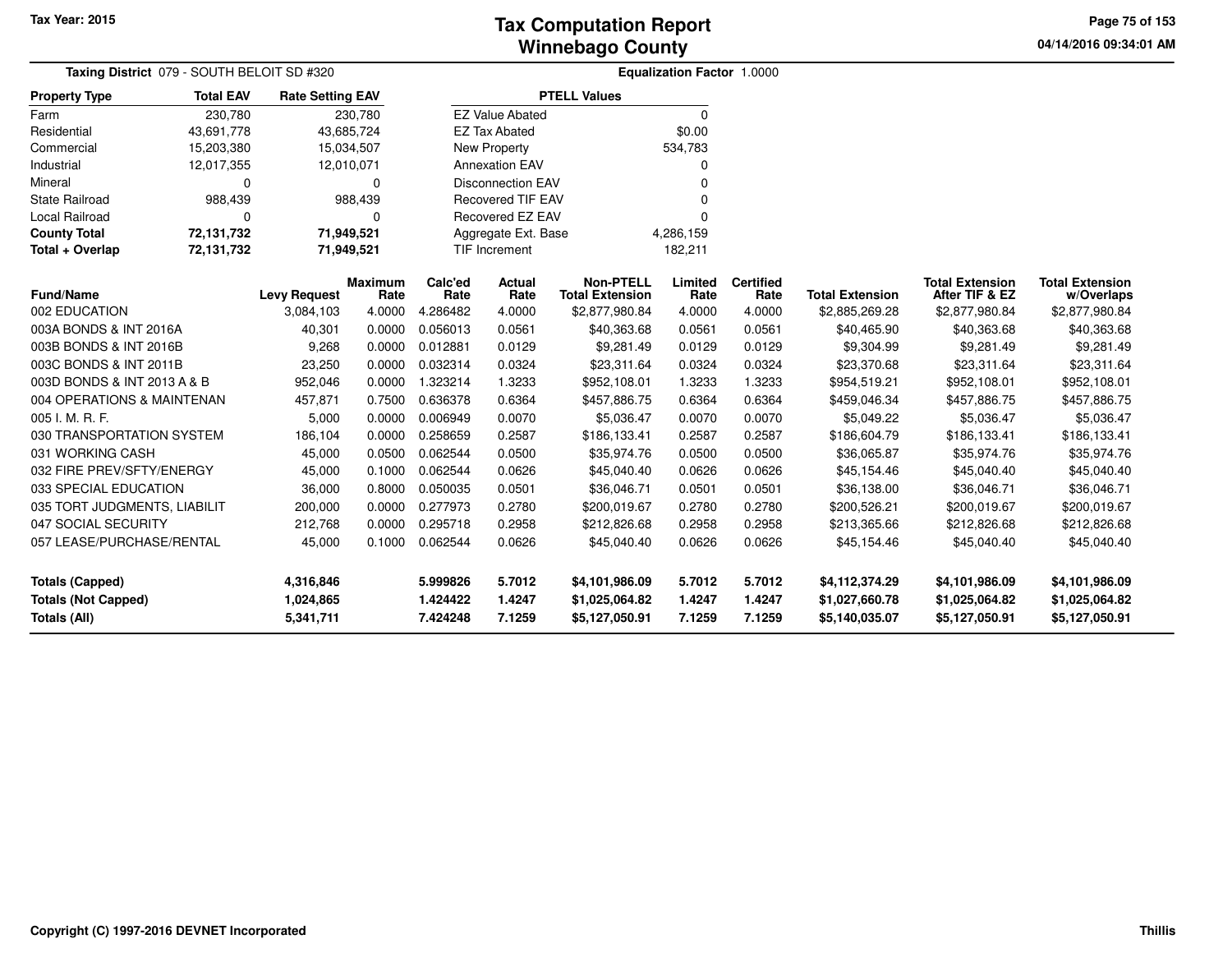#### **Winnebago CountyTax Computation Report**

**04/14/2016 09:34:01 AMPage 76 of 153**

| Taxing District 080 - PECATONICA UNIT SD #321 |                  |                         |                        |                 | <b>Equalization Factor 1.0000</b> |                                            |                 |                          |                                |                                          |                                      |
|-----------------------------------------------|------------------|-------------------------|------------------------|-----------------|-----------------------------------|--------------------------------------------|-----------------|--------------------------|--------------------------------|------------------------------------------|--------------------------------------|
| <b>Property Type</b>                          | <b>Total EAV</b> | <b>Rate Setting EAV</b> |                        |                 |                                   | <b>PTELL Values</b>                        |                 |                          | <b>Overlapping County</b>      | <b>Overlap EAV</b>                       |                                      |
| Farm                                          | 14,332,294       |                         | 14,332,294             |                 | <b>EZ Value Abated</b>            |                                            | $\Omega$        |                          | Stephenson County              | 8,782,985                                |                                      |
| Residential                                   | 57,919,198       |                         | 57,919,198             |                 | <b>EZ Tax Abated</b>              |                                            | \$0.00          | <b>Total</b>             |                                | 8,782,985                                |                                      |
| Commercial                                    | 4,566,488        |                         | 4,566,488              |                 | New Property                      |                                            | 366,732         |                          | * denotes use of estimated EAV |                                          |                                      |
| Industrial                                    | 1,995,641        |                         | 1,995,641              |                 | <b>Annexation EAV</b>             |                                            | 0               |                          |                                |                                          |                                      |
| Mineral                                       | 0                |                         | 0                      |                 | <b>Disconnection EAV</b>          |                                            | $\Omega$        |                          |                                |                                          |                                      |
| <b>State Railroad</b>                         | $\Omega$         |                         | 0                      |                 | <b>Recovered TIF EAV</b>          |                                            |                 |                          |                                |                                          |                                      |
| <b>Local Railroad</b>                         | $\Omega$         |                         | 0                      |                 | <b>Recovered EZ EAV</b>           |                                            | ŋ               |                          |                                |                                          |                                      |
| <b>County Total</b>                           | 78,813,621       | 78,813,621              |                        |                 | Aggregate Ext. Base               |                                            | 5,306,274       |                          |                                |                                          |                                      |
| Total + Overlap                               | 87,596,606       |                         | 87,596,606             |                 | <b>TIF Increment</b>              |                                            | 0               |                          |                                |                                          |                                      |
| <b>Fund/Name</b>                              |                  | <b>Levy Request</b>     | <b>Maximum</b><br>Rate | Calc'ed<br>Rate | Actual<br>Rate                    | <b>Non-PTELL</b><br><b>Total Extension</b> | Limited<br>Rate | <b>Certified</b><br>Rate | <b>Total Extension</b>         | <b>Total Extension</b><br>After TIF & EZ | <b>Total Extension</b><br>w/Overlaps |
| 002 EDUCATION                                 |                  | 3,805,472               | 4.2000                 | 4.344314        | 4.2000                            | \$3,310,172.08                             | 4.2000          | 4.2000                   | \$3,310,172.08                 | \$3,310,172.08                           | \$3,679,057.45                       |
| 003a BONDS & INT 2001                         |                  | 1,340,000               | 0.0000                 | 1.529740        | 1.5298                            | \$1,205,690.77                             | 1.5298          | 1.5298                   | \$1,205,690.77                 | \$1,205,690.77                           | \$1,340,052.88                       |
| 004 OPERATIONS & MAINTENAN                    |                  | 679,549                 | 0.7500                 | 0.775771        | 0.7500                            | \$591,102.16                               | 0.7500          | 0.7500                   | \$591,102.16                   | \$591,102.16                             | \$656,974.55                         |
| 005 I. M. R. F.                               |                  | 186,423                 | 0.0000                 | 0.212820        | 0.2129                            | \$167,794.20                               | 0.2129          | 0.2129                   | \$167,794.20                   | \$167,794.20                             | \$186,493.17                         |
| 030 TRANSPORTATION SYSTEM                     |                  | 316,398                 | 0.0000                 | 0.361199        | 0.3612                            | \$284,674.80                               | 0.3612          | 0.3612                   | \$284,674.80                   | \$284,674.80                             | \$316,398.94                         |
| 031 WORKING CASH                              |                  | 33,760                  | 0.0500                 | 0.038540        | 0.0386                            | \$30,422.06                                | 0.0386          | 0.0386                   | \$30,422.06                    | \$30,422.06                              | \$33,812.29                          |
| 032 FIRE PREV/SFTY/ENERGY                     |                  | 77,885                  | 0.1000                 | 0.088913        | 0.0890                            | \$70,144.12                                | 0.0890          | 0.0890                   | \$70,144.12                    | \$70,144.12                              | \$77,960.98                          |
| 033 SPECIAL EDUCATION                         |                  | 31,912                  | 0.8000                 | 0.036431        | 0.0365                            | \$28,766.97                                | 0.0365          | 0.0365                   | \$28,766.97                    | \$28,766.97                              | \$31,972.76                          |
| 035 TORT JUDGMENTS, LIABILIT                  |                  | 10,673                  | 0.0000                 | 0.012184        | 0.0122                            | \$9.615.26                                 | 0.0122          | 0.0122                   | \$9.615.26                     | \$9.615.26                               | \$10,686.79                          |
| 047 SOCIAL SECURITY                           |                  | 170,612                 | 0.0000                 | 0.194770        | 0.1948                            | \$153,528.93                               | 0.1948          | 0.1948                   | \$153,528.93                   | \$153,528.93                             | \$170,638.19                         |
| 057 LEASE/PURCHASE/RENTAL                     |                  | 0                       | 0.1000                 | 0.000000        | 0.0000                            | \$0.00                                     | 0.0000          | 0.0000                   | \$0.00                         | \$0.00                                   | \$0.00                               |
| 109 PRIOR YEAR ADJUSTMENT<br>$\Omega$         |                  | 0.0000                  | $-0.000300$            | $-0.0003$       | (\$236.44)                        | $-0.0003$                                  | $-0.0003$       | (\$236.44)               | (\$236.44)                     | (\$236.44)                               |                                      |
| <b>Totals (Capped)</b><br>5,312,684           |                  |                         | 6.064942               | 5.8952          | \$4,646,220.58                    | 5.8952                                     | 5.8952          | \$4,646,220.58           | \$4,646,220.58                 | \$5,163,995.12                           |                                      |
| <b>Totals (Not Capped)</b>                    |                  | 1,340,000               |                        | 1.529440        | 1.5295                            | \$1,205,454.33                             | 1.5295          | 1.5295                   | \$1,205,454.33                 | \$1,205,454.33                           | \$1,339,816.44                       |
| Totals (All)                                  |                  | 6,652,684               |                        | 7.594382        | 7.4247                            | \$5,851,674.91                             | 7.4247          | 7.4247                   | \$5,851,674.91                 | \$5,851,674.91                           | \$6,503,811.56                       |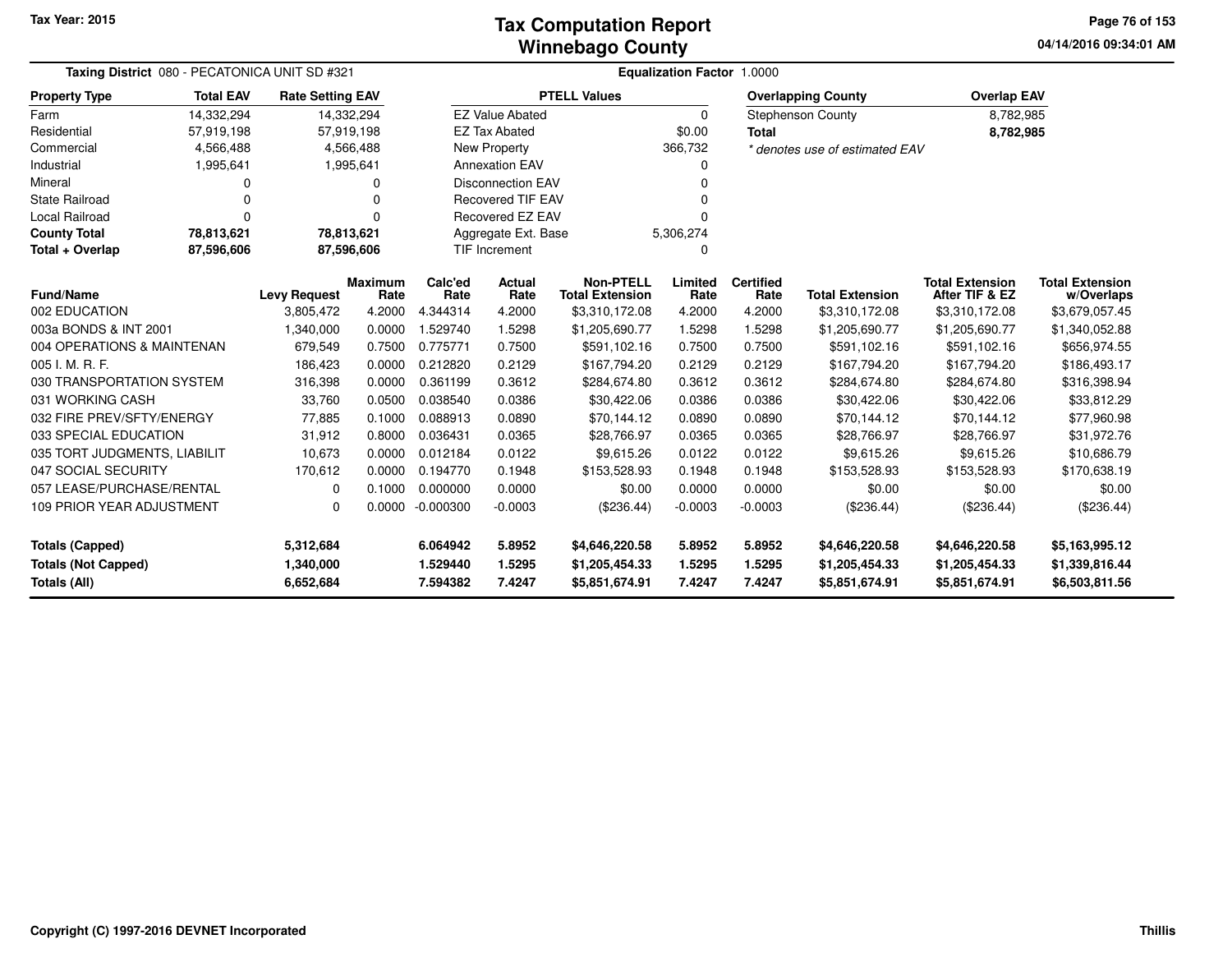**04/14/2016 09:34:01 AM Page 77 of 153**

| <b>Taxing District</b> 081 - DURAND UNIT SD #322<br><b>Equalization Factor 1.0000</b><br><b>Total EAV</b><br><b>PTELL Values</b><br><b>Property Type</b><br><b>Rate Setting EAV</b><br><b>Overlap EAV</b><br><b>Overlapping County</b> |            |                     |                        |                 |                          |                                            |                 |                          |                                |                                          |                                      |
|----------------------------------------------------------------------------------------------------------------------------------------------------------------------------------------------------------------------------------------|------------|---------------------|------------------------|-----------------|--------------------------|--------------------------------------------|-----------------|--------------------------|--------------------------------|------------------------------------------|--------------------------------------|
|                                                                                                                                                                                                                                        |            |                     |                        |                 |                          |                                            |                 |                          |                                |                                          |                                      |
| Farm                                                                                                                                                                                                                                   | 16,938,472 | 16,938,472          |                        |                 | <b>EZ Value Abated</b>   |                                            | 0               |                          | <b>Stephenson County</b>       | 1,230,468                                |                                      |
| Residential                                                                                                                                                                                                                            | 53,227,170 | 53,175,382          |                        |                 | <b>EZ Tax Abated</b>     |                                            | \$0.00          | <b>Total</b>             |                                | 1,230,468                                |                                      |
| Commercial                                                                                                                                                                                                                             | 4,411,131  |                     | 4,259,854              |                 | New Property             |                                            | 10,527          |                          | * denotes use of estimated EAV |                                          |                                      |
| Industrial                                                                                                                                                                                                                             | 292,573    |                     | 254,871                |                 | <b>Annexation EAV</b>    |                                            | 0               |                          |                                |                                          |                                      |
| Mineral                                                                                                                                                                                                                                |            |                     | O                      |                 | <b>Disconnection EAV</b> |                                            | n               |                          |                                |                                          |                                      |
| <b>State Railroad</b>                                                                                                                                                                                                                  |            |                     | n                      |                 | <b>Recovered TIF EAV</b> |                                            |                 |                          |                                |                                          |                                      |
| Local Railroad                                                                                                                                                                                                                         | 0          |                     | 0                      |                 | <b>Recovered EZ EAV</b>  |                                            |                 |                          |                                |                                          |                                      |
| <b>County Total</b>                                                                                                                                                                                                                    | 74,869,346 | 74,628,579          |                        |                 | Aggregate Ext. Base      |                                            | 5,545,116       |                          |                                |                                          |                                      |
| Total + Overlap                                                                                                                                                                                                                        | 76,099,814 | 75,859,047          |                        |                 | <b>TIF Increment</b>     |                                            | 240,767         |                          |                                |                                          |                                      |
| Fund/Name                                                                                                                                                                                                                              |            | <b>Levy Request</b> | <b>Maximum</b><br>Rate | Calc'ed<br>Rate | Actual<br>Rate           | <b>Non-PTELL</b><br><b>Total Extension</b> | Limited<br>Rate | <b>Certified</b><br>Rate | <b>Total Extension</b>         | <b>Total Extension</b><br>After TIF & EZ | <b>Total Extension</b><br>w/Overlaps |
| 002 EDUCATION                                                                                                                                                                                                                          |            | 3,132,890           | 4.0000                 | 4.129883        | 4.0000                   | \$2,985,143.16                             | 4.0000          | 4.0000                   | \$2,994,773.84                 | \$2,985,143.16                           | \$3,034,361.88                       |
| 003A BONDS & INT 2010                                                                                                                                                                                                                  |            | 505,663             | 0.0000                 | 0.666582        | 0.6666                   | \$497,474.11                               | 0.6666          | 0.6666                   | \$499,079.06                   | \$497,474.11                             | \$505,676.41                         |
| 003C BONDS & INT 2003 A                                                                                                                                                                                                                |            | 185,000             | 0.0000                 | 0.243873        | 0.2439                   | \$182,019.10                               | 0.2439          | 0.2439                   | \$182,606.33                   | \$182,019.10                             | \$185,020.22                         |
| 004 OPERATIONS & MAINTENAN                                                                                                                                                                                                             |            | 587,420             | 0.7500                 | 0.774357        | 0.7500                   | \$559,714.34                               | 0.7500          | 0.7500                   | \$561,520.10                   | \$559,714.34                             | \$568,942.85                         |
| 005 I. M. R. F.                                                                                                                                                                                                                        |            | 90,000              | 0.0000                 | 0.118641        | 0.1187                   | \$88,584.12                                | 0.1186          | 0.1186                   | \$88,795.04                    | \$88,509.49                              | \$89,968.83                          |
| 030 TRANSPORTATION SYSTEM                                                                                                                                                                                                              |            | 610,840             | 0.0000                 | 0.805230        | 0.8053                   | \$600,983.95                               | 0.7250          | 0.7250                   | \$542,802.76                   | \$541,057.20                             | \$549,978.09                         |
| 031 WORKING CASH                                                                                                                                                                                                                       |            | 39,160              | 0.0500                 | 0.051622        | 0.0500                   | \$37,314.29                                | 0.0500          | 0.0500                   | \$37,434.67                    | \$37,314.29                              | \$37,929.52                          |
| 032 FIRE PREV/SFTY/ENERGY                                                                                                                                                                                                              |            | 78,320              | 0.1000                 | 0.103244        | 0.1000                   | \$74,628.58                                | 0.1000          | 0.1000                   | \$74,869.35                    | \$74,628.58                              | \$75,859.05                          |
| 033 SPECIAL EDUCATION                                                                                                                                                                                                                  |            | 626,580             | 0.8000                 | 0.825979        | 0.8000                   | \$597,028.63                               | 0.8000          | 0.8000                   | \$598,954.77                   | \$597,028.63                             | \$606,872.38                         |
| 035 TORT JUDGMENTS, LIABILIT                                                                                                                                                                                                           |            | 432,060             | 0.0000                 | 0.569556        | 0.5696                   | \$425,084.39                               | 0.5675          | 0.5675                   | \$424,883.54                   | \$423,517.19                             | \$430,500.09                         |
| 047 SOCIAL SECURITY                                                                                                                                                                                                                    |            | 120,000             | 0.0000                 | 0.158188        | 0.1582                   | \$118,062.41                               | 0.1582          | 0.1582                   | \$118,443.31                   | \$118,062.41                             | \$120,009.01                         |
| 057 LEASE/PURCHASE/RENTAL                                                                                                                                                                                                              |            | 78,320              | 0.1000                 | 0.103244        | 0.1000                   | \$74,628.58                                | 0.1000          | 0.1000                   | \$74,869.35                    | \$74,628.58                              | \$75,859.05                          |
| <b>Totals (Capped)</b>                                                                                                                                                                                                                 |            | 5,795,590           |                        | 7.639944        | 7.4518                   | \$5,561,172.45                             | 7.3693          | 7.3693                   | \$5,517,346.73                 | \$5,499,603.87                           | \$5,590,280.75                       |
| <b>Totals (Not Capped)</b><br>690,663                                                                                                                                                                                                  |            |                     |                        | 0.910455        | 0.9105                   | \$679,493.21                               | 0.9105          | 0.9105                   | \$681,685.39                   | \$679,493.21                             | \$690,696.63                         |
| <b>Totals (All)</b>                                                                                                                                                                                                                    |            | 6,486,253           |                        | 8.550399        | 8.3623                   | \$6,240,665.66                             | 8.2798          | 8.2798                   | \$6,199,032.12                 | \$6,179,097.08                           | \$6,280,977.38                       |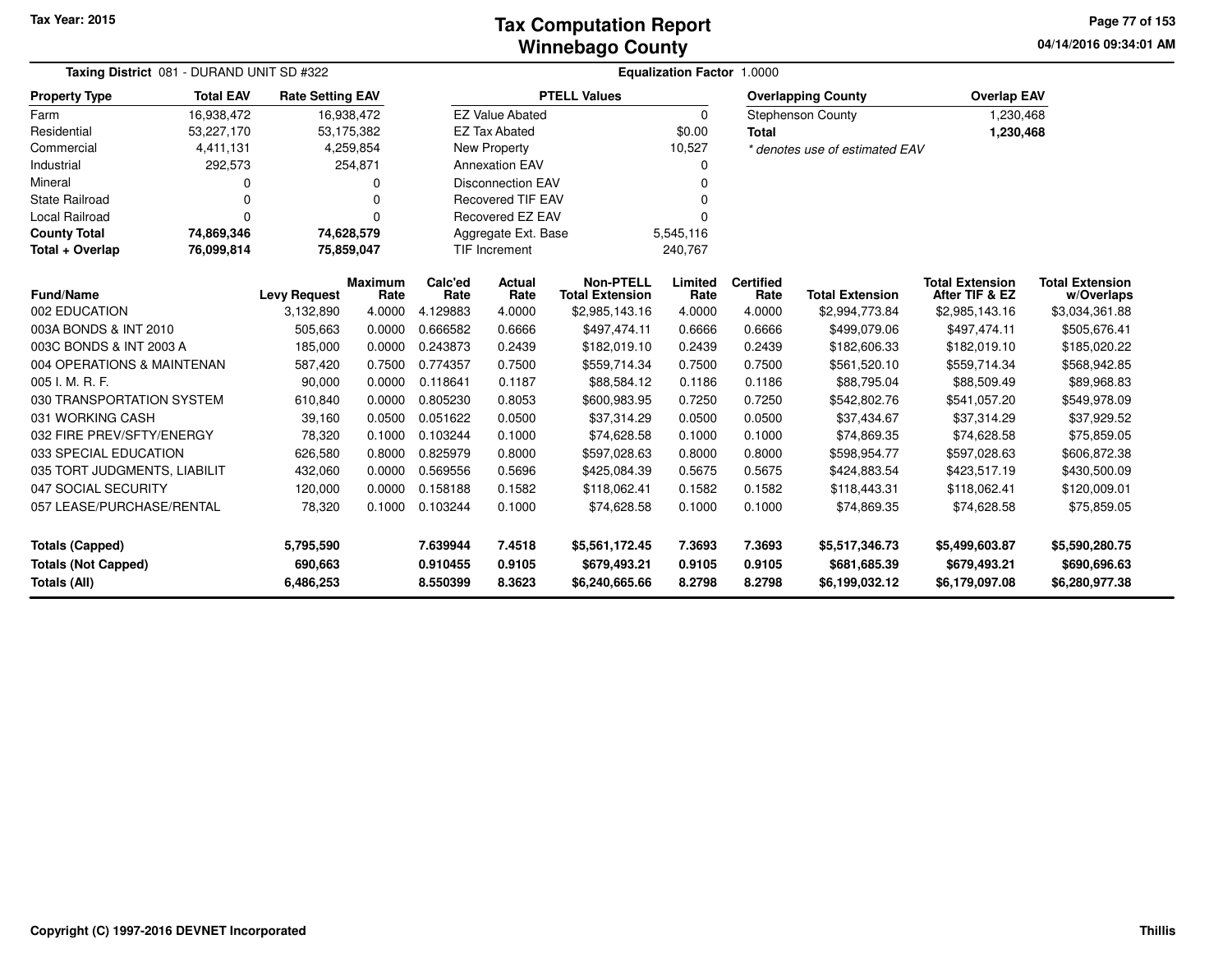#### **Winnebago CountyTax Computation Report**

**04/14/2016 09:34:01 AM Page 78 of 153**

| Taxing District 082 - WINNEBAGO UNIT SD #323 |                  |                         |                        |                      |                          |                                            | <b>Equalization Factor 1.0000</b> |                          |                                   |                                          |                                      |
|----------------------------------------------|------------------|-------------------------|------------------------|----------------------|--------------------------|--------------------------------------------|-----------------------------------|--------------------------|-----------------------------------|------------------------------------------|--------------------------------------|
| <b>Property Type</b>                         | <b>Total EAV</b> | <b>Rate Setting EAV</b> |                        |                      |                          | <b>PTELL Values</b>                        |                                   |                          | <b>Overlapping County</b>         | <b>Overlap EAV</b>                       |                                      |
| Farm                                         | 28,385,096       | 28,385,096              |                        |                      | <b>EZ Value Abated</b>   |                                            | 0                                 |                          | Stephenson County                 | 1,545,234                                |                                      |
| Residential                                  | 101,331,597      | 101,331,597             |                        |                      | <b>EZ Tax Abated</b>     |                                            | \$0.00                            | <b>Total</b>             |                                   | 1,545,234                                |                                      |
| Commercial                                   | 9,649,653        |                         | 9,649,653              |                      | New Property             |                                            | 592,591                           |                          | * denotes use of estimated EAV    |                                          |                                      |
| Industrial                                   | 4,291,117        |                         | 4,291,117              |                      | <b>Annexation EAV</b>    |                                            | 0                                 |                          |                                   |                                          |                                      |
| Mineral                                      | 0                |                         | 0                      |                      | <b>Disconnection EAV</b> |                                            |                                   |                          |                                   |                                          |                                      |
| <b>State Railroad</b>                        | 1,536,175        |                         | 1,536,175              |                      | <b>Recovered TIF EAV</b> |                                            |                                   |                          |                                   |                                          |                                      |
| Local Railroad                               | 699,481          |                         | 699,481                |                      | <b>Recovered EZ EAV</b>  |                                            |                                   |                          |                                   |                                          |                                      |
| <b>County Total</b>                          | 145,893,119      | 145,893,119             |                        |                      | Aggregate Ext. Base      |                                            | 9,610,297                         |                          |                                   |                                          |                                      |
| Total + Overlap                              | 147,438,353      | 147,438,353             |                        |                      | <b>TIF Increment</b>     |                                            | n                                 |                          |                                   |                                          |                                      |
| <b>Fund/Name</b>                             |                  | <b>Levy Request</b>     | <b>Maximum</b><br>Rate | Calc'ed<br>Rate      | <b>Actual</b><br>Rate    | <b>Non-PTELL</b><br><b>Total Extension</b> | Limited<br>Rate                   | <b>Certified</b><br>Rate | <b>Total Extension</b>            | <b>Total Extension</b><br>After TIF & EZ | <b>Total Extension</b><br>w/Overlaps |
| 002 EDUCATION                                |                  | 6,100,000               | 4.0000                 | 4.137322             | 4.0000                   | \$5,835,724.76                             | 3.9798                            | 3.9798                   | \$5,806,254.35                    | \$5,806,254.35                           | \$5,867,751.57                       |
| 003 BONDS & INT 2005 REF                     |                  | 0                       | 0.0000                 | 0.000000             | 0.0000                   | \$0.00                                     | 0.0000                            | 0.0000                   | \$0.00                            | \$0.00                                   | \$0.00                               |
| 003A BONDS & INT 2016                        |                  | 935,629                 | 0.0000                 | 0.634590             | 0.6346                   | \$925,837.73                               | 0.6346                            | 0.6346                   | \$925,837.73                      | \$925,837.73                             | \$935,643.79                         |
| 003B BONDS & INT 2011                        |                  | 290,300                 | 0.0000                 | 0.196896             | 0.1969                   | \$287,263.55                               | 0.1969                            | 0.1969                   | \$287,263.55                      | \$287,263.55                             | \$290,306.12                         |
| 004 OPERATIONS & MAINTENAN                   |                  | 1,200,000               | 0.7500                 | 0.813900             | 0.7500                   | \$1,094,198.39                             | 0.7464                            | 0.7464                   | \$1,088,946.24                    | \$1,088,946.24                           | \$1,100,479.87                       |
| 005 I. M. R. F.                              |                  | 210,000                 | 0.0000                 | 0.142432             | 0.1425                   | \$207,897.69                               | 0.1419                            | 0.1419                   | \$207,022.34                      | \$207,022.34                             | \$209,215.02                         |
| 030 TRANSPORTATION SYSTEM                    |                  | 1,555,000               | 0.0000                 | 1.054678             | 1.0547                   | \$1,538,734.73                             | 1.0497                            | 1.0497                   | \$1,531,440.07                    | \$1,531,440.07                           | \$1,547,660.39                       |
| 031 WORKING CASH                             |                  | 45,000                  | 0.0500                 | 0.030521             | 0.0306                   | \$44,643.29                                | 0.0305                            | 0.0305                   | \$44,497.40                       | \$44,497.40                              | \$44,968.70                          |
| 032 FIRE PREV/SFTY/ENERGY                    |                  | 110,000                 | 0.1000                 | 0.074608             | 0.0747                   | \$108,982.16                               | 0.0744                            | 0.0744                   | \$108,544.48                      | \$108,544.48                             | \$109,694.13                         |
| 033 SPECIAL EDUCATION                        |                  | 330,000                 | 0.8000                 | 0.223822             | 0.2239                   | \$326,654.69                               | 0.2229                            | 0.2229                   | \$325,195.76                      | \$325,195.76                             | \$328,640.09                         |
| 035 TORT JUDGMENTS, LIABILIT                 |                  | 90,000                  | 0.0000                 | 0.061043             | 0.0611                   | \$89,140.70                                | 0.0609                            | 0.0609                   | \$88,848.91                       | \$88,848.91                              | \$89,789.96                          |
| 047 SOCIAL SECURITY                          |                  | 360,000                 | 0.0000                 | 0.244170             | 0.2442                   | \$356,271.00                               | 0.2431                            | 0.2431                   | \$354,666.17                      | \$354,666.17                             | \$358,422.64                         |
| 057 LEASE/PURCHASE/RENTAL                    |                  | 70,000                  | 0.1000                 | 0.047478             | 0.0475                   | \$69,299.23                                | 0.0473                            | 0.0473                   | \$69,007.45                       | \$69,007.45                              | \$69,738.34                          |
| <b>109 PRIOR YEAR ADJUSTMENT</b>             |                  | 0                       |                        | 0.0000 -0.000700     | $-0.0007$                | (\$1,021.25)                               | $-0.0007$                         | $-0.0007$                | (\$1,021.25)                      | (\$1,021.25)                             | (\$1,021.25)                         |
| <b>Totals (Capped)</b>                       |                  | 10,070,000              |                        | 6.829974             | 6.6292                   | \$9,671,546.64                             | 6.5969                            | 6.5969                   | \$9,624,423.17                    | \$9,624,423.17                           | \$9,726,360.71                       |
| <b>Totals (Not Capped)</b><br>Totals (All)   |                  | 1,225,929<br>11,295,929 |                        | 0.830786<br>7.660760 | 0.8308<br>7.4600         | \$1,212,080.03<br>\$10,883,626.67          | 0.8308<br>7.4277                  | 0.8308<br>7.4277         | \$1,212,080.03<br>\$10,836,503.20 | \$1,212,080.03<br>\$10,836,503.20        | \$1,224,928.66<br>\$10,951,289.37    |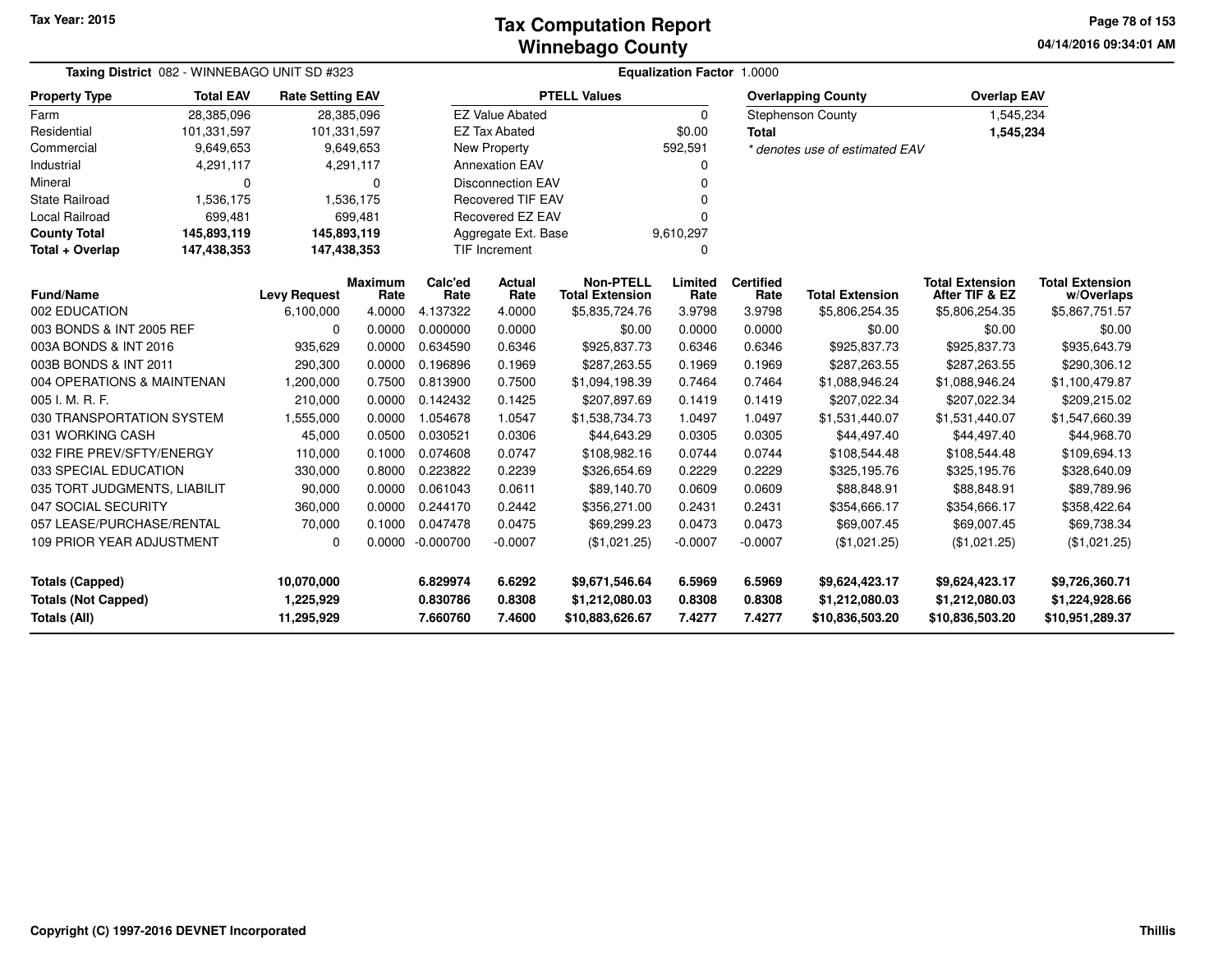| Taxing District 083 - HIAWATHA SCHOOL DIST 426 |                  |                         |                 |                 |                          |                                            | <b>Equalization Factor 1.0000</b> |                          |                                |                                          |                                      |
|------------------------------------------------|------------------|-------------------------|-----------------|-----------------|--------------------------|--------------------------------------------|-----------------------------------|--------------------------|--------------------------------|------------------------------------------|--------------------------------------|
| <b>Property Type</b>                           | <b>Total EAV</b> | <b>Rate Setting EAV</b> |                 |                 |                          | <b>PTELL Values</b>                        |                                   |                          | <b>Overlapping County</b>      | <b>Overlap EAV</b>                       |                                      |
| Farm                                           | 226,143          |                         | 226,143         |                 | <b>EZ Value Abated</b>   |                                            | $\mathbf 0$                       | <b>Boone County</b>      |                                | 5,408,637                                |                                      |
| Residential                                    | 339,018          |                         | 339,018         |                 | <b>EZ Tax Abated</b>     |                                            | \$0.00                            | DeKalb County            |                                | 57,776,132                               |                                      |
| Commercial                                     | 0                |                         |                 |                 | New Property             |                                            |                                   | Ogle County              |                                | 1,499,976                                |                                      |
| Industrial                                     |                  |                         |                 |                 | <b>Annexation EAV</b>    |                                            |                                   | Total                    |                                | 64,684,745                               |                                      |
| Mineral                                        | 0                |                         | 0               |                 | <b>Disconnection EAV</b> |                                            |                                   |                          | * denotes use of estimated EAV |                                          |                                      |
| <b>State Railroad</b>                          | 0                |                         | O               |                 | <b>Recovered TIF EAV</b> |                                            |                                   |                          |                                |                                          |                                      |
| Local Railroad                                 | 0                |                         | $\Omega$        |                 | Recovered EZ EAV         |                                            |                                   |                          |                                |                                          |                                      |
| <b>County Total</b>                            | 565,161          |                         | 565,161         |                 | Aggregate Ext. Base      |                                            | O                                 |                          |                                |                                          |                                      |
| Total + Overlap                                | 65,249,906       |                         | 65,249,906      |                 | TIF Increment            |                                            | $\Omega$                          |                          |                                |                                          |                                      |
| <b>Fund/Name</b>                               |                  | <b>Levy Request</b>     | Maximum<br>Rate | Calc'ed<br>Rate | <b>Actual</b><br>Rate    | <b>Non-PTELL</b><br><b>Total Extension</b> | Limited<br>Rate                   | <b>Certified</b><br>Rate | <b>Total Extension</b>         | <b>Total Extension</b><br>After TIF & EZ | <b>Total Extension</b><br>w/Overlaps |
| 002 EDUCATION                                  |                  | 2,393,527               | 3.7300          | 3.668246        | 3.6683                   | \$20,731.80                                | 3.6683                            | 3.6683                   | \$20,731.80                    | \$20,731.80                              | \$2,393,562.30                       |
| 003 BONDS & INTEREST                           |                  | 627,690                 | 0.0000          | 0.961978        | 0.9620                   | \$5,436.85                                 | 0.9620                            | 0.9620                   | \$5,436.85                     | \$5,436.85                               | \$627,704.10                         |
| 004 OPERATIONS & MAINTENAN                     |                  | 492,977                 | 0.7450          | 0.755521        | 0.7450                   | \$4,210.45                                 | 0.7450                            | 0.7450                   | \$4,210.45                     | \$4,210.45                               | \$486,111.80                         |
| 005 I. M. R. F.                                |                  | 130,000                 | 0.0000          | 0.199234        | 0.1993                   | \$1,126.37                                 | 0.1993                            | 0.1993                   | \$1,126.37                     | \$1,126.37                               | \$130,043.06                         |
| 030 TRANSPORTATION SYSTEM                      |                  | 132,150                 | 0.2000          | 0.202529        | 0.2000                   | \$1,130.32                                 | 0.2000                            | 0.2000                   | \$1,130.32                     | \$1,130.32                               | \$130,499.81                         |
| 031 WORKING CASH                               |                  | 33,086                  | 0.0500          | 0.050707        | 0.0500                   | \$282.58                                   | 0.0500                            | 0.0500                   | \$282.58                       | \$282.58                                 | \$32,624.95                          |
| 032 FIRE PREV/SFTY/ENERGY                      |                  | $\mathbf 0$             | 0.0500          | 0.000000        | 0.0000                   | \$0.00                                     | 0.0000                            | 0.0000                   | \$0.00                         | \$0.00                                   | \$0.00                               |
| 033 SPECIAL EDUCATION                          |                  | 26,430                  | 0.0400          | 0.040506        | 0.0400                   | \$226.06                                   | 0.0400                            | 0.0400                   | \$226.06                       | \$226.06                                 | \$26,099.96                          |
| 035 TORT JUDGMENTS, LIABILIT                   |                  | 185,000                 | 0.0000          | 0.283525        | 0.2836                   | \$1,602.80                                 | 0.2836                            | 0.2836                   | \$1,602.80                     | \$1,602.80                               | \$185,048.73                         |
| 047 SOCIAL SECURITY                            |                  | 105,000                 | 0.0000          | 0.160920        | 0.1610                   | \$909.91                                   | 0.1610                            | 0.1610                   | \$909.91                       | \$909.91                                 | \$105,052.35                         |
| 057 LEASE/PURCHASE/RENTAL                      |                  | 33,086                  | 0.0500          | 0.050707        | 0.0500                   | \$282.58                                   | 0.0500                            | 0.0500                   | \$282.58                       | \$282.58                                 | \$32,624.95                          |
| 0<br><b>Totals (Capped)</b>                    |                  | 0.000000                | 0.0000          | \$0.00          | 0.0000                   | 0.0000                                     | \$0.00                            | \$0.00                   | \$0.00                         |                                          |                                      |
| <b>Totals (Not Capped)</b>                     |                  |                         |                 | 6.373873        | 6.3592                   | \$35,939.72                                | 6.3592                            | 6.3592                   | \$35,939.72                    | \$35,939.72                              | \$4,149,372.01                       |
| 4,158,946<br><b>Totals (All)</b><br>4,158,946  |                  |                         |                 | 6.373873        | 6.3592                   | \$35,939.72                                | 6.3592                            | 6.3592                   | \$35,939.72                    | \$35,939.72                              | \$4,149,372.01                       |

-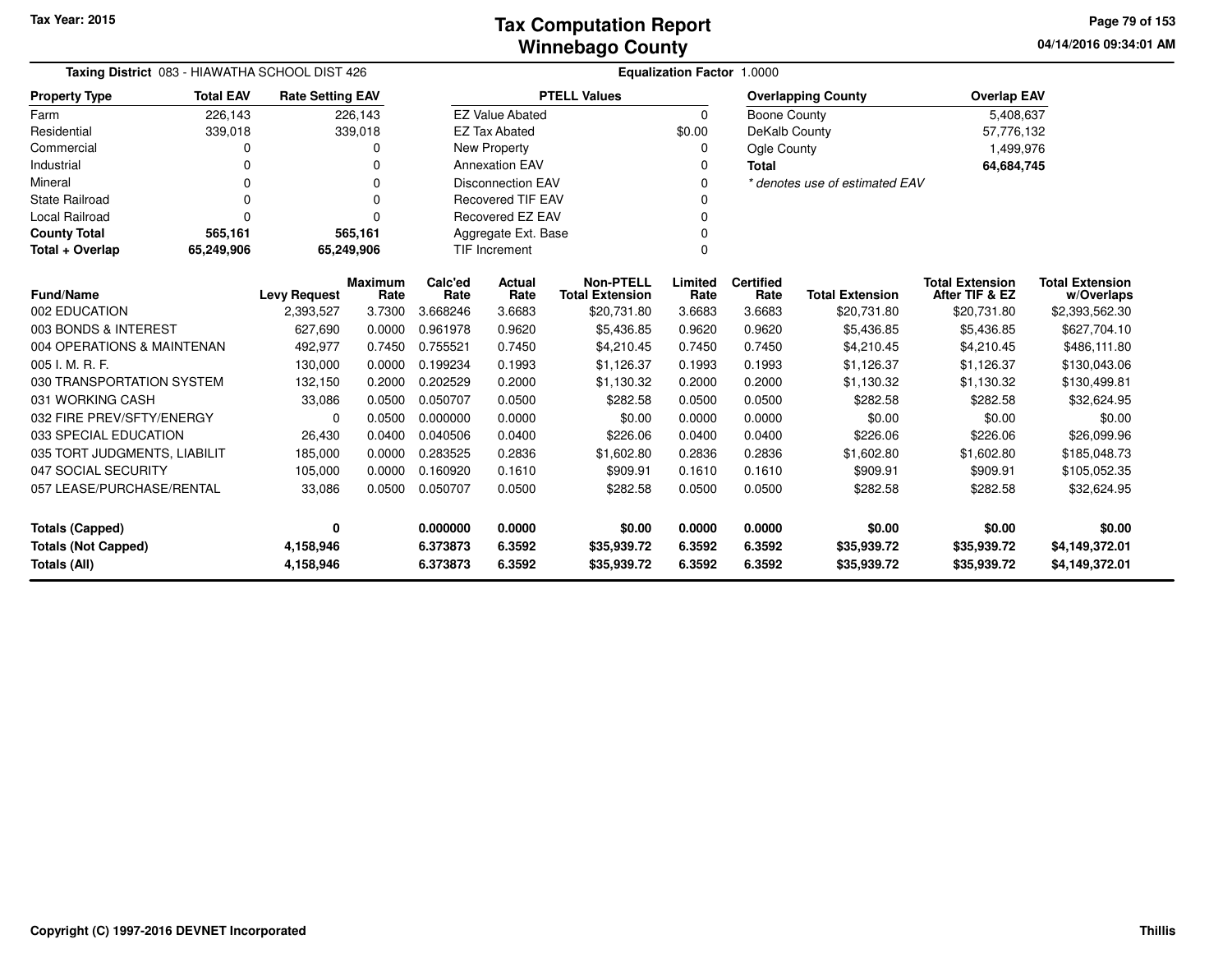**04/14/2016 09:34:01 AM Page 80 of 153**

|                              | Taxing District 084 - COMMUNITY COLLEGE 511 |                         |                        |                 |                          |                                            | Equalization Factor 1.0000 |                          |                                |                                          |                                      |
|------------------------------|---------------------------------------------|-------------------------|------------------------|-----------------|--------------------------|--------------------------------------------|----------------------------|--------------------------|--------------------------------|------------------------------------------|--------------------------------------|
| <b>Property Type</b>         | <b>Total EAV</b>                            | <b>Rate Setting EAV</b> |                        |                 |                          | <b>PTELL Values</b>                        |                            |                          | <b>Overlapping County</b>      | <b>Overlap EAV</b>                       |                                      |
| Farm                         | 101,510,357                                 | 101,257,242             |                        |                 | <b>EZ Value Abated</b>   |                                            | 0                          | Boone County             |                                | 880,921,747                              |                                      |
| Residential                  | 2,555,114,508                               | 2,550,254,510           |                        |                 | <b>EZ Tax Abated</b>     |                                            | \$0.00                     | DeKalb County            |                                | 227,551                                  |                                      |
| Commercial                   | 678,555,227                                 | 646,278,110             |                        |                 | <b>New Property</b>      |                                            | 16,664,216                 | <b>McHenry County</b>    |                                | *187,313                                 |                                      |
| Industrial                   | 274,283,623                                 | 247,263,702             |                        |                 | <b>Annexation EAV</b>    |                                            | 0                          | Ogle County              |                                | 866,649,654                              |                                      |
| Mineral                      | 0                                           |                         | $\Omega$               |                 | <b>Disconnection EAV</b> |                                            | 0                          |                          | Stephenson County              | 11,644,462                               |                                      |
| <b>State Railroad</b>        | 8,423,535                                   |                         | 8,423,535              |                 | <b>Recovered TIF EAV</b> |                                            | 0                          | <b>Total</b>             |                                | 1,759,630,727                            |                                      |
| Local Railroad               | 812,250                                     |                         | 812,250                |                 | Recovered EZ EAV         |                                            | 145,864                    |                          | * denotes use of estimated EAV |                                          |                                      |
| <b>County Total</b>          | 3,618,699,500                               | 3,554,289,349           |                        |                 | Aggregate Ext. Base      |                                            | $\Omega$                   |                          |                                |                                          |                                      |
| Total + Overlap              | 5,378,330,227                               | 5,313,920,076           |                        |                 | TIF Increment            |                                            | 64,410,151                 |                          |                                |                                          |                                      |
| <b>Fund/Name</b>             |                                             | <b>Levy Request</b>     | <b>Maximum</b><br>Rate | Calc'ed<br>Rate | <b>Actual</b><br>Rate    | <b>Non-PTELL</b><br><b>Total Extension</b> | Limited<br>Rate            | <b>Certified</b><br>Rate | <b>Total Extension</b>         | <b>Total Extension</b><br>After TIF & EZ | <b>Total Extension</b><br>w/Overlaps |
| 002 EDUCATION                |                                             | 12,525,901              | 0.2300                 | 0.235719        | 0.2300                   | \$8,174,865.50                             | 0.2300                     | 0.2300                   | \$8,323,008.85                 | \$8,174,865.50                           | \$12,222,016.17                      |
| 003a BONDS & INT 2000        |                                             | 0                       | 0.0000                 | 0.000000        | 0.0000                   | \$0.00                                     | 0.0000                     | 0.0000                   | \$0.00                         | \$0.00                                   | \$0.00                               |
| 003B BONDS & INT 2002A REF & |                                             | 2,990,000               | 0.0000                 | 0.056267        | 0.0563                   | \$2,001,064.90                             | 0.0563                     | 0.0563                   | \$2,037,327.82                 | \$2,001,064.90                           | \$2,991,737.00                       |
| 003C BONDS & INT 2014 REF B  |                                             | 234,562                 | 0.0000                 | 0.004414        | 0.0045                   | \$159,943.02                               | 0.0045                     | 0.0045                   | \$162,841.48                   | \$159,943.02                             | \$239,126.40                         |
| 003D BONDS & INT 2015E       |                                             | 215,100                 | 0.0000                 | 0.004048        | 0.0041                   | \$145,725.86                               | 0.0041                     | 0.0041                   | \$148,366.68                   | \$145,725.86                             | \$217,870.72                         |
| 003E BONDS & INT 2006 REF    |                                             | 0                       | 0.0000                 | 0.000000        | 0.0000                   | \$0.00                                     | 0.0000                     | 0.0000                   | \$0.00                         | \$0.00                                   | \$0.00                               |
| 003F BONDS & INT 2005 REF    |                                             | 0                       | 0.0000                 | 0.000000        | 0.0000                   | \$0.00                                     | 0.0000                     | 0.0000                   | \$0.00                         | \$0.00                                   | \$0.00                               |
| 003G BONDS & INT 2009        |                                             | 727,258                 | 0.0000                 | 0.013686        | 0.0137                   | \$486,937.64                               | 0.0137                     | 0.0137                   | \$495,761.83                   | \$486,937.64                             | \$728,007.05                         |
| 003I BONDS & INT 2010A       |                                             | 1,863,332               | 0.0000                 | 0.035065        | 0.0351                   | \$1,247,555.56                             | 0.0351                     | 0.0351                   | \$1,270,163.52                 | \$1,247,555.56                           | \$1,865,185.95                       |
| 003J BONDS & INT 2015C       |                                             | 605,370                 | 0.0000                 | 0.011392        | 0.0114                   | \$405,188.99                               | 0.0114                     | 0.0114                   | \$412,531.74                   | \$405,188.99                             | \$605,786.89                         |
| 003K BONDS & INT 2015D       |                                             | 1,108,500               | 0.0000                 | 0.020860        | 0.0209                   | \$742,846.47                               | 0.0209                     | 0.0209                   | \$756,308.20                   | \$742,846.47                             | \$1,110,609.30                       |
| 004 OPERATIONS & MAINTENAN   |                                             | 2,178,418               | 0.0400                 | 0.040995        | 0.0400                   | \$1,421,715.74                             | 0.0400                     | 0.0400                   | \$1,447,479.80                 | \$1,421,715.74                           | \$2,125,568.03                       |
| 027 AUDIT                    |                                             | 49,000                  | 0.0050                 | 0.000922        | 0.0010                   | \$35,542.89                                | 0.0010                     | 0.0010                   | \$36,187.00                    | \$35,542.89                              | \$53,139.20                          |
| 035 TORT JUDGMENTS, LIABILIT |                                             | 3,248,000               | 0.0000                 | 0.061123        | 0.0612                   | \$2,175,225.08                             | 0.0612                     | 0.0612                   | \$2,214,644.09                 | \$2,175,225.08                           | \$3,252,119.09                       |
| 047 SOCIAL SECURITY          |                                             | 585,000                 | 0.0000                 | 0.011009        | 0.0111                   | \$394,526.12                               | 0.0111                     | 0.0111                   | \$401,675.64                   | \$394,526.12                             | \$589,845.13                         |
| 141 HLTH/SFTY/HANDICAP ACCE  |                                             | 0                       | 0.0500                 | 0.000000        | 0.0000                   | \$0.00                                     | 0.0000                     | 0.0000                   | \$0.00                         | \$0.00                                   | \$0.00                               |
| <b>Totals (Capped)</b>       |                                             | 0                       |                        | 0.000000        | 0.0000                   | \$0.00                                     | 0.0000                     | 0.0000                   | \$0.00                         | \$0.00                                   | \$0.00                               |
| <b>Totals (Not Capped)</b>   |                                             | 26,330,441              |                        | 0.495500        | 0.4893                   | \$17,391,137.77                            | 0.4893                     | 0.4893                   | \$17,706,296.65                | \$17,391,137.77                          | \$26,001,010.93                      |
| Totals (All)                 |                                             | 26,330,441              |                        | 0.495500        | 0.4893                   | \$17,391,137.77                            | 0.4893                     | 0.4893                   | \$17,706,296.65                | \$17,391,137.77                          | \$26,001,010.93                      |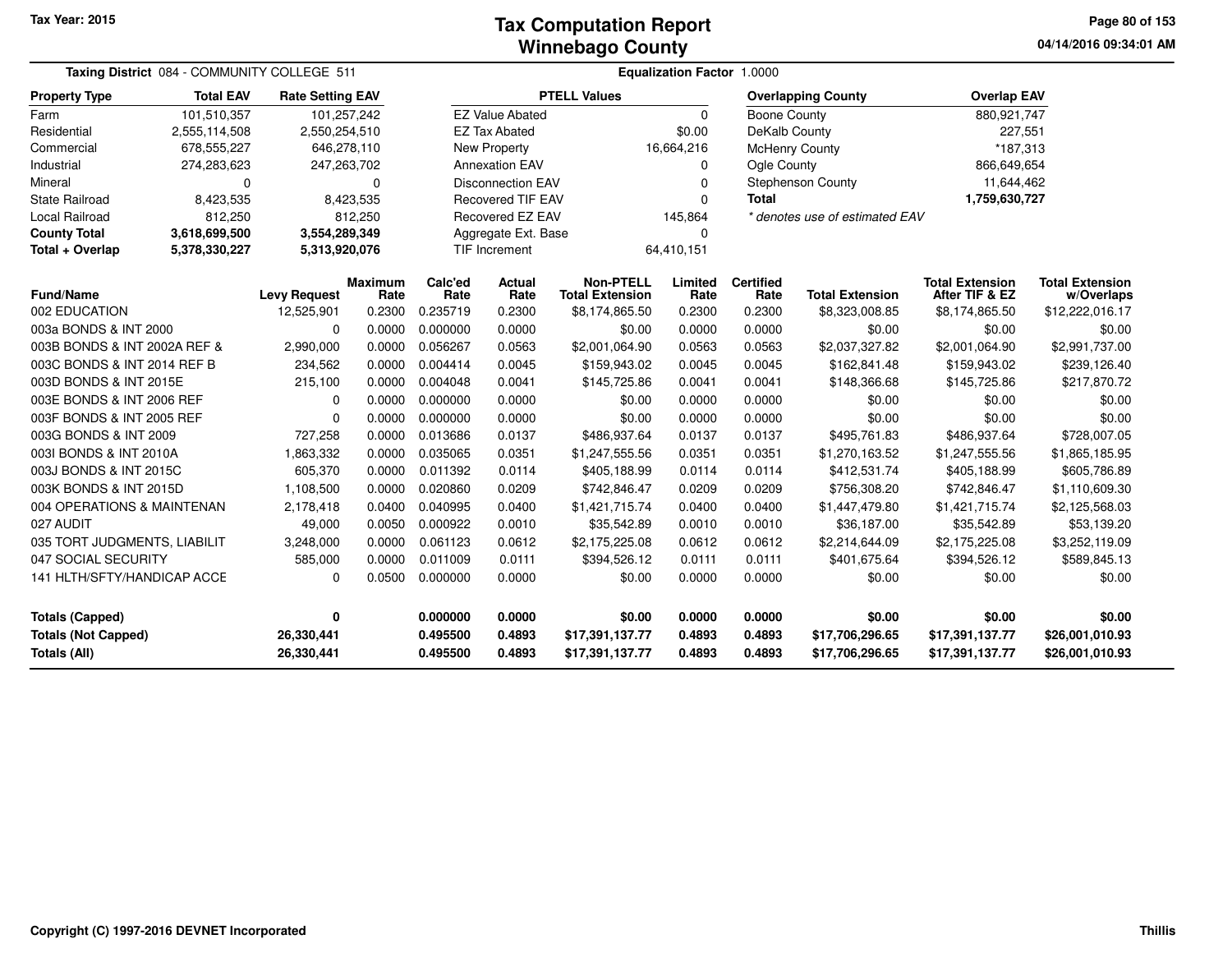**04/14/2016 09:34:01 AM Page 81 of 153**

| Taxing District 085 - COMMUNITY COLLEGE 523 |                  |                                                                                                 |                        |                 | Equalization Factor 1.0000 |                                            |                 |                          |                                |                                          |                                      |  |
|---------------------------------------------|------------------|-------------------------------------------------------------------------------------------------|------------------------|-----------------|----------------------------|--------------------------------------------|-----------------|--------------------------|--------------------------------|------------------------------------------|--------------------------------------|--|
| <b>Property Type</b>                        | <b>Total EAV</b> | <b>Rate Setting EAV</b>                                                                         |                        |                 |                            | <b>PTELL Values</b>                        |                 |                          | <b>Overlapping County</b>      | <b>Overlap EAV</b>                       |                                      |  |
| Farm                                        | 226.143          |                                                                                                 | 226,143                |                 | <b>EZ Value Abated</b>     |                                            | $\Omega$        | Boone County             |                                | 5,408,637                                |                                      |  |
| Residential                                 | 339,018          |                                                                                                 | 339,018                |                 | <b>EZ Tax Abated</b>       |                                            | \$0.00          | DeKalb County            |                                |                                          | 1,448,378,037                        |  |
| Commercial                                  |                  |                                                                                                 | 0                      |                 | New Property               |                                            | 0               | Kane County              |                                | 7,039,304                                |                                      |  |
| Industrial                                  |                  |                                                                                                 |                        |                 | <b>Annexation EAV</b>      |                                            | 0               | LaSalle County           |                                | $*18,311$                                |                                      |  |
| Mineral                                     |                  |                                                                                                 | $\Omega$               |                 | <b>Disconnection EAV</b>   |                                            | 0               | Lee County               |                                | *85,075,938                              |                                      |  |
| <b>State Railroad</b>                       | $\Omega$         |                                                                                                 | 0                      |                 | <b>Recovered TIF EAV</b>   |                                            | $\Omega$        | Ogle County              |                                | 388,944,355                              |                                      |  |
| <b>Local Railroad</b>                       | $\Omega$         |                                                                                                 | O                      |                 | <b>Recovered EZ EAV</b>    |                                            | 0               | <b>Total</b>             |                                | 1,934,864,582                            |                                      |  |
| <b>County Total</b>                         | 565,161          |                                                                                                 | 565,161                |                 | Aggregate Ext. Base        |                                            | $\Omega$        |                          | * denotes use of estimated EAV |                                          |                                      |  |
| Total + Overlap                             | 1,935,429,743    | 1,935,429,743                                                                                   |                        |                 | <b>TIF Increment</b>       |                                            | $\Omega$        |                          |                                |                                          |                                      |  |
| Fund/Name                                   |                  | <b>Levy Request</b>                                                                             | <b>Maximum</b><br>Rate | Calc'ed<br>Rate | Actual<br>Rate             | <b>Non-PTELL</b><br><b>Total Extension</b> | Limited<br>Rate | <b>Certified</b><br>Rate | <b>Total Extension</b>         | <b>Total Extension</b><br>After TIF & EZ | <b>Total Extension</b><br>w/Overlaps |  |
| 002 EDUCATION                               |                  | 5,537,033                                                                                       | 0.2750                 | 0.286088        | 0.2750                     | \$1,554.19                                 | 0.2750          | 0.2750                   | \$1,554.19                     | \$1,554.19                               | \$5,322,431.79                       |  |
| 003 BONDS & INTEREST                        |                  | 4,254,256                                                                                       | 0.0000                 | 0.219809        | 0.2199                     | \$1,242.79                                 | 0.2199          | 0.2199                   | \$1,242.79                     | \$1,242.79                               | \$4,256,010.00                       |  |
| 004 OPERATIONS & MAINTENAN                  |                  | 1,447,700                                                                                       | 0.0750                 | 0.074800        | 0.0748                     | \$422.74                                   | 0.0748          | 0.0748                   | \$422.74                       | \$422.74                                 | \$1,447,701.45                       |  |
| 027 AUDIT                                   |                  | 102,456                                                                                         | 0.0050                 | 0.005294        | 0.0050                     | \$28.26                                    | 0.0050          | 0.0050                   | \$28.26                        | \$28.26                                  | \$96,771.49                          |  |
| 035 TORT JUDGMENTS, LIABILIT                |                  | 1,263,277                                                                                       | 0.0000                 | 0.065271        | 0.0653                     | \$369.05                                   | 0.0653          | 0.0653                   | \$369.05                       | \$369.05                                 | \$1,263,835.62                       |  |
| 047 SOCIAL SECURITY                         |                  | 246,000                                                                                         | 0.0000                 | 0.012710        | 0.0128                     | \$72.34                                    | 0.0128          | 0.0128                   | \$72.34                        | \$72.34                                  | \$247,735.01                         |  |
| <b>109 PRIOR YEAR ADJUSTMENT</b>            |                  | 0                                                                                               | 0.0000                 | $-0.000301$     | $-0.0003$                  | (\$1.70)                                   | $-0.0003$       | $-0.0003$                | (\$1.70)                       | (\$1.70)                                 | (\$1.70)                             |  |
| 141 HLTH/SFTY/HANDICAP ACCE                 |                  | 800,000<br>0.0500<br>0.041335<br>0.0414<br>\$233.98<br>0.0414<br>0.0414<br>\$233.98<br>\$233.98 |                        |                 |                            |                                            | \$801,267.91    |                          |                                |                                          |                                      |  |
| <b>Totals (Capped)</b><br>0                 |                  |                                                                                                 |                        | 0.000000        | 0.0000                     | \$0.00                                     | 0.0000          | 0.0000                   | \$0.00                         | \$0.00                                   | \$0.00                               |  |
| 13,650,722<br><b>Totals (Not Capped)</b>    |                  |                                                                                                 |                        | 0.705006        | 0.6939                     | \$3,921.65                                 | 0.6939          | 0.6939                   | \$3,921.65                     | \$3,921.65                               | \$13,435,751.57                      |  |
| Totals (All)                                | 0.705006         | 0.6939                                                                                          | \$3,921.65             | 0.6939          | 0.6939                     | \$3,921.65                                 | \$3,921.65      | \$13,435,751.57          |                                |                                          |                                      |  |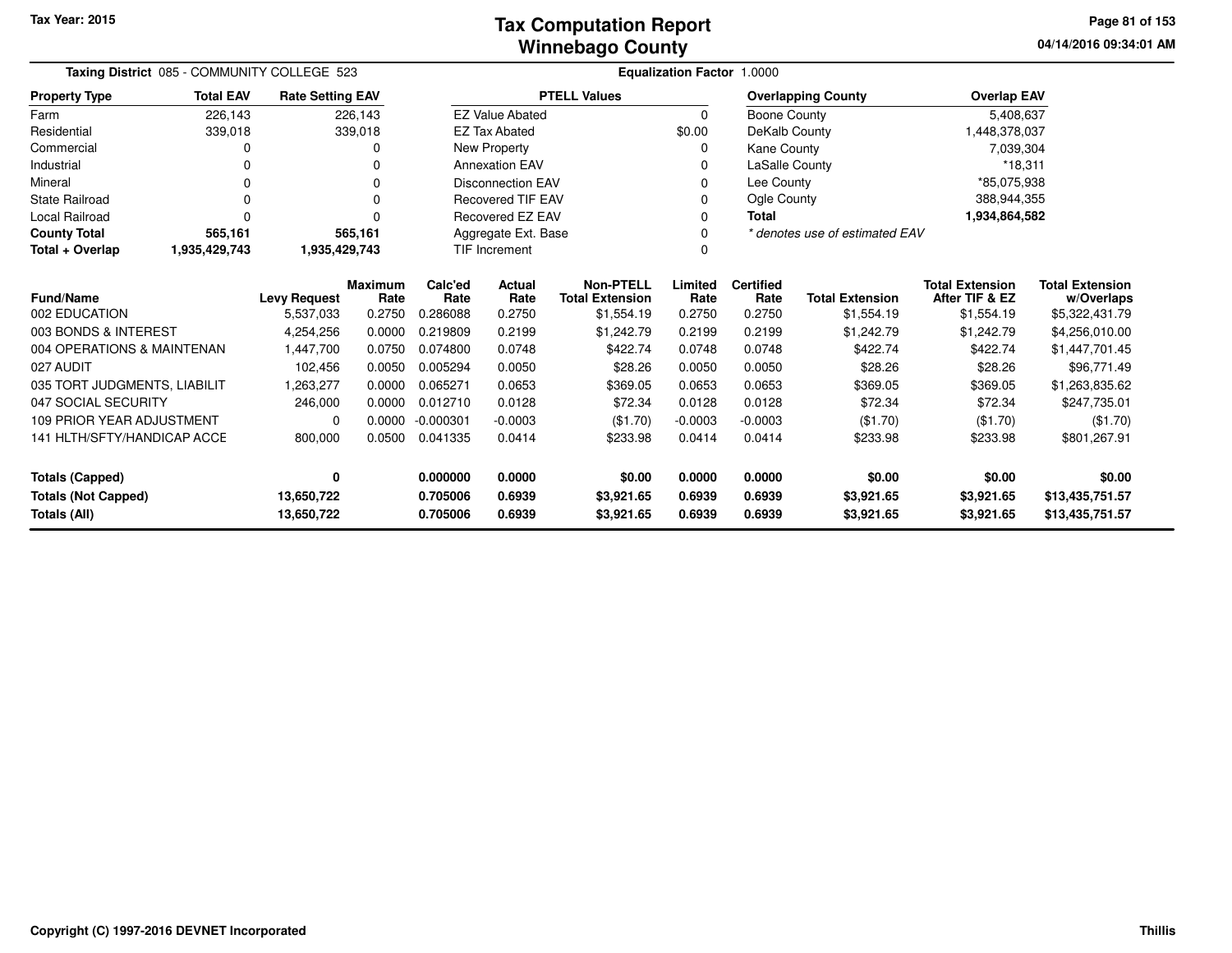**04/14/2016 09:34:01 AMPage 82 of 153**

> **w/Overlaps**\$2,781.58

| <b>Total Extension</b><br><b>Total Extension</b><br>After TIF & EZ<br>w/Overlaps<br>\$2,781.58<br>\$2,781.58 |
|--------------------------------------------------------------------------------------------------------------|
| \$0.00<br>\$0.00<br>\$2,781.58<br>\$2,781.58<br>\$2,781.58                                                   |
| \$2,781.58                                                                                                   |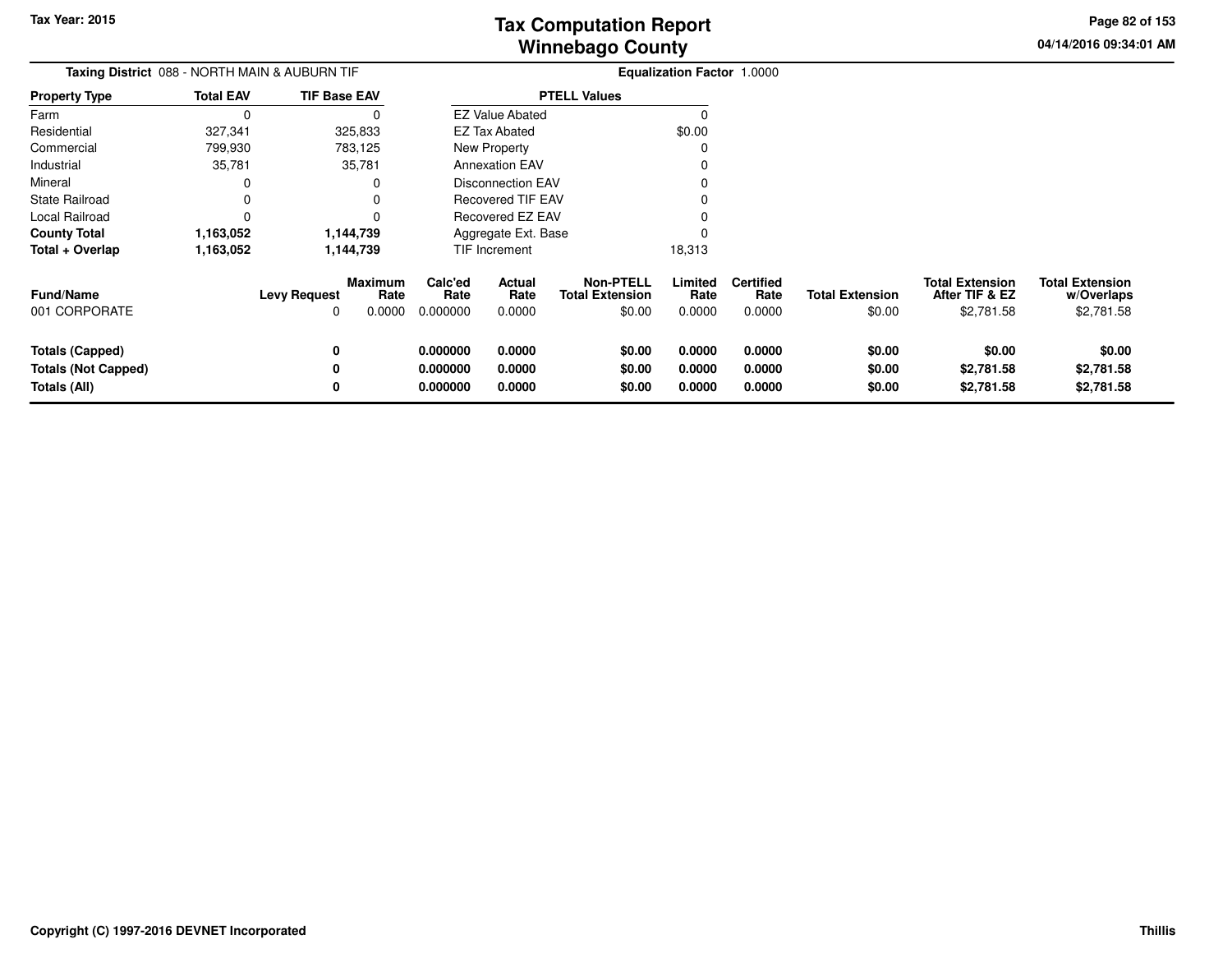**04/14/2016 09:34:01 AMPage 83 of 153**

| Taxing District 089 - JACKSON SCHOOL TIF                             |                  |                          |                                  |                                  |                            |                                                      | <b>Equalization Factor 1.0000</b> |                                    |                                  |                                                         |                                                     |
|----------------------------------------------------------------------|------------------|--------------------------|----------------------------------|----------------------------------|----------------------------|------------------------------------------------------|-----------------------------------|------------------------------------|----------------------------------|---------------------------------------------------------|-----------------------------------------------------|
| <b>Property Type</b>                                                 | <b>Total EAV</b> | <b>TIF Base EAV</b>      |                                  |                                  |                            | <b>PTELL Values</b>                                  |                                   |                                    |                                  |                                                         |                                                     |
| Farm                                                                 | 0                |                          |                                  |                                  | <b>EZ Value Abated</b>     |                                                      | 0                                 |                                    |                                  |                                                         |                                                     |
| Residential                                                          | 4,186,173        |                          | 4,174,206                        |                                  | <b>EZ Tax Abated</b>       |                                                      | \$0.00                            |                                    |                                  |                                                         |                                                     |
| Commercial                                                           | 2,080,366        |                          | 1,894,645                        |                                  | New Property               |                                                      |                                   |                                    |                                  |                                                         |                                                     |
| Industrial                                                           | 7,273            |                          | 6,678                            |                                  | <b>Annexation EAV</b>      |                                                      |                                   |                                    |                                  |                                                         |                                                     |
| Mineral                                                              |                  |                          |                                  |                                  | <b>Disconnection EAV</b>   |                                                      |                                   |                                    |                                  |                                                         |                                                     |
| <b>State Railroad</b>                                                | $\Omega$         |                          |                                  |                                  | Recovered TIF EAV          |                                                      |                                   |                                    |                                  |                                                         |                                                     |
| Local Railroad                                                       | $\Omega$         |                          |                                  |                                  | <b>Recovered EZ EAV</b>    |                                                      |                                   |                                    |                                  |                                                         |                                                     |
| <b>County Total</b>                                                  | 6,273,812        |                          | 6,075,529                        |                                  | Aggregate Ext. Base        |                                                      |                                   |                                    |                                  |                                                         |                                                     |
| Total + Overlap                                                      | 6,273,812        |                          | 6,075,529                        |                                  | TIF Increment              |                                                      | 198,283                           |                                    |                                  |                                                         |                                                     |
| <b>Fund/Name</b><br>001 CORPORATE                                    |                  | <b>Levy Request</b><br>0 | <b>Maximum</b><br>Rate<br>0.0000 | Calc'ed<br>Rate<br>0.000000      | Actual<br>Rate<br>0.0000   | <b>Non-PTELL</b><br><b>Total Extension</b><br>\$0.00 | Limited<br>Rate<br>0.0000         | <b>Certified</b><br>Rate<br>0.0000 | <b>Total Extension</b><br>\$0.00 | <b>Total Extension</b><br>After TIF & EZ<br>\$30,330.02 | <b>Total Extension</b><br>w/Overlaps<br>\$30,330.02 |
| <b>Totals (Capped)</b><br><b>Totals (Not Capped)</b><br>Totals (All) |                  | $\mathbf{0}$<br>0<br>0   |                                  | 0.000000<br>0.000000<br>0.000000 | 0.0000<br>0.0000<br>0.0000 | \$0.00<br>\$0.00<br>\$0.00                           | 0.0000<br>0.0000<br>0.0000        | 0.0000<br>0.0000<br>0.0000         | \$0.00<br>\$0.00<br>\$0.00       | \$0.00<br>\$30,330.02<br>\$30,330.02                    | \$0.00<br>\$30,330.02<br>\$30,330.02                |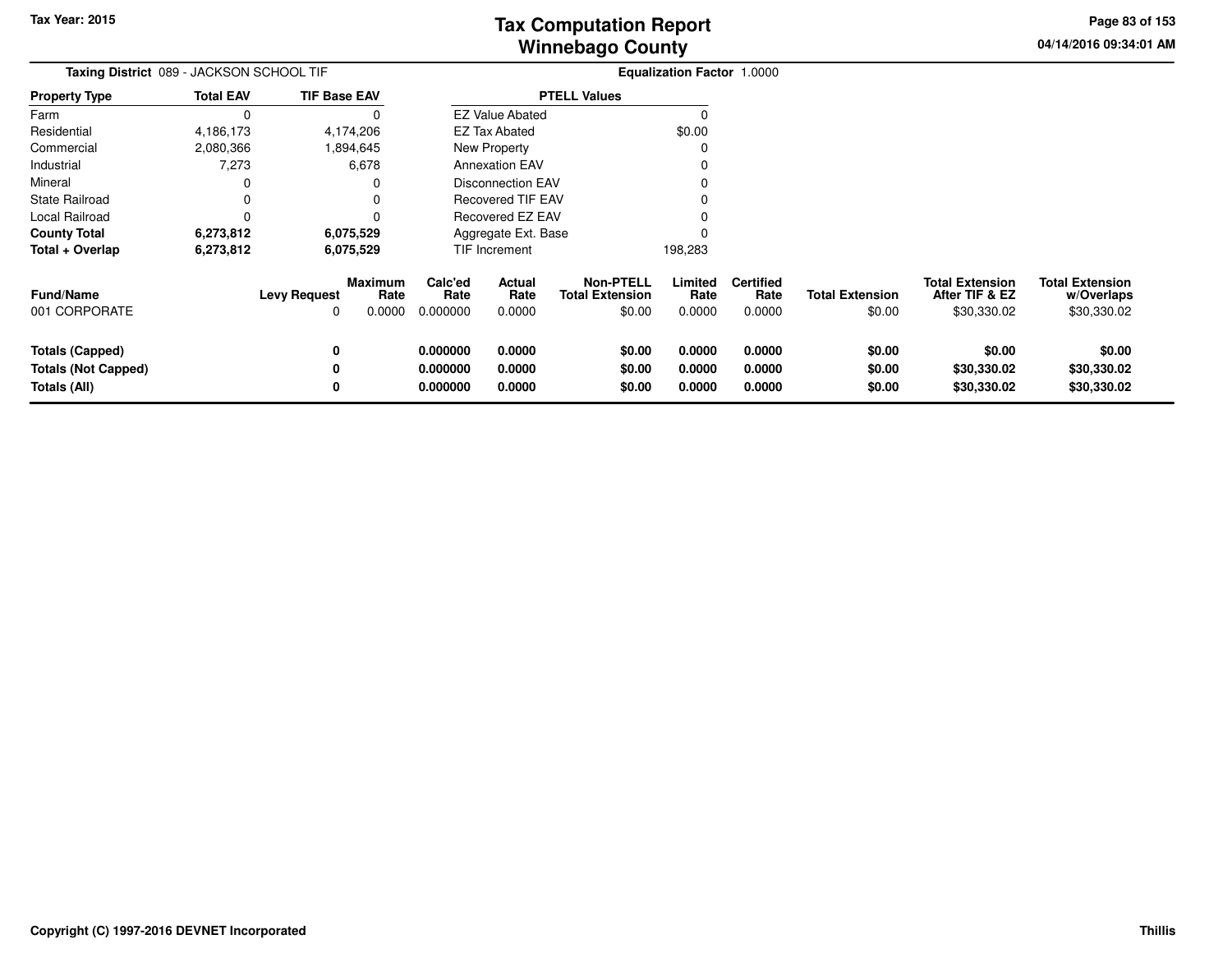**04/14/2016 09:34:01 AMPage 84 of 153**

| Taxing District 090 - EASTSIDE TIF |                  |                     |                           |                             |                          |                                                      | Equalization Factor 1.0000 |                                    |                                  |                                                          |                                                      |
|------------------------------------|------------------|---------------------|---------------------------|-----------------------------|--------------------------|------------------------------------------------------|----------------------------|------------------------------------|----------------------------------|----------------------------------------------------------|------------------------------------------------------|
| <b>Property Type</b>               | <b>Total EAV</b> | <b>TIF Base EAV</b> |                           |                             |                          | <b>PTELL Values</b>                                  |                            |                                    |                                  |                                                          |                                                      |
| Farm                               | $\Omega$         |                     | O                         |                             | <b>EZ Value Abated</b>   |                                                      | 0                          |                                    |                                  |                                                          |                                                      |
| Residential                        | 86,600           |                     | 47,099                    |                             | <b>EZ Tax Abated</b>     |                                                      | \$0.00                     |                                    |                                  |                                                          |                                                      |
| Commercial                         | 4,198,653        |                     | 1,837,887                 |                             | New Property             |                                                      | O                          |                                    |                                  |                                                          |                                                      |
| Industrial                         | 50,927           |                     | 16,766                    |                             | <b>Annexation EAV</b>    |                                                      |                            |                                    |                                  |                                                          |                                                      |
| Mineral                            |                  |                     | 0                         |                             | Disconnection EAV        |                                                      |                            |                                    |                                  |                                                          |                                                      |
| <b>State Railroad</b>              |                  |                     |                           |                             | <b>Recovered TIF EAV</b> |                                                      |                            |                                    |                                  |                                                          |                                                      |
| Local Railroad                     |                  |                     |                           |                             | Recovered EZ EAV         |                                                      |                            |                                    |                                  |                                                          |                                                      |
| <b>County Total</b>                | 4,336,180        |                     | 1,901,752                 |                             | Aggregate Ext. Base      |                                                      |                            |                                    |                                  |                                                          |                                                      |
| Total + Overlap                    | 4,336,180        |                     | 1,901,752                 |                             | TIF Increment            |                                                      | 2,434,428                  |                                    |                                  |                                                          |                                                      |
| <b>Fund/Name</b><br>001 CORPORATE  |                  | <b>Levy Request</b> | Maximum<br>Rate<br>0.0025 | Calc'ed<br>Rate<br>0.000000 | Actual<br>Rate<br>0.0000 | <b>Non-PTELL</b><br><b>Total Extension</b><br>\$0.00 | Limited<br>Rate<br>0.0000  | <b>Certified</b><br>Rate<br>0.0000 | <b>Total Extension</b><br>\$0.00 | <b>Total Extension</b><br>After TIF & EZ<br>\$372,377.66 | <b>Total Extension</b><br>w/Overlaps<br>\$372,377.66 |
| Totals (Capped)                    |                  |                     |                           | 0.000000                    | 0.0000                   | \$0.00                                               | 0.0000                     | 0.0000                             | \$0.00                           | \$0.00                                                   | \$0.00                                               |
| <b>Totals (Not Capped)</b>         |                  |                     |                           | 0.000000                    | 0.0000                   | \$0.00                                               | 0.0000                     | 0.0000                             | \$0.00                           | \$372,377.66                                             | \$372,377.66                                         |
| Totals (All)                       |                  |                     |                           | 0.000000                    | 0.0000                   | \$0.00                                               | 0.0000                     | 0.0000                             | \$0.00                           | \$372,377.66                                             | \$372,377.66                                         |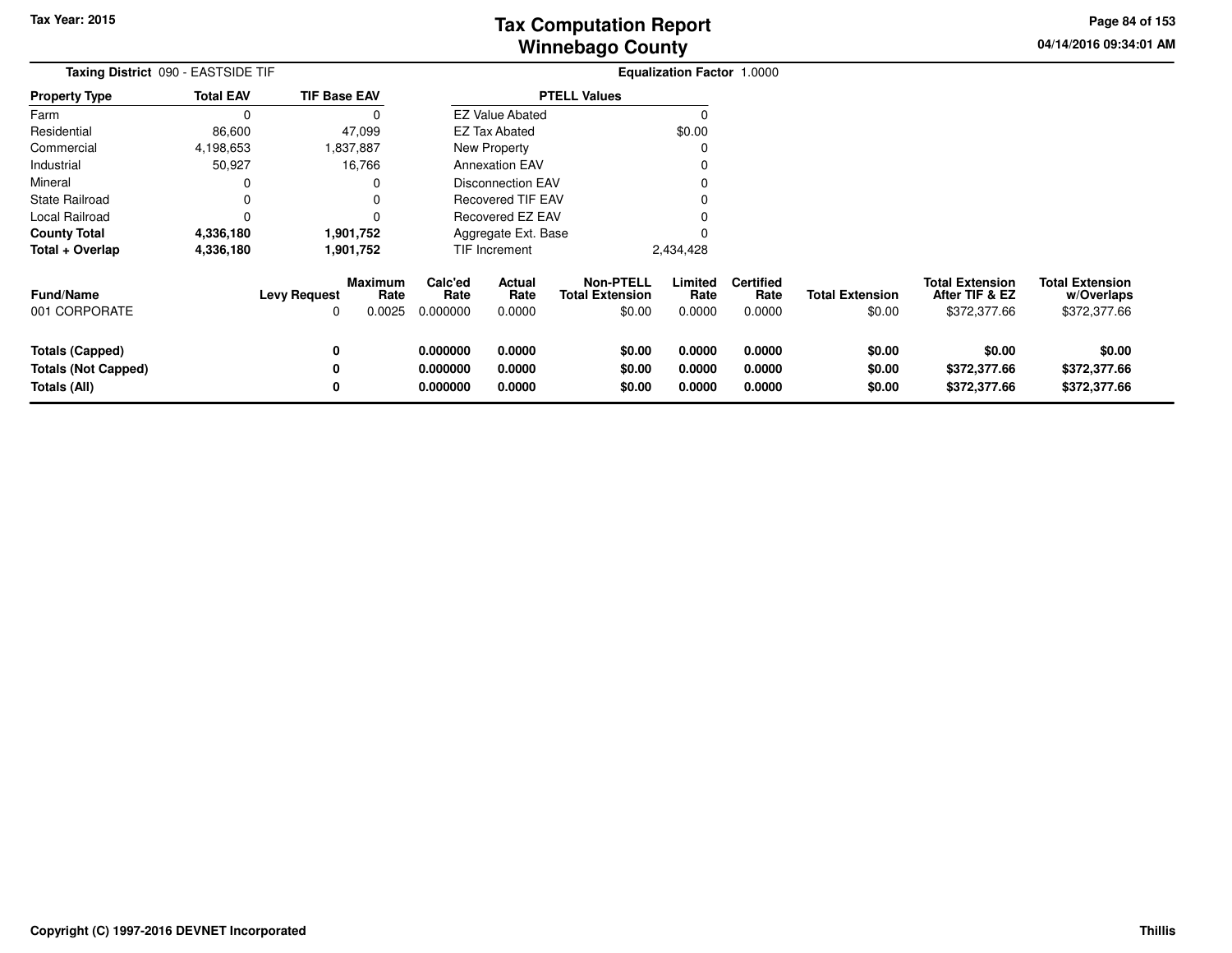**04/14/2016 09:34:01 AMPage 85 of 153**

| Taxing District 091 - WESTSIDE TIF                                   |                  |                          |                           |                                  | <b>Equalization Factor 1.0000</b> |                                               |                            |                                    |                                  |                                                          |                                                      |
|----------------------------------------------------------------------|------------------|--------------------------|---------------------------|----------------------------------|-----------------------------------|-----------------------------------------------|----------------------------|------------------------------------|----------------------------------|----------------------------------------------------------|------------------------------------------------------|
| <b>Property Type</b>                                                 | <b>Total EAV</b> | <b>TIF Base EAV</b>      |                           |                                  |                                   | <b>PTELL Values</b>                           |                            |                                    |                                  |                                                          |                                                      |
| Farm                                                                 | 0                |                          | 0                         |                                  | <b>EZ Value Abated</b>            |                                               | $\Omega$                   |                                    |                                  |                                                          |                                                      |
| Residential                                                          | 0                |                          |                           |                                  | EZ Tax Abated                     |                                               | \$0.00                     |                                    |                                  |                                                          |                                                      |
| Commercial                                                           | 6,761,488        |                          | 2,933,891                 |                                  | <b>New Property</b>               |                                               | $\Omega$                   |                                    |                                  |                                                          |                                                      |
| Industrial                                                           | 181,076          |                          | 172,219                   |                                  | <b>Annexation EAV</b>             |                                               |                            |                                    |                                  |                                                          |                                                      |
| Mineral                                                              | 0                |                          | 0                         |                                  | <b>Disconnection EAV</b>          |                                               |                            |                                    |                                  |                                                          |                                                      |
| <b>State Railroad</b>                                                | 0                |                          |                           |                                  | Recovered TIF EAV                 |                                               |                            |                                    |                                  |                                                          |                                                      |
| Local Railroad                                                       | 0                |                          |                           | Recovered EZ EAV                 |                                   |                                               |                            |                                    |                                  |                                                          |                                                      |
| <b>County Total</b>                                                  | 6,942,564        |                          | 3,106,110                 |                                  | Aggregate Ext. Base               |                                               |                            |                                    |                                  |                                                          |                                                      |
| Total + Overlap                                                      | 6,942,564        |                          | 3,106,110                 |                                  | TIF Increment                     |                                               | 3,836,454                  |                                    |                                  |                                                          |                                                      |
| <b>Fund/Name</b><br>001 CORPORATE                                    |                  | <b>Levy Request</b><br>O | Maximum<br>Rate<br>0.0025 | Calc'ed<br>Rate<br>0.000000      | Actual<br>Rate<br>0.0000          | Non-PTELL<br><b>Total Extension</b><br>\$0.00 | Limited<br>Rate<br>0.0000  | <b>Certified</b><br>Rate<br>0.0000 | <b>Total Extension</b><br>\$0.00 | <b>Total Extension</b><br>After TIF & EZ<br>\$586,835.84 | <b>Total Extension</b><br>w/Overlaps<br>\$586,835.84 |
| <b>Totals (Capped)</b><br><b>Totals (Not Capped)</b><br>Totals (All) |                  | 0<br>0<br>0              |                           | 0.000000<br>0.000000<br>0.000000 | 0.0000<br>0.0000<br>0.0000        | \$0.00<br>\$0.00<br>\$0.00                    | 0.0000<br>0.0000<br>0.0000 | 0.0000<br>0.0000<br>0.0000         | \$0.00<br>\$0.00<br>\$0.00       | \$0.00<br>\$586,835.84<br>\$586,835.84                   | \$0.00<br>\$586,835.84<br>\$586,835.84               |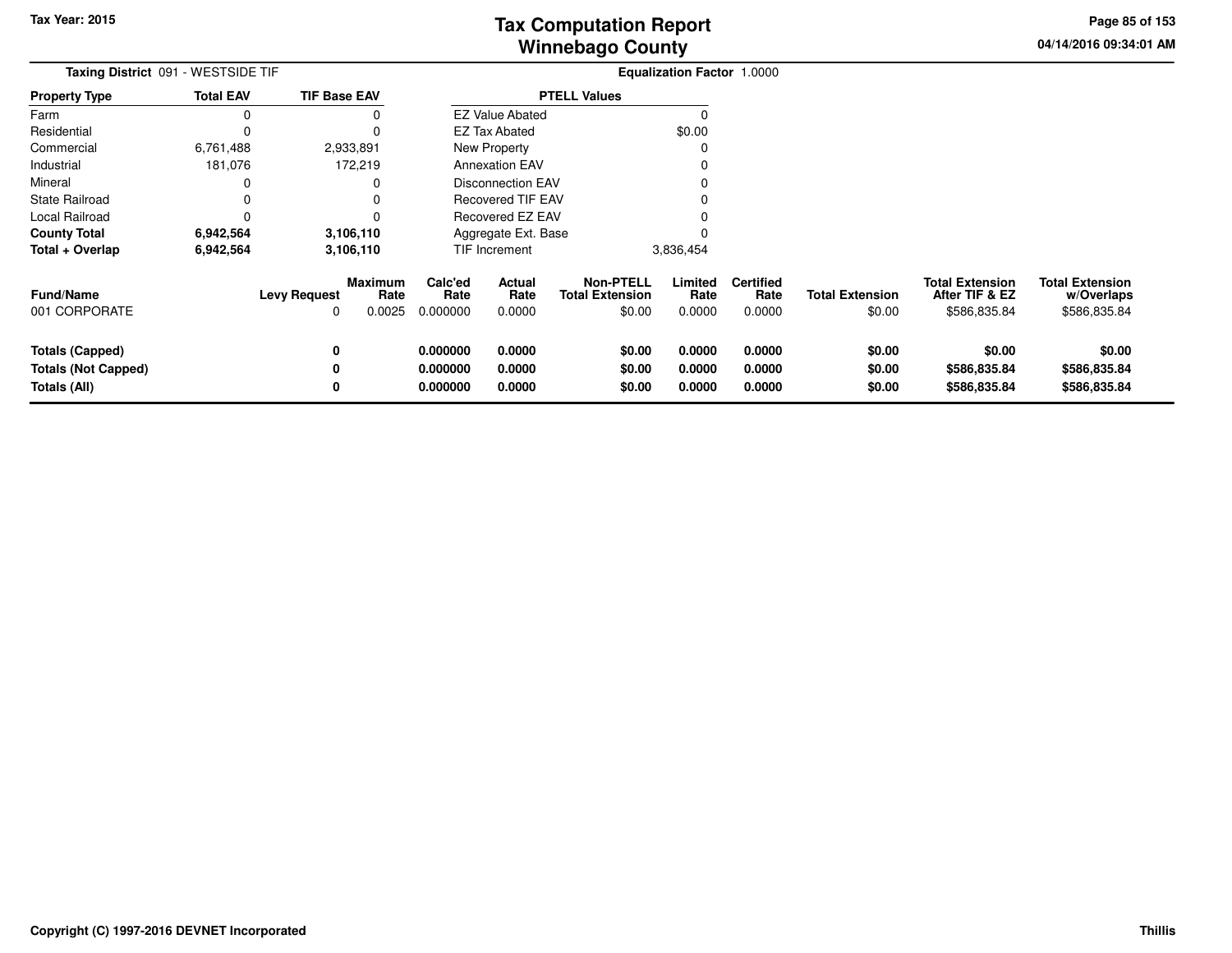**04/14/2016 09:34:01 AMPage 86 of 153**

> **w/Overlaps**\$765,496.22

| Taxing District 092 - SEVENTH ST TIF |                         |                     |                        |                  |                          |                                            | Equalization Factor 1.0000 |                          |                        |                                          |                                      |
|--------------------------------------|-------------------------|---------------------|------------------------|------------------|--------------------------|--------------------------------------------|----------------------------|--------------------------|------------------------|------------------------------------------|--------------------------------------|
| <b>Property Type</b>                 | <b>Total EAV</b>        | <b>TIF Base EAV</b> |                        |                  |                          | <b>PTELL Values</b>                        |                            |                          |                        |                                          |                                      |
| Farm                                 | 0                       |                     | O                      |                  | <b>EZ Value Abated</b>   |                                            |                            |                          |                        |                                          |                                      |
| Residential                          | 2,530,552               |                     | 2,002,900              |                  | <b>EZ Tax Abated</b>     |                                            | \$0.00                     |                          |                        |                                          |                                      |
| Commercial                           | 7,413,136               |                     | 3,007,129              |                  | <b>New Property</b>      |                                            |                            |                          |                        |                                          |                                      |
| Industrial                           | 238,295                 |                     | 167,507                |                  | <b>Annexation EAV</b>    |                                            |                            |                          |                        |                                          |                                      |
| Mineral                              | 0                       |                     |                        |                  | Disconnection EAV        |                                            |                            |                          |                        |                                          |                                      |
| State Railroad                       | 0                       |                     |                        |                  | <b>Recovered TIF EAV</b> |                                            |                            |                          |                        |                                          |                                      |
| Local Railroad                       |                         |                     |                        | Recovered EZ EAV |                          |                                            |                            |                          |                        |                                          |                                      |
| <b>County Total</b>                  | 10,181,983<br>5,177,536 |                     |                        |                  | Aggregate Ext. Base      |                                            |                            |                          |                        |                                          |                                      |
| Total + Overlap                      | 10,181,983              |                     | 5,177,536              |                  | TIF Increment            |                                            | 5,004,447                  |                          |                        |                                          |                                      |
| <b>Fund/Name</b>                     |                         | <b>Levy Request</b> | <b>Maximum</b><br>Rate | Calc'ed<br>Rate  | <b>Actual</b><br>Rate    | <b>Non-PTELL</b><br><b>Total Extension</b> | Limited<br>Rate            | <b>Certified</b><br>Rate | <b>Total Extension</b> | <b>Total Extension</b><br>After TIF & EZ | <b>Total Extension</b><br>w/Overlaps |
| 001 CORPORATE                        |                         |                     | 0.0025                 | 0.000000         | 0.0000                   | \$0.00                                     | 0.0000                     | 0.0000                   | \$0.00                 | \$765,496.22                             | \$765,496.22                         |
| Totals (Capped)                      |                         |                     |                        | 0.000000         | 0.0000                   | \$0.00                                     | 0.0000                     | 0.0000                   | \$0.00                 | \$0.00                                   | \$0.00                               |
| <b>Totals (Not Capped)</b>           |                         |                     |                        | 0.000000         | 0.0000                   | \$0.00                                     | 0.0000                     | 0.0000                   | \$0.00                 | \$765,496.22                             | \$765,496.22                         |
| Totals (All)                         |                         |                     |                        | 0.000000         | 0.0000                   | \$0.00                                     | 0.0000                     | 0.0000                   | \$0.00                 | \$765,496.22                             | \$765,496.22                         |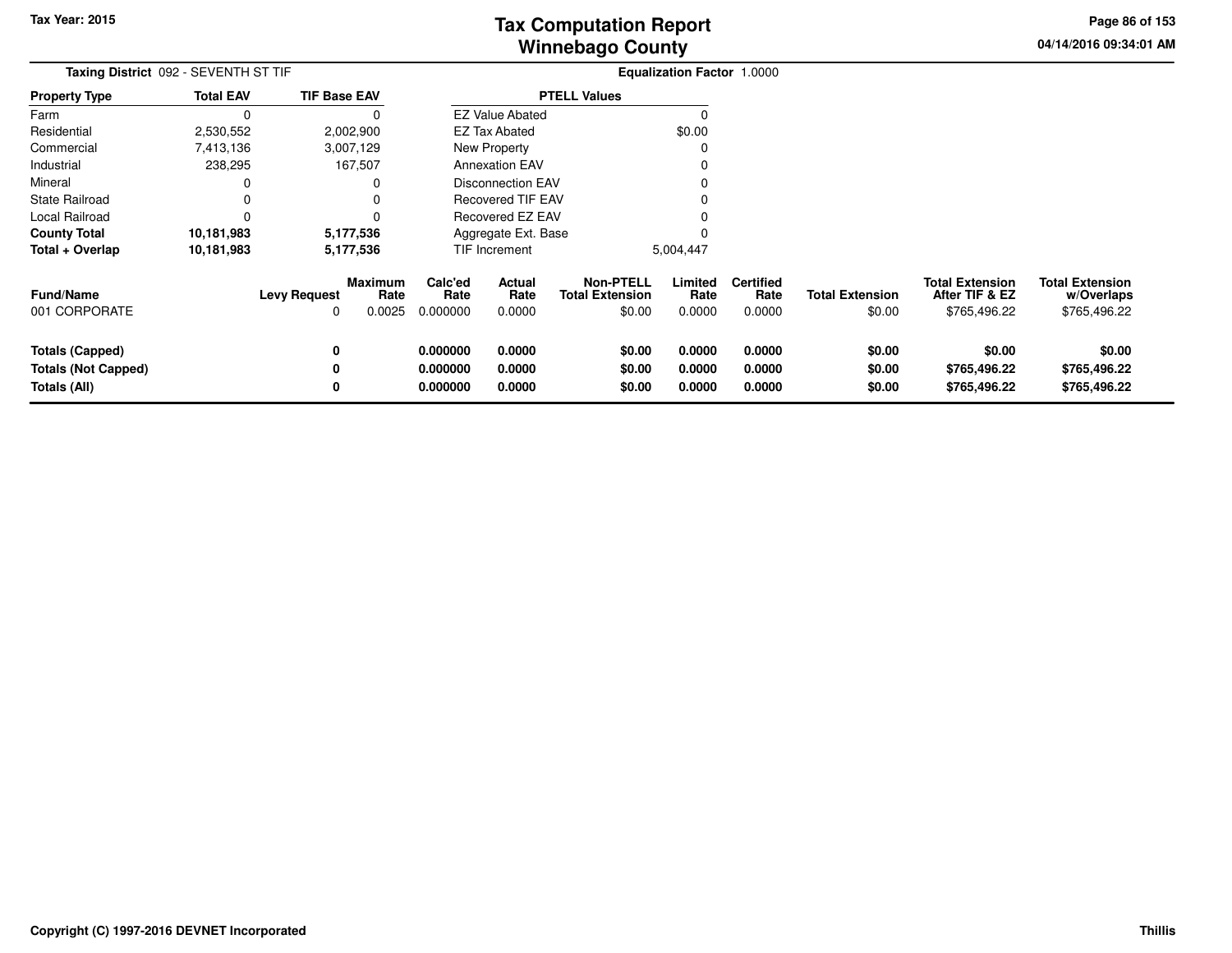**04/14/2016 09:34:01 AMPage 87 of 153**

| <b>Taxing District 093 - NORTH MAIN TIF</b>                   |                  |                          |                                  |                                  |                            |                                                      | <b>Equalization Factor 1.0000</b> |                                    |                                  |                                                         |                                                     |
|---------------------------------------------------------------|------------------|--------------------------|----------------------------------|----------------------------------|----------------------------|------------------------------------------------------|-----------------------------------|------------------------------------|----------------------------------|---------------------------------------------------------|-----------------------------------------------------|
| Property Type                                                 | <b>Total EAV</b> | <b>TIF Base EAV</b>      |                                  |                                  |                            | <b>PTELL Values</b>                                  |                                   |                                    |                                  |                                                         |                                                     |
| Farm                                                          | 0                |                          |                                  |                                  | <b>EZ Value Abated</b>     |                                                      | O                                 |                                    |                                  |                                                         |                                                     |
| Residential                                                   | 260,489          |                          | 122,600                          |                                  | <b>EZ Tax Abated</b>       |                                                      | \$0.00                            |                                    |                                  |                                                         |                                                     |
| Commercial                                                    | 584,735          |                          | 424,002                          |                                  | New Property               |                                                      |                                   |                                    |                                  |                                                         |                                                     |
| Industrial                                                    | 267,080          |                          | 263,266                          |                                  | <b>Annexation EAV</b>      |                                                      |                                   |                                    |                                  |                                                         |                                                     |
| Mineral                                                       | 0                |                          |                                  |                                  | <b>Disconnection EAV</b>   |                                                      |                                   |                                    |                                  |                                                         |                                                     |
| State Railroad                                                | 0                |                          |                                  |                                  | <b>Recovered TIF EAV</b>   |                                                      |                                   |                                    |                                  |                                                         |                                                     |
| Local Railroad                                                | 0                |                          |                                  |                                  | Recovered EZ EAV           |                                                      |                                   |                                    |                                  |                                                         |                                                     |
| County Total                                                  | 1,112,304        |                          | 809,868                          |                                  | Aggregate Ext. Base        |                                                      |                                   |                                    |                                  |                                                         |                                                     |
| Total + Overlap                                               | 1,112,304        |                          | 809,868                          |                                  | <b>TIF Increment</b>       |                                                      | 302,436                           |                                    |                                  |                                                         |                                                     |
| Fund/Name<br>001 CORPORATE                                    |                  | <b>Levy Request</b><br>0 | <b>Maximum</b><br>Rate<br>0.0025 | Calc'ed<br>Rate<br>0.000000      | Actual<br>Rate<br>0.0000   | <b>Non-PTELL</b><br><b>Total Extension</b><br>\$0.00 | Limited<br>Rate<br>0.0000         | <b>Certified</b><br>Rate<br>0.0000 | <b>Total Extension</b><br>\$0.00 | <b>Total Extension</b><br>After TIF & EZ<br>\$46,261.58 | <b>Total Extension</b><br>w/Overlaps<br>\$46,261.58 |
| Totals (Capped)<br><b>Totals (Not Capped)</b><br>Totals (All) |                  | 0<br>0<br>0              |                                  | 0.000000<br>0.000000<br>0.000000 | 0.0000<br>0.0000<br>0.0000 | \$0.00<br>\$0.00<br>\$0.00                           | 0.0000<br>0.0000<br>0.0000        | 0.0000<br>0.0000<br>0.0000         | \$0.00<br>\$0.00<br>\$0.00       | \$0.00<br>\$46,261.58<br>\$46,261.58                    | \$0.00<br>\$46,261.58<br>\$46,261.58                |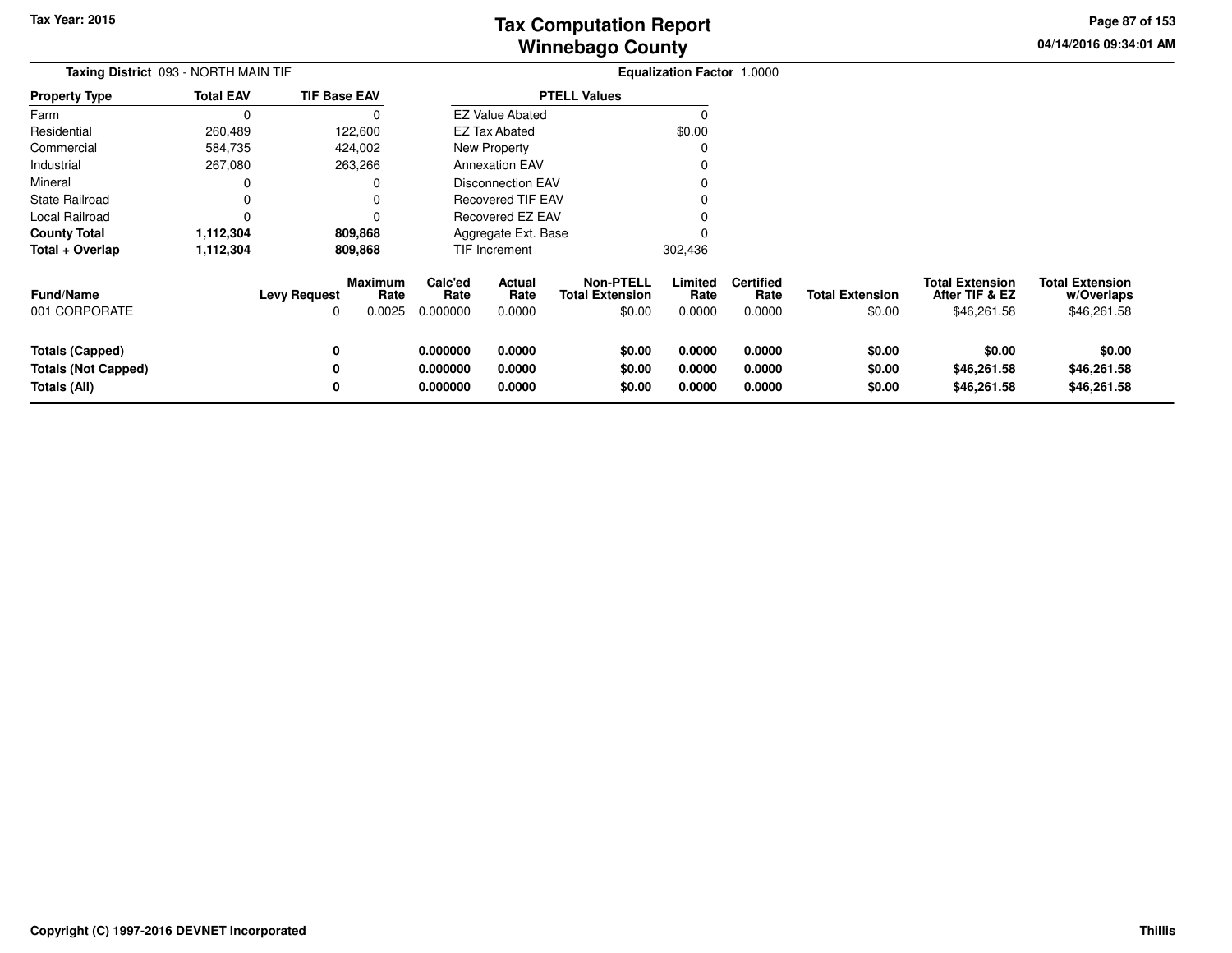**04/14/2016 09:34:01 AMPage 88 of 153**

| Taxing District 094 - GLOBAL TRADE TIF #1                            |                  |                          |                                  |                                  |                            |                                                      | Equalization Factor 1.0000 |                                    |                                  |                                                          |                                                      |
|----------------------------------------------------------------------|------------------|--------------------------|----------------------------------|----------------------------------|----------------------------|------------------------------------------------------|----------------------------|------------------------------------|----------------------------------|----------------------------------------------------------|------------------------------------------------------|
| <b>Property Type</b>                                                 | <b>Total EAV</b> | <b>TIF Base EAV</b>      |                                  |                                  |                            | <b>PTELL Values</b>                                  |                            |                                    |                                  |                                                          |                                                      |
| Farm                                                                 | 27,075           |                          | 15,680                           |                                  | <b>EZ Value Abated</b>     |                                                      | 0                          |                                    |                                  |                                                          |                                                      |
| Residential                                                          | C                |                          | 0                                |                                  | EZ Tax Abated              |                                                      | \$0.00                     |                                    |                                  |                                                          |                                                      |
| Commercial                                                           | 1,268,794        |                          | 1,252,051                        |                                  | New Property               |                                                      |                            |                                    |                                  |                                                          |                                                      |
| Industrial                                                           | 26,378,489       |                          | 20,513,890                       |                                  | <b>Annexation EAV</b>      |                                                      |                            |                                    |                                  |                                                          |                                                      |
| Mineral                                                              |                  |                          | 0                                |                                  | <b>Disconnection EAV</b>   |                                                      |                            |                                    |                                  |                                                          |                                                      |
| <b>State Railroad</b>                                                |                  |                          | 0                                |                                  | <b>Recovered TIF EAV</b>   |                                                      |                            |                                    |                                  |                                                          |                                                      |
| Local Railroad                                                       | $\Omega$         |                          |                                  |                                  | Recovered EZ EAV           |                                                      |                            |                                    |                                  |                                                          |                                                      |
| <b>County Total</b>                                                  | 27,674,358       |                          | 21,781,621                       |                                  | Aggregate Ext. Base        |                                                      |                            |                                    |                                  |                                                          |                                                      |
| Total + Overlap                                                      | 27,674,358       |                          | 21,781,621                       |                                  | TIF Increment              |                                                      | 5,892,737                  |                                    |                                  |                                                          |                                                      |
| <b>Fund/Name</b><br>001 CORPORATE                                    |                  | <b>Levy Request</b><br>0 | <b>Maximum</b><br>Rate<br>0.0025 | Calc'ed<br>Rate<br>0.000000      | Actual<br>Rate<br>0.0000   | <b>Non-PTELL</b><br><b>Total Extension</b><br>\$0.00 | Limited<br>Rate<br>0.0000  | <b>Certified</b><br>Rate<br>0.0000 | <b>Total Extension</b><br>\$0.00 | <b>Total Extension</b><br>After TIF & EZ<br>\$901,370.98 | <b>Total Extension</b><br>w/Overlaps<br>\$901,370.98 |
| <b>Totals (Capped)</b><br><b>Totals (Not Capped)</b><br>Totals (All) |                  | 0<br>0<br>0              |                                  | 0.000000<br>0.000000<br>0.000000 | 0.0000<br>0.0000<br>0.0000 | \$0.00<br>\$0.00<br>\$0.00                           | 0.0000<br>0.0000<br>0.0000 | 0.0000<br>0.0000<br>0.0000         | \$0.00<br>\$0.00<br>\$0.00       | \$0.00<br>\$901,370.98<br>\$901,370.98                   | \$0.00<br>\$901,370.98<br>\$901,370.98               |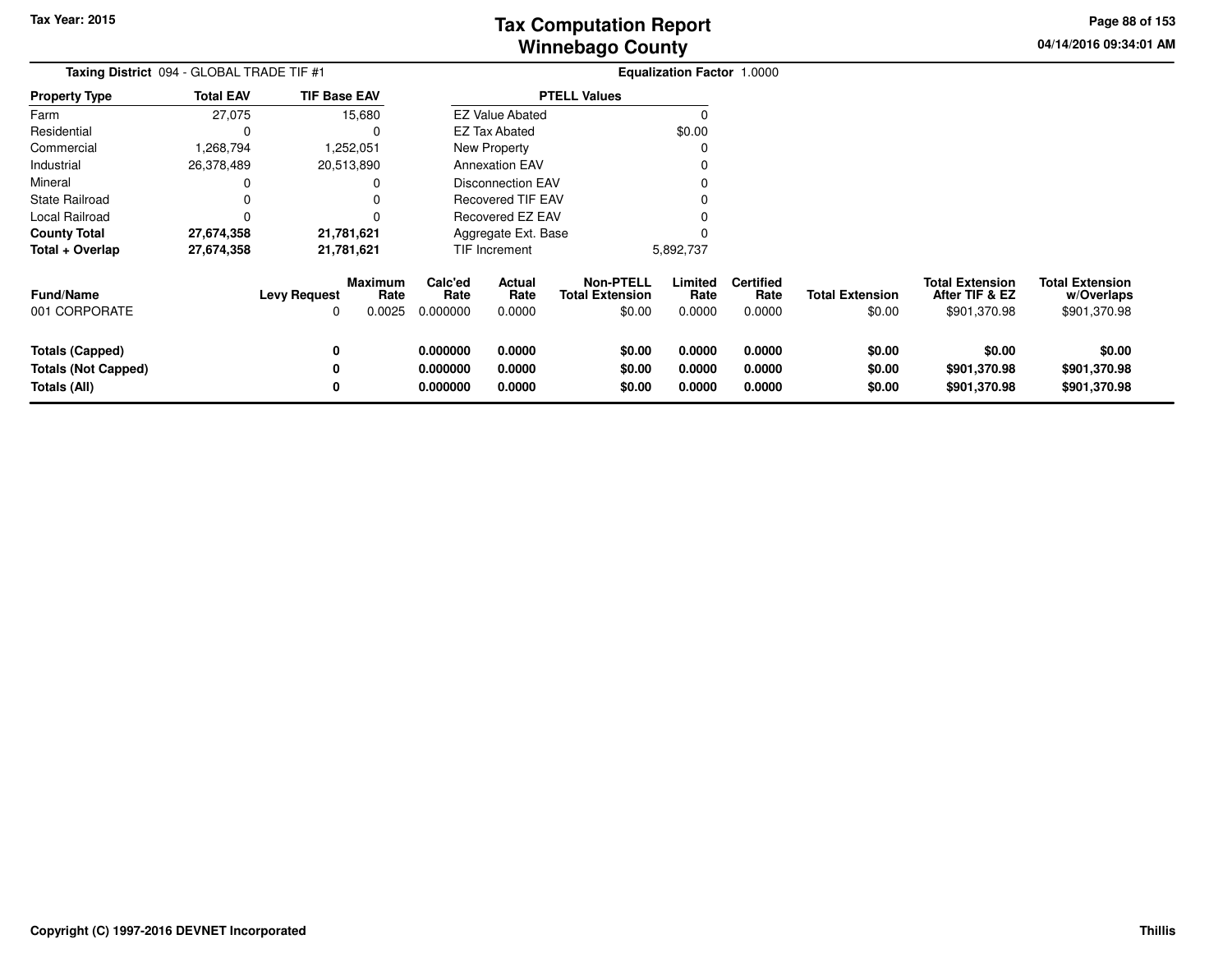**04/14/2016 09:34:01 AMPage 89 of 153**

| Taxing District 098 - MACHESNEY PARK TIF                             |                  |                          |                                  |                                  |                            |                                                      | <b>Equalization Factor 1.0000</b> |                                    |                                  |                                                          |                                                      |
|----------------------------------------------------------------------|------------------|--------------------------|----------------------------------|----------------------------------|----------------------------|------------------------------------------------------|-----------------------------------|------------------------------------|----------------------------------|----------------------------------------------------------|------------------------------------------------------|
| <b>Property Type</b>                                                 | <b>Total EAV</b> | <b>TIF Base EAV</b>      |                                  |                                  |                            | <b>PTELL Values</b>                                  |                                   |                                    |                                  |                                                          |                                                      |
| Farm                                                                 | 0                |                          |                                  |                                  | <b>EZ Value Abated</b>     |                                                      |                                   |                                    |                                  |                                                          |                                                      |
| Residential                                                          | 10,888           |                          | 9,315                            |                                  | EZ Tax Abated              |                                                      | \$0.00                            |                                    |                                  |                                                          |                                                      |
| Commercial                                                           | 8,782,895        |                          | 528,341                          |                                  | New Property               |                                                      |                                   |                                    |                                  |                                                          |                                                      |
| Industrial                                                           | 153,242          |                          | 49,922                           |                                  | <b>Annexation EAV</b>      |                                                      |                                   |                                    |                                  |                                                          |                                                      |
| Mineral                                                              |                  |                          |                                  |                                  | <b>Disconnection EAV</b>   |                                                      |                                   |                                    |                                  |                                                          |                                                      |
| State Railroad                                                       |                  |                          |                                  |                                  | <b>Recovered TIF EAV</b>   |                                                      |                                   |                                    |                                  |                                                          |                                                      |
| Local Railroad                                                       | 0                |                          |                                  | Recovered EZ EAV                 |                            |                                                      |                                   |                                    |                                  |                                                          |                                                      |
| <b>County Total</b>                                                  | 8,947,025        |                          | 587,578                          |                                  | Aggregate Ext. Base        |                                                      |                                   |                                    |                                  |                                                          |                                                      |
| Total + Overlap                                                      | 8,947,025        |                          | 587,578                          |                                  | TIF Increment              |                                                      | 8,359,447                         |                                    |                                  |                                                          |                                                      |
| <b>Fund/Name</b><br>001 CORPORATE                                    |                  | <b>Levy Request</b><br>0 | <b>Maximum</b><br>Rate<br>0.0025 | Calc'ed<br>Rate<br>0.000000      | Actual<br>Rate<br>0.0000   | <b>Non-PTELL</b><br><b>Total Extension</b><br>\$0.00 | Limited<br>Rate<br>0.0000         | <b>Certified</b><br>Rate<br>0.0000 | <b>Total Extension</b><br>\$0.00 | <b>Total Extension</b><br>After TIF & EZ<br>\$972,047.72 | <b>Total Extension</b><br>w/Overlaps<br>\$972,047.72 |
| <b>Totals (Capped)</b><br><b>Totals (Not Capped)</b><br>Totals (All) |                  | 0<br>0<br>0              |                                  | 0.000000<br>0.000000<br>0.000000 | 0.0000<br>0.0000<br>0.0000 | \$0.00<br>\$0.00<br>\$0.00                           | 0.0000<br>0.0000<br>0.0000        | 0.0000<br>0.0000<br>0.0000         | \$0.00<br>\$0.00<br>\$0.00       | \$0.00<br>\$972,047.72<br>\$972,047.72                   | \$0.00<br>\$972,047.72<br>\$972,047.72               |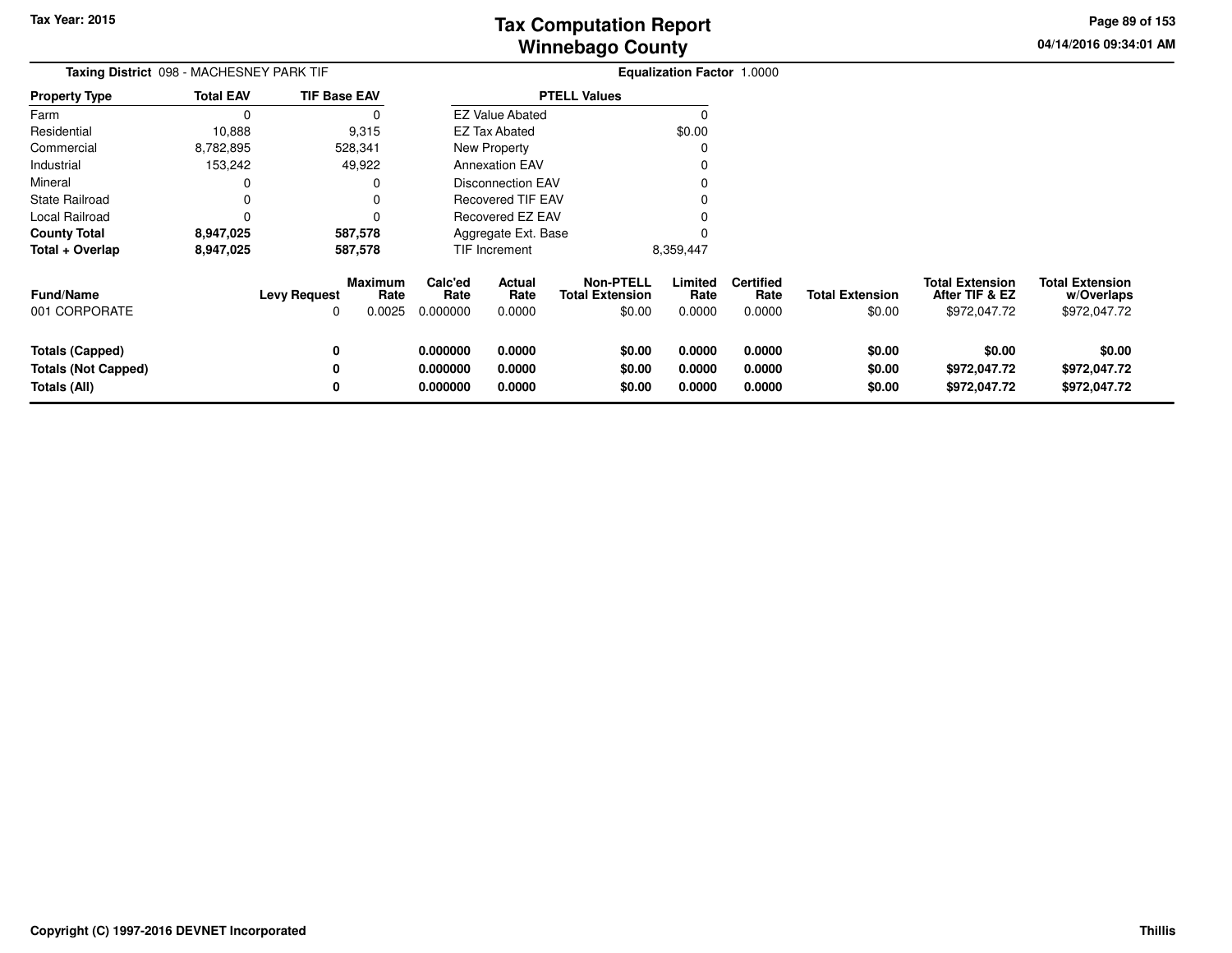# **Winnebago CountyTax Computation Report**

**04/14/2016 09:34:01 AM Page 90 of 153**

| Taxing District 101 - BU/HA MULTI TOWNSHIP                           |                  |                               |                                  | <b>Equalization Factor 1.0000</b> |                            |                                                           |                            |                                    |                                       |                                                         |                                                     |
|----------------------------------------------------------------------|------------------|-------------------------------|----------------------------------|-----------------------------------|----------------------------|-----------------------------------------------------------|----------------------------|------------------------------------|---------------------------------------|---------------------------------------------------------|-----------------------------------------------------|
| <b>Property Type</b>                                                 | <b>Total EAV</b> | <b>Rate Setting EAV</b>       |                                  |                                   |                            | <b>PTELL Values</b>                                       |                            |                                    |                                       |                                                         |                                                     |
| Farm                                                                 | 15,927,915       |                               | 15,927,915                       |                                   | <b>EZ Value Abated</b>     |                                                           |                            |                                    |                                       |                                                         |                                                     |
| Residential                                                          | 18,431,033       |                               | 18,431,033                       |                                   | <b>EZ Tax Abated</b>       |                                                           | \$0.00                     |                                    |                                       |                                                         |                                                     |
| Commercial                                                           | 1,407,137        |                               | 1,407,137                        |                                   | New Property               |                                                           | 261,890                    |                                    |                                       |                                                         |                                                     |
| Industrial                                                           |                  |                               |                                  |                                   | <b>Annexation EAV</b>      |                                                           | 0                          |                                    |                                       |                                                         |                                                     |
| Mineral                                                              |                  |                               |                                  |                                   | Disconnection EAV          |                                                           |                            |                                    |                                       |                                                         |                                                     |
| <b>State Railroad</b>                                                |                  |                               |                                  |                                   | <b>Recovered TIF EAV</b>   |                                                           |                            |                                    |                                       |                                                         |                                                     |
| Local Railroad                                                       |                  |                               |                                  |                                   | Recovered EZ EAV           |                                                           |                            |                                    |                                       |                                                         |                                                     |
| <b>County Total</b>                                                  | 35,766,085       |                               | 35,766,085                       |                                   | Aggregate Ext. Base        |                                                           | 18,396                     |                                    |                                       |                                                         |                                                     |
| Total + Overlap                                                      | 35,766,085       |                               | 35,766,085                       |                                   | <b>TIF Increment</b>       |                                                           | 0                          |                                    |                                       |                                                         |                                                     |
| Fund/Name<br>147 ASSESSING PURPOSES (mu                              |                  | <b>Levy Request</b><br>19,455 | <b>Maximum</b><br>Rate<br>0.0000 | Calc'ed<br>Rate<br>0.054395       | Actual<br>Rate<br>0.0544   | <b>Non-PTELL</b><br><b>Total Extension</b><br>\$19,456.75 | Limited<br>Rate<br>0.0523  | <b>Certified</b><br>Rate<br>0.0523 | <b>Total Extension</b><br>\$18,705.66 | <b>Total Extension</b><br>After TIF & EZ<br>\$18,705.66 | <b>Total Extension</b><br>w/Overlaps<br>\$18,705.66 |
| <b>Totals (Capped)</b><br><b>Totals (Not Capped)</b><br>Totals (All) |                  | 19,455<br>0<br>19,455         |                                  | 0.054395<br>0.000000<br>0.054395  | 0.0544<br>0.0000<br>0.0544 | \$19,456.75<br>\$0.00<br>\$19,456.75                      | 0.0523<br>0.0000<br>0.0523 | 0.0523<br>0.0000<br>0.0523         | \$18,705.66<br>\$0.00<br>\$18,705.66  | \$18,705.66<br>\$0.00<br>\$18,705.66                    | \$18,705.66<br>\$0.00<br>\$18,705.66                |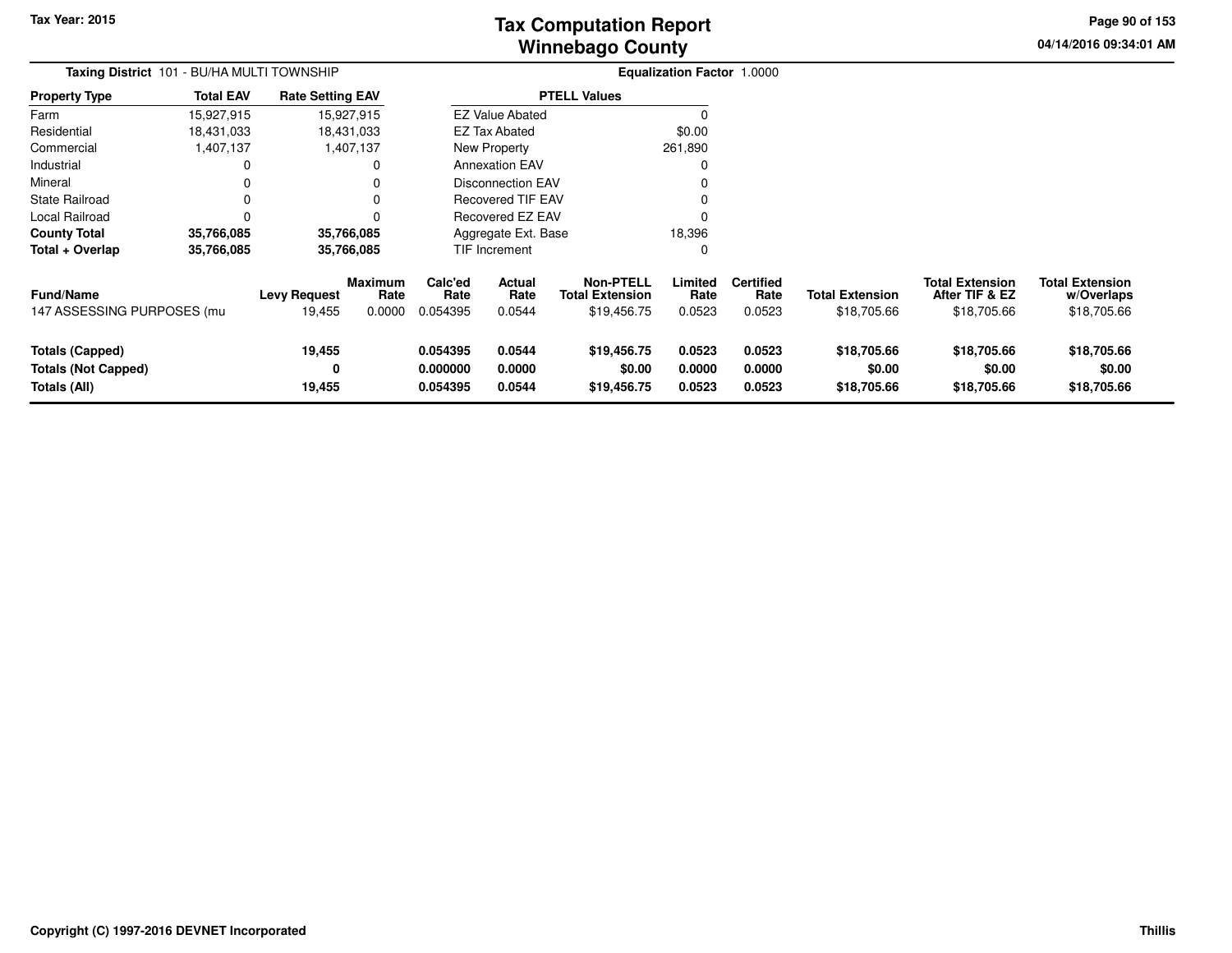# **Winnebago CountyTax Computation Report**

**04/14/2016 09:34:01 AM Page 91 of 153**

| Taxing District 102 - DU/LA MULTI TOWNSHIP                           |                  |                               |                           |                                                      |                            |                                                           | <b>Equalization Factor 1.0000</b> |                                    |                                       |                                                         |                                                     |
|----------------------------------------------------------------------|------------------|-------------------------------|---------------------------|------------------------------------------------------|----------------------------|-----------------------------------------------------------|-----------------------------------|------------------------------------|---------------------------------------|---------------------------------------------------------|-----------------------------------------------------|
| <b>Property Type</b>                                                 | <b>Total EAV</b> | <b>Rate Setting EAV</b>       |                           |                                                      |                            | <b>PTELL Values</b>                                       |                                   |                                    |                                       |                                                         |                                                     |
| Farm                                                                 | 13,987,673       |                               | 13,987,673                |                                                      | <b>EZ Value Abated</b>     |                                                           |                                   |                                    |                                       |                                                         |                                                     |
| Residential                                                          | 50,192,017       |                               | 50,140,229                |                                                      | <b>EZ Tax Abated</b>       |                                                           | \$0.00                            |                                    |                                       |                                                         |                                                     |
| Commercial                                                           | 4,111,211        |                               | 3,959,934                 |                                                      | New Property               |                                                           | 9,540                             |                                    |                                       |                                                         |                                                     |
| Industrial                                                           | 292,573          |                               | 254,871                   |                                                      | <b>Annexation EAV</b>      |                                                           |                                   |                                    |                                       |                                                         |                                                     |
| Mineral                                                              |                  |                               |                           | <b>Disconnection EAV</b><br><b>Recovered TIF EAV</b> |                            |                                                           |                                   |                                    |                                       |                                                         |                                                     |
| State Railroad                                                       |                  |                               |                           |                                                      |                            |                                                           |                                   |                                    |                                       |                                                         |                                                     |
| Local Railroad                                                       |                  |                               |                           | Recovered EZ EAV                                     |                            |                                                           |                                   |                                    |                                       |                                                         |                                                     |
| <b>County Total</b>                                                  | 68,583,474       |                               | 68,342,707                | Aggregate Ext. Base<br>27,558                        |                            |                                                           |                                   |                                    |                                       |                                                         |                                                     |
| Total + Overlap                                                      | 68,583,474       |                               | 68,342,707                |                                                      | TIF Increment              |                                                           | 240,767                           |                                    |                                       |                                                         |                                                     |
| Fund/Name<br>147 ASSESSING PURPOSES (mu                              |                  | <b>Levy Request</b><br>27,500 | Maximum<br>Rate<br>0.0000 | Calc'ed<br>Rate<br>0.040238                          | Actual<br>Rate<br>0.0403   | <b>Non-PTELL</b><br><b>Total Extension</b><br>\$27,542.11 | Limited<br>Rate<br>0.0403         | <b>Certified</b><br>Rate<br>0.0403 | <b>Total Extension</b><br>\$27,639.14 | <b>Total Extension</b><br>After TIF & EZ<br>\$27,542.11 | <b>Total Extension</b><br>w/Overlaps<br>\$27,542.11 |
| <b>Totals (Capped)</b><br><b>Totals (Not Capped)</b><br>Totals (All) |                  | 27,500<br>0<br>27,500         |                           | 0.040238<br>0.000000<br>0.040238                     | 0.0403<br>0.0000<br>0.0403 | \$27,542.11<br>\$0.00<br>\$27,542.11                      | 0.0403<br>0.0000<br>0.0403        | 0.0403<br>0.0000<br>0.0403         | \$27,639.14<br>\$0.00<br>\$27,639.14  | \$27,542.11<br>\$0.00<br>\$27,542.11                    | \$27,542.11<br>\$0.00<br>\$27,542.11                |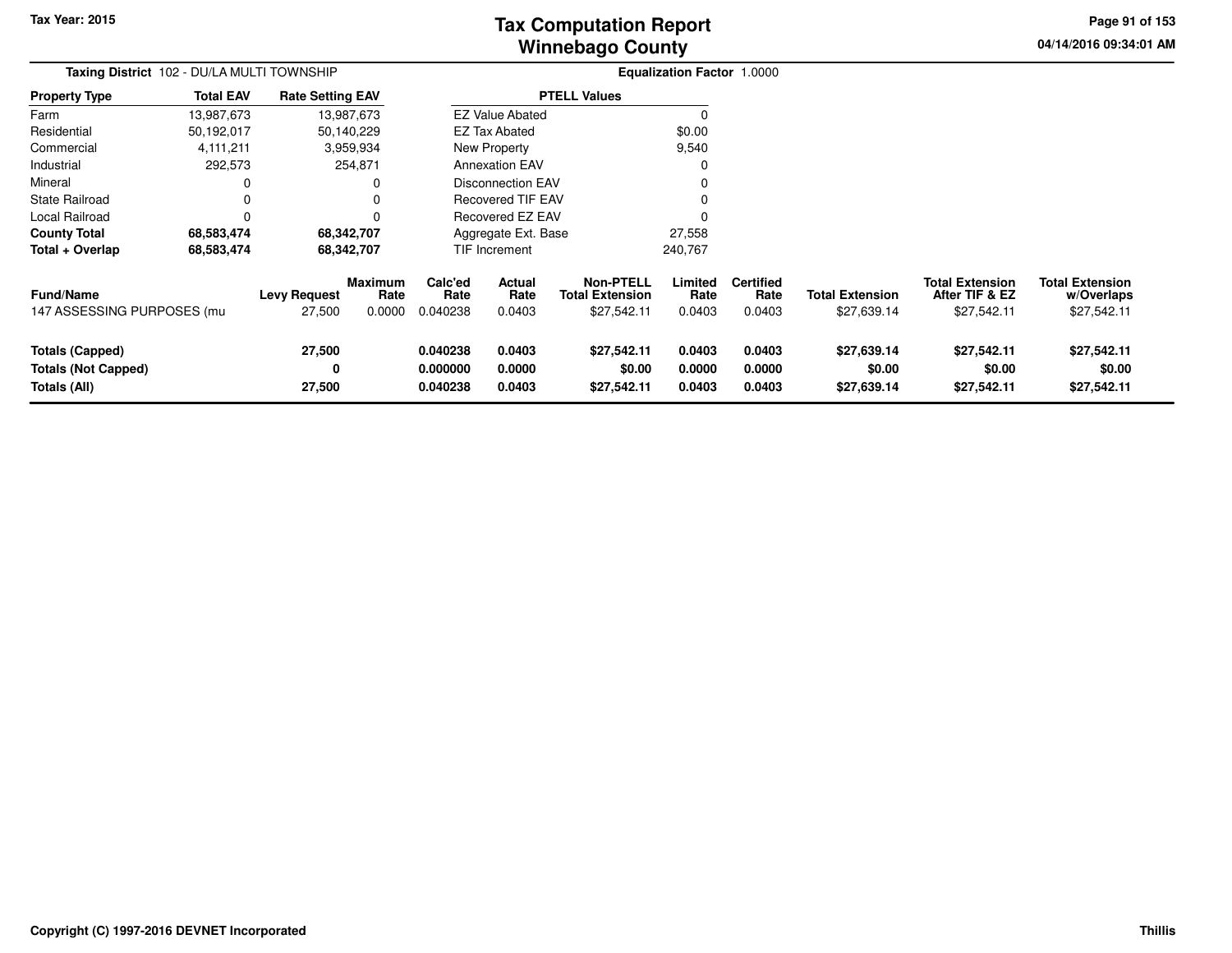**04/14/2016 09:34:01 AMPage 92 of 153**

| <b>Taxing District</b> 104 - SOUTH ROCKFORD TIF                      |                  |                     |                                  |                                  |                            |                                                      | <b>Equalization Factor 1.0000</b> |                                    |                                  |                                                          |                                                      |
|----------------------------------------------------------------------|------------------|---------------------|----------------------------------|----------------------------------|----------------------------|------------------------------------------------------|-----------------------------------|------------------------------------|----------------------------------|----------------------------------------------------------|------------------------------------------------------|
| <b>Property Type</b>                                                 | <b>Total EAV</b> | <b>TIF Base EAV</b> |                                  |                                  |                            | <b>PTELL Values</b>                                  |                                   |                                    |                                  |                                                          |                                                      |
| Farm                                                                 | $\Omega$         |                     |                                  |                                  | <b>EZ Value Abated</b>     |                                                      |                                   |                                    |                                  |                                                          |                                                      |
| Residential                                                          | 269,436          |                     | 165,703                          |                                  | <b>EZ Tax Abated</b>       |                                                      | \$0.00                            |                                    |                                  |                                                          |                                                      |
| Commercial                                                           | 1,014,539        |                     | 374,262                          |                                  | New Property               |                                                      |                                   |                                    |                                  |                                                          |                                                      |
| Industrial                                                           | 1,144,110        |                     | 1,118,651                        |                                  | <b>Annexation EAV</b>      |                                                      |                                   |                                    |                                  |                                                          |                                                      |
| Mineral                                                              |                  |                     |                                  |                                  | <b>Disconnection EAV</b>   |                                                      |                                   |                                    |                                  |                                                          |                                                      |
| State Railroad                                                       |                  |                     |                                  |                                  | Recovered TIF EAV          |                                                      |                                   |                                    |                                  |                                                          |                                                      |
| Local Railroad                                                       | 0                |                     |                                  | Recovered EZ EAV                 |                            |                                                      |                                   |                                    |                                  |                                                          |                                                      |
| <b>County Total</b>                                                  | 2,428,085        |                     | 1,658,616                        |                                  | Aggregate Ext. Base        |                                                      |                                   |                                    |                                  |                                                          |                                                      |
| Total + Overlap                                                      | 2,428,085        |                     | 1,658,616                        |                                  | TIF Increment              |                                                      | 769,469                           |                                    |                                  |                                                          |                                                      |
| <b>Fund/Name</b><br>001 CORPORATE                                    |                  | <b>Levy Request</b> | <b>Maximum</b><br>Rate<br>0.0000 | Calc'ed<br>Rate<br>0.000000      | Actual<br>Rate<br>0.0000   | <b>Non-PTELL</b><br><b>Total Extension</b><br>\$0.00 | Limited<br>Rate<br>0.0000         | <b>Certified</b><br>Rate<br>0.0000 | <b>Total Extension</b><br>\$0.00 | <b>Total Extension</b><br>After TIF & EZ<br>\$117,700.58 | <b>Total Extension</b><br>w/Overlaps<br>\$117,700.58 |
| <b>Totals (Capped)</b><br><b>Totals (Not Capped)</b><br>Totals (All) |                  | 0<br>0<br>0         |                                  | 0.000000<br>0.000000<br>0.000000 | 0.0000<br>0.0000<br>0.0000 | \$0.00<br>\$0.00<br>\$0.00                           | 0.0000<br>0.0000<br>0.0000        | 0.0000<br>0.0000<br>0.0000         | \$0.00<br>\$0.00<br>\$0.00       | \$0.00<br>\$117,700.58<br>\$117,700.58                   | \$0.00<br>\$117,700.58<br>\$117,700.58               |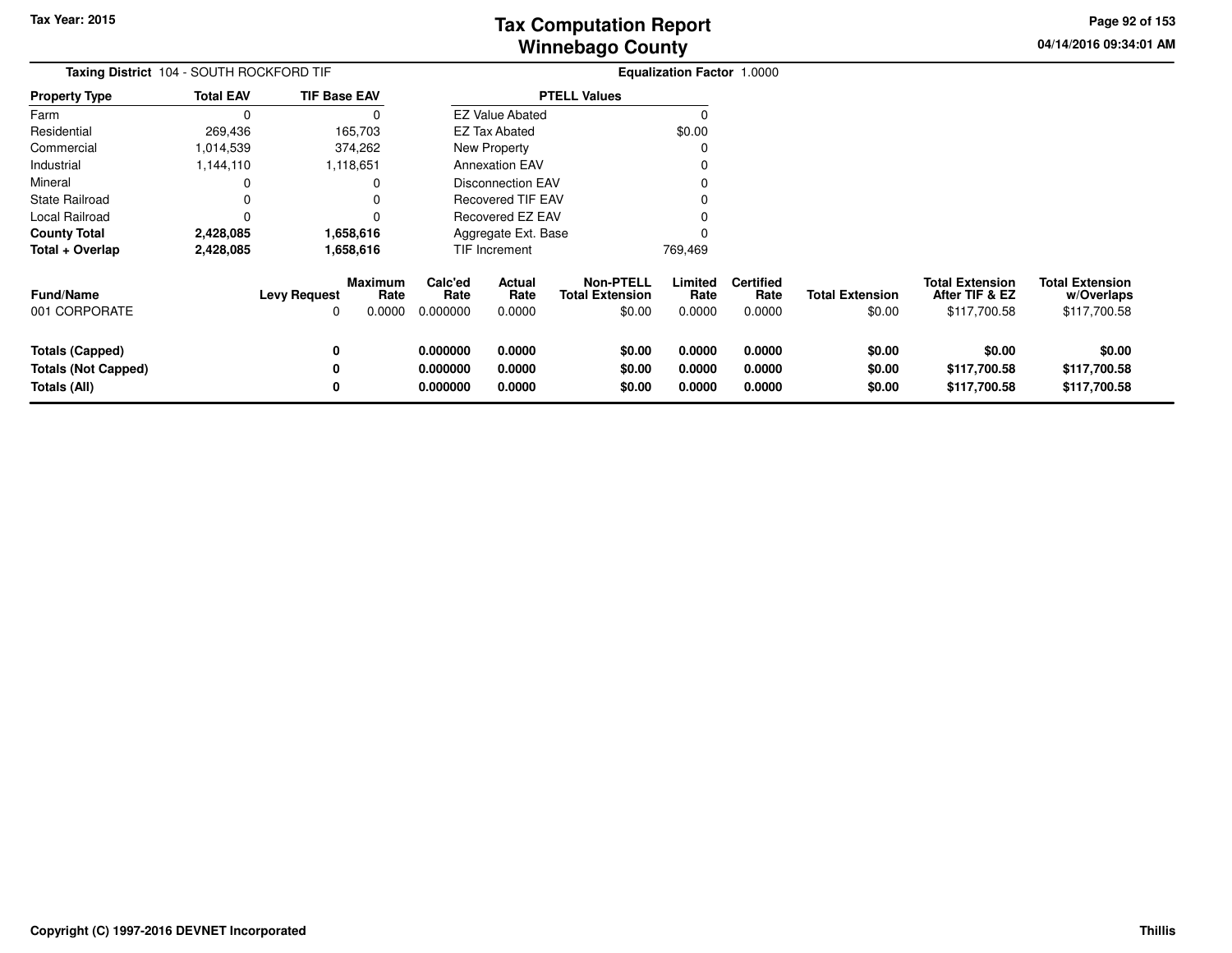**04/14/2016 09:34:01 AMPage 93 of 153**

| <b>Taxing District</b> 105 - LINCOLNWOOD TIF |                  |                                 |                                  |                             |                          |                                                      | <b>Equalization Factor 1.0000</b> |                                    |                                  |                                                         |                                                     |
|----------------------------------------------|------------------|---------------------------------|----------------------------------|-----------------------------|--------------------------|------------------------------------------------------|-----------------------------------|------------------------------------|----------------------------------|---------------------------------------------------------|-----------------------------------------------------|
| <b>Property Type</b>                         | <b>Total EAV</b> | <b>TIF Base EAV</b>             |                                  |                             |                          | <b>PTELL Values</b>                                  |                                   |                                    |                                  |                                                         |                                                     |
| Farm                                         | $\Omega$         |                                 |                                  |                             | <b>EZ Value Abated</b>   |                                                      |                                   |                                    |                                  |                                                         |                                                     |
| Residential                                  | 365,381          |                                 | 3,861                            |                             | <b>EZ Tax Abated</b>     |                                                      | \$0.00                            |                                    |                                  |                                                         |                                                     |
| Commercial                                   |                  |                                 |                                  |                             | New Property             |                                                      |                                   |                                    |                                  |                                                         |                                                     |
| Industrial                                   |                  |                                 |                                  |                             | <b>Annexation EAV</b>    |                                                      |                                   |                                    |                                  |                                                         |                                                     |
| Mineral                                      |                  |                                 |                                  |                             | <b>Disconnection EAV</b> |                                                      |                                   |                                    |                                  |                                                         |                                                     |
| State Railroad                               |                  |                                 |                                  |                             | <b>Recovered TIF EAV</b> |                                                      |                                   |                                    |                                  |                                                         |                                                     |
| Local Railroad                               |                  |                                 |                                  | Recovered EZ EAV            |                          |                                                      |                                   |                                    |                                  |                                                         |                                                     |
| <b>County Total</b>                          | 365,381          |                                 | 3,861                            |                             | Aggregate Ext. Base      |                                                      |                                   |                                    |                                  |                                                         |                                                     |
| Total + Overlap                              | 365,381          |                                 | 3,861                            |                             | <b>TIF Increment</b>     |                                                      | 361,520                           |                                    |                                  |                                                         |                                                     |
| <b>Fund/Name</b><br>001 CORPORATE            |                  | <b>Levy Request</b><br>$\Omega$ | <b>Maximum</b><br>Rate<br>0.0025 | Calc'ed<br>Rate<br>0.000000 | Actual<br>Rate<br>0.0000 | <b>Non-PTELL</b><br><b>Total Extension</b><br>\$0.00 | Limited<br>Rate<br>0.0000         | <b>Certified</b><br>Rate<br>0.0000 | <b>Total Extension</b><br>\$0.00 | <b>Total Extension</b><br>After TIF & EZ<br>\$55,299.36 | <b>Total Extension</b><br>w/Overlaps<br>\$55,299.36 |
| <b>Totals (Capped)</b>                       |                  | 0                               |                                  | 0.000000                    | 0.0000                   | \$0.00                                               | 0.0000                            | 0.0000                             | \$0.00                           | \$0.00                                                  | \$0.00                                              |
| <b>Totals (Not Capped)</b>                   |                  | 0                               |                                  | 0.000000                    | 0.0000                   | \$0.00                                               | 0.0000                            | 0.0000                             | \$0.00                           | \$55,299.36                                             | \$55,299.36                                         |
| Totals (All)                                 |                  | 0                               |                                  | 0.000000                    | 0.0000                   | \$0.00                                               | 0.0000                            | 0.0000                             | \$0.00                           | \$55,299.36                                             | \$55,299.36                                         |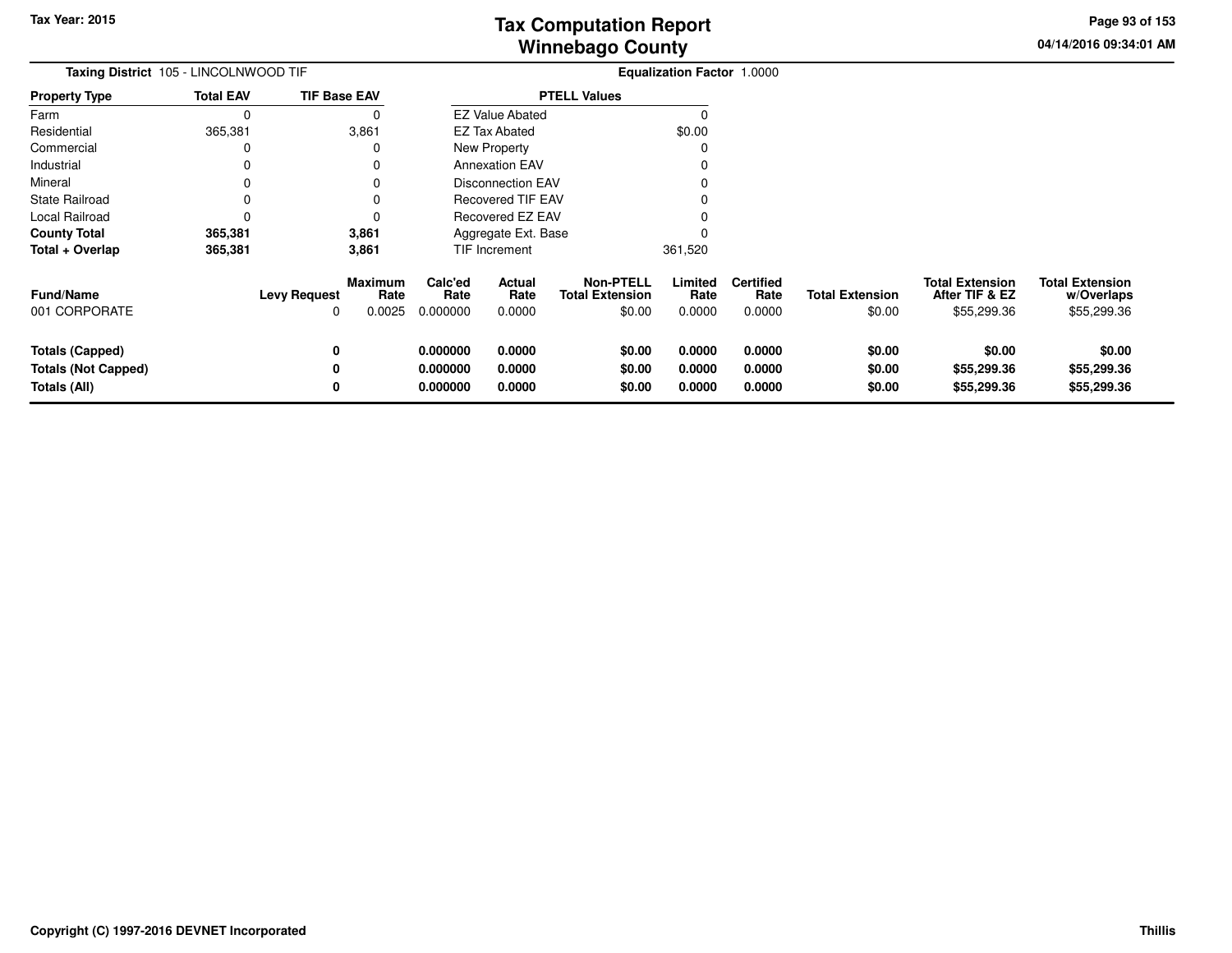**04/14/2016 09:34:01 AMPage 94 of 153**

> **w/Overlaps**\$28,048.54

| Taxing District 106 - DURAND VILLAGE TIF                             |                  |                          |                                  |                                  |                            |                                                      | <b>Equalization Factor 1.0000</b> |                                    |                                  |                                                         |                                                     |
|----------------------------------------------------------------------|------------------|--------------------------|----------------------------------|----------------------------------|----------------------------|------------------------------------------------------|-----------------------------------|------------------------------------|----------------------------------|---------------------------------------------------------|-----------------------------------------------------|
| <b>Property Type</b>                                                 | <b>Total EAV</b> | <b>TIF Base EAV</b>      |                                  |                                  |                            | <b>PTELL Values</b>                                  |                                   |                                    |                                  |                                                         |                                                     |
| Farm                                                                 |                  |                          |                                  |                                  | <b>EZ Value Abated</b>     |                                                      |                                   |                                    |                                  |                                                         |                                                     |
| Residential                                                          | 279,935          | 228,147                  |                                  |                                  | <b>EZ Tax Abated</b>       |                                                      | \$0.00                            |                                    |                                  |                                                         |                                                     |
| Commercial                                                           | 1,112,831        | 961,554                  |                                  |                                  | New Property               |                                                      |                                   |                                    |                                  |                                                         |                                                     |
| Industrial                                                           | 148,407          | 110,705                  |                                  |                                  | <b>Annexation EAV</b>      |                                                      |                                   |                                    |                                  |                                                         |                                                     |
| Mineral                                                              |                  |                          |                                  |                                  | <b>Disconnection EAV</b>   |                                                      |                                   |                                    |                                  |                                                         |                                                     |
| <b>State Railroad</b>                                                |                  |                          |                                  | Recovered TIF EAV                |                            |                                                      |                                   |                                    |                                  |                                                         |                                                     |
| Local Railroad                                                       |                  |                          |                                  |                                  | Recovered EZ EAV           |                                                      |                                   |                                    |                                  |                                                         |                                                     |
| 1,300,406<br><b>County Total</b><br>1,541,173                        |                  |                          |                                  |                                  | Aggregate Ext. Base        |                                                      |                                   |                                    |                                  |                                                         |                                                     |
| Total + Overlap                                                      | 1,541,173        | 1,300,406                |                                  |                                  | TIF Increment              |                                                      | 240,767                           |                                    |                                  |                                                         |                                                     |
| <b>Fund/Name</b><br>001 CORPORATE                                    |                  | <b>Levy Request</b><br>0 | <b>Maximum</b><br>Rate<br>0.0000 | Calc'ed<br>Rate<br>0.000000      | Actual<br>Rate<br>0.0000   | <b>Non-PTELL</b><br><b>Total Extension</b><br>\$0.00 | Limited<br>Rate<br>0.0000         | <b>Certified</b><br>Rate<br>0.0000 | <b>Total Extension</b><br>\$0.00 | <b>Total Extension</b><br>After TIF & EZ<br>\$28,048.54 | <b>Total Extension</b><br>w/Overlaps<br>\$28,048.54 |
| <b>Totals (Capped)</b><br><b>Totals (Not Capped)</b><br>Totals (All) |                  | 0                        |                                  | 0.000000<br>0.000000<br>0.000000 | 0.0000<br>0.0000<br>0.0000 | \$0.00<br>\$0.00<br>\$0.00                           | 0.0000<br>0.0000<br>0.0000        | 0.0000<br>0.0000<br>0.0000         | \$0.00<br>\$0.00<br>\$0.00       | \$0.00<br>\$28,048.54<br>\$28,048.54                    | \$0.00<br>\$28,048.54<br>\$28,048.54                |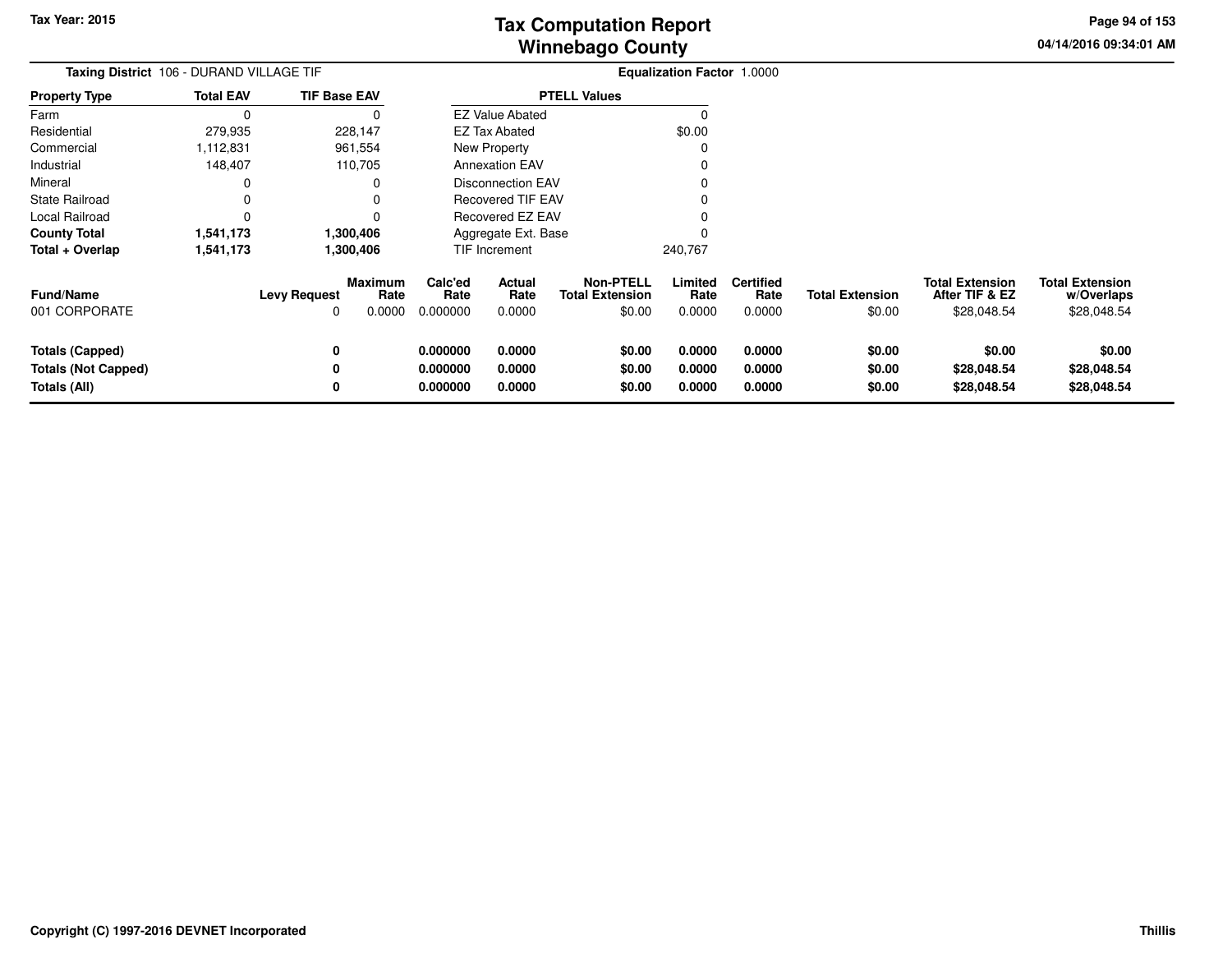**04/14/2016 09:34:01 AMPage 95 of 153**

| Taxing District 107 - SPRINGFIELD CORNERS TIF                        |                  |                          |                                  | <b>Equalization Factor 1.0000</b> |                            |                                                      |                            |                                    |                                  |                                                          |                                                      |
|----------------------------------------------------------------------|------------------|--------------------------|----------------------------------|-----------------------------------|----------------------------|------------------------------------------------------|----------------------------|------------------------------------|----------------------------------|----------------------------------------------------------|------------------------------------------------------|
| <b>Property Type</b>                                                 | <b>Total EAV</b> | <b>TIF Base EAV</b>      |                                  |                                   |                            | <b>PTELL Values</b>                                  |                            |                                    |                                  |                                                          |                                                      |
| Farm                                                                 | C                |                          | 0                                |                                   | <b>EZ Value Abated</b>     |                                                      | 0                          |                                    |                                  |                                                          |                                                      |
| Residential                                                          | 670,757          |                          | 17,495                           |                                   | EZ Tax Abated              |                                                      | \$0.00                     |                                    |                                  |                                                          |                                                      |
| Commercial                                                           | 869,614          |                          | 160,537                          |                                   | New Property               |                                                      |                            |                                    |                                  |                                                          |                                                      |
| Industrial                                                           | 0                |                          | 0                                |                                   | <b>Annexation EAV</b>      |                                                      |                            |                                    |                                  |                                                          |                                                      |
| Mineral                                                              | 0                |                          |                                  |                                   | <b>Disconnection EAV</b>   |                                                      |                            |                                    |                                  |                                                          |                                                      |
| State Railroad                                                       | 0                |                          | 0                                |                                   | <b>Recovered TIF EAV</b>   |                                                      |                            |                                    |                                  |                                                          |                                                      |
| Local Railroad                                                       | $\Omega$         |                          | 0                                | <b>Recovered EZ EAV</b>           |                            |                                                      |                            |                                    |                                  |                                                          |                                                      |
| <b>County Total</b>                                                  | 1,540,371        |                          | 178,032                          |                                   | Aggregate Ext. Base        |                                                      |                            |                                    |                                  |                                                          |                                                      |
| Total + Overlap                                                      | 1,540,371        |                          | 178,032                          |                                   | TIF Increment              |                                                      | 1,362,339                  |                                    |                                  |                                                          |                                                      |
| Fund/Name<br>001 CORPORATE                                           |                  | <b>Levy Request</b><br>0 | <b>Maximum</b><br>Rate<br>0.0000 | Calc'ed<br>Rate<br>0.000000       | Actual<br>Rate<br>0.0000   | <b>Non-PTELL</b><br><b>Total Extension</b><br>\$0.00 | Limited<br>Rate<br>0.0000  | <b>Certified</b><br>Rate<br>0.0000 | <b>Total Extension</b><br>\$0.00 | <b>Total Extension</b><br>After TIF & EZ<br>\$208,388.02 | <b>Total Extension</b><br>w/Overlaps<br>\$208,388.02 |
| <b>Totals (Capped)</b><br><b>Totals (Not Capped)</b><br>Totals (All) |                  | 0<br>0<br>0              |                                  | 0.000000<br>0.000000<br>0.000000  | 0.0000<br>0.0000<br>0.0000 | \$0.00<br>\$0.00<br>\$0.00                           | 0.0000<br>0.0000<br>0.0000 | 0.0000<br>0.0000<br>0.0000         | \$0.00<br>\$0.00<br>\$0.00       | \$0.00<br>\$208,388.02<br>\$208,388.02                   | \$0.00<br>\$208,388.02<br>\$208,388.02               |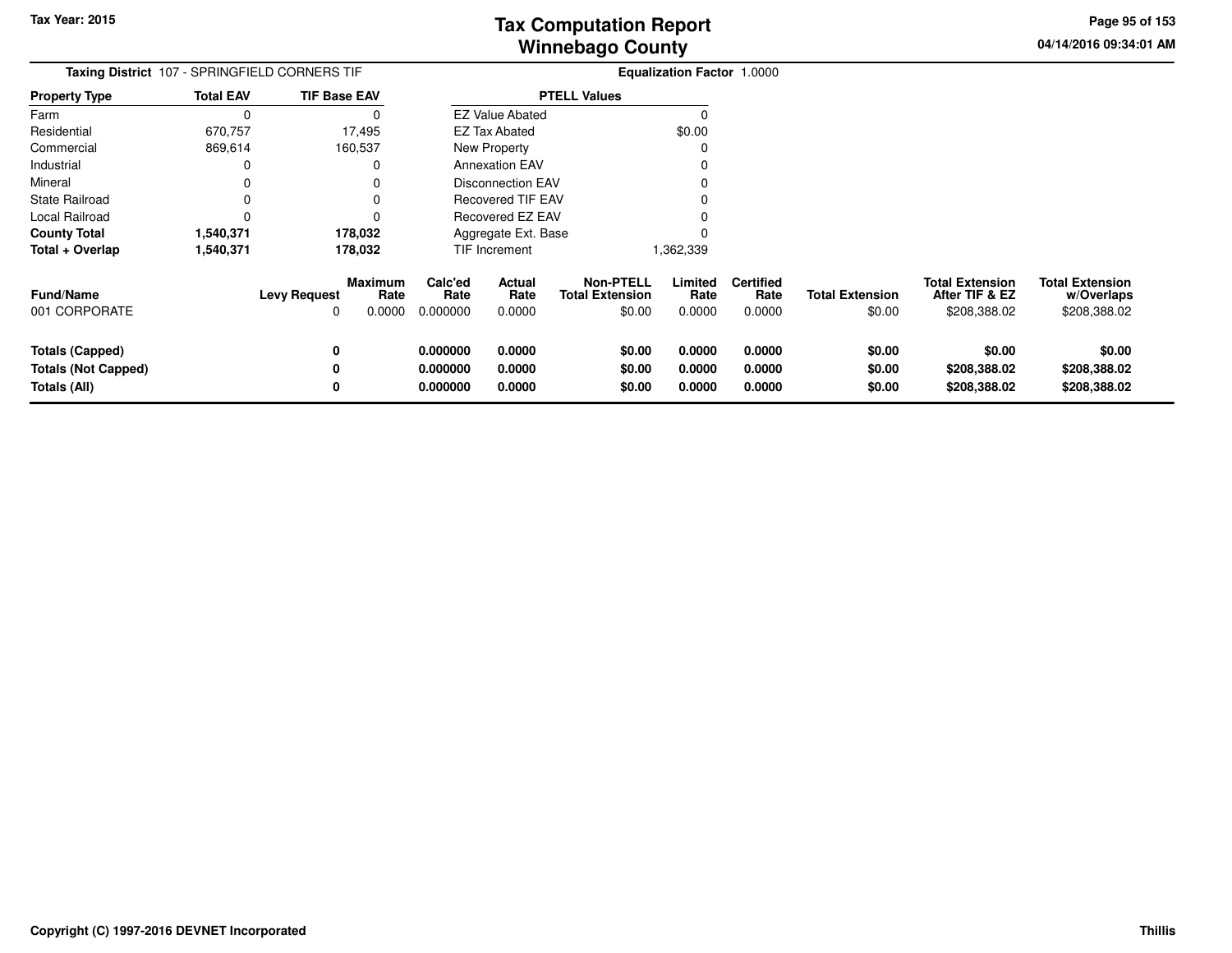**04/14/2016 09:34:01 AM Page 96 of 153**

| Taxing District 109 - COUNTRY OAKS SSA<br><b>Rate Setting EAV</b>    |                  |                          |                                  |                                  |                            |                                                          | Equalization Factor 1.0000 |                                    |                                  |                                                        |                                                    |
|----------------------------------------------------------------------|------------------|--------------------------|----------------------------------|----------------------------------|----------------------------|----------------------------------------------------------|----------------------------|------------------------------------|----------------------------------|--------------------------------------------------------|----------------------------------------------------|
| <b>Property Type</b>                                                 | <b>Total EAV</b> |                          |                                  |                                  |                            | <b>PTELL Values</b>                                      |                            |                                    |                                  |                                                        |                                                    |
| Farm                                                                 | 0                |                          |                                  |                                  | <b>EZ Value Abated</b>     |                                                          | 0                          |                                    |                                  |                                                        |                                                    |
| Residential                                                          | 309,289          |                          | 309,289                          |                                  | <b>EZ Tax Abated</b>       |                                                          | \$0.00                     |                                    |                                  |                                                        |                                                    |
| Commercial                                                           | 0                |                          | 0                                |                                  | New Property               |                                                          |                            |                                    |                                  |                                                        |                                                    |
| Industrial                                                           | 0                |                          | 0                                |                                  | <b>Annexation EAV</b>      |                                                          |                            |                                    |                                  |                                                        |                                                    |
| Mineral                                                              | 0                |                          |                                  |                                  | <b>Disconnection EAV</b>   |                                                          |                            |                                    |                                  |                                                        |                                                    |
| <b>State Railroad</b>                                                | 0                |                          |                                  |                                  | <b>Recovered TIF EAV</b>   |                                                          |                            |                                    |                                  |                                                        |                                                    |
| Local Railroad                                                       | 0                |                          |                                  |                                  | <b>Recovered EZ EAV</b>    |                                                          |                            |                                    |                                  |                                                        |                                                    |
| <b>County Total</b>                                                  | 309,289          |                          | 309,289                          |                                  | Aggregate Ext. Base        |                                                          |                            |                                    |                                  |                                                        |                                                    |
| Total + Overlap                                                      | 309,289          |                          | 309,289                          |                                  | TIF Increment              |                                                          | 0                          |                                    |                                  |                                                        |                                                    |
| Fund/Name<br>023 SPECIAL SERVICE AREA                                |                  | <b>Levy Request</b><br>0 | <b>Maximum</b><br>Rate<br>0.0000 | Calc'ed<br>Rate<br>0.000000      | Actual<br>Rate<br>0.0000   | <b>Non-PTELL</b><br><b>Total Extension</b><br>\$6,387.39 | Limited<br>Rate<br>0.0000  | <b>Certified</b><br>Rate<br>0.0000 | <b>Total Extension</b><br>\$0.00 | <b>Total Extension</b><br>After TIF & EZ<br>\$6,387.39 | <b>Total Extension</b><br>w/Overlaps<br>\$6,387.39 |
| <b>Totals (Capped)</b><br><b>Totals (Not Capped)</b><br>Totals (All) |                  | 0<br>0<br>0              |                                  | 0.000000<br>0.000000<br>0.000000 | 0.0000<br>0.0000<br>0.0000 | \$0.00<br>\$6,387.39<br>\$6,387.39                       | 0.0000<br>0.0000<br>0.0000 | 0.0000<br>0.0000<br>0.0000         | \$0.00<br>\$0.00<br>\$0.00       | \$0.00<br>\$6,387.39<br>\$6,387.39                     | \$0.00<br>\$6,387.39<br>\$6,387.39                 |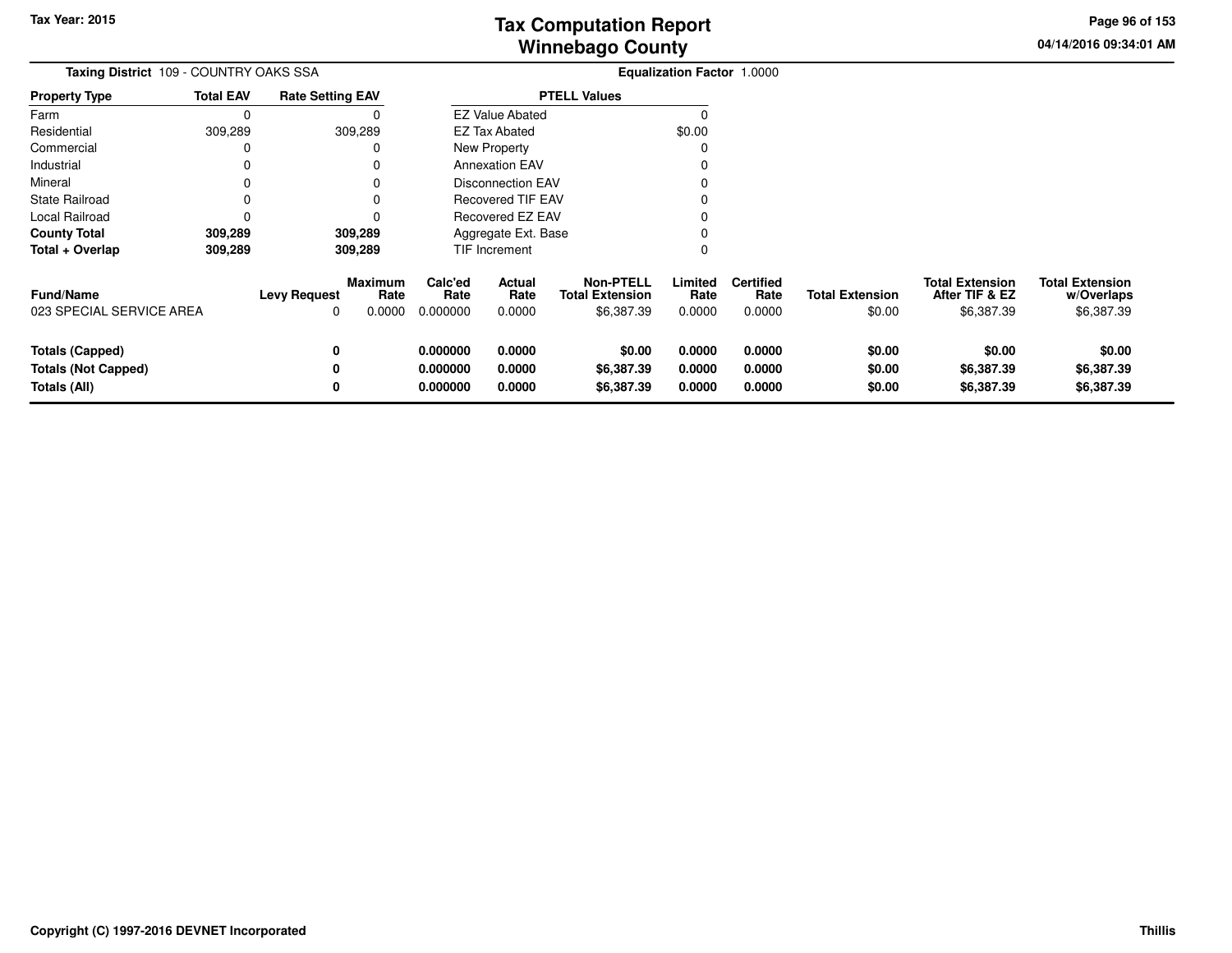**04/14/2016 09:34:01 AM Page 97 of 153**

|                                            | <b>Taxing District</b> 110 - BURRITT TWSP ROAD |                         |                 |                                   |                          |                                            | <b>Equalization Factor 1.0000</b> |                          |                        |                                          |                                      |
|--------------------------------------------|------------------------------------------------|-------------------------|-----------------|-----------------------------------|--------------------------|--------------------------------------------|-----------------------------------|--------------------------|------------------------|------------------------------------------|--------------------------------------|
| <b>Property Type</b>                       | <b>Total EAV</b>                               | <b>Rate Setting EAV</b> |                 |                                   |                          | <b>PTELL Values</b>                        |                                   |                          |                        |                                          |                                      |
| Farm                                       | 10,857,912                                     |                         | 10,857,912      |                                   | <b>EZ Value Abated</b>   |                                            |                                   |                          |                        |                                          |                                      |
| Residential                                | 10,983,504                                     |                         | 10,983,504      | <b>EZ Tax Abated</b>              |                          |                                            | \$0.00                            |                          |                        |                                          |                                      |
| Commercial                                 | 1,066,081                                      |                         | 1,066,081       | New Property                      |                          |                                            | 129,098                           |                          |                        |                                          |                                      |
| Industrial                                 |                                                |                         |                 |                                   | <b>Annexation EAV</b>    |                                            |                                   |                          |                        |                                          |                                      |
| Mineral                                    |                                                |                         |                 |                                   | <b>Disconnection EAV</b> |                                            |                                   |                          |                        |                                          |                                      |
| <b>State Railroad</b>                      | 0                                              |                         |                 |                                   | Recovered TIF EAV        |                                            |                                   |                          |                        |                                          |                                      |
| Local Railroad                             | O                                              |                         |                 |                                   | Recovered EZ EAV         |                                            |                                   |                          |                        |                                          |                                      |
| <b>County Total</b>                        | 22,907,497                                     |                         | 22,907,497      |                                   | Aggregate Ext. Base      |                                            | 48,631                            |                          |                        |                                          |                                      |
| Total + Overlap                            | 22,907,497                                     |                         | 22,907,497      |                                   | TIF Increment            |                                            | 0                                 |                          |                        |                                          |                                      |
| <b>Fund/Name</b>                           |                                                | <b>Levy Request</b>     | Maximum<br>Rate | Calc'ed<br>Actual<br>Rate<br>Rate |                          | <b>Non-PTELL</b><br><b>Total Extension</b> | Limited<br>Rate                   | <b>Certified</b><br>Rate | <b>Total Extension</b> | <b>Total Extension</b><br>After TIF & EZ | <b>Total Extension</b><br>w/Overlaps |
| 007 ROAD AND BRIDGE                        |                                                | 19,436                  | 0.6600          | 0.084846                          | 0.0849                   | \$19,448.46                                | 0.0818                            | 0.0818                   | \$18,738.33            | \$18,738.33                              | \$18,738.33                          |
| 008 BRIDGE CONST W/ COUNTY                 |                                                | 4,975                   | 0.2500          | 0.021718                          | 0.0218                   | \$4,993.83                                 | 0.0211                            | 0.0211                   | \$4,833.48             | \$4,833.48                               | \$4,833.48                           |
| 009 PERMANENT ROAD                         |                                                | 26,652                  | 0.2500          | 0.116346                          | 0.1164                   | \$26,664.33                                | 0.1123                            | 0.1123                   | \$25,725.12            | \$25,725.12                              | \$25,725.12                          |
| 51,063<br><b>Totals (Capped)</b>           |                                                |                         | 0.222910        | 0.2231                            | \$51,106.62              | 0.2152                                     | 0.2152                            | \$49,296.93              | \$49,296.93            | \$49,296.93                              |                                      |
| <b>Totals (Not Capped)</b><br>Totals (All) |                                                | 0<br>51,063             |                 | 0.000000<br>0.222910              | 0.0000<br>0.2231         | \$0.00<br>\$51,106.62                      | 0.0000<br>0.2152                  | 0.0000<br>0.2152         | \$0.00<br>\$49,296.93  | \$0.00<br>\$49,296.93                    | \$0.00<br>\$49,296.93                |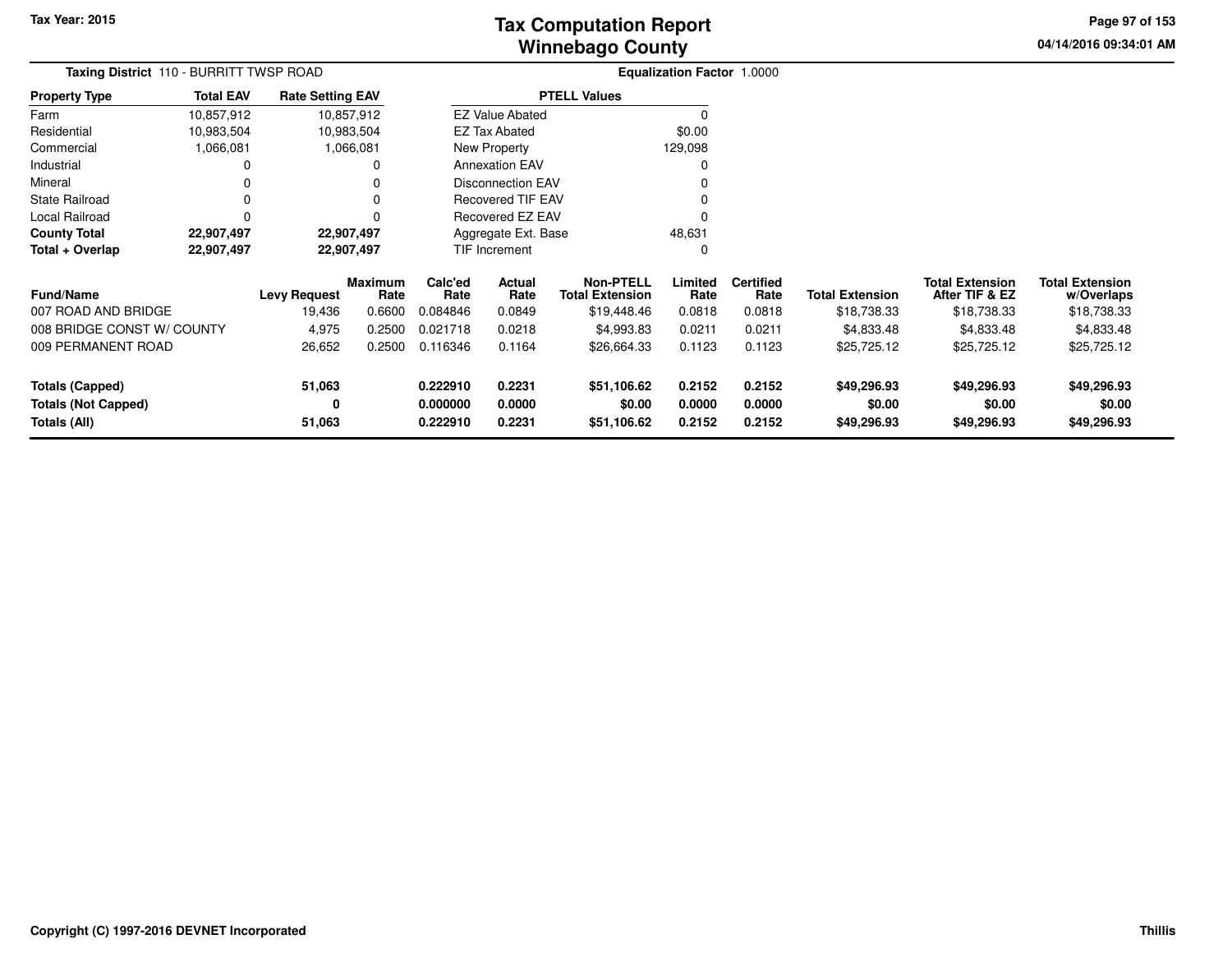#### **Winnebago CountyTax Computation Report**

**04/14/2016 09:34:01 AM Page 98 of 153**

| Taxing District 111 - CHERRY VALLEY TWSP ROAD                 |                  |                         |                        |                                   |                            |                                            | <b>Equalization Factor 1.0000</b> |                            |                                        |                                          |                                        |
|---------------------------------------------------------------|------------------|-------------------------|------------------------|-----------------------------------|----------------------------|--------------------------------------------|-----------------------------------|----------------------------|----------------------------------------|------------------------------------------|----------------------------------------|
| <b>Property Type</b>                                          | <b>Total EAV</b> | <b>Rate Setting EAV</b> |                        |                                   |                            | <b>PTELL Values</b>                        |                                   |                            | <b>Road and Bridge Transfer</b>        |                                          |                                        |
| Farm                                                          | 4,295,643        |                         | 4,278,468              |                                   | <b>EZ Value Abated</b>     |                                            |                                   | <b>Municipality</b>        |                                        | <b>Fund</b>                              | <b>Amount Extended</b>                 |
| Residential                                                   | 172,826,808      | 172,826,808             |                        |                                   | <b>EZ Tax Abated</b>       |                                            | \$0.00                            |                            |                                        |                                          |                                        |
| Commercial                                                    | 38,542,118       |                         | 38,542,118             |                                   | New Property               |                                            | 372,243                           |                            | 017 - CHERRY VALLEY VILLAGE            | 207                                      | \$8,952.43                             |
| Industrial                                                    | 38,127,401       | 36,088,327              |                        |                                   | <b>Annexation EAV</b>      |                                            |                                   |                            | 023 - ROCKFORD CITY                    | 207                                      | \$43,269.09                            |
| Mineral                                                       | $\Omega$         |                         | 0                      |                                   | <b>Disconnection EAV</b>   |                                            |                                   | <b>Total</b>               |                                        |                                          | \$52,221.52                            |
| <b>State Railroad</b>                                         | 1,481,529        |                         | 1,481,529              |                                   | <b>Recovered TIF EAV</b>   |                                            |                                   |                            |                                        |                                          |                                        |
| Local Railroad                                                | $\Omega$         |                         | $\Omega$               |                                   | Recovered EZ EAV           |                                            |                                   |                            |                                        |                                          |                                        |
| <b>County Total</b>                                           | 255,273,499      | 253,217,250             |                        |                                   | Aggregate Ext. Base        |                                            | 692,590                           |                            |                                        |                                          |                                        |
| Total + Overlap                                               | 255,273,499      | 253,217,250             |                        |                                   | TIF Increment              |                                            | 2,056,249                         |                            |                                        |                                          |                                        |
| <b>Fund/Name</b>                                              |                  | <b>Levy Request</b>     | <b>Maximum</b><br>Rate | Calc'ed<br>Actual<br>Rate<br>Rate |                            | <b>Non-PTELL</b><br><b>Total Extension</b> | Limited<br>Rate                   | <b>Certified</b><br>Rate   | <b>Total Extension</b>                 | <b>Total Extension</b><br>After TIF & EZ | <b>Total Extension</b><br>w/Overlaps   |
| 007 ROAD AND BRIDGE                                           |                  | 220,000                 | 0.6600                 | 0.086882                          | 0.0869                     | \$220,045.79                               | 0.0836                            | 0.0836                     | \$213,408.65                           | \$211,689.62                             | \$211,689.62                           |
| 008 BRIDGE CONST W/ COUNTY                                    |                  | 2,000                   | 0.2500                 | 0.000790                          | 0.0008                     | \$2,025.74                                 | 0.0008                            | 0.0008                     | \$2,042.19                             | \$2,025.74                               | \$2,025.74                             |
| 009 PERMANENT ROAD                                            |                  | 504,000                 | 0.2500                 | 0.199039                          | 0.1991                     | \$504,155.54                               | 0.1918                            | 0.1918                     | \$489,614.57                           | \$485,670.69                             | \$485,670.69                           |
| Totals (Capped)<br><b>Totals (Not Capped)</b><br>Totals (All) |                  | 726,000<br>0<br>726,000 |                        | 0.286711<br>0.000000<br>0.286711  | 0.2868<br>0.0000<br>0.2868 | \$726,227.07<br>\$0.00<br>\$726,227.07     | 0.2762<br>0.0000<br>0.2762        | 0.2762<br>0.0000<br>0.2762 | \$705,065.41<br>\$0.00<br>\$705,065.41 | \$699,386.05<br>\$0.00<br>\$699,386.05   | \$699,386.05<br>\$0.00<br>\$699,386.05 |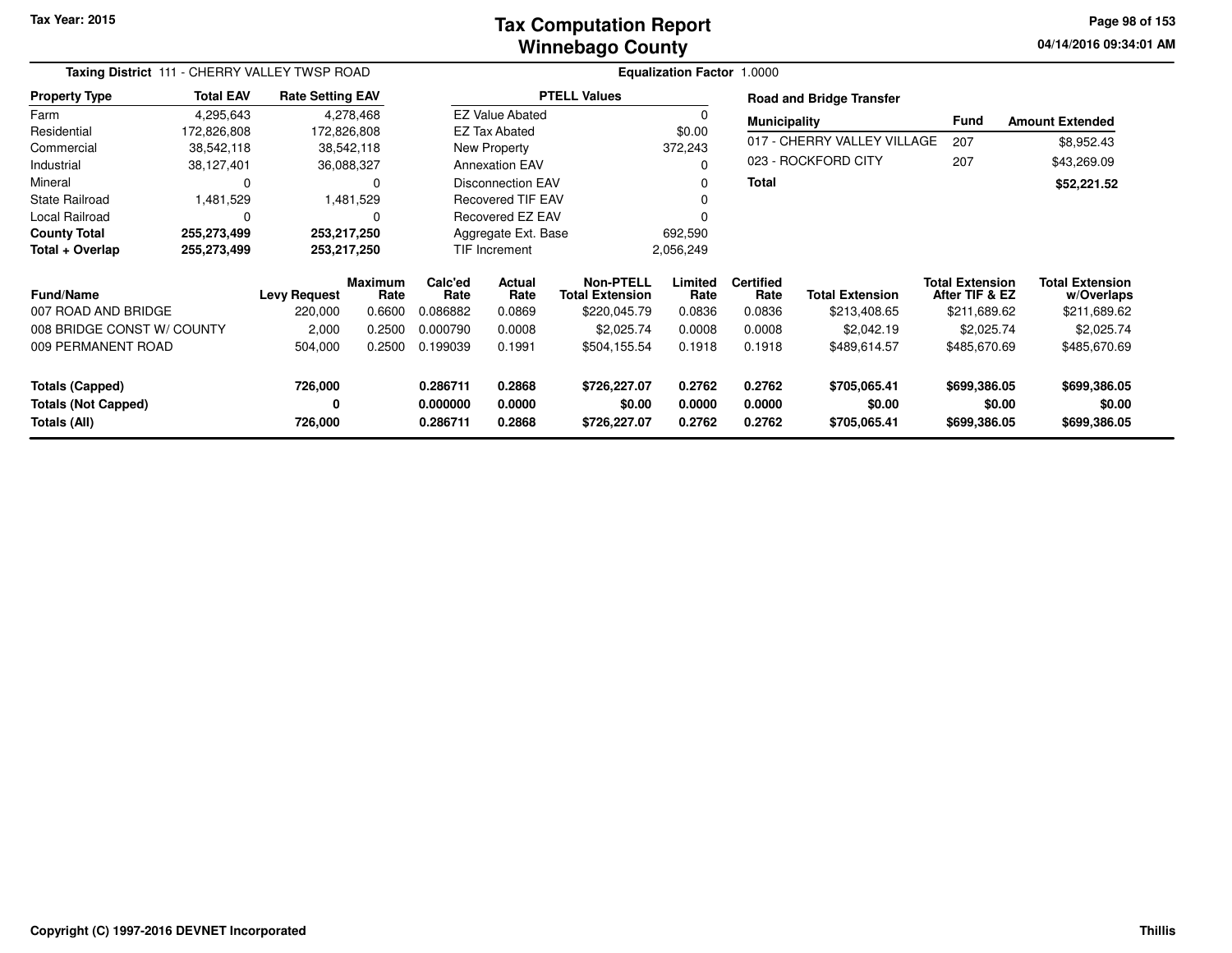#### **Winnebago CountyTax Computation Report**

**04/14/2016 09:34:01 AM Page 99 of 153**

|                                            | Taxing District 112 - DURAND TWSP ROAD |                         |                        |                                          |                          |                                            | <b>Equalization Factor 1.0000</b> |                          |                                 |                                          |                                      |
|--------------------------------------------|----------------------------------------|-------------------------|------------------------|------------------------------------------|--------------------------|--------------------------------------------|-----------------------------------|--------------------------|---------------------------------|------------------------------------------|--------------------------------------|
| <b>Property Type</b>                       | <b>Total EAV</b>                       | <b>Rate Setting EAV</b> |                        |                                          |                          | <b>PTELL Values</b>                        |                                   |                          | <b>Road and Bridge Transfer</b> |                                          |                                      |
| Farm                                       | 7,967,410                              |                         | 7,967,410              |                                          | <b>EZ Value Abated</b>   |                                            |                                   | <b>Municipality</b>      |                                 | Fund                                     | <b>Amount Extended</b>               |
| Residential                                | 24,363,921                             | 24,312,133              |                        |                                          | <b>EZ Tax Abated</b>     |                                            | \$0.00                            |                          |                                 |                                          |                                      |
| Commercial                                 | 3,751,771                              |                         | 3,600,494              |                                          | New Property             |                                            |                                   |                          | 018 - DURAND VILLAGE            | 207                                      | \$6,192.66                           |
| Industrial                                 | 283,374                                |                         | 245,672                | <b>Annexation EAV</b>                    |                          |                                            |                                   | <b>Total</b>             |                                 |                                          | \$6,192.66                           |
| Mineral                                    | 0                                      |                         |                        |                                          | <b>Disconnection EAV</b> |                                            |                                   |                          |                                 |                                          |                                      |
| <b>State Railroad</b>                      | 0                                      |                         | O                      |                                          | Recovered TIF EAV        |                                            |                                   |                          |                                 |                                          |                                      |
| <b>Local Railroad</b>                      | 0                                      |                         |                        |                                          | <b>Recovered EZ EAV</b>  |                                            |                                   |                          |                                 |                                          |                                      |
| <b>County Total</b>                        | 36,366,476                             | 36,125,709              |                        |                                          | Aggregate Ext. Base      |                                            | 101,944                           |                          |                                 |                                          |                                      |
| Total + Overlap                            | 36,366,476                             | 36,125,709              |                        |                                          | TIF Increment            |                                            | 240,767                           |                          |                                 |                                          |                                      |
| <b>Fund/Name</b>                           |                                        | <b>Levy Request</b>     | <b>Maximum</b><br>Rate | Calc'ed<br><b>Actual</b><br>Rate<br>Rate |                          | <b>Non-PTELL</b><br><b>Total Extension</b> | Limited<br>Rate                   | <b>Certified</b><br>Rate | <b>Total Extension</b>          | <b>Total Extension</b><br>After TIF & EZ | <b>Total Extension</b><br>w/Overlaps |
| 007 ROAD AND BRIDGE                        |                                        | 28,818                  | 0.6600                 | 0.079771                                 | 0.0798                   | \$28,828.32                                | 0.0765                            | 0.0765                   | \$27,820.35                     | \$27,636.17                              | \$27,636.17                          |
| 008 BRIDGE CONST W/ COUNTY                 |                                        | 2,197                   | 0.2500                 | 0.006082                                 | 0.0061                   | \$2,203.67                                 | 0.0059                            | 0.0059                   | \$2,145.62                      | \$2,131.42                               | \$2,131.42                           |
| 009 PERMANENT ROAD                         |                                        | 67,257                  | 0.2500                 | 0.186175                                 | 0.1862                   | \$67,266.07                                | 0.1788                            | 0.1788                   | \$65,023.26                     | \$64,592.77                              | \$64,592.77                          |
| 010 EQUIPMENT AND BUILDING                 |                                        | 8,728                   | 0.1000                 | 0.024160<br>0.0242                       |                          | \$8,742.42                                 | 0.0233                            | 0.0233                   | \$8,473.39                      | \$8,417.29                               | \$8,417.29                           |
| 107,000<br><b>Totals (Capped)</b>          |                                        |                         | 0.296188               | 0.2963                                   | \$107,040.48             | 0.2845                                     | 0.2845                            | \$103,462.62             | \$102,777.65                    | \$102,777.65                             |                                      |
| <b>Totals (Not Capped)</b><br>Totals (All) |                                        | 0<br>107,000            |                        | 0.000000<br>0.296188                     | 0.0000<br>0.2963         | \$0.00<br>\$107,040.48                     | 0.0000<br>0.2845                  | 0.0000<br>0.2845         | \$0.00<br>\$103,462.62          | \$0.00<br>\$102,777.65                   | \$0.00<br>\$102,777.65               |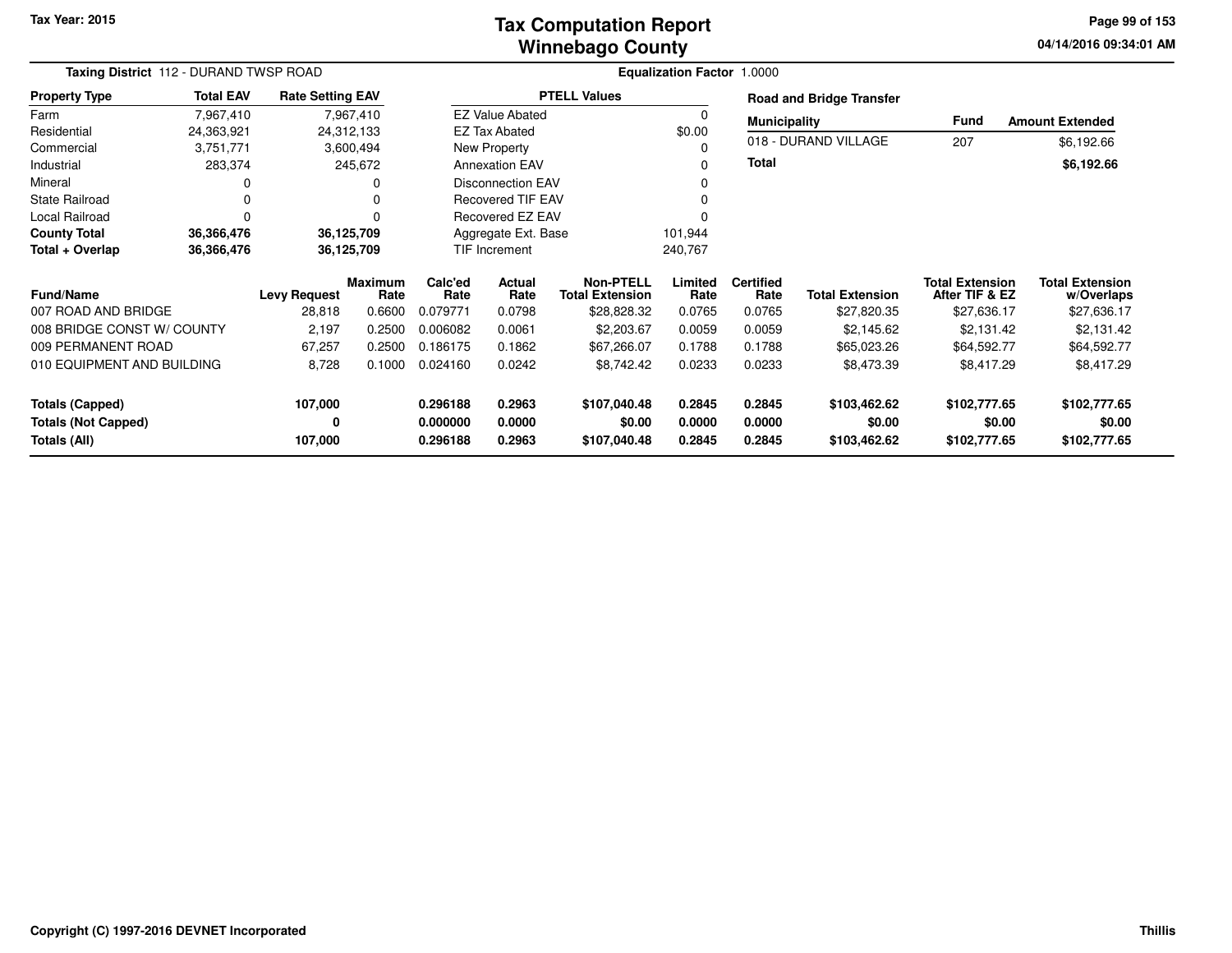#### **Winnebago CountyTax Computation Report**

**04/14/2016 09:34:01 AM Page 100 of 153**

|                                                               | Taxing District 113 - HARLEM TWSP ROAD |                                |                                  |                                  |                                 |                                                            | <b>Equalization Factor 1.0000</b> |                                    |                                        |                                                          |                                                      |
|---------------------------------------------------------------|----------------------------------------|--------------------------------|----------------------------------|----------------------------------|---------------------------------|------------------------------------------------------------|-----------------------------------|------------------------------------|----------------------------------------|----------------------------------------------------------|------------------------------------------------------|
| <b>Property Type</b>                                          | <b>Total EAV</b>                       | <b>Rate Setting EAV</b>        |                                  |                                  |                                 | <b>PTELL Values</b>                                        |                                   |                                    | <b>Road and Bridge Transfer</b>        |                                                          |                                                      |
| Farm                                                          | 2,678,438                              |                                | 2,623,524                        |                                  | <b>EZ Value Abated</b>          |                                                            |                                   | <b>Municipality</b>                |                                        | <b>Fund</b>                                              | <b>Amount Extended</b>                               |
| Residential                                                   | 428,449,194                            |                                | 428,288,545                      |                                  | <b>EZ Tax Abated</b>            |                                                            | \$0.00                            |                                    |                                        |                                                          |                                                      |
| Commercial                                                    | 78,898,641                             |                                | 67,881,569                       |                                  | New Property                    |                                                            | 4,446,141                         |                                    | 019 - LOVES PARK CITY                  | 207                                                      | \$37,001.35                                          |
| Industrial                                                    | 54,650,274                             |                                | 40,608,773                       |                                  | <b>Annexation EAV</b>           |                                                            | $\Omega$                          |                                    | 020 - MACHESNEY PARK VILLAGE 207       |                                                          | \$71,695.85                                          |
| Mineral                                                       |                                        |                                |                                  | <b>Disconnection EAV</b>         |                                 |                                                            | O                                 |                                    | 025 - ROSCOE VILLAGE                   | 207                                                      | \$11,974.08                                          |
| <b>State Railroad</b>                                         |                                        |                                |                                  | <b>Recovered TIF EAV</b>         |                                 |                                                            | 0                                 | Total                              |                                        |                                                          | \$120,671.28                                         |
| Local Railroad                                                |                                        |                                |                                  | Recovered EZ EAV                 |                                 |                                                            |                                   |                                    |                                        |                                                          |                                                      |
| <b>County Total</b>                                           | 564,676,547                            |                                | 539,402,411                      |                                  | Aggregate Ext. Base             |                                                            | 258,270                           |                                    |                                        |                                                          |                                                      |
| Total + Overlap                                               | 564,676,547                            |                                | 539,402,411                      |                                  | TIF Increment                   |                                                            | 25,274,136                        |                                    |                                        |                                                          |                                                      |
| <b>Fund/Name</b><br>007 ROAD AND BRIDGE                       |                                        | <b>Levy Request</b><br>264,000 | <b>Maximum</b><br>Rate<br>0.6600 | Calc'ed<br>Rate<br>0.048943      | <b>Actual</b><br>Rate<br>0.0490 | <b>Non-PTELL</b><br><b>Total Extension</b><br>\$264,307.18 | Limited<br>Rate<br>0.0487         | <b>Certified</b><br>Rate<br>0.0487 | <b>Total Extension</b><br>\$274,997.48 | <b>Total Extension</b><br>After TIF & EZ<br>\$262,688.97 | <b>Total Extension</b><br>w/Overlaps<br>\$262,688.97 |
| Totals (Capped)<br><b>Totals (Not Capped)</b><br>Totals (All) |                                        | 264,000<br>0<br>264,000        |                                  | 0.048943<br>0.000000<br>0.048943 | 0.0490<br>0.0000<br>0.0490      | \$264,307.18<br>\$0.00<br>\$264,307.18                     | 0.0487<br>0.0000<br>0.0487        | 0.0487<br>0.0000<br>0.0487         | \$274,997.48<br>\$0.00<br>\$274,997.48 | \$262,688.97<br>\$0.00<br>\$262,688.97                   | \$262,688.97<br>\$0.00<br>\$262,688.97               |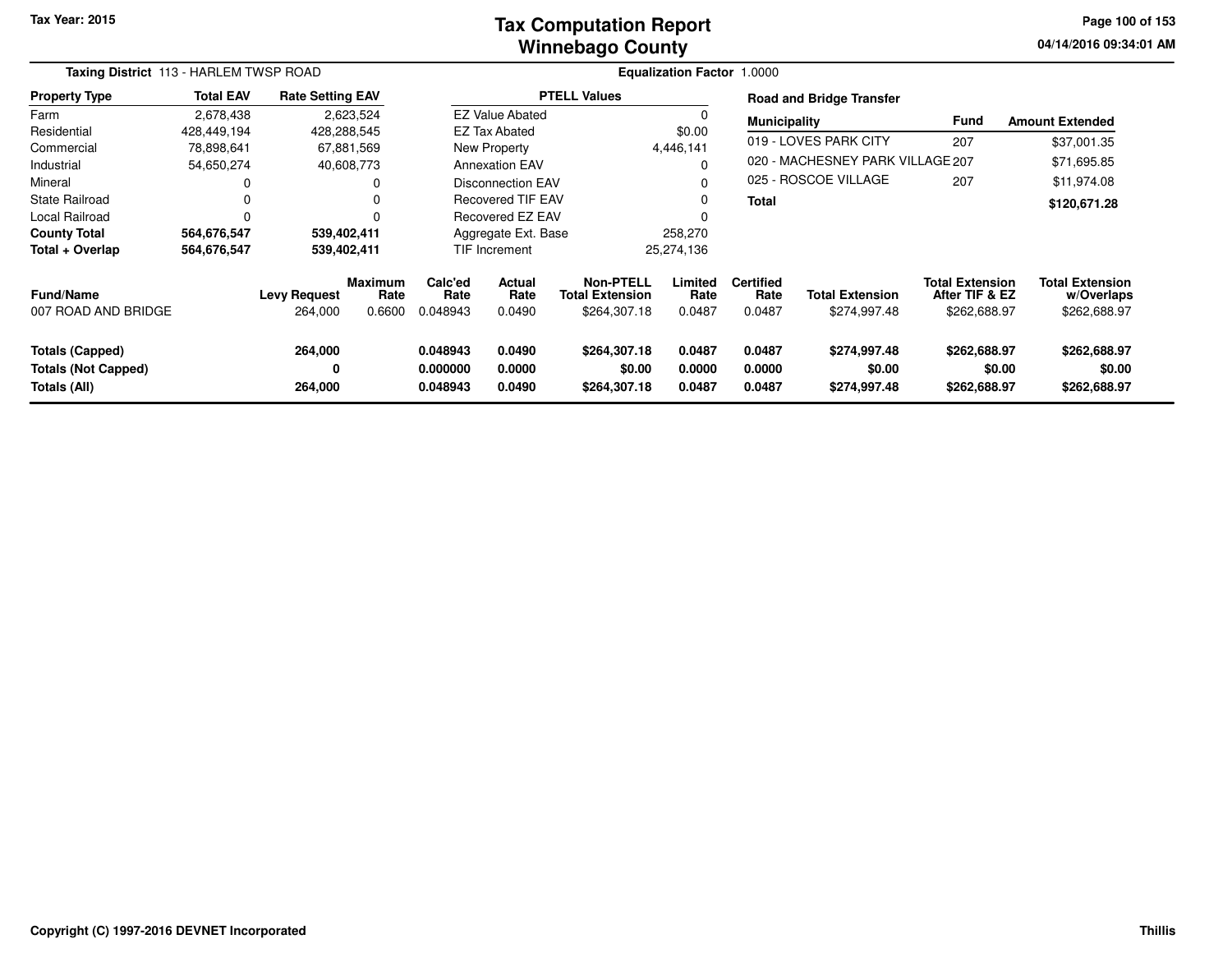# **Winnebago CountyTax Computation Report**

**04/14/2016 09:34:01 AM Page 101 of 153**

|                                                               | Taxing District 114 - HARRISON TWSP ROAD |                               |                           |                                                                |                            |                                                           | <b>Equalization Factor 1.0000</b> |                                    |                                       |                                                         |                                                     |  |
|---------------------------------------------------------------|------------------------------------------|-------------------------------|---------------------------|----------------------------------------------------------------|----------------------------|-----------------------------------------------------------|-----------------------------------|------------------------------------|---------------------------------------|---------------------------------------------------------|-----------------------------------------------------|--|
| <b>Property Type</b>                                          | <b>Total EAV</b>                         | <b>Rate Setting EAV</b>       |                           |                                                                |                            | <b>PTELL Values</b>                                       |                                   |                                    |                                       |                                                         |                                                     |  |
| Farm                                                          | 5,070,003                                |                               | 5,070,003                 |                                                                | <b>EZ Value Abated</b>     |                                                           |                                   |                                    |                                       |                                                         |                                                     |  |
| Residential                                                   | 7,447,529                                |                               | 7,447,529                 |                                                                | <b>EZ Tax Abated</b>       |                                                           | \$0.00                            |                                    |                                       |                                                         |                                                     |  |
| Commercial                                                    | 341,056                                  |                               | 341,056                   | New Property                                                   |                            |                                                           | 132,792                           |                                    |                                       |                                                         |                                                     |  |
| Industrial                                                    | 0                                        |                               | 0                         | <b>Annexation EAV</b>                                          |                            |                                                           | 0                                 |                                    |                                       |                                                         |                                                     |  |
| Mineral                                                       | 0                                        |                               |                           |                                                                | Disconnection EAV          |                                                           |                                   |                                    |                                       |                                                         |                                                     |  |
| <b>State Railroad</b>                                         | 0                                        |                               | 0                         | <b>Recovered TIF EAV</b>                                       |                            |                                                           | 0                                 |                                    |                                       |                                                         |                                                     |  |
| Local Railroad                                                | 0                                        |                               | 0                         |                                                                | Recovered EZ EAV           |                                                           | $\Omega$                          |                                    |                                       |                                                         |                                                     |  |
| <b>County Total</b>                                           | 12,858,588                               |                               | 12,858,588                |                                                                | Aggregate Ext. Base        |                                                           | 28,141                            |                                    |                                       |                                                         |                                                     |  |
| Total + Overlap                                               | 12,858,588                               |                               | 12,858,588                |                                                                | <b>TIF Increment</b>       |                                                           | 0                                 |                                    |                                       |                                                         |                                                     |  |
| <b>Fund/Name</b><br>007 ROAD AND BRIDGE                       |                                          | <b>Levy Request</b><br>29,520 | Maximum<br>Rate<br>0.6600 | Calc'ed<br><b>Actual</b><br>Rate<br>Rate<br>0.229574<br>0.2296 |                            | <b>Non-PTELL</b><br><b>Total Extension</b><br>\$29,523.32 | Limited<br>Rate<br>0.2229         | <b>Certified</b><br>Rate<br>0.2229 | <b>Total Extension</b><br>\$28,661.79 | <b>Total Extension</b><br>After TIF & EZ<br>\$28,661.79 | <b>Total Extension</b><br>w/Overlaps<br>\$28,661.79 |  |
|                                                               | 008 BRIDGE CONST W/ COUNTY<br>0          |                               | 0.2500                    | 0.000000                                                       | 0.0000                     | \$0.00                                                    | 0.0000                            | 0.0000                             | \$0.00                                | \$0.00                                                  | \$0.00                                              |  |
| Totals (Capped)<br><b>Totals (Not Capped)</b><br>Totals (All) |                                          | 29,520<br>0<br>29,520         |                           | 0.229574<br>0.000000<br>0.229574                               | 0.2296<br>0.0000<br>0.2296 | \$29,523.32<br>\$0.00<br>\$29,523.32                      | 0.2229<br>0.0000<br>0.2229        | 0.2229<br>0.0000<br>0.2229         | \$28,661.79<br>\$0.00<br>\$28,661.79  | \$28,661.79<br>\$0.00<br>\$28,661.79                    | \$28,661.79<br>\$0.00<br>\$28,661.79                |  |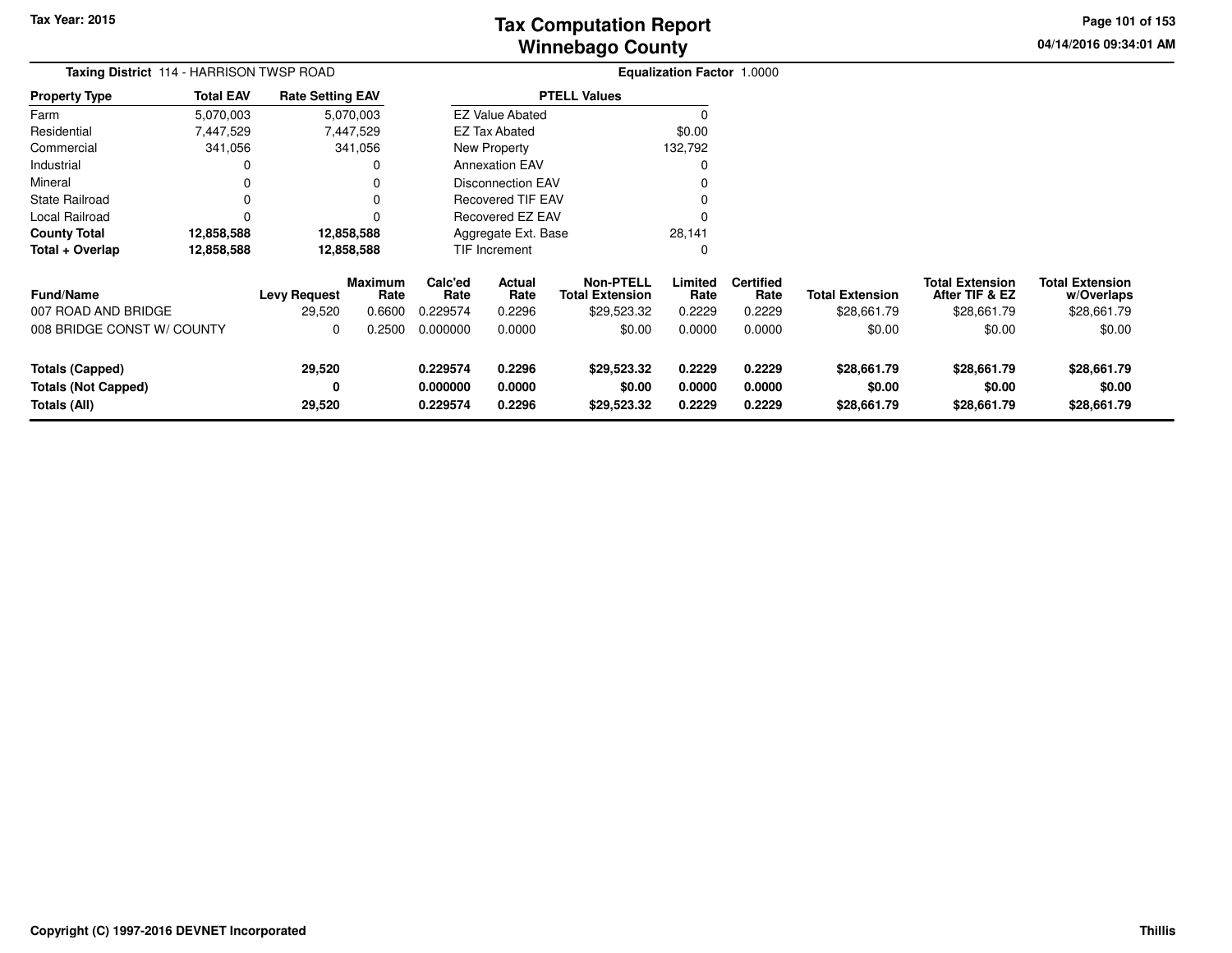# **Winnebago CountyTax Computation Report**

**04/14/2016 09:34:01 AM Page 102 of 153**

|                              | Taxing District 115 - LAONA TWSP ROAD |                         |                 |                          |                        |                                            | Equalization Factor 1.0000 |                          |                        |                                          |                                      |  |
|------------------------------|---------------------------------------|-------------------------|-----------------|--------------------------|------------------------|--------------------------------------------|----------------------------|--------------------------|------------------------|------------------------------------------|--------------------------------------|--|
| <b>Property Type</b>         | <b>Total EAV</b>                      | <b>Rate Setting EAV</b> |                 |                          |                        | <b>PTELL Values</b>                        |                            |                          |                        |                                          |                                      |  |
| Farm                         | 6,020,263                             |                         | 6,020,263       |                          | <b>EZ Value Abated</b> |                                            | $\Omega$                   |                          |                        |                                          |                                      |  |
| Residential                  | 25,828,096                            |                         | 25,828,096      |                          | <b>EZ Tax Abated</b>   |                                            | \$0.00                     |                          |                        |                                          |                                      |  |
| Commercial                   | 359,440                               |                         | 359,440         | New Property             |                        |                                            | 9,540                      |                          |                        |                                          |                                      |  |
| Industrial                   | 9,199                                 |                         | 9,199           | <b>Annexation EAV</b>    |                        |                                            | $\Omega$                   |                          |                        |                                          |                                      |  |
| Mineral                      | O                                     |                         |                 | <b>Disconnection EAV</b> |                        |                                            | $\Omega$                   |                          |                        |                                          |                                      |  |
| <b>State Railroad</b>        | 0                                     |                         |                 | <b>Recovered TIF EAV</b> |                        |                                            | 0                          |                          |                        |                                          |                                      |  |
| Local Railroad               | $\Omega$                              |                         |                 |                          | Recovered EZ EAV       |                                            | $\Omega$                   |                          |                        |                                          |                                      |  |
| <b>County Total</b>          | 32,216,998                            |                         | 32,216,998      |                          | Aggregate Ext. Base    |                                            | 66,619                     |                          |                        |                                          |                                      |  |
| Total + Overlap              | 32,216,998                            |                         | 32,216,998      |                          | TIF Increment          |                                            | 0                          |                          |                        |                                          |                                      |  |
| Fund/Name                    |                                       | <b>Levy Request</b>     | Maximum<br>Rate | Calc'ed<br>Rate          | Actual<br>Rate         | <b>Non-PTELL</b><br><b>Total Extension</b> | Limited<br>Rate            | <b>Certified</b><br>Rate | <b>Total Extension</b> | <b>Total Extension</b><br>After TIF & EZ | <b>Total Extension</b><br>w/Overlaps |  |
| 007 ROAD AND BRIDGE          |                                       | 67,700                  | 0.6600          | 0.210138                 | 0.2102                 | \$67,720.13                                | 0.2085                     | 0.2085                   | \$67,172.44            | \$67,172.44                              | \$67,172.44                          |  |
| 027 AUDIT                    |                                       | 0                       | 0.0050          | 0.000000                 | 0.0000                 | \$0.00                                     | 0.0000                     | 0.0000                   | \$0.00                 | \$0.00                                   | \$0.00                               |  |
| 035 TORT JUDGMENTS, LIABILIT |                                       | $\Omega$                | 0.0000          | 0.000000                 | 0.0000                 | \$0.00                                     | 0.0000                     | 0.0000                   | \$0.00                 | \$0.00                                   | \$0.00                               |  |
| 047 SOCIAL SECURITY          |                                       | 0                       | 0.0000          | 0.0000<br>0.000000       |                        | \$0.00                                     | 0.0000                     | 0.0000                   | \$0.00                 | \$0.00                                   | \$0.00                               |  |
| <b>Totals (Capped)</b>       |                                       | 67,700                  |                 | 0.2102<br>0.210138       |                        | \$67,720.13                                | 0.2085                     | 0.2085                   | \$67,172.44            | \$67,172.44                              | \$67,172.44                          |  |
| <b>Totals (Not Capped)</b>   |                                       | 0                       |                 | 0.000000                 | 0.0000                 | \$0.00                                     | 0.0000                     | 0.0000                   | \$0.00                 | \$0.00                                   | \$0.00                               |  |
| Totals (All)                 |                                       | 67,700                  |                 | 0.210138                 | 0.2102                 | \$67,720.13                                | 0.2085                     | 0.2085                   | \$67,172.44            | \$67,172.44                              | \$67,172.44                          |  |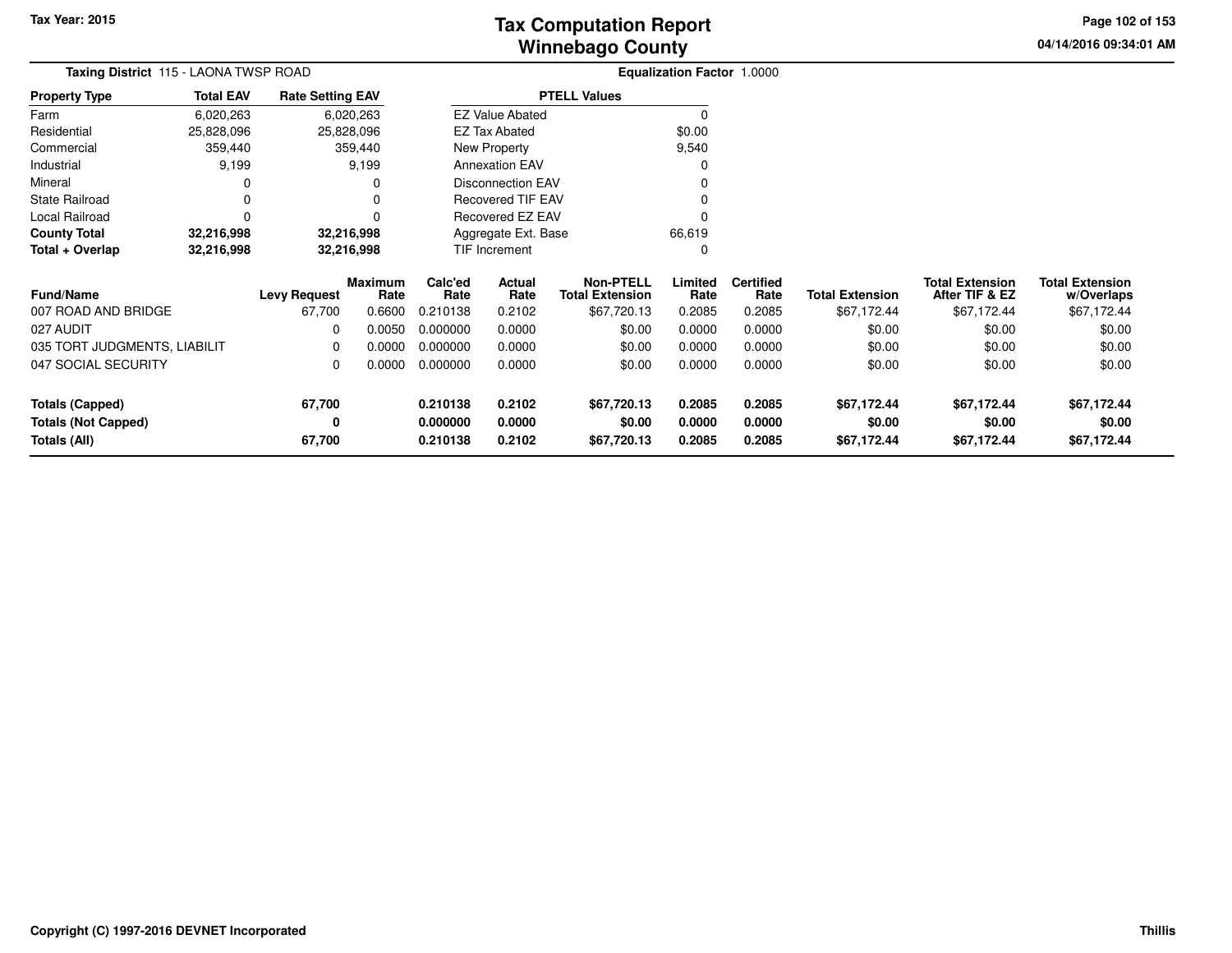#### **Winnebago CountyTax Computation Report**

**04/14/2016 09:34:01 AM Page 103 of 153**

|                              | Taxing District 116 - OWEN TWSP ROAD |                         |                        |                                          |                          |                                            | Equalization Factor 1.0000 |                          |                                  |                                          |                                      |
|------------------------------|--------------------------------------|-------------------------|------------------------|------------------------------------------|--------------------------|--------------------------------------------|----------------------------|--------------------------|----------------------------------|------------------------------------------|--------------------------------------|
| <b>Property Type</b>         | <b>Total EAV</b>                     | <b>Rate Setting EAV</b> |                        |                                          |                          | <b>PTELL Values</b>                        |                            |                          | <b>Road and Bridge Transfer</b>  |                                          |                                      |
| Farm                         | 7,454,572                            |                         | 7,454,572              |                                          | <b>EZ Value Abated</b>   |                                            | 0                          | <b>Municipality</b>      |                                  | Fund                                     | <b>Amount Extended</b>               |
| Residential                  | 57,242,642                           | 57,242,642              |                        |                                          | <b>EZ Tax Abated</b>     |                                            | \$0.00                     |                          |                                  |                                          |                                      |
| Commercial                   | 1,511,038                            |                         | 1,511,038              |                                          | <b>New Property</b>      |                                            | 263,824                    |                          | 020 - MACHESNEY PARK VILLAGE 207 |                                          | \$4,950.99                           |
| Industrial                   | 11,011,530                           |                         | 11,011,530             |                                          | <b>Annexation EAV</b>    |                                            | 0                          |                          | 023 - ROCKFORD CITY              | 207                                      | \$8,908.73                           |
| Mineral                      | 0                                    |                         | $\Omega$               |                                          | <b>Disconnection EAV</b> |                                            | 0                          |                          | 025 - ROSCOE VILLAGE             | 207                                      | \$840.51                             |
| <b>State Railroad</b>        | 270,360                              |                         | 270,360                |                                          | <b>Recovered TIF EAV</b> |                                            | 0                          | <b>Total</b>             |                                  |                                          | \$14,700.23                          |
| <b>Local Railroad</b>        | 0                                    |                         | 0                      |                                          | Recovered EZ EAV         |                                            |                            |                          |                                  |                                          |                                      |
| <b>County Total</b>          | 77,490,142                           | 77,490,142              |                        |                                          | Aggregate Ext. Base      |                                            | 159,975                    |                          |                                  |                                          |                                      |
| Total + Overlap              | 77,490,142                           | 77,490,142              |                        |                                          | TIF Increment            |                                            | 0                          |                          |                                  |                                          |                                      |
| <b>Fund/Name</b>             |                                      | <b>Levy Request</b>     | <b>Maximum</b><br>Rate | Calc'ed<br><b>Actual</b><br>Rate<br>Rate |                          | <b>Non-PTELL</b><br><b>Total Extension</b> | Limited<br>Rate            | <b>Certified</b><br>Rate | <b>Total Extension</b>           | <b>Total Extension</b><br>After TIF & EZ | <b>Total Extension</b><br>w/Overlaps |
| 007 ROAD AND BRIDGE          |                                      | 81,000                  | 0.6600                 | 0.104529                                 | 0.1046                   | \$81,054.69                                | 0.1046                     | 0.1046                   | \$81,054.69                      | \$81,054.69                              | \$81,054.69                          |
| 009 PERMANENT ROAD           |                                      | 68,600                  | 0.2500                 | 0.088527                                 | 0.0886                   | \$68,656.27                                | 0.0886                     | 0.0886                   | \$68,656.27                      | \$68,656.27                              | \$68,656.27                          |
| 035 TORT JUDGMENTS, LIABILIT |                                      | 7,000                   | 0.0000                 | 0.009033                                 | 0.0091                   | \$7,051.60                                 | 0.0091                     | 0.0091                   | \$7,051.60                       | \$7,051.60                               | \$7,051.60                           |
| 047 SOCIAL SECURITY          |                                      | 5,000                   | 0.0000                 | 0.006452                                 | 0.0065                   | \$5,036.86                                 | 0.0065                     | 0.0065                   | \$5,036.86                       | \$5,036.86                               | \$5,036.86                           |
| 161,600<br>Totals (Capped)   |                                      |                         | 0.208541               | 0.2088                                   | \$161,799.42             | 0.2088                                     | 0.2088                     | \$161,799.42             | \$161,799.42                     | \$161,799.42                             |                                      |
| <b>Totals (Not Capped)</b>   |                                      | 0                       |                        | 0.000000                                 | 0.0000                   | \$0.00                                     | 0.0000                     | 0.0000                   | \$0.00                           | \$0.00                                   | \$0.00                               |
| Totals (All)                 |                                      | 161,600                 |                        | 0.208541                                 | 0.2088                   | \$161,799.42                               | 0.2088                     | 0.2088                   | \$161,799.42                     | \$161,799.42                             | \$161,799.42                         |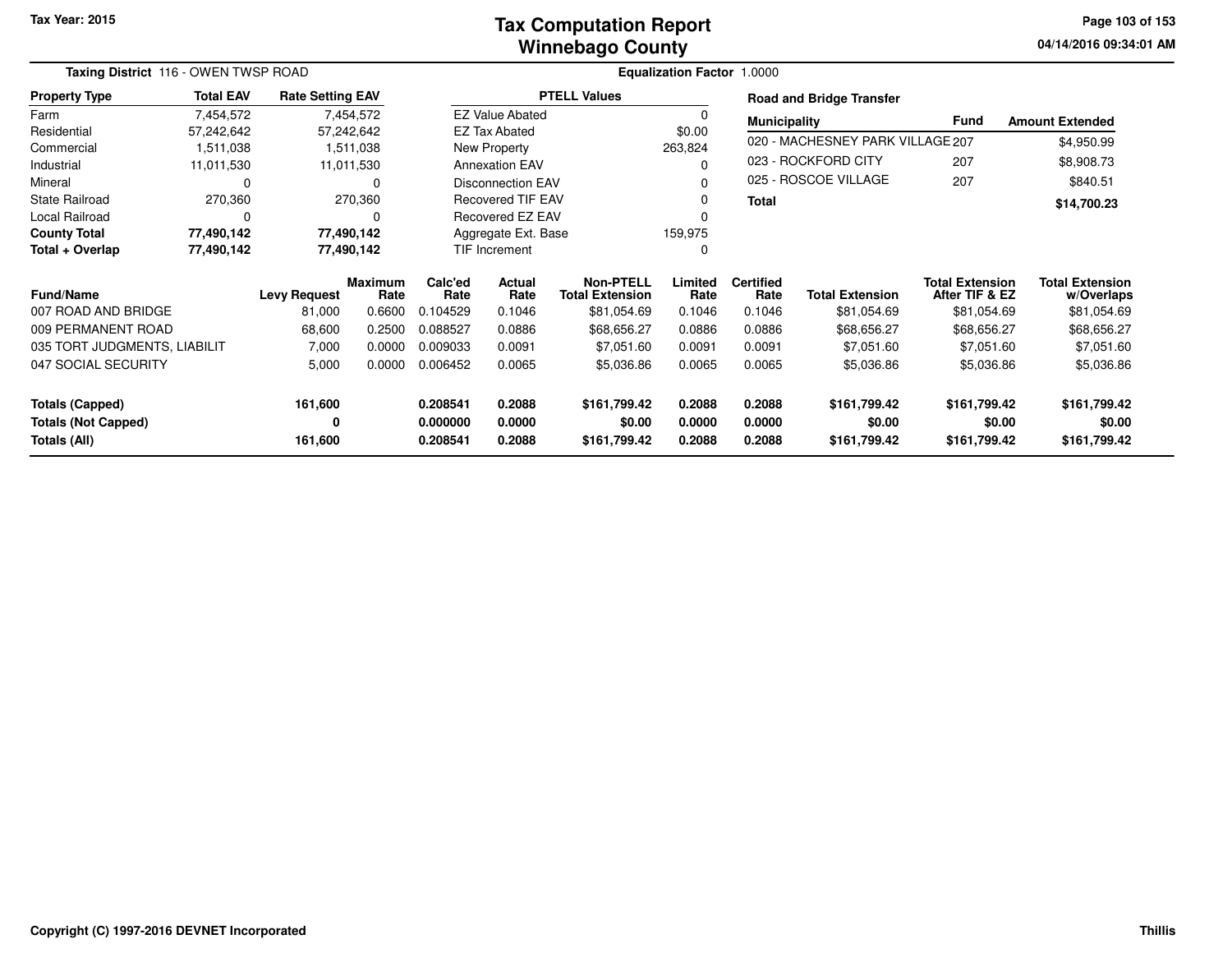#### **Winnebago CountyTax Computation Report**

**04/14/2016 09:34:01 AM Page 104 of 153**

| Taxing District 117 - PECATONICA TWSP ROAD |                                               |                         |                 |                      |                                            |                        | <b>Equalization Factor 1.0000</b> |                        |                                          |                                      |                        |
|--------------------------------------------|-----------------------------------------------|-------------------------|-----------------|----------------------|--------------------------------------------|------------------------|-----------------------------------|------------------------|------------------------------------------|--------------------------------------|------------------------|
| <b>Property Type</b>                       | <b>Total EAV</b>                              | <b>Rate Setting EAV</b> |                 |                      |                                            | <b>PTELL Values</b>    |                                   |                        | <b>Road and Bridge Transfer</b>          |                                      |                        |
| Farm                                       | 8,262,560                                     |                         | 8,262,560       |                      | <b>EZ Value Abated</b>                     |                        |                                   | <b>Municipality</b>    |                                          | <b>Fund</b>                          | <b>Amount Extended</b> |
| Residential                                | 51,091,080                                    |                         | 51,091,080      |                      | EZ Tax Abated                              |                        | \$0.00                            |                        |                                          |                                      |                        |
| Commercial                                 | 3,464,737                                     |                         | 3,464,737       |                      | New Property                               |                        | 231,177                           |                        | 022 - PECATONICA VILLAGE                 | 207                                  | \$8,821.23             |
| Industrial                                 | 1,995,641                                     |                         | 1,995,641       |                      | <b>Annexation EAV</b>                      |                        | 0                                 | <b>Total</b>           |                                          |                                      | \$8,821.23             |
| Mineral                                    |                                               |                         | 0               |                      | <b>Disconnection EAV</b>                   |                        |                                   |                        |                                          |                                      |                        |
| <b>State Railroad</b>                      |                                               |                         |                 |                      | <b>Recovered TIF EAV</b>                   |                        | 0                                 |                        |                                          |                                      |                        |
| Local Railroad                             | $\Omega$                                      |                         |                 |                      | Recovered EZ EAV                           |                        |                                   |                        |                                          |                                      |                        |
| <b>County Total</b>                        | 64,814,018                                    |                         | 64,814,018      |                      | Aggregate Ext. Base                        |                        | 120,070                           |                        |                                          |                                      |                        |
| Total + Overlap                            | 64,814,018                                    |                         | 64,814,018      |                      | TIF Increment                              |                        | 0                                 |                        |                                          |                                      |                        |
| <b>Fund/Name</b>                           | <b>Maximum</b><br><b>Levy Request</b><br>Rate |                         | Calc'ed<br>Rate | Actual<br>Rate       | <b>Non-PTELL</b><br><b>Total Extension</b> | Limited<br>Rate        | <b>Certified</b><br>Rate          | <b>Total Extension</b> | <b>Total Extension</b><br>After TIF & EZ | <b>Total Extension</b><br>w/Overlaps |                        |
| 007 ROAD AND BRIDGE                        |                                               | 46,000                  | 0.6600          | 0.070972             | 0.0710                                     | \$46,017.95            | 0.0682                            | 0.0682                 | \$44,203.16                              | \$44,203.16                          | \$44,203.16            |
| 009 PERMANENT ROAD                         |                                               | 24,000                  | 0.2500          | 0.037029             | 0.0371                                     | \$24,046.00            | 0.0358                            | 0.0358                 | \$23,203.42                              | \$23,203.42                          | \$23,203.42            |
| 010 EQUIPMENT AND BUILDING                 |                                               | 50,000                  | 0.1000          | 0.077144             | 0.0772                                     | \$50,036.42            | 0.0744                            | 0.0744                 | \$48,221.63                              | \$48,221.63                          | \$48,221.63            |
| 035 TORT JUDGMENTS, LIABILIT               |                                               | 6,000                   | 0.0000          | 0.009257             | 0.0093                                     | \$6,027.70             | 0.0090                            | 0.0090                 | \$5,833.26                               | \$5,833.26                           | \$5,833.26             |
| <b>Totals (Capped)</b>                     |                                               | 126,000                 |                 | 0.194402             | 0.1946                                     | \$126,128.07           | 0.1874                            | 0.1874                 | \$121,461.47                             | \$121,461.47                         | \$121,461.47           |
| <b>Totals (Not Capped)</b><br>Totals (All) |                                               | 0<br>126,000            |                 | 0.000000<br>0.194402 | 0.0000<br>0.1946                           | \$0.00<br>\$126,128.07 | 0.0000<br>0.1874                  | 0.0000<br>0.1874       | \$0.00<br>\$121,461.47                   | \$0.00<br>\$121,461.47               | \$0.00<br>\$121,461.47 |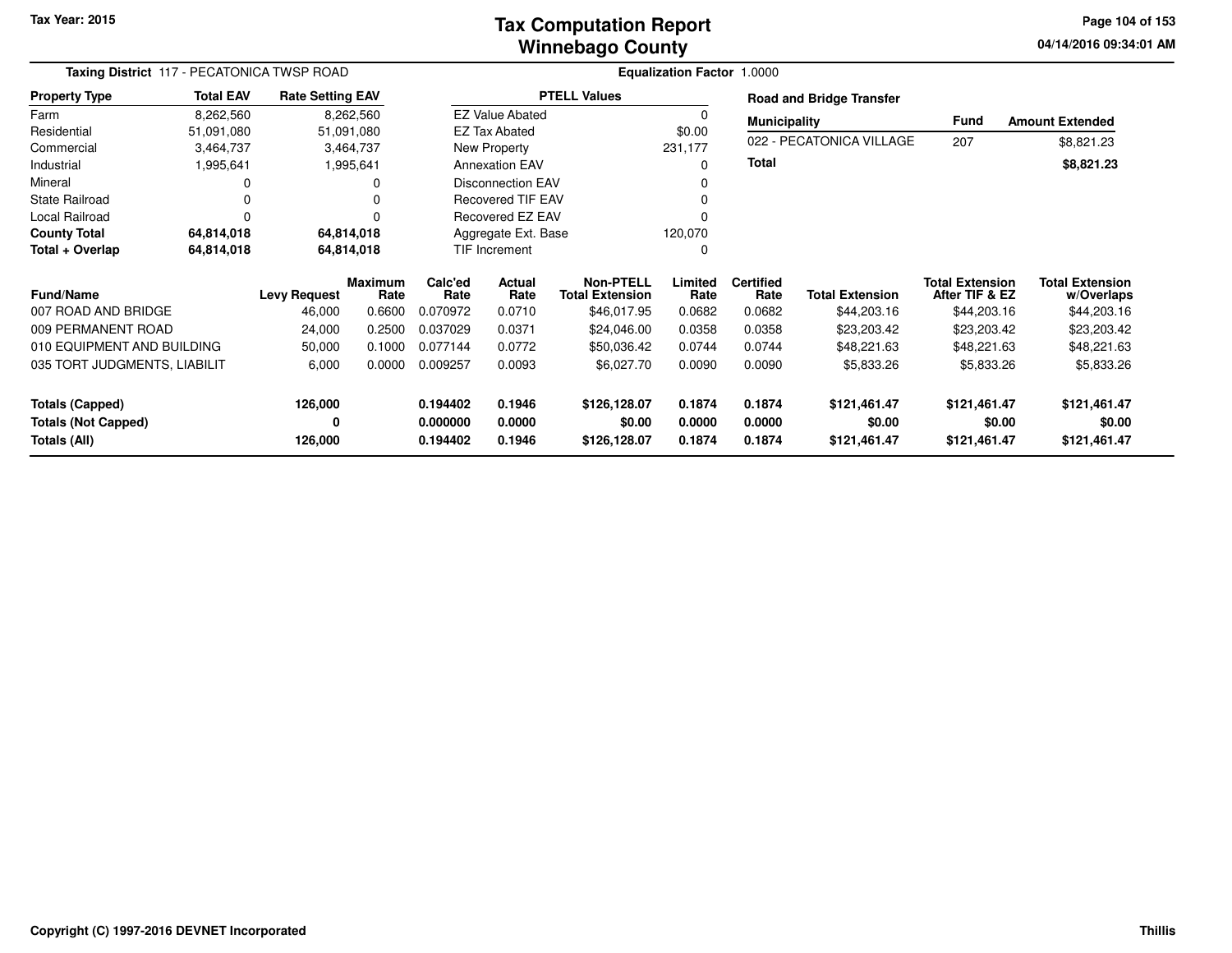#### **Winnebago CountyTax Computation Report**

**04/14/2016 09:34:01 AM Page 105 of 153**

|                                                      | Taxing District 118 - ROCKFORD TWSP ROAD |                               |                           |                             |                          |                                                    | <b>Equalization Factor 1.0000</b> |                                    |                                       |                                                         |                                                     |
|------------------------------------------------------|------------------------------------------|-------------------------------|---------------------------|-----------------------------|--------------------------|----------------------------------------------------|-----------------------------------|------------------------------------|---------------------------------------|---------------------------------------------------------|-----------------------------------------------------|
| <b>Property Type</b>                                 | <b>Total EAV</b>                         | <b>Rate Setting EAV</b>       |                           |                             |                          | <b>PTELL Values</b>                                |                                   |                                    | <b>Road and Bridge Transfer</b>       |                                                         |                                                     |
| Farm                                                 | 9,441,706                                |                               | 9,260,680                 |                             | <b>EZ Value Abated</b>   |                                                    |                                   | <b>Municipality</b>                |                                       | <b>Fund</b>                                             | <b>Amount Extended</b>                              |
| Residential                                          | 1,162,155,061                            | 1,157,530,844                 |                           |                             | <b>EZ Tax Abated</b>     |                                                    | \$0.00                            |                                    |                                       |                                                         |                                                     |
| Commercial                                           | 457,344,781                              | 437,477,438                   |                           |                             | New Property             |                                                    | 5,464,218                         |                                    | 017 - CHERRY VALLEY VILLAGE           | 207                                                     | \$32,546.76                                         |
| Industrial                                           | 130,449,550                              |                               | 122,797,195               |                             | <b>Annexation EAV</b>    |                                                    |                                   |                                    | 019 - LOVES PARK CITY                 | 207                                                     | \$111,480.17                                        |
| Mineral                                              | 0                                        |                               | 0                         |                             | <b>Disconnection EAV</b> |                                                    |                                   |                                    | 021 - NEW MILFORD VILLAGE             | 207                                                     | \$5,487.30                                          |
| <b>State Railroad</b>                                | 3,976,170                                |                               | 3,976,170                 | <b>Recovered TIF EAV</b>    |                          |                                                    | $\Omega$                          |                                    | 023 - ROCKFORD CITY                   | 207                                                     | \$930,125.33                                        |
| Local Railroad                                       | 112,769                                  |                               | 112,769                   | Recovered EZ EAV            |                          |                                                    | 145,864                           | <b>Total</b>                       |                                       |                                                         | \$1,079,639.56                                      |
| <b>County Total</b>                                  | 1,763,480,037                            | 1,731,155,096                 |                           | Aggregate Ext. Base         |                          |                                                    | 2,540,549                         |                                    |                                       |                                                         |                                                     |
| Total + Overlap                                      | 1,763,480,037                            | 1,731,155,096                 |                           |                             | <b>TIF Increment</b>     |                                                    | 32,324,941                        |                                    |                                       |                                                         |                                                     |
| Fund/Name<br>005 I. M. R. F.                         |                                          | <b>Levy Request</b><br>64,181 | Maximum<br>Rate<br>0.0000 | Calc'ed<br>Rate<br>0.003707 | Actual<br>Rate<br>0.0038 | Non-PTELL<br><b>Total Extension</b><br>\$65,783.89 | Limited<br>Rate<br>0.0038         | <b>Certified</b><br>Rate<br>0.0038 | <b>Total Extension</b><br>\$67,012.24 | <b>Total Extension</b><br>After TIF & EZ<br>\$65,783.89 | <b>Total Extension</b><br>w/Overlaps<br>\$65,783.89 |
| 007 ROAD AND BRIDGE                                  |                                          | 2,503,043                     | 0.6600                    | 0.144588                    | 0.1446                   | \$2,503,250.27                                     | 0.1446                            | 0.1446                             | \$2,549,992.13                        | \$2,503,250.27                                          | \$2,503,250.27                                      |
| <b>Totals (Capped)</b><br><b>Totals (Not Capped)</b> |                                          | 2,567,224<br>0                |                           | 0.148295<br>0.000000        | 0.1484<br>0.0000         | \$2,569,034.16<br>\$0.00                           | 0.1484<br>0.0000                  | 0.1484<br>0.0000                   | \$2,617,004.37<br>\$0.00              | \$2,569,034.16                                          | \$2,569,034.16<br>\$0.00<br>\$0.00                  |
| Totals (All)                                         |                                          | 2,567,224                     |                           | 0.148295                    | 0.1484                   | \$2,569,034.16                                     | 0.1484                            | 0.1484                             | \$2,617,004.37                        | \$2,569,034.16                                          | \$2,569,034.16                                      |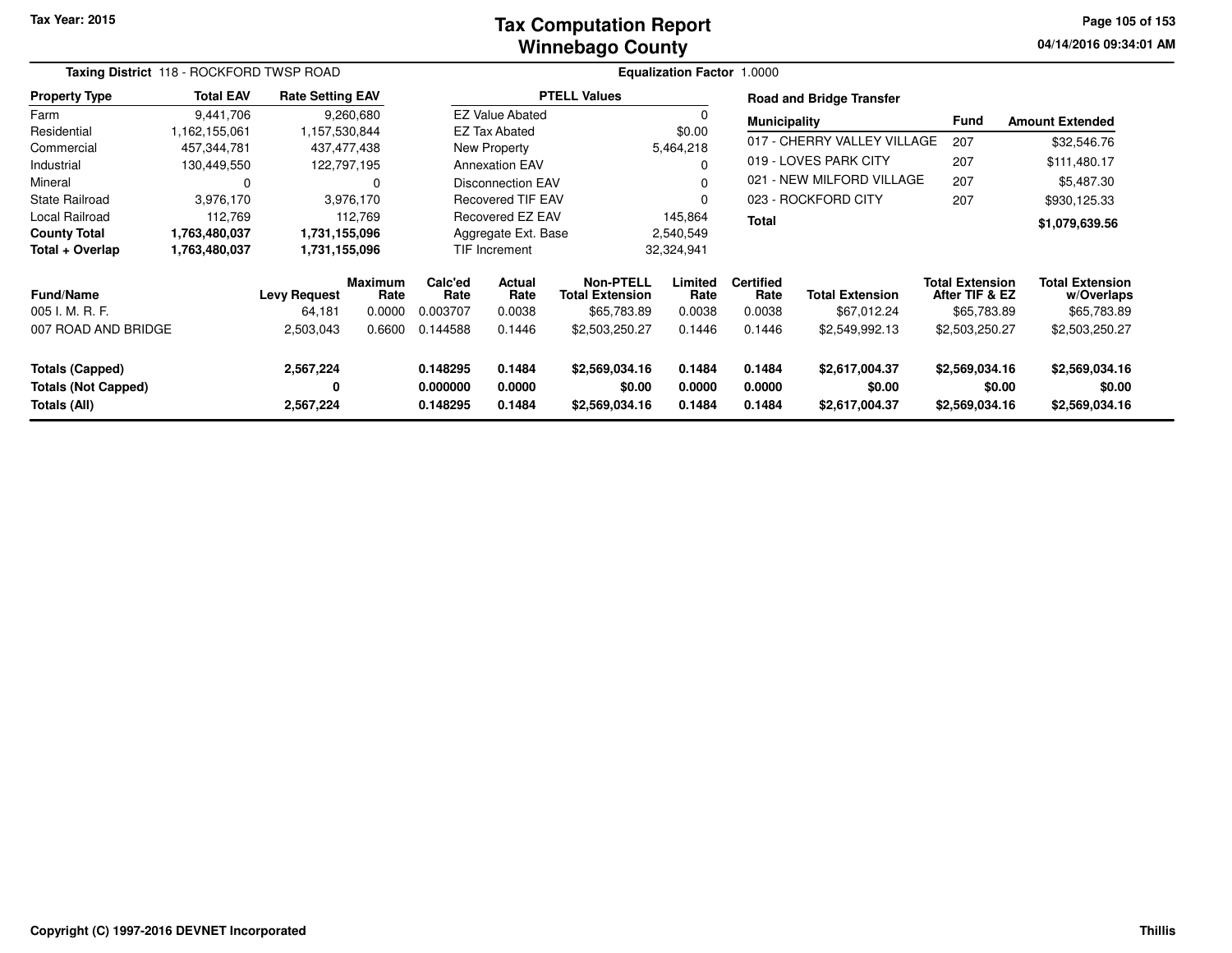#### **Winnebago CountyTax Computation Report**

**04/14/2016 09:34:01 AM Page 106 of 153**

|                                                               | Taxing District 119 - ROCKTON TWSP ROAD |                                |                           |                                                                |                          |                                                            | <b>Equalization Factor 1.0000</b> |                                    |                                        |                                                         |                                                     |
|---------------------------------------------------------------|-----------------------------------------|--------------------------------|---------------------------|----------------------------------------------------------------|--------------------------|------------------------------------------------------------|-----------------------------------|------------------------------------|----------------------------------------|---------------------------------------------------------|-----------------------------------------------------|
| <b>Property Type</b>                                          | <b>Total EAV</b>                        | <b>Rate Setting EAV</b>        |                           |                                                                |                          | <b>PTELL Values</b>                                        |                                   |                                    | <b>Road and Bridge Transfer</b>        |                                                         |                                                     |
| Farm                                                          | 7,640,346                               |                                | 7,640,346                 |                                                                | <b>EZ Value Abated</b>   |                                                            | $\Omega$                          | <b>Municipality</b>                |                                        | <b>Fund</b>                                             | <b>Amount Extended</b>                              |
| Residential                                                   | 190,429,143                             |                                | 190,407,070               |                                                                | <b>EZ Tax Abated</b>     |                                                            | \$0.00                            |                                    |                                        |                                                         |                                                     |
| Commercial                                                    | 21,186,792                              |                                | 20,053,108                |                                                                | New Property             |                                                            | 1,074,021                         |                                    | 024 - ROCKTON VILLAGE                  | 207                                                     | \$17,019.03                                         |
| Industrial                                                    | 17,932,450                              |                                | 14,747,458                |                                                                | <b>Annexation EAV</b>    |                                                            | $\Omega$                          |                                    | 025 - ROSCOE VILLAGE                   | 207                                                     | \$3,140.57                                          |
| Mineral                                                       | 0                                       |                                | 0                         |                                                                | <b>Disconnection EAV</b> |                                                            | $\Omega$                          |                                    | 026 - SOUTH BELOIT CITY                | 207                                                     | \$9,553.75                                          |
| <b>State Railroad</b>                                         | 740,337                                 |                                | 740,337                   | <b>Recovered TIF EAV</b>                                       |                          |                                                            | 0                                 | <b>Total</b>                       |                                        |                                                         | \$29,713.35                                         |
| Local Railroad                                                | $\Omega$                                |                                |                           | Recovered EZ EAV                                               |                          |                                                            | $\Omega$                          |                                    |                                        |                                                         |                                                     |
| <b>County Total</b>                                           | 237,929,068                             |                                | 233,588,319               | Aggregate Ext. Base                                            |                          |                                                            | 371,578                           |                                    |                                        |                                                         |                                                     |
| Total + Overlap                                               | 237,929,068                             |                                | 233,588,319               |                                                                | <b>TIF Increment</b>     |                                                            | 4,340,749                         |                                    |                                        |                                                         |                                                     |
| <b>Fund/Name</b><br>007 ROAD AND BRIDGE                       |                                         | <b>Levy Request</b><br>100,000 | Maximum<br>Rate<br>0.6600 | Calc'ed<br>Rate<br>0.042810                                    | Actual<br>Rate<br>0.0429 | <b>Non-PTELL</b><br><b>Total Extension</b><br>\$100,209.39 | Limited<br>Rate<br>0.0345         | <b>Certified</b><br>Rate<br>0.0345 | <b>Total Extension</b><br>\$82,085.53  | <b>Total Extension</b><br>After TIF & EZ<br>\$80,587.97 | <b>Total Extension</b><br>w/Overlaps<br>\$80,587.97 |
| 009 PERMANENT ROAD                                            |                                         | 295,587                        | 0.2500                    | 0.126542                                                       | 0.1266                   | \$295,722.81                                               | 0.1266                            | 0.1266                             | \$301,218.20                           | \$295,722.81                                            | \$295,722.81                                        |
| Totals (Capped)<br><b>Totals (Not Capped)</b><br>Totals (All) |                                         | 395,587<br>0<br>395,587        |                           | 0.169352<br>0.1695<br>0.0000<br>0.000000<br>0.1695<br>0.169352 |                          | \$395,932.20<br>\$0.00<br>\$395,932.20                     | 0.1611<br>0.0000<br>0.1611        | 0.1611<br>0.0000<br>0.1611         | \$383,303.73<br>\$0.00<br>\$383,303.73 | \$376,310.78<br>\$0.00<br>\$376,310.78                  | \$376,310.78<br>\$0.00<br>\$376,310.78              |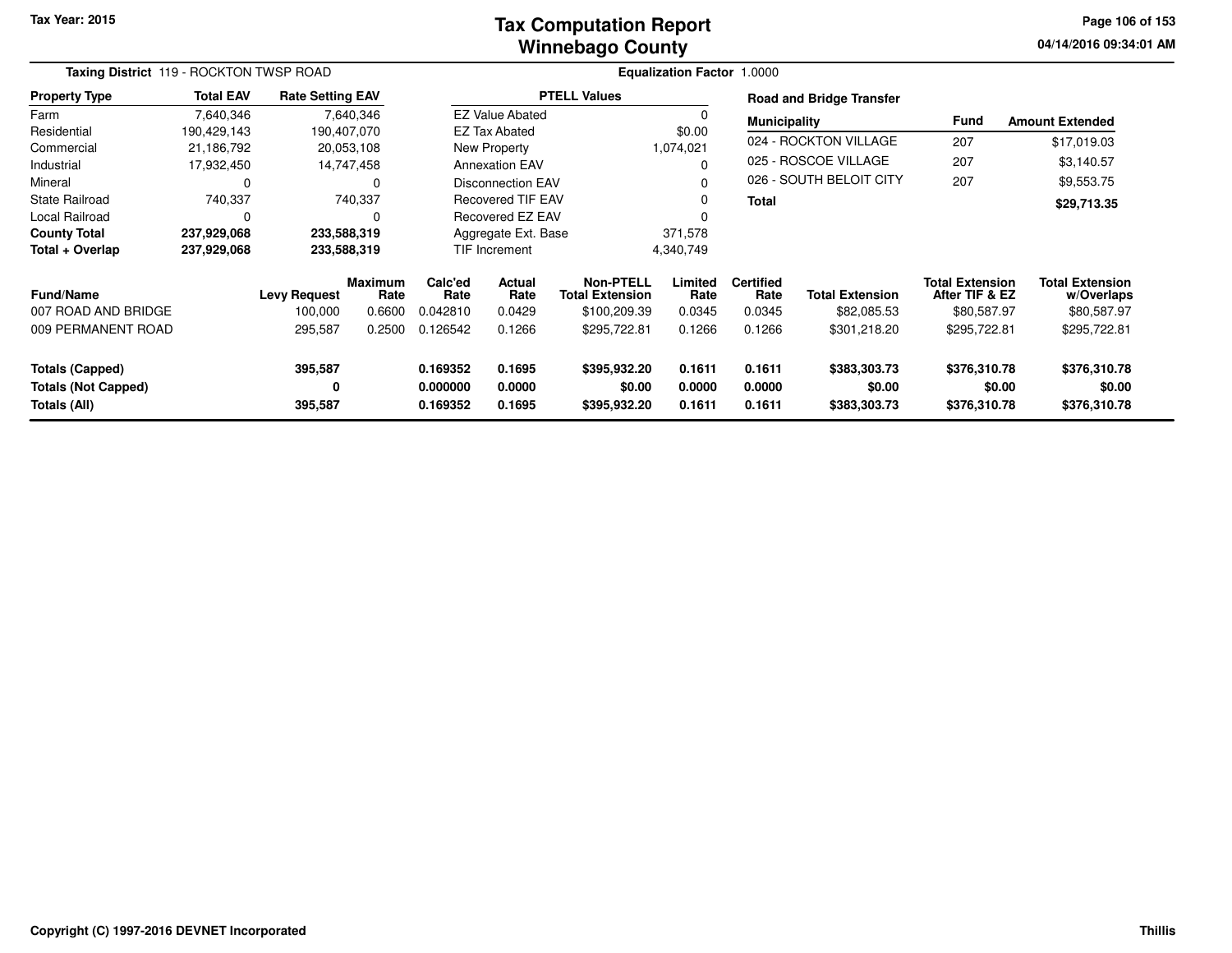#### **Winnebago CountyTax Computation Report**

**04/14/2016 09:34:01 AM Page 107 of 153**

| Taxing District 120 - ROSCOE TWSP ROAD |                  |                         |                 | <b>Equalization Factor 1.0000</b>        |                          |                                     |                 |                          |                                 |                                          |                                      |
|----------------------------------------|------------------|-------------------------|-----------------|------------------------------------------|--------------------------|-------------------------------------|-----------------|--------------------------|---------------------------------|------------------------------------------|--------------------------------------|
| <b>Property Type</b>                   | <b>Total EAV</b> | <b>Rate Setting EAV</b> |                 |                                          |                          | <b>PTELL Values</b>                 |                 |                          | <b>Road and Bridge Transfer</b> |                                          |                                      |
| Farm                                   | 5,089,353        |                         | 5,089,353       |                                          | <b>EZ Value Abated</b>   |                                     |                 | <b>Municipality</b>      |                                 | <b>Fund</b>                              | <b>Amount Extended</b>               |
| Residential                            | 333,301,856      | 333,300,585             |                 |                                          | EZ Tax Abated            |                                     | \$0.00          |                          |                                 |                                          |                                      |
| Commercial                             | 61,745,071       |                         | 61,637,330      |                                          | New Property             |                                     | 3,863,270       |                          | 024 - ROCKTON VILLAGE           | 207                                      | \$4,045.99                           |
| Industrial                             | 17,070,144       |                         | 17,005,847      |                                          | <b>Annexation EAV</b>    |                                     |                 |                          | 025 - ROSCOE VILLAGE            | 207                                      | \$12,073.63                          |
| Mineral                                | 0                |                         | 0               |                                          | <b>Disconnection EAV</b> |                                     |                 |                          | 026 - SOUTH BELOIT CITY         | 207                                      | \$4,646.03                           |
| <b>State Railroad</b>                  | 585,659          |                         | 585,659         |                                          | <b>Recovered TIF EAV</b> |                                     |                 | <b>Total</b>             |                                 |                                          | \$20,765.65                          |
| Local Railroad                         | 0                |                         |                 |                                          | Recovered EZ EAV         |                                     |                 |                          |                                 |                                          |                                      |
| <b>County Total</b>                    | 417,792,083      | 417,618,774             |                 |                                          | Aggregate Ext. Base      |                                     | 753,696         |                          |                                 |                                          |                                      |
| Total + Overlap                        | 417,792,083      | 417,618,774             |                 |                                          | TIF Increment            |                                     | 173,309         |                          |                                 |                                          |                                      |
| <b>Fund/Name</b>                       |                  | <b>Levy Request</b>     | Maximum<br>Rate | Calc'ed<br><b>Actual</b><br>Rate<br>Rate |                          | Non-PTELL<br><b>Total Extension</b> | Limited<br>Rate | <b>Certified</b><br>Rate | <b>Total Extension</b>          | <b>Total Extension</b><br>After TIF & EZ | <b>Total Extension</b><br>w/Overlaps |
| 007 ROAD AND BRIDGE                    |                  | 80,000                  | 0.6600          | 0.019156                                 | 0.0192                   | \$80,182.80                         | 0.0192          | 0.0192                   | \$80,216.08                     | \$80,182.80                              | \$80,182.80                          |
| 008 BRIDGE CONST W/ COUNTY             |                  | 1,000                   | 0.2500          | 0.000240                                 | 0.0003                   | \$1,252.86                          | 0.0003          | 0.0003                   | \$1,253.38                      | \$1,252.86                               | \$1,252.86                           |
| 009 PERMANENT ROAD                     |                  | 706,700                 | 0.2500          | 0.169221                                 | 0.1693                   | \$707,028.58                        | 0.1642          | 0.1642                   | \$686,014.60                    | \$685,730.03                             | \$685,730.03                         |
| <b>Totals (Capped)</b>                 |                  | 787,700                 |                 | 0.188617                                 | 0.1888                   | \$788,464.24                        | 0.1837          | 0.1837                   | \$767,484.06                    | \$767,165.69                             | \$767,165.69                         |
| <b>Totals (Not Capped)</b>             |                  | 0                       |                 | 0.000000                                 | 0.0000                   | \$0.00                              | 0.0000          | 0.0000                   | \$0.00                          | \$0.00                                   | \$0.00                               |
| Totals (All)                           |                  | 787,700                 |                 | 0.188617                                 | 0.1888                   | \$788,464.24                        | 0.1837          | 0.1837                   | \$767,484.06                    | \$767,165.69                             | \$767,165.69                         |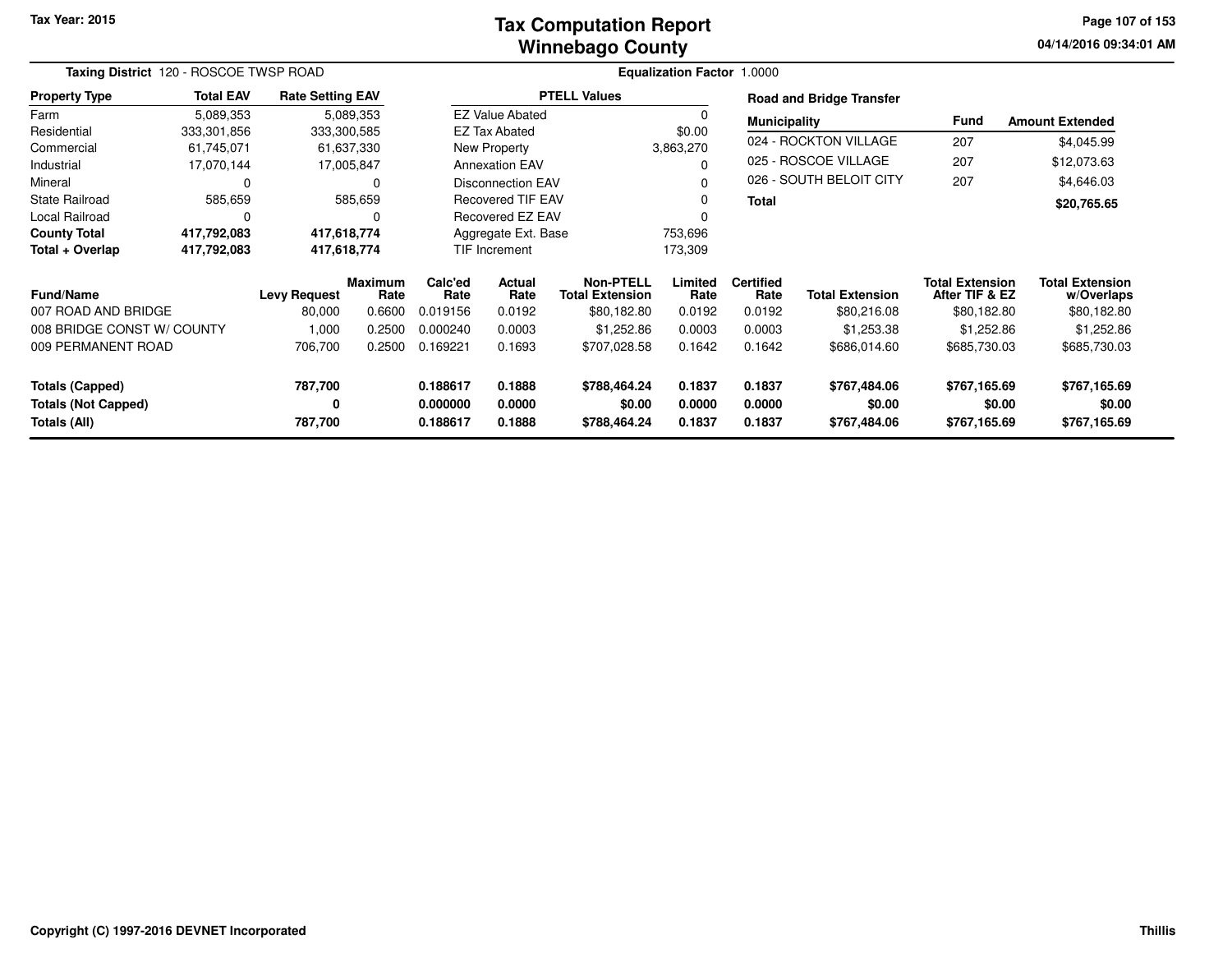**04/14/2016 09:34:01 AM Page 108 of 153**

| Taxing District 121 - SEWARD TWSP ROAD |                          |                         |                 |                 |                          |                                            | <b>Equalization Factor 1.0000</b> |                          |                        |                                          |                                      |  |
|----------------------------------------|--------------------------|-------------------------|-----------------|-----------------|--------------------------|--------------------------------------------|-----------------------------------|--------------------------|------------------------|------------------------------------------|--------------------------------------|--|
| <b>Property Type</b>                   | <b>Total EAV</b>         | <b>Rate Setting EAV</b> |                 |                 |                          | <b>PTELL Values</b>                        |                                   |                          |                        |                                          |                                      |  |
| Farm                                   | 11,899,882               | 11,899,882              |                 |                 | <b>EZ Value Abated</b>   |                                            | $\Omega$                          |                          |                        |                                          |                                      |  |
| Residential                            | 7,152,351                |                         | 7,152,351       |                 | <b>EZ Tax Abated</b>     |                                            | \$0.00                            |                          |                        |                                          |                                      |  |
| Commercial                             | 3,315,993                |                         | 3,315,993       |                 | New Property             |                                            | 85,567                            |                          |                        |                                          |                                      |  |
| Industrial                             | 160,777                  |                         | 160,777         |                 | <b>Annexation EAV</b>    |                                            | 0                                 |                          |                        |                                          |                                      |  |
| Mineral                                | 0                        |                         |                 |                 | <b>Disconnection EAV</b> |                                            | 0                                 |                          |                        |                                          |                                      |  |
| <b>State Railroad</b>                  | 736,437                  |                         | 736,437         |                 | <b>Recovered TIF EAV</b> |                                            | 0                                 |                          |                        |                                          |                                      |  |
| Local Railroad                         | 453                      |                         | 453             |                 | <b>Recovered EZ EAV</b>  |                                            | $\Omega$                          |                          |                        |                                          |                                      |  |
| <b>County Total</b>                    | 23,265,893               | 23,265,893              |                 |                 | Aggregate Ext. Base      |                                            | 105,119                           |                          |                        |                                          |                                      |  |
| Total + Overlap                        | 23,265,893<br>23,265,893 |                         |                 |                 | TIF Increment            |                                            | 0                                 |                          |                        |                                          |                                      |  |
| Fund/Name                              |                          | <b>Levy Request</b>     | Maximum<br>Rate | Calc'ed<br>Rate | Actual<br>Rate           | <b>Non-PTELL</b><br><b>Total Extension</b> | Limited<br>Rate                   | <b>Certified</b><br>Rate | <b>Total Extension</b> | <b>Total Extension</b><br>After TIF & EZ | <b>Total Extension</b><br>w/Overlaps |  |
| 007 ROAD AND BRIDGE                    |                          | 44,340                  | 0.6600          | 0.190579        | 0.1906                   | \$44,344.79                                | 0.1906                            | 0.1906                   | \$44,344.79            | \$44,344.79                              | \$44,344.79                          |  |
| 008 BRIDGE CONST W/ COUNTY             |                          | 2,170                   | 0.2500          | 0.009327        | 0.0094                   | \$2,186.99                                 | 0.0094                            | 0.0094                   | \$2,186.99             | \$2,186.99                               | \$2,186.99                           |  |
| 009 PERMANENT ROAD                     |                          | 44,880                  | 0.2500          | 0.192900        | 0.1929                   | \$44,879.91                                | 0.1929                            | 0.1929                   | \$44,879.91            | \$44,879.91                              | \$44,879.91                          |  |
| 010 EQUIPMENT AND BUILDING             |                          | 10,560                  | 0.1000          | 0.045388        | 0.0454                   | \$10,562.72                                | 0.0454                            | 0.0454                   | \$10,562.72            | \$10,562.72                              | \$10,562.72                          |  |
| 047 SOCIAL SECURITY                    |                          | 3,160                   | 0.0000          | 0.013582        | 0.0136                   | \$3,164.16                                 | 0.0136                            | 0.0136                   | \$3,164.16             | \$3,164.16                               | \$3,164.16                           |  |
| Totals (Capped)                        |                          | 105,110                 |                 | 0.451776        | 0.4519                   | \$105,138.57                               | 0.4519                            | 0.4519                   | \$105,138.57           | \$105,138.57                             | \$105,138.57                         |  |
| <b>Totals (Not Capped)</b>             |                          | 0                       |                 | 0.000000        | 0.0000                   | \$0.00                                     | 0.0000                            | 0.0000                   | \$0.00                 | \$0.00                                   | \$0.00                               |  |
| <b>Totals (All)</b>                    |                          | 105,110                 |                 | 0.451776        | 0.4519                   | \$105,138.57                               | 0.4519                            | 0.4519                   | \$105,138.57           | \$105,138.57                             | \$105,138.57                         |  |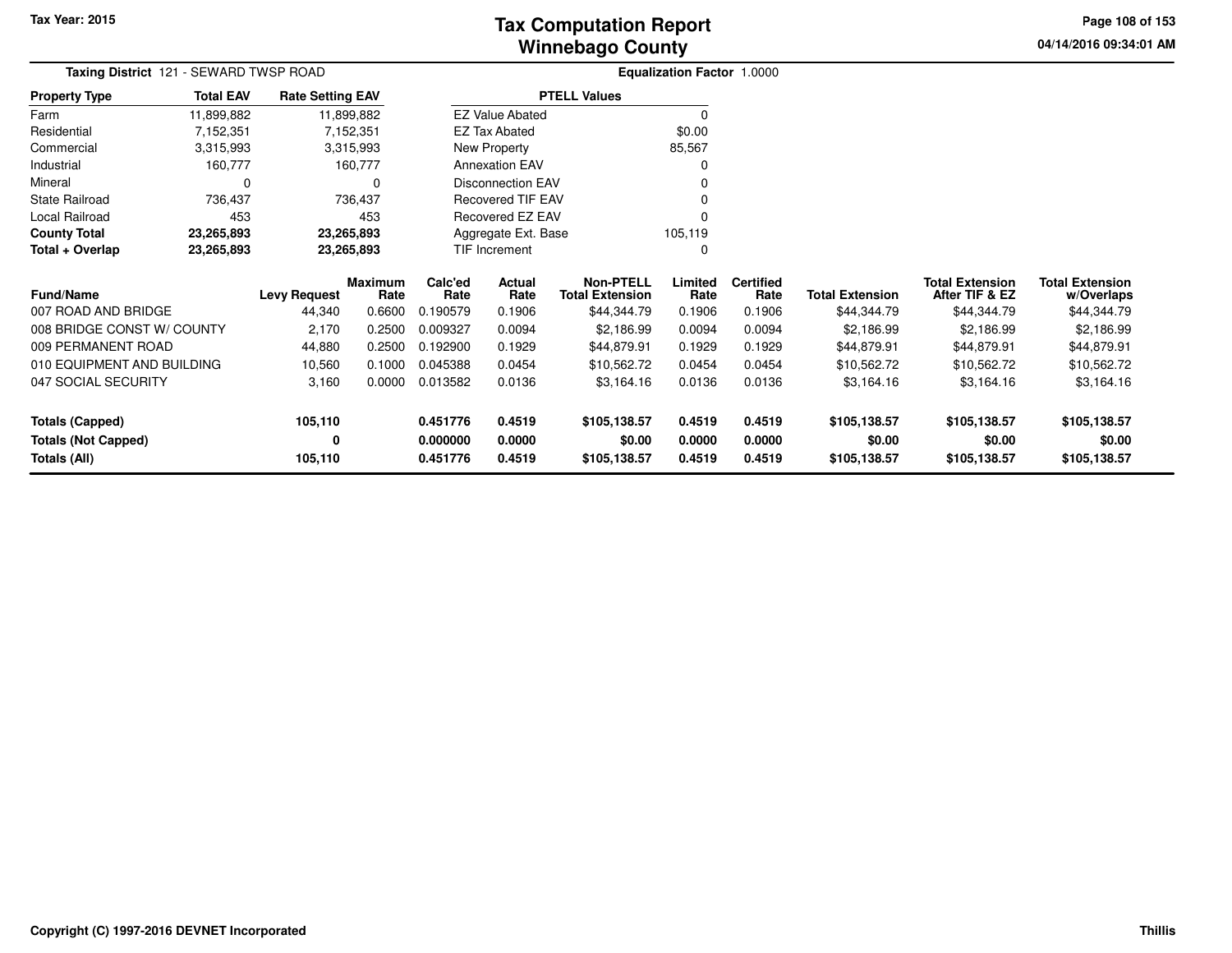**04/14/2016 09:34:01 AM Page 109 of 153**

| <b>Taxing District</b> 122 - SHIRLAND TWSP ROAD   |                  |                         |                        |                      |                          |                                            | <b>Equalization Factor 1.0000</b> |                          |                        |                                          |                                      |
|---------------------------------------------------|------------------|-------------------------|------------------------|----------------------|--------------------------|--------------------------------------------|-----------------------------------|--------------------------|------------------------|------------------------------------------|--------------------------------------|
| <b>Property Type</b>                              | <b>Total EAV</b> | <b>Rate Setting EAV</b> |                        |                      |                          | <b>PTELL Values</b>                        |                                   |                          |                        |                                          |                                      |
| Farm                                              | 5,529,849        |                         | 5,529,849              |                      | <b>EZ Value Abated</b>   |                                            |                                   |                          |                        |                                          |                                      |
| Residential                                       | 14,713,382       | 14,713,382              |                        |                      | <b>EZ Tax Abated</b>     |                                            | \$0.00                            |                          |                        |                                          |                                      |
| Commercial                                        | 836,052          |                         | 836,052                |                      | New Property             |                                            | 99,156                            |                          |                        |                                          |                                      |
| Industrial                                        |                  |                         |                        |                      | <b>Annexation EAV</b>    |                                            |                                   |                          |                        |                                          |                                      |
| Mineral                                           |                  |                         |                        |                      | <b>Disconnection EAV</b> |                                            |                                   |                          |                        |                                          |                                      |
| <b>State Railroad</b>                             |                  |                         |                        |                      | Recovered TIF EAV        |                                            |                                   |                          |                        |                                          |                                      |
| Local Railroad                                    | 0                |                         |                        |                      | Recovered EZ EAV         |                                            |                                   |                          |                        |                                          |                                      |
| <b>County Total</b>                               | 21,079,283       | 21,079,283              |                        |                      | Aggregate Ext. Base      |                                            | 25,572                            |                          |                        |                                          |                                      |
| Total + Overlap                                   | 21,079,283       | 21,079,283              |                        |                      | <b>TIF Increment</b>     |                                            | 0                                 |                          |                        |                                          |                                      |
| <b>Fund/Name</b>                                  |                  | <b>Levy Request</b>     | <b>Maximum</b><br>Rate | Calc'ed<br>Rate      | Actual<br>Rate           | <b>Non-PTELL</b><br><b>Total Extension</b> | Limited<br>Rate                   | <b>Certified</b><br>Rate | <b>Total Extension</b> | <b>Total Extension</b><br>After TIF & EZ | <b>Total Extension</b><br>w/Overlaps |
| 007 ROAD AND BRIDGE                               |                  | 26,850                  | 0.6600                 | 0.127376             | 0.1274                   | \$26,855.01                                | 0.1229                            | 0.1229                   | \$25,906.44            | \$25,906.44                              | \$25,906.44                          |
| 008 BRIDGE CONST W/ COUNTY                        |                  | 0                       | 0.2500                 | 0.000000             | 0.0000                   | \$0.00                                     | 0.0000                            | 0.0000                   | \$0.00                 | \$0.00                                   | \$0.00                               |
| 009 PERMANENT ROAD                                |                  | 0                       | 0.0000                 | 0.000000             | 0.0000                   | \$0.00                                     | 0.0000                            | 0.0000                   | \$0.00                 | \$0.00                                   | \$0.00                               |
| <b>Totals (Capped)</b>                            |                  | 26,850                  |                        | 0.127376             | 0.1274                   | \$26,855.01                                | 0.1229                            | 0.1229                   | \$25,906.44            | \$25,906.44                              | \$25,906.44                          |
| <b>Totals (Not Capped)</b><br><b>Totals (All)</b> |                  | 0<br>26,850             |                        | 0.000000<br>0.127376 | 0.0000<br>0.1274         | \$0.00<br>\$26,855.01                      | 0.0000<br>0.1229                  | 0.0000<br>0.1229         | \$0.00<br>\$25,906.44  | \$0.00<br>\$25,906.44                    | \$0.00<br>\$25,906.44                |
|                                                   |                  |                         |                        |                      |                          |                                            |                                   |                          |                        |                                          |                                      |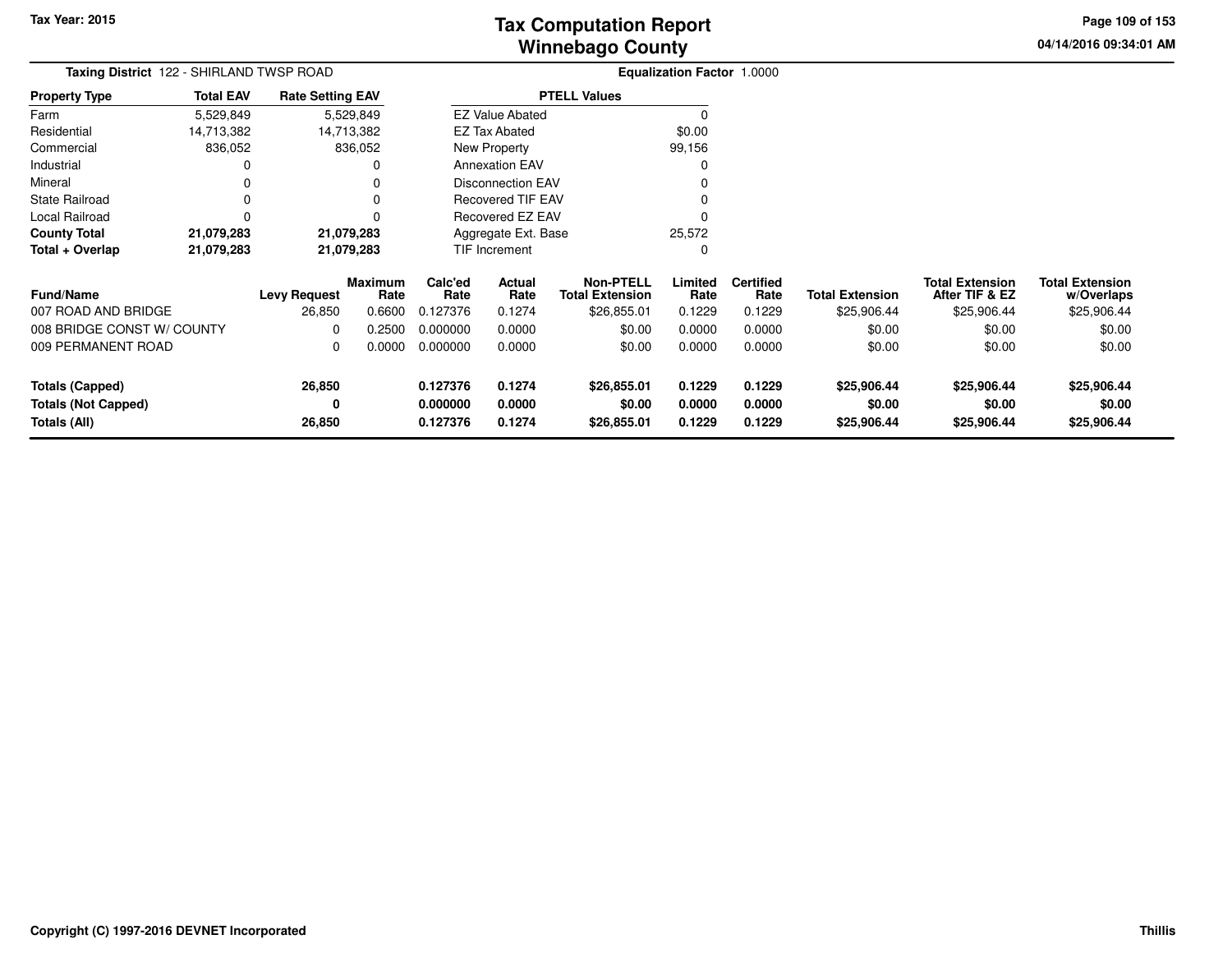**Tax Year: 2015**

### **Winnebago CountyTax Computation Report**

**04/14/2016 09:34:01 AM Page 110 of 153**

| Taxing District 123 - WINNEBAGO TWSP ROAD  |                  |                               |                                  | Equalization Factor 1.0000  |                                 |                                                           |                           |                                    |                                       |                                                         |                                                     |
|--------------------------------------------|------------------|-------------------------------|----------------------------------|-----------------------------|---------------------------------|-----------------------------------------------------------|---------------------------|------------------------------------|---------------------------------------|---------------------------------------------------------|-----------------------------------------------------|
| <b>Property Type</b>                       | <b>Total EAV</b> | <b>Rate Setting EAV</b>       |                                  |                             |                                 | <b>PTELL Values</b>                                       |                           |                                    | <b>Road and Bridge Transfer</b>       |                                                         |                                                     |
| Farm                                       | 9,528,563        |                               | 9,528,563                        |                             | <b>EZ Value Abated</b>          |                                                           | 0                         | <b>Municipality</b>                |                                       | <b>Fund</b>                                             | <b>Amount Extended</b>                              |
| Residential                                | 69,468,959       |                               | 69,468,959                       |                             | <b>EZ Tax Abated</b>            |                                                           | \$0.00                    |                                    |                                       |                                                         |                                                     |
| Commercial                                 | 6,191,656        |                               | 6,191,656                        |                             | New Property                    |                                                           | 493,169                   |                                    | 027 - WINNEBAGO VILLAGE               | 207                                                     | \$11,012.13                                         |
| Industrial                                 | 2,593,283        |                               | 2,593,283                        |                             | <b>Annexation EAV</b>           |                                                           | 0                         | <b>Total</b>                       |                                       |                                                         | \$11,012.13                                         |
| Mineral                                    |                  |                               | $\Omega$                         |                             | <b>Disconnection EAV</b>        |                                                           | 0                         |                                    |                                       |                                                         |                                                     |
| <b>State Railroad</b>                      | 633,043          |                               | 633,043                          |                             | <b>Recovered TIF EAV</b>        |                                                           | 0                         |                                    |                                       |                                                         |                                                     |
| Local Railroad                             | 699,028          |                               | 699,028                          |                             | Recovered EZ EAV                |                                                           | $\mathbf 0$               |                                    |                                       |                                                         |                                                     |
| <b>County Total</b>                        | 89,114,532       |                               | 89,114,532                       |                             | Aggregate Ext. Base             |                                                           | 175,658                   |                                    |                                       |                                                         |                                                     |
| Total + Overlap                            | 89,114,532       |                               | 89,114,532                       |                             | <b>TIF Increment</b>            |                                                           | $\mathbf 0$               |                                    |                                       |                                                         |                                                     |
| <b>Fund/Name</b><br>007 ROAD AND BRIDGE    |                  | <b>Levy Request</b><br>46,110 | <b>Maximum</b><br>Rate<br>0.6600 | Calc'ed<br>Rate<br>0.051742 | <b>Actual</b><br>Rate<br>0.0518 | <b>Non-PTELL</b><br><b>Total Extension</b><br>\$46,161.33 | Limited<br>Rate<br>0.0499 | <b>Certified</b><br>Rate<br>0.0499 | <b>Total Extension</b><br>\$44,468.15 | <b>Total Extension</b><br>After TIF & EZ<br>\$44,468.15 | <b>Total Extension</b><br>w/Overlaps<br>\$44,468.15 |
|                                            |                  |                               |                                  |                             |                                 |                                                           |                           |                                    |                                       |                                                         |                                                     |
| 009 PERMANENT ROAD                         |                  | 138,331                       | 0.2500                           | 0.155228                    | 0.1553                          | \$138,394.87                                              | 0.1499                    | 0.1499                             | \$133,582.68                          | \$133,582.68                                            | \$133,582.68                                        |
| <b>Totals (Capped)</b>                     |                  | 184,441                       |                                  | 0.206970                    | 0.2071                          | \$184,556.20                                              | 0.1998                    | 0.1998                             | \$178,050.83                          | \$178,050.83                                            | \$178,050.83                                        |
| <b>Totals (Not Capped)</b><br>Totals (All) |                  | 0<br>184,441                  |                                  | 0.000000<br>0.206970        | 0.0000<br>0.2071                | \$0.00<br>\$184,556.20                                    | 0.0000<br>0.1998          | 0.0000<br>0.1998                   | \$0.00<br>\$178,050.83                | \$0.00<br>\$178,050.83                                  | \$0.00<br>\$178,050.83                              |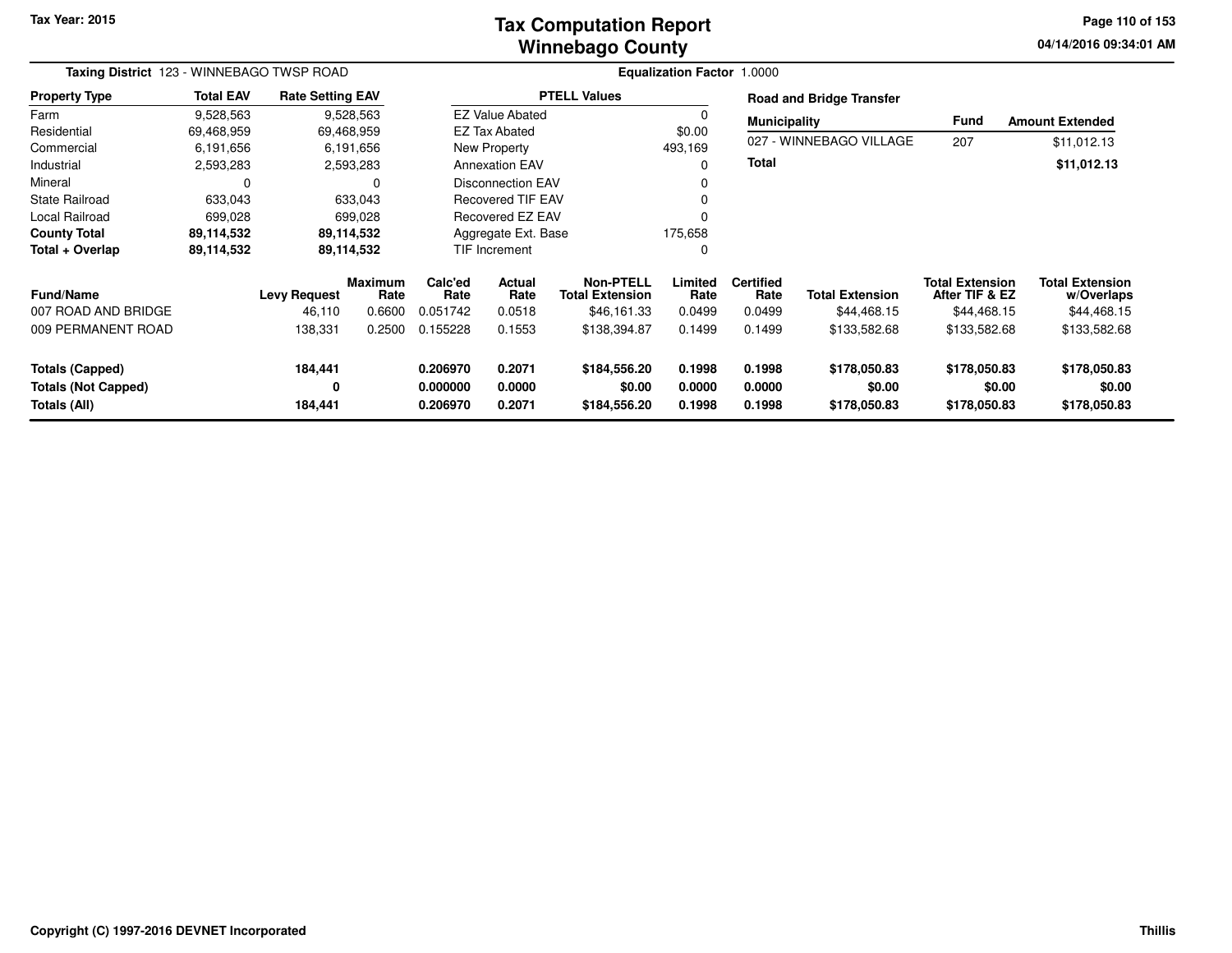**Tax Year: 2015**

# **Winnebago CountyTax Computation Report**

**04/14/2016 09:34:01 AM Page 111 of 153**

| Taxing District 124 - PE/SE MULTI TOWNSHIP                    |                  |                               |                                  |                                  | Equalization Factor 1.0000      |                                                           |                            |                                    |                                       |                                                         |                                                     |
|---------------------------------------------------------------|------------------|-------------------------------|----------------------------------|----------------------------------|---------------------------------|-----------------------------------------------------------|----------------------------|------------------------------------|---------------------------------------|---------------------------------------------------------|-----------------------------------------------------|
| <b>Property Type</b>                                          | <b>Total EAV</b> | <b>Rate Setting EAV</b>       |                                  |                                  | <b>PTELL Values</b>             |                                                           |                            |                                    |                                       |                                                         |                                                     |
| Farm                                                          | 20,162,442       |                               | 20,162,442                       |                                  | <b>EZ Value Abated</b>          |                                                           |                            |                                    |                                       |                                                         |                                                     |
| Residential                                                   | 58,243,431       |                               | 58,243,431                       |                                  | <b>EZ Tax Abated</b>            |                                                           | \$0.00                     |                                    |                                       |                                                         |                                                     |
| Commercial                                                    | 6,780,730        |                               | 6,780,730                        |                                  | New Property                    |                                                           | 316,744                    |                                    |                                       |                                                         |                                                     |
| Industrial                                                    | 2,156,418        |                               | 2,156,418                        |                                  | <b>Annexation EAV</b>           |                                                           |                            |                                    |                                       |                                                         |                                                     |
| Mineral                                                       |                  |                               |                                  |                                  | <b>Disconnection EAV</b>        |                                                           |                            |                                    |                                       |                                                         |                                                     |
| State Railroad                                                | 0                |                               |                                  |                                  | <b>Recovered TIF EAV</b>        |                                                           |                            |                                    |                                       |                                                         |                                                     |
| Local Railroad                                                | 453              |                               | 453                              | Recovered EZ EAV                 |                                 |                                                           |                            |                                    |                                       |                                                         |                                                     |
| <b>County Total</b>                                           | 87,343,474       |                               | 87,343,474                       | 46,916<br>Aggregate Ext. Base    |                                 |                                                           |                            |                                    |                                       |                                                         |                                                     |
| Total + Overlap                                               | 87,343,474       |                               | 87,343,474                       |                                  | TIF Increment                   |                                                           |                            |                                    |                                       |                                                         |                                                     |
| <b>Fund/Name</b><br>147 ASSESSING PURPOSES (mu                |                  | <b>Levy Request</b><br>47,500 | <b>Maximum</b><br>Rate<br>0.0000 | Calc'ed<br>Rate<br>0.054383      | <b>Actual</b><br>Rate<br>0.0544 | <b>Non-PTELL</b><br><b>Total Extension</b><br>\$47,514.85 | Limited<br>Rate<br>0.0544  | <b>Certified</b><br>Rate<br>0.0544 | <b>Total Extension</b><br>\$47,514.85 | <b>Total Extension</b><br>After TIF & EZ<br>\$47,514.85 | <b>Total Extension</b><br>w/Overlaps<br>\$47,514.85 |
| Totals (Capped)<br><b>Totals (Not Capped)</b><br>Totals (All) |                  | 47,500<br>0<br>47,500         |                                  | 0.054383<br>0.000000<br>0.054383 | 0.0544<br>0.0000<br>0.0544      | \$47,514.85<br>\$0.00<br>\$47,514.85                      | 0.0544<br>0.0000<br>0.0544 | 0.0544<br>0.0000<br>0.0544         | \$47,514.85<br>\$0.00<br>\$47,514.85  | \$47,514.85<br>\$0.00<br>\$47,514.85                    | \$47,514.85<br>\$0.00<br>\$47,514.85                |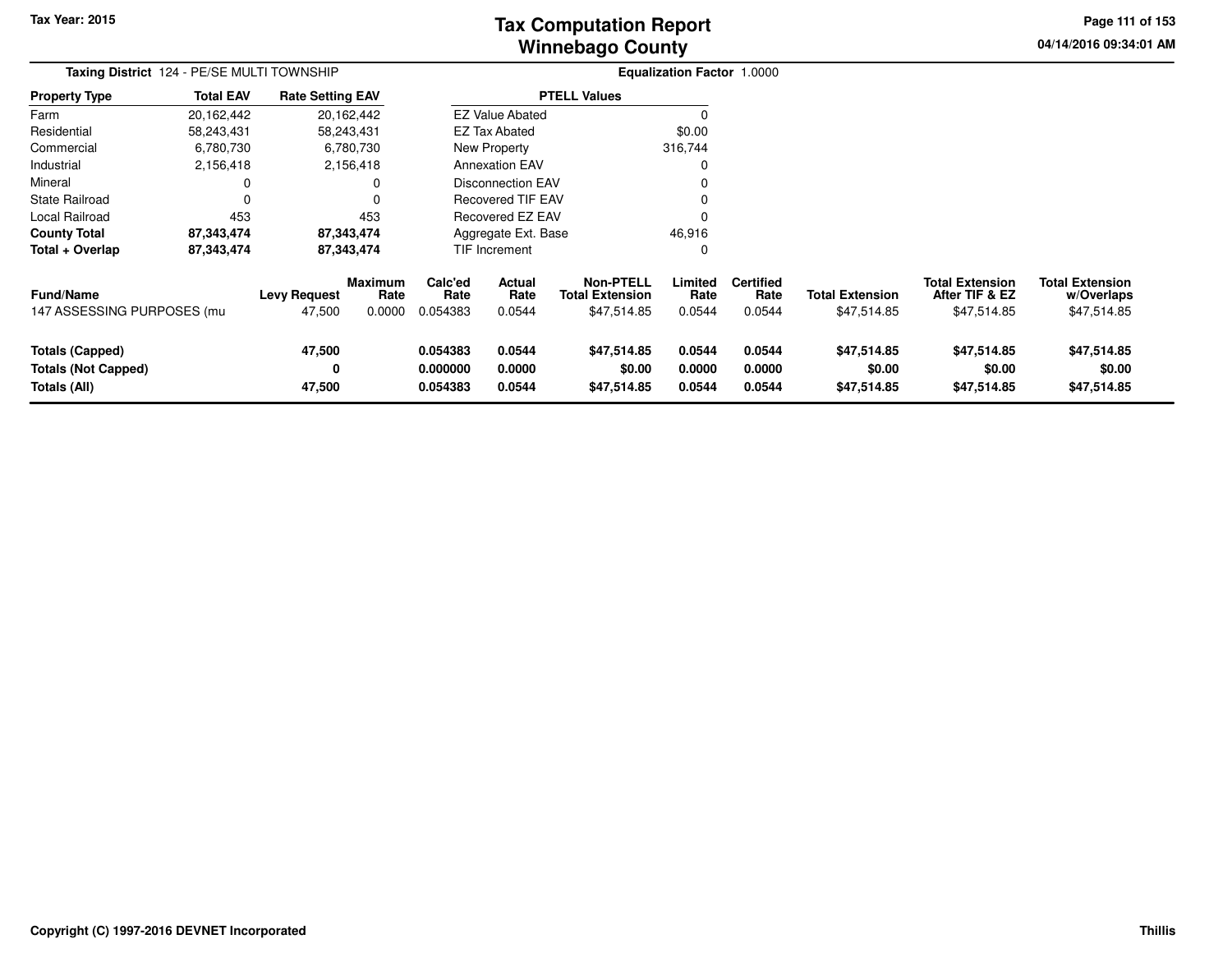**04/14/2016 09:34:01 AMPage 112 of 153**

| <b>Taxing District</b> 125 - WAGON WHEEL TIF |                  |                                               |                 | Equalization Factor 1.0000 |                                            |                 |                          |                        |                                          |                                      |
|----------------------------------------------|------------------|-----------------------------------------------|-----------------|----------------------------|--------------------------------------------|-----------------|--------------------------|------------------------|------------------------------------------|--------------------------------------|
| <b>Property Type</b>                         | <b>Total EAV</b> | <b>TIF Base EAV</b>                           |                 |                            | <b>PTELL Values</b>                        |                 |                          |                        |                                          |                                      |
| Farm                                         | $\Omega$         | 0                                             |                 | <b>EZ Value Abated</b>     |                                            | $\Omega$        |                          |                        |                                          |                                      |
| Residential                                  | 19,089           | 13,798                                        |                 | <b>EZ Tax Abated</b>       |                                            | \$0.00          |                          |                        |                                          |                                      |
| Commercial                                   | ,506,266         | 499,421                                       |                 | <b>New Property</b>        |                                            | C               |                          |                        |                                          |                                      |
| Industrial                                   | 0                | 0                                             |                 | <b>Annexation EAV</b>      |                                            |                 |                          |                        |                                          |                                      |
| Mineral                                      | 0                |                                               |                 | <b>Disconnection EAV</b>   |                                            |                 |                          |                        |                                          |                                      |
| State Railroad                               | 0                | 0                                             |                 | Recovered TIF EAV          |                                            |                 |                          |                        |                                          |                                      |
| Local Railroad                               | 0                |                                               |                 | Recovered EZ EAV           |                                            |                 |                          |                        |                                          |                                      |
| <b>County Total</b>                          | 1,525,355        | 513,219                                       |                 | Aggregate Ext. Base        |                                            |                 |                          |                        |                                          |                                      |
| Total + Overlap                              | 1,525,355        | 513,219                                       |                 | TIF Increment              |                                            | 1,012,136       |                          |                        |                                          |                                      |
| <b>Fund/Name</b>                             |                  | <b>Maximum</b><br><b>Levy Request</b><br>Rate | Calc'ed<br>Rate | Actual<br>Rate             | <b>Non-PTELL</b><br><b>Total Extension</b> | Limited<br>Rate | <b>Certified</b><br>Rate | <b>Total Extension</b> | <b>Total Extension</b><br>After TIF & EZ | <b>Total Extension</b><br>w/Overlaps |
| 001 CORPORATE                                |                  | 0.0025<br>0                                   | 0.000000        | 0.0000                     | \$0.00                                     | 0.0000          | 0.0000                   | \$0.00                 | \$103,606.34                             | \$103,606.34                         |
| <b>Totals (Capped)</b>                       |                  | 0                                             | 0.000000        | 0.0000                     | \$0.00                                     | 0.0000          | 0.0000                   | \$0.00                 | \$0.00                                   | \$0.00                               |
| <b>Totals (Not Capped)</b>                   |                  | 0                                             | 0.000000        | 0.0000                     | \$0.00                                     | 0.0000          | 0.0000                   | \$0.00                 | \$103,606.34                             | \$103,606.34                         |
| Totals (All)                                 |                  | 0                                             | 0.000000        | 0.0000                     | \$0.00                                     | 0.0000          | 0.0000                   | \$0.00                 | \$103,606.34                             | \$103,606.34                         |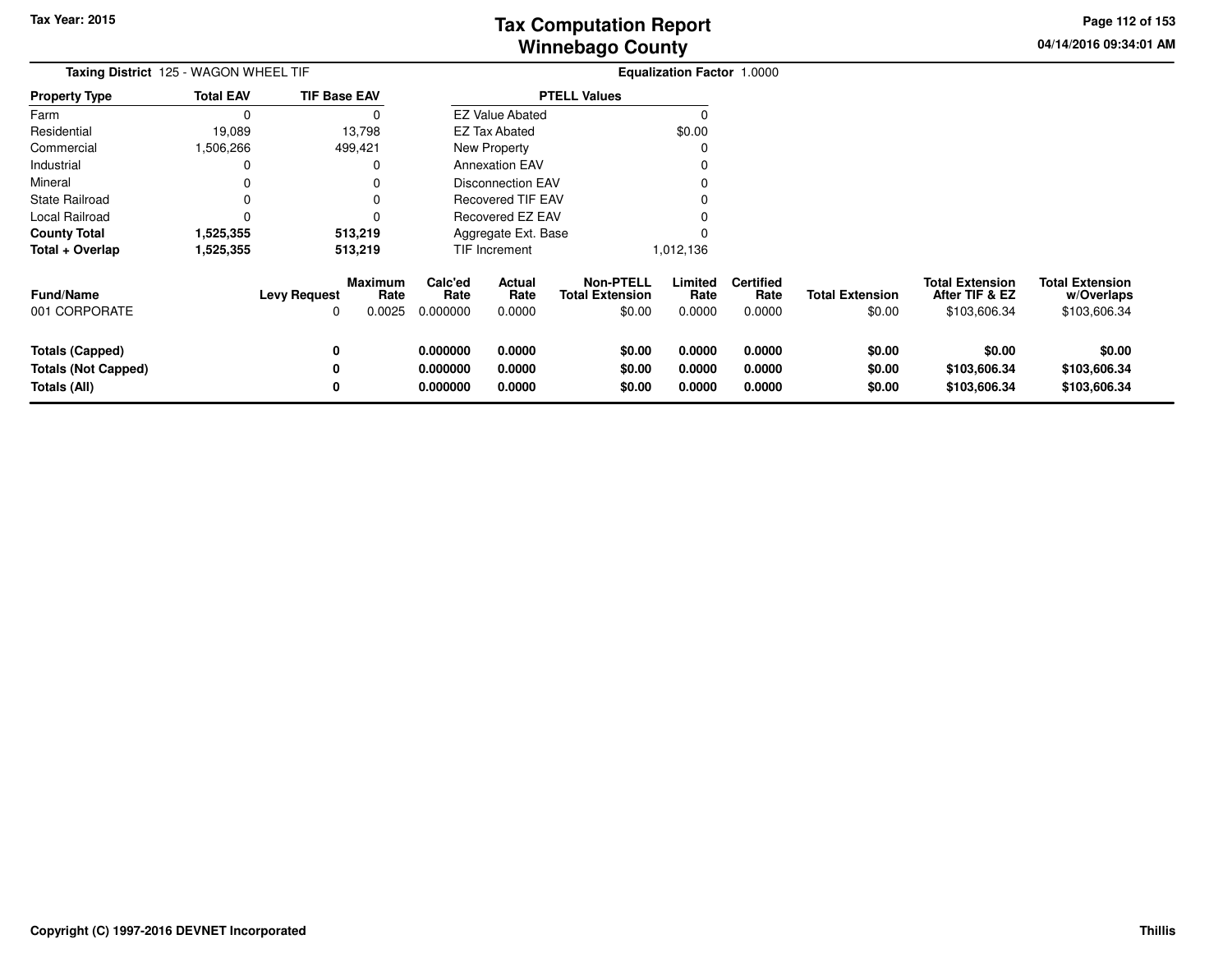**04/14/2016 09:34:01 AMPage 113 of 153**

| <b>Taxing District</b> 126 - RIVER OAKS TIF                   |                  |                          |                           |                                  |                            |                                                      | <b>Equalization Factor 1.0000</b> |                                    |                                  |                                                         |                                                     |  |
|---------------------------------------------------------------|------------------|--------------------------|---------------------------|----------------------------------|----------------------------|------------------------------------------------------|-----------------------------------|------------------------------------|----------------------------------|---------------------------------------------------------|-----------------------------------------------------|--|
| Property Type                                                 | <b>Total EAV</b> | <b>TIF Base EAV</b>      |                           |                                  |                            | <b>PTELL Values</b>                                  |                                   |                                    |                                  |                                                         |                                                     |  |
| Farm                                                          | 0                |                          | O                         |                                  | <b>EZ Value Abated</b>     |                                                      |                                   |                                    |                                  |                                                         |                                                     |  |
| Residential                                                   | 241,748          |                          | 69,387                    |                                  | <b>EZ Tax Abated</b>       |                                                      | \$0.00                            |                                    |                                  |                                                         |                                                     |  |
| Commercial                                                    | 0                |                          |                           |                                  | New Property               |                                                      |                                   |                                    |                                  |                                                         |                                                     |  |
| Industrial                                                    | 0                |                          |                           |                                  | <b>Annexation EAV</b>      |                                                      |                                   |                                    |                                  |                                                         |                                                     |  |
| Mineral                                                       |                  |                          |                           |                                  | <b>Disconnection EAV</b>   |                                                      |                                   |                                    |                                  |                                                         |                                                     |  |
| State Railroad                                                |                  |                          |                           |                                  | <b>Recovered TIF EAV</b>   |                                                      |                                   |                                    |                                  |                                                         |                                                     |  |
| Local Railroad                                                | 0                |                          |                           |                                  | Recovered EZ EAV           |                                                      |                                   |                                    |                                  |                                                         |                                                     |  |
| <b>County Total</b>                                           | 241,748          |                          | 69,387                    |                                  | Aggregate Ext. Base        |                                                      |                                   |                                    |                                  |                                                         |                                                     |  |
| Total + Overlap                                               | 241,748          |                          | 69,387                    |                                  | <b>TIF Increment</b>       |                                                      | 172,361                           |                                    |                                  |                                                         |                                                     |  |
| <b>Fund/Name</b><br>001 CORPORATE                             |                  | <b>Levy Request</b><br>0 | Maximum<br>Rate<br>0.0025 | Calc'ed<br>Rate<br>0.000000      | Actual<br>Rate<br>0.0000   | <b>Non-PTELL</b><br><b>Total Extension</b><br>\$0.00 | Limited<br>Rate<br>0.0000         | <b>Certified</b><br>Rate<br>0.0000 | <b>Total Extension</b><br>\$0.00 | <b>Total Extension</b><br>After TIF & EZ<br>\$26,364.92 | <b>Total Extension</b><br>w/Overlaps<br>\$26,364.92 |  |
| Totals (Capped)<br><b>Totals (Not Capped)</b><br>Totals (All) |                  | 0<br>0<br>0              |                           | 0.000000<br>0.000000<br>0.000000 | 0.0000<br>0.0000<br>0.0000 | \$0.00<br>\$0.00<br>\$0.00                           | 0.0000<br>0.0000<br>0.0000        | 0.0000<br>0.0000<br>0.0000         | \$0.00<br>\$0.00<br>\$0.00       | \$0.00<br>\$26,364.92<br>\$26,364.92                    | \$0.00<br>\$26,364.92<br>\$26,364.92                |  |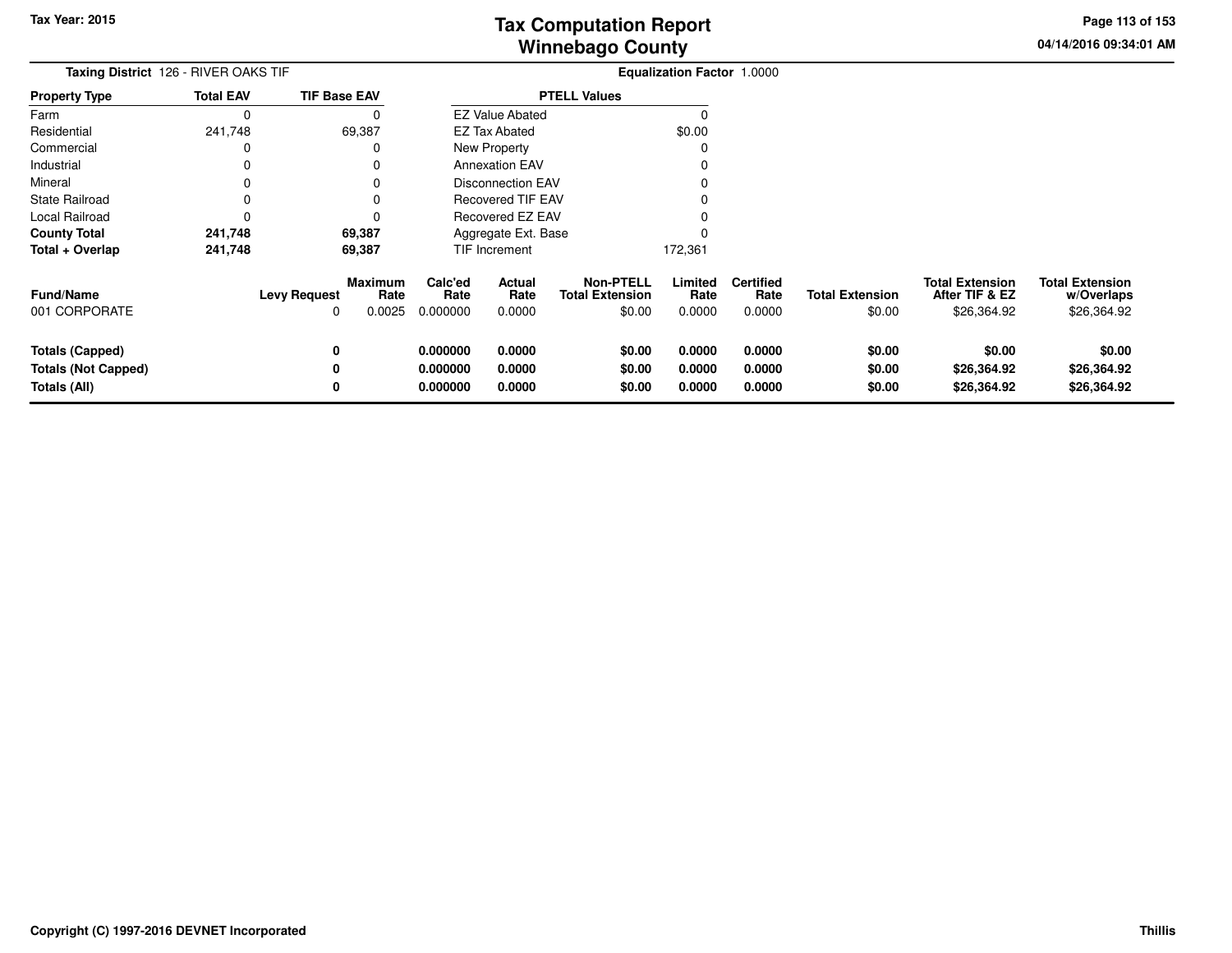**04/14/2016 09:34:01 AMPage 114 of 153**

| Taxing District 127 - GARRISON SCHOOL TIF                            |                  |                          |                           | Equalization Factor 1.0000       |                            |                                                      |                            |                                    |                                  |                                                          |                                                      |
|----------------------------------------------------------------------|------------------|--------------------------|---------------------------|----------------------------------|----------------------------|------------------------------------------------------|----------------------------|------------------------------------|----------------------------------|----------------------------------------------------------|------------------------------------------------------|
| <b>Property Type</b>                                                 | <b>Total EAV</b> | <b>TIF Base EAV</b>      |                           |                                  |                            | <b>PTELL Values</b>                                  |                            |                                    |                                  |                                                          |                                                      |
| Farm                                                                 | 0                |                          | 0                         |                                  | <b>EZ Value Abated</b>     |                                                      | $\Omega$                   |                                    |                                  |                                                          |                                                      |
| Residential                                                          | ,669,855         | 955,720                  |                           |                                  | <b>EZ Tax Abated</b>       |                                                      | \$0.00                     |                                    |                                  |                                                          |                                                      |
| Commercial                                                           | 23,159           | 23,159                   |                           |                                  | <b>New Property</b>        |                                                      | $\Omega$                   |                                    |                                  |                                                          |                                                      |
| Industrial                                                           | 0                |                          | 0                         |                                  | <b>Annexation EAV</b>      |                                                      |                            |                                    |                                  |                                                          |                                                      |
| Mineral                                                              | 0                |                          |                           |                                  | <b>Disconnection EAV</b>   |                                                      |                            |                                    |                                  |                                                          |                                                      |
| <b>State Railroad</b>                                                | 0                |                          |                           |                                  | <b>Recovered TIF EAV</b>   |                                                      |                            |                                    |                                  |                                                          |                                                      |
| Local Railroad                                                       | 0                |                          | 0                         |                                  | Recovered EZ EAV           |                                                      |                            |                                    |                                  |                                                          |                                                      |
| <b>County Total</b>                                                  | 1,693,014        | 978,879                  |                           |                                  | Aggregate Ext. Base        |                                                      |                            |                                    |                                  |                                                          |                                                      |
| Total + Overlap                                                      | 1,693,014        | 978,879                  |                           |                                  | TIF Increment              |                                                      | 714,135                    |                                    |                                  |                                                          |                                                      |
| <b>Fund/Name</b><br>001 CORPORATE                                    |                  | <b>Levy Request</b><br>O | Maximum<br>Rate<br>0.0025 | Calc'ed<br>Rate<br>0.000000      | Actual<br>Rate<br>0.0000   | <b>Non-PTELL</b><br><b>Total Extension</b><br>\$0.00 | Limited<br>Rate<br>0.0000  | <b>Certified</b><br>Rate<br>0.0000 | <b>Total Extension</b><br>\$0.00 | <b>Total Extension</b><br>After TIF & EZ<br>\$109,236.42 | <b>Total Extension</b><br>w/Overlaps<br>\$109,236.42 |
| <b>Totals (Capped)</b><br><b>Totals (Not Capped)</b><br>Totals (All) |                  | 0<br>0<br>0              |                           | 0.000000<br>0.000000<br>0.000000 | 0.0000<br>0.0000<br>0.0000 | \$0.00<br>\$0.00<br>\$0.00                           | 0.0000<br>0.0000<br>0.0000 | 0.0000<br>0.0000<br>0.0000         | \$0.00<br>\$0.00<br>\$0.00       | \$0.00<br>\$109,236.42<br>\$109,236.42                   | \$0.00<br>\$109,236.42<br>\$109,236.42               |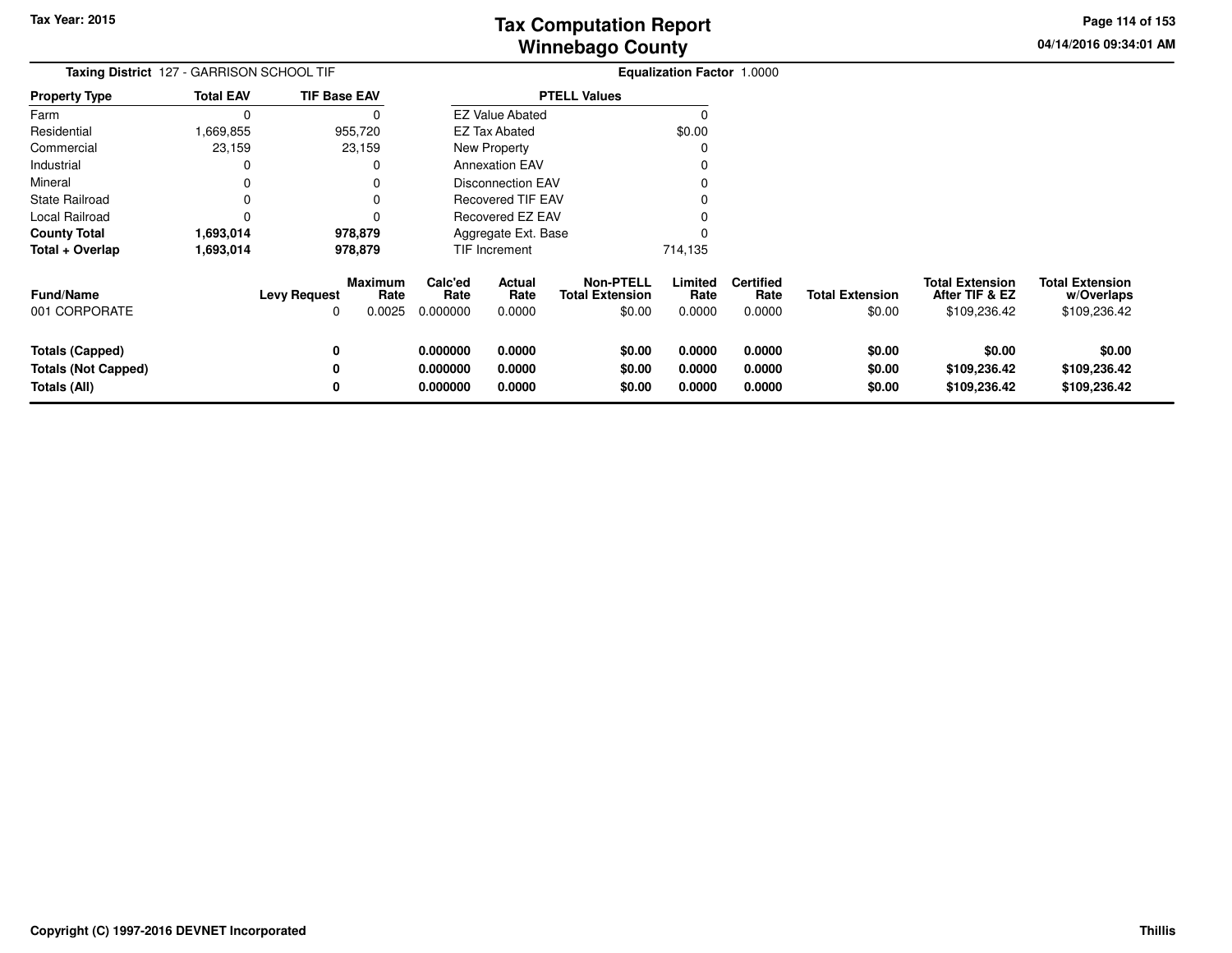**04/14/2016 09:34:01 AMPage 115 of 153**

| <b>Taxing District</b> 128 - KISHWAUKEE & HARRISON TIF |                  |                     |                           | <b>Equalization Factor 1.0000</b> |                          |                                                      |                           |                                    |                                  |                                                         |                                                     |
|--------------------------------------------------------|------------------|---------------------|---------------------------|-----------------------------------|--------------------------|------------------------------------------------------|---------------------------|------------------------------------|----------------------------------|---------------------------------------------------------|-----------------------------------------------------|
| <b>Property Type</b>                                   | <b>Total EAV</b> | <b>TIF Base EAV</b> |                           |                                   |                          | <b>PTELL Values</b>                                  |                           |                                    |                                  |                                                         |                                                     |
| Farm                                                   |                  |                     |                           |                                   | <b>EZ Value Abated</b>   |                                                      |                           |                                    |                                  |                                                         |                                                     |
| Residential                                            |                  |                     |                           |                                   | <b>EZ Tax Abated</b>     |                                                      | \$0.00                    |                                    |                                  |                                                         |                                                     |
| Commercial                                             |                  |                     |                           |                                   | <b>New Property</b>      |                                                      |                           |                                    |                                  |                                                         |                                                     |
| Industrial                                             | 1,652,571        |                     | 1,389,929                 |                                   | <b>Annexation EAV</b>    |                                                      |                           |                                    |                                  |                                                         |                                                     |
| Mineral                                                |                  |                     |                           |                                   | <b>Disconnection EAV</b> |                                                      |                           |                                    |                                  |                                                         |                                                     |
| <b>State Railroad</b>                                  |                  |                     |                           |                                   | <b>Recovered TIF EAV</b> |                                                      |                           |                                    |                                  |                                                         |                                                     |
| Local Railroad                                         |                  |                     |                           |                                   | <b>Recovered EZ EAV</b>  |                                                      |                           |                                    |                                  |                                                         |                                                     |
| <b>County Total</b>                                    | 1,652,571        |                     | 1,389,929                 |                                   | Aggregate Ext. Base      |                                                      |                           |                                    |                                  |                                                         |                                                     |
| Total + Overlap                                        | 1,652,571        |                     | 1,389,929                 |                                   | TIF Increment            |                                                      | 262,642                   |                                    |                                  |                                                         |                                                     |
| <b>Fund/Name</b><br>001 CORPORATE                      |                  | <b>Levy Request</b> | Maximum<br>Rate<br>0.0025 | Calc'ed<br>Rate<br>0.000000       | Actual<br>Rate<br>0.0000 | <b>Non-PTELL</b><br><b>Total Extension</b><br>\$0.00 | Limited<br>Rate<br>0.0000 | <b>Certified</b><br>Rate<br>0.0000 | <b>Total Extension</b><br>\$0.00 | <b>Total Extension</b><br>After TIF & EZ<br>\$40,174.54 | <b>Total Extension</b><br>w/Overlaps<br>\$40,174.54 |
| <b>Totals (Capped)</b>                                 |                  |                     |                           | 0.000000                          | 0.0000                   | \$0.00                                               | 0.0000                    | 0.0000                             | \$0.00                           | \$0.00                                                  | \$0.00                                              |
| <b>Totals (Not Capped)</b>                             |                  |                     |                           | 0.000000                          | 0.0000                   | \$0.00                                               | 0.0000                    | 0.0000                             | \$0.00                           | \$40,174.54                                             | \$40,174.54                                         |
| Totals (All)                                           |                  |                     |                           | 0.000000                          | 0.0000                   | \$0.00                                               | 0.0000                    | 0.0000                             | \$0.00                           | \$40,174.54                                             | \$40,174.54                                         |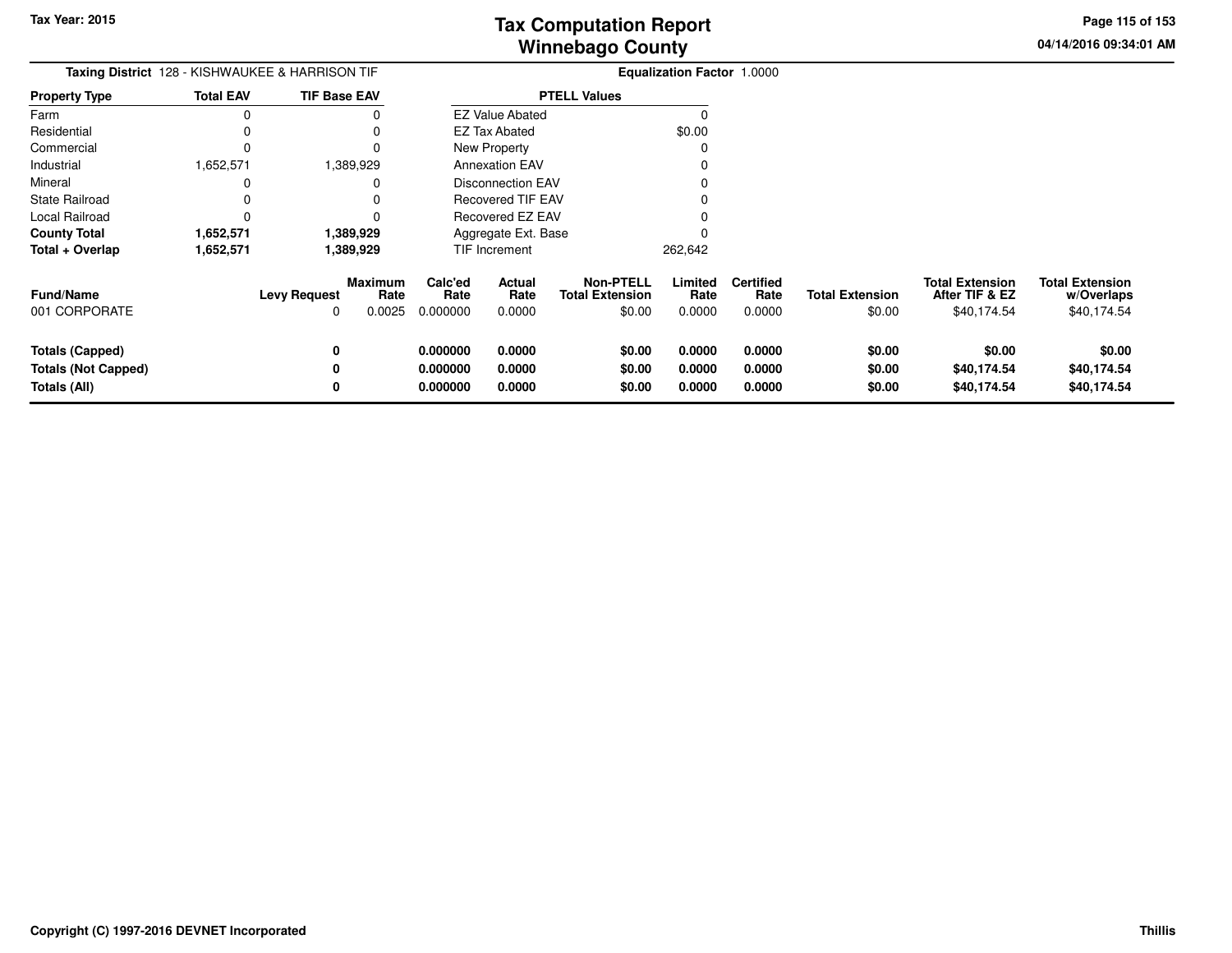**04/14/2016 09:34:01 AMPage 116 of 153**

| Taxing District 129 - LINCOLNWOOD TIF #2 |                  |                                     |                           | Equalization Factor 1.0000  |                          |                                                      |                           |                                    |                                  |                                                         |                                                     |
|------------------------------------------|------------------|-------------------------------------|---------------------------|-----------------------------|--------------------------|------------------------------------------------------|---------------------------|------------------------------------|----------------------------------|---------------------------------------------------------|-----------------------------------------------------|
| <b>Property Type</b>                     | <b>Total EAV</b> | <b>TIF Base EAV</b>                 |                           |                             |                          | <b>PTELL Values</b>                                  |                           |                                    |                                  |                                                         |                                                     |
| Farm                                     | 0                |                                     | 0                         |                             | <b>EZ Value Abated</b>   |                                                      | $\Omega$                  |                                    |                                  |                                                         |                                                     |
| Residential                              | 267,247          |                                     | 10,548                    |                             | EZ Tax Abated            |                                                      | \$0.00                    |                                    |                                  |                                                         |                                                     |
| Commercial                               | 0                |                                     | 0                         |                             | <b>New Property</b>      |                                                      | $\Omega$                  |                                    |                                  |                                                         |                                                     |
| Industrial                               | 0                |                                     | 0                         |                             | <b>Annexation EAV</b>    |                                                      |                           |                                    |                                  |                                                         |                                                     |
| Mineral                                  | 0                |                                     | 0                         |                             | <b>Disconnection EAV</b> |                                                      |                           |                                    |                                  |                                                         |                                                     |
| <b>State Railroad</b>                    |                  |                                     |                           |                             | <b>Recovered TIF EAV</b> |                                                      |                           |                                    |                                  |                                                         |                                                     |
| Local Railroad                           |                  |                                     | 0                         |                             | Recovered EZ EAV         |                                                      |                           |                                    |                                  |                                                         |                                                     |
| <b>County Total</b>                      | 267,247          |                                     | 10,548                    |                             | Aggregate Ext. Base      |                                                      |                           |                                    |                                  |                                                         |                                                     |
| Total + Overlap                          | 267,247          |                                     | 10,548                    |                             | TIF Increment            |                                                      | 256,699                   |                                    |                                  |                                                         |                                                     |
| <b>Fund/Name</b><br>001 GENERAL FUND     |                  | <b>Levy Request</b><br><sup>0</sup> | Maximum<br>Rate<br>0.0000 | Calc'ed<br>Rate<br>0.000000 | Actual<br>Rate<br>0.0000 | <b>Non-PTELL</b><br><b>Total Extension</b><br>\$0.00 | Limited<br>Rate<br>0.0000 | <b>Certified</b><br>Rate<br>0.0000 | <b>Total Extension</b><br>\$0.00 | <b>Total Extension</b><br>After TIF & EZ<br>\$39,265.54 | <b>Total Extension</b><br>w/Overlaps<br>\$39,265.54 |
| <b>Totals (Capped)</b>                   |                  | 0                                   |                           | 0.000000                    | 0.0000                   | \$0.00                                               | 0.0000                    | 0.0000                             | \$0.00                           | \$0.00                                                  | \$0.00                                              |
| <b>Totals (Not Capped)</b>               |                  | 0                                   |                           | 0.000000                    | 0.0000                   | \$0.00                                               | 0.0000                    | 0.0000                             | \$0.00                           | \$39,265.54                                             | \$39,265.54                                         |
| Totals (All)                             |                  | 0                                   |                           | 0.000000                    | 0.0000                   | \$0.00                                               | 0.0000                    | 0.0000                             | \$0.00                           | \$39,265.54                                             | \$39,265.54                                         |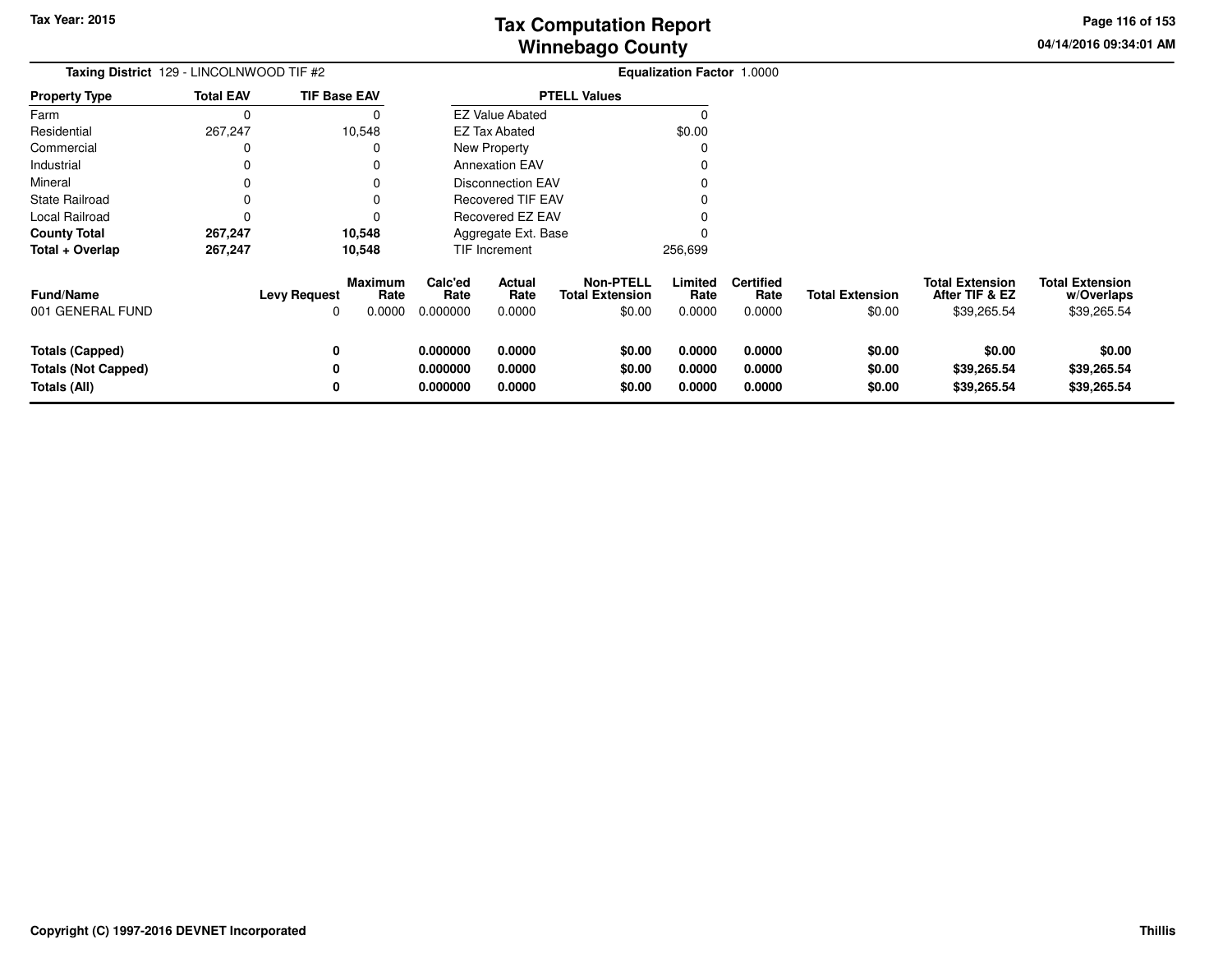**04/14/2016 09:34:01 AMPage 117 of 153**

| Taxing District 130 - HOPE VI TIF |                  |                     |                        | Equalization Factor 1.0000 |                          |                                            |                 |                          |                        |                                          |                                      |
|-----------------------------------|------------------|---------------------|------------------------|----------------------------|--------------------------|--------------------------------------------|-----------------|--------------------------|------------------------|------------------------------------------|--------------------------------------|
| <b>Property Type</b>              | <b>Total EAV</b> | <b>TIF Base EAV</b> |                        |                            |                          | <b>PTELL Values</b>                        |                 |                          |                        |                                          |                                      |
| Farm                              | 0                |                     | 0                      |                            | <b>EZ Value Abated</b>   |                                            | 0               |                          |                        |                                          |                                      |
| Residential                       | .624,714         | 699,931             |                        |                            | EZ Tax Abated            |                                            | \$0.00          |                          |                        |                                          |                                      |
| Commercial                        | 4,760            |                     | 3,967                  |                            | <b>New Property</b>      |                                            | 0               |                          |                        |                                          |                                      |
| Industrial                        | 0                |                     | 0                      |                            | <b>Annexation EAV</b>    |                                            | O               |                          |                        |                                          |                                      |
| Mineral                           | 0                |                     |                        |                            | <b>Disconnection EAV</b> |                                            |                 |                          |                        |                                          |                                      |
| <b>State Railroad</b>             | 0                |                     |                        |                            | <b>Recovered TIF EAV</b> |                                            |                 |                          |                        |                                          |                                      |
| Local Railroad                    | 0                |                     | 0                      |                            | Recovered EZ EAV         |                                            |                 |                          |                        |                                          |                                      |
| <b>County Total</b>               | 1,629,474        |                     | 703,898                |                            | Aggregate Ext. Base      |                                            |                 |                          |                        |                                          |                                      |
| Total + Overlap                   | 1,629,474        |                     | 703,898                |                            | TIF Increment            |                                            | 925,576         |                          |                        |                                          |                                      |
| <b>Fund/Name</b>                  |                  | <b>Levy Request</b> | <b>Maximum</b><br>Rate | Calc'ed<br>Rate            | Actual<br>Rate           | <b>Non-PTELL</b><br><b>Total Extension</b> | Limited<br>Rate | <b>Certified</b><br>Rate | <b>Total Extension</b> | <b>Total Extension</b><br>After TIF & EZ | <b>Total Extension</b><br>w/Overlaps |
| 001 GENERAL FUND                  |                  | 0                   | 0.0000                 | 0.000000                   | 0.0000                   | \$0.00                                     | 0.0000          | 0.0000                   | \$0.00                 | \$141,579.54                             | \$141,579.54                         |
| <b>Totals (Capped)</b>            |                  | 0                   |                        | 0.000000                   | 0.0000                   | \$0.00                                     | 0.0000          | 0.0000                   | \$0.00                 | \$0.00                                   | \$0.00                               |
| <b>Totals (Not Capped)</b>        |                  | 0                   |                        | 0.000000                   | 0.0000                   | \$0.00                                     | 0.0000          | 0.0000                   | \$0.00                 | \$141,579.54                             | \$141,579.54                         |
| Totals (All)                      |                  | 0                   |                        | 0.000000                   | 0.0000                   | \$0.00                                     | 0.0000          | 0.0000                   | \$0.00                 | \$141,579.54                             | \$141,579.54                         |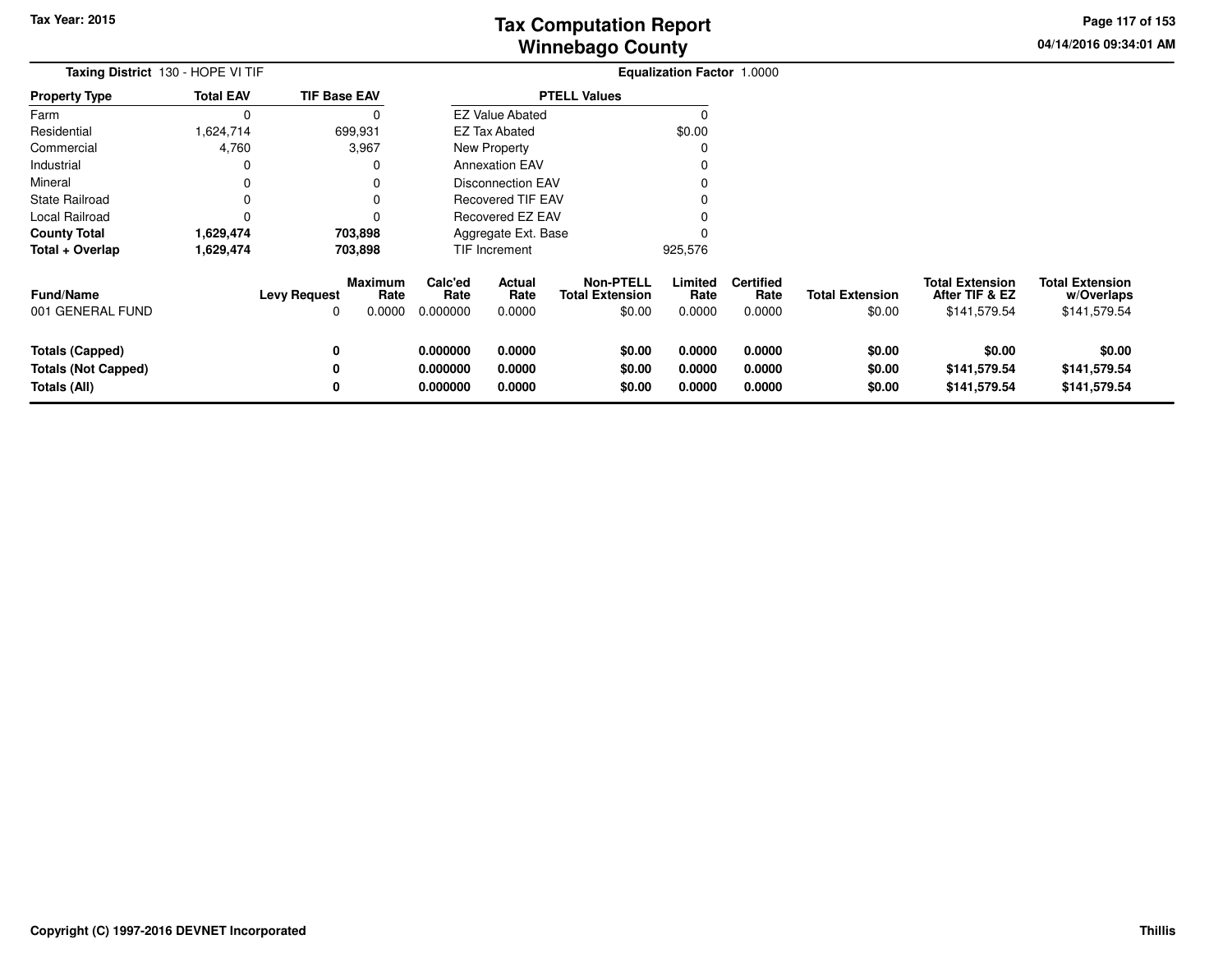**04/14/2016 09:34:01 AMPage 118 of 153**

> **w/Overlaps**\$94,673.88

| Taxing District 132 - NORTH 2ND TIF LOVES PARK                |                  |                          |                           |                                  |                            | <b>Equalization Factor 1.0000</b>             |                            |                                    |                                  |                                                         |                                                     |
|---------------------------------------------------------------|------------------|--------------------------|---------------------------|----------------------------------|----------------------------|-----------------------------------------------|----------------------------|------------------------------------|----------------------------------|---------------------------------------------------------|-----------------------------------------------------|
| <b>Property Type</b>                                          | <b>Total EAV</b> | <b>TIF Base EAV</b>      |                           |                                  |                            | <b>PTELL Values</b>                           |                            |                                    |                                  |                                                         |                                                     |
| Farm                                                          |                  |                          |                           |                                  | <b>EZ Value Abated</b>     |                                               |                            |                                    |                                  |                                                         |                                                     |
| Residential                                                   | 405,512          |                          | 344,274                   |                                  | <b>EZ Tax Abated</b>       |                                               | \$0.00                     |                                    |                                  |                                                         |                                                     |
| Commercial                                                    | 8,448,063        |                          | 8,105,558                 |                                  | New Property               |                                               |                            |                                    |                                  |                                                         |                                                     |
| Industrial                                                    | 2,117,332        |                          | 1,743,077                 |                                  | <b>Annexation EAV</b>      |                                               |                            |                                    |                                  |                                                         |                                                     |
| Mineral                                                       |                  |                          |                           |                                  | <b>Disconnection EAV</b>   |                                               |                            |                                    |                                  |                                                         |                                                     |
| <b>State Railroad</b>                                         |                  |                          |                           |                                  | <b>Recovered TIF EAV</b>   |                                               |                            |                                    |                                  |                                                         |                                                     |
| Local Railroad                                                |                  |                          |                           |                                  | Recovered EZ EAV           |                                               |                            |                                    |                                  |                                                         |                                                     |
| <b>County Total</b>                                           | 10,970,907       |                          | 10,192,909                |                                  | Aggregate Ext. Base        |                                               |                            |                                    |                                  |                                                         |                                                     |
| Total + Overlap                                               | 10,970,907       |                          | 10,192,909                |                                  | TIF Increment              |                                               | 777,998                    |                                    |                                  |                                                         |                                                     |
| <b>Fund/Name</b><br>001 CORPORATE                             |                  | <b>Levy Request</b><br>0 | Maximum<br>Rate<br>0.0025 | Calc'ed<br>Rate<br>0.000000      | Actual<br>Rate<br>0.0000   | Non-PTELL<br><b>Total Extension</b><br>\$0.00 | Limited<br>Rate<br>0.0000  | <b>Certified</b><br>Rate<br>0.0000 | <b>Total Extension</b><br>\$0.00 | <b>Total Extension</b><br>After TIF & EZ<br>\$94,673.88 | <b>Total Extension</b><br>w/Overlaps<br>\$94,673.88 |
| Totals (Capped)<br><b>Totals (Not Capped)</b><br>Totals (All) |                  | 0                        |                           | 0.000000<br>0.000000<br>0.000000 | 0.0000<br>0.0000<br>0.0000 | \$0.00<br>\$0.00<br>\$0.00                    | 0.0000<br>0.0000<br>0.0000 | 0.0000<br>0.0000<br>0.0000         | \$0.00<br>\$0.00<br>\$0.00       | \$0.00<br>\$94,673.88<br>\$94,673.88                    | \$0.00<br>\$94,673.88<br>\$94,673.88                |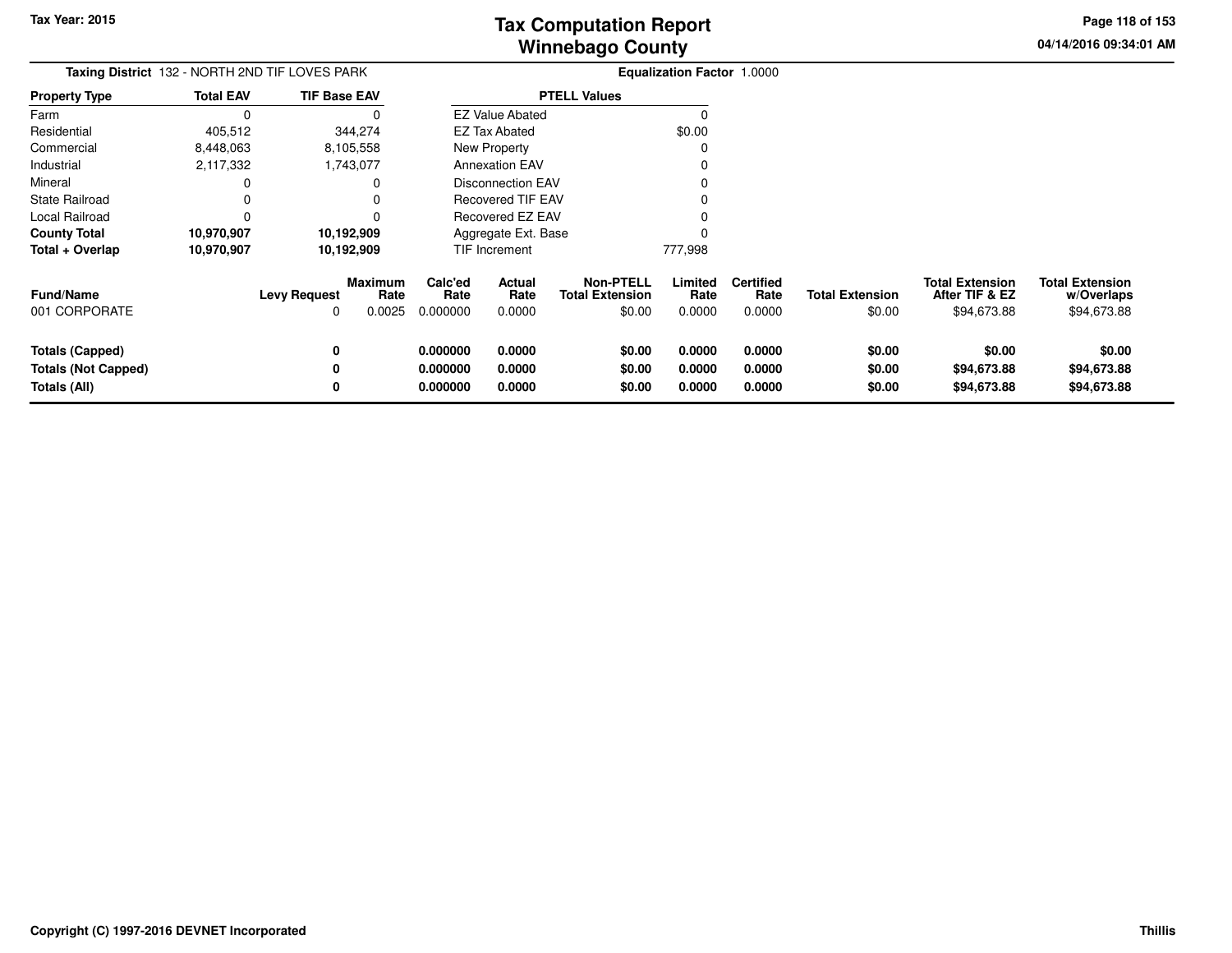**04/14/2016 09:34:01 AMPage 119 of 153**

| Taxing District 133 - GLOBAL TRADE TIF #2                     |                  |                          |                           |                                  | <b>Equalization Factor 1.0000</b> |                                                      |                            |                                    |                                  |                                                          |                                                      |
|---------------------------------------------------------------|------------------|--------------------------|---------------------------|----------------------------------|-----------------------------------|------------------------------------------------------|----------------------------|------------------------------------|----------------------------------|----------------------------------------------------------|------------------------------------------------------|
| <b>Property Type</b>                                          | <b>Total EAV</b> | <b>TIF Base EAV</b>      |                           |                                  |                                   | <b>PTELL Values</b>                                  |                            |                                    |                                  |                                                          |                                                      |
| Farm                                                          | 57,294           |                          | 30,428                    |                                  | <b>EZ Value Abated</b>            |                                                      | O                          |                                    |                                  |                                                          |                                                      |
| Residential                                                   | 68,996           |                          | 55,267                    |                                  | <b>EZ Tax Abated</b>              |                                                      | \$0.00                     |                                    |                                  |                                                          |                                                      |
| Commercial                                                    | 1,693,160        |                          | 315,298                   |                                  | New Property                      |                                                      |                            |                                    |                                  |                                                          |                                                      |
| Industrial                                                    | 6,377,523        |                          | 6,212,416                 |                                  | <b>Annexation EAV</b>             |                                                      |                            |                                    |                                  |                                                          |                                                      |
| Mineral                                                       | 0                |                          |                           |                                  | <b>Disconnection EAV</b>          |                                                      |                            |                                    |                                  |                                                          |                                                      |
| State Railroad                                                | 0                |                          |                           |                                  | <b>Recovered TIF EAV</b>          |                                                      |                            |                                    |                                  |                                                          |                                                      |
| Local Railroad                                                | 0                |                          |                           |                                  | Recovered EZ EAV                  |                                                      |                            |                                    |                                  |                                                          |                                                      |
| <b>County Total</b>                                           | 8,196,973        |                          | 6,613,409                 |                                  | Aggregate Ext. Base               |                                                      |                            |                                    |                                  |                                                          |                                                      |
| Total + Overlap                                               | 8,196,973        |                          | 6,613,409                 |                                  | <b>TIF Increment</b>              |                                                      | 1,583,564                  |                                    |                                  |                                                          |                                                      |
| <b>Fund/Name</b><br>001 CORPORATE                             |                  | <b>Levy Request</b><br>O | Maximum<br>Rate<br>0.0000 | Calc'ed<br>Rate<br>0.000000      | Actual<br>Rate<br>0.0000          | <b>Non-PTELL</b><br><b>Total Extension</b><br>\$0.00 | Limited<br>Rate<br>0.0000  | <b>Certified</b><br>Rate<br>0.0000 | <b>Total Extension</b><br>\$0.00 | <b>Total Extension</b><br>After TIF & EZ<br>\$242,226.74 | <b>Total Extension</b><br>w/Overlaps<br>\$242,226.74 |
| Totals (Capped)<br><b>Totals (Not Capped)</b><br>Totals (All) |                  | 0<br>0<br>0              |                           | 0.000000<br>0.000000<br>0.000000 | 0.0000<br>0.0000<br>0.0000        | \$0.00<br>\$0.00<br>\$0.00                           | 0.0000<br>0.0000<br>0.0000 | 0.0000<br>0.0000<br>0.0000         | \$0.00<br>\$0.00<br>\$0.00       | \$0.00<br>\$242,226.74<br>\$242,226.74                   | \$0.00<br>\$242,226.74<br>\$242,226.74               |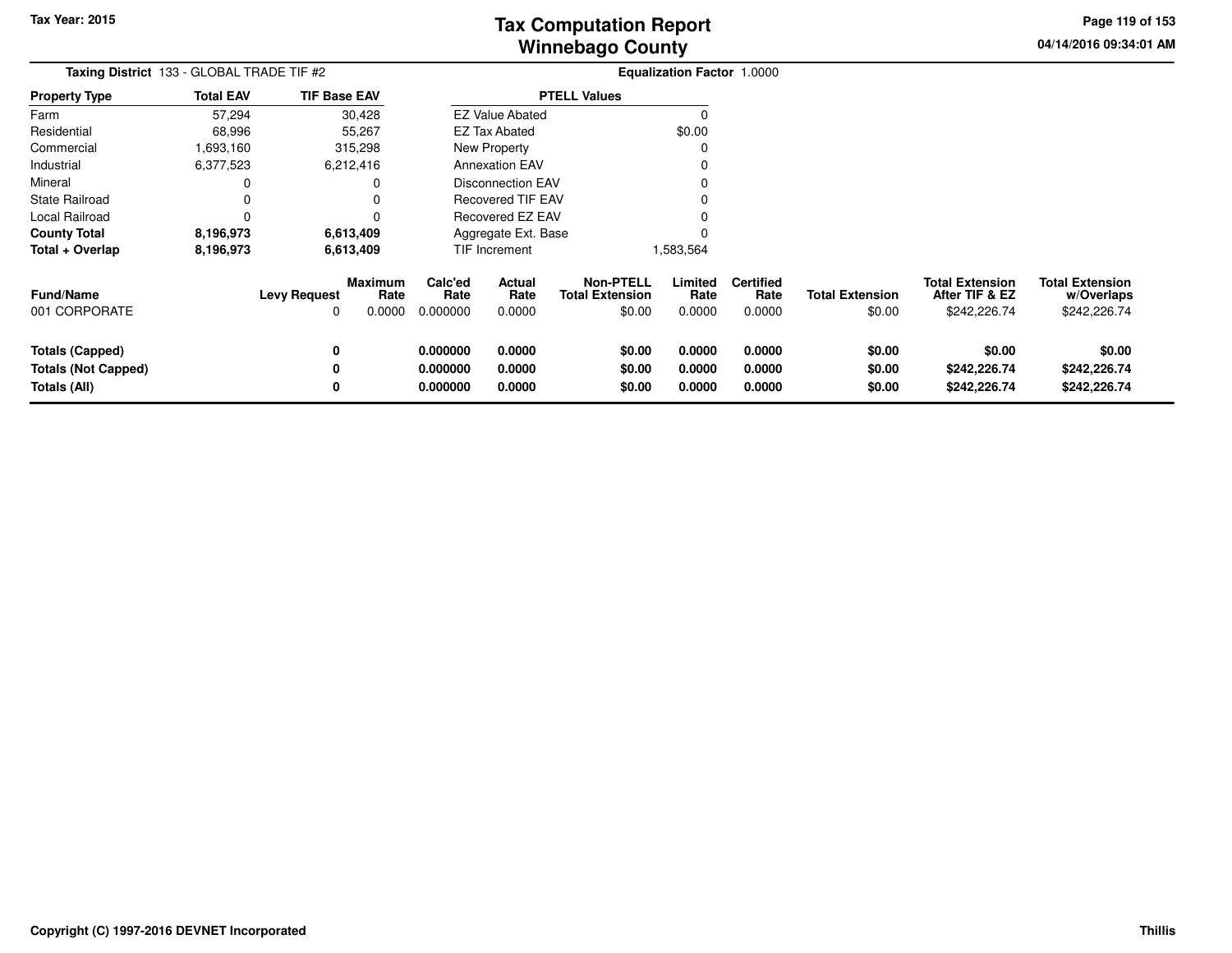**04/14/2016 09:34:01 AMPage 120 of 153**

| <b>Taxing District</b> 134 - ASSISTED LIVING/ RIVER HOUSING TIF      |                  |                                                              |                                  | <b>Equalization Factor 1.0000</b> |                                                      |                            |                                    |                                  |                                                    |                                                |
|----------------------------------------------------------------------|------------------|--------------------------------------------------------------|----------------------------------|-----------------------------------|------------------------------------------------------|----------------------------|------------------------------------|----------------------------------|----------------------------------------------------|------------------------------------------------|
| <b>Property Type</b>                                                 | <b>Total EAV</b> | <b>TIF Base EAV</b>                                          |                                  |                                   | <b>PTELL Values</b>                                  |                            |                                    |                                  |                                                    |                                                |
| Farm                                                                 | 0                |                                                              |                                  | <b>EZ Value Abated</b>            |                                                      |                            |                                    |                                  |                                                    |                                                |
| Residential                                                          | 0                | 0                                                            |                                  | EZ Tax Abated                     |                                                      | \$0.00                     |                                    |                                  |                                                    |                                                |
| Commercial                                                           | 66,395           | 66,395                                                       |                                  | New Property                      |                                                      |                            |                                    |                                  |                                                    |                                                |
| Industrial                                                           | 0                | 0                                                            |                                  | <b>Annexation EAV</b>             |                                                      |                            |                                    |                                  |                                                    |                                                |
| Mineral                                                              | 0                | 0                                                            |                                  | <b>Disconnection EAV</b>          |                                                      |                            |                                    |                                  |                                                    |                                                |
| <b>State Railroad</b>                                                | 0                | 0                                                            |                                  | <b>Recovered TIF EAV</b>          |                                                      |                            |                                    |                                  |                                                    |                                                |
| Local Railroad                                                       | 0                | 0                                                            |                                  | Recovered EZ EAV                  |                                                      |                            |                                    |                                  |                                                    |                                                |
| <b>County Total</b>                                                  | 66,395           | 66,395                                                       |                                  | Aggregate Ext. Base               |                                                      |                            |                                    |                                  |                                                    |                                                |
| Total + Overlap                                                      | 66,395           | 66,395                                                       |                                  | TIF Increment                     |                                                      |                            |                                    |                                  |                                                    |                                                |
| <b>Fund/Name</b><br>001 CORPORATE                                    |                  | <b>Maximum</b><br><b>Levy Request</b><br>Rate<br>0.0000<br>0 | Calc'ed<br>Rate<br>0.000000      | Actual<br>Rate<br>0.0000          | <b>Non-PTELL</b><br><b>Total Extension</b><br>\$0.00 | Limited<br>Rate<br>0.0000  | <b>Certified</b><br>Rate<br>0.0000 | <b>Total Extension</b><br>\$0.00 | <b>Total Extension</b><br>After TIF & EZ<br>\$0.00 | <b>Total Extension</b><br>w/Overlaps<br>\$0.00 |
| <b>Totals (Capped)</b><br><b>Totals (Not Capped)</b><br>Totals (All) |                  | 0<br>0<br>0                                                  | 0.000000<br>0.000000<br>0.000000 | 0.0000<br>0.0000<br>0.0000        | \$0.00<br>\$0.00<br>\$0.00                           | 0.0000<br>0.0000<br>0.0000 | 0.0000<br>0.0000<br>0.0000         | \$0.00<br>\$0.00<br>\$0.00       | \$0.00<br>\$0.00<br>\$0.00                         | \$0.00<br>\$0.00<br>\$0.00                     |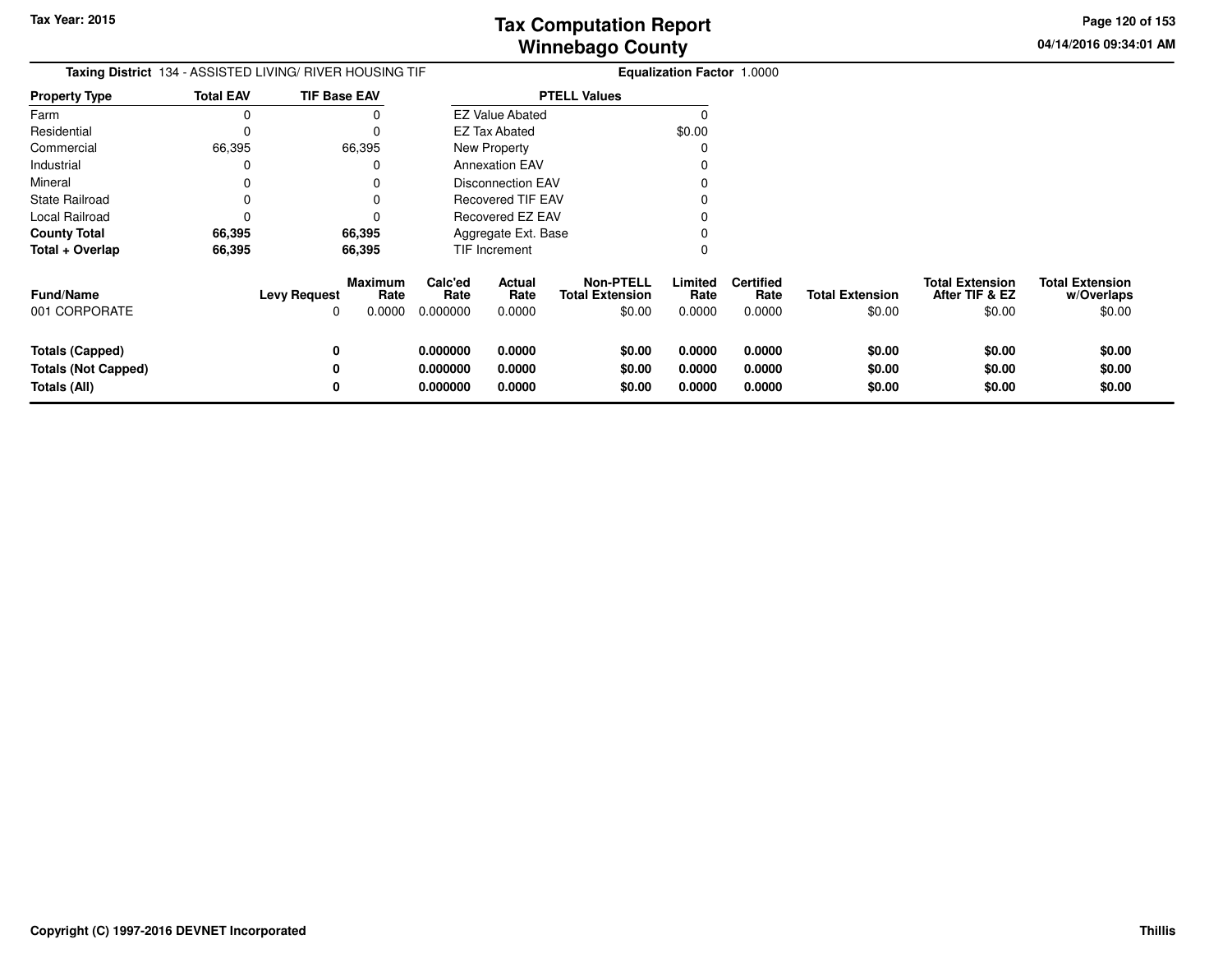**04/14/2016 09:34:01 AMPage 121 of 153**

| <b>Taxing District</b> 135 - NORTH 2ND TIF MACHESNEY PARK     |                  |                     |                           |                                  |                            | <b>Equalization Factor 1.0000</b>             |                            |                                    |                                  |                                                          |                                                      |
|---------------------------------------------------------------|------------------|---------------------|---------------------------|----------------------------------|----------------------------|-----------------------------------------------|----------------------------|------------------------------------|----------------------------------|----------------------------------------------------------|------------------------------------------------------|
| <b>Property Type</b>                                          | <b>Total EAV</b> | <b>TIF Base EAV</b> |                           |                                  |                            | <b>PTELL Values</b>                           |                            |                                    |                                  |                                                          |                                                      |
| Farm                                                          |                  |                     |                           |                                  | <b>EZ Value Abated</b>     |                                               |                            |                                    |                                  |                                                          |                                                      |
| Residential                                                   | 2,850,709        |                     | 2,691,633                 |                                  | <b>EZ Tax Abated</b>       |                                               | \$0.00                     |                                    |                                  |                                                          |                                                      |
| Commercial                                                    | 7,460,405        |                     | 4,900,895                 |                                  | New Property               |                                               |                            |                                    |                                  |                                                          |                                                      |
| Industrial                                                    | 126,397          |                     | 126,397                   |                                  | <b>Annexation EAV</b>      |                                               |                            |                                    |                                  |                                                          |                                                      |
| Mineral                                                       |                  |                     |                           |                                  | <b>Disconnection EAV</b>   |                                               |                            |                                    |                                  |                                                          |                                                      |
| <b>State Railroad</b>                                         |                  |                     |                           |                                  | <b>Recovered TIF EAV</b>   |                                               |                            |                                    |                                  |                                                          |                                                      |
| Local Railroad                                                |                  |                     |                           |                                  | Recovered EZ EAV           |                                               |                            |                                    |                                  |                                                          |                                                      |
| <b>County Total</b>                                           | 10,437,511       |                     | 7,718,925                 |                                  | Aggregate Ext. Base        |                                               |                            |                                    |                                  |                                                          |                                                      |
| Total + Overlap                                               | 10,437,511       |                     | 7,718,925                 |                                  | TIF Increment              |                                               | 2,718,586                  |                                    |                                  |                                                          |                                                      |
| <b>Fund/Name</b><br>001 CORPORATE                             |                  | <b>Levy Request</b> | Maximum<br>Rate<br>0.0000 | Calc'ed<br>Rate<br>0.000000      | Actual<br>Rate<br>0.0000   | Non-PTELL<br><b>Total Extension</b><br>\$0.00 | Limited<br>Rate<br>0.0000  | <b>Certified</b><br>Rate<br>0.0000 | <b>Total Extension</b><br>\$0.00 | <b>Total Extension</b><br>After TIF & EZ<br>\$308,266.78 | <b>Total Extension</b><br>w/Overlaps<br>\$308,266.78 |
| Totals (Capped)<br><b>Totals (Not Capped)</b><br>Totals (All) |                  | 0                   |                           | 0.000000<br>0.000000<br>0.000000 | 0.0000<br>0.0000<br>0.0000 | \$0.00<br>\$0.00<br>\$0.00                    | 0.0000<br>0.0000<br>0.0000 | 0.0000<br>0.0000<br>0.0000         | \$0.00<br>\$0.00<br>\$0.00       | \$0.00<br>\$308,266.78<br>\$308,266.78                   | \$0.00<br>\$308,266.78<br>\$308,266.78               |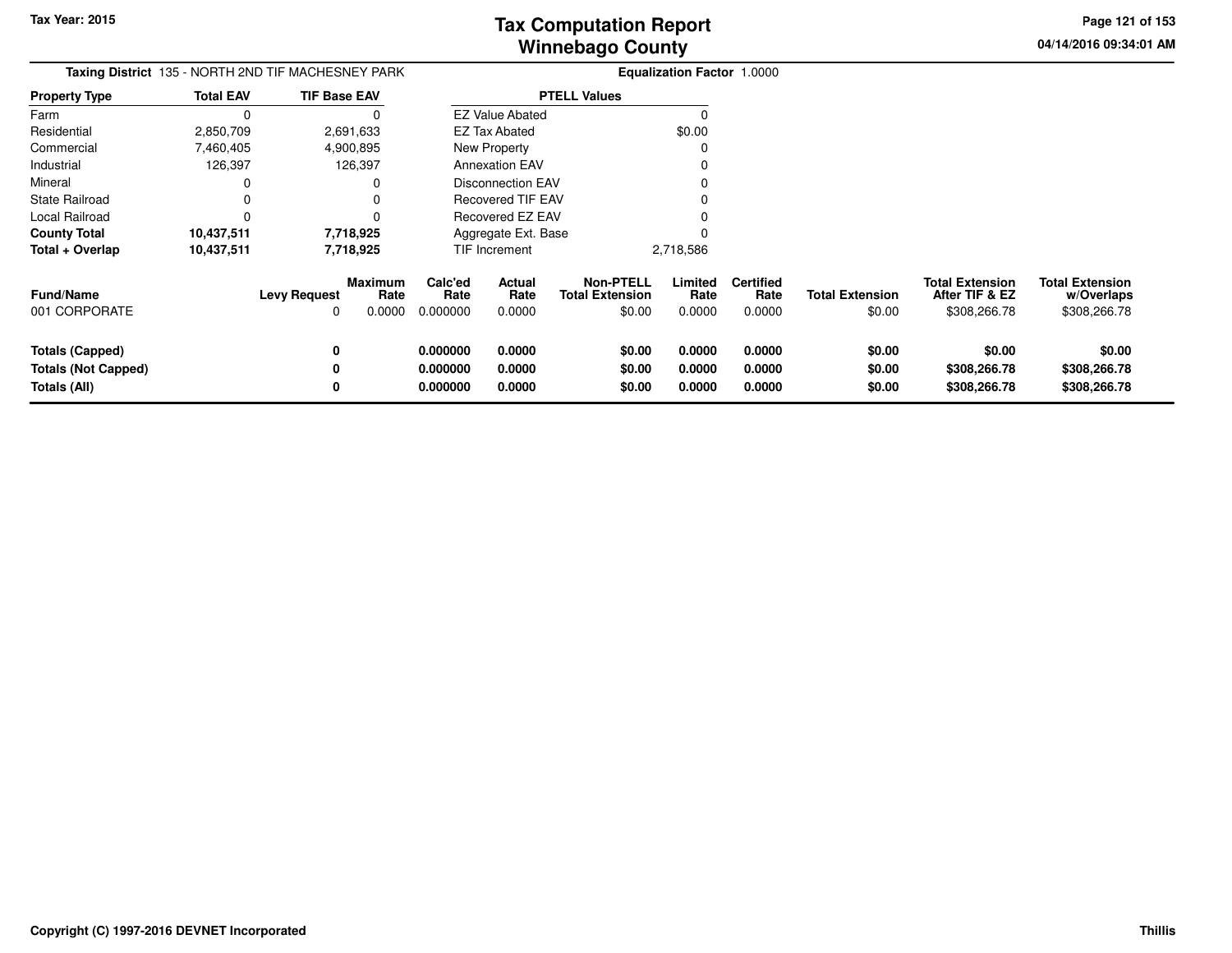**04/14/2016 09:34:01 AM Page 122 of 153**

| Taxing District 136 - HARVEST HILLS SSA<br><b>Rate Setting EAV</b>   |                  |                          |                                  | Equalization Factor 1.0000                    |                            |                                                           |                            |                                    |                                  |                                                         |                                                     |
|----------------------------------------------------------------------|------------------|--------------------------|----------------------------------|-----------------------------------------------|----------------------------|-----------------------------------------------------------|----------------------------|------------------------------------|----------------------------------|---------------------------------------------------------|-----------------------------------------------------|
| <b>Property Type</b>                                                 | <b>Total EAV</b> |                          |                                  | <b>PTELL Values</b><br><b>EZ Value Abated</b> |                            |                                                           |                            |                                    |                                  |                                                         |                                                     |
| Farm                                                                 |                  |                          |                                  |                                               |                            |                                                           |                            |                                    |                                  |                                                         |                                                     |
| Residential                                                          | 3,025,729        |                          | 3,025,729                        |                                               | <b>EZ Tax Abated</b>       |                                                           | \$0.00                     |                                    |                                  |                                                         |                                                     |
| Commercial                                                           |                  |                          |                                  |                                               | New Property               |                                                           | 5,126                      |                                    |                                  |                                                         |                                                     |
| Industrial                                                           |                  |                          |                                  |                                               | <b>Annexation EAV</b>      |                                                           |                            |                                    |                                  |                                                         |                                                     |
| Mineral                                                              |                  |                          |                                  |                                               | <b>Disconnection EAV</b>   |                                                           |                            |                                    |                                  |                                                         |                                                     |
| State Railroad                                                       |                  |                          |                                  |                                               | <b>Recovered TIF EAV</b>   |                                                           |                            |                                    |                                  |                                                         |                                                     |
| Local Railroad                                                       |                  |                          |                                  |                                               | <b>Recovered EZ EAV</b>    |                                                           |                            |                                    |                                  |                                                         |                                                     |
| <b>County Total</b>                                                  | 3,025,729        |                          | 3,025,729                        | Aggregate Ext. Base                           |                            |                                                           |                            |                                    |                                  |                                                         |                                                     |
| Total + Overlap                                                      | 3,025,729        |                          | 3,025,729                        |                                               | TIF Increment              |                                                           |                            |                                    |                                  |                                                         |                                                     |
| Fund/Name<br>023 SPECIAL SERVICE AREA                                |                  | <b>Levy Request</b><br>0 | <b>Maximum</b><br>Rate<br>0.0000 | Calc'ed<br>Rate<br>0.000000                   | Actual<br>Rate<br>0.0000   | <b>Non-PTELL</b><br><b>Total Extension</b><br>\$27,683.64 | Limited<br>Rate<br>0.0000  | <b>Certified</b><br>Rate<br>0.0000 | <b>Total Extension</b><br>\$0.00 | <b>Total Extension</b><br>After TIF & EZ<br>\$27,683.64 | <b>Total Extension</b><br>w/Overlaps<br>\$27,683.64 |
| <b>Totals (Capped)</b><br><b>Totals (Not Capped)</b><br>Totals (All) |                  | 0<br>0                   |                                  | 0.000000<br>0.000000<br>0.000000              | 0.0000<br>0.0000<br>0.0000 | \$0.00<br>\$27,683.64<br>\$27,683.64                      | 0.0000<br>0.0000<br>0.0000 | 0.0000<br>0.0000<br>0.0000         | \$0.00<br>\$0.00<br>\$0.00       | \$0.00<br>\$27,683.64<br>\$27,683.64                    | \$0.00<br>\$27,683.64<br>\$27,683.64                |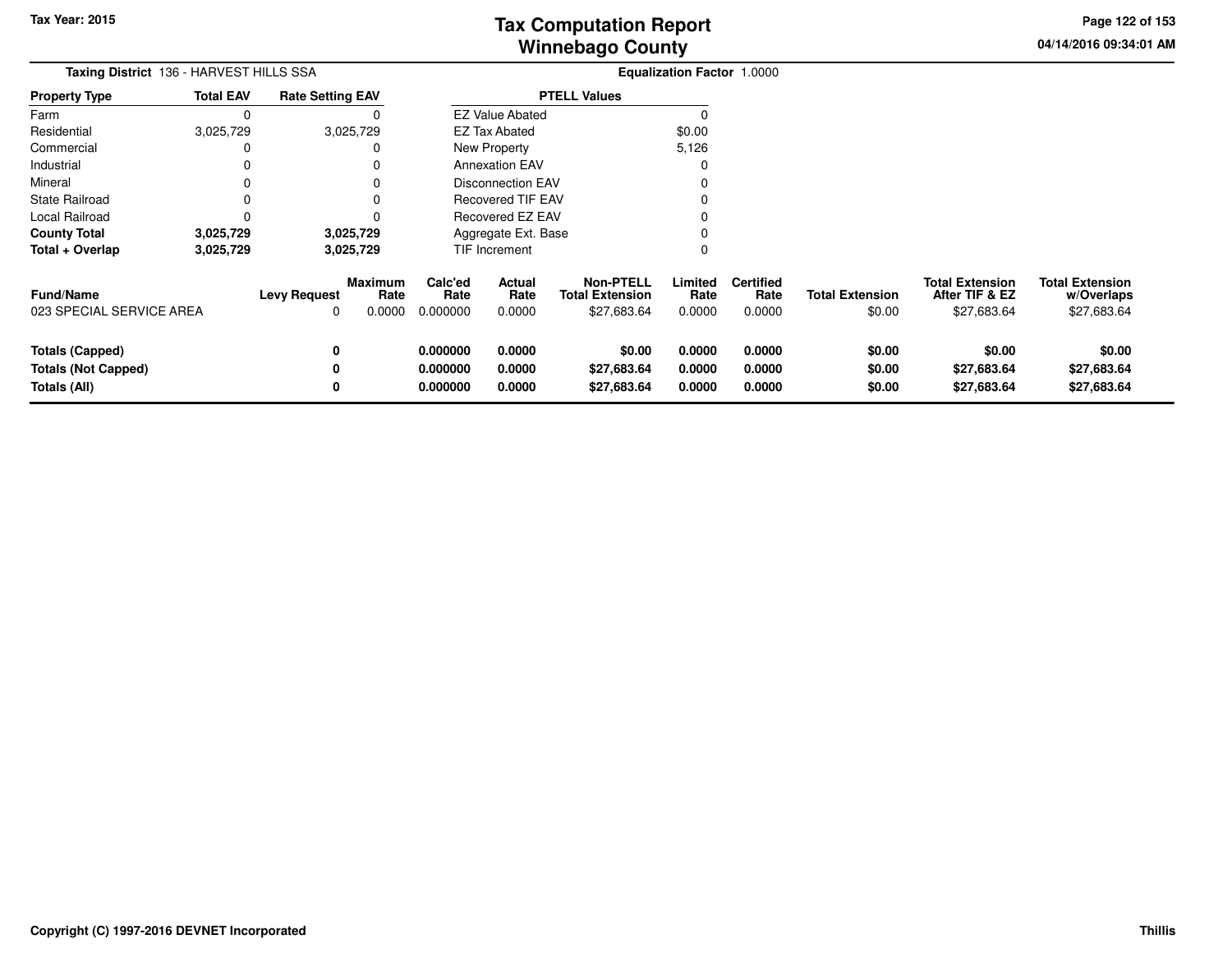**04/14/2016 09:34:01 AMPage 123 of 153**

| <b>Taxing District</b> 137 - MAIN & WHITMAN TIF                      |                  |                          |                           |                                  |                            |                                                      | Equalization Factor 1.0000 |                                    |                                  |                                                          |                                                      |
|----------------------------------------------------------------------|------------------|--------------------------|---------------------------|----------------------------------|----------------------------|------------------------------------------------------|----------------------------|------------------------------------|----------------------------------|----------------------------------------------------------|------------------------------------------------------|
| <b>Property Type</b>                                                 | <b>Total EAV</b> | <b>TIF Base EAV</b>      |                           |                                  |                            | <b>PTELL Values</b>                                  |                            |                                    |                                  |                                                          |                                                      |
| Farm                                                                 | $\Omega$         |                          | 0                         |                                  | <b>EZ Value Abated</b>     |                                                      | $\Omega$                   |                                    |                                  |                                                          |                                                      |
| Residential                                                          | 52,988           |                          | 52,988                    |                                  | EZ Tax Abated              |                                                      | \$0.00                     |                                    |                                  |                                                          |                                                      |
| Commercial                                                           | 1,756,491        |                          | 845,661                   |                                  | New Property               |                                                      | $\Omega$                   |                                    |                                  |                                                          |                                                      |
| Industrial                                                           | 0                |                          | 0                         |                                  | <b>Annexation EAV</b>      |                                                      | O                          |                                    |                                  |                                                          |                                                      |
| Mineral                                                              | 0                |                          | 0                         |                                  | <b>Disconnection EAV</b>   |                                                      |                            |                                    |                                  |                                                          |                                                      |
| <b>State Railroad</b>                                                |                  |                          |                           |                                  | <b>Recovered TIF EAV</b>   |                                                      |                            |                                    |                                  |                                                          |                                                      |
| Local Railroad                                                       | 0                |                          | 0                         |                                  | Recovered EZ EAV           |                                                      |                            |                                    |                                  |                                                          |                                                      |
| <b>County Total</b>                                                  | 1,809,479        |                          | 898,649                   |                                  | Aggregate Ext. Base        |                                                      |                            |                                    |                                  |                                                          |                                                      |
| Total + Overlap                                                      | 1,809,479        |                          | 898,649                   |                                  | TIF Increment              |                                                      | 910,830                    |                                    |                                  |                                                          |                                                      |
| <b>Fund/Name</b><br>001 CORPORATE                                    |                  | <b>Levy Request</b><br>O | Maximum<br>Rate<br>0.0025 | Calc'ed<br>Rate<br>0.000000      | Actual<br>Rate<br>0.0000   | <b>Non-PTELL</b><br><b>Total Extension</b><br>\$0.00 | Limited<br>Rate<br>0.0000  | <b>Certified</b><br>Rate<br>0.0000 | <b>Total Extension</b><br>\$0.00 | <b>Total Extension</b><br>After TIF & EZ<br>\$139,323.30 | <b>Total Extension</b><br>w/Overlaps<br>\$139,323.30 |
| <b>Totals (Capped)</b><br><b>Totals (Not Capped)</b><br>Totals (All) |                  | 0<br>0<br>0              |                           | 0.000000<br>0.000000<br>0.000000 | 0.0000<br>0.0000<br>0.0000 | \$0.00<br>\$0.00<br>\$0.00                           | 0.0000<br>0.0000<br>0.0000 | 0.0000<br>0.0000<br>0.0000         | \$0.00<br>\$0.00<br>\$0.00       | \$0.00<br>\$139,323.30<br>\$139,323.30                   | \$0.00<br>\$139,323.30<br>\$139,323.30               |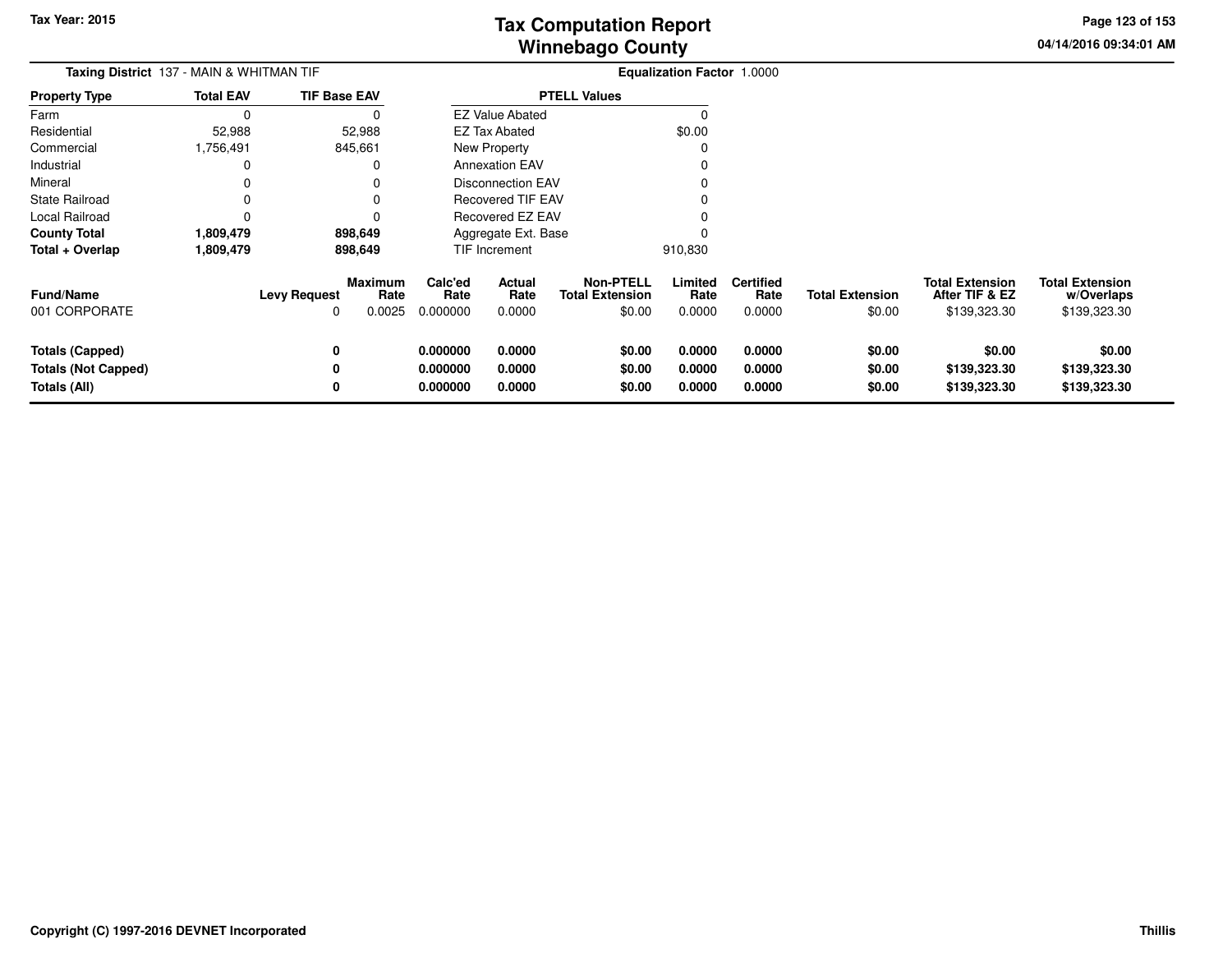**04/14/2016 09:34:01 AMPage 124 of 153**

> **w/Overlaps**\$11,093.12

|                                                                      | Taxing District 138 - MIDTOWN TIF |                                                       |                                  |                            |                                                      | Equalization Factor 1.0000 |                                    |                                  |                                                         |                                                     |
|----------------------------------------------------------------------|-----------------------------------|-------------------------------------------------------|----------------------------------|----------------------------|------------------------------------------------------|----------------------------|------------------------------------|----------------------------------|---------------------------------------------------------|-----------------------------------------------------|
| <b>Property Type</b>                                                 | <b>Total EAV</b>                  | <b>TIF Base EAV</b>                                   |                                  |                            | <b>PTELL Values</b>                                  |                            |                                    |                                  |                                                         |                                                     |
| Farm                                                                 |                                   |                                                       |                                  | <b>EZ Value Abated</b>     |                                                      |                            |                                    |                                  |                                                         |                                                     |
| Residential                                                          | 2,602,674                         | 2,540,694                                             |                                  | <b>EZ Tax Abated</b>       |                                                      | \$0.00                     |                                    |                                  |                                                         |                                                     |
| Commercial                                                           | 1,854,066                         | 843,525.                                              |                                  | New Property               |                                                      |                            |                                    |                                  |                                                         |                                                     |
| Industrial                                                           | 876,800                           | 876,800                                               |                                  | <b>Annexation EAV</b>      |                                                      |                            |                                    |                                  |                                                         |                                                     |
| Mineral                                                              |                                   |                                                       |                                  | <b>Disconnection EAV</b>   |                                                      |                            |                                    |                                  |                                                         |                                                     |
| <b>State Railroad</b>                                                |                                   |                                                       |                                  | <b>Recovered TIF EAV</b>   |                                                      |                            |                                    |                                  |                                                         |                                                     |
| Local Railroad                                                       | 4,224                             | 4,224                                                 |                                  | Recovered EZ EAV           |                                                      |                            |                                    |                                  |                                                         |                                                     |
| <b>County Total</b>                                                  | 5,337,764                         | 5,265,243                                             |                                  | Aggregate Ext. Base        |                                                      |                            |                                    |                                  |                                                         |                                                     |
| Total + Overlap                                                      | 5,337,764                         | 5,265,243                                             |                                  | TIF Increment              |                                                      | 72,521                     |                                    |                                  |                                                         |                                                     |
| <b>Fund/Name</b><br>001 CORPORATE                                    |                                   | Maximum<br>Rate<br><b>Levy Request</b><br>0.0025<br>0 | Calc'ed<br>Rate<br>0.000000      | Actual<br>Rate<br>0.0000   | <b>Non-PTELL</b><br><b>Total Extension</b><br>\$0.00 | Limited<br>Rate<br>0.0000  | <b>Certified</b><br>Rate<br>0.0000 | <b>Total Extension</b><br>\$0.00 | <b>Total Extension</b><br>After TIF & EZ<br>\$11,093.12 | <b>Total Extension</b><br>w/Overlaps<br>\$11,093.12 |
| <b>Totals (Capped)</b><br><b>Totals (Not Capped)</b><br>Totals (All) |                                   | 0<br>0<br>0                                           | 0.000000<br>0.000000<br>0.000000 | 0.0000<br>0.0000<br>0.0000 | \$0.00<br>\$0.00<br>\$0.00                           | 0.0000<br>0.0000<br>0.0000 | 0.0000<br>0.0000<br>0.0000         | \$0.00<br>\$0.00<br>\$0.00       | \$0.00<br>\$11,093.12<br>\$11,093.12                    | \$0.00<br>\$11,093.12<br>\$11,093.12                |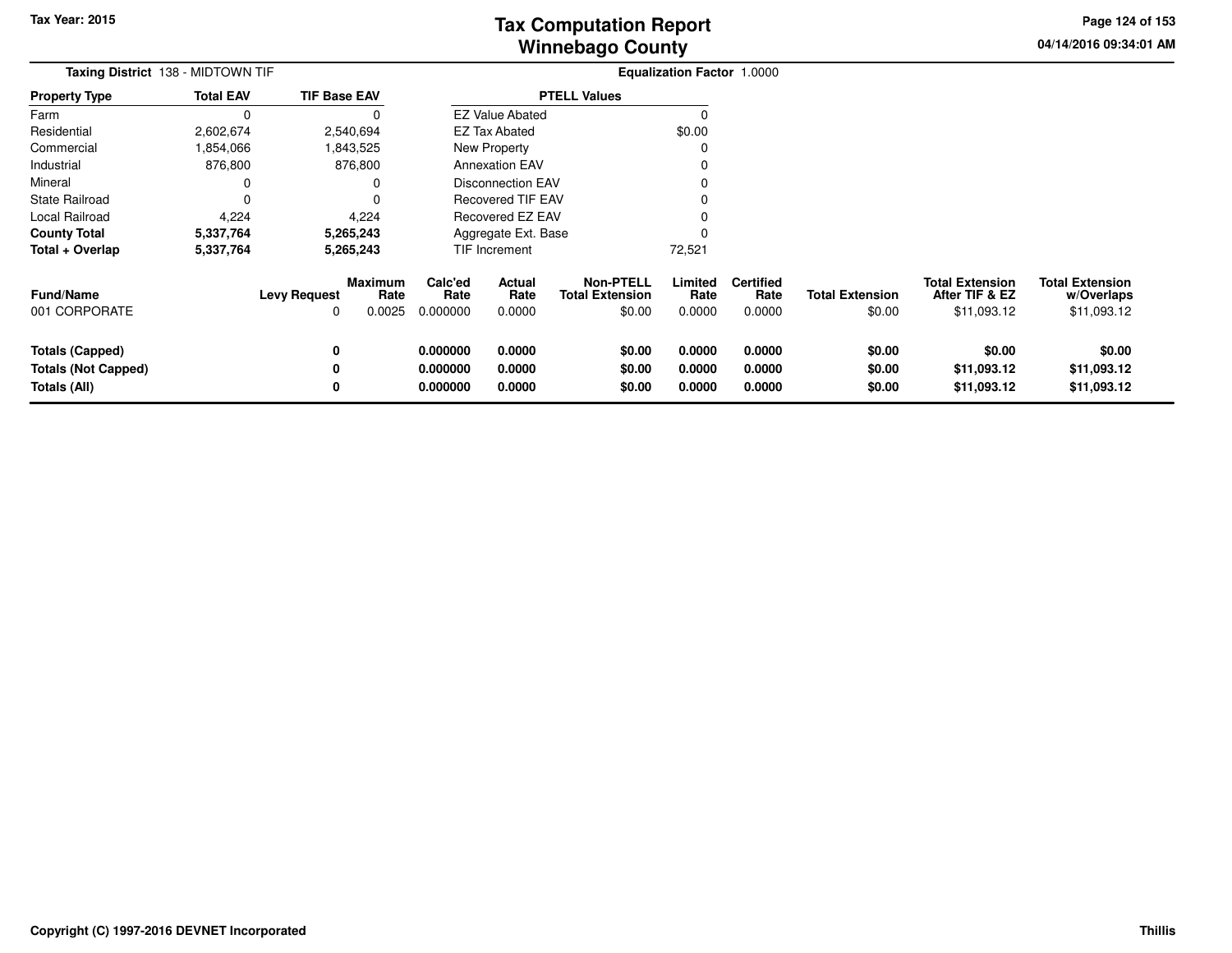**04/14/2016 09:34:01 AM Page 125 of 153**

| <b>Taxing District</b> 139 - KISHWAUKEE & HARRISON TIF #2            |                  |                          |                                  |                                  |                            |                                                      | Equalization Factor 1.0000 |                                    |                                  |                                                    |                                                |
|----------------------------------------------------------------------|------------------|--------------------------|----------------------------------|----------------------------------|----------------------------|------------------------------------------------------|----------------------------|------------------------------------|----------------------------------|----------------------------------------------------|------------------------------------------------|
| <b>Property Type</b>                                                 | <b>Total EAV</b> | <b>TIF Base EAV</b>      |                                  |                                  |                            | <b>PTELL Values</b>                                  |                            |                                    |                                  |                                                    |                                                |
| Farm                                                                 | $\Omega$         |                          |                                  |                                  | <b>EZ Value Abated</b>     |                                                      |                            |                                    |                                  |                                                    |                                                |
| Residential                                                          |                  |                          |                                  |                                  | <b>EZ Tax Abated</b>       |                                                      | \$0.00                     |                                    |                                  |                                                    |                                                |
| Commercial                                                           | 0                |                          |                                  |                                  | New Property               |                                                      |                            |                                    |                                  |                                                    |                                                |
| Industrial                                                           | 386,217          |                          | 386,217                          |                                  | <b>Annexation EAV</b>      |                                                      |                            |                                    |                                  |                                                    |                                                |
| Mineral                                                              |                  |                          |                                  |                                  | <b>Disconnection EAV</b>   |                                                      |                            |                                    |                                  |                                                    |                                                |
| State Railroad                                                       | 0                |                          |                                  |                                  | Recovered TIF EAV          |                                                      |                            |                                    |                                  |                                                    |                                                |
| Local Railroad                                                       | 0                |                          |                                  |                                  | Recovered EZ EAV           |                                                      |                            |                                    |                                  |                                                    |                                                |
| <b>County Total</b>                                                  | 386,217          |                          | 386,217                          |                                  | Aggregate Ext. Base        |                                                      |                            |                                    |                                  |                                                    |                                                |
| Total + Overlap                                                      | 386,217          |                          | 386,217                          |                                  | TIF Increment              |                                                      |                            |                                    |                                  |                                                    |                                                |
| <b>Fund/Name</b><br>001 CORPORATE                                    |                  | <b>Levy Request</b><br>0 | <b>Maximum</b><br>Rate<br>0.0025 | Calc'ed<br>Rate<br>0.000000      | Actual<br>Rate<br>0.0000   | <b>Non-PTELL</b><br><b>Total Extension</b><br>\$0.00 | Limited<br>Rate<br>0.0000  | <b>Certified</b><br>Rate<br>0.0000 | <b>Total Extension</b><br>\$0.00 | <b>Total Extension</b><br>After TIF & EZ<br>\$0.00 | <b>Total Extension</b><br>w/Overlaps<br>\$0.00 |
| <b>Totals (Capped)</b><br><b>Totals (Not Capped)</b><br>Totals (All) |                  | 0<br>0                   |                                  | 0.000000<br>0.000000<br>0.000000 | 0.0000<br>0.0000<br>0.0000 | \$0.00<br>\$0.00<br>\$0.00                           | 0.0000<br>0.0000<br>0.0000 | 0.0000<br>0.0000<br>0.0000         | \$0.00<br>\$0.00<br>\$0.00       | \$0.00<br>\$0.00<br>\$0.00                         | \$0.00<br>\$0.00<br>\$0.00                     |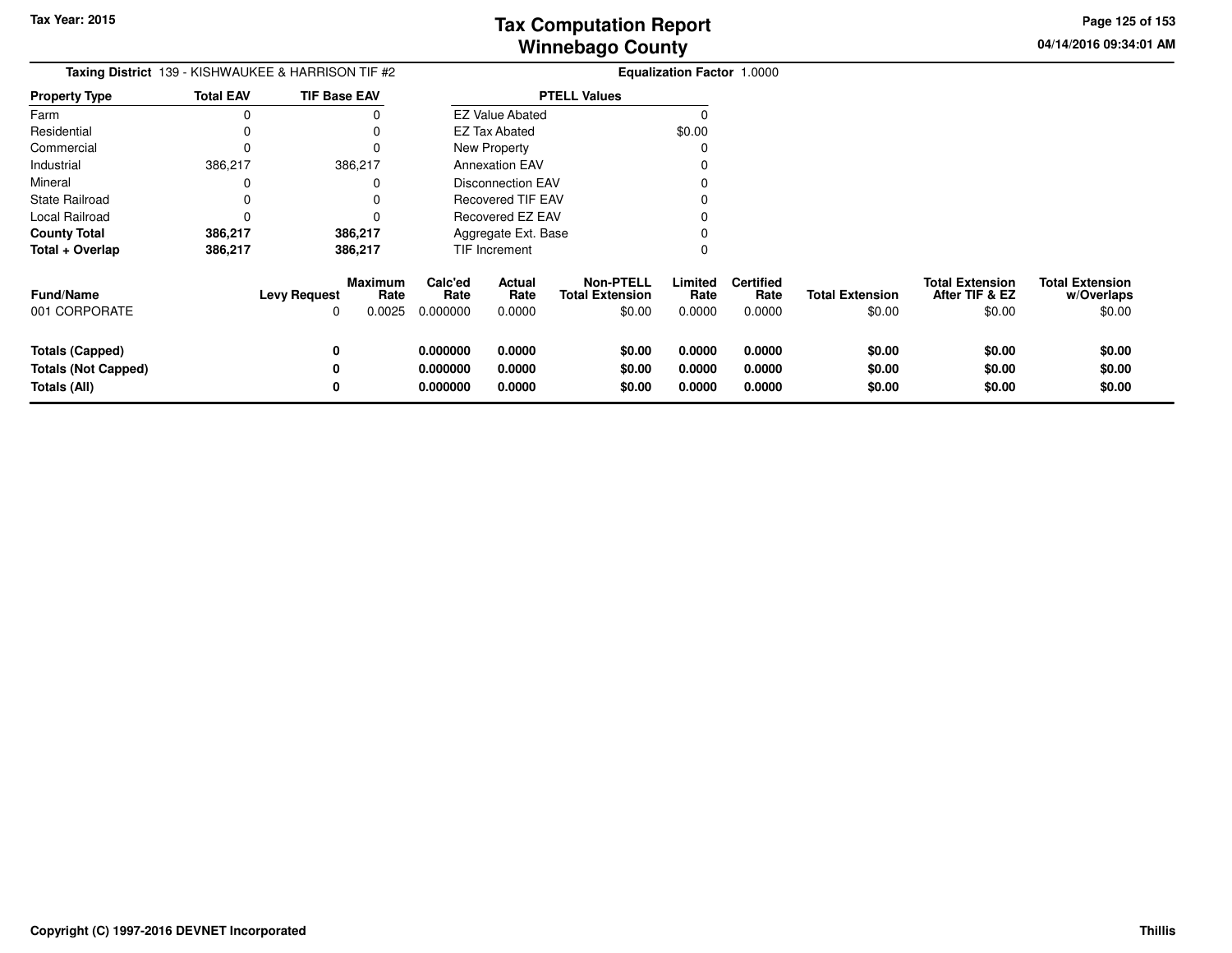**04/14/2016 09:34:01 AMPage 126 of 153**

| <b>Taxing District</b> 140 - FORMER BELOIT CORP TIF           |                  |                          |                                  |                                  |                            |                                                      | <b>Equalization Factor 1.0000</b> |                                    |                                  |                                                          |                                                      |
|---------------------------------------------------------------|------------------|--------------------------|----------------------------------|----------------------------------|----------------------------|------------------------------------------------------|-----------------------------------|------------------------------------|----------------------------------|----------------------------------------------------------|------------------------------------------------------|
| Property Type                                                 | <b>Total EAV</b> | <b>TIF Base EAV</b>      |                                  |                                  |                            | <b>PTELL Values</b>                                  |                                   |                                    |                                  |                                                          |                                                      |
| Farm                                                          | 0                |                          |                                  |                                  | <b>EZ Value Abated</b>     |                                                      | O                                 |                                    |                                  |                                                          |                                                      |
| Residential                                                   | 0                |                          |                                  |                                  | <b>EZ Tax Abated</b>       |                                                      | \$0.00                            |                                    |                                  |                                                          |                                                      |
| Commercial                                                    | 22,067           |                          | 22,067                           |                                  | New Property               |                                                      |                                   |                                    |                                  |                                                          |                                                      |
| Industrial                                                    | 4,914,668        |                          | 1,729,676                        |                                  | <b>Annexation EAV</b>      |                                                      |                                   |                                    |                                  |                                                          |                                                      |
| Mineral                                                       | 0                |                          |                                  |                                  | <b>Disconnection EAV</b>   |                                                      |                                   |                                    |                                  |                                                          |                                                      |
| State Railroad                                                | 0                |                          |                                  |                                  | <b>Recovered TIF EAV</b>   |                                                      |                                   |                                    |                                  |                                                          |                                                      |
| Local Railroad                                                | 0                |                          |                                  |                                  | Recovered EZ EAV           |                                                      |                                   |                                    |                                  |                                                          |                                                      |
| County Total                                                  | 4,936,735        |                          | 1,751,743                        |                                  | Aggregate Ext. Base        |                                                      |                                   |                                    |                                  |                                                          |                                                      |
| Total + Overlap                                               | 4,936,735        |                          | 1,751,743                        |                                  | <b>TIF Increment</b>       |                                                      | 3,184,992                         |                                    |                                  |                                                          |                                                      |
| Fund/Name<br>001 CORPORATE                                    |                  | <b>Levy Request</b><br>O | <b>Maximum</b><br>Rate<br>0.0025 | Calc'ed<br>Rate<br>0.000000      | Actual<br>Rate<br>0.0000   | <b>Non-PTELL</b><br><b>Total Extension</b><br>\$0.00 | Limited<br>Rate<br>0.0000         | <b>Certified</b><br>Rate<br>0.0000 | <b>Total Extension</b><br>\$0.00 | <b>Total Extension</b><br>After TIF & EZ<br>\$326,028.54 | <b>Total Extension</b><br>w/Overlaps<br>\$326,028.54 |
| Totals (Capped)<br><b>Totals (Not Capped)</b><br>Totals (All) |                  | 0<br>0<br>0              |                                  | 0.000000<br>0.000000<br>0.000000 | 0.0000<br>0.0000<br>0.0000 | \$0.00<br>\$0.00<br>\$0.00                           | 0.0000<br>0.0000<br>0.0000        | 0.0000<br>0.0000<br>0.0000         | \$0.00<br>\$0.00<br>\$0.00       | \$0.00<br>\$326,028.54<br>\$326,028.54                   | \$0.00<br>\$326,028.54<br>\$326,028.54               |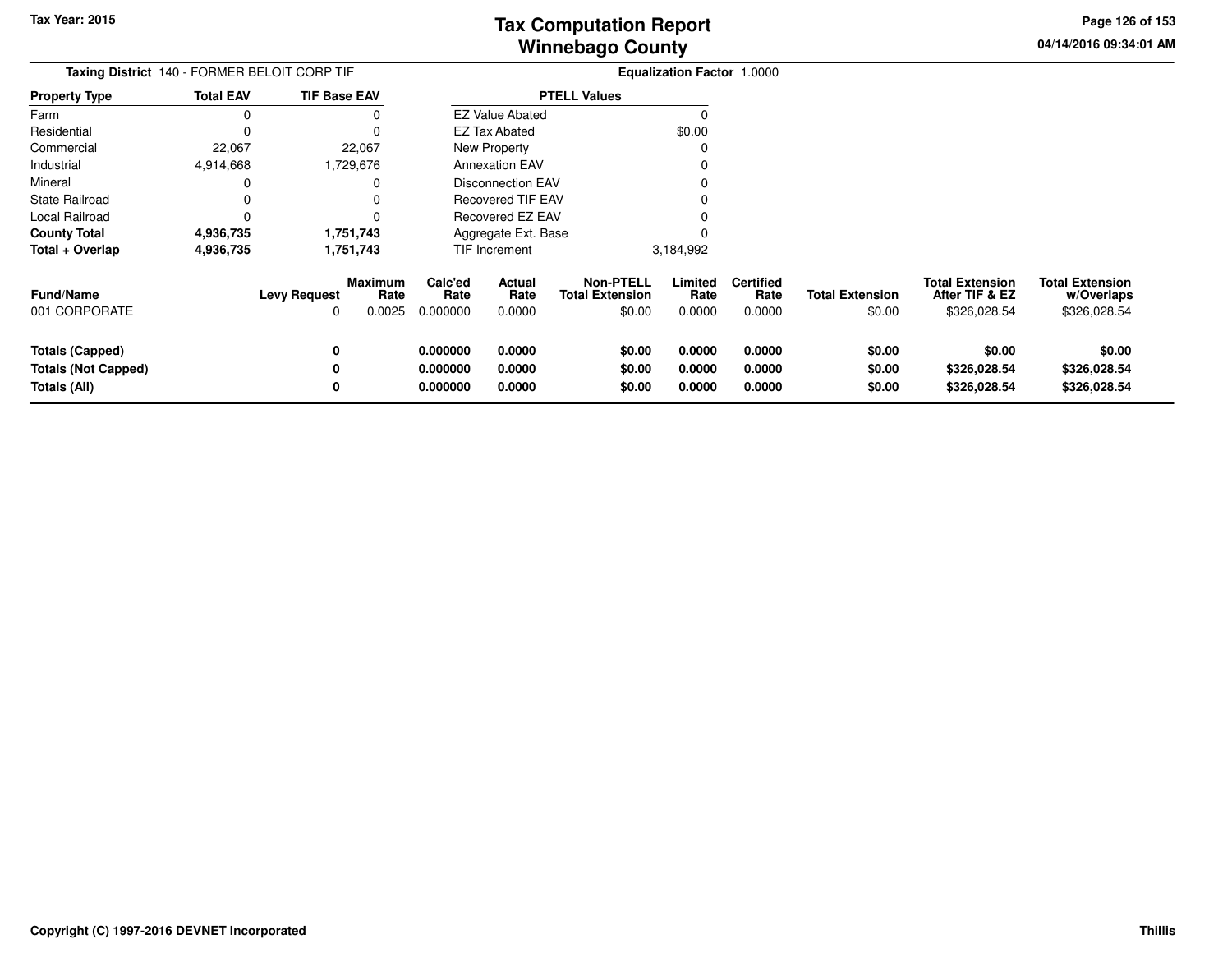**04/14/2016 09:34:01 AMPage 127 of 153**

| Taxing District 141 - GLOBAL TRADE TIF #3                            |                  |                          |                                  | Equalization Factor 1.0000       |                            |                                                      |                            |                                    |                                  |                                                         |                                                     |
|----------------------------------------------------------------------|------------------|--------------------------|----------------------------------|----------------------------------|----------------------------|------------------------------------------------------|----------------------------|------------------------------------|----------------------------------|---------------------------------------------------------|-----------------------------------------------------|
| <b>Property Type</b>                                                 | <b>Total EAV</b> | <b>TIF Base EAV</b>      |                                  |                                  |                            | <b>PTELL Values</b>                                  |                            |                                    |                                  |                                                         |                                                     |
| Farm                                                                 | $\Omega$         |                          | 0                                |                                  | <b>EZ Value Abated</b>     |                                                      | $\Omega$                   |                                    |                                  |                                                         |                                                     |
| Residential                                                          | 421,806          |                          | 413,339                          |                                  | EZ Tax Abated              |                                                      | \$0.00                     |                                    |                                  |                                                         |                                                     |
| Commercial                                                           | 3,315,577        |                          | 3,310,216                        |                                  | <b>New Property</b>        |                                                      | 0                          |                                    |                                  |                                                         |                                                     |
| Industrial                                                           | 9,501,059        |                          | 9,330,591                        |                                  | <b>Annexation EAV</b>      |                                                      |                            |                                    |                                  |                                                         |                                                     |
| Mineral                                                              | 0                |                          | 0                                |                                  | <b>Disconnection EAV</b>   |                                                      |                            |                                    |                                  |                                                         |                                                     |
| State Railroad                                                       | 0                |                          | 0                                |                                  | Recovered TIF EAV          |                                                      |                            |                                    |                                  |                                                         |                                                     |
| Local Railroad                                                       | $\Omega$         |                          |                                  |                                  | Recovered EZ EAV           |                                                      |                            |                                    |                                  |                                                         |                                                     |
| <b>County Total</b>                                                  | 13,238,442       |                          | 13,054,146                       |                                  | Aggregate Ext. Base        |                                                      |                            |                                    |                                  |                                                         |                                                     |
| Total + Overlap                                                      | 13,238,442       |                          | 13,054,146                       |                                  | TIF Increment              |                                                      | 184,296                    |                                    |                                  |                                                         |                                                     |
| <b>Fund/Name</b><br>001 CORPORATE                                    |                  | <b>Levy Request</b><br>0 | <b>Maximum</b><br>Rate<br>0.0025 | Calc'ed<br>Rate<br>0.000000      | Actual<br>Rate<br>0.0000   | <b>Non-PTELL</b><br><b>Total Extension</b><br>\$0.00 | Limited<br>Rate<br>0.0000  | <b>Certified</b><br>Rate<br>0.0000 | <b>Total Extension</b><br>\$0.00 | <b>Total Extension</b><br>After TIF & EZ<br>\$28,190.50 | <b>Total Extension</b><br>w/Overlaps<br>\$28,190.50 |
| <b>Totals (Capped)</b><br><b>Totals (Not Capped)</b><br>Totals (All) |                  | 0<br>0<br>0              |                                  | 0.000000<br>0.000000<br>0.000000 | 0.0000<br>0.0000<br>0.0000 | \$0.00<br>\$0.00<br>\$0.00                           | 0.0000<br>0.0000<br>0.0000 | 0.0000<br>0.0000<br>0.0000         | \$0.00<br>\$0.00<br>\$0.00       | \$0.00<br>\$28,190.50<br>\$28,190.50                    | \$0.00<br>\$28,190.50<br>\$28,190.50                |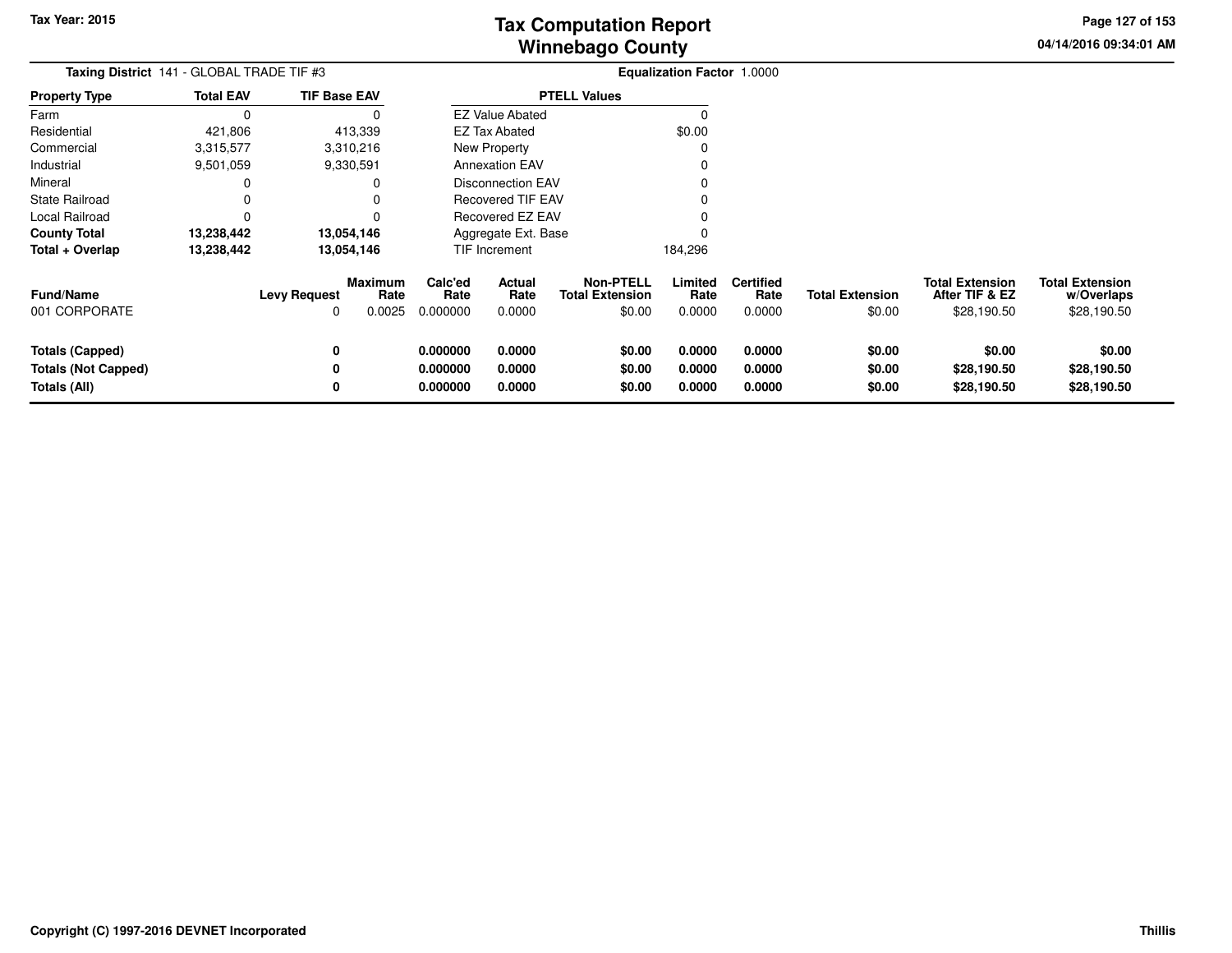**04/14/2016 09:34:01 AMPage 128 of 153**

> **w/Overlaps**\$56,287.66

| Taxing District 142 - RIVER DISTRICT NORTH TIF                |                  |                     |                           | <b>Equalization Factor 1.0000</b> |                            |                                                      |                            |                                    |                                  |                                                         |                                                     |
|---------------------------------------------------------------|------------------|---------------------|---------------------------|-----------------------------------|----------------------------|------------------------------------------------------|----------------------------|------------------------------------|----------------------------------|---------------------------------------------------------|-----------------------------------------------------|
| <b>Property Type</b>                                          | <b>Total EAV</b> | <b>TIF Base EAV</b> |                           |                                   |                            | <b>PTELL Values</b>                                  |                            |                                    |                                  |                                                         |                                                     |
| Farm                                                          | 0                |                     |                           |                                   | <b>EZ Value Abated</b>     |                                                      |                            |                                    |                                  |                                                         |                                                     |
| Residential                                                   | 1,487,461        |                     | 1,437,384                 |                                   | <b>EZ Tax Abated</b>       |                                                      | \$0.00                     |                                    |                                  |                                                         |                                                     |
| Commercial                                                    | 5,458,223        |                     | 5,140,319                 |                                   | <b>New Property</b>        |                                                      |                            |                                    |                                  |                                                         |                                                     |
| Industrial                                                    | 59,610           |                     | 59,610                    |                                   | <b>Annexation EAV</b>      |                                                      |                            |                                    |                                  |                                                         |                                                     |
| Mineral                                                       | 0                |                     |                           |                                   | Disconnection EAV          |                                                      |                            |                                    |                                  |                                                         |                                                     |
| <b>State Railroad</b>                                         | 0                |                     |                           |                                   | <b>Recovered TIF EAV</b>   |                                                      |                            |                                    |                                  |                                                         |                                                     |
| Local Railroad                                                | 0                |                     |                           |                                   | Recovered EZ EAV           |                                                      |                            |                                    |                                  |                                                         |                                                     |
| <b>County Total</b>                                           | 7,005,294        |                     | 6,637,313                 |                                   | Aggregate Ext. Base        |                                                      |                            |                                    |                                  |                                                         |                                                     |
| Total + Overlap                                               | 7,005,294        | 6,637,313           |                           |                                   | TIF Increment              |                                                      | 367,981                    |                                    |                                  |                                                         |                                                     |
| <b>Fund/Name</b><br>001 CORPORATE                             |                  | <b>Levy Request</b> | Maximum<br>Rate<br>0.0000 | Calc'ed<br>Rate<br>0.000000       | Actual<br>Rate<br>0.0000   | <b>Non-PTELL</b><br><b>Total Extension</b><br>\$0.00 | Limited<br>Rate<br>0.0000  | <b>Certified</b><br>Rate<br>0.0000 | <b>Total Extension</b><br>\$0.00 | <b>Total Extension</b><br>After TIF & EZ<br>\$56,287.66 | <b>Total Extension</b><br>w/Overlaps<br>\$56,287.66 |
| Totals (Capped)<br><b>Totals (Not Capped)</b><br>Totals (All) |                  | 0                   |                           | 0.000000<br>0.000000<br>0.000000  | 0.0000<br>0.0000<br>0.0000 | \$0.00<br>\$0.00<br>\$0.00                           | 0.0000<br>0.0000<br>0.0000 | 0.0000<br>0.0000<br>0.0000         | \$0.00<br>\$0.00<br>\$0.00       | \$0.00<br>\$56,287.66<br>\$56,287.66                    | \$0.00<br>\$56,287.66<br>\$56,287.66                |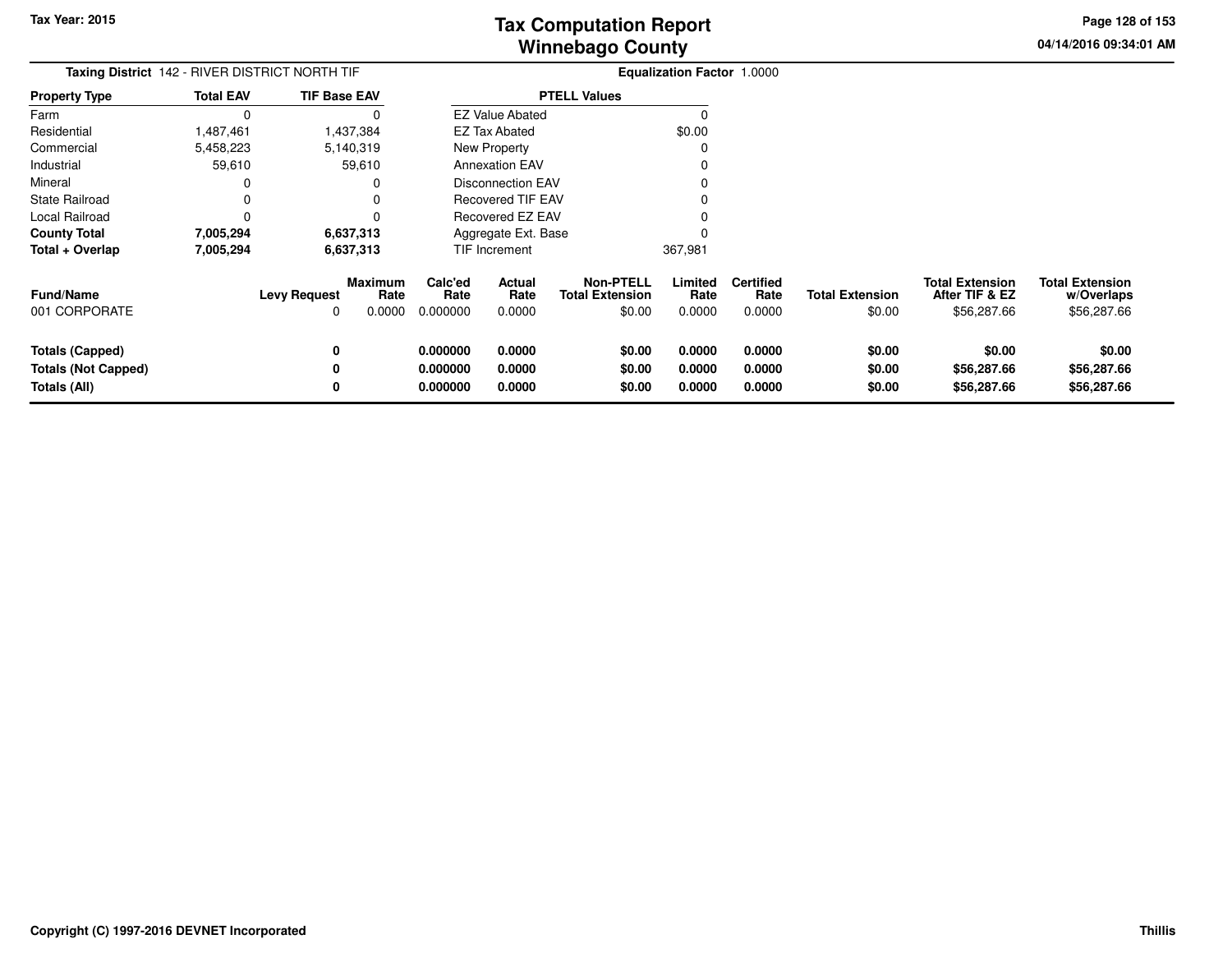**04/14/2016 09:34:01 AMPage 129 of 153**

| Taxing District 143 - BROADWAY TIF                                   |                  |                          |                                  | <b>Equalization Factor 1.0000</b> |                            |                                                      |                            |                                    |                                  |                                                         |                                                     |
|----------------------------------------------------------------------|------------------|--------------------------|----------------------------------|-----------------------------------|----------------------------|------------------------------------------------------|----------------------------|------------------------------------|----------------------------------|---------------------------------------------------------|-----------------------------------------------------|
| <b>Property Type</b>                                                 | <b>Total EAV</b> | <b>TIF Base EAV</b>      |                                  |                                   |                            | <b>PTELL Values</b>                                  |                            |                                    |                                  |                                                         |                                                     |
| Farm                                                                 | $\Omega$         |                          |                                  |                                   | <b>EZ Value Abated</b>     |                                                      |                            |                                    |                                  |                                                         |                                                     |
| Residential                                                          | 5,338,632        |                          | 5,316,452                        |                                   | <b>EZ Tax Abated</b>       |                                                      | \$0.00                     |                                    |                                  |                                                         |                                                     |
| Commercial                                                           | 4,246,210        |                          | 4,010,965                        |                                   | New Property               |                                                      |                            |                                    |                                  |                                                         |                                                     |
| Industrial                                                           | 1,952,650        |                          | 1,892,640                        |                                   | <b>Annexation EAV</b>      |                                                      |                            |                                    |                                  |                                                         |                                                     |
| Mineral                                                              |                  |                          |                                  |                                   | <b>Disconnection EAV</b>   |                                                      |                            |                                    |                                  |                                                         |                                                     |
| State Railroad                                                       |                  |                          |                                  |                                   | <b>Recovered TIF EAV</b>   |                                                      |                            |                                    |                                  |                                                         |                                                     |
| Local Railroad                                                       | 625              |                          | 625                              |                                   | Recovered EZ EAV           |                                                      |                            |                                    |                                  |                                                         |                                                     |
| <b>County Total</b>                                                  | 11,538,117       |                          | 11,220,682                       |                                   | Aggregate Ext. Base        |                                                      |                            |                                    |                                  |                                                         |                                                     |
| Total + Overlap                                                      | 11,538,117       |                          | 11,220,682                       |                                   | TIF Increment              |                                                      | 317,435                    |                                    |                                  |                                                         |                                                     |
| Fund/Name<br>001 CORPORATE                                           |                  | <b>Levy Request</b><br>0 | <b>Maximum</b><br>Rate<br>0.0000 | Calc'ed<br>Rate<br>0.000000       | Actual<br>Rate<br>0.0000   | <b>Non-PTELL</b><br><b>Total Extension</b><br>\$0.00 | Limited<br>Rate<br>0.0000  | <b>Certified</b><br>Rate<br>0.0000 | <b>Total Extension</b><br>\$0.00 | <b>Total Extension</b><br>After TIF & EZ<br>\$48,555.90 | <b>Total Extension</b><br>w/Overlaps<br>\$48,555.90 |
| <b>Totals (Capped)</b><br><b>Totals (Not Capped)</b><br>Totals (All) |                  | 0<br>0<br>0              |                                  | 0.000000<br>0.000000<br>0.000000  | 0.0000<br>0.0000<br>0.0000 | \$0.00<br>\$0.00<br>\$0.00                           | 0.0000<br>0.0000<br>0.0000 | 0.0000<br>0.0000<br>0.0000         | \$0.00<br>\$0.00<br>\$0.00       | \$0.00<br>\$48,555.90<br>\$48,555.90                    | \$0.00<br>\$48,555.90<br>\$48,555.90                |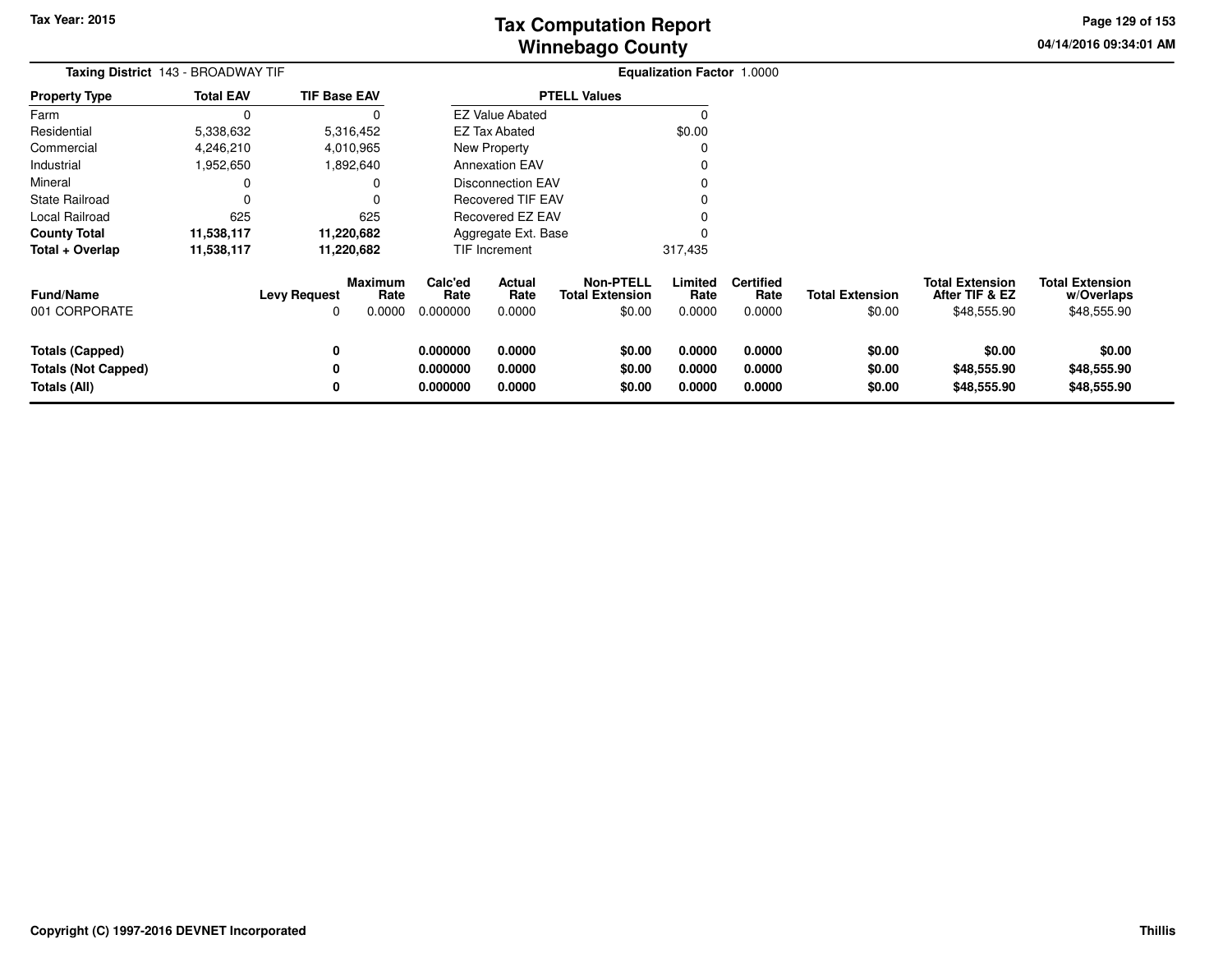**04/14/2016 09:34:01 AMPage 130 of 153**

| Taxing District 144 - EAST RIVER TIF                          |                  |                     |                           |                                  |                            |                                                      | <b>Equalization Factor 1.0000</b> |                                    |                                  |                                                          |                                                      |
|---------------------------------------------------------------|------------------|---------------------|---------------------------|----------------------------------|----------------------------|------------------------------------------------------|-----------------------------------|------------------------------------|----------------------------------|----------------------------------------------------------|------------------------------------------------------|
| <b>Property Type</b>                                          | <b>Total EAV</b> | <b>TIF Base EAV</b> |                           |                                  |                            | <b>PTELL Values</b>                                  |                                   |                                    |                                  |                                                          |                                                      |
| Farm                                                          |                  |                     |                           |                                  | <b>EZ Value Abated</b>     |                                                      |                                   |                                    |                                  |                                                          |                                                      |
| Residential                                                   | 3,578,337        | 3,360,897           |                           |                                  | <b>EZ Tax Abated</b>       |                                                      | \$0.00                            |                                    |                                  |                                                          |                                                      |
| Commercial                                                    | 5,126,116        | 3,413,887           |                           |                                  | New Property               |                                                      |                                   |                                    |                                  |                                                          |                                                      |
| Industrial                                                    | 1,691,004        | 1,689,646           |                           |                                  | <b>Annexation EAV</b>      |                                                      |                                   |                                    |                                  |                                                          |                                                      |
| Mineral                                                       |                  |                     |                           |                                  | Disconnection EAV          |                                                      |                                   |                                    |                                  |                                                          |                                                      |
| <b>State Railroad</b>                                         |                  |                     |                           |                                  | Recovered TIF EAV          |                                                      |                                   |                                    |                                  |                                                          |                                                      |
| Local Railroad                                                | 1,755            |                     | 1,755                     |                                  | Recovered EZ EAV           |                                                      |                                   |                                    |                                  |                                                          |                                                      |
| <b>County Total</b>                                           | 10,397,212       | 8,466,185           |                           |                                  | Aggregate Ext. Base        |                                                      |                                   |                                    |                                  |                                                          |                                                      |
| Total + Overlap                                               | 10,397,212       | 8,466,185           |                           |                                  | <b>TIF Increment</b>       |                                                      | 1,931,027                         |                                    |                                  |                                                          |                                                      |
| <b>Fund/Name</b><br>001 CORPORATE                             |                  | <b>Levy Request</b> | Maximum<br>Rate<br>0.0025 | Calc'ed<br>Rate<br>0.000000      | Actual<br>Rate<br>0.0000   | <b>Non-PTELL</b><br><b>Total Extension</b><br>\$0.00 | Limited<br>Rate<br>0.0000         | <b>Certified</b><br>Rate<br>0.0000 | <b>Total Extension</b><br>\$0.00 | <b>Total Extension</b><br>After TIF & EZ<br>\$295,375.94 | <b>Total Extension</b><br>w/Overlaps<br>\$295,375.94 |
| Totals (Capped)<br><b>Totals (Not Capped)</b><br>Totals (All) |                  | 0                   |                           | 0.000000<br>0.000000<br>0.000000 | 0.0000<br>0.0000<br>0.0000 | \$0.00<br>\$0.00<br>\$0.00                           | 0.0000<br>0.0000<br>0.0000        | 0.0000<br>0.0000<br>0.0000         | \$0.00<br>\$0.00<br>\$0.00       | \$0.00<br>\$295,375.94<br>\$295,375.94                   | \$0.00<br>\$295,375.94<br>\$295,375.94               |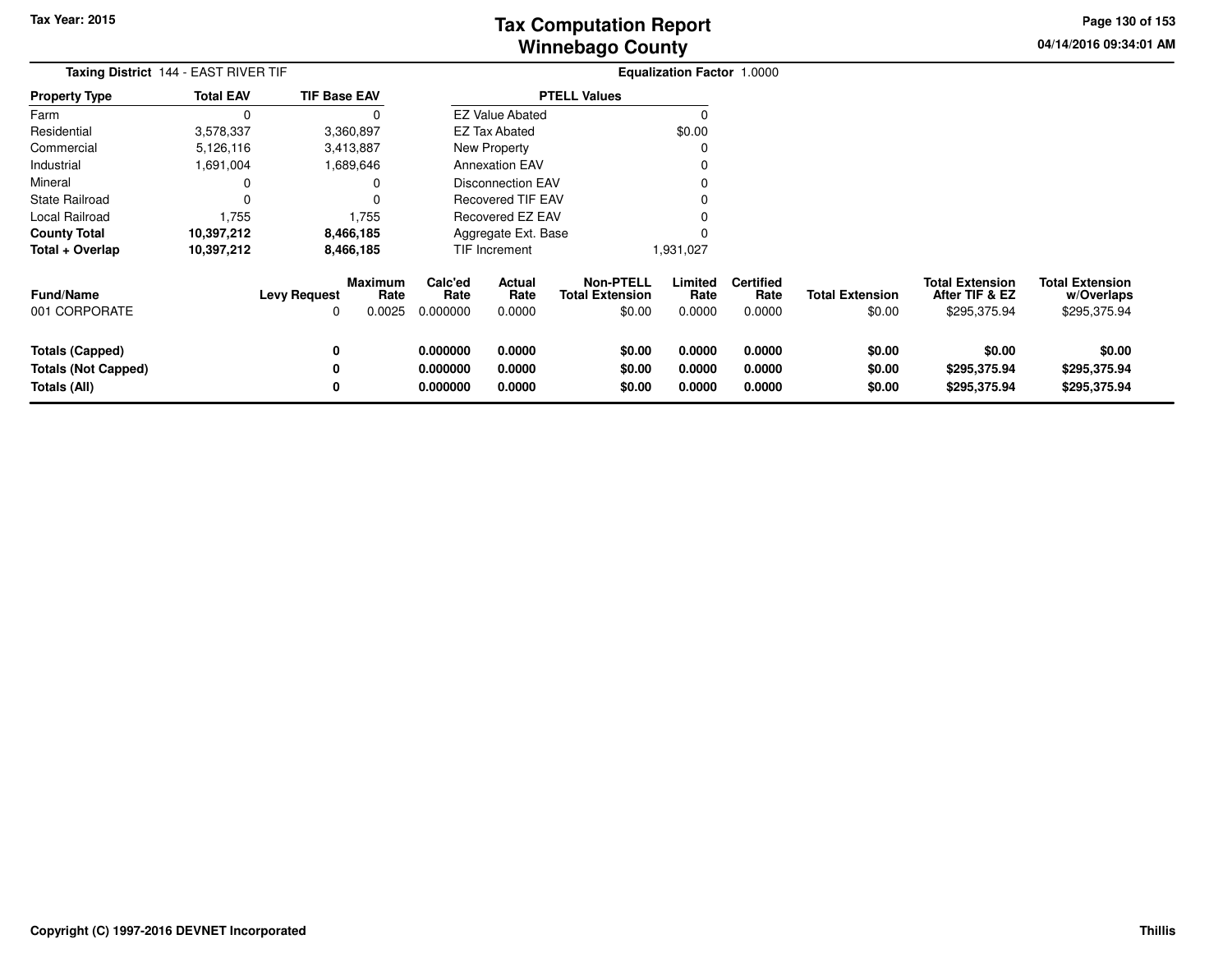**04/14/2016 09:34:01 AM Page 131 of 153**

|                                                                      | Taxing District 145 - SUMNER ROAD / GROVE ST TIF |                           | <b>Equalization Factor 1.0000</b> |                            |                                                      |                            |                                    |                                  |                                                    |                                                |
|----------------------------------------------------------------------|--------------------------------------------------|---------------------------|-----------------------------------|----------------------------|------------------------------------------------------|----------------------------|------------------------------------|----------------------------------|----------------------------------------------------|------------------------------------------------|
| <b>Property Type</b>                                                 | <b>Total EAV</b>                                 | <b>TIF Base EAV</b>       |                                   |                            | <b>PTELL Values</b>                                  |                            |                                    |                                  |                                                    |                                                |
| Farm                                                                 | $\Omega$                                         |                           |                                   | <b>EZ Value Abated</b>     |                                                      | O                          |                                    |                                  |                                                    |                                                |
| Residential                                                          | 57,263                                           | 57,263                    |                                   | <b>EZ Tax Abated</b>       |                                                      | \$0.00                     |                                    |                                  |                                                    |                                                |
| Commercial                                                           |                                                  |                           |                                   | New Property               |                                                      | 0                          |                                    |                                  |                                                    |                                                |
| Industrial                                                           |                                                  |                           |                                   | <b>Annexation EAV</b>      |                                                      |                            |                                    |                                  |                                                    |                                                |
| Mineral                                                              |                                                  |                           |                                   | <b>Disconnection EAV</b>   |                                                      |                            |                                    |                                  |                                                    |                                                |
| State Railroad                                                       |                                                  |                           |                                   | <b>Recovered TIF EAV</b>   |                                                      |                            |                                    |                                  |                                                    |                                                |
| Local Railroad                                                       |                                                  |                           |                                   | <b>Recovered EZ EAV</b>    |                                                      |                            |                                    |                                  |                                                    |                                                |
| <b>County Total</b>                                                  | 57,263                                           | 57,263                    |                                   | Aggregate Ext. Base        |                                                      |                            |                                    |                                  |                                                    |                                                |
| Total + Overlap                                                      | 57,263                                           | 57,263                    |                                   | <b>TIF Increment</b>       |                                                      | 0                          |                                    |                                  |                                                    |                                                |
| Fund/Name<br>001 CORPORATE                                           | <b>Levy Request</b>                              | Maximum<br>Rate<br>0.0000 | Calc'ed<br>Rate<br>0.000000       | Actual<br>Rate<br>0.0000   | <b>Non-PTELL</b><br><b>Total Extension</b><br>\$0.00 | Limited<br>Rate<br>0.0000  | <b>Certified</b><br>Rate<br>0.0000 | <b>Total Extension</b><br>\$0.00 | <b>Total Extension</b><br>After TIF & EZ<br>\$0.00 | <b>Total Extension</b><br>w/Overlaps<br>\$0.00 |
| <b>Totals (Capped)</b><br><b>Totals (Not Capped)</b><br>Totals (All) |                                                  | 0<br>0<br>0               | 0.000000<br>0.000000<br>0.000000  | 0.0000<br>0.0000<br>0.0000 | \$0.00<br>\$0.00<br>\$0.00                           | 0.0000<br>0.0000<br>0.0000 | 0.0000<br>0.0000<br>0.0000         | \$0.00<br>\$0.00<br>\$0.00       | \$0.00<br>\$0.00<br>\$0.00                         | \$0.00<br>\$0.00<br>\$0.00                     |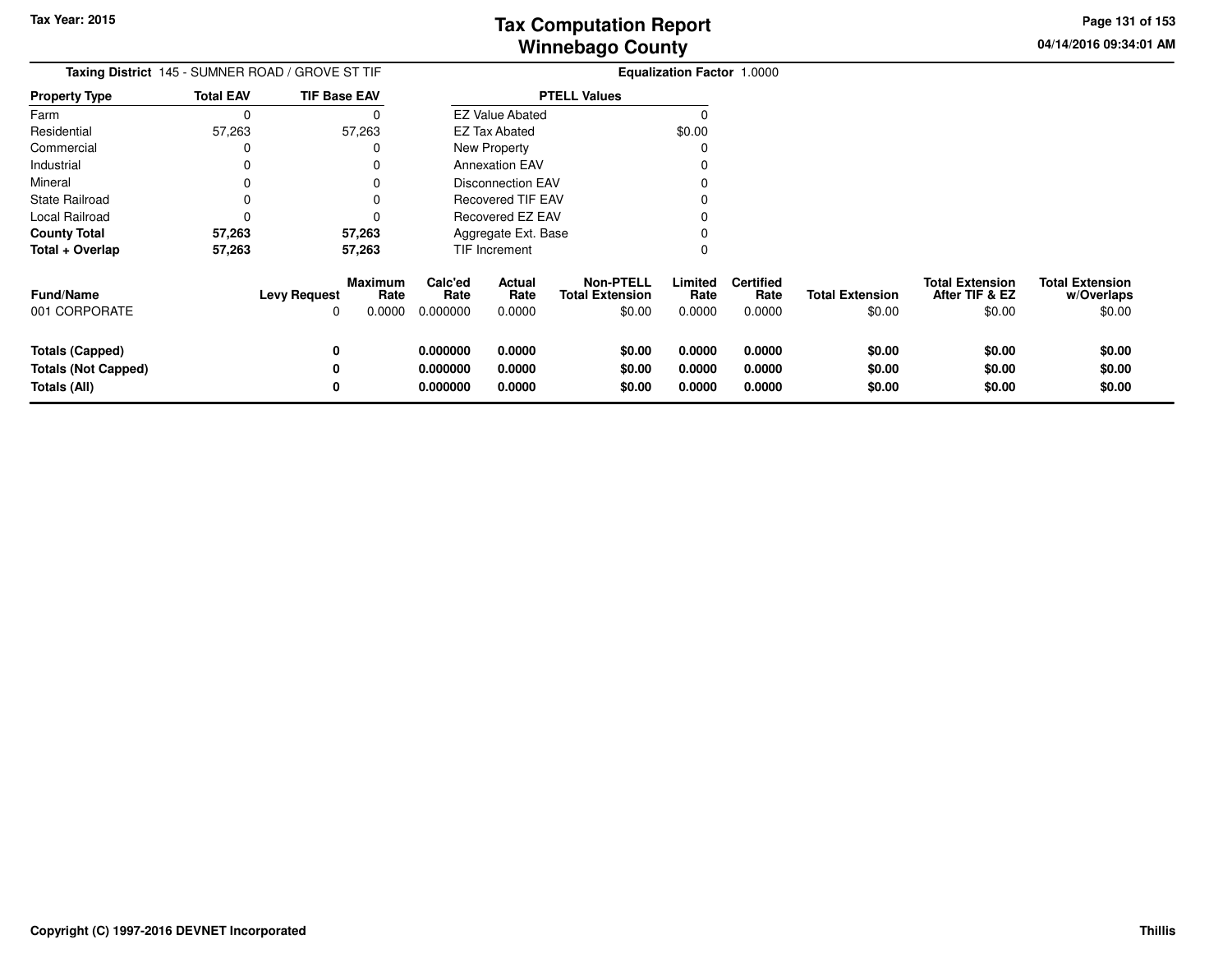**04/14/2016 09:34:01 AMPage 132 of 153**

|                                                               |                  | Taxing District 146 - LOVES PARK CORP CENTER TIF             |                                  |                            |                                                      | <b>Equalization Factor 1.0000</b> |                                    |                                  |                                                          |                                                      |
|---------------------------------------------------------------|------------------|--------------------------------------------------------------|----------------------------------|----------------------------|------------------------------------------------------|-----------------------------------|------------------------------------|----------------------------------|----------------------------------------------------------|------------------------------------------------------|
| <b>Property Type</b>                                          | <b>Total EAV</b> | <b>TIF Base EAV</b>                                          |                                  |                            | <b>PTELL Values</b>                                  |                                   |                                    |                                  |                                                          |                                                      |
| Farm                                                          | 14,368           | 7,874                                                        |                                  | <b>EZ Value Abated</b>     |                                                      |                                   |                                    |                                  |                                                          |                                                      |
| Residential                                                   | 7,889            | 7,889                                                        |                                  | <b>EZ Tax Abated</b>       |                                                      | \$0.00                            |                                    |                                  |                                                          |                                                      |
| Commercial                                                    | 416,076          | 416,076                                                      |                                  | New Property               |                                                      | 0                                 |                                    |                                  |                                                          |                                                      |
| Industrial                                                    | 5,095,561        | 3,536,957                                                    |                                  | <b>Annexation EAV</b>      |                                                      |                                   |                                    |                                  |                                                          |                                                      |
| Mineral                                                       | 0                |                                                              |                                  | <b>Disconnection EAV</b>   |                                                      |                                   |                                    |                                  |                                                          |                                                      |
| <b>State Railroad</b>                                         | $\Omega$         |                                                              |                                  | <b>Recovered TIF EAV</b>   |                                                      |                                   |                                    |                                  |                                                          |                                                      |
| Local Railroad                                                | n                |                                                              |                                  | Recovered EZ EAV           |                                                      |                                   |                                    |                                  |                                                          |                                                      |
| <b>County Total</b>                                           | 5,533,894        | 3,968,796                                                    |                                  | Aggregate Ext. Base        |                                                      |                                   |                                    |                                  |                                                          |                                                      |
| Total + Overlap                                               | 5,533,894        | 3,968,796                                                    |                                  | TIF Increment              |                                                      | 1,565,098                         |                                    |                                  |                                                          |                                                      |
| <b>Fund/Name</b><br>001 CORPORATE                             |                  | <b>Maximum</b><br>Rate<br><b>Levy Request</b><br>0.0025<br>0 | Calc'ed<br>Rate<br>0.000000      | Actual<br>Rate<br>0.0000   | <b>Non-PTELL</b><br><b>Total Extension</b><br>\$0.00 | Limited<br>Rate<br>0.0000         | <b>Certified</b><br>Rate<br>0.0000 | <b>Total Extension</b><br>\$0.00 | <b>Total Extension</b><br>After TIF & EZ<br>\$181,409.08 | <b>Total Extension</b><br>w/Overlaps<br>\$181,409.08 |
| Totals (Capped)<br><b>Totals (Not Capped)</b><br>Totals (All) |                  | 0<br>$\bf{0}$<br>0                                           | 0.000000<br>0.000000<br>0.000000 | 0.0000<br>0.0000<br>0.0000 | \$0.00<br>\$0.00<br>\$0.00                           | 0.0000<br>0.0000<br>0.0000        | 0.0000<br>0.0000<br>0.0000         | \$0.00<br>\$0.00<br>\$0.00       | \$0.00<br>\$181,409.08<br>\$181,409.08                   | \$0.00<br>\$181,409.08<br>\$181,409.08               |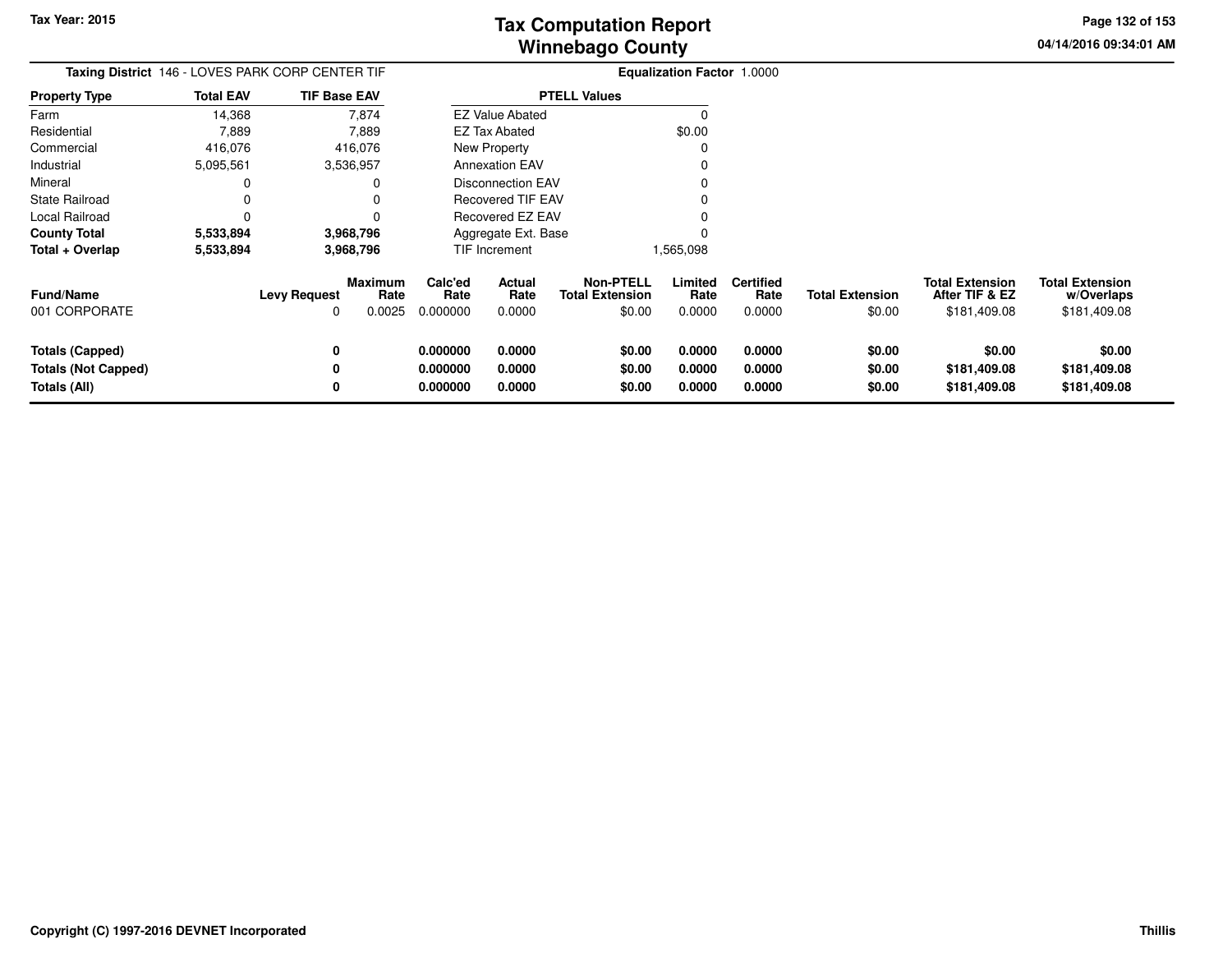**04/14/2016 09:34:01 AMPage 133 of 153**

| <b>Taxing District 147 - WESTSTONE TIF</b>                           |                  |                          |                           | Equalization Factor 1.0000       |                            |                                                      |                            |                                    |                                  |                                                          |                                                      |
|----------------------------------------------------------------------|------------------|--------------------------|---------------------------|----------------------------------|----------------------------|------------------------------------------------------|----------------------------|------------------------------------|----------------------------------|----------------------------------------------------------|------------------------------------------------------|
| <b>Property Type</b>                                                 | <b>Total EAV</b> | <b>TIF Base EAV</b>      |                           |                                  |                            | <b>PTELL Values</b>                                  |                            |                                    |                                  |                                                          |                                                      |
| Farm                                                                 | 61,171           | 54,619                   |                           |                                  | <b>EZ Value Abated</b>     |                                                      | $\Omega$                   |                                    |                                  |                                                          |                                                      |
| Residential                                                          | 0                |                          | $\Omega$                  |                                  | EZ Tax Abated              |                                                      | \$0.00                     |                                    |                                  |                                                          |                                                      |
| Commercial                                                           | 11,104           | 11,104                   |                           |                                  | <b>New Property</b>        |                                                      | 0                          |                                    |                                  |                                                          |                                                      |
| Industrial                                                           | 4,207,929        | 75,091                   |                           |                                  | <b>Annexation EAV</b>      |                                                      | O                          |                                    |                                  |                                                          |                                                      |
| Mineral                                                              | 0                |                          | 0                         |                                  | <b>Disconnection EAV</b>   |                                                      |                            |                                    |                                  |                                                          |                                                      |
| <b>State Railroad</b>                                                | 0                |                          | 0                         |                                  | <b>Recovered TIF EAV</b>   |                                                      |                            |                                    |                                  |                                                          |                                                      |
| Local Railroad                                                       | 0                |                          | 0                         |                                  | Recovered EZ EAV           |                                                      |                            |                                    |                                  |                                                          |                                                      |
| <b>County Total</b>                                                  | 4,280,204        | 140,814                  |                           |                                  | Aggregate Ext. Base        |                                                      |                            |                                    |                                  |                                                          |                                                      |
| Total + Overlap                                                      | 4,280,204        | 140,814                  |                           |                                  | TIF Increment              |                                                      | 4,139,390                  |                                    |                                  |                                                          |                                                      |
| <b>Fund/Name</b><br>001 CORPORATE                                    |                  | <b>Levy Request</b><br>0 | Maximum<br>Rate<br>0.0000 | Calc'ed<br>Rate<br>0.000000      | Actual<br>Rate<br>0.0000   | <b>Non-PTELL</b><br><b>Total Extension</b><br>\$0.00 | Limited<br>Rate<br>0.0000  | <b>Certified</b><br>Rate<br>0.0000 | <b>Total Extension</b><br>\$0.00 | <b>Total Extension</b><br>After TIF & EZ<br>\$463,393.78 | <b>Total Extension</b><br>w/Overlaps<br>\$463,393.78 |
| <b>Totals (Capped)</b><br><b>Totals (Not Capped)</b><br>Totals (All) |                  | 0<br>0<br>0              |                           | 0.000000<br>0.000000<br>0.000000 | 0.0000<br>0.0000<br>0.0000 | \$0.00<br>\$0.00<br>\$0.00                           | 0.0000<br>0.0000<br>0.0000 | 0.0000<br>0.0000<br>0.0000         | \$0.00<br>\$0.00<br>\$0.00       | \$0.00<br>\$463,393.78<br>\$463,393.78                   | \$0.00<br>\$463,393.78<br>\$463,393.78               |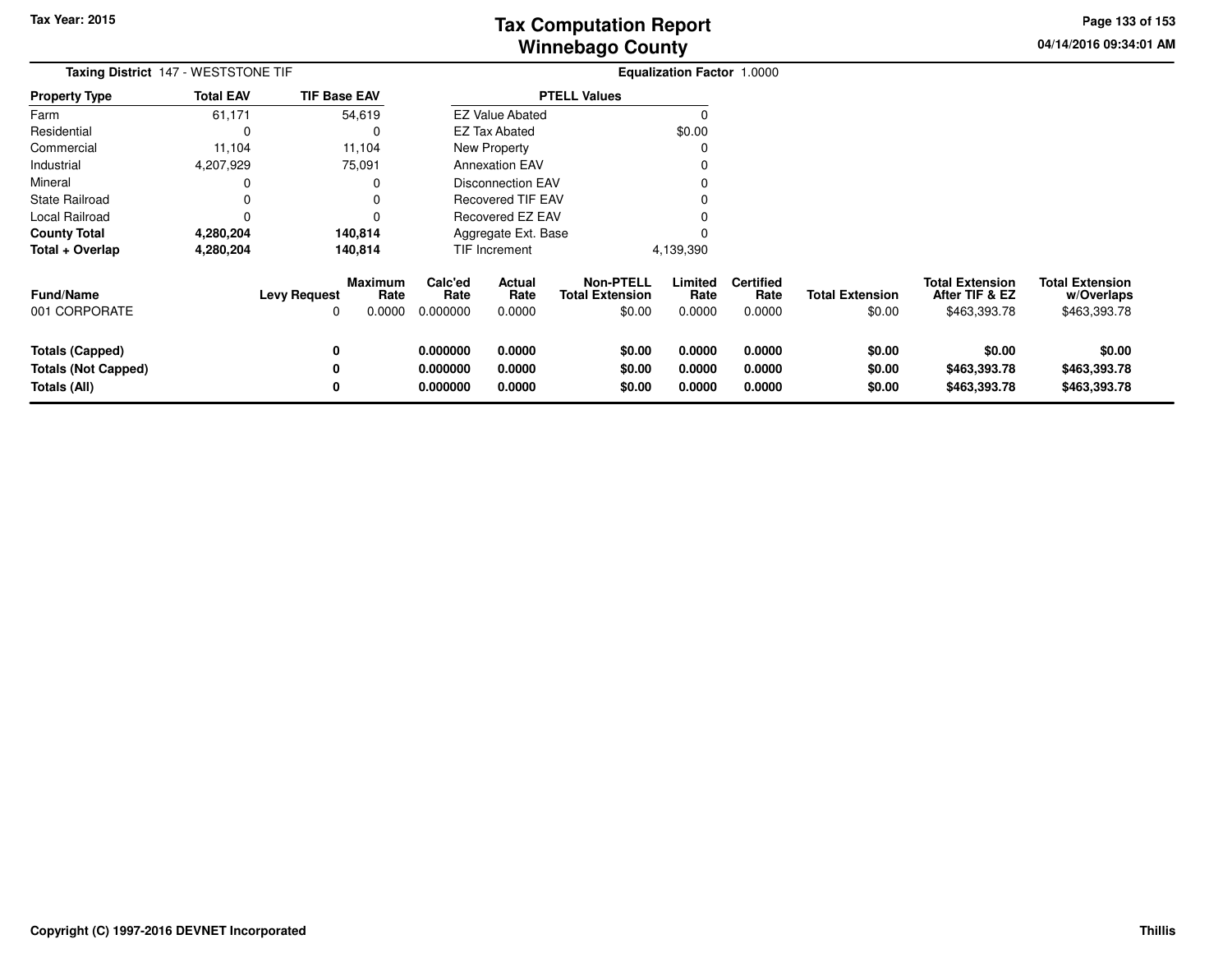**04/14/2016 09:34:01 AMPage 134 of 153**

| Taxing District 148 - NORTH WILLOW CREEK TIF                  |                  |                          |                                  |                                  |                            |                                                      | Equalization Factor 1.0000 |                                    |                                  |                                                         |                                                     |
|---------------------------------------------------------------|------------------|--------------------------|----------------------------------|----------------------------------|----------------------------|------------------------------------------------------|----------------------------|------------------------------------|----------------------------------|---------------------------------------------------------|-----------------------------------------------------|
| Property Type                                                 | <b>Total EAV</b> | <b>TIF Base EAV</b>      |                                  |                                  |                            | <b>PTELL Values</b>                                  |                            |                                    |                                  |                                                         |                                                     |
| Farm                                                          | 1,084            |                          | 627                              |                                  | <b>EZ Value Abated</b>     |                                                      | O                          |                                    |                                  |                                                         |                                                     |
| Residential                                                   | 0                |                          |                                  |                                  | <b>EZ Tax Abated</b>       |                                                      | \$0.00                     |                                    |                                  |                                                         |                                                     |
| Commercial                                                    | 0                |                          |                                  |                                  | New Property               |                                                      |                            |                                    |                                  |                                                         |                                                     |
| Industrial                                                    | 1,425,263        |                          | 1,308,482                        |                                  | <b>Annexation EAV</b>      |                                                      |                            |                                    |                                  |                                                         |                                                     |
| Mineral                                                       |                  |                          |                                  |                                  | <b>Disconnection EAV</b>   |                                                      |                            |                                    |                                  |                                                         |                                                     |
| State Railroad                                                |                  |                          |                                  |                                  | <b>Recovered TIF EAV</b>   |                                                      |                            |                                    |                                  |                                                         |                                                     |
| Local Railroad                                                |                  |                          |                                  |                                  | Recovered EZ EAV           |                                                      |                            |                                    |                                  |                                                         |                                                     |
| <b>County Total</b>                                           | 1,426,347        |                          | 1,309,109                        |                                  | Aggregate Ext. Base        |                                                      |                            |                                    |                                  |                                                         |                                                     |
| Total + Overlap                                               | 1,426,347        |                          | 1,309,109                        |                                  | <b>TIF Increment</b>       |                                                      | 117,238                    |                                    |                                  |                                                         |                                                     |
| <b>Fund/Name</b><br>001 CORPORATE                             |                  | <b>Levy Request</b><br>0 | <b>Maximum</b><br>Rate<br>0.0000 | Calc'ed<br>Rate<br>0.000000      | Actual<br>Rate<br>0.0000   | <b>Non-PTELL</b><br><b>Total Extension</b><br>\$0.00 | Limited<br>Rate<br>0.0000  | <b>Certified</b><br>Rate<br>0.0000 | <b>Total Extension</b><br>\$0.00 | <b>Total Extension</b><br>After TIF & EZ<br>\$13,650.50 | <b>Total Extension</b><br>w/Overlaps<br>\$13,650.50 |
| Totals (Capped)<br><b>Totals (Not Capped)</b><br>Totals (All) |                  | 0<br>0<br>0              |                                  | 0.000000<br>0.000000<br>0.000000 | 0.0000<br>0.0000<br>0.0000 | \$0.00<br>\$0.00<br>\$0.00                           | 0.0000<br>0.0000<br>0.0000 | 0.0000<br>0.0000<br>0.0000         | \$0.00<br>\$0.00<br>\$0.00       | \$0.00<br>\$13,650.50<br>\$13,650.50                    | \$0.00<br>\$13,650.50<br>\$13,650.50                |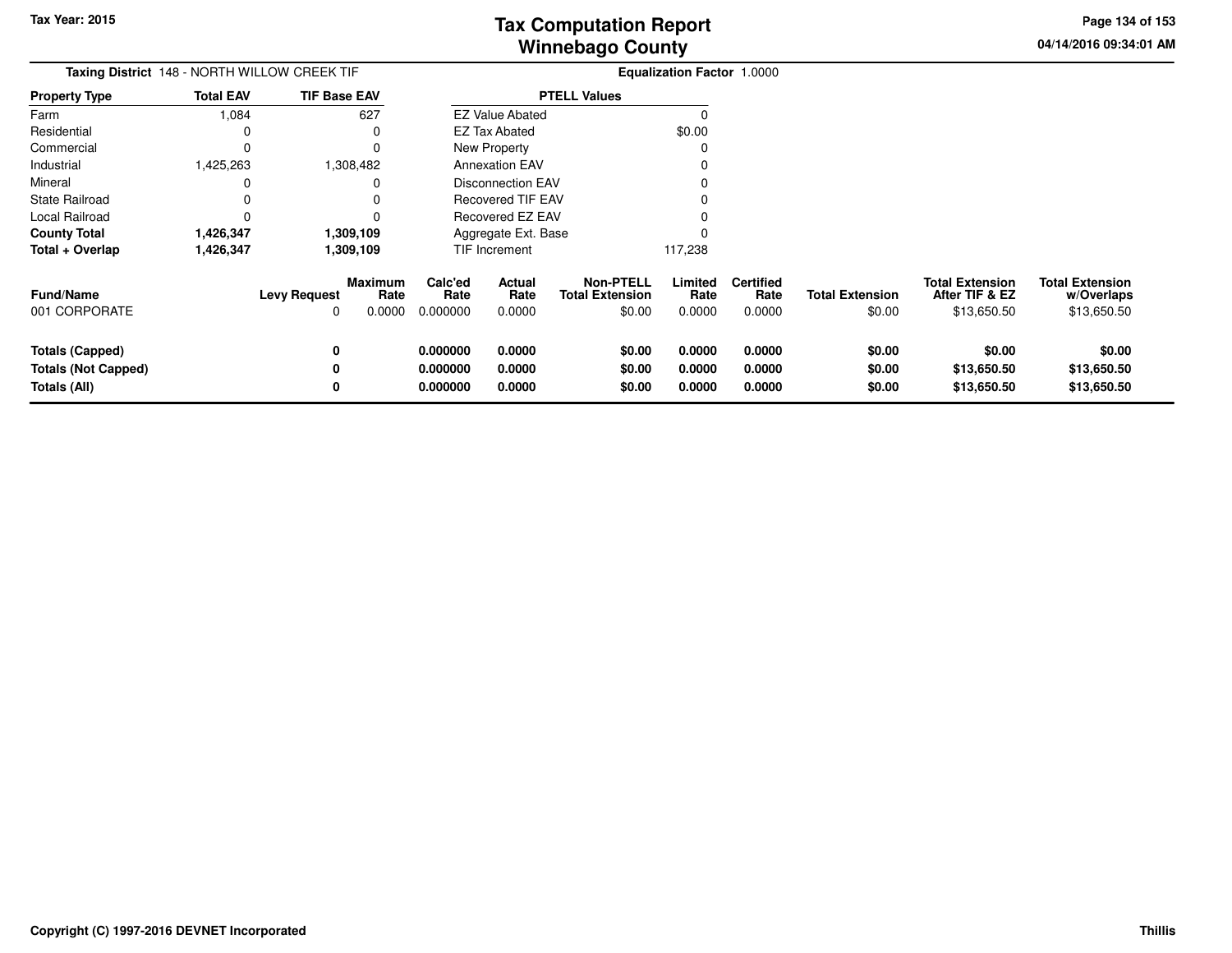**04/14/2016 09:34:01 AMPage 135 of 153**

| Taxing District 149 - SOUTH WILLOW CREEK TIF                         |                  |                     | <b>Equalization Factor 1.0000</b> |                                  |                            |                                                      |                            |                                    |                                  |                                                         |                                                     |
|----------------------------------------------------------------------|------------------|---------------------|-----------------------------------|----------------------------------|----------------------------|------------------------------------------------------|----------------------------|------------------------------------|----------------------------------|---------------------------------------------------------|-----------------------------------------------------|
| <b>Property Type</b>                                                 | <b>Total EAV</b> | <b>TIF Base EAV</b> |                                   |                                  |                            | <b>PTELL Values</b>                                  |                            |                                    |                                  |                                                         |                                                     |
| Farm                                                                 | 2,497            |                     | 1,791                             |                                  | <b>EZ Value Abated</b>     |                                                      | $\Omega$                   |                                    |                                  |                                                         |                                                     |
| Residential                                                          | C                |                     | 0                                 |                                  | EZ Tax Abated              |                                                      | \$0.00                     |                                    |                                  |                                                         |                                                     |
| Commercial                                                           | 2,078,442        |                     | 1,875,434                         |                                  | New Property               |                                                      | 0                          |                                    |                                  |                                                         |                                                     |
| Industrial                                                           | 4,026,205        |                     | 3,621,189                         |                                  | <b>Annexation EAV</b>      |                                                      |                            |                                    |                                  |                                                         |                                                     |
| Mineral                                                              |                  |                     | 0                                 |                                  | <b>Disconnection EAV</b>   |                                                      |                            |                                    |                                  |                                                         |                                                     |
| State Railroad                                                       |                  |                     | 0                                 |                                  | <b>Recovered TIF EAV</b>   |                                                      |                            |                                    |                                  |                                                         |                                                     |
| Local Railroad                                                       | C                |                     |                                   |                                  | Recovered EZ EAV           |                                                      |                            |                                    |                                  |                                                         |                                                     |
| <b>County Total</b>                                                  | 6,107,144        |                     | 5,498,414                         |                                  | Aggregate Ext. Base        |                                                      |                            |                                    |                                  |                                                         |                                                     |
| Total + Overlap                                                      | 6,107,144        |                     | 5,498,414                         |                                  | TIF Increment              |                                                      | 608,730                    |                                    |                                  |                                                         |                                                     |
| <b>Fund/Name</b><br>001 CORPORATE                                    |                  | <b>Levy Request</b> | <b>Maximum</b><br>Rate<br>0.0000  | Calc'ed<br>Rate<br>0.000000      | Actual<br>Rate<br>0.0000   | <b>Non-PTELL</b><br><b>Total Extension</b><br>\$0.00 | Limited<br>Rate<br>0.0000  | <b>Certified</b><br>Rate<br>0.0000 | <b>Total Extension</b><br>\$0.00 | <b>Total Extension</b><br>After TIF & EZ<br>\$70,876.90 | <b>Total Extension</b><br>w/Overlaps<br>\$70,876.90 |
| <b>Totals (Capped)</b><br><b>Totals (Not Capped)</b><br>Totals (All) |                  | 0<br>0<br>0         |                                   | 0.000000<br>0.000000<br>0.000000 | 0.0000<br>0.0000<br>0.0000 | \$0.00<br>\$0.00<br>\$0.00                           | 0.0000<br>0.0000<br>0.0000 | 0.0000<br>0.0000<br>0.0000         | \$0.00<br>\$0.00<br>\$0.00       | \$0.00<br>\$70,876.90<br>\$70,876.90                    | \$0.00<br>\$70,876.90<br>\$70,876.90                |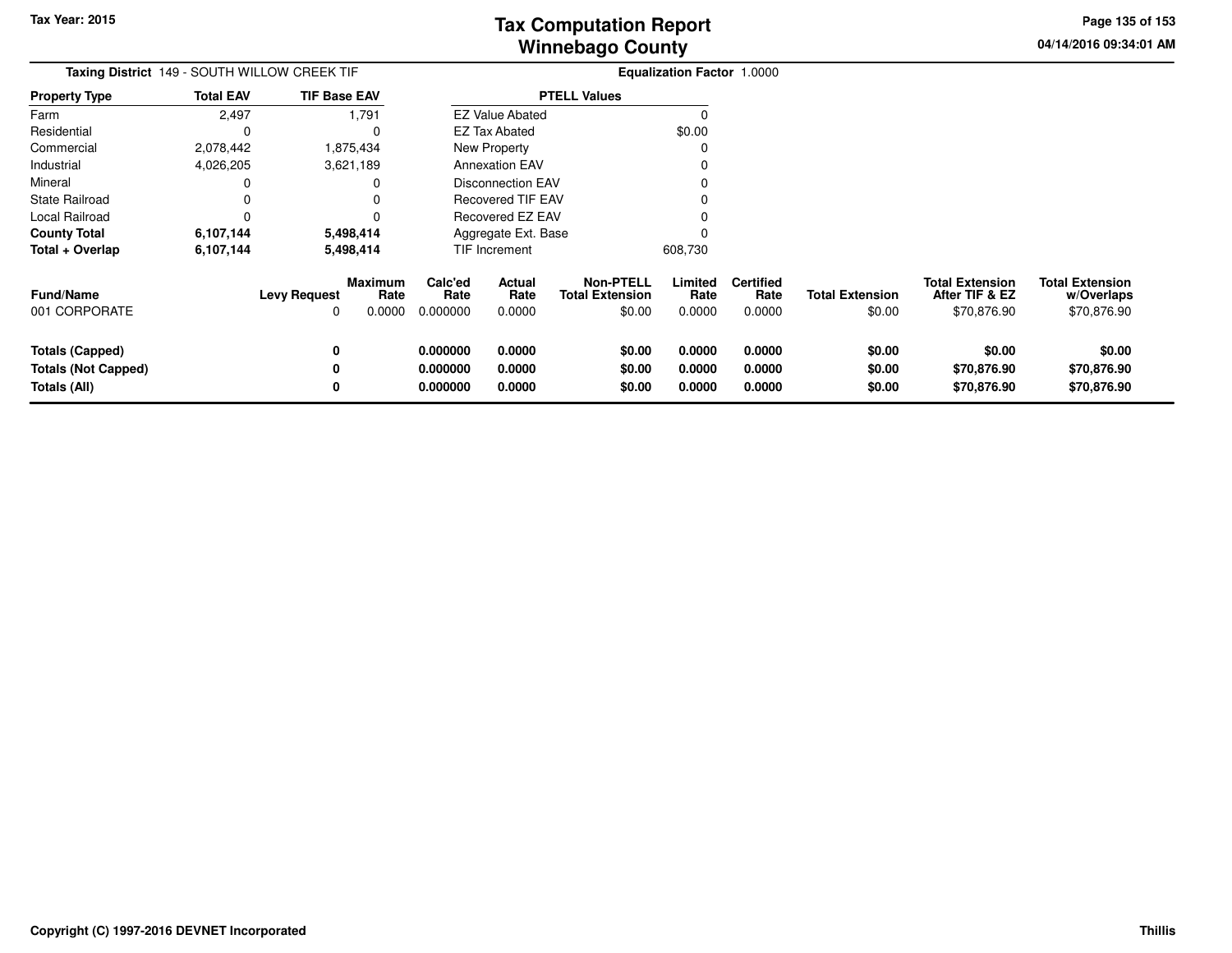**04/14/2016 09:34:01 AMPage 136 of 153**

|                                                                      |                  | <b>Taxing District</b> 150 - GLOBAL TRADEPARK SOUTH TIF      | <b>Equalization Factor 1.0000</b> |                            |                                                      |                            |                                    |                                  |                                                         |                                                     |
|----------------------------------------------------------------------|------------------|--------------------------------------------------------------|-----------------------------------|----------------------------|------------------------------------------------------|----------------------------|------------------------------------|----------------------------------|---------------------------------------------------------|-----------------------------------------------------|
| <b>Property Type</b>                                                 | <b>Total EAV</b> | <b>TIF Base EAV</b>                                          |                                   |                            | <b>PTELL Values</b>                                  |                            |                                    |                                  |                                                         |                                                     |
| Farm                                                                 | 286,602          | 179,020                                                      |                                   | <b>EZ Value Abated</b>     |                                                      |                            |                                    |                                  |                                                         |                                                     |
| Residential                                                          | 0                |                                                              |                                   | <b>EZ Tax Abated</b>       |                                                      | \$0.00                     |                                    |                                  |                                                         |                                                     |
| Commercial                                                           | 0                |                                                              |                                   | New Property               |                                                      |                            |                                    |                                  |                                                         |                                                     |
| Industrial                                                           |                  |                                                              |                                   | <b>Annexation EAV</b>      |                                                      |                            |                                    |                                  |                                                         |                                                     |
| Mineral                                                              |                  |                                                              |                                   | <b>Disconnection EAV</b>   |                                                      |                            |                                    |                                  |                                                         |                                                     |
| State Railroad                                                       |                  |                                                              |                                   | Recovered TIF EAV          |                                                      |                            |                                    |                                  |                                                         |                                                     |
| Local Railroad                                                       | 0                |                                                              |                                   | Recovered EZ EAV           |                                                      |                            |                                    |                                  |                                                         |                                                     |
| <b>County Total</b>                                                  | 286,602          | 179,020                                                      |                                   | Aggregate Ext. Base        |                                                      |                            |                                    |                                  |                                                         |                                                     |
| Total + Overlap                                                      | 286,602          | 179,020                                                      |                                   | <b>TIF Increment</b>       |                                                      | 107,582                    |                                    |                                  |                                                         |                                                     |
| Fund/Name<br>001 CORPORATE                                           |                  | <b>Maximum</b><br><b>Levy Request</b><br>Rate<br>0.0000<br>0 | Calc'ed<br>Rate<br>0.000000       | Actual<br>Rate<br>0.0000   | <b>Non-PTELL</b><br><b>Total Extension</b><br>\$0.00 | Limited<br>Rate<br>0.0000  | <b>Certified</b><br>Rate<br>0.0000 | <b>Total Extension</b><br>\$0.00 | <b>Total Extension</b><br>After TIF & EZ<br>\$14,225.58 | <b>Total Extension</b><br>w/Overlaps<br>\$14,225.58 |
| <b>Totals (Capped)</b><br><b>Totals (Not Capped)</b><br>Totals (All) |                  | 0<br>0<br>0                                                  | 0.000000<br>0.000000<br>0.000000  | 0.0000<br>0.0000<br>0.0000 | \$0.00<br>\$0.00<br>\$0.00                           | 0.0000<br>0.0000<br>0.0000 | 0.0000<br>0.0000<br>0.0000         | \$0.00<br>\$0.00<br>\$0.00       | \$0.00<br>\$14,225.58<br>\$14,225.58                    | \$0.00<br>\$14,225.58<br>\$14,225.58                |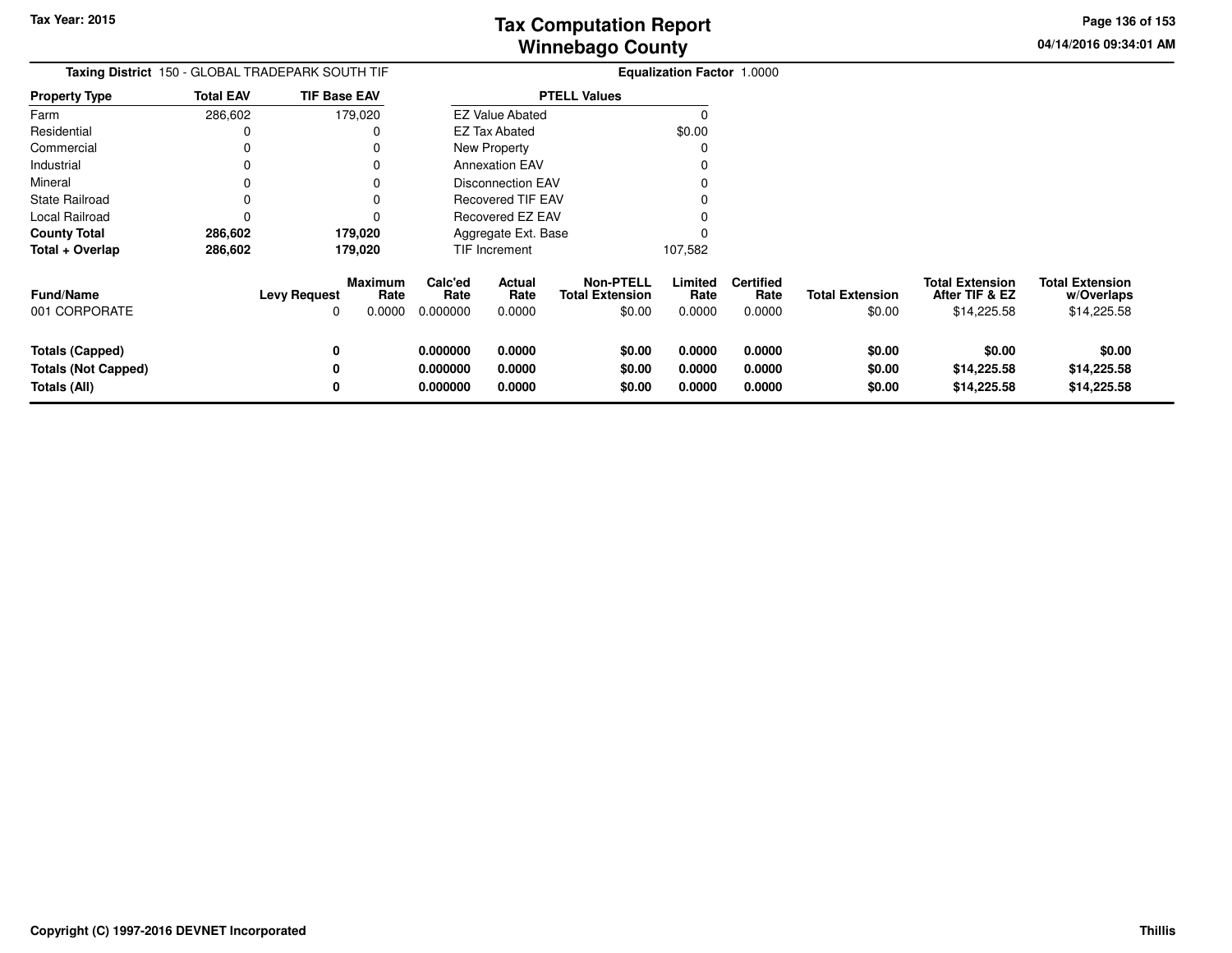**04/14/2016 09:34:01 AMPage 137 of 153**

| Taxing District 151 - I-39 / BAXTER ROAD TIF                                |                  |                                     |                           |                                  |                            |                                                      | Equalization Factor 1.0000 |                                    |                                  |                                                          |                                                      |
|-----------------------------------------------------------------------------|------------------|-------------------------------------|---------------------------|----------------------------------|----------------------------|------------------------------------------------------|----------------------------|------------------------------------|----------------------------------|----------------------------------------------------------|------------------------------------------------------|
| <b>Property Type</b>                                                        | <b>Total EAV</b> | <b>TIF Base EAV</b>                 |                           |                                  |                            | <b>PTELL Values</b>                                  |                            |                                    |                                  |                                                          |                                                      |
| Farm                                                                        | 214,463          |                                     | 165,508                   |                                  | <b>EZ Value Abated</b>     |                                                      |                            |                                    |                                  |                                                          |                                                      |
| Residential                                                                 | 160,530          |                                     | 154,596                   |                                  | <b>EZ Tax Abated</b>       |                                                      | \$0.00                     |                                    |                                  |                                                          |                                                      |
| Commercial                                                                  | 445,138          |                                     | 445,138                   |                                  | New Property               |                                                      |                            |                                    |                                  |                                                          |                                                      |
| Industrial                                                                  | 2,566,802        |                                     | 518,158                   |                                  | <b>Annexation EAV</b>      |                                                      |                            |                                    |                                  |                                                          |                                                      |
| Mineral                                                                     | 0                |                                     |                           |                                  | <b>Disconnection EAV</b>   |                                                      |                            |                                    |                                  |                                                          |                                                      |
| State Railroad                                                              | 0                |                                     |                           |                                  | Recovered TIF EAV          |                                                      |                            |                                    |                                  |                                                          |                                                      |
| Local Railroad                                                              | 0                |                                     |                           |                                  | Recovered EZ EAV           |                                                      |                            |                                    |                                  |                                                          |                                                      |
| <b>County Total</b>                                                         | 3,386,933        |                                     | 1,283,400                 |                                  | Aggregate Ext. Base        |                                                      |                            |                                    |                                  |                                                          |                                                      |
| Total + Overlap                                                             | 3,386,933        |                                     | 1,283,400                 |                                  | <b>TIF Increment</b>       |                                                      | 2,103,533                  |                                    |                                  |                                                          |                                                      |
| Fund/Name<br>001 CORPORATE                                                  |                  | <b>Levy Request</b><br><sup>0</sup> | Maximum<br>Rate<br>0.0000 | Calc'ed<br>Rate<br>0.000000      | Actual<br>Rate<br>0.0000   | <b>Non-PTELL</b><br><b>Total Extension</b><br>\$0.00 | Limited<br>Rate<br>0.0000  | <b>Certified</b><br>Rate<br>0.0000 | <b>Total Extension</b><br>\$0.00 | <b>Total Extension</b><br>After TIF & EZ<br>\$243,249.12 | <b>Total Extension</b><br>w/Overlaps<br>\$243,249.12 |
| <b>Totals (Capped)</b><br><b>Totals (Not Capped)</b><br><b>Totals (All)</b> |                  | 0<br>0<br>0                         |                           | 0.000000<br>0.000000<br>0.000000 | 0.0000<br>0.0000<br>0.0000 | \$0.00<br>\$0.00<br>\$0.00                           | 0.0000<br>0.0000<br>0.0000 | 0.0000<br>0.0000<br>0.0000         | \$0.00<br>\$0.00<br>\$0.00       | \$0.00<br>\$243,249.12<br>\$243,249.12                   | \$0.00<br>\$243,249.12<br>\$243,249.12               |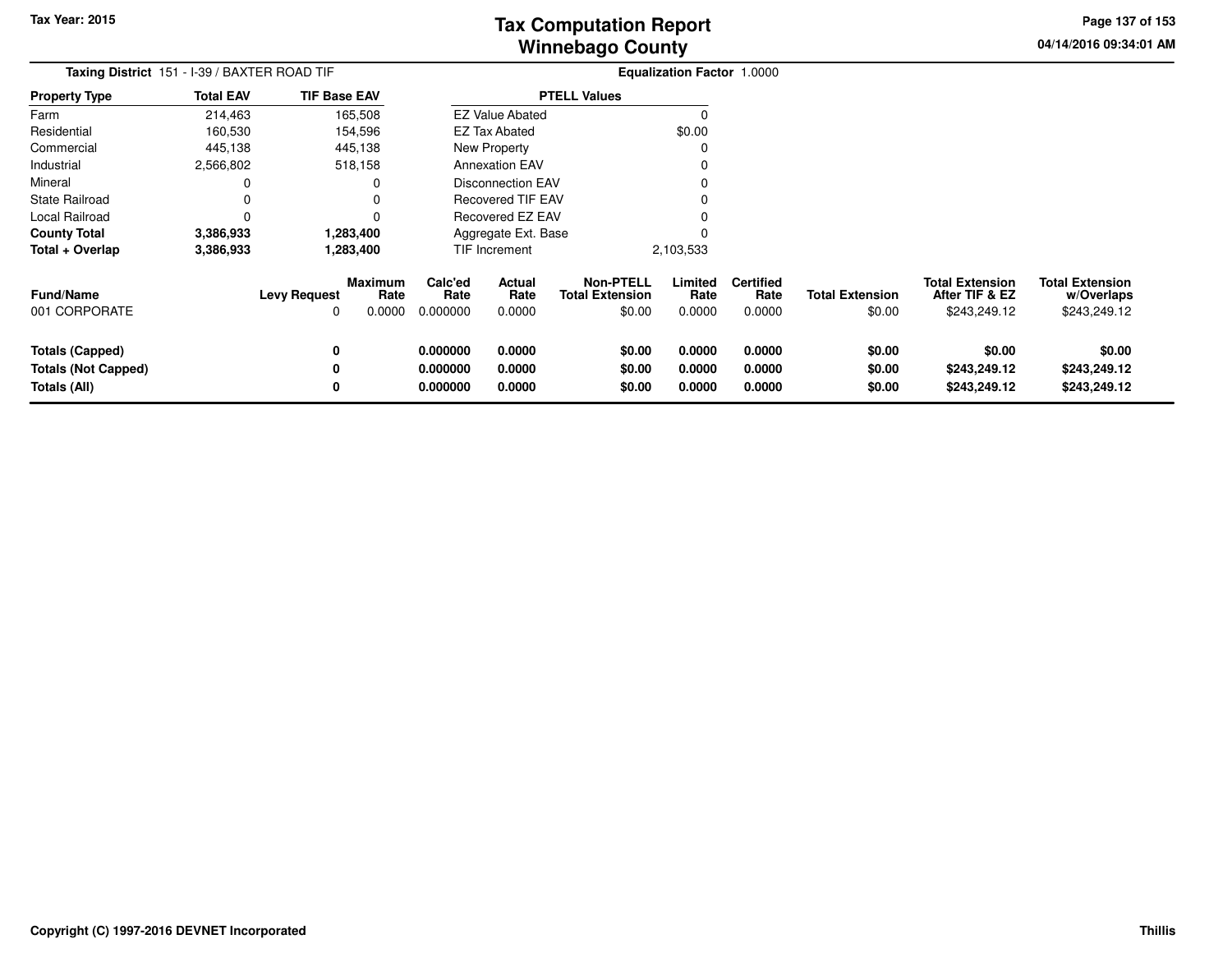**04/14/2016 09:34:01 AMPage 138 of 153**

| <b>Taxing District</b> 152 - ZENITH CUTTER TIF                       |                  |                          |                                  | <b>Equalization Factor 1.0000</b> |                            |                                                      |                            |                                    |                                  |                                                          |                                                      |
|----------------------------------------------------------------------|------------------|--------------------------|----------------------------------|-----------------------------------|----------------------------|------------------------------------------------------|----------------------------|------------------------------------|----------------------------------|----------------------------------------------------------|------------------------------------------------------|
| <b>Property Type</b>                                                 | <b>Total EAV</b> | <b>TIF Base EAV</b>      |                                  |                                   |                            | <b>PTELL Values</b>                                  |                            |                                    |                                  |                                                          |                                                      |
| Farm                                                                 | <sup>0</sup>     |                          |                                  |                                   | <b>EZ Value Abated</b>     |                                                      |                            |                                    |                                  |                                                          |                                                      |
| Residential                                                          |                  |                          |                                  |                                   | <b>EZ Tax Abated</b>       |                                                      | \$0.00                     |                                    |                                  |                                                          |                                                      |
| Commercial                                                           | 464,781          |                          | 464,781                          |                                   | New Property               |                                                      |                            |                                    |                                  |                                                          |                                                      |
| Industrial                                                           | 7,966,657        |                          | 417,746                          |                                   | <b>Annexation EAV</b>      |                                                      |                            |                                    |                                  |                                                          |                                                      |
| Mineral                                                              |                  |                          |                                  |                                   | <b>Disconnection EAV</b>   |                                                      |                            |                                    |                                  |                                                          |                                                      |
| State Railroad                                                       |                  |                          |                                  |                                   | <b>Recovered TIF EAV</b>   |                                                      |                            |                                    |                                  |                                                          |                                                      |
| Local Railroad                                                       |                  |                          |                                  |                                   | Recovered EZ EAV           |                                                      |                            |                                    |                                  |                                                          |                                                      |
| <b>County Total</b>                                                  | 8,431,438        |                          | 882,527                          |                                   | Aggregate Ext. Base        |                                                      |                            |                                    |                                  |                                                          |                                                      |
| Total + Overlap                                                      | 8,431,438        |                          | 882,527                          |                                   | <b>TIF Increment</b>       |                                                      | 7,548,911                  |                                    |                                  |                                                          |                                                      |
| <b>Fund/Name</b><br>001 CORPORATE                                    |                  | <b>Levy Request</b><br>0 | <b>Maximum</b><br>Rate<br>0.0000 | Calc'ed<br>Rate<br>0.000000       | Actual<br>Rate<br>0.0000   | <b>Non-PTELL</b><br><b>Total Extension</b><br>\$0.00 | Limited<br>Rate<br>0.0000  | <b>Certified</b><br>Rate<br>0.0000 | <b>Total Extension</b><br>\$0.00 | <b>Total Extension</b><br>After TIF & EZ<br>\$908,737.94 | <b>Total Extension</b><br>w/Overlaps<br>\$908,737.94 |
| <b>Totals (Capped)</b><br><b>Totals (Not Capped)</b><br>Totals (All) |                  | 0<br>0<br>0              |                                  | 0.000000<br>0.000000<br>0.000000  | 0.0000<br>0.0000<br>0.0000 | \$0.00<br>\$0.00<br>\$0.00                           | 0.0000<br>0.0000<br>0.0000 | 0.0000<br>0.0000<br>0.0000         | \$0.00<br>\$0.00<br>\$0.00       | \$0.00<br>\$908,737.94<br>\$908,737.94                   | \$0.00<br>\$908,737.94<br>\$908,737.94               |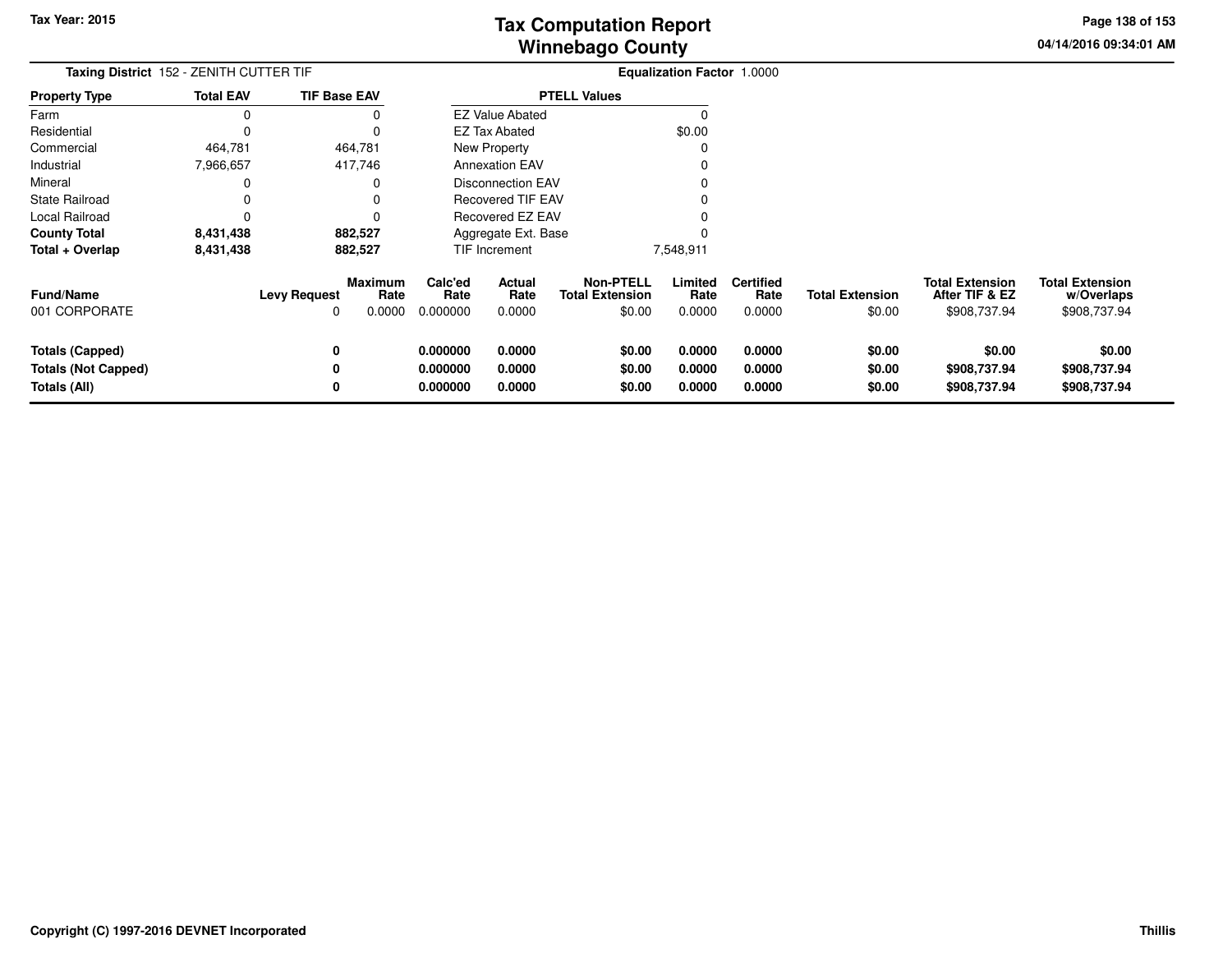**04/14/2016 09:34:01 AMPage 139 of 153**

| Taxing District 153 - SPRING CREEK LAKES TIF                  |                  |                                                         | Equalization Factor 1.0000       |                            |                                                      |                            |                                    |                                  |                                                         |                                                     |
|---------------------------------------------------------------|------------------|---------------------------------------------------------|----------------------------------|----------------------------|------------------------------------------------------|----------------------------|------------------------------------|----------------------------------|---------------------------------------------------------|-----------------------------------------------------|
| <b>Property Type</b>                                          | <b>Total EAV</b> | <b>TIF Base EAV</b>                                     |                                  |                            | <b>PTELL Values</b>                                  |                            |                                    |                                  |                                                         |                                                     |
| Farm                                                          | 146,196          | 102,088                                                 |                                  | <b>EZ Value Abated</b>     |                                                      | O                          |                                    |                                  |                                                         |                                                     |
| Residential                                                   | 4,356            | 4,356                                                   |                                  | <b>EZ Tax Abated</b>       |                                                      | \$0.00                     |                                    |                                  |                                                         |                                                     |
| Commercial                                                    | $\Omega$         | 0                                                       |                                  | New Property               |                                                      | 0                          |                                    |                                  |                                                         |                                                     |
| Industrial                                                    | 194,622          | 2,661                                                   |                                  | <b>Annexation EAV</b>      |                                                      |                            |                                    |                                  |                                                         |                                                     |
| Mineral                                                       |                  | O                                                       |                                  | <b>Disconnection EAV</b>   |                                                      |                            |                                    |                                  |                                                         |                                                     |
| <b>State Railroad</b>                                         |                  | $\Omega$                                                |                                  | <b>Recovered TIF EAV</b>   |                                                      |                            |                                    |                                  |                                                         |                                                     |
| Local Railroad                                                |                  | 0                                                       |                                  | <b>Recovered EZ EAV</b>    |                                                      |                            |                                    |                                  |                                                         |                                                     |
| <b>County Total</b>                                           | 345,174          | 109,105                                                 |                                  | Aggregate Ext. Base        |                                                      |                            |                                    |                                  |                                                         |                                                     |
| Total + Overlap                                               | 345,174          | 109,105                                                 |                                  | TIF Increment              |                                                      | 236,069                    |                                    |                                  |                                                         |                                                     |
| <b>Fund/Name</b><br>001 CORPORATE                             |                  | <b>Maximum</b><br><b>Levy Request</b><br>Rate<br>0.0000 | Calc'ed<br>Rate<br>0.000000      | Actual<br>Rate<br>0.0000   | <b>Non-PTELL</b><br><b>Total Extension</b><br>\$0.00 | Limited<br>Rate<br>0.0000  | <b>Certified</b><br>Rate<br>0.0000 | <b>Total Extension</b><br>\$0.00 | <b>Total Extension</b><br>After TIF & EZ<br>\$26,523.92 | <b>Total Extension</b><br>w/Overlaps<br>\$26,523.92 |
| Totals (Capped)<br><b>Totals (Not Capped)</b><br>Totals (All) |                  | 0                                                       | 0.000000<br>0.000000<br>0.000000 | 0.0000<br>0.0000<br>0.0000 | \$0.00<br>\$0.00<br>\$0.00                           | 0.0000<br>0.0000<br>0.0000 | 0.0000<br>0.0000<br>0.0000         | \$0.00<br>\$0.00<br>\$0.00       | \$0.00<br>\$26,523.92<br>\$26,523.92                    | \$0.00<br>\$26,523.92<br>\$26,523.92                |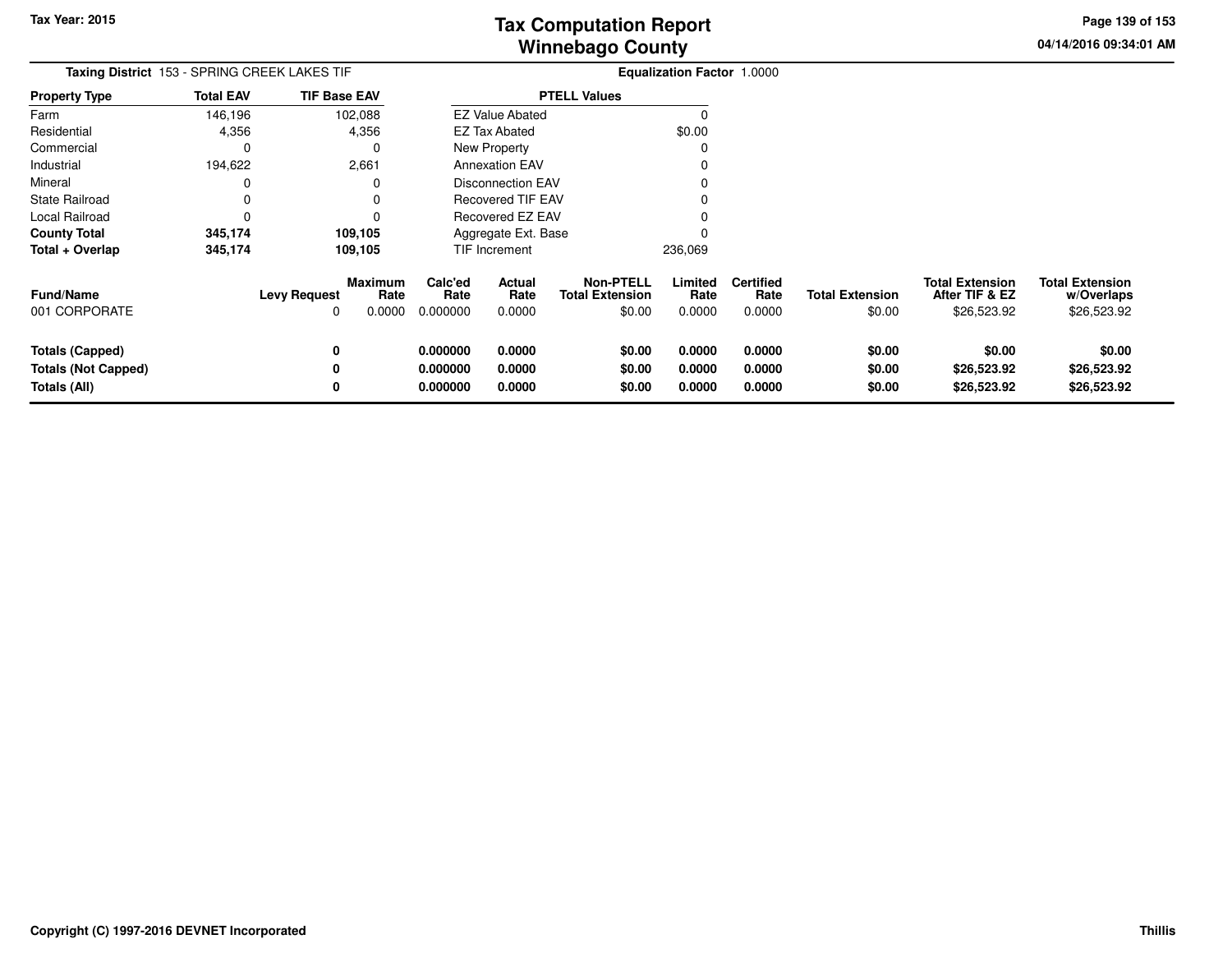**04/14/2016 09:34:01 AMPage 140 of 153**

|                                   |                  | <b>Taxing District</b> 154 - FORMER WARNER ELECTRIC TIF      |                             |                          |                                                      | <b>Equalization Factor 1.0000</b> |                                    |                                  |                                                        |                                                    |
|-----------------------------------|------------------|--------------------------------------------------------------|-----------------------------|--------------------------|------------------------------------------------------|-----------------------------------|------------------------------------|----------------------------------|--------------------------------------------------------|----------------------------------------------------|
| <b>Property Type</b>              | <b>Total EAV</b> | <b>TIF Base EAV</b>                                          |                             |                          | <b>PTELL Values</b>                                  |                                   |                                    |                                  |                                                        |                                                    |
| Farm                              | 0                |                                                              |                             | <b>EZ Value Abated</b>   |                                                      |                                   |                                    |                                  |                                                        |                                                    |
| Residential                       | 0                |                                                              |                             | EZ Tax Abated            |                                                      | \$0.00                            |                                    |                                  |                                                        |                                                    |
| Commercial                        | 0                | 0                                                            |                             | New Property             |                                                      | $\Omega$                          |                                    |                                  |                                                        |                                                    |
| Industrial                        | 447,194          | 390,181                                                      |                             | <b>Annexation EAV</b>    |                                                      |                                   |                                    |                                  |                                                        |                                                    |
| Mineral                           | 0                |                                                              |                             | <b>Disconnection EAV</b> |                                                      |                                   |                                    |                                  |                                                        |                                                    |
| <b>State Railroad</b>             | 0                |                                                              |                             | <b>Recovered TIF EAV</b> |                                                      |                                   |                                    |                                  |                                                        |                                                    |
| Local Railroad                    | 0                |                                                              |                             | Recovered EZ EAV         |                                                      |                                   |                                    |                                  |                                                        |                                                    |
| <b>County Total</b>               | 447,194          | 390,181                                                      |                             | Aggregate Ext. Base      |                                                      |                                   |                                    |                                  |                                                        |                                                    |
| Total + Overlap                   | 447,194          | 390,181                                                      |                             | <b>TIF Increment</b>     |                                                      | 57,013                            |                                    |                                  |                                                        |                                                    |
| <b>Fund/Name</b><br>001 CORPORATE |                  | <b>Maximum</b><br>Rate<br><b>Levy Request</b><br>0.0000<br>0 | Calc'ed<br>Rate<br>0.000000 | Actual<br>Rate<br>0.0000 | <b>Non-PTELL</b><br><b>Total Extension</b><br>\$0.00 | Limited<br>Rate<br>0.0000         | <b>Certified</b><br>Rate<br>0.0000 | <b>Total Extension</b><br>\$0.00 | <b>Total Extension</b><br>After TIF & EZ<br>\$5,959.28 | <b>Total Extension</b><br>w/Overlaps<br>\$5,959.28 |
| <b>Totals (Capped)</b>            |                  | 0                                                            | 0.000000                    | 0.0000                   | \$0.00                                               | 0.0000                            | 0.0000                             | \$0.00                           | \$0.00                                                 | \$0.00                                             |
| <b>Totals (Not Capped)</b>        |                  |                                                              | 0.000000                    | 0.0000                   | \$0.00                                               | 0.0000                            | 0.0000                             | \$0.00                           | \$5,959.28                                             | \$5,959.28                                         |
| Totals (All)                      |                  | 0                                                            | 0.000000                    | 0.0000                   | \$0.00                                               | 0.0000                            | 0.0000                             | \$0.00                           | \$5,959.28                                             | \$5,959.28                                         |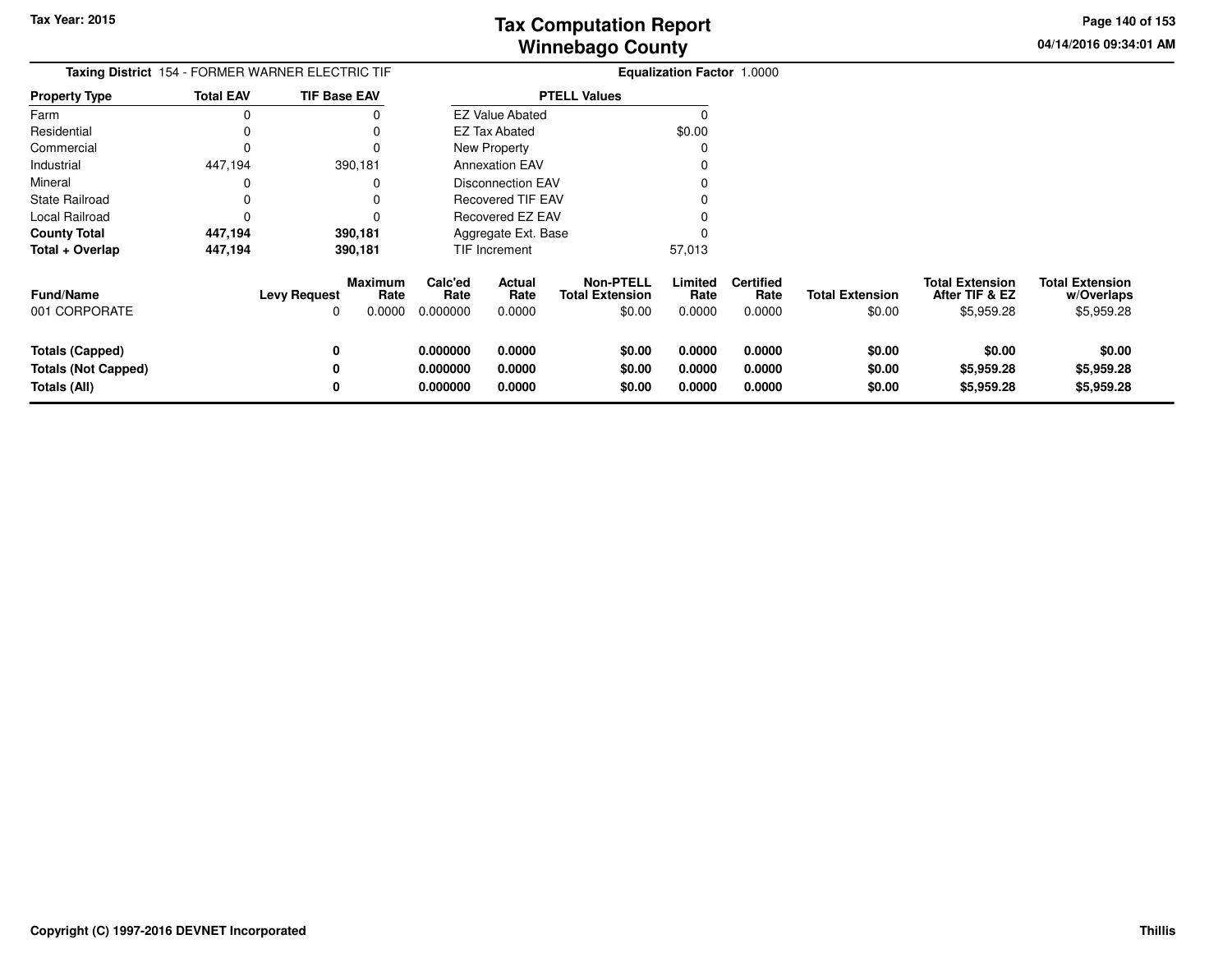**04/14/2016 09:34:01 AM Page 141 of 153**

| Taxing District 155 - PERRYVILLE ROAD SSA    |                  |                          |                           |                             |                          |                                                      | Equalization Factor 1.0000 |                                    |                                  |                                                    |                                                |
|----------------------------------------------|------------------|--------------------------|---------------------------|-----------------------------|--------------------------|------------------------------------------------------|----------------------------|------------------------------------|----------------------------------|----------------------------------------------------|------------------------------------------------|
| <b>Property Type</b>                         | <b>Total EAV</b> | <b>Rate Setting EAV</b>  |                           |                             |                          | <b>PTELL Values</b>                                  |                            |                                    |                                  |                                                    |                                                |
| Farm                                         | 0                |                          | 0                         |                             | <b>EZ Value Abated</b>   |                                                      | $\Omega$                   |                                    |                                  |                                                    |                                                |
| Residential                                  | 0                |                          |                           |                             | EZ Tax Abated            |                                                      | \$0.00                     |                                    |                                  |                                                    |                                                |
| Commercial                                   | 0                |                          |                           |                             | New Property             |                                                      | O                          |                                    |                                  |                                                    |                                                |
| Industrial                                   | 0                |                          | 0                         |                             | <b>Annexation EAV</b>    |                                                      |                            |                                    |                                  |                                                    |                                                |
| Mineral                                      | 0                |                          |                           |                             | <b>Disconnection EAV</b> |                                                      |                            |                                    |                                  |                                                    |                                                |
| <b>State Railroad</b>                        |                  |                          |                           |                             | <b>Recovered TIF EAV</b> |                                                      |                            |                                    |                                  |                                                    |                                                |
| Local Railroad                               |                  |                          |                           |                             | Recovered EZ EAV         |                                                      |                            |                                    |                                  |                                                    |                                                |
| <b>County Total</b>                          | 0                |                          |                           |                             | Aggregate Ext. Base      |                                                      |                            |                                    |                                  |                                                    |                                                |
| Total + Overlap                              | 0                |                          | 0                         |                             | TIF Increment            |                                                      |                            |                                    |                                  |                                                    |                                                |
| <b>Fund/Name</b><br>023 SPECIAL SERVICE AREA |                  | <b>Levy Request</b><br>O | Maximum<br>Rate<br>0.0000 | Calc'ed<br>Rate<br>0.000000 | Actual<br>Rate<br>0.0000 | <b>Non-PTELL</b><br><b>Total Extension</b><br>\$0.00 | Limited<br>Rate<br>0.0000  | <b>Certified</b><br>Rate<br>0.0000 | <b>Total Extension</b><br>\$0.00 | <b>Total Extension</b><br>After TIF & EZ<br>\$0.00 | <b>Total Extension</b><br>w/Overlaps<br>\$0.00 |
| <b>Totals (Capped)</b>                       |                  | 0                        |                           | 0.000000                    | 0.0000                   | \$0.00                                               | 0.0000                     | 0.0000                             | \$0.00                           | \$0.00                                             | \$0.00                                         |
| <b>Totals (Not Capped)</b>                   |                  |                          |                           | 0.000000                    | 0.0000                   | \$0.00                                               | 0.0000                     | 0.0000                             | \$0.00                           | \$0.00                                             | \$0.00                                         |
| Totals (All)                                 |                  | 0                        |                           | 0.000000                    | 0.0000                   | \$0.00                                               | 0.0000                     | 0.0000                             | \$0.00                           | \$0.00                                             | \$0.00                                         |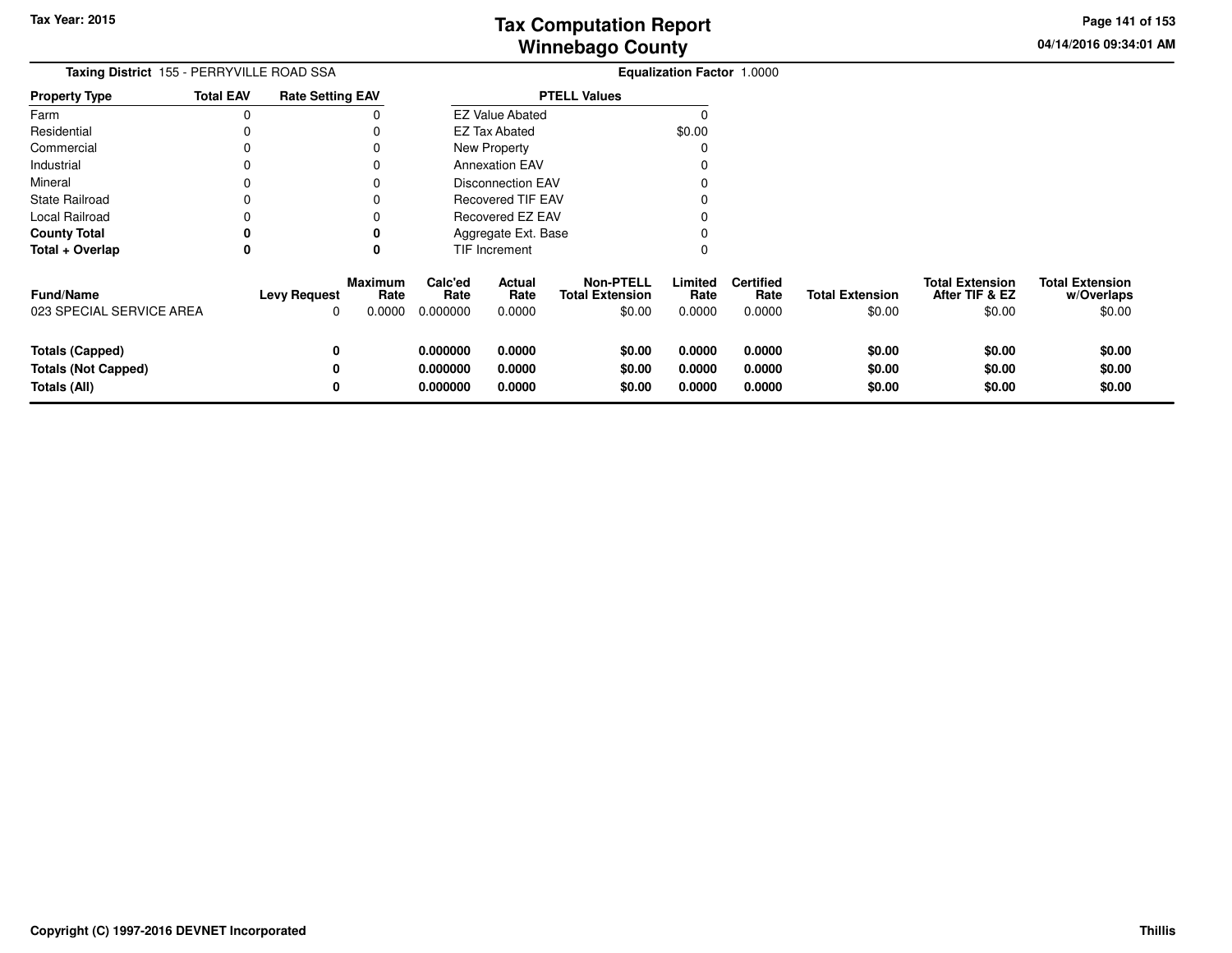**04/14/2016 09:34:01 AM Page 142 of 153**

| Taxing District 156 - OLDE RIVER RIDGE PLAT 6 SSA                    |                  |                          |                                  |                                  |                            |                                                        | Equalization Factor 1.0000 |                                    |                                  |                                                      |                                                  |
|----------------------------------------------------------------------|------------------|--------------------------|----------------------------------|----------------------------------|----------------------------|--------------------------------------------------------|----------------------------|------------------------------------|----------------------------------|------------------------------------------------------|--------------------------------------------------|
| <b>Property Type</b>                                                 | <b>Total EAV</b> | <b>Rate Setting EAV</b>  |                                  |                                  |                            | <b>PTELL Values</b>                                    |                            |                                    |                                  |                                                      |                                                  |
| Farm                                                                 | 0                |                          |                                  |                                  | <b>EZ Value Abated</b>     |                                                        | $\Omega$                   |                                    |                                  |                                                      |                                                  |
| Residential                                                          | 4,417            |                          | 4,417                            |                                  | EZ Tax Abated              |                                                        | \$0.00                     |                                    |                                  |                                                      |                                                  |
| Commercial                                                           | 0                |                          |                                  |                                  | New Property               |                                                        |                            |                                    |                                  |                                                      |                                                  |
| Industrial                                                           | 0                |                          | 0                                |                                  | <b>Annexation EAV</b>      |                                                        |                            |                                    |                                  |                                                      |                                                  |
| Mineral                                                              | 0                |                          |                                  |                                  | <b>Disconnection EAV</b>   |                                                        |                            |                                    |                                  |                                                      |                                                  |
| <b>State Railroad</b>                                                | 0                |                          |                                  |                                  | <b>Recovered TIF EAV</b>   |                                                        |                            |                                    |                                  |                                                      |                                                  |
| Local Railroad                                                       | 0                |                          |                                  |                                  | Recovered EZ EAV           |                                                        |                            |                                    |                                  |                                                      |                                                  |
| <b>County Total</b>                                                  | 4,417            |                          | 4,417                            | Aggregate Ext. Base              |                            |                                                        |                            |                                    |                                  |                                                      |                                                  |
| Total + Overlap                                                      | 4,417            |                          | 4,417                            |                                  | TIF Increment              |                                                        |                            |                                    |                                  |                                                      |                                                  |
| <b>Fund/Name</b><br>023 SPECIAL SERVICE AREA                         |                  | <b>Levy Request</b><br>0 | <b>Maximum</b><br>Rate<br>0.0000 | Calc'ed<br>Rate<br>0.000000      | Actual<br>Rate<br>0.0000   | <b>Non-PTELL</b><br><b>Total Extension</b><br>\$653.34 | Limited<br>Rate<br>0.0000  | <b>Certified</b><br>Rate<br>0.0000 | <b>Total Extension</b><br>\$0.00 | <b>Total Extension</b><br>After TIF & EZ<br>\$653.34 | <b>Total Extension</b><br>w/Overlaps<br>\$653.34 |
| <b>Totals (Capped)</b><br><b>Totals (Not Capped)</b><br>Totals (All) |                  | 0<br>0<br>0              |                                  | 0.000000<br>0.000000<br>0.000000 | 0.0000<br>0.0000<br>0.0000 | \$0.00<br>\$653.34<br>\$653.34                         | 0.0000<br>0.0000<br>0.0000 | 0.0000<br>0.0000<br>0.0000         | \$0.00<br>\$0.00<br>\$0.00       | \$0.00<br>\$653.34<br>\$653.34                       | \$0.00<br>\$653.34<br>\$653.34                   |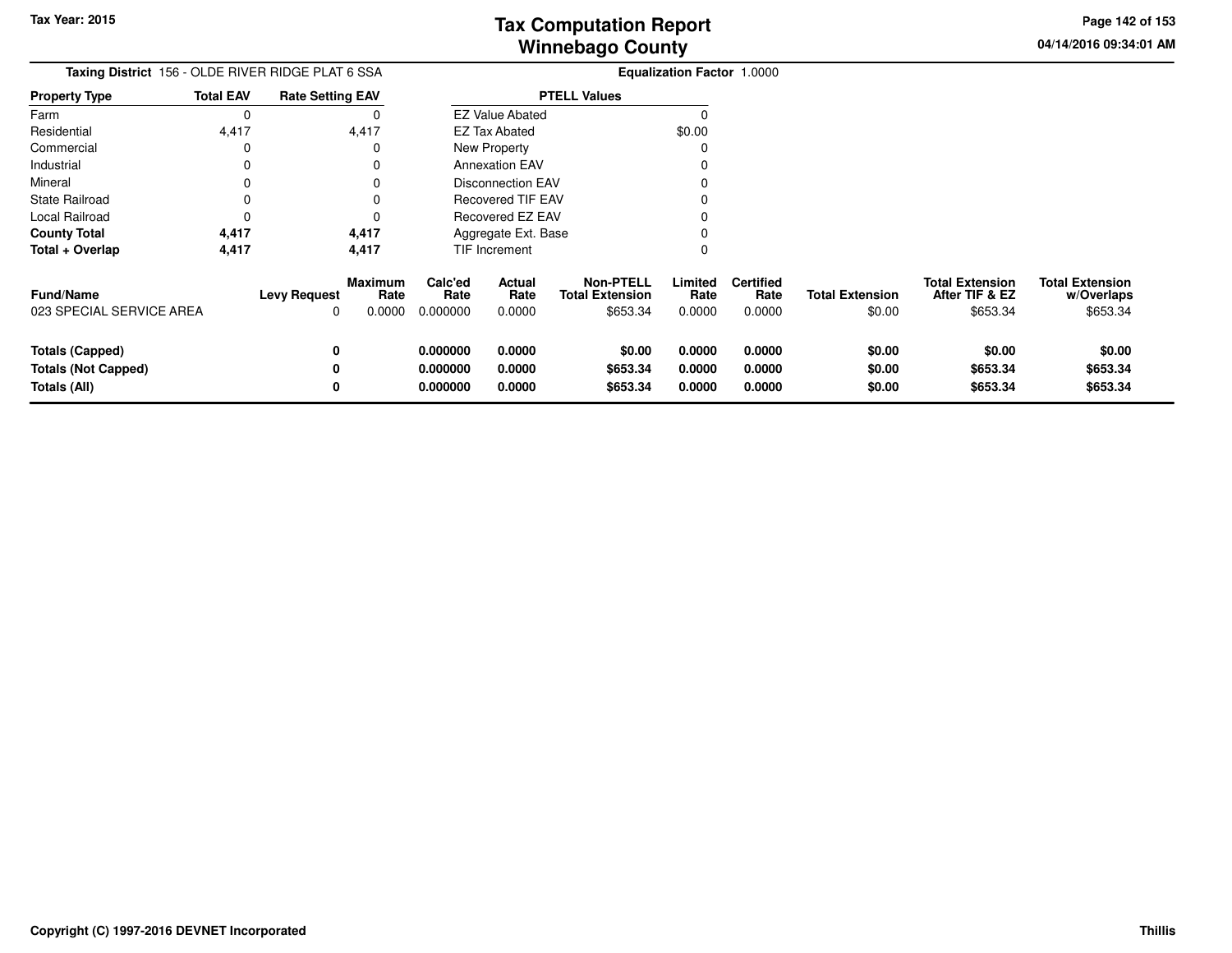**04/14/2016 09:34:01 AMPage 143 of 153**

| Taxing District 157 - JEFFERSON / NORTH 3RD ST TIF |                  |                                                              |                             | Equalization Factor 1.0000 |                                                      |                           |                                    |                                  |                                                         |                                                     |
|----------------------------------------------------|------------------|--------------------------------------------------------------|-----------------------------|----------------------------|------------------------------------------------------|---------------------------|------------------------------------|----------------------------------|---------------------------------------------------------|-----------------------------------------------------|
| <b>Property Type</b>                               | <b>Total EAV</b> | <b>TIF Base EAV</b>                                          |                             |                            | <b>PTELL Values</b>                                  |                           |                                    |                                  |                                                         |                                                     |
| Farm                                               | $\Omega$         | 0                                                            |                             | <b>EZ Value Abated</b>     |                                                      | $\Omega$                  |                                    |                                  |                                                         |                                                     |
| Residential                                        | 34,505           | 32,185                                                       |                             | <b>EZ Tax Abated</b>       |                                                      | \$0.00                    |                                    |                                  |                                                         |                                                     |
| Commercial                                         | 261,453          | 158,956                                                      |                             | New Property               |                                                      | 0                         |                                    |                                  |                                                         |                                                     |
| Industrial                                         | 0                | 0                                                            |                             | <b>Annexation EAV</b>      |                                                      | O                         |                                    |                                  |                                                         |                                                     |
| Mineral                                            | 0                | 0                                                            |                             | <b>Disconnection EAV</b>   |                                                      |                           |                                    |                                  |                                                         |                                                     |
| <b>State Railroad</b>                              | 0                |                                                              |                             | <b>Recovered TIF EAV</b>   |                                                      |                           |                                    |                                  |                                                         |                                                     |
| Local Railroad                                     | 0                |                                                              |                             | Recovered EZ EAV           |                                                      |                           |                                    |                                  |                                                         |                                                     |
| <b>County Total</b>                                | 295,958          | 191,141                                                      |                             | Aggregate Ext. Base        |                                                      |                           |                                    |                                  |                                                         |                                                     |
| Total + Overlap                                    | 295,958          | 191,141                                                      |                             | TIF Increment              |                                                      | 104,817                   |                                    |                                  |                                                         |                                                     |
| <b>Fund/Name</b><br>001 CORPORATE                  |                  | <b>Maximum</b><br>Rate<br><b>Levy Request</b><br>0.0000<br>O | Calc'ed<br>Rate<br>0.000000 | Actual<br>Rate<br>0.0000   | <b>Non-PTELL</b><br><b>Total Extension</b><br>\$0.00 | Limited<br>Rate<br>0.0000 | <b>Certified</b><br>Rate<br>0.0000 | <b>Total Extension</b><br>\$0.00 | <b>Total Extension</b><br>After TIF & EZ<br>\$16,033.14 | <b>Total Extension</b><br>w/Overlaps<br>\$16,033.14 |
| <b>Totals (Capped)</b>                             |                  | 0                                                            | 0.000000                    | 0.0000                     | \$0.00                                               | 0.0000                    | 0.0000                             | \$0.00                           | \$0.00                                                  | \$0.00                                              |
| <b>Totals (Not Capped)</b>                         |                  | 0                                                            | 0.000000                    | 0.0000                     | \$0.00                                               | 0.0000                    | 0.0000                             | \$0.00                           | \$16,033.14                                             | \$16,033.14                                         |
| Totals (All)                                       |                  | 0                                                            | 0.000000                    | 0.0000                     | \$0.00                                               | 0.0000                    | 0.0000                             | \$0.00                           | \$16,033.14                                             | \$16,033.14                                         |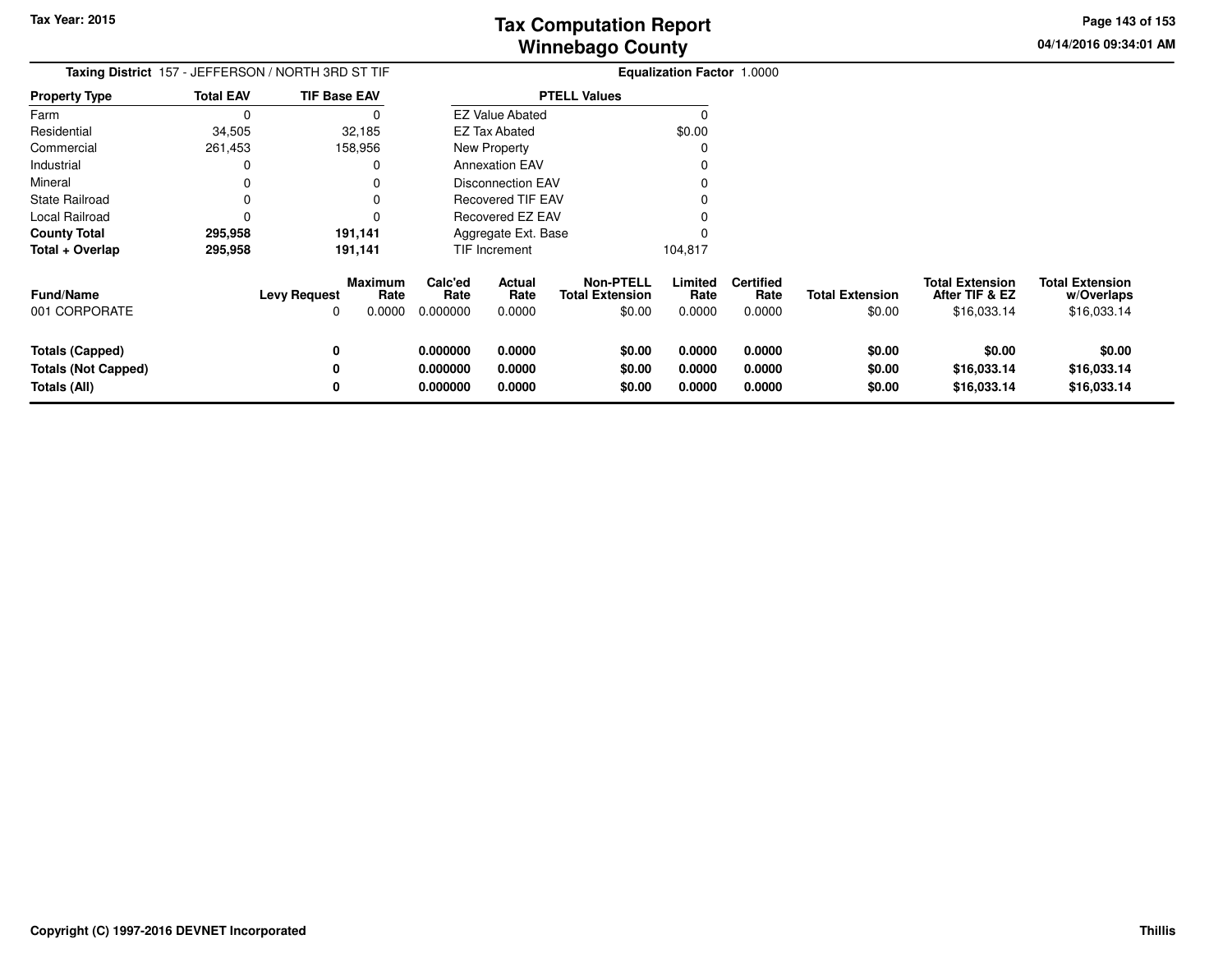**04/14/2016 09:34:01 AMPage 144 of 153**

 $$0.00$ 

| <b>Taxing District</b> 158 - I-39 BAXTER ROAD SSA |                  |                         |                                  | <b>Equalization Factor 1.0000</b>             |                          |                                                      |                           |                                    |                                  |                                                    |                                                |
|---------------------------------------------------|------------------|-------------------------|----------------------------------|-----------------------------------------------|--------------------------|------------------------------------------------------|---------------------------|------------------------------------|----------------------------------|----------------------------------------------------|------------------------------------------------|
| <b>Property Type</b>                              | <b>Total EAV</b> | <b>Rate Setting EAV</b> |                                  | <b>PTELL Values</b><br><b>EZ Value Abated</b> |                          |                                                      |                           |                                    |                                  |                                                    |                                                |
| Farm                                              | 0                |                         |                                  |                                               |                          |                                                      |                           |                                    |                                  |                                                    |                                                |
| Residential                                       |                  |                         |                                  |                                               | <b>EZ Tax Abated</b>     |                                                      | \$0.00                    |                                    |                                  |                                                    |                                                |
| Commercial                                        |                  |                         |                                  |                                               | New Property             |                                                      |                           |                                    |                                  |                                                    |                                                |
| Industrial                                        |                  |                         |                                  |                                               | <b>Annexation EAV</b>    |                                                      |                           |                                    |                                  |                                                    |                                                |
| Mineral                                           |                  |                         |                                  |                                               | <b>Disconnection EAV</b> |                                                      |                           |                                    |                                  |                                                    |                                                |
| <b>State Railroad</b>                             |                  |                         |                                  |                                               | <b>Recovered TIF EAV</b> |                                                      |                           |                                    |                                  |                                                    |                                                |
| Local Railroad                                    |                  |                         |                                  |                                               | Recovered EZ EAV         |                                                      |                           |                                    |                                  |                                                    |                                                |
| <b>County Total</b>                               |                  |                         |                                  |                                               | Aggregate Ext. Base      |                                                      |                           |                                    |                                  |                                                    |                                                |
| Total + Overlap                                   | 0                |                         | 0                                |                                               | TIF Increment            |                                                      | 0                         |                                    |                                  |                                                    |                                                |
| <b>Fund/Name</b><br>023 SPECIAL SERVICE AREA      |                  | <b>Levy Request</b>     | <b>Maximum</b><br>Rate<br>0.0000 | Calc'ed<br>Rate<br>0.000000                   | Actual<br>Rate<br>0.0000 | <b>Non-PTELL</b><br><b>Total Extension</b><br>\$0.00 | Limited<br>Rate<br>0.0000 | <b>Certified</b><br>Rate<br>0.0000 | <b>Total Extension</b><br>\$0.00 | <b>Total Extension</b><br>After TIF & EZ<br>\$0.00 | <b>Total Extension</b><br>w/Overlaps<br>\$0.00 |
|                                                   |                  |                         |                                  |                                               |                          |                                                      |                           |                                    |                                  |                                                    |                                                |
| <b>Totals (Capped)</b>                            |                  | 0                       |                                  | 0.000000                                      | 0.0000                   | \$0.00                                               | 0.0000                    | 0.0000                             | \$0.00                           | \$0.00                                             | \$0.00                                         |
| <b>Totals (Not Capped)</b>                        |                  |                         |                                  | 0.000000                                      | 0.0000                   | \$0.00                                               | 0.0000                    | 0.0000                             | \$0.00                           | \$0.00                                             | \$0.00                                         |
| Totals (All)                                      |                  |                         |                                  | 0.000000                                      | 0.0000                   | \$0.00                                               | 0.0000                    | 0.0000                             | \$0.00                           | \$0.00                                             | \$0.00                                         |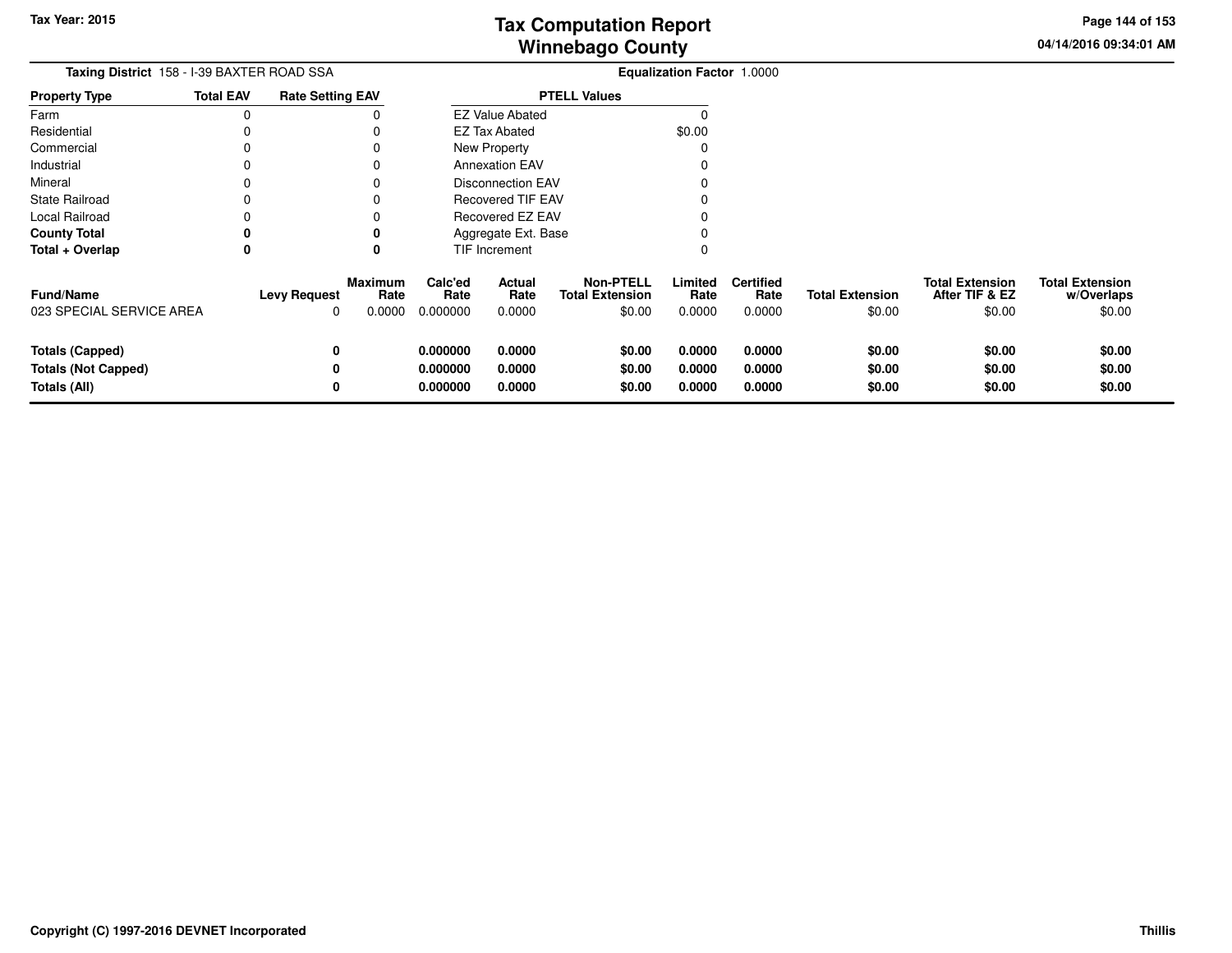**04/14/2016 09:34:01 AMPage 145 of 153**

| Taxing District 159 - MULFORD & EAST STATE STREET TIF         |                  |                          |                                  |                                  |                            |                                                      | <b>Equalization Factor 1.0000</b> |                                    |                                  |                                                          |                                                      |
|---------------------------------------------------------------|------------------|--------------------------|----------------------------------|----------------------------------|----------------------------|------------------------------------------------------|-----------------------------------|------------------------------------|----------------------------------|----------------------------------------------------------|------------------------------------------------------|
| Property Type                                                 | <b>Total EAV</b> | <b>TIF Base EAV</b>      |                                  |                                  |                            | <b>PTELL Values</b>                                  |                                   |                                    |                                  |                                                          |                                                      |
| Farm                                                          | 1,826            |                          | 1,826                            |                                  | <b>EZ Value Abated</b>     |                                                      | O                                 |                                    |                                  |                                                          |                                                      |
| Residential                                                   | 4,333,901        |                          | 4,317,186                        |                                  | <b>EZ Tax Abated</b>       |                                                      | \$0.00                            |                                    |                                  |                                                          |                                                      |
| Commercial                                                    | 34,373,940       |                          | 32,970,001                       |                                  | New Property               |                                                      |                                   |                                    |                                  |                                                          |                                                      |
| Industrial                                                    | 0                |                          |                                  |                                  | <b>Annexation EAV</b>      |                                                      |                                   |                                    |                                  |                                                          |                                                      |
| Mineral                                                       |                  |                          |                                  |                                  | Disconnection EAV          |                                                      |                                   |                                    |                                  |                                                          |                                                      |
| State Railroad                                                |                  |                          |                                  |                                  | Recovered TIF EAV          |                                                      |                                   |                                    |                                  |                                                          |                                                      |
| Local Railroad                                                | 0                |                          |                                  |                                  | Recovered EZ EAV           |                                                      |                                   |                                    |                                  |                                                          |                                                      |
| <b>County Total</b>                                           | 38,709,667       |                          | 37,289,013                       |                                  | Aggregate Ext. Base        |                                                      |                                   |                                    |                                  |                                                          |                                                      |
| Total + Overlap                                               | 38,709,667       |                          | 37,289,013                       |                                  | TIF Increment              |                                                      | 1,420,654                         |                                    |                                  |                                                          |                                                      |
| <b>Fund/Name</b><br>001 CORPORATE                             |                  | <b>Levy Request</b><br>0 | <b>Maximum</b><br>Rate<br>0.0000 | Calc'ed<br>Rate<br>0.000000      | Actual<br>Rate<br>0.0000   | <b>Non-PTELL</b><br><b>Total Extension</b><br>\$0.00 | Limited<br>Rate<br>0.0000         | <b>Certified</b><br>Rate<br>0.0000 | <b>Total Extension</b><br>\$0.00 | <b>Total Extension</b><br>After TIF & EZ<br>\$217,307.58 | <b>Total Extension</b><br>w/Overlaps<br>\$217,307.58 |
| Totals (Capped)<br><b>Totals (Not Capped)</b><br>Totals (All) |                  | 0<br>0<br>0              |                                  | 0.000000<br>0.000000<br>0.000000 | 0.0000<br>0.0000<br>0.0000 | \$0.00<br>\$0.00<br>\$0.00                           | 0.0000<br>0.0000<br>0.0000        | 0.0000<br>0.0000<br>0.0000         | \$0.00<br>\$0.00<br>\$0.00       | \$0.00<br>\$217,307.58<br>\$217,307.58                   | \$0.00<br>\$217,307.58<br>\$217,307.58               |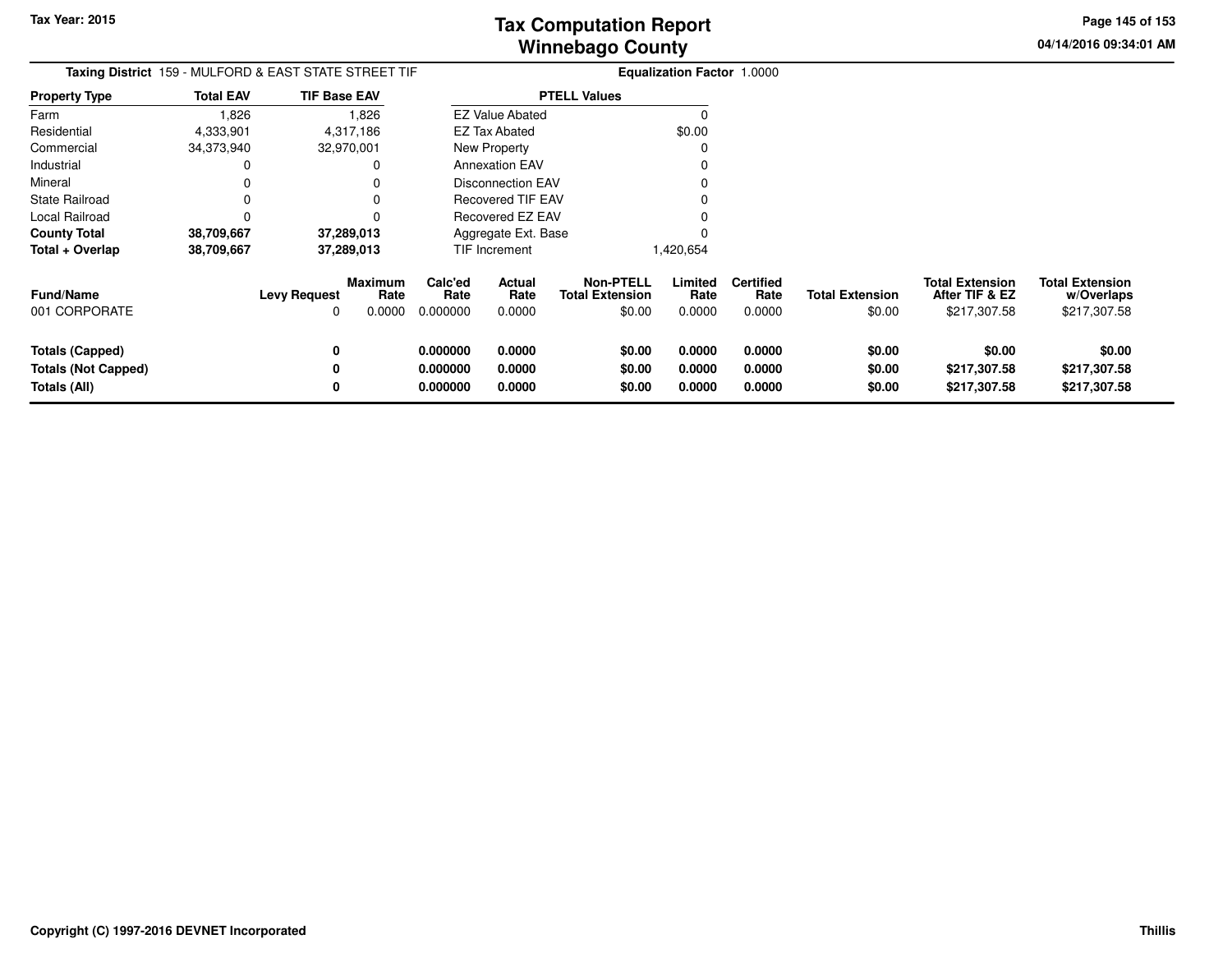**04/14/2016 09:34:01 AMPage 146 of 153**

| Taxing District 160 - SOUTH BELOIT SSA 1                             |                  |                          |                                  |                                  |                                 |                                                        | Equalization Factor 1.0000 |                                    |                                  |                                                      |                                                  |
|----------------------------------------------------------------------|------------------|--------------------------|----------------------------------|----------------------------------|---------------------------------|--------------------------------------------------------|----------------------------|------------------------------------|----------------------------------|------------------------------------------------------|--------------------------------------------------|
| <b>Property Type</b>                                                 | <b>Total EAV</b> | <b>Rate Setting EAV</b>  |                                  |                                  | <b>PTELL Values</b>             |                                                        |                            |                                    |                                  |                                                      |                                                  |
| Farm                                                                 | 0                |                          |                                  |                                  | <b>EZ Value Abated</b>          |                                                        | 0                          |                                    |                                  |                                                      |                                                  |
| Residential                                                          | 10,827           |                          | 10,827                           |                                  | EZ Tax Abated                   |                                                        | \$0.00                     |                                    |                                  |                                                      |                                                  |
| Commercial                                                           | 0                |                          | 0                                | New Property                     |                                 |                                                        |                            |                                    |                                  |                                                      |                                                  |
| Industrial                                                           | 0                |                          | 0                                |                                  | <b>Annexation EAV</b>           |                                                        |                            |                                    |                                  |                                                      |                                                  |
| Mineral                                                              | 0                |                          | 0                                |                                  | <b>Disconnection EAV</b>        |                                                        |                            |                                    |                                  |                                                      |                                                  |
| <b>State Railroad</b>                                                | 0                |                          | 0                                | <b>Recovered TIF EAV</b>         |                                 |                                                        |                            |                                    |                                  |                                                      |                                                  |
| Local Railroad                                                       | 0                |                          | 0                                | Recovered EZ EAV                 |                                 |                                                        |                            |                                    |                                  |                                                      |                                                  |
| <b>County Total</b>                                                  | 10,827           |                          | 10,827                           | Aggregate Ext. Base              |                                 |                                                        |                            |                                    |                                  |                                                      |                                                  |
| Total + Overlap                                                      | 10,827           |                          | 10,827                           |                                  | TIF Increment                   |                                                        | O                          |                                    |                                  |                                                      |                                                  |
| <b>Fund/Name</b><br>023 SPECIAL SERVICE AREA                         |                  | <b>Levy Request</b><br>0 | <b>Maximum</b><br>Rate<br>0.0000 | Calc'ed<br>Rate<br>0.000000      | <b>Actual</b><br>Rate<br>0.0000 | <b>Non-PTELL</b><br><b>Total Extension</b><br>\$676.76 | Limited<br>Rate<br>0.0000  | <b>Certified</b><br>Rate<br>0.0000 | <b>Total Extension</b><br>\$0.00 | <b>Total Extension</b><br>After TIF & EZ<br>\$676.76 | <b>Total Extension</b><br>w/Overlaps<br>\$676.76 |
| <b>Totals (Capped)</b><br><b>Totals (Not Capped)</b><br>Totals (All) |                  | 0<br>0<br>0              |                                  | 0.000000<br>0.000000<br>0.000000 | 0.0000<br>0.0000<br>0.0000      | \$0.00<br>\$676.76<br>\$676.76                         | 0.0000<br>0.0000<br>0.0000 | 0.0000<br>0.0000<br>0.0000         | \$0.00<br>\$0.00<br>\$0.00       | \$0.00<br>\$676.76<br>\$676.76                       | \$0.00<br>\$676.76<br>\$676.76                   |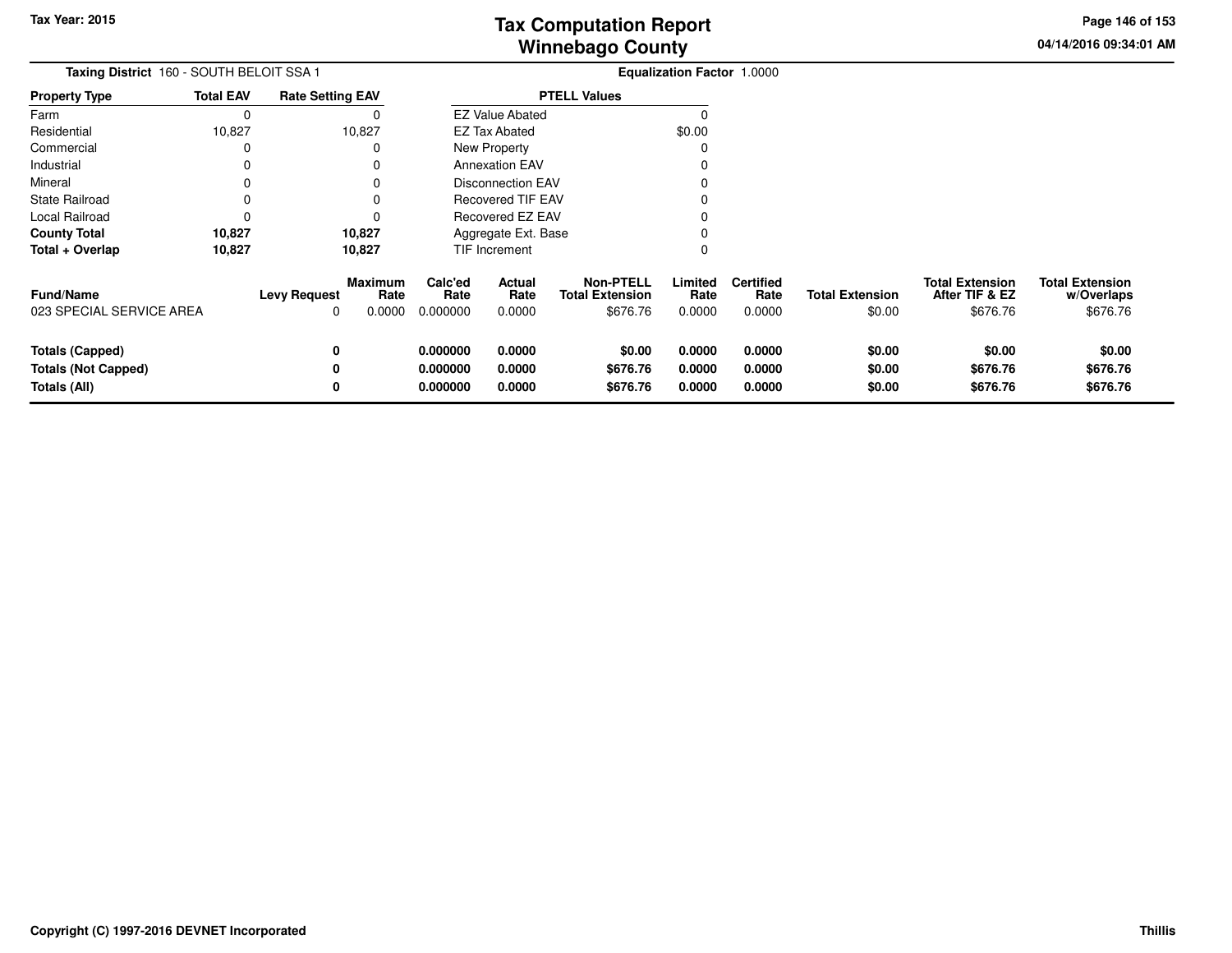**04/14/2016 09:34:01 AMPage 147 of 153**

| Taxing District 161 - SOUTH BELOIT SSA 2                             |                  |                                 |                                  | <b>Equalization Factor 1.0000</b> |                            |                                                      |                            |                                    |                                  |                                                    |                                                |
|----------------------------------------------------------------------|------------------|---------------------------------|----------------------------------|-----------------------------------|----------------------------|------------------------------------------------------|----------------------------|------------------------------------|----------------------------------|----------------------------------------------------|------------------------------------------------|
| <b>Property Type</b>                                                 | <b>Total EAV</b> | <b>Rate Setting EAV</b>         |                                  |                                   |                            | <b>PTELL Values</b>                                  |                            |                                    |                                  |                                                    |                                                |
| Farm                                                                 | 0                |                                 |                                  |                                   | <b>EZ Value Abated</b>     |                                                      |                            |                                    |                                  |                                                    |                                                |
| Residential                                                          | 0                |                                 |                                  |                                   | <b>EZ Tax Abated</b>       |                                                      | \$0.00                     |                                    |                                  |                                                    |                                                |
| Commercial                                                           | 0                |                                 | 0                                |                                   | New Property               |                                                      |                            |                                    |                                  |                                                    |                                                |
| Industrial                                                           | 0                |                                 | 0                                |                                   | <b>Annexation EAV</b>      |                                                      |                            |                                    |                                  |                                                    |                                                |
| Mineral                                                              | $\mathbf 0$      |                                 | 0                                |                                   | <b>Disconnection EAV</b>   |                                                      |                            |                                    |                                  |                                                    |                                                |
| <b>State Railroad</b>                                                | 0                |                                 |                                  |                                   | Recovered TIF EAV          |                                                      |                            |                                    |                                  |                                                    |                                                |
| Local Railroad                                                       | $\Omega$         |                                 |                                  |                                   | Recovered EZ EAV           |                                                      |                            |                                    |                                  |                                                    |                                                |
| <b>County Total</b><br>0<br>0                                        |                  |                                 |                                  | Aggregate Ext. Base               |                            |                                                      |                            |                                    |                                  |                                                    |                                                |
| Total + Overlap                                                      | 0                |                                 | 0                                |                                   | TIF Increment              |                                                      |                            |                                    |                                  |                                                    |                                                |
| <b>Fund/Name</b><br>023 SPECIAL SERVICE AREA                         |                  | <b>Levy Request</b><br>$\Omega$ | <b>Maximum</b><br>Rate<br>0.0000 | Calc'ed<br>Rate<br>0.000000       | Actual<br>Rate<br>0.0000   | <b>Non-PTELL</b><br><b>Total Extension</b><br>\$0.00 | Limited<br>Rate<br>0.0000  | <b>Certified</b><br>Rate<br>0.0000 | <b>Total Extension</b><br>\$0.00 | <b>Total Extension</b><br>After TIF & EZ<br>\$0.00 | <b>Total Extension</b><br>w/Overlaps<br>\$0.00 |
| <b>Totals (Capped)</b><br><b>Totals (Not Capped)</b><br>Totals (All) |                  | 0<br>0<br>0                     |                                  | 0.000000<br>0.000000<br>0.000000  | 0.0000<br>0.0000<br>0.0000 | \$0.00<br>\$0.00<br>\$0.00                           | 0.0000<br>0.0000<br>0.0000 | 0.0000<br>0.0000<br>0.0000         | \$0.00<br>\$0.00<br>\$0.00       | \$0.00<br>\$0.00<br>\$0.00                         | \$0.00<br>\$0.00<br>\$0.00                     |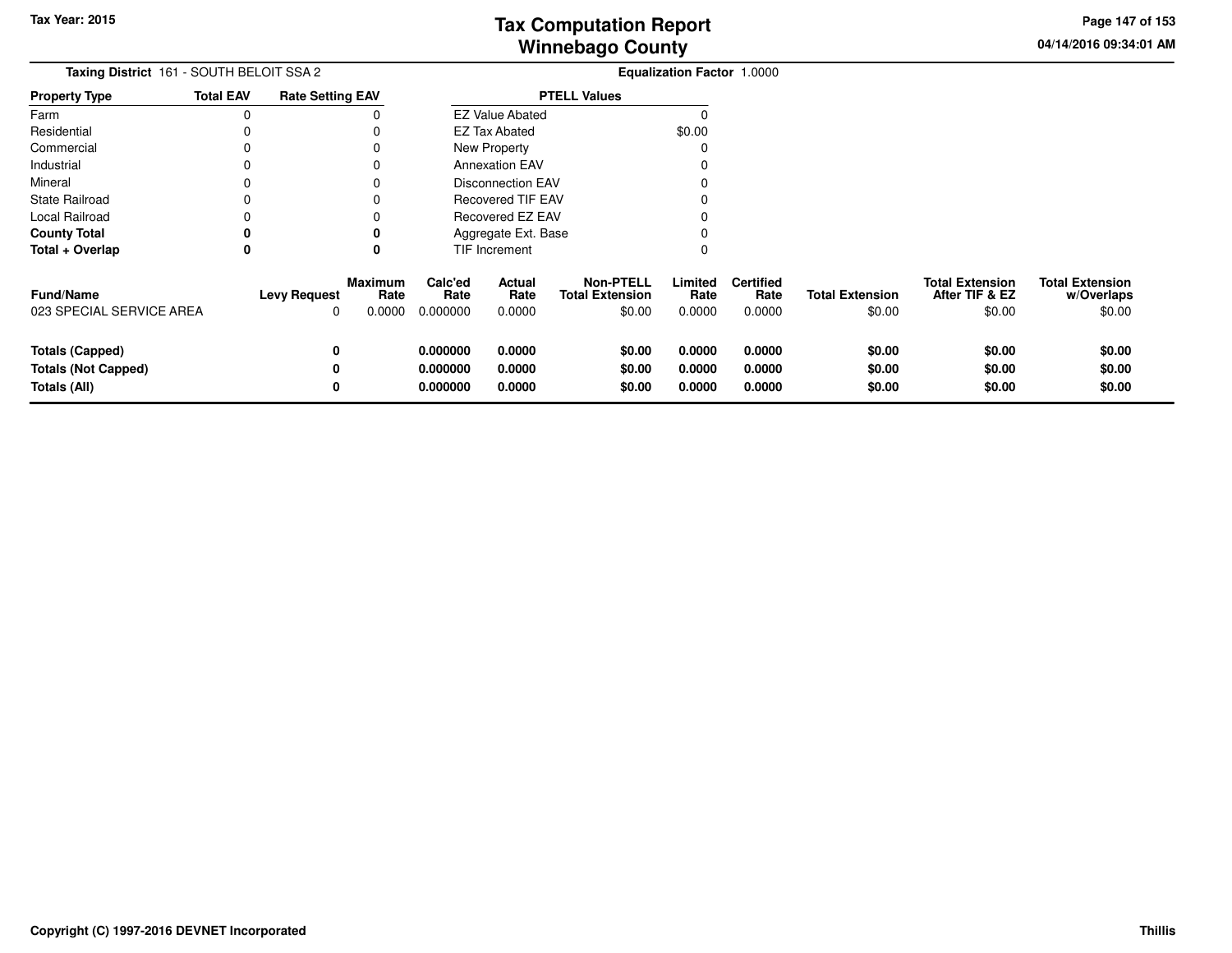**04/14/2016 09:34:01 AM Page 148 of 153**

| Taxing District 162 - SOUTH BELOIT SSA 3                             |                  |                          |                                  |                                  |                                |                                                      | Equalization Factor 1.0000 |                                    |                                  |                                                    |                                                |
|----------------------------------------------------------------------|------------------|--------------------------|----------------------------------|----------------------------------|--------------------------------|------------------------------------------------------|----------------------------|------------------------------------|----------------------------------|----------------------------------------------------|------------------------------------------------|
| <b>Property Type</b>                                                 | <b>Total EAV</b> | <b>Rate Setting EAV</b>  |                                  |                                  |                                | <b>PTELL Values</b>                                  |                            |                                    |                                  |                                                    |                                                |
| Farm                                                                 | 0                |                          |                                  |                                  | <b>EZ Value Abated</b>         |                                                      |                            |                                    |                                  |                                                    |                                                |
| Residential                                                          |                  |                          |                                  |                                  | \$0.00<br><b>EZ Tax Abated</b> |                                                      |                            |                                    |                                  |                                                    |                                                |
| Commercial                                                           |                  |                          |                                  |                                  | New Property                   |                                                      |                            |                                    |                                  |                                                    |                                                |
| Industrial                                                           |                  |                          |                                  |                                  | <b>Annexation EAV</b>          |                                                      |                            |                                    |                                  |                                                    |                                                |
| Mineral                                                              |                  |                          |                                  |                                  | <b>Disconnection EAV</b>       |                                                      |                            |                                    |                                  |                                                    |                                                |
| State Railroad                                                       |                  |                          |                                  |                                  | <b>Recovered TIF EAV</b>       |                                                      |                            |                                    |                                  |                                                    |                                                |
| Local Railroad                                                       |                  |                          |                                  |                                  | Recovered EZ EAV               |                                                      |                            |                                    |                                  |                                                    |                                                |
| <b>County Total</b>                                                  | 0                |                          | 0                                |                                  | Aggregate Ext. Base            |                                                      |                            |                                    |                                  |                                                    |                                                |
| Total + Overlap                                                      | 0                |                          | 0                                |                                  | TIF Increment                  |                                                      |                            |                                    |                                  |                                                    |                                                |
| Fund/Name<br>023 SPECIAL SERVICE AREA                                |                  | <b>Levy Request</b><br>0 | <b>Maximum</b><br>Rate<br>0.0000 | Calc'ed<br>Rate<br>0.000000      | Actual<br>Rate<br>0.0000       | <b>Non-PTELL</b><br><b>Total Extension</b><br>\$0.00 | Limited<br>Rate<br>0.0000  | <b>Certified</b><br>Rate<br>0.0000 | <b>Total Extension</b><br>\$0.00 | <b>Total Extension</b><br>After TIF & EZ<br>\$0.00 | <b>Total Extension</b><br>w/Overlaps<br>\$0.00 |
| <b>Totals (Capped)</b><br><b>Totals (Not Capped)</b><br>Totals (All) |                  | 0<br>0<br>0              |                                  | 0.000000<br>0.000000<br>0.000000 | 0.0000<br>0.0000<br>0.0000     | \$0.00<br>\$0.00<br>\$0.00                           | 0.0000<br>0.0000<br>0.0000 | 0.0000<br>0.0000<br>0.0000         | \$0.00<br>\$0.00<br>\$0.00       | \$0.00<br>\$0.00<br>\$0.00                         | \$0.00<br>\$0.00<br>\$0.00                     |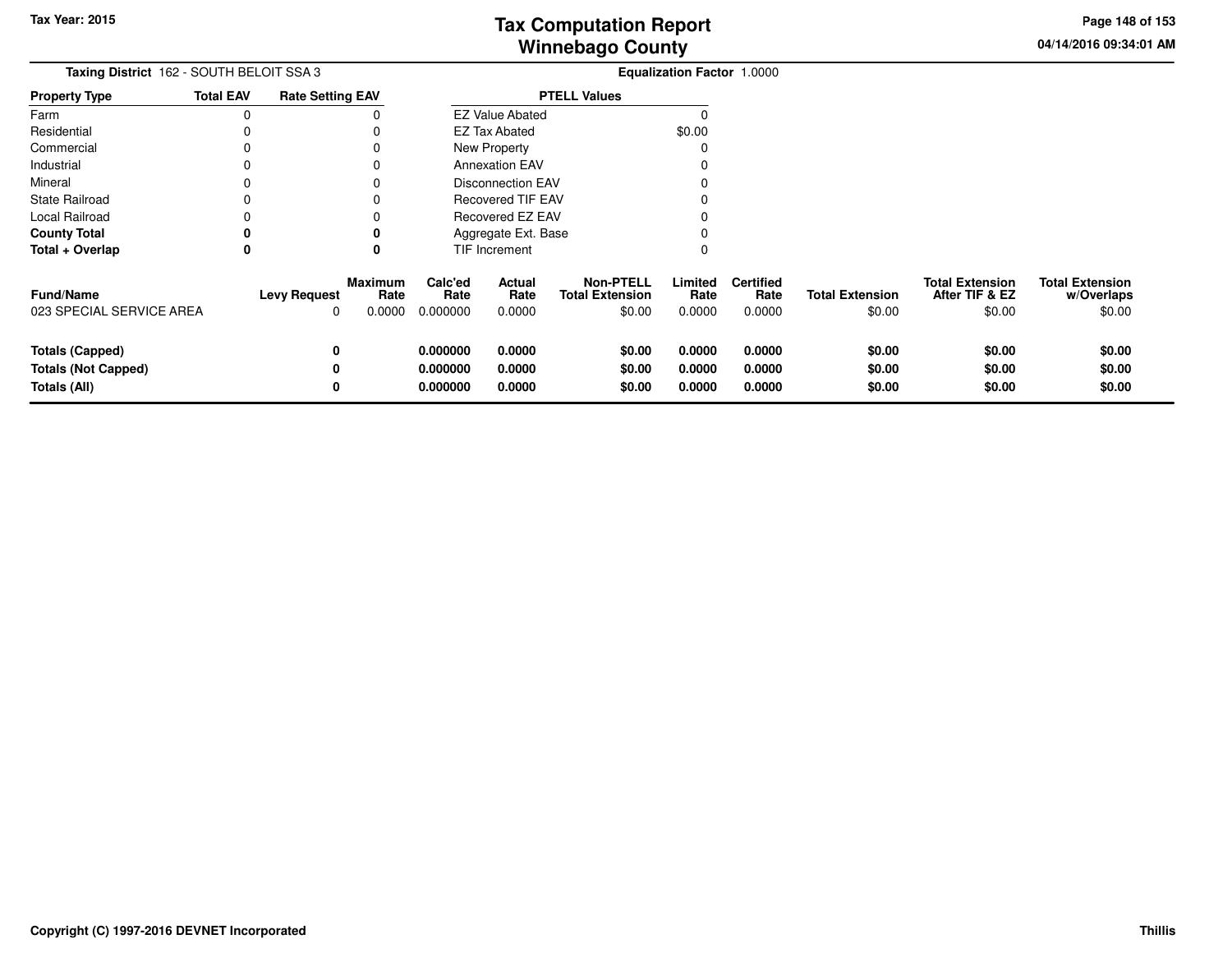**04/14/2016 09:34:01 AMPage 149 of 153**

| Taxing District 163 - SOUTH BELOIT SSA 4                             |                  |                          |                                  |                                  | Equalization Factor 1.0000 |                                                      |                            |                                    |                                  |                                                    |                                                |
|----------------------------------------------------------------------|------------------|--------------------------|----------------------------------|----------------------------------|----------------------------|------------------------------------------------------|----------------------------|------------------------------------|----------------------------------|----------------------------------------------------|------------------------------------------------|
| <b>Property Type</b>                                                 | <b>Total EAV</b> | <b>Rate Setting EAV</b>  |                                  | <b>PTELL Values</b>              |                            |                                                      |                            |                                    |                                  |                                                    |                                                |
| Farm                                                                 | $\mathbf 0$      |                          |                                  |                                  | <b>EZ Value Abated</b>     |                                                      |                            |                                    |                                  |                                                    |                                                |
| Residential                                                          |                  |                          |                                  |                                  | <b>EZ Tax Abated</b>       |                                                      | \$0.00                     |                                    |                                  |                                                    |                                                |
| Commercial                                                           | 0                |                          |                                  |                                  | New Property               |                                                      |                            |                                    |                                  |                                                    |                                                |
| Industrial                                                           | 0                |                          |                                  |                                  | <b>Annexation EAV</b>      |                                                      |                            |                                    |                                  |                                                    |                                                |
| Mineral                                                              | $\Omega$         |                          |                                  |                                  | <b>Disconnection EAV</b>   |                                                      |                            |                                    |                                  |                                                    |                                                |
| <b>State Railroad</b>                                                | 0                |                          |                                  |                                  | <b>Recovered TIF EAV</b>   |                                                      |                            |                                    |                                  |                                                    |                                                |
| Local Railroad                                                       | 0                |                          |                                  | Recovered EZ EAV                 |                            |                                                      |                            |                                    |                                  |                                                    |                                                |
| <b>County Total</b>                                                  | 0                |                          |                                  |                                  | Aggregate Ext. Base        |                                                      |                            |                                    |                                  |                                                    |                                                |
| Total + Overlap                                                      | 0                |                          | 0                                |                                  | TIF Increment              |                                                      |                            |                                    |                                  |                                                    |                                                |
| <b>Fund/Name</b><br>023 SPECIAL SERVICE AREA                         |                  | <b>Levy Request</b><br>0 | <b>Maximum</b><br>Rate<br>0.0000 | Calc'ed<br>Rate<br>0.000000      | Actual<br>Rate<br>0.0000   | <b>Non-PTELL</b><br><b>Total Extension</b><br>\$0.00 | Limited<br>Rate<br>0.0000  | <b>Certified</b><br>Rate<br>0.0000 | <b>Total Extension</b><br>\$0.00 | <b>Total Extension</b><br>After TIF & EZ<br>\$0.00 | <b>Total Extension</b><br>w/Overlaps<br>\$0.00 |
| <b>Totals (Capped)</b><br><b>Totals (Not Capped)</b><br>Totals (All) |                  | 0<br>0<br>0              |                                  | 0.000000<br>0.000000<br>0.000000 | 0.0000<br>0.0000<br>0.0000 | \$0.00<br>\$0.00<br>\$0.00                           | 0.0000<br>0.0000<br>0.0000 | 0.0000<br>0.0000<br>0.0000         | \$0.00<br>\$0.00<br>\$0.00       | \$0.00<br>\$0.00<br>\$0.00                         | \$0.00<br>\$0.00<br>\$0.00                     |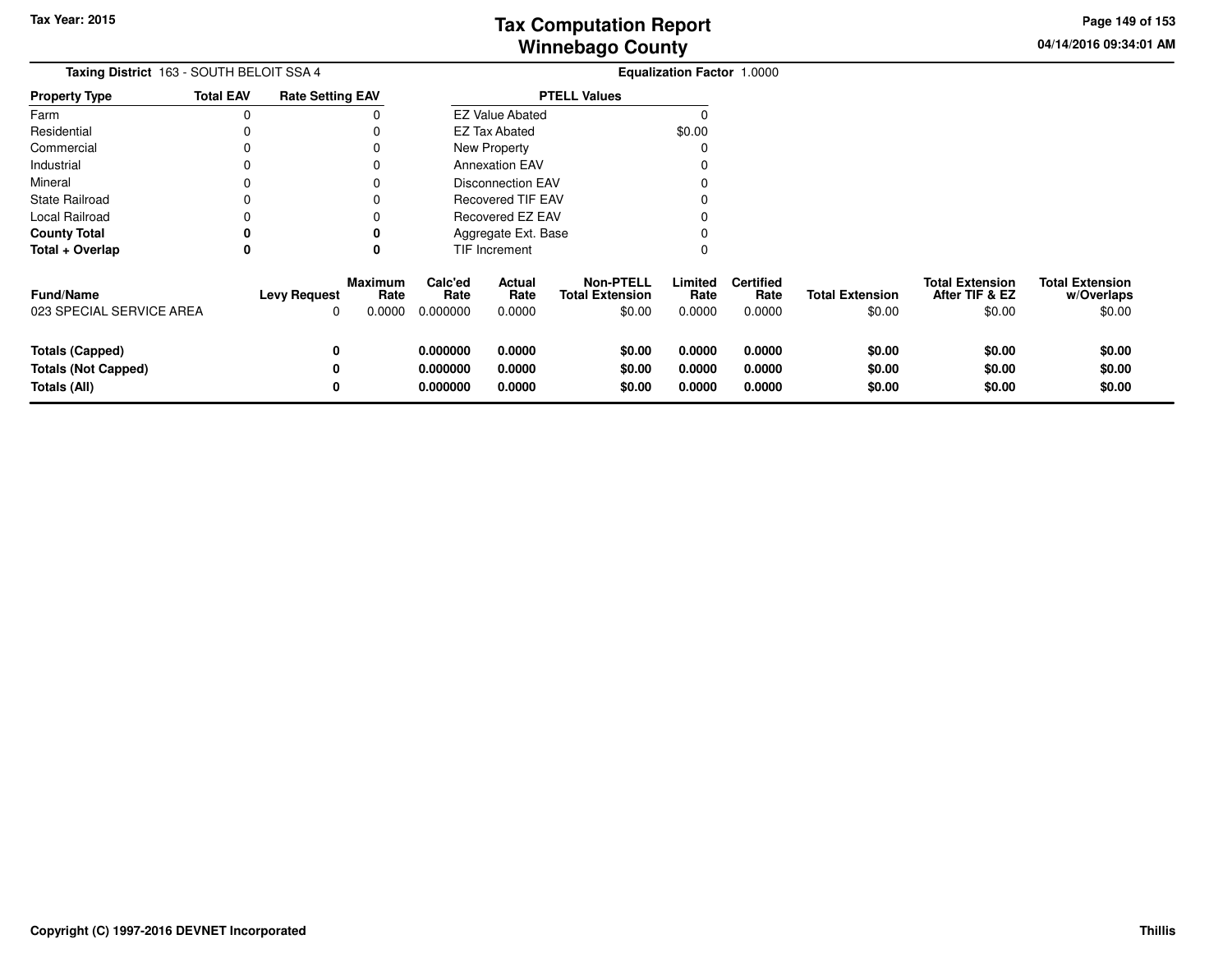**04/14/2016 09:34:01 AMPage 150 of 153**

|                            | Taxing District 164 - AUBURN STREET TIF |                     |                        |                 |                          |                                            | <b>Equalization Factor 1.0000</b> |                          |                        |                                          |                                      |
|----------------------------|-----------------------------------------|---------------------|------------------------|-----------------|--------------------------|--------------------------------------------|-----------------------------------|--------------------------|------------------------|------------------------------------------|--------------------------------------|
| <b>Property Type</b>       | <b>Total EAV</b>                        | <b>TIF Base EAV</b> |                        |                 |                          | <b>PTELL Values</b>                        |                                   |                          |                        |                                          |                                      |
| Farm                       | $\Omega$                                |                     | 0                      |                 | <b>EZ Value Abated</b>   |                                            | ∩                                 |                          |                        |                                          |                                      |
| Residential                | 39,580                                  |                     | 39,580                 |                 | EZ Tax Abated            |                                            | \$0.00                            |                          |                        |                                          |                                      |
| Commercial                 | 4,434,856                               |                     | 4,350,693              |                 | New Property             |                                            | C                                 |                          |                        |                                          |                                      |
| Industrial                 | 2,009,662                               |                     | 2,000,766              |                 | <b>Annexation EAV</b>    |                                            |                                   |                          |                        |                                          |                                      |
| Mineral                    | 0                                       |                     | 0                      |                 | <b>Disconnection EAV</b> |                                            |                                   |                          |                        |                                          |                                      |
| <b>State Railroad</b>      | 0                                       |                     | $\Omega$               |                 | <b>Recovered TIF EAV</b> |                                            |                                   |                          |                        |                                          |                                      |
| Local Railroad             | 0                                       |                     | 0                      |                 | Recovered EZ EAV         |                                            |                                   |                          |                        |                                          |                                      |
| <b>County Total</b>        | 6,484,098                               |                     | 6,391,039              |                 | Aggregate Ext. Base      |                                            |                                   |                          |                        |                                          |                                      |
| Total + Overlap            | 6,484,098                               |                     | 6,391,039              |                 | TIF Increment            |                                            | 93,059                            |                          |                        |                                          |                                      |
| <b>Fund/Name</b>           |                                         | <b>Levy Request</b> | <b>Maximum</b><br>Rate | Calc'ed<br>Rate | Actual<br>Rate           | <b>Non-PTELL</b><br><b>Total Extension</b> | Limited<br>Rate                   | <b>Certified</b><br>Rate | <b>Total Extension</b> | <b>Total Extension</b><br>After TIF & EZ | <b>Total Extension</b><br>w/Overlaps |
| 001 CORPORATE              |                                         | 0                   | 0.0000                 | 0.000000        | 0.0000                   | \$0.00                                     | 0.0000                            | 0.0000                   | \$0.00                 | \$14,234.66                              | \$14,234.66                          |
| <b>Totals (Capped)</b>     |                                         | 0                   |                        | 0.000000        | 0.0000                   | \$0.00                                     | 0.0000                            | 0.0000                   | \$0.00                 | \$0.00                                   | \$0.00                               |
| <b>Totals (Not Capped)</b> |                                         | 0                   |                        | 0.000000        | 0.0000                   | \$0.00                                     | 0.0000                            | 0.0000                   | \$0.00                 | \$14,234.66                              | \$14,234.66                          |
| Totals (All)               |                                         | 0                   |                        | 0.000000        | 0.0000                   | \$0.00                                     | 0.0000                            | 0.0000                   | \$0.00                 | \$14,234.66                              | \$14,234.66                          |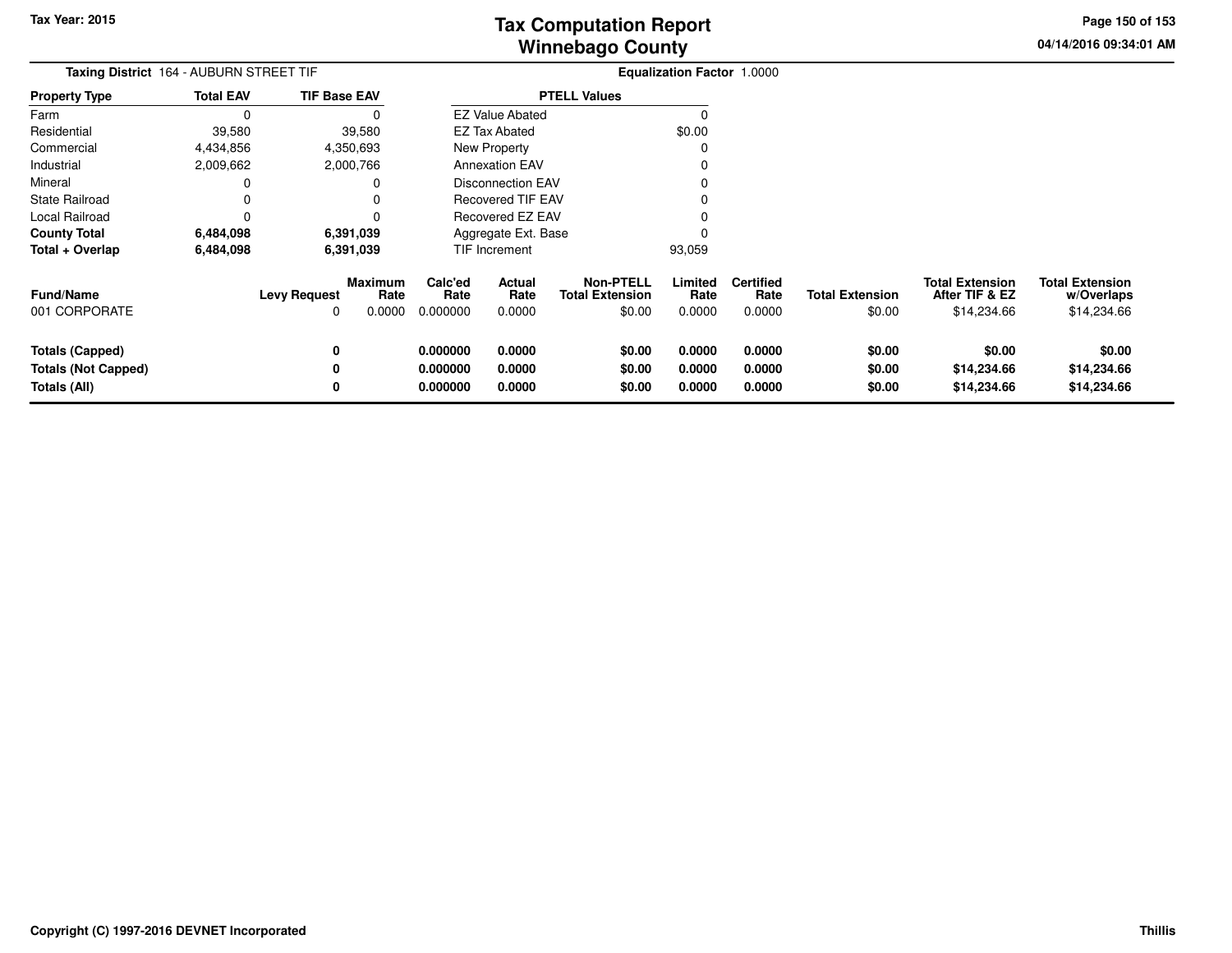**04/14/2016 09:34:01 AMPage 151 of 153**

| Taxing District 165 - FOREST HILLS ROAD TIF                          |                  |                     | <b>Equalization Factor 1.0000</b> |                                  |                            |                                                      |                            |                                    |                                  |                                                      |                                                  |
|----------------------------------------------------------------------|------------------|---------------------|-----------------------------------|----------------------------------|----------------------------|------------------------------------------------------|----------------------------|------------------------------------|----------------------------------|------------------------------------------------------|--------------------------------------------------|
| <b>Property Type</b>                                                 | <b>Total EAV</b> | <b>TIF Base EAV</b> |                                   |                                  |                            | <b>PTELL Values</b>                                  |                            |                                    |                                  |                                                      |                                                  |
| Farm                                                                 | <sup>-</sup>     |                     | 0                                 |                                  | <b>EZ Value Abated</b>     |                                                      |                            |                                    |                                  |                                                      |                                                  |
| Residential                                                          | 115,058          | 115,058             |                                   |                                  | EZ Tax Abated              |                                                      | \$0.00                     |                                    |                                  |                                                      |                                                  |
| Commercial                                                           | 2,199,889        | 2,192,204           |                                   |                                  | New Property               |                                                      |                            |                                    |                                  |                                                      |                                                  |
| Industrial                                                           | 1,899,382        | 1,899,382           |                                   |                                  | <b>Annexation EAV</b>      |                                                      |                            |                                    |                                  |                                                      |                                                  |
| Mineral                                                              |                  |                     | 0                                 |                                  | <b>Disconnection EAV</b>   |                                                      |                            |                                    |                                  |                                                      |                                                  |
| <b>State Railroad</b>                                                | 0                |                     | 0                                 |                                  | <b>Recovered TIF EAV</b>   |                                                      |                            |                                    |                                  |                                                      |                                                  |
| Local Railroad                                                       | 0                |                     |                                   |                                  | Recovered EZ EAV           |                                                      |                            |                                    |                                  |                                                      |                                                  |
| <b>County Total</b>                                                  | 4,214,329        | 4,206,644           |                                   |                                  | Aggregate Ext. Base        |                                                      |                            |                                    |                                  |                                                      |                                                  |
| Total + Overlap                                                      | 4,214,329        | 4,206,644           |                                   |                                  | TIF Increment              |                                                      | 7,685                      |                                    |                                  |                                                      |                                                  |
| Fund/Name<br>001 CORPORATE                                           |                  | <b>Levy Request</b> | <b>Maximum</b><br>Rate<br>0.0000  | Calc'ed<br>Rate<br>0.000000      | Actual<br>Rate<br>0.0000   | <b>Non-PTELL</b><br><b>Total Extension</b><br>\$0.00 | Limited<br>Rate<br>0.0000  | <b>Certified</b><br>Rate<br>0.0000 | <b>Total Extension</b><br>\$0.00 | <b>Total Extension</b><br>After TIF & EZ<br>\$935.18 | <b>Total Extension</b><br>w/Overlaps<br>\$935.18 |
| <b>Totals (Capped)</b><br><b>Totals (Not Capped)</b><br>Totals (All) |                  | 0<br>0<br>0         |                                   | 0.000000<br>0.000000<br>0.000000 | 0.0000<br>0.0000<br>0.0000 | \$0.00<br>\$0.00<br>\$0.00                           | 0.0000<br>0.0000<br>0.0000 | 0.0000<br>0.0000<br>0.0000         | \$0.00<br>\$0.00<br>\$0.00       | \$0.00<br>\$935.18<br>\$935.18                       | \$0.00<br>\$935.18<br>\$935.18                   |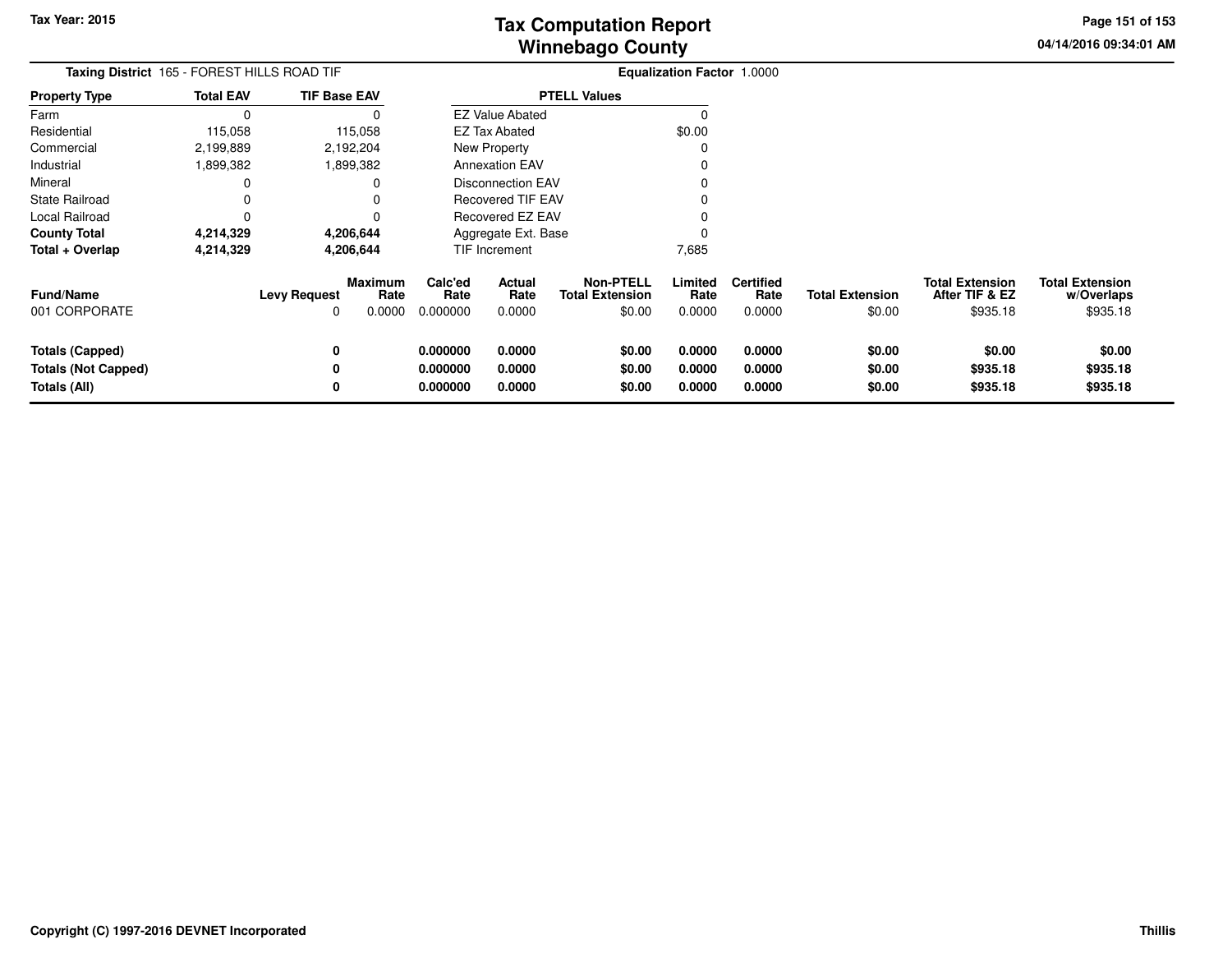**04/14/2016 09:34:01 AM Page 152 of 153**

|                                                                      | Taxing District 166 - GARDNER / BLACKHAWK TIF |                     |                           |                                  |                            |                                               | <b>Equalization Factor 1.0000</b> |                                    |                                  |                                                         |                                                     |
|----------------------------------------------------------------------|-----------------------------------------------|---------------------|---------------------------|----------------------------------|----------------------------|-----------------------------------------------|-----------------------------------|------------------------------------|----------------------------------|---------------------------------------------------------|-----------------------------------------------------|
| <b>Property Type</b>                                                 | <b>Total EAV</b>                              | <b>TIF Base EAV</b> |                           |                                  |                            | <b>PTELL Values</b>                           |                                   |                                    |                                  |                                                         |                                                     |
| Farm                                                                 |                                               |                     |                           |                                  | <b>EZ Value Abated</b>     |                                               |                                   |                                    |                                  |                                                         |                                                     |
| Residential                                                          | 475,253                                       |                     | 469,199                   |                                  | <b>EZ Tax Abated</b>       |                                               | \$0.00                            |                                    |                                  |                                                         |                                                     |
| Commercial                                                           | 3,687,873                                     |                     | 3,519,000                 |                                  | New Property               |                                               | 0                                 |                                    |                                  |                                                         |                                                     |
| Industrial                                                           | 3,296,539                                     |                     | 3,289,255                 |                                  | <b>Annexation EAV</b>      |                                               | 7,459,665                         |                                    |                                  |                                                         |                                                     |
| Mineral                                                              |                                               |                     |                           |                                  | Disconnection EAV          |                                               | 0                                 |                                    |                                  |                                                         |                                                     |
| <b>State Railroad</b>                                                |                                               |                     |                           |                                  | Recovered TIF EAV          |                                               |                                   |                                    |                                  |                                                         |                                                     |
| Local Railroad                                                       |                                               |                     |                           |                                  | Recovered EZ EAV           |                                               |                                   |                                    |                                  |                                                         |                                                     |
| <b>County Total</b>                                                  | 7,459,665                                     |                     | 7,277,454                 |                                  | Aggregate Ext. Base        |                                               |                                   |                                    |                                  |                                                         |                                                     |
| Total + Overlap                                                      | 7,459,665                                     |                     | 7,277,454                 |                                  | <b>TIF Increment</b>       |                                               | 182,211                           |                                    |                                  |                                                         |                                                     |
| <b>Fund/Name</b><br>001 CORPORATE                                    |                                               | <b>Levy Request</b> | Maximum<br>Rate<br>0.0000 | Calc'ed<br>Rate<br>0.000000      | Actual<br>Rate<br>0.0000   | Non-PTELL<br><b>Total Extension</b><br>\$0.00 | Limited<br>Rate<br>0.0000         | <b>Certified</b><br>Rate<br>0.0000 | <b>Total Extension</b><br>\$0.00 | <b>Total Extension</b><br>After TIF & EZ<br>\$19,286.62 | <b>Total Extension</b><br>w/Overlaps<br>\$19,286.62 |
| <b>Totals (Capped)</b><br><b>Totals (Not Capped)</b><br>Totals (All) |                                               | 0<br>0              |                           | 0.000000<br>0.000000<br>0.000000 | 0.0000<br>0.0000<br>0.0000 | \$0.00<br>\$0.00<br>\$0.00                    | 0.0000<br>0.0000<br>0.0000        | 0.0000<br>0.0000<br>0.0000         | \$0.00<br>\$0.00<br>\$0.00       | \$0.00<br>\$19,286.62<br>\$19,286.62                    | \$0.00<br>\$19,286.62<br>\$19,286.62                |